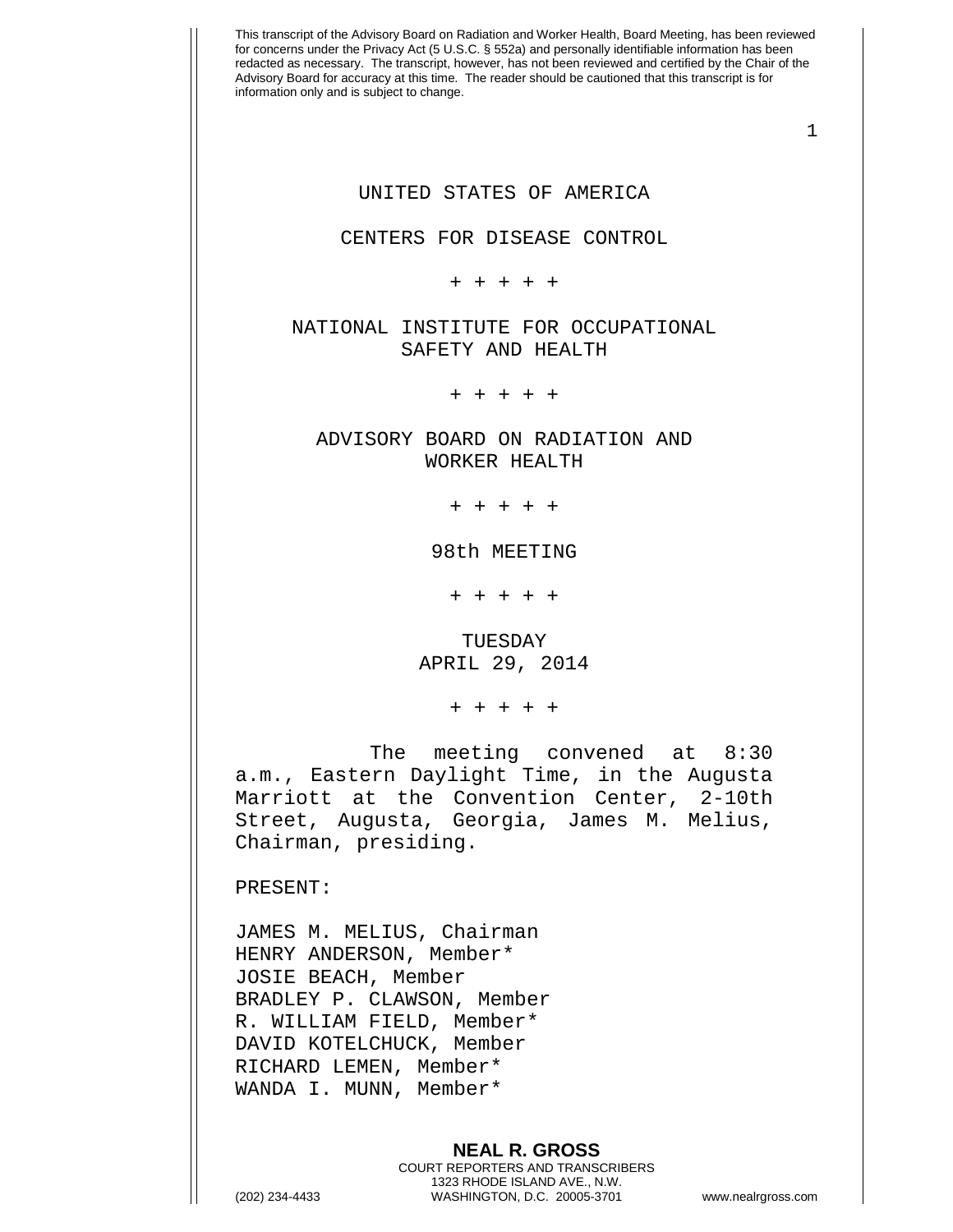2

JOHN W. POSTON, SR., Member DAVID B. RICHARDSON, Member GENEVIEVE S. ROESSLER, Member PHILLIP SCHOFIELD, Member LORETTA R. VALERIO, Member PAUL L. ZIEMER, Member TED KATZ, Designated Federal Official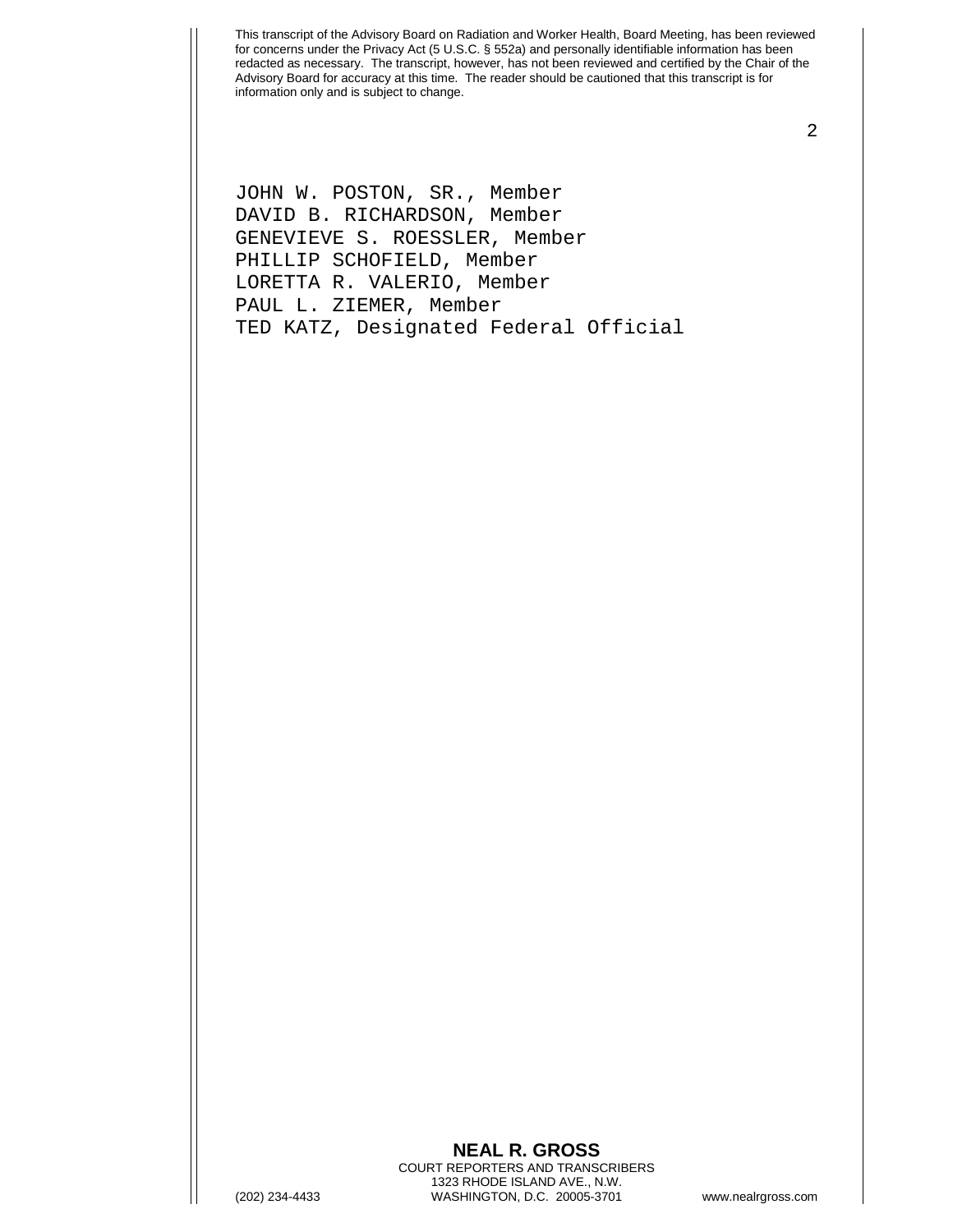This transcript of the Advisory Board on Radiation and Worker Health, Board Meeting, has been reviewed for concerns under the Privacy Act (5 U.S.C. § 552a) and personally identifiable information has been redacted as necessary. The transcript, however, has not been reviewed and certified by the Chair of the Advisory Board for accuracy at this time. The reader should be cautioned that this transcript is for information only and is subject to change. 3 REGISTERED AND/OR PUBLIC COMMENT PARTICIPANTS ADAMS, NANCY, NIOSH Contractor ANDERSON, ALVIN, SRS ANDERSON, DAVID, ARMSTRONG, DAN, SRS BARRIE, TERRIE\* BURGOS, ZAIDA, NIOSH CHOAT, DONALD, SRS CRAWFORD, FRANK, DOL DAVIS, L.N. DAWS, JULIE FITZGERALD, JOE, SC&A HARTSFIELD, DEKEELY, HHS HINNEFELD, STU, DCAS HOSHELL, GEORGE FUNDERBURK, JIMMY, SRS GILCHRIST, CLAUDE GLOVER, SAM, DCAS KELLER, KRISTI\* KINMAN, JOSH, DCAS LEWIS, GREG, DOE MAKHIJANI, ARJUN, SC&A MCFEE, MATT, ORAU Team MOORER, MARY NETON, JIM, DCAS RICE, JEFF RINGEN, KNUT ROWE, GORDON RUTHERFORD, LAVON, DCAS STIVER, JOHN, SC&A STURCKEN, ED TAULBEE, TIM, DCAS WALZ, MARK\* WARREN, BOB WORTHINGTON, PATRICIA, DOE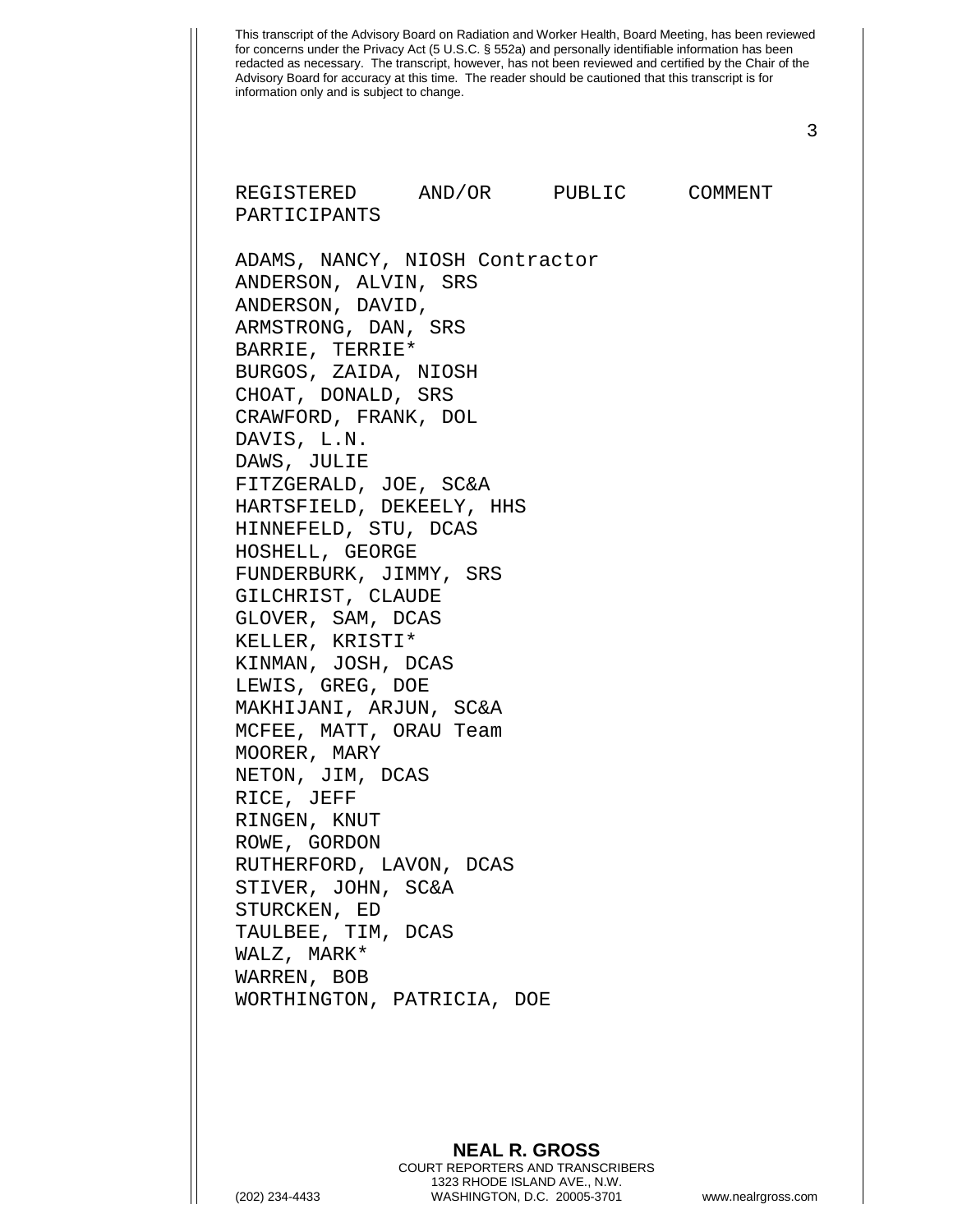4

## A G E N D A

| Welcome and Introduction  6<br>Dr. James Melius                                         |
|-----------------------------------------------------------------------------------------|
| NIOSH Program Update  8<br>Mr. Stuart Hinnefeld                                         |
| DOE Program Update  34<br>Dr. Patricia Worthington<br>Mr. Greg Lewis                    |
| DOL Program Update  56<br>Mr. Frank Crawford                                            |
| SEC Petitions Status Update  62<br>Mr. LaVon Rutherford                                 |
| Sufficient Accuracy/Coworker Dose<br>Dr. James Melius                                   |
| SEC Issues Work Group  81<br>Dr. James Neton                                            |
|                                                                                         |
| Nuclear Metals Inc. SEC Petition  109<br>Dr. Samuel Glover                              |
|                                                                                         |
| Joslyn Manuf. & Supply Co. SEC<br>Petition  164<br>Dr. Samuel Glover<br>Dr. Paul Ziemer |
| Board Work Session  188<br>Dr. James Melius                                             |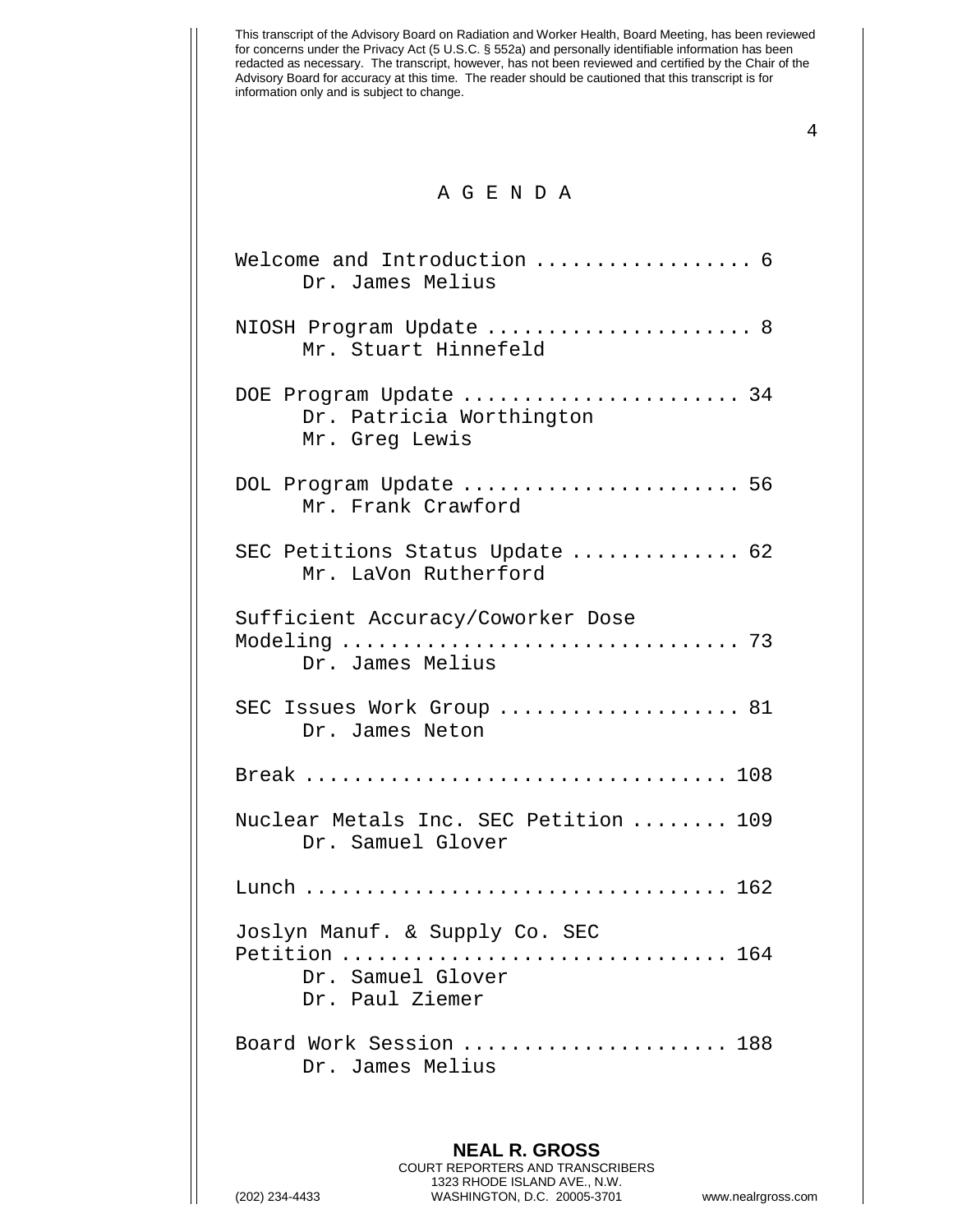5

Break ................................... 247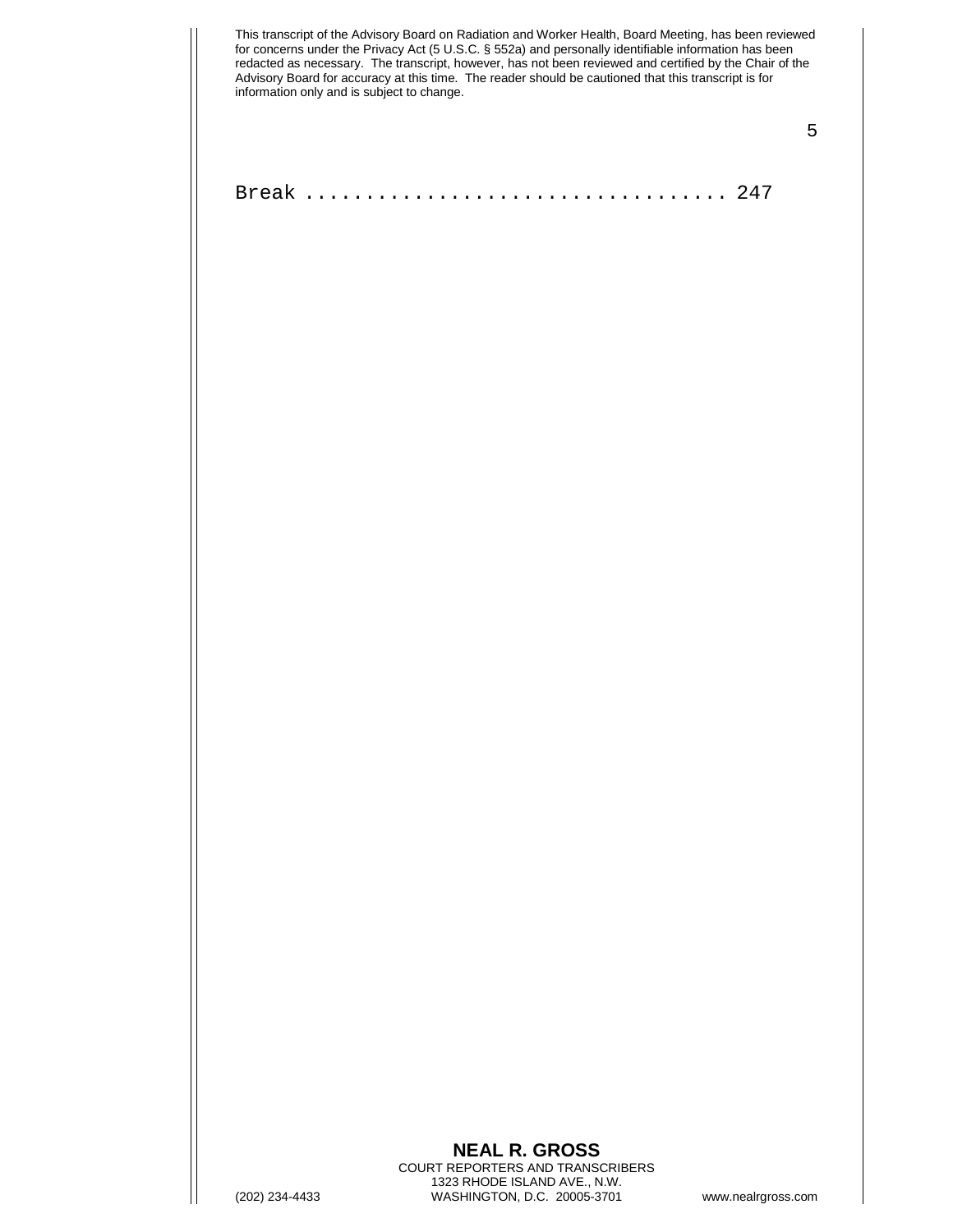## 6

| Savannah River Site SEC Petition |  |
|----------------------------------|--|
| Work Group Update  248           |  |
| Dr. Tim Taulbee                  |  |
| Mr. Mark Griffon                 |  |
|                                  |  |
| Public Comment  321              |  |
|                                  |  |
| Adjourn  350                     |  |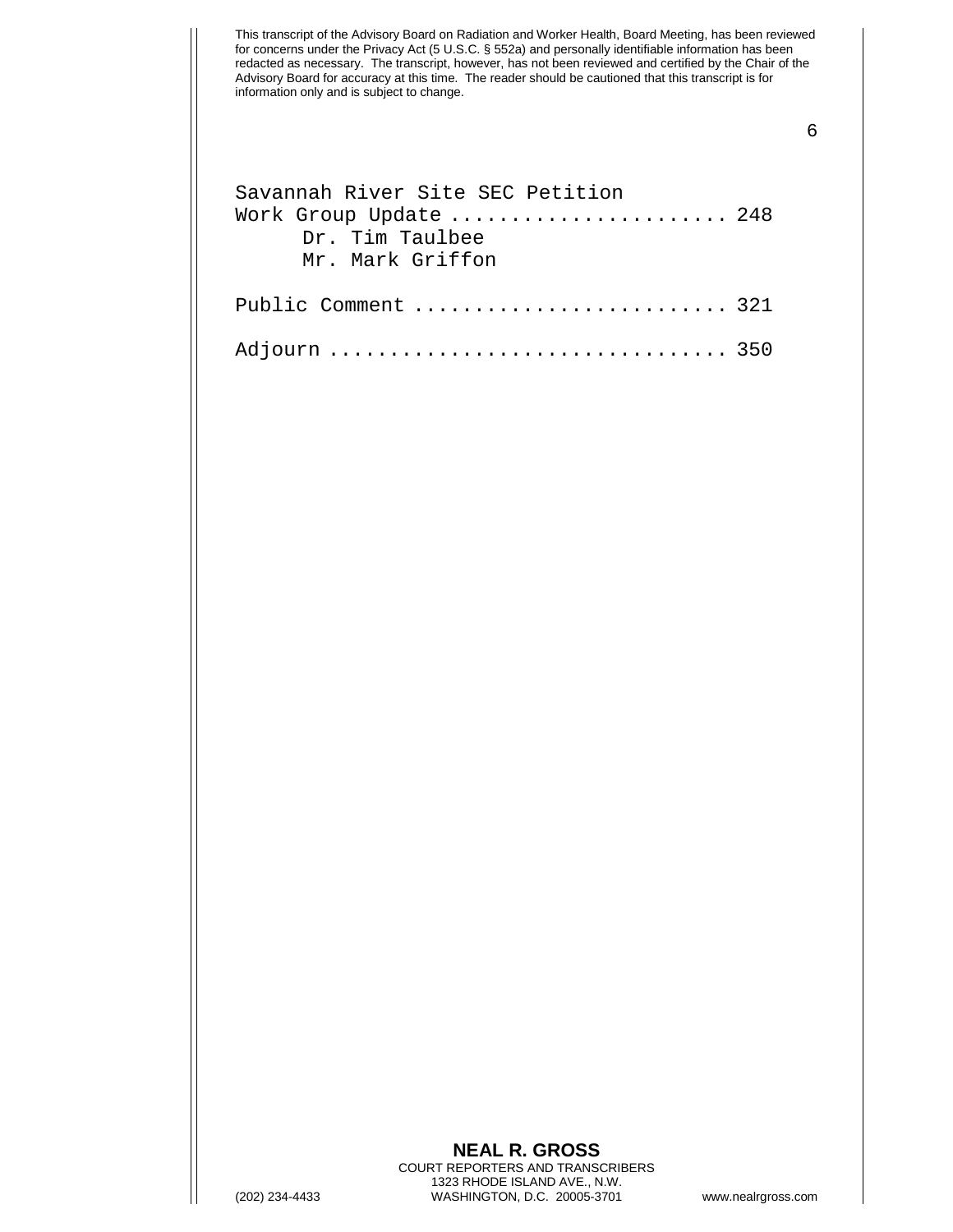P-R-O-C-E-E-D-I-N-G-S

8:32 a.m.

7

CHAIRMAN MELIUS: Good morning and welcome to, what number are we? Number 98, 98<sup>th</sup> meeting of the Advisory Board. And let me turn it over to Ted for housekeeping.

MR. KATZ: Yes. Welcome everyone in the room and on the line. And for people on the line B- for people in the room we have materials on the back table for all the presentations that will be made today. For people on the line, all of the materials that are being B- for presentation today are posted on the NIOSH website under the DCAS webpage, NIOSH section of it, I mean, Board section of it for today's date, so you can find all those materials and follow along. And the meeting is also webcast, just the presentations, mind you, not a live feed of the room, but the presentations are all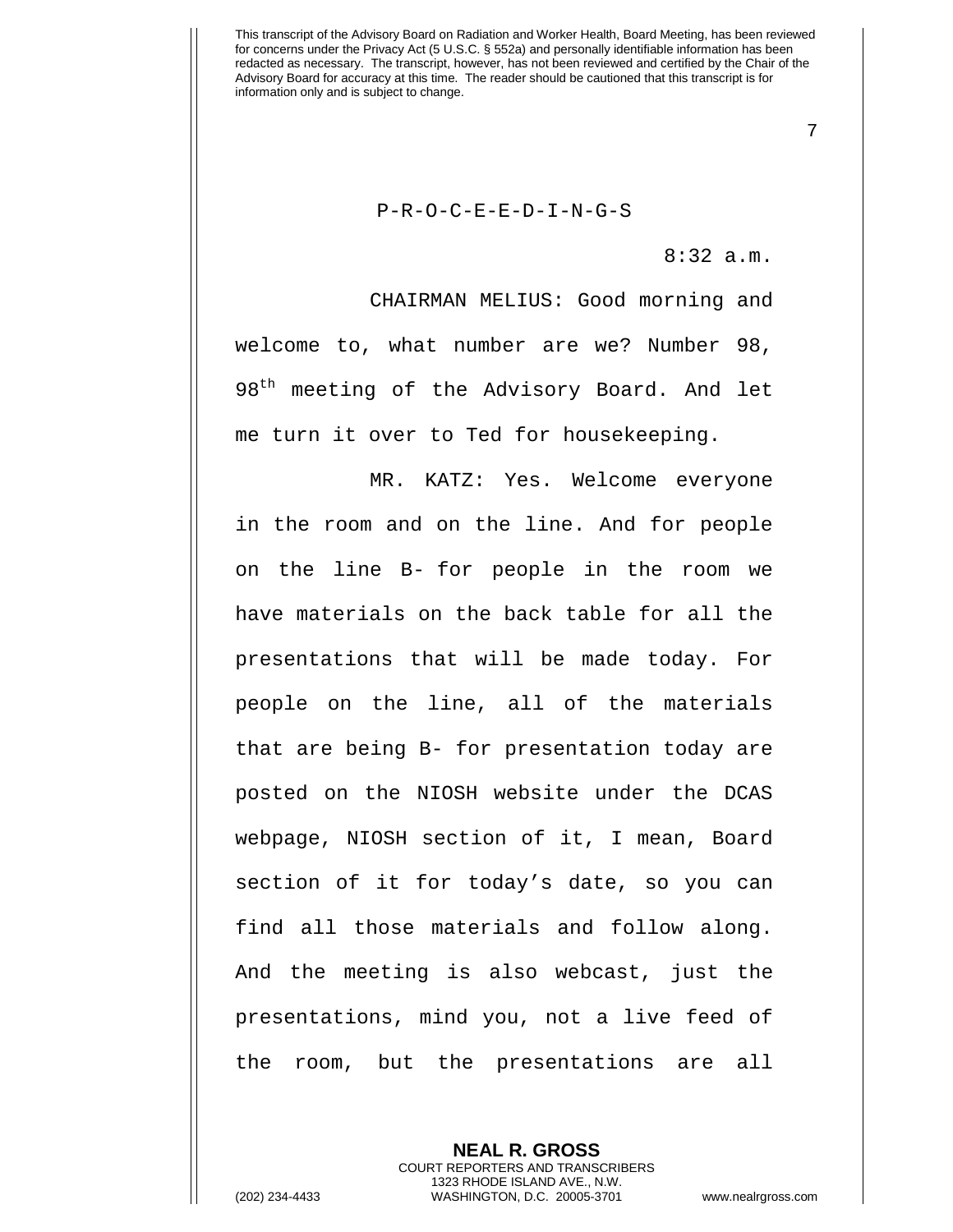8

webcast in a Live Meeting session. That's also on the agenda for the meeting today, which is also posted on line with the presentations. So, if you're on line you can follow along with presentations that way on your computer, as well.

Okay. For roll call the Board Members, we only have one session today that has a conflicted Board Member, that's Savannah River Site. And Loretta has a conflict for that, Ms. Valerio, so for the rest of the Board Members you don't need to address your conflicts because they don't relate to today's sessions. So, let's just run down roll call alphabetically. And we have quite a few Board Members who should be on the line, so let's go alphabetically.

(Roll Call.)

MR. KATZ: Almost a full house. Welcome, everyone.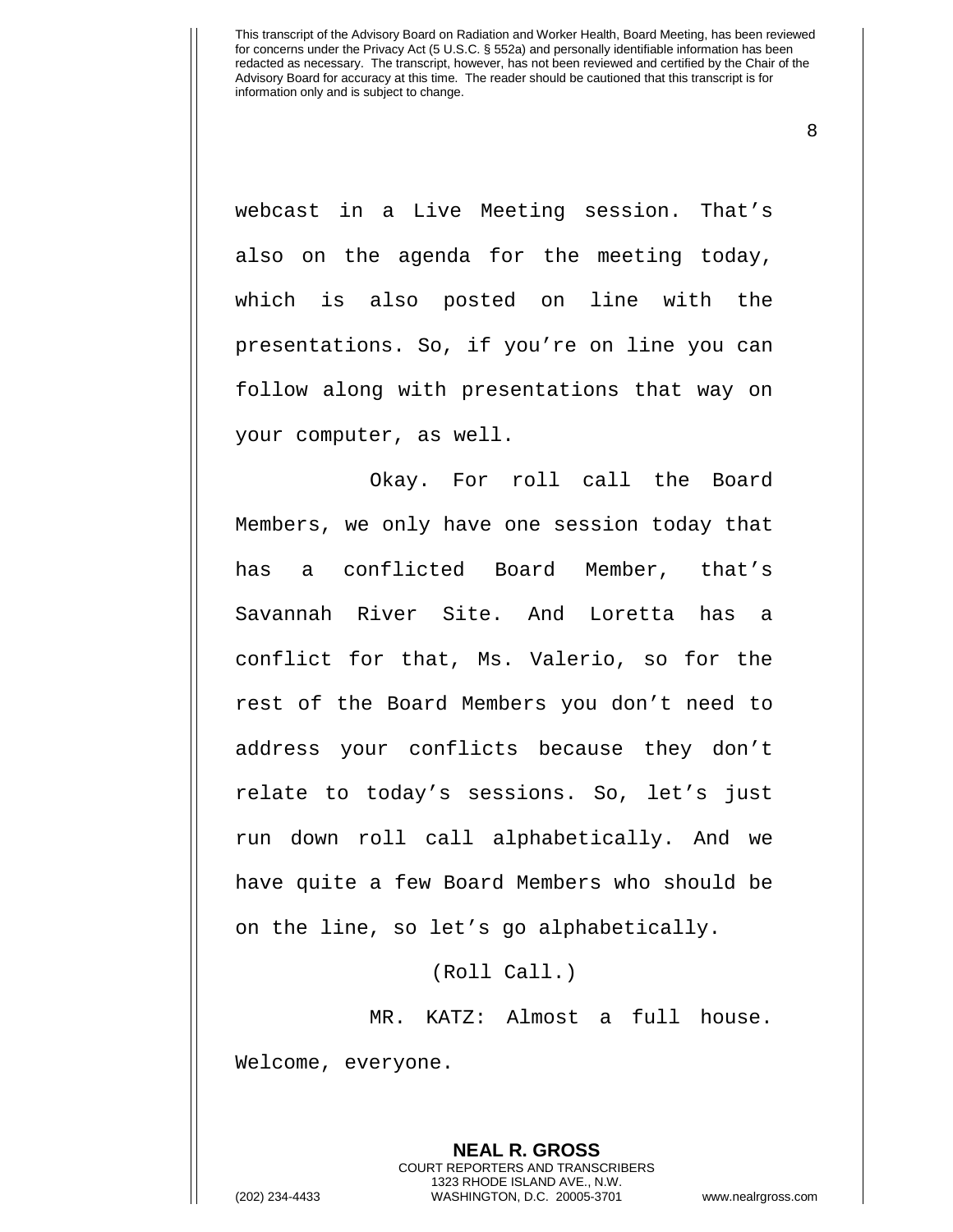9

Let me just also talk about etiquette for the meeting for people on line. Please mute your phones so that your B- whatever is going on in your background doesn't interfere with everyone's audio. If you don't have a mute button on your phone press \*6 to mute your phone, \* and then 6 will mute it. And if you want to speak to the group, if that's the right occasion to do that, you press \*6 again to take your phone off of mute. And please don't put your phone on hold at any point. Hang up and dial back in if you need to leave. And that should take care of things.

Oh, one last note. There's a public comment session that begins at 5:15 this evening. We'll begin with folks who are here in the room, and then we'll go to people on the line. For people who are here, there's a sign-in sheet directly outside the

> **NEAL R. GROSS** COURT REPORTERS AND TRANSCRIBERS 1323 RHODE ISLAND AVE., N.W.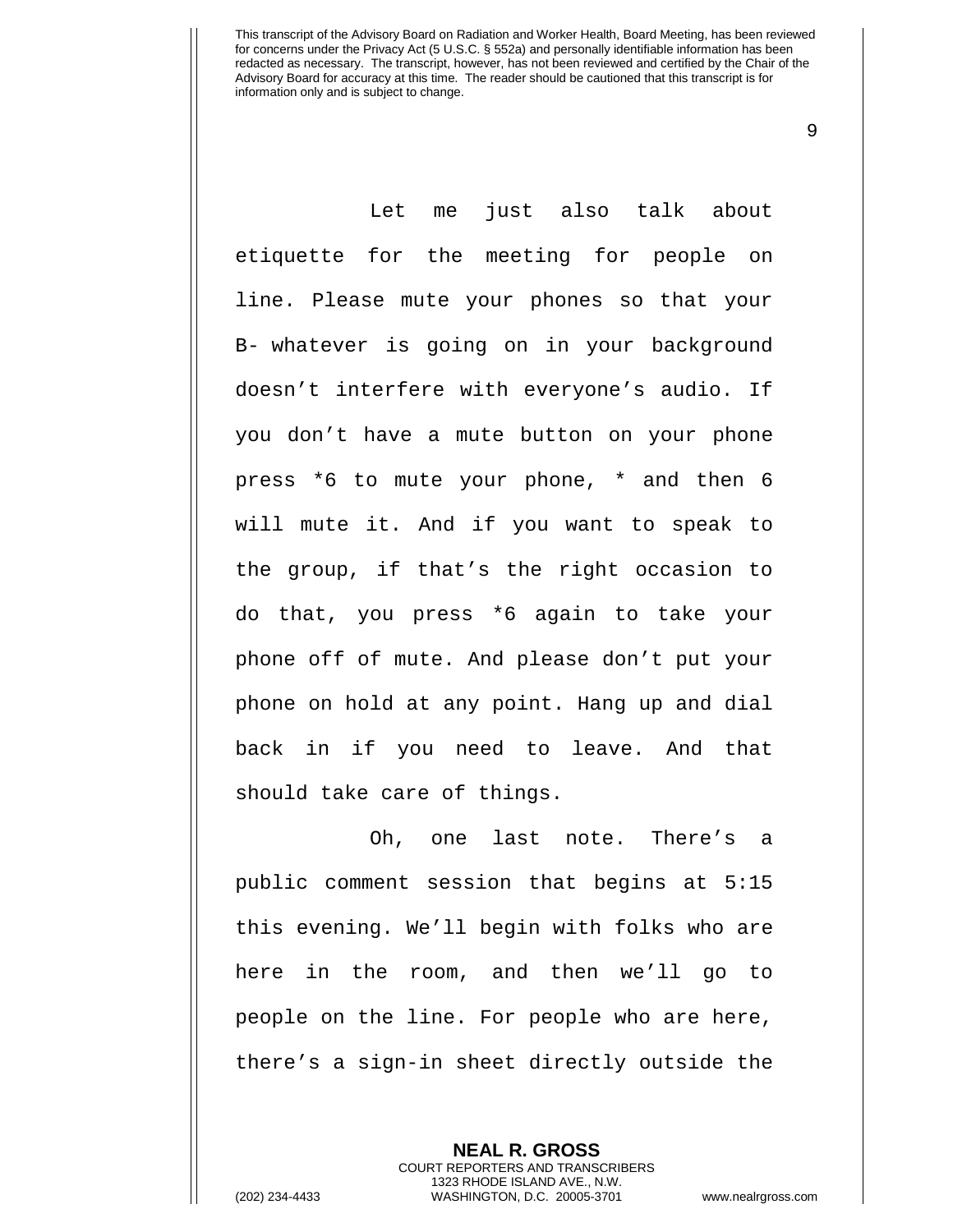10

room so you can sign up if you want to speak to the group at that point. Thank you, everyone.

CHAIRMAN MELIUS: Okay. Thank you, Ted, and we'll get started. And the first person to speak will be Stu Hinnefeld is going to give an update on the NIOSH Program.

MR. HINNEFELD: Good morning, everyone. I feel like I should have something clever to say, but after doing this every meeting I run out of clever things to say. My computer doesn't even want me to talk at all.

(Laughter.)

MR. KATZ: Let me remind you to please everyone speak directly into your mic so that folks on the phone can hear, as well. Thanks.

CHAIRMAN MELIUS: And anyone who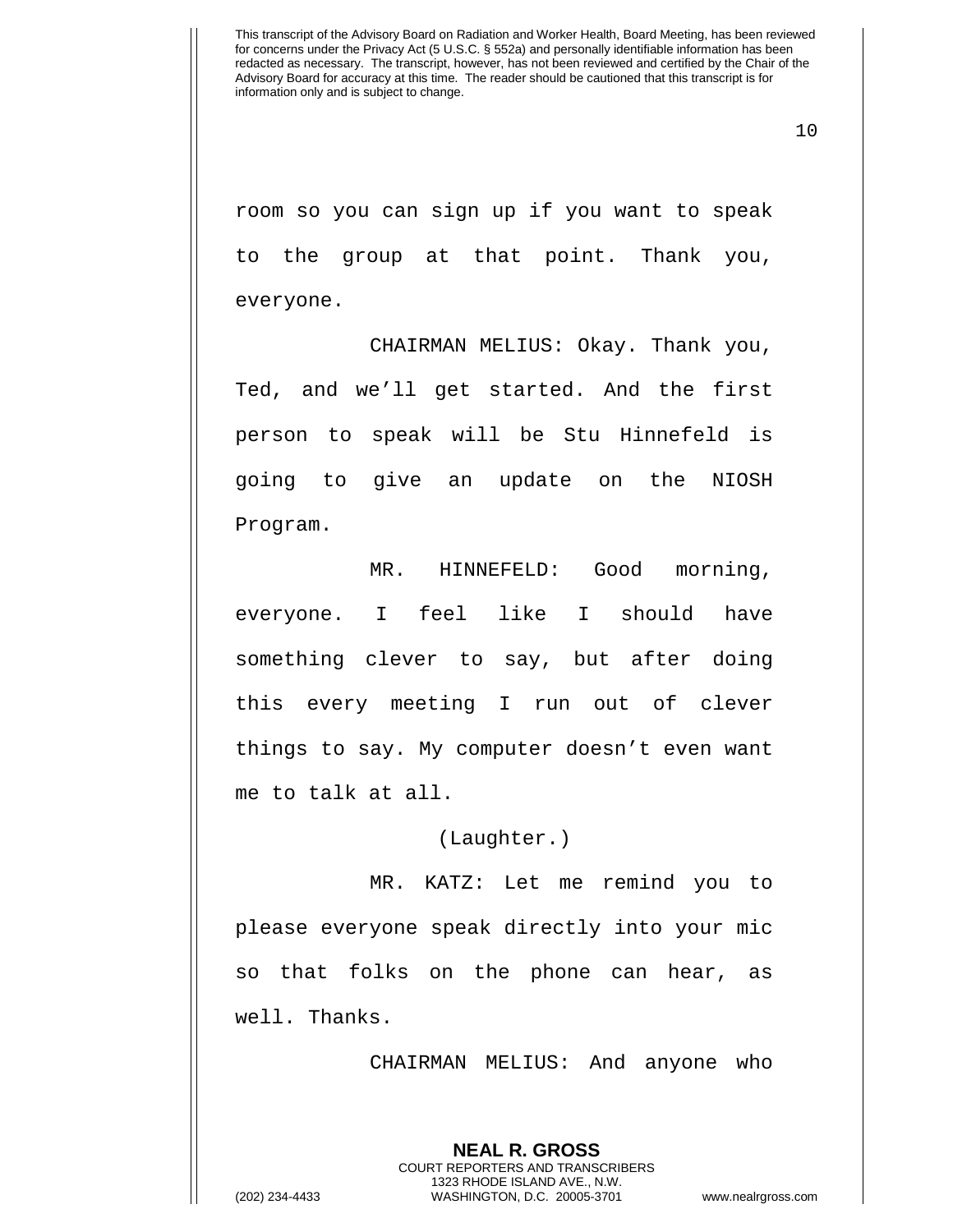11

like to submit clever remarks for --

(Laughter.)

MR. HINNEFELD: I would welcome clever remarks, opening jokes, anything anyone wants to offer.

Okay, as is my habit, I've prepared an update slide to tell how we're doing, update the presentation. It looks much the same as ones you've seen. Start off with a little program news. Yes, I always wonder what's newsworthy to the Board and what's not, so I think of things that I think might be newsworthy. I might leave some things out, and I might put something in that no one is interested in.

One thing that is of great interest to me is the second bullet here, is the Dose Reconstruction Contract. We had a B- generally, our Dose Reconstruction Contract both times has been B- well, the

> **NEAL R. GROSS** COURT REPORTERS AND TRANSCRIBERS 1323 RHODE ISLAND AVE., N.W.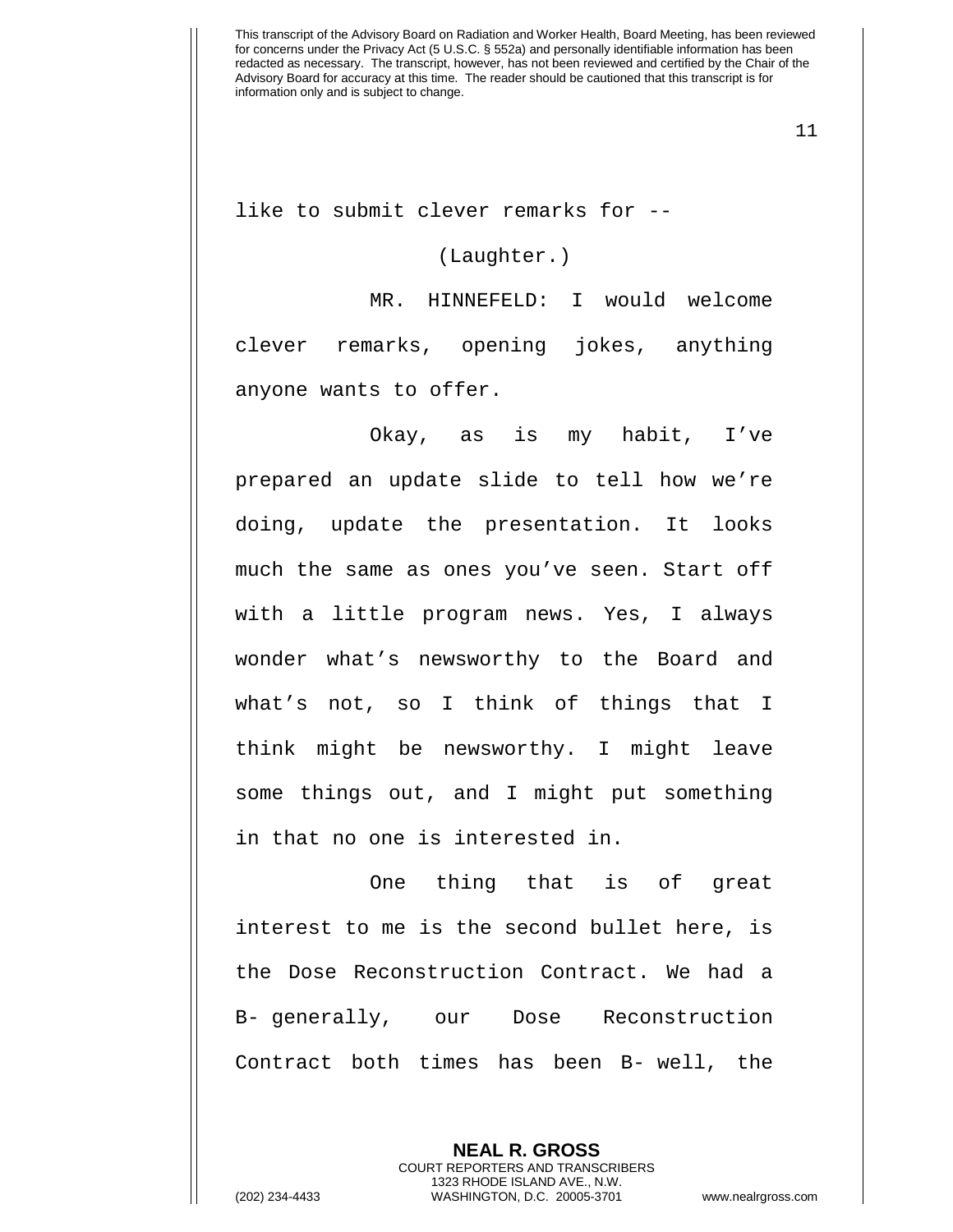12

last couple of times has been a series of five one-year contracts, so you can make one award and then you have four options so you can renew it if you like what your contractor is doing.

The incumbent has been Oak Ridge Associated Universities and the team that they've teamed with since we started, and they have won the most recent re-award of the contract.

The contract was originally scheduled to expire in, let's see, April of 2013, and we went through a series of extensions working with our Procurement and Grants Office. That was also the time of the sequester if you'll recall, and so a number of things came together in association with that, and had our contractor spending at quite a low rate for about a year. It was essentially a double sequester rate. And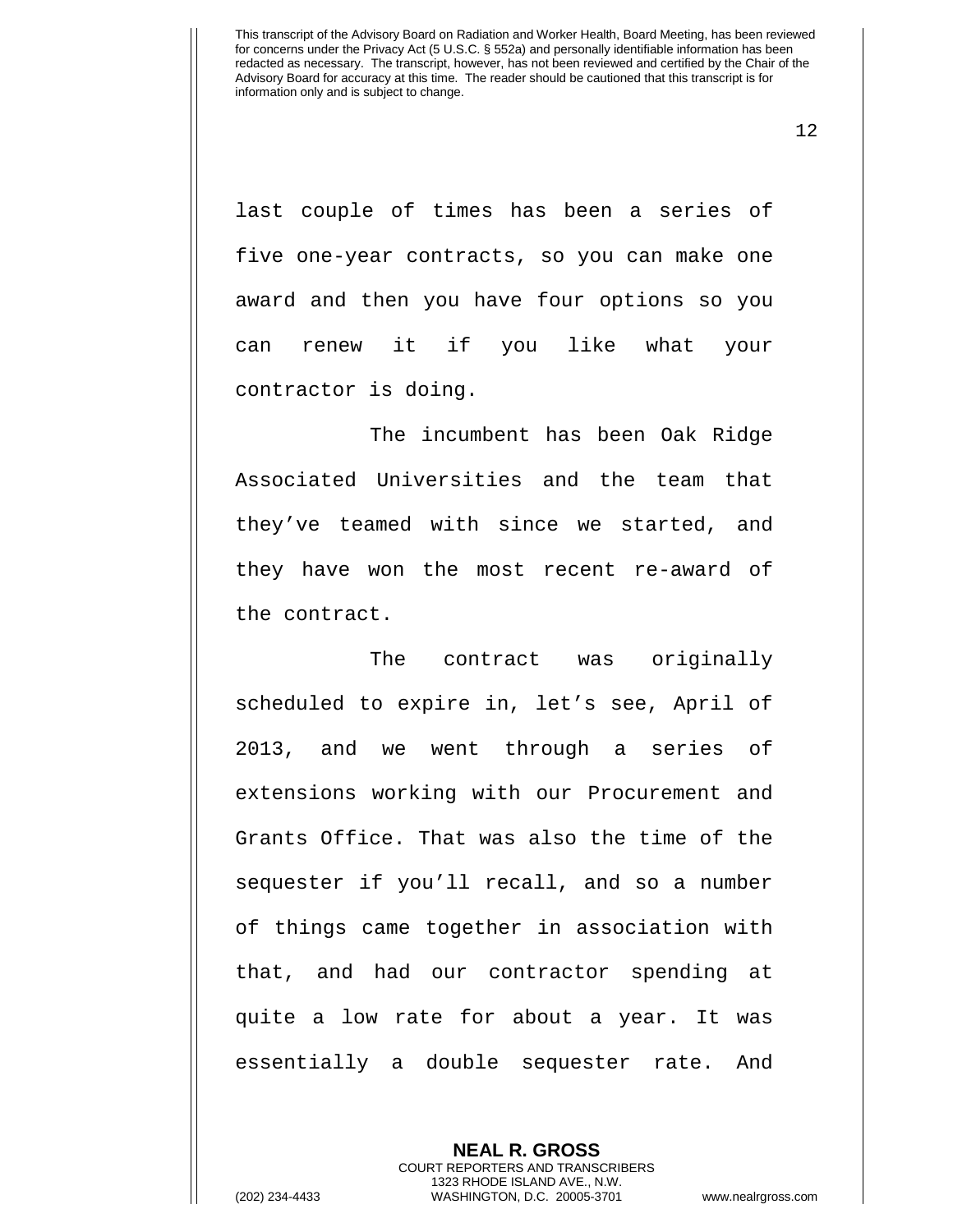13

with this new award we are not B- we don't have relief from the sequester. We still are operating under sequester, and we have less money each year than we did before the government sequester, and we face that going forward. That's not a temporary thing.

However, because we have been operating at such a low spending rate as an artifact of the other contract, we have been spending at a much lower rate than we needed to. So, starting in April we have been able with ORAU to accelerate some of our site research, and we would hope the Work Groups will be able to see a more steady supply of products for now. We'll have to evaluate spending rates and next year's funding as we get toward the new fiscal year, but we believe we're going to be in better shape for the foreseeable future than we have been for the past year in terms of the amount of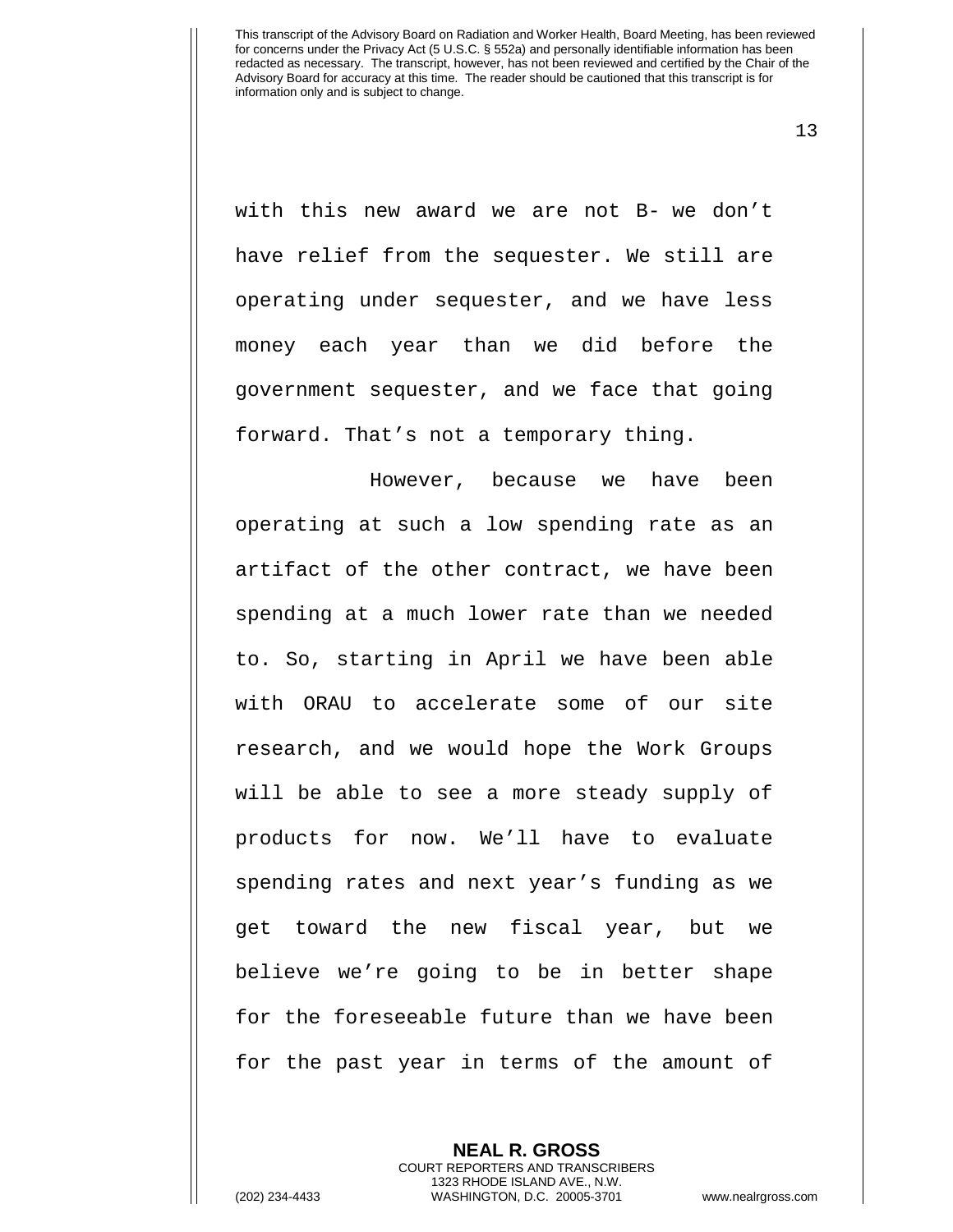14

money available to spend on our products for our Dose Reconstruction contract.

The other items I've got in here are sort of outreach and outreach-type activities. NIOSH participates in the Joint Outreach Task Group with DOE and DOL, and we meet a few times a year at sites around the country where there is interest from either one of the agencies or a local interest.

In February we went to Denver for a public meeting on the latest edition of Class, the latest Rocky Flats Class that was added. It became effective, I think, in January. And when there is a new SEC Class, DOL sponsors a public meeting. It's a large public meeting where they go out and explain the impact of this new SEC Class. So, we go along largely to answer questions because, inevitably, there are questions about our part of the process, so we go to that. We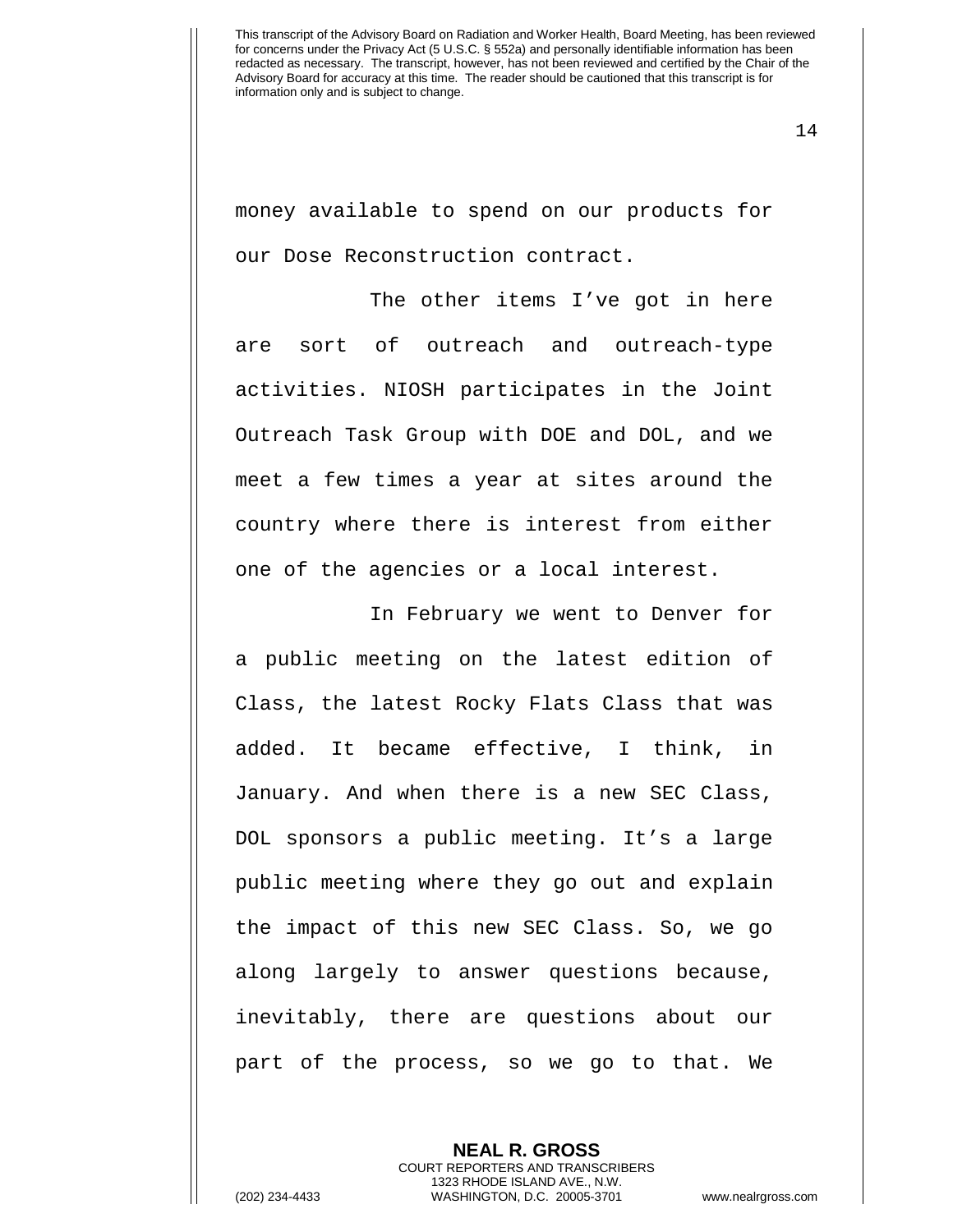15

did that in Denver.

And while we were in Denver we arranged largely through the efforts of the Department of Labor, I believe, we arranged for the three agencies to have a meeting with a group of program advocates who identified themselves, I'm not exactly sure how they were identified, and we had that meeting at the Denver District Office.

We got to address a number of Bor discuss a number of concerns that they presented to us in advance. Much of their questioning was for the Department of Labor. We did have a couple of items on the list, I think we provided some answers to satisfactorily, and I expect this will be probably part of the continuing dialogue. Periodically we might do this with the other agencies.

And, also, in the topic of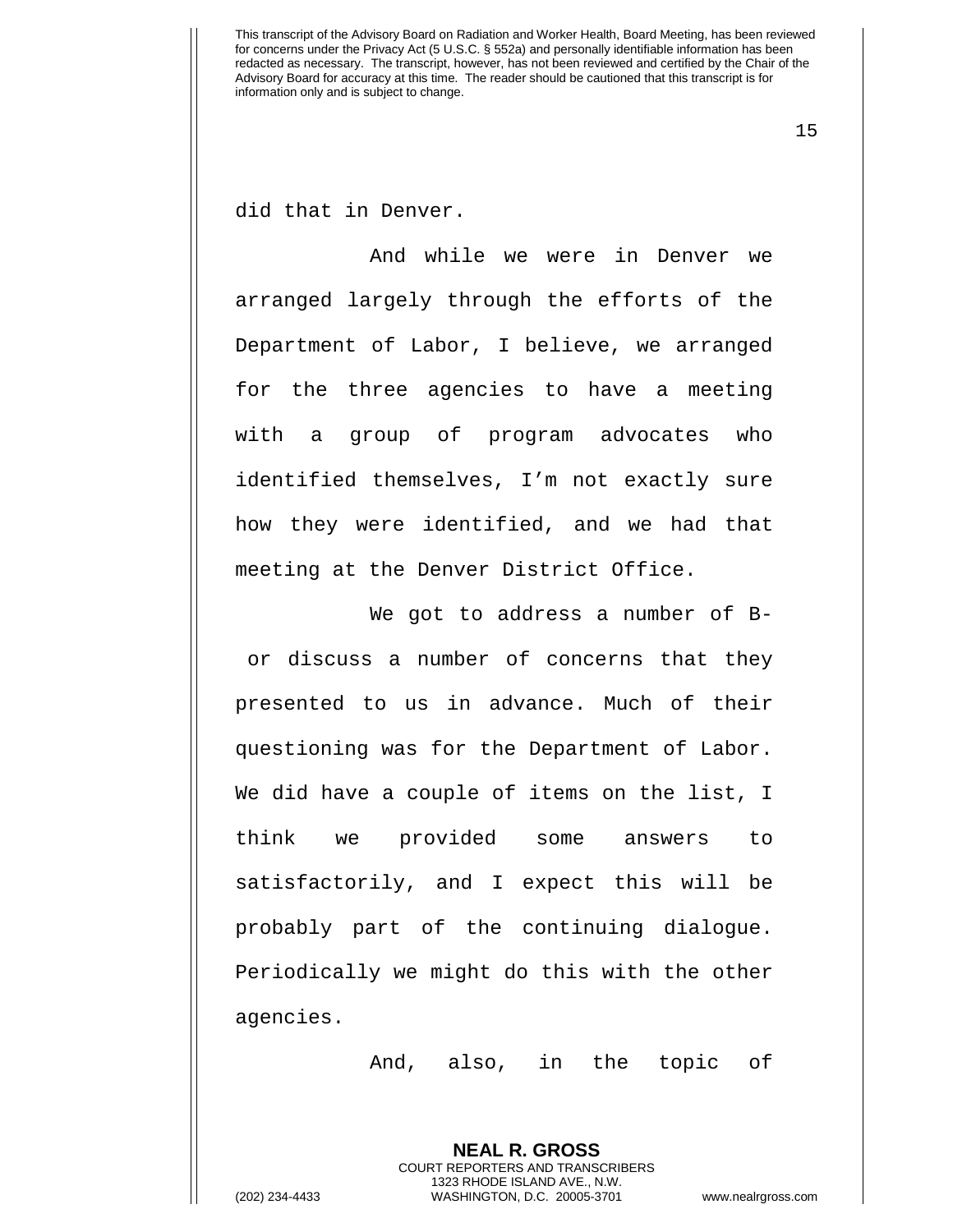16

outreach we have a Joint Outreach meeting planned in June in New England. This is really a couple of sites that we expect this to be relevant to, Nuclear Metals and Controls, which I think is now run by Honeywell. And this kind of grew out of an initial effort that was spurred by Congressman Kennedy to kind of get word out to employees of Nuclear Metals and Controls because there is an SEC for Nuclear Metals and Controls, and the Congressman didn't feel like it was that well publicized, and there were a lot of workers who didn't know about it.

So, there was one session that was about a year ago up there just for Nuclear Metals and Controls. This is going to go back now more formally as a Joint Outreach Task Group meeting, and again have a public meeting for that site, and also for

> **NEAL R. GROSS** COURT REPORTERS AND TRANSCRIBERS 1323 RHODE ISLAND AVE., N.W.

(202) 234-4433 WASHINGTON, D.C. 20005-3701 www.nealrgross.com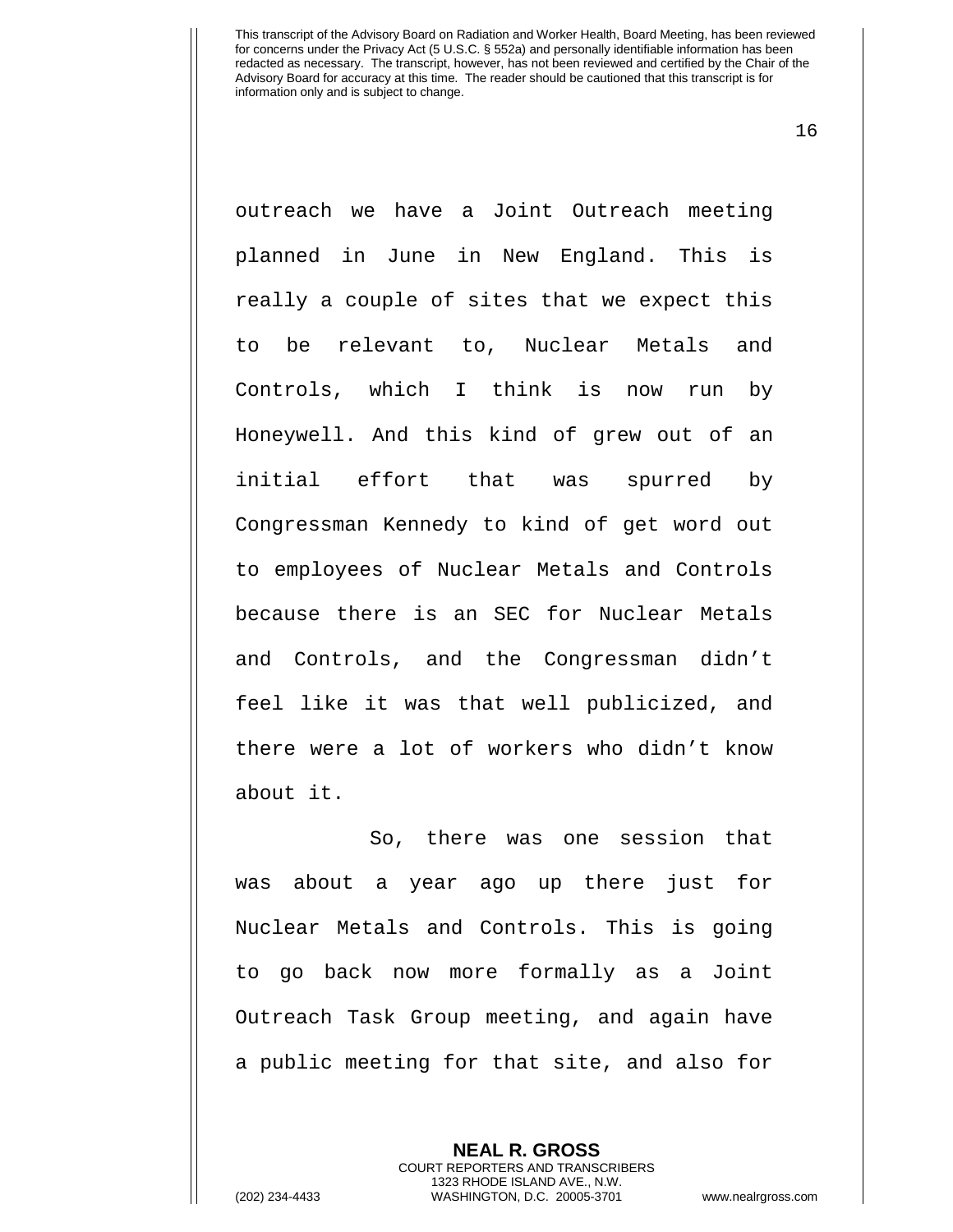17

the Connecticut Aircraft Nuclear Engine Laboratory in Connecticut, which is close enough that we can cover, we think, both in one trip, probably a couple of meetings, but one trip.

So, we're going out there in June. There are a couple of other proposed meetings out there, but I think those will go probably in the next fiscal year, and there's nothing firmed up on those visits yet. I think people are talking about going to Paducah, and there's some interest in going to WIPP on some of the agencies' parts. We don't get much business from Bthat's the Waste Isolation Pilot Project for the people who don't know. We don't get a lot of interest in our part, we don't get a lot of claims from there, clearly.

And I don't know if you've been following in the papers, the Waste Isolation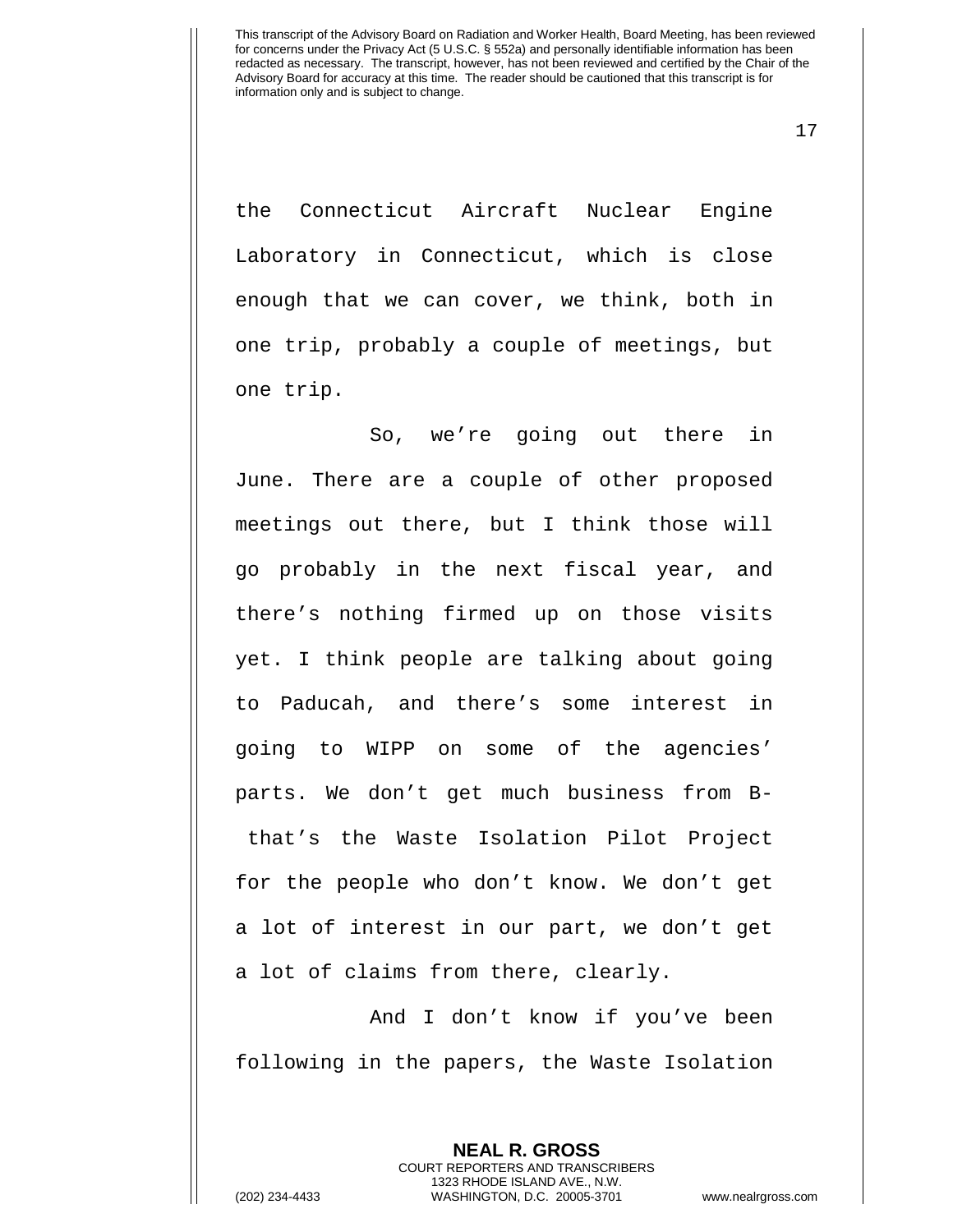18

Pilot Project had a bit of an event there back in February, and they're still struggling to recover from that, so I suspect they may not be terribly interested in having us out there until things settle down a little bit out there.

Let's see. Moving forward, I get into the standard part. This is our lead statistics. I don't think I'll read these to you. It's the same format we've used, all it changes is the numbers a little bit. If you have any questions, I'll try to answer. These are the overall claim information. These are those 1,224 cases, the active ones, which ones are we working on. You can see there are some 280 where the draft was with the claimants, and so we kind of feel like we think we're done with those.

And here is the summary of the outcomes of Probability of Causation, and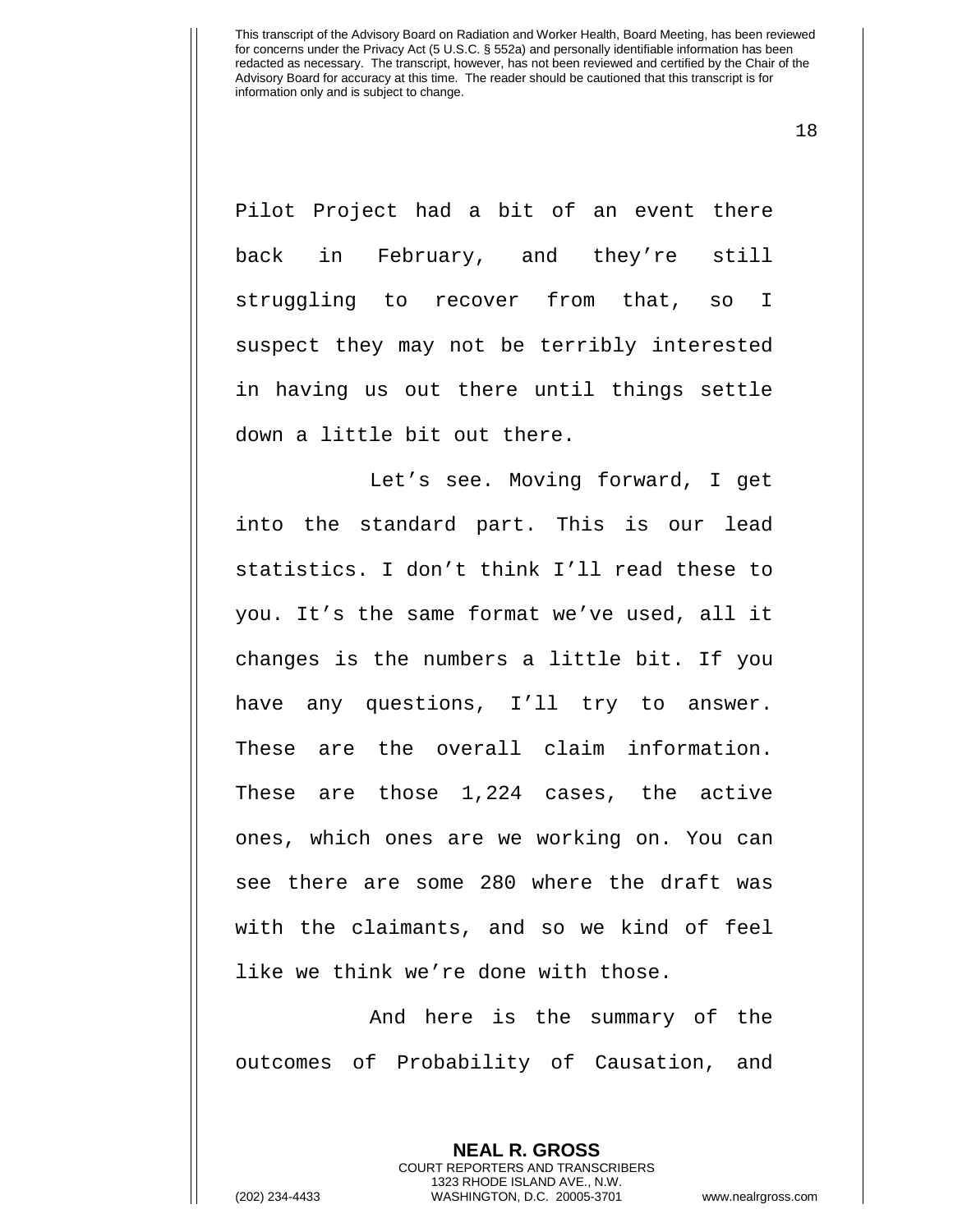19

the total number of dose reconstructions that we've sent back where we had a final dose reconstruction and the number for greater than 50 percent, number less than 50 percent. That's slightly less than 30 percent, I believe, which is kind of where it's been trending for the past several reports I've made.

Submittals and production numbers, you can see here that the cases received from DOL is the palest line on there. I guess that might be a pale blue but I can't tell colors, so I don't know. And you can B- if you look here for the last year or two, there seems to be a slight downward movement in that line, a bit of a downward trend in the line of delivery. So, while we've been going pretty steadily at 200 a month for several years, it's kind of dropped a little below 200 a month, not a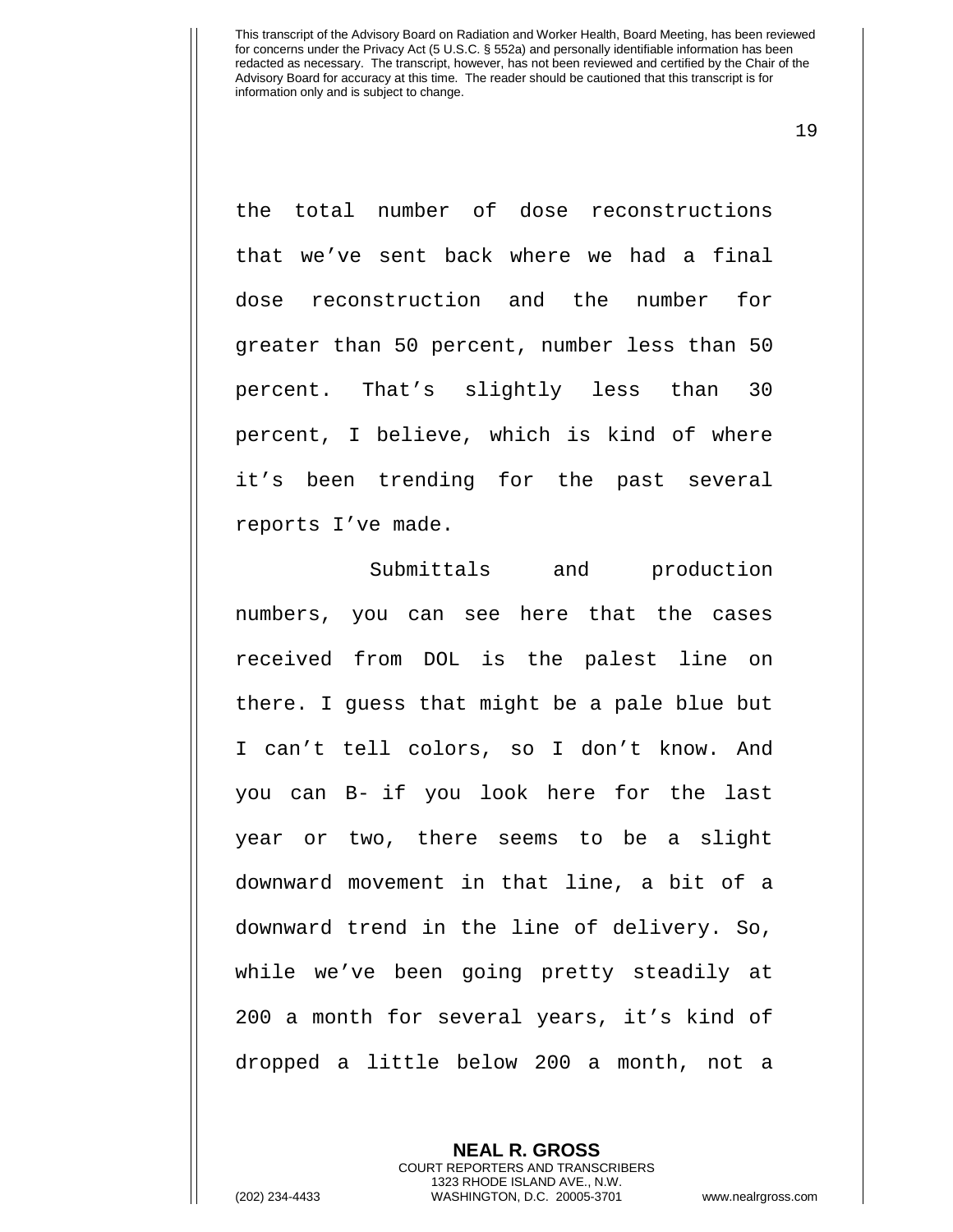20

lot, but a little bit below 200 a month for the past year or two. And the production number is a little more erratic as we either get a little bit behind the delivery rate, or catch back up to the delivery rate, but they kind of mirror each other. And we're maintaining pretty much what we consider a steady state set of cases. We have around 800 or 900 cases in-house that have to be done, and it's been that way for quite a while.

And here's our summary of the first 5,000 claims, status of the various claims. Anything that's in progress or with claimants, those are cases that were either sent back as reworks or reinstated within the past year. And the same is true with the first 10,000 cases. Anything that's either with the claimant or in process, or have been reinstated, you know, the one initial

> **NEAL R. GROSS** COURT REPORTERS AND TRANSCRIBERS 1323 RHODE ISLAND AVE., N.W.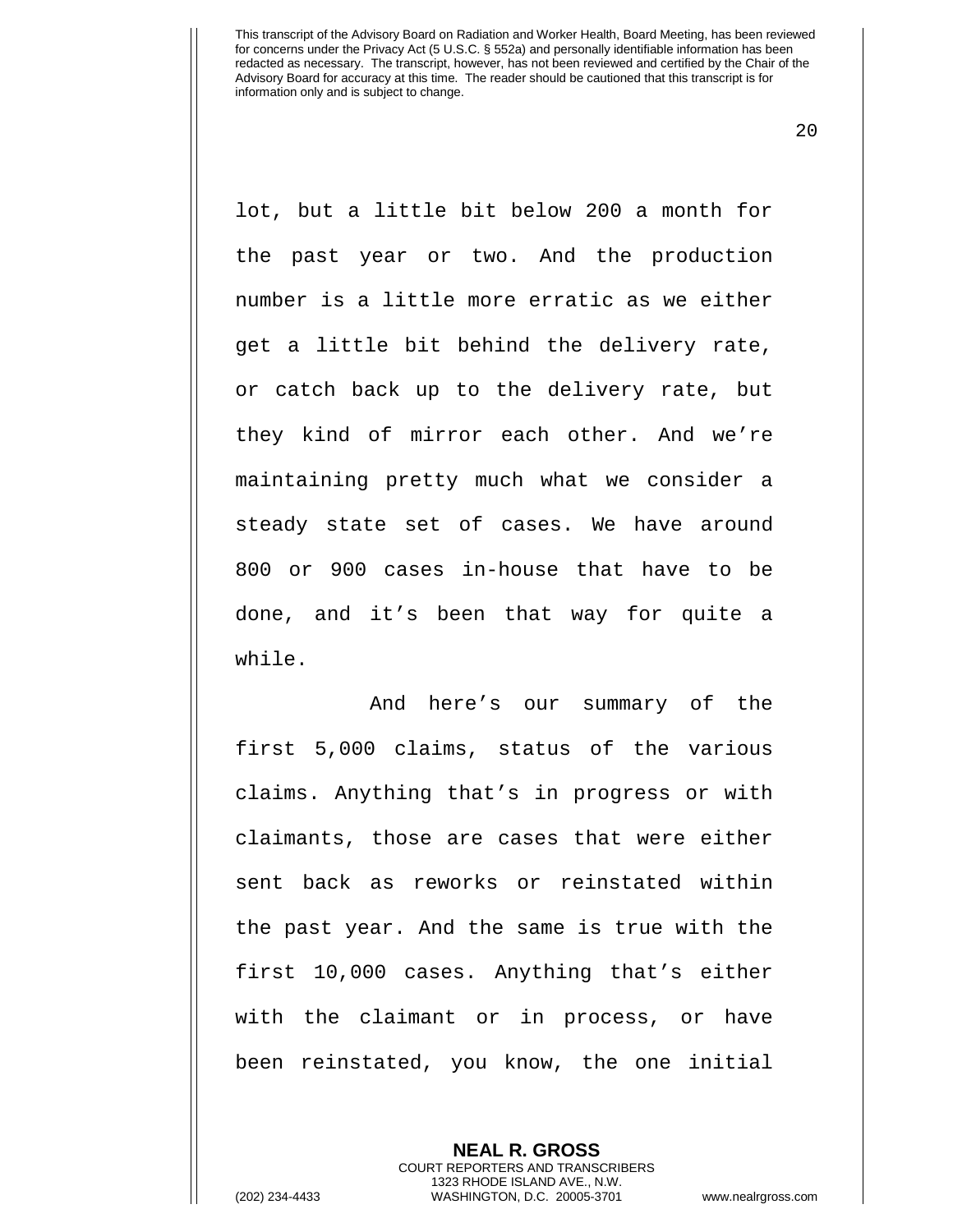21

is a reinstatement, I'm pretty sure, of the CLL case.

This is our tally of DOE's responsiveness to exposure issue requests. You can see there the numbers are pretty low, and particularly the greater than 60 day number is very low. That's where DOL strives to get the response back within 60 days and it's really moving well in that regard. The 232 outstanding cases, that's just a little over what we get in a month, so you would expect to have some cases, there are always going to be some cases that we don't have a response back. So, that's showing very good progress.

SEC Petition Summary Table, LaVon is going to speak about that a little bit later, so I won't talk much about that. Just this is the summary of the Classes that have

> **NEAL R. GROSS** COURT REPORTERS AND TRANSCRIBERS 1323 RHODE ISLAND AVE., N.W.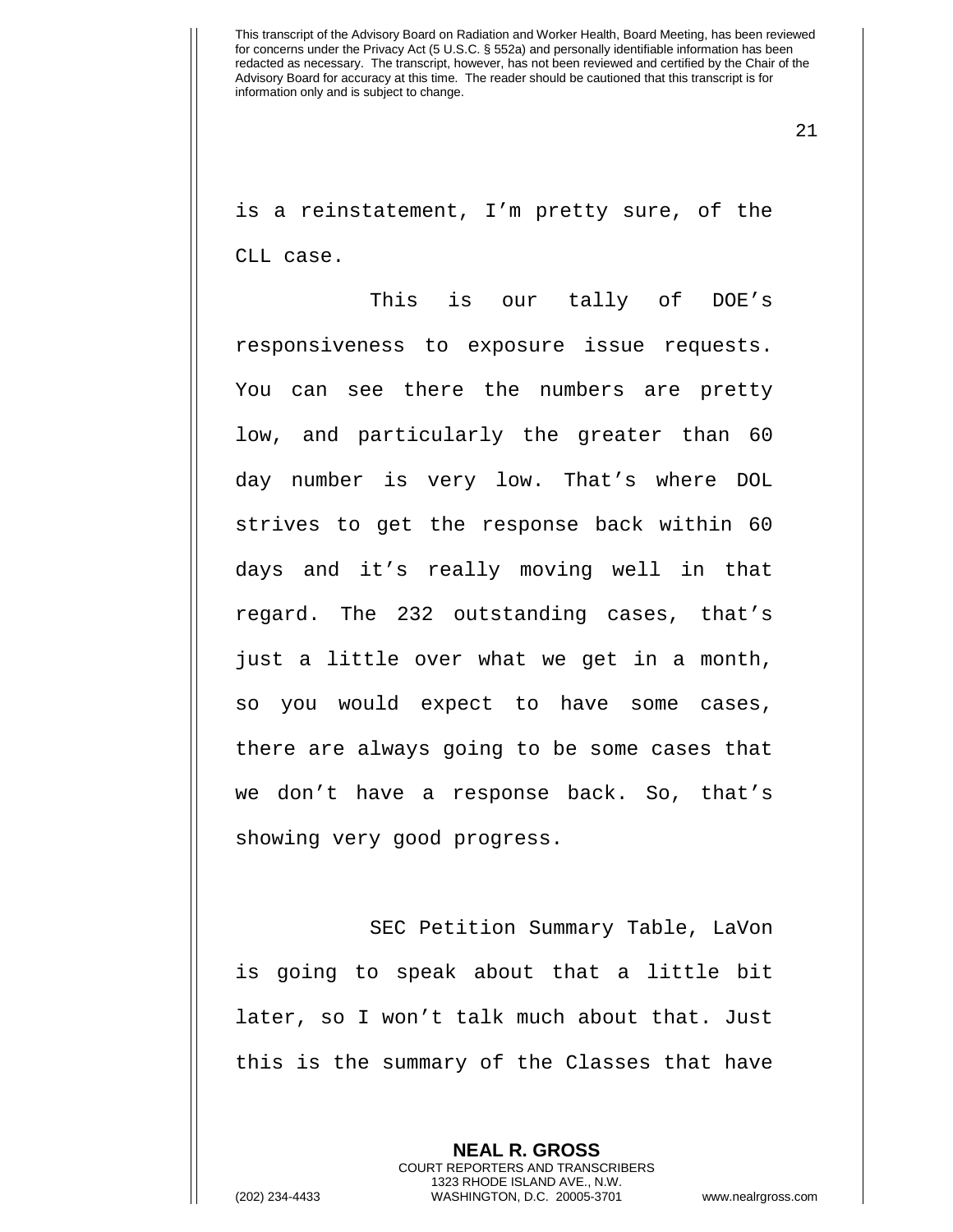22

been submitted. And, also, a breakdown of how many were 83.13s versus how many were 83.14s; whereas, a while ago we were pretty much even. That was sort of at the end of our efforts to complete our site research. We went through the AWEs that we had for the first few years of the project we did, and researched some of the AWEs that didn't have a lot of claims. And then eventually a few years ago we went through trying to finish up our research that we could do at all those places. And in a number of those cases we found that we couldn't gather enough information to do dose reconstructions with sufficient accuracy, so there were quite a number of 83.14s, if you'll recall, I forget when that was, two or three years ago, we were bringing 83.14s quite often. We've kind of worked through that now. We feel like we've researched pretty much everywhere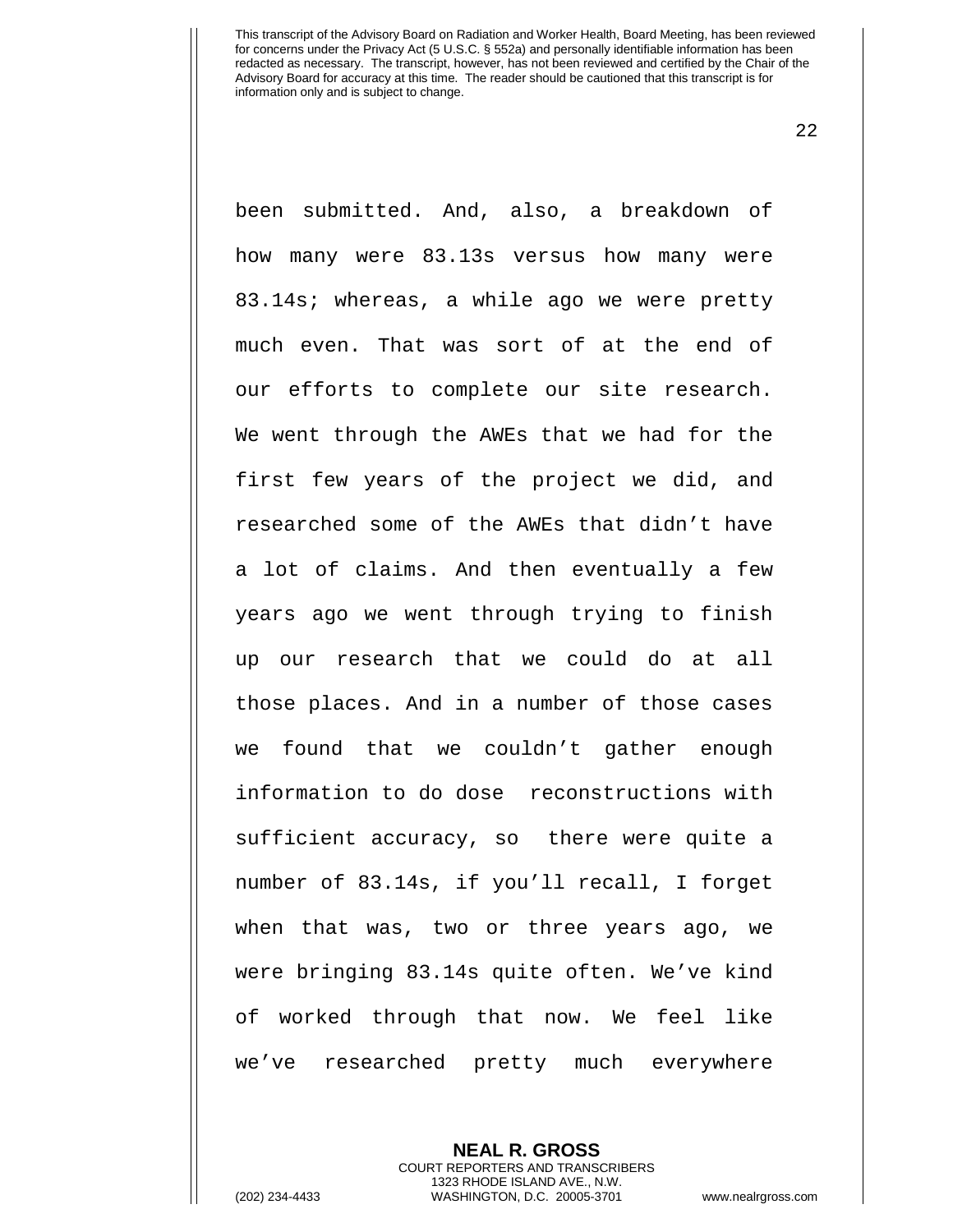23

where we have claims, so now the 83.13 process is again pulling ahead in terms of number of SEC Classes.

It shows it's 74 sites, I'm sorry. Yes, from 74 sites the total number of Classes, so they're B- as you know, we do multiple Classes from sites as we research different years, and there's still some petitions under HHS Administrative Review.

That process is strictly an HHS process, and we have no involvement with that. We send them the records, and then we don't do any B- we don't hear anything about it until they issue a report of their Administrative Review, so that occurs completely independent of DCAS. And, in fact, completely independent of NIOSH, it occurs at HHS. So, I don't have any particular insight into that process other than we've sent files.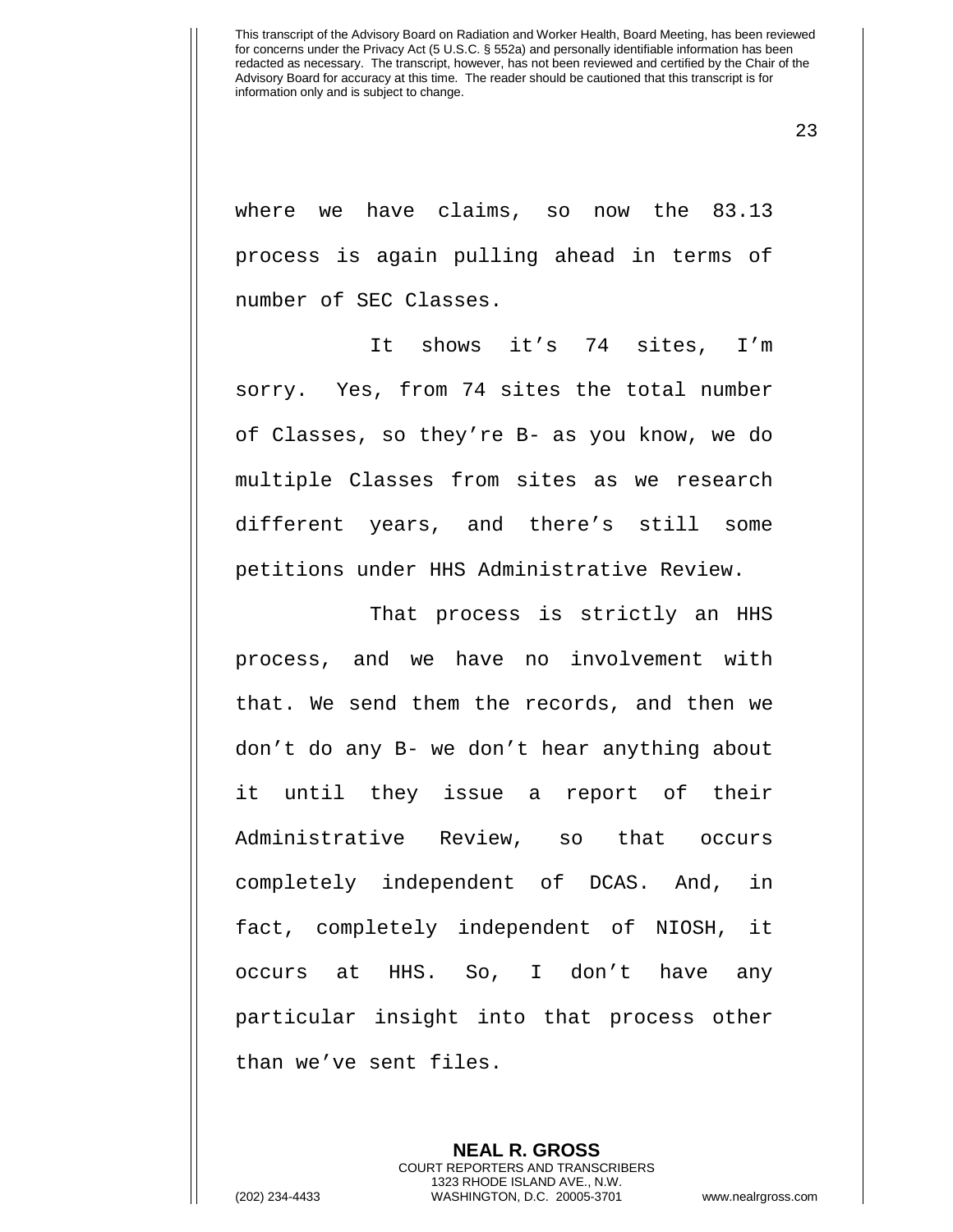24

I believe that might be it. I hope that's it, because I can't get my slides to move. Yes, that is the last slide.

CHAIRMAN MELIUS: Questions for Stu, Board Members? Board Members on the phone, do you have any questions for Stu?

MEMBER ANDERSON: I don't, no.

MEMBER FIELD: Nope.

CHAIRMAN MELIUS: Okay.

MEMBER MUNN: No.

CHAIRMAN MELIUS: Yes, Paul. Paul has a question here.

MEMBER ZIEMER: Stu, you mentioned that you're operating, in essence, as if the sequester is still in place. Is that what you expect to happen throughout the rest of this fiscal year then?

MR. HINNEFELD: Well, maybe I wasn't clear on that. For this fiscal year we're almost at operating B- from now on

> **NEAL R. GROSS** COURT REPORTERS AND TRANSCRIBERS 1323 RHODE ISLAND AVE., N.W.

(202) 234-4433 WASHINGTON, D.C. 20005-3701 www.nealrgross.com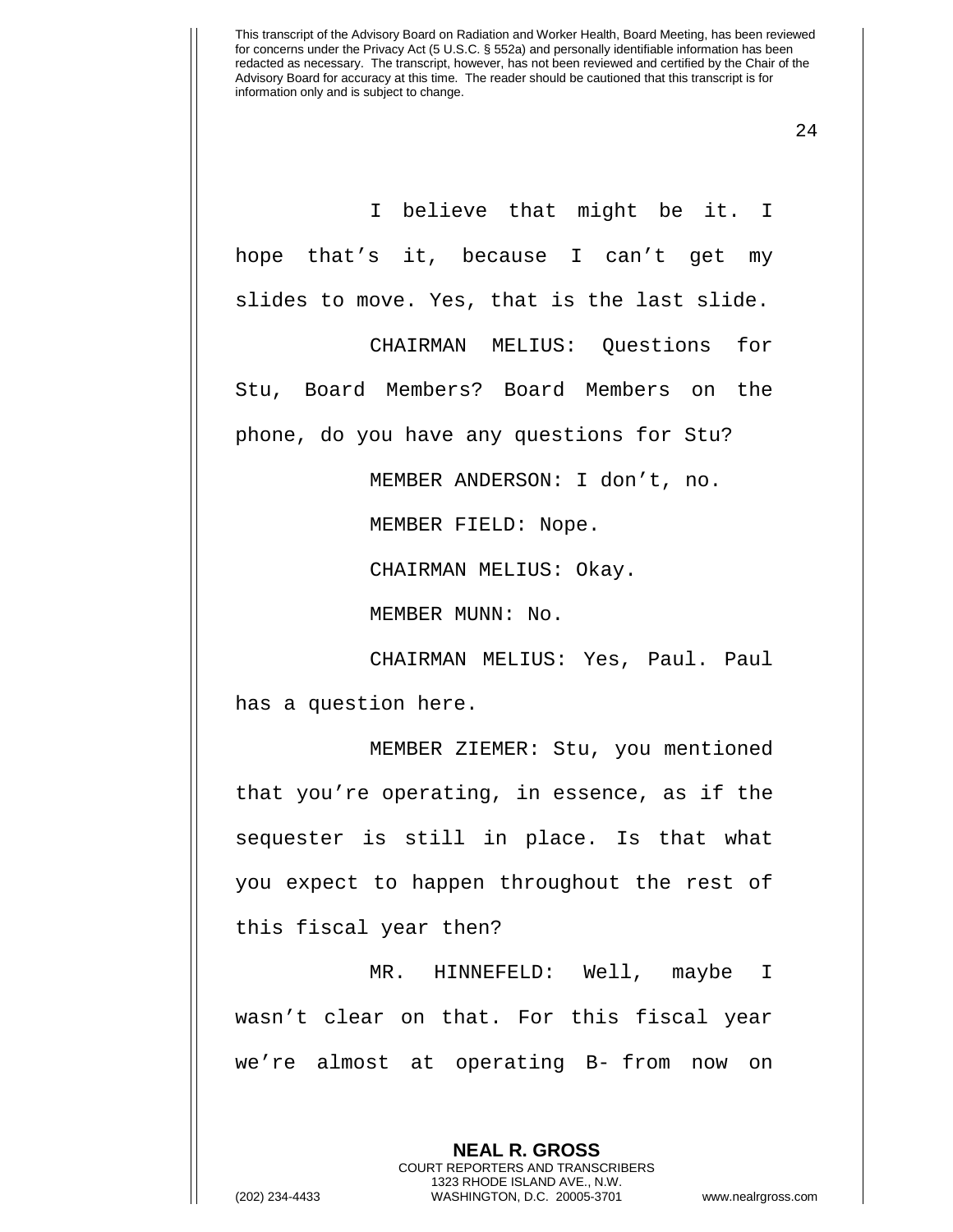25

we're almost operating as if there is no sequester because we've already saved this year's money. The amount of money we had to save this year because of the sequester, we've already saved it in the first six months of the year because our contractor was spending at such a low rate. That was an artifact of their previous contract.

Their contract year doesn't align directly with the fiscal year, so their contract year ended at the end of March, I guess. So, their new contract starts April 1<sup>st</sup>, but the fiscal year, of course, started in October, so from October through March, the first six months of the year, they were spending at essentially double the sequestered rate, cut twice as much of a cut as they normally would have needed to just for sequester. So it, essentially, saved the sequestered money already in the first six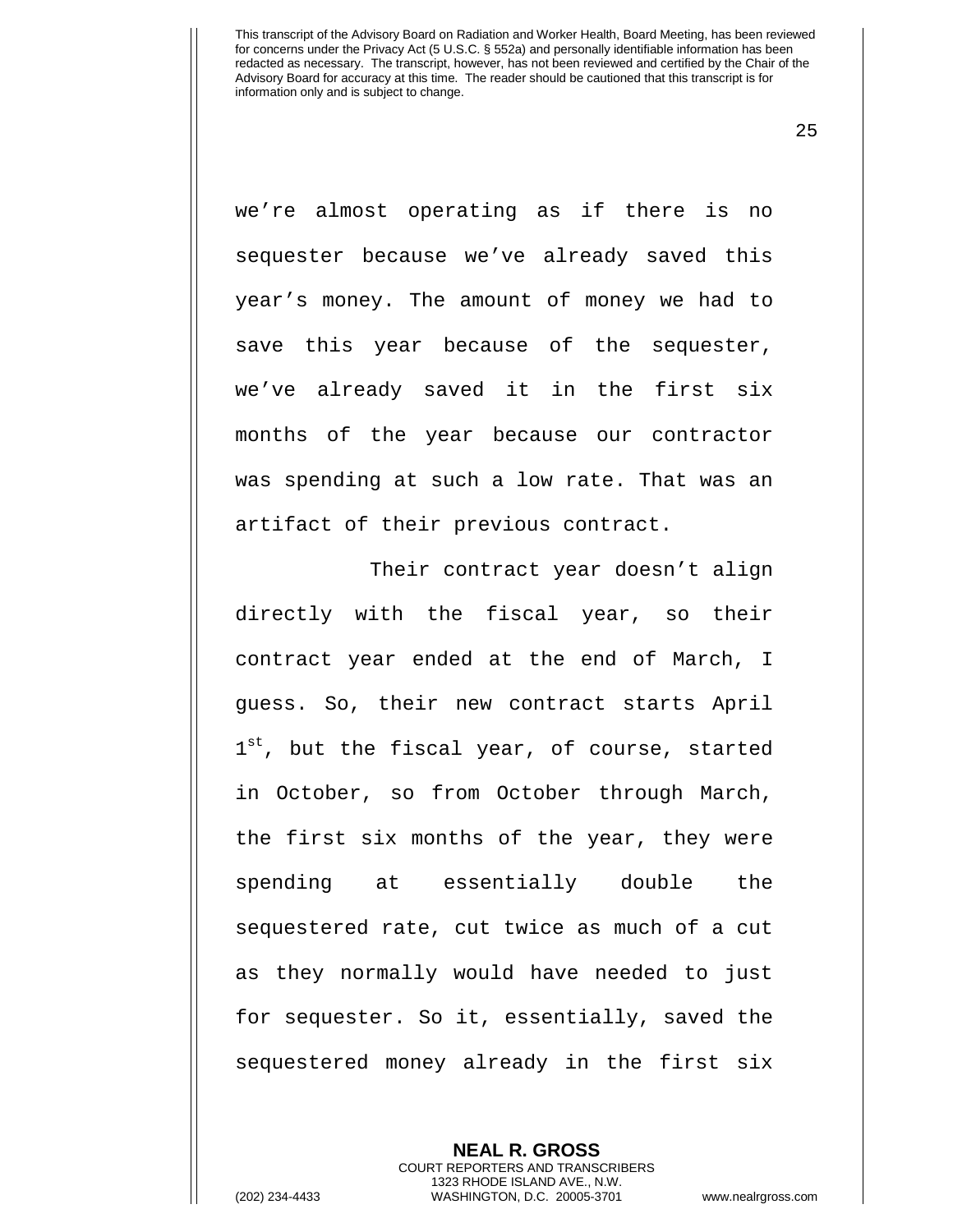26

months of the year, so we can be spending relatively close to the pre-sequestered amount. But next year's money will be sequestered, so if we spend at this level for the entire 12 months, we will fall of the cliff for the last half of next year, so we'll have to do some ramping down as we go in to have a smooth transition into the next year's amount of money, as opposed to just going at a particular rate and then falling off a cliff, and not having enough money to continue doing what you want to do. So, it's a funding and timing problem that we have to work out.

MEMBER ZIEMER: And if I could follow-up then, that clearly affects how you operate with your contractor. How does that affect how the Board's contractor operates? Is it the same way, or maybe Ted can speak to that.

> **NEAL R. GROSS** COURT REPORTERS AND TRANSCRIBERS 1323 RHODE ISLAND AVE., N.W.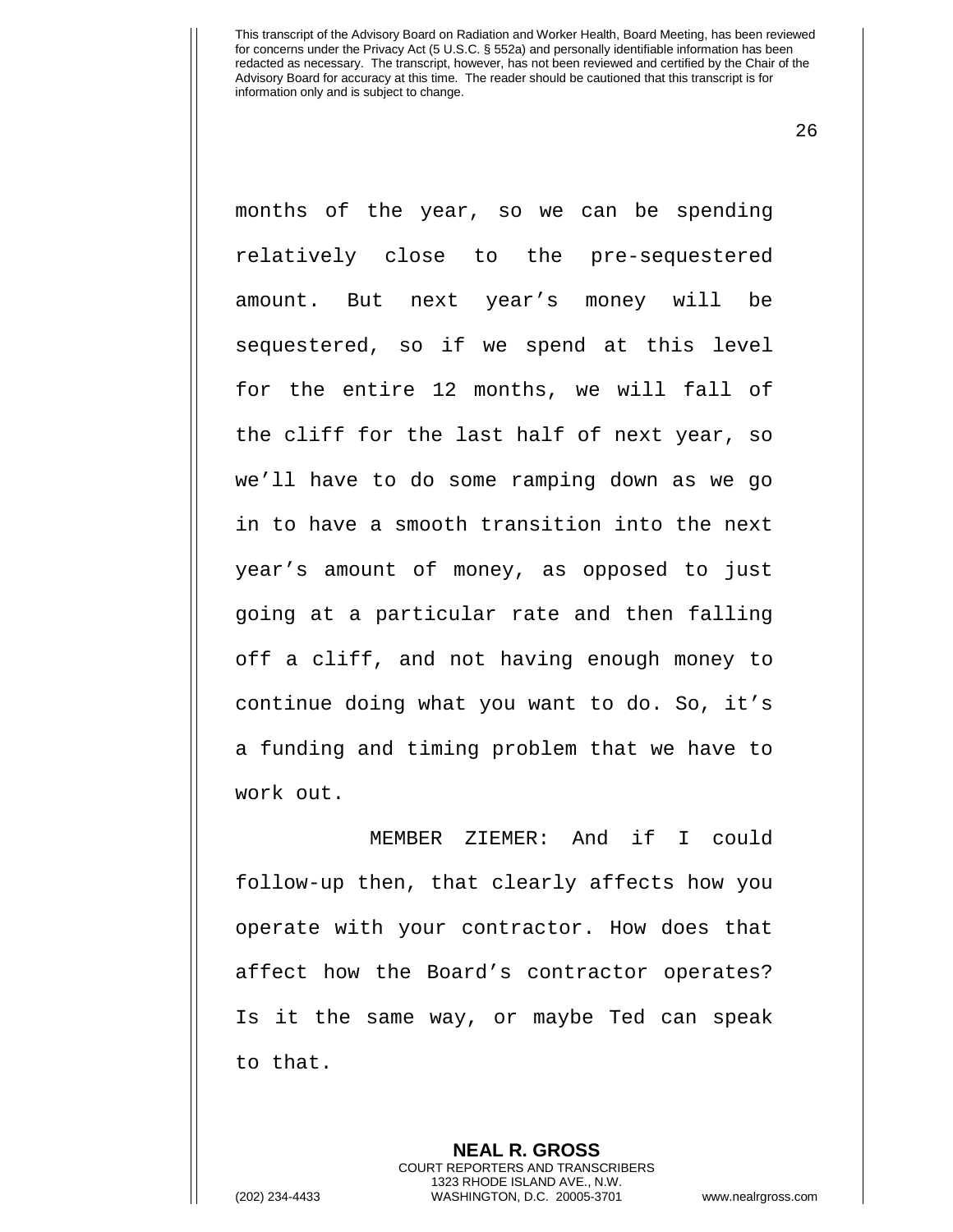27

MR. KATZ: Sure. So, the Board's contract, the Board was actually awarded their new contract for Board support, SC&A, close to the same time, just ahead of B-

MR. HINNEFELD: A little ahead.

MR. KATZ: B- Stu's group. Right. So, they're on a different point in the cycle in the first place, but the sequester has affected their budget, too. Their budget has also been reduced sort of proportionally with B-

MR. HINNEFELD: Yes, I think the difference is that SC&A didn't face B- their timing at the sequester wasn't quite the same and they didn't face that double reduction, the double cut that ORAU did in order to get all of the first sequester in in the last six months of Fiscal >13.

MR. KATZ: Yes, that's true. But, anyway, in short, I mean the one sort of

> **NEAL R. GROSS** COURT REPORTERS AND TRANSCRIBERS 1323 RHODE ISLAND AVE., N.W.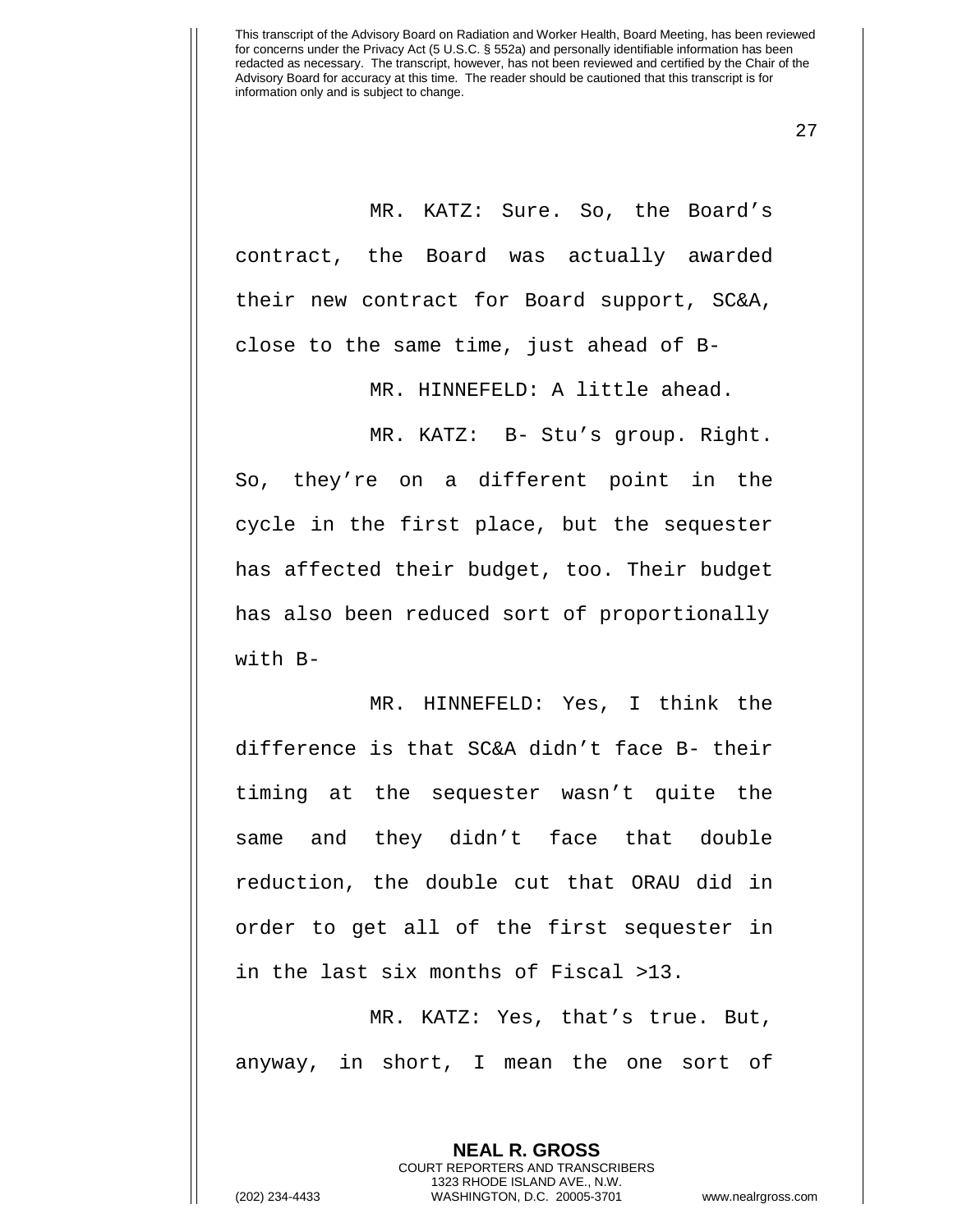28

pinch is then that the last few months of their prior contract because there was a delay in awarding their contract, not as long as the NIOSH one, but that did pinch their ability to do work, as well. So, they're just coming out of that sort of similar cycle to what the NIOSH folks have experienced.

MEMBER ZIEMER: Well, it seems clear to me that we're operating in a different manner this year, even partially, a lot of the Work Groups are doing a great portion of their work by telephone conference, and that's not necessarily bad, but sometimes it's an impediment. But I'm just wondering as we move forward, it feels even very different to me in terms of the workloads are different. I don't know what this implies going into the future, but certainly impacts on the meetings such as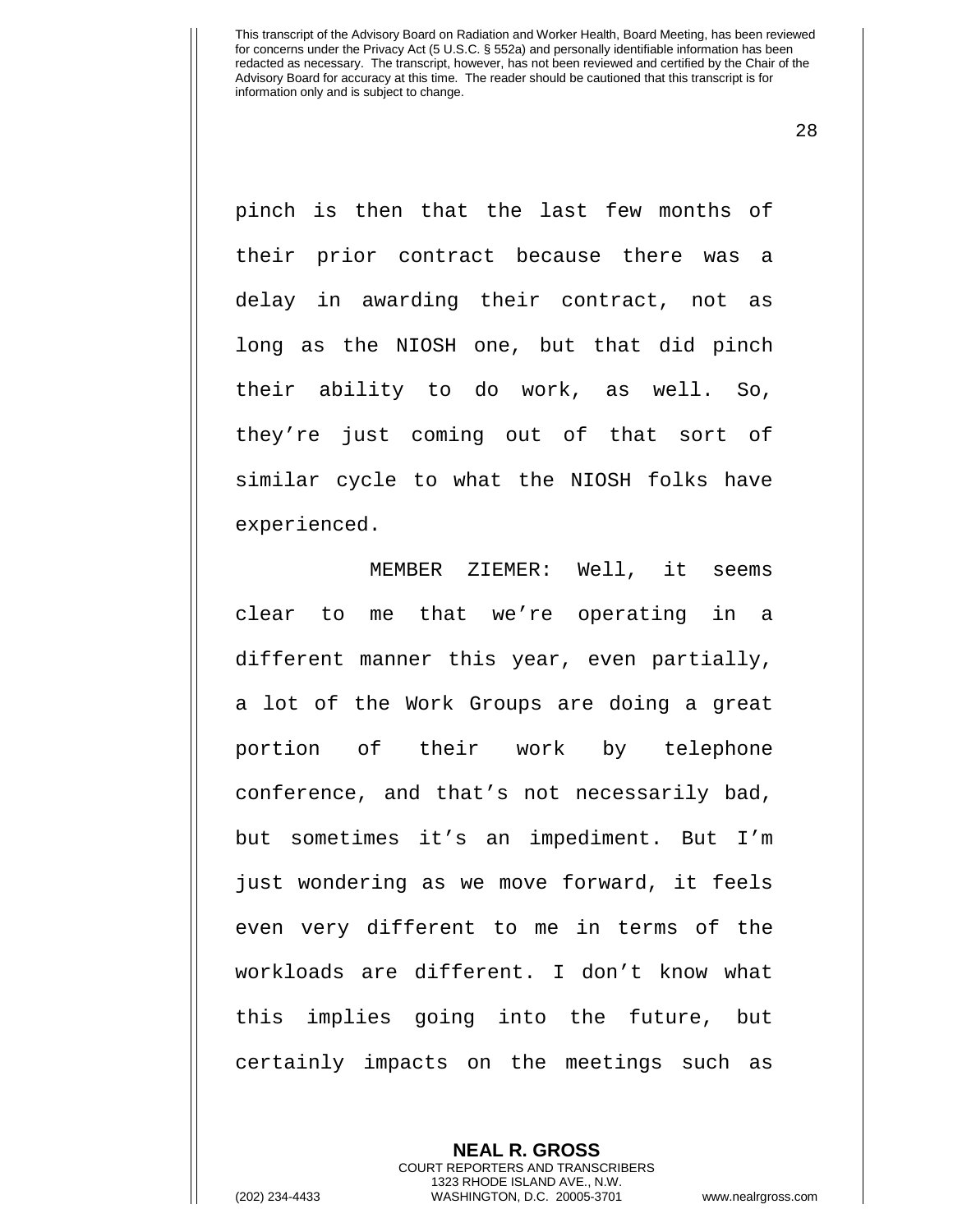29

the one we have here. There's much less activity for us to deal with, and it's not so much a problem for me, but I think about those who traveled two whole days coming and going for a one-day meeting, and I'm wondering about the efficiencies of our frequency of meetings and how much we do in C-- as we move forward. That's maybe sort of rhetorical, but it seems to me we need to think about how this is going to impact on the Board's work.

CHAIRMAN MELIUS: Yes. No, that's a good point, Paul, and I think two things, back to sort of the contract issue. I think with this B- as much B- well, both the cuts and then also the sort of timing when money does become available, I think we need to continue to pay careful attention to coordinating what work gets done and prioritizing it so that we put the resources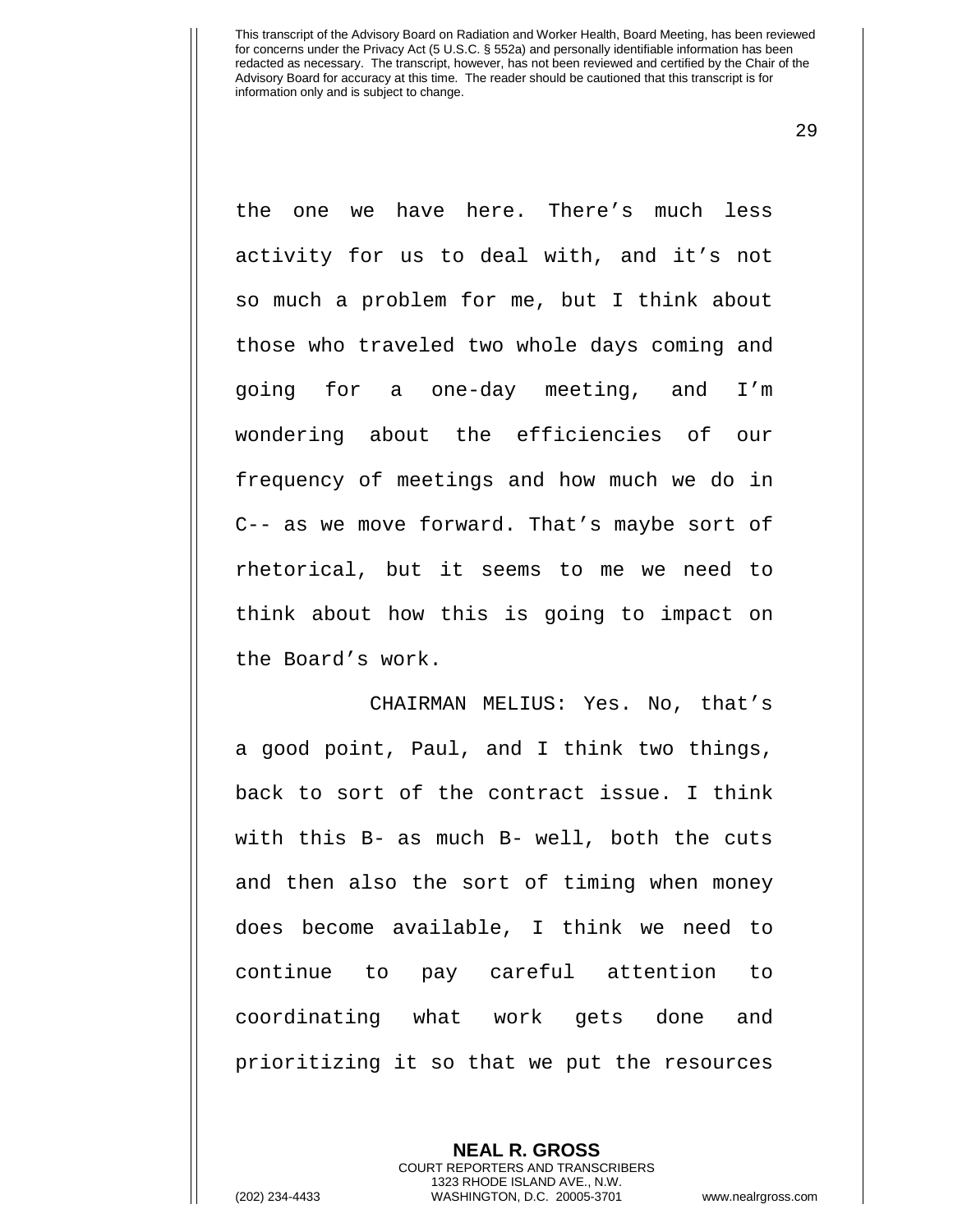30

into where they're most appropriately needed at a given point in time. I think we've talked about that before with the SECs, finishing up them, as well as then trying to catch up with some of the Site Profile Reviews that we haven't kept up with. And that's tricky, because it's hard to pick on the SECs to predict how much time and effort is involved, and we're coordinating different contracts, and so forth. So, we'll need to continue to do that, and it already has affected our work, and so forth.

I also think, we all know that particularly with the AWE SECs sort of being B- we're sort of caught up with them, or at least most of them now. So, there is less, you know, work on the part of Work Groups, and less time spent at Board meetings addressing those. And we have to sort of think, I agree, do we go to fewer meetings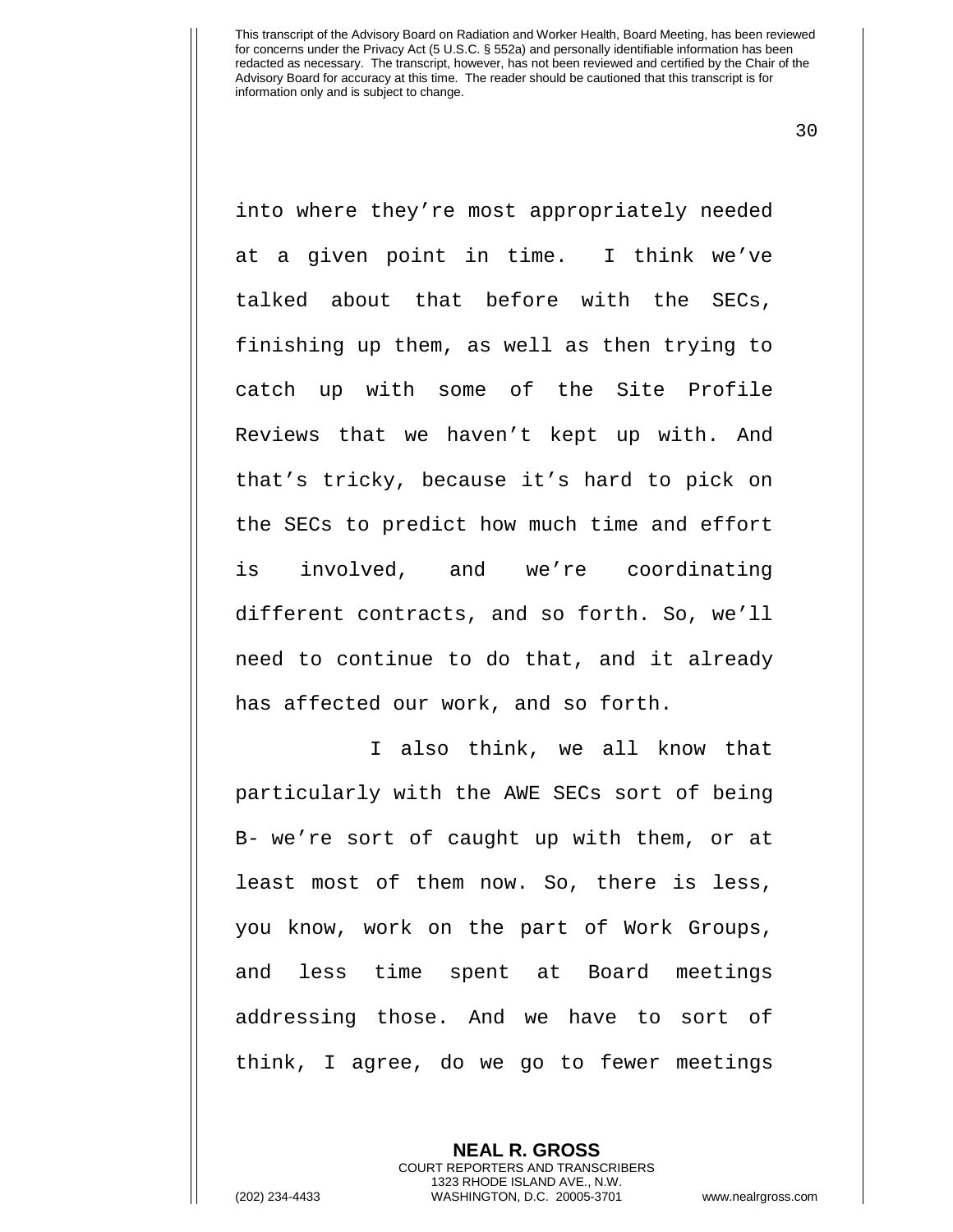31

per year, but at the same time when we have some outstanding SECs we don't want to delay them. And it's sort of not the most predictable set of circumstances.

Do we go to doing some of our Work Group meetings in conjunction with the Board meetings so that one B- I agree with you, there's many cases where an in-person meeting is much better than a phone call, even with the web-based presentations. I think certain kinds of issues you can deal with better in an in-person meeting. And, you know, are we more B- you know, will it be more efficient if we can do B- handle those that way, some of those that way?

And then, again, at some point I think we certainly will be having fewer Board meetings, just to be more efficient. And that time is probably coming hopefully within the next, you know, year. And we need

> **NEAL R. GROSS** COURT REPORTERS AND TRANSCRIBERS 1323 RHODE ISLAND AVE., N.W.

(202) 234-4433 WASHINGTON, D.C. 20005-3701 www.nealrgross.com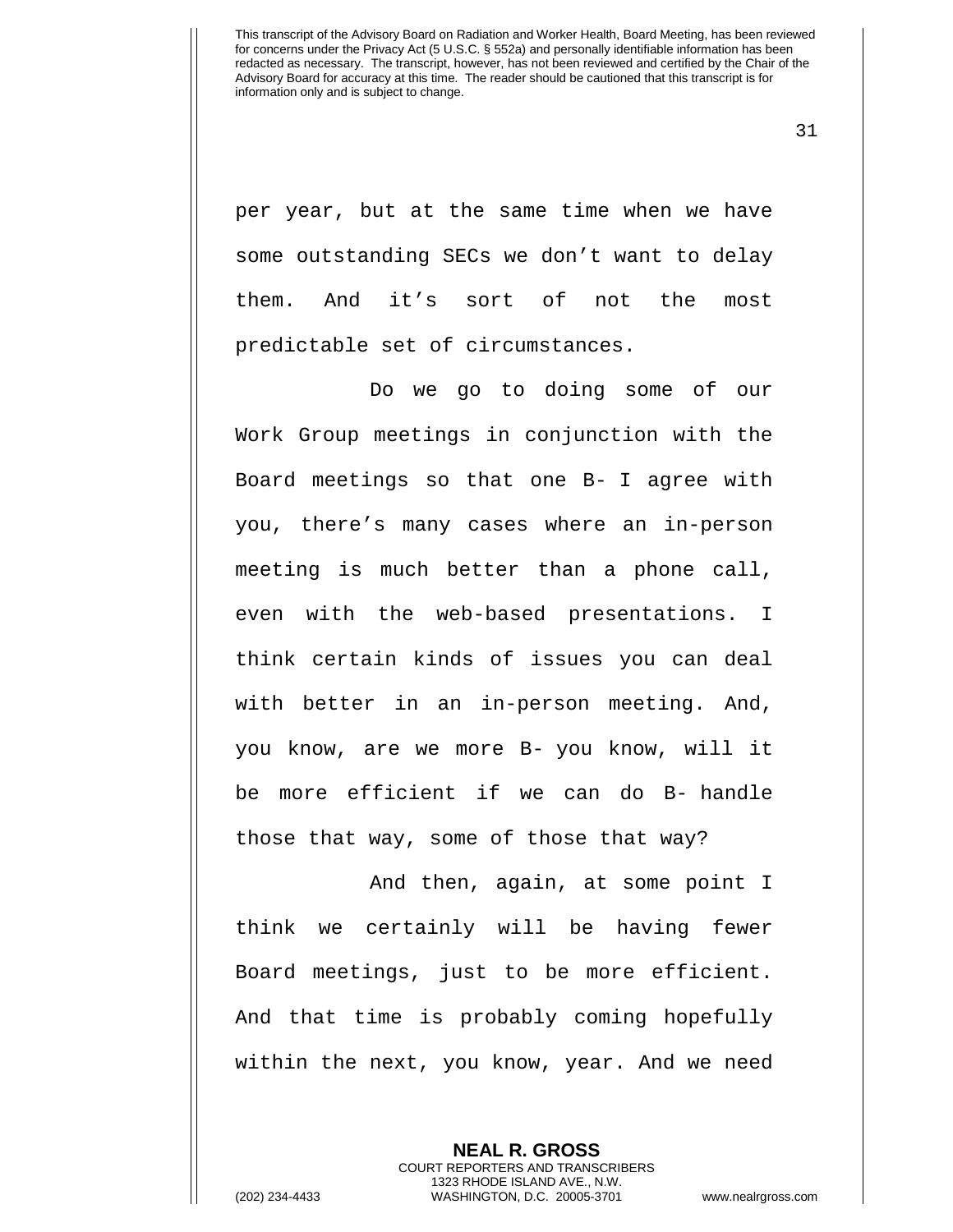32

to think about that, and address that also.

I don't know if anybody else has comments, any other Board Members have comments on that?

I do believe at this meeting we will be doing B- setting up some new Work Groups, or Work Groups that we've delayed setting up because we just didn't have the resources to staff them. Deal with some of the Site Profile and other issues. And I think we'll sort of continue that in our Board calls and so forth, and probably try to get the workload for the Board to match up with resources we have available both at the NIOSH and the SC&A contracting. Yes, David.

MEMBER RICHARDSON: Just two comments. The first one is to second Paul's comment about the kind of issue of efficiency if there's a lot of travel time

> **NEAL R. GROSS** COURT REPORTERS AND TRANSCRIBERS 1323 RHODE ISLAND AVE., N.W.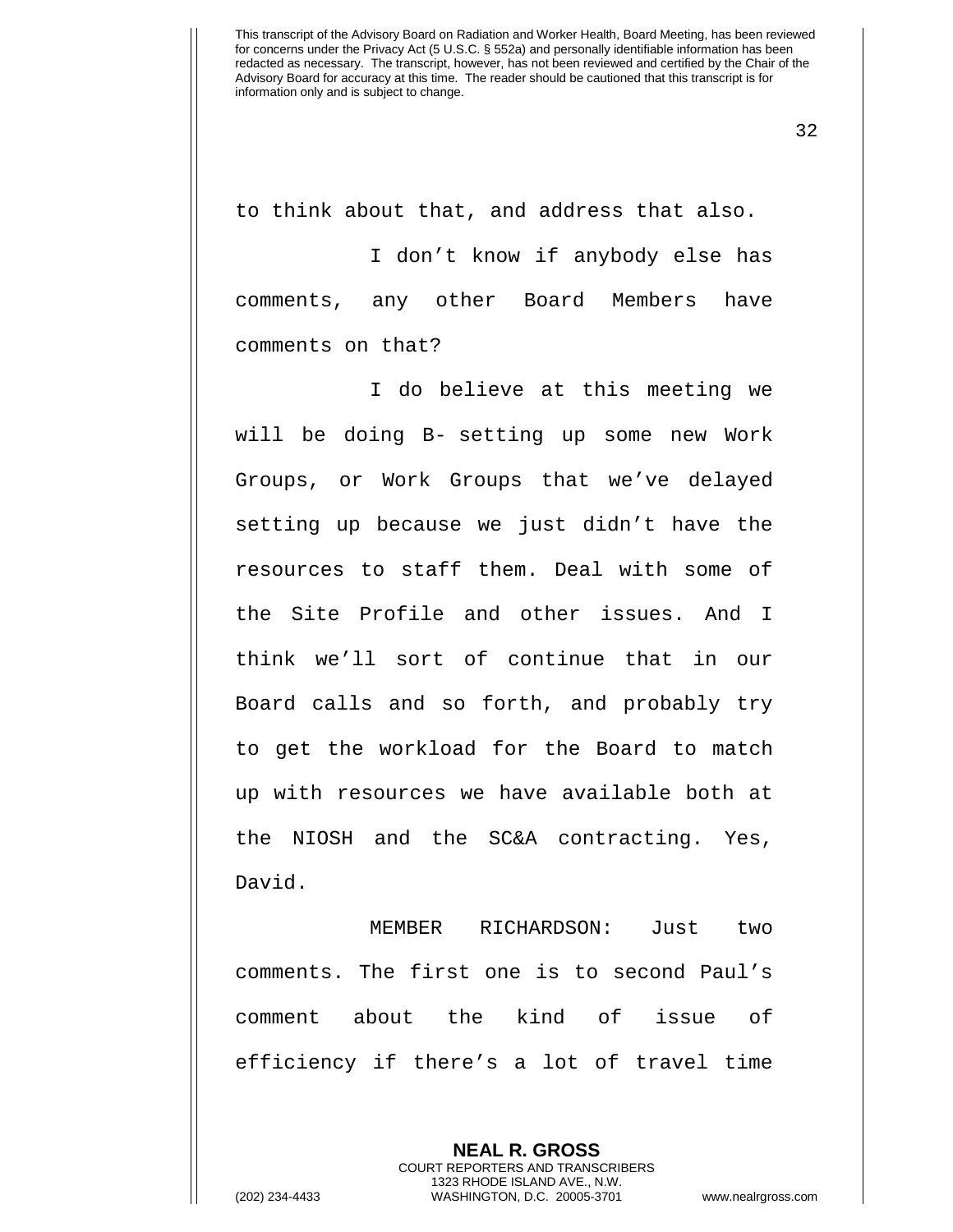33

versus kind of a shortage. And I think spacing out the meetings longer to have a fuller agenda makes a lot of sense to me.

The other one was going back to the B- what was described as the cause of some of the slowdown which was a contract issue, as I'm understanding it, with ORAU. There was a period of time where a contract wasn't in place, and there was what's being announced now as finally the contract. What's caused that?

MR. HINNEFELD: I can take a shot at explaining that. The ORAU B- ORAU's previous bundle of contracts, the five-year bundle was scheduled to expire in April of 2013. Now, in March of 2013 was when the sequester became effective for Fiscal >13. So, the entire amount of the sequester which was about 8 percent of the annual budget for our program had to be absorbed in the last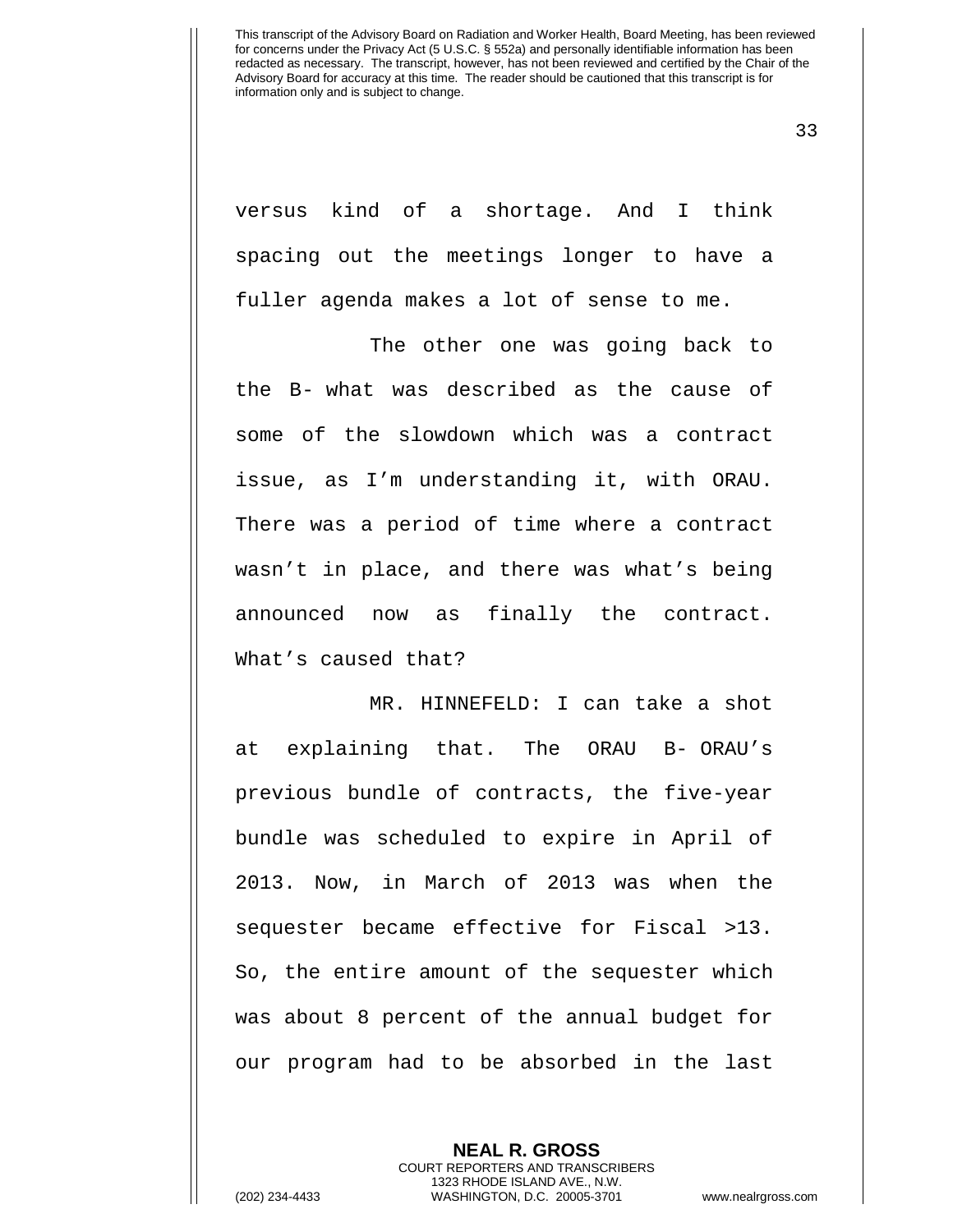34

six months of the year. And as we were - and the largest -- you know, the majority of the program money is the Dose Reconstruction contract. You know, the two big chunks are the Dose Reconstruction contract and the SC&A contract is another big chunk. These are pretty big, easily identifiable things where you can save money relatively easily. So, the sequester cut for 2013 came essentially all out of those two contracts, and it fell a little disproportionately on ORAU.

SC&A's reduction was held at the amount, I believe, of the sequester roughly, wasn't that right, Ted, about 8 percent reduction that they had to absorb. But they had until the end of the calendar year. Their contract didn't end until the end of the calendar year, so they had nine months to absorb their 8 percent cut.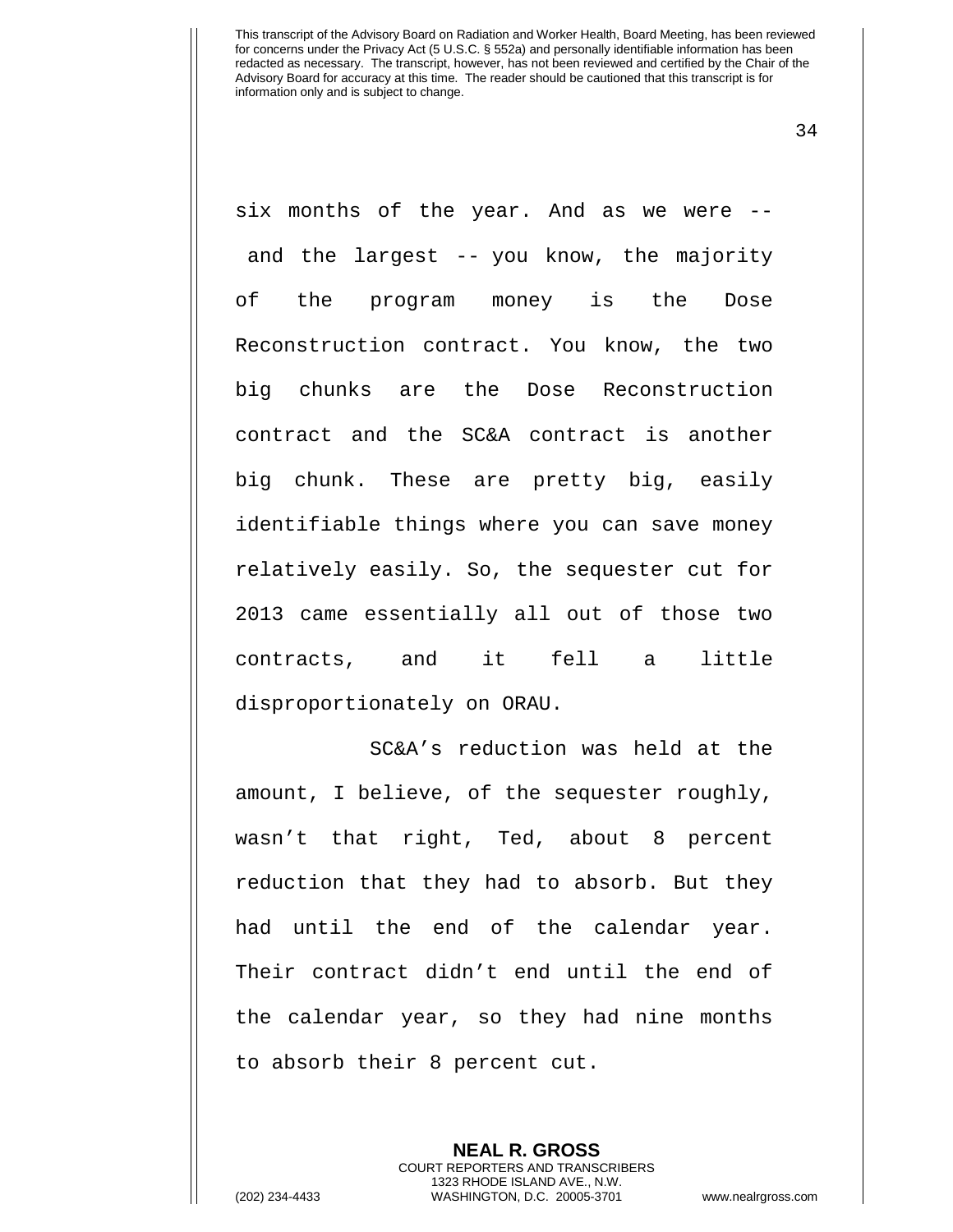35

MEMBER RICHARDSON: So, there's two things here. There's the sequester, and then there's also the renewal of the ORAU contract.

MR. HINNEFELD: Yes, and that's what I'm getting at. I'm getting to that. So, strictly talking about the ORAU contract then, ORAU bore the brunt of the sequester, so not only the 8 percent that would normally be attributed to their contract, but other spending items that were not easy to cut. We took that 8 percent, and they were smaller amounts, we took the 8 percent of those items and also took that cut out of the ORAU contract. And, in addition, they have some fixed costs that they have to pay for facilities before they even get to the program items.

So, anyway, they were spending - their cut was on the order of 20 percent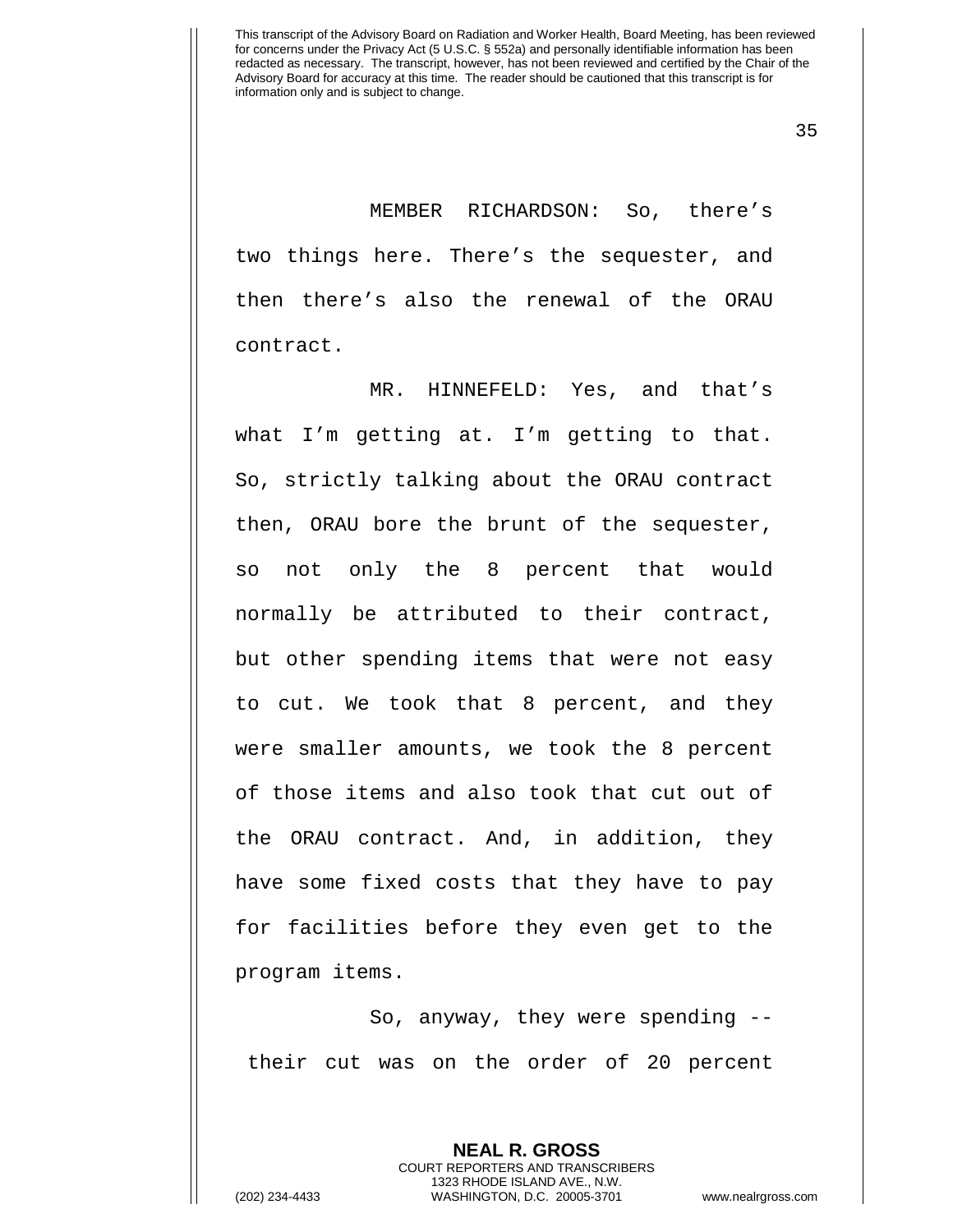36

spending rate. The cut to their spending rate was on the order of 20 percent, I think maybe even a little over that. So, that happened at the sequester at the extension of their contract, which corresponded with the sequester, so we had a six-month extension from April through the end of October where they had to spend at that greatly reduced amount.

We were expecting then an award would be made, and we could then adjust the amount of money, the spending rate back to just the normal sequestered amount. However, for reasons that aren't real clear to me, the contract award process didn't really get done, and there were a series of extensions beyond that. There were two two-month extensions, and a one-month extension.

MR. KATZ: Excuse me, Stu. Let me some people probably came on the line

> **NEAL R. GROSS** COURT REPORTERS AND TRANSCRIBERS 1323 RHODE ISLAND AVE., N.W.

(202) 234-4433 WASHINGTON, D.C. 20005-3701 www.nealrgross.com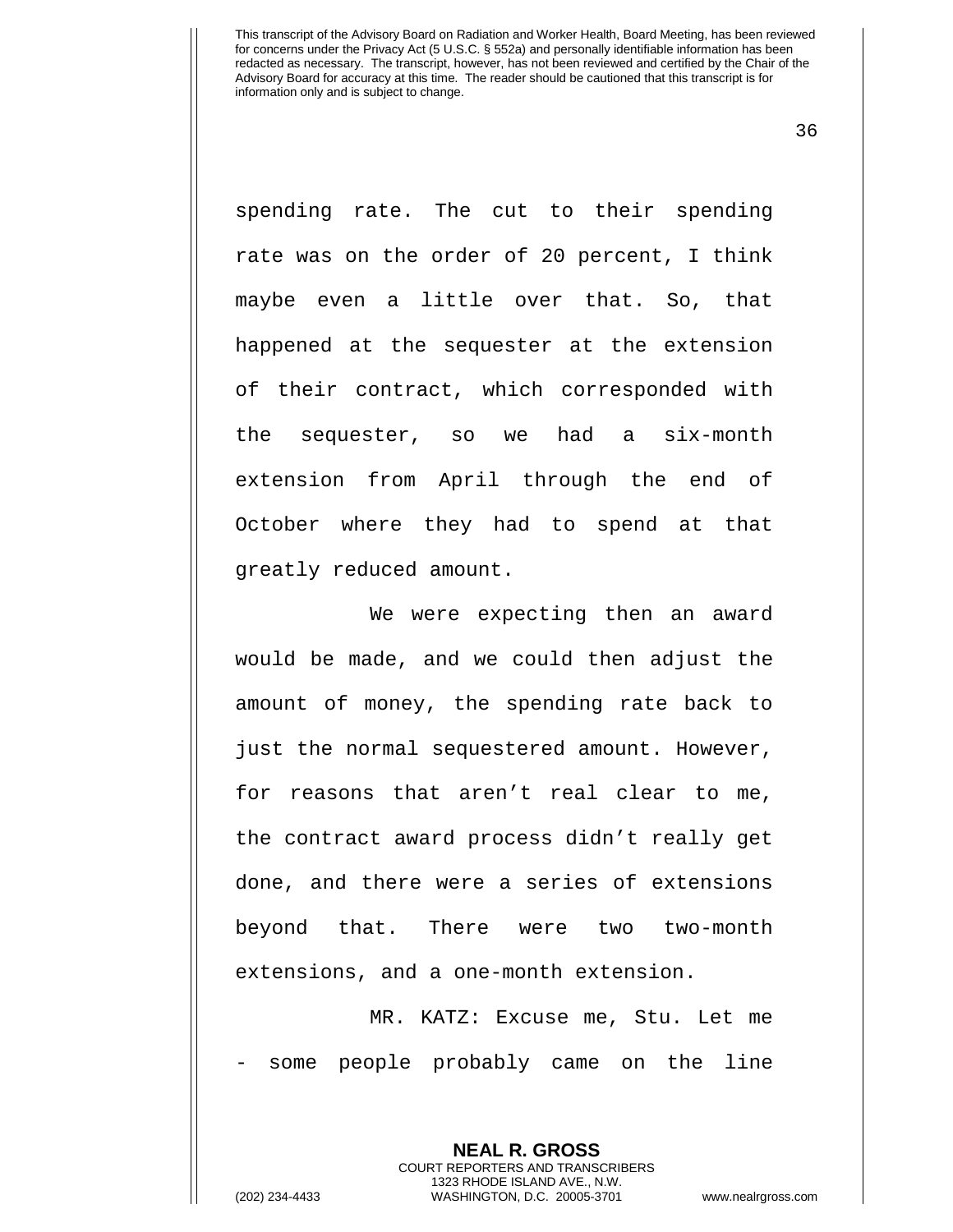37

after we got started. For everyone on the telephone line, please mute your phone while you're listening to this. If you don't have a mute button, press \* and then 6 to mute your phone, but we're hearing background noise. It's probably interfering for other people trying to listen by phone. Thank you. So, \* and then 6 will mute your phone for everyone. Thanks.

MR. HINNEFELD: Okay. So, the series of extensions, these two-month and then one-month extensions, in each case to my continuing frustration, by the time it became clear that award wasn't going to be made and an extension was going to be necessary, there was insufficient time to revise the Statement of Work on the extension to get the spending rate back up to what it could have been. So, it remained at that more than double, you know, double,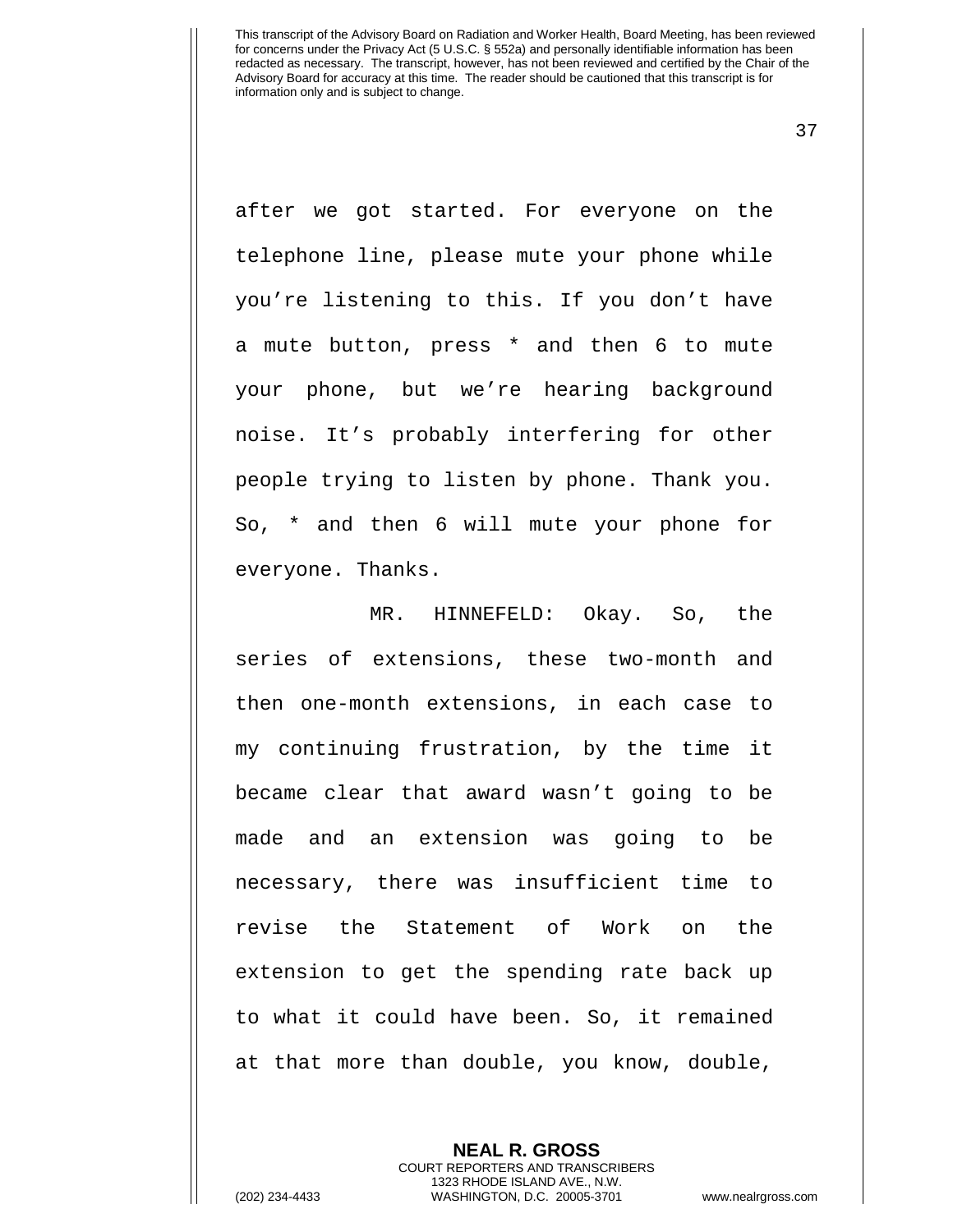38

we'll call it double, double cut through all the months of the extension up through March. Okay?

So, we've been spending at essentially double the sequestered rate for six months. And finally we made the award, knowing how much money we had, we could then bring them back up to the spending rate almost before the sequester because we've already saved the sequestered amount. So, that's why the award of the contract was key to getting the money back up.

Now, we're still operating under sequester, our money next year will be sequestered, probably it's a little over 9 percent, I believe, is the sequester for next year. So, we're going to have to kind of -- we can't stay at -- we're going to have to slide down as we go into next year, next fiscal year.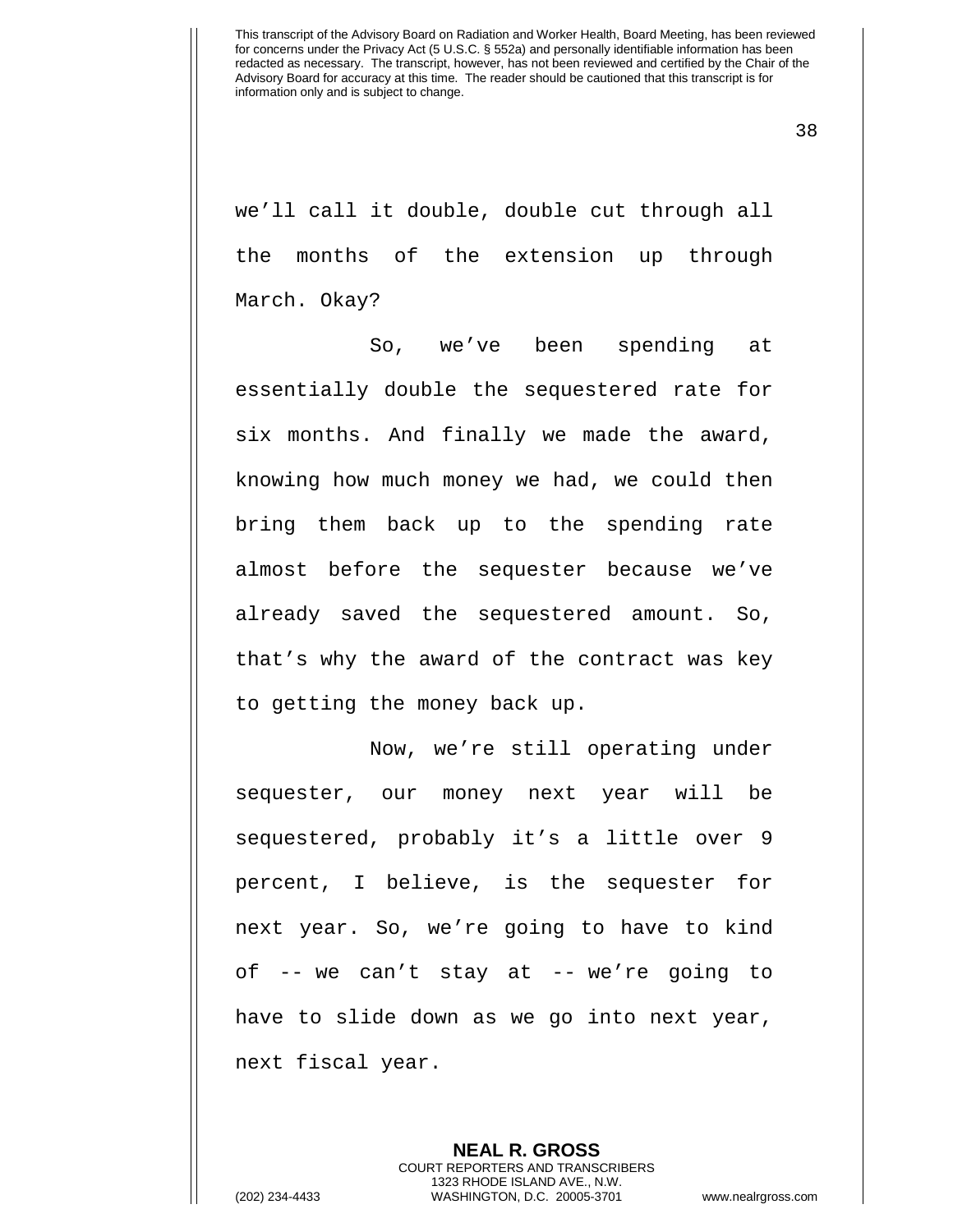39

CHAIRMAN MELIUS: Now, you're

totally confused?

MR. HINNEFELD: So, I think I probably made it worse.

MEMBER RICHARDSON: No, I got it.

CHAIRMAN MELIUS: Okay.

MEMBER RICHARDSON: Thanks, that  $was$   $-$ 

CHAIRMAN MELIUS: Any other questions? If not, thank you, Stu, and we'll go on to Department of Labor. Excuse me, Department of Energy. I changed the order here. Maybe we should mix up the agency, you know, like do a lottery. Why should NIOSH get to go first all the time? For those of you on the phone we're just getting technical -- getting the slides set up.

DR. WORTHINGTON: Good morning. As always, it's a pleasure to come before the Board and give some updates from Department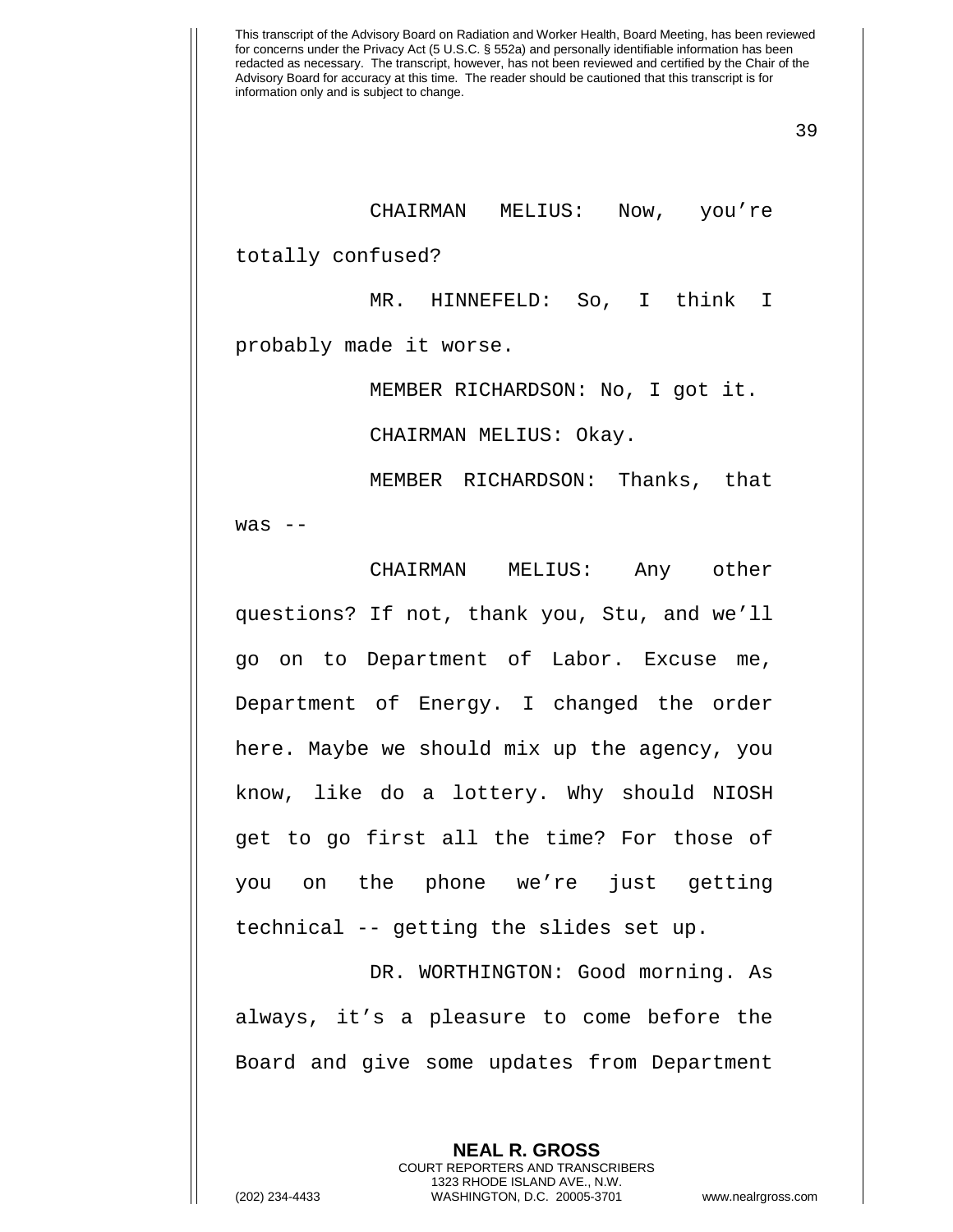40

of Energy. I have joining me today Greg Lewis, who has primary responsibility for this program and the Former Worker Program.

We worked on behalf of the claimants to ensure that all of the available data for workers and facilities are available so that NIOSH and Department of Labor can actually do their work. And I want to spend just a little bit of time giving you an update on some things that we're doing.

The presentation today is pretty much consistent with what we've presented in the past, not a lot of new processes associated with what we're doing, but I want to share with you changes in things that we're doing to improve.

We certainly at Department of Energy were impacted by budget concerns at the beginning of the year, so we were very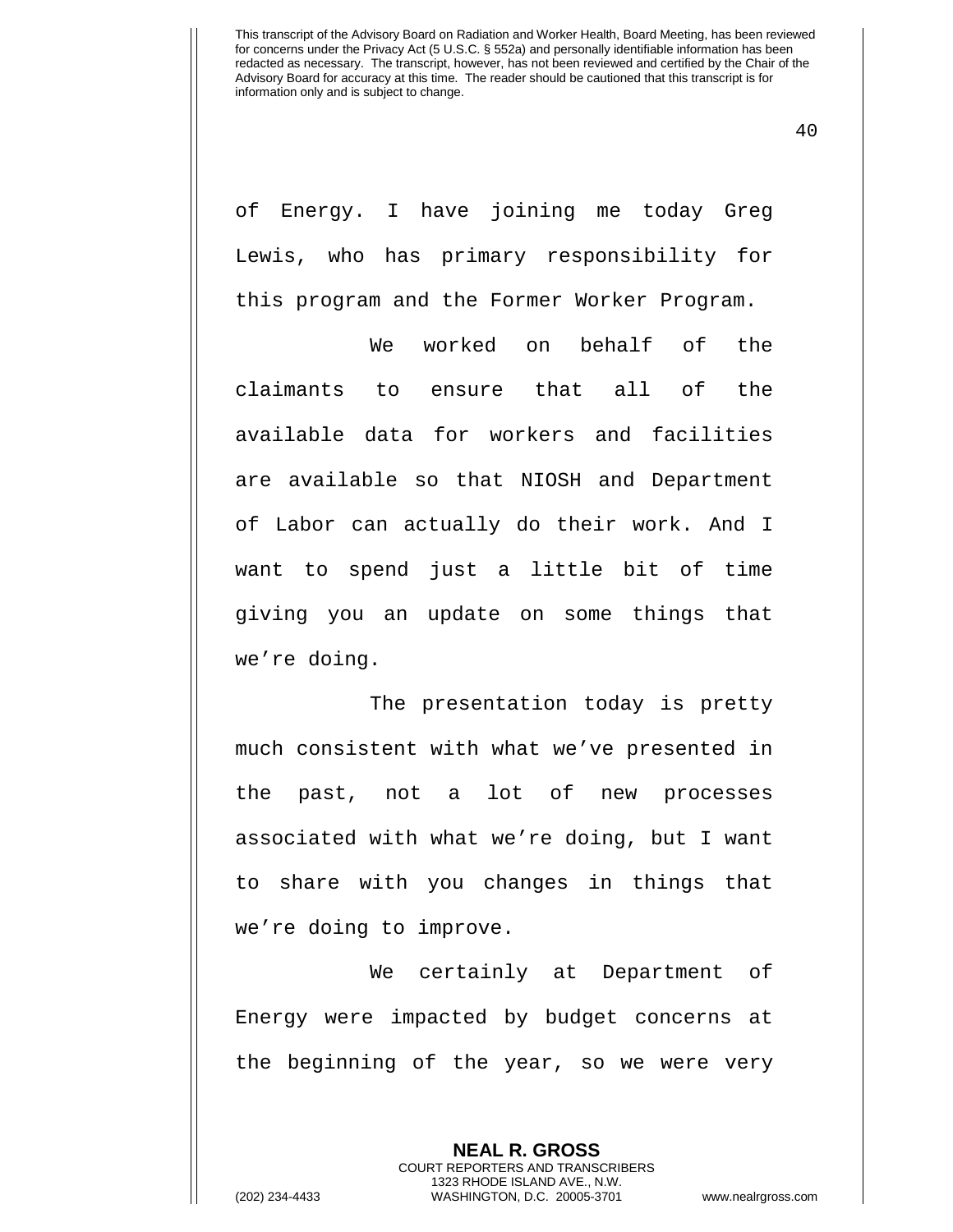41

aggressive at DOE in looking for ways to be more efficient and effective with the funds that we actually had available. So, Greg and his staff actually visited with a number of the sites in the field and worked with them on getting costs down; in particular, those sites in which we were having some trouble with regard to meeting deadlines and delivering information to NIOSH and Department of Labor.

We were very pleased that our colleague from NIOSH, that Stu gave some statistics to show that we had some significant improvements in providing information and a much smaller number of overdues, so we're working on that. And as I go through the presentation I'll give you some insights on what we're doing.

But, again, the key thing that we did at DOE was to target those sites that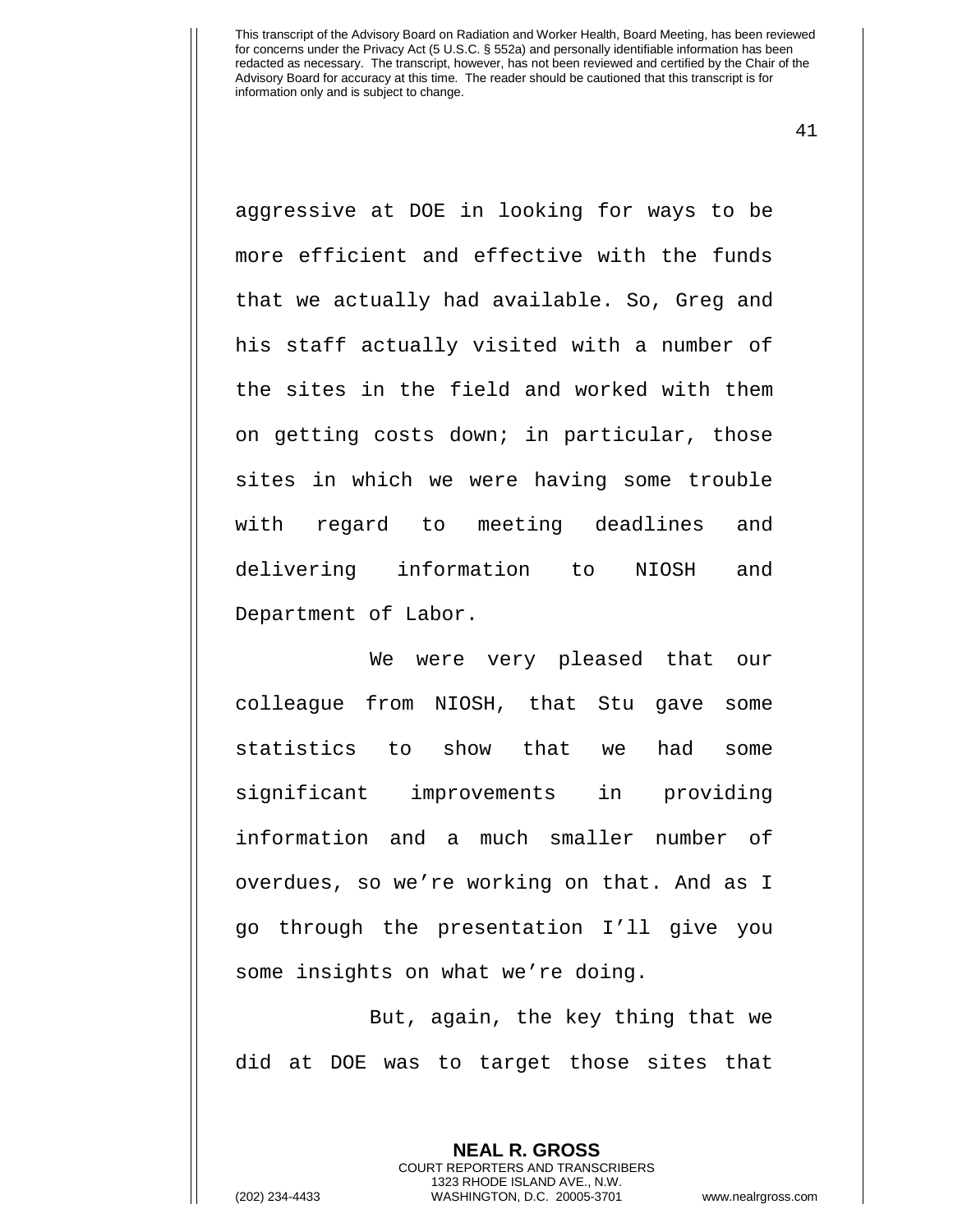42

appeared to have some concerns with regard to spending, look for ways to help them improve, and in some cases to help them develop some new processes for managing the records.

I'm not sure that -- okay, maybe it's a little bit slow today? I apologize for that.

One of the things is related to the EEOICPA contacts. Greg has a network of EEOICPA contacts, POCs out in the field and at those various sites they are the people that he'll go to with their concerns, or to move things along, or to help facilitate NIOSH visits at the sites. So, that's a very large network and there's regular meetings and interactions with them to kind of keep them going, and keep them pushing on getting the data.

I'm not sure, Stu, if the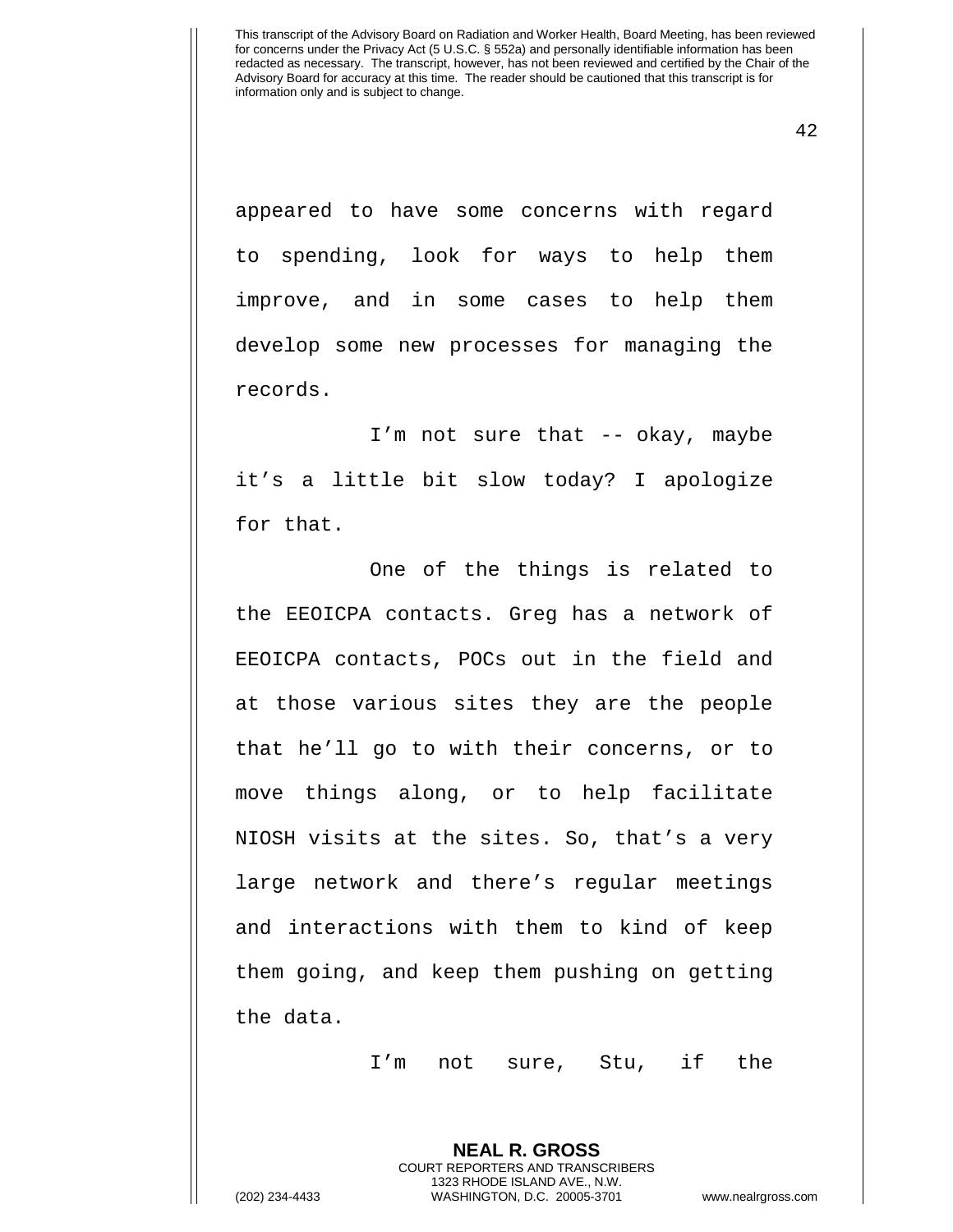43

computer might not need some -- let me go back here.

A little bit about the DOE responsibilities. They're sort of in two areas. One, the very first one I want to talk about is our Secured Electronic Records Transfer. Over the years, we'd had some difficulties with regard to privacy and security, as well as speed in getting information and materials to the other organizations, so Greg's office developed the Secured Electronic Record Transfer. We've tried it out and the feedback that we've heard from the other partners is that it's working very well, so we want to continue to do that, and look for ways to expand it maybe to some other programs for workers, as needed.

I think it's more my eyes than the computer. I apologize for that.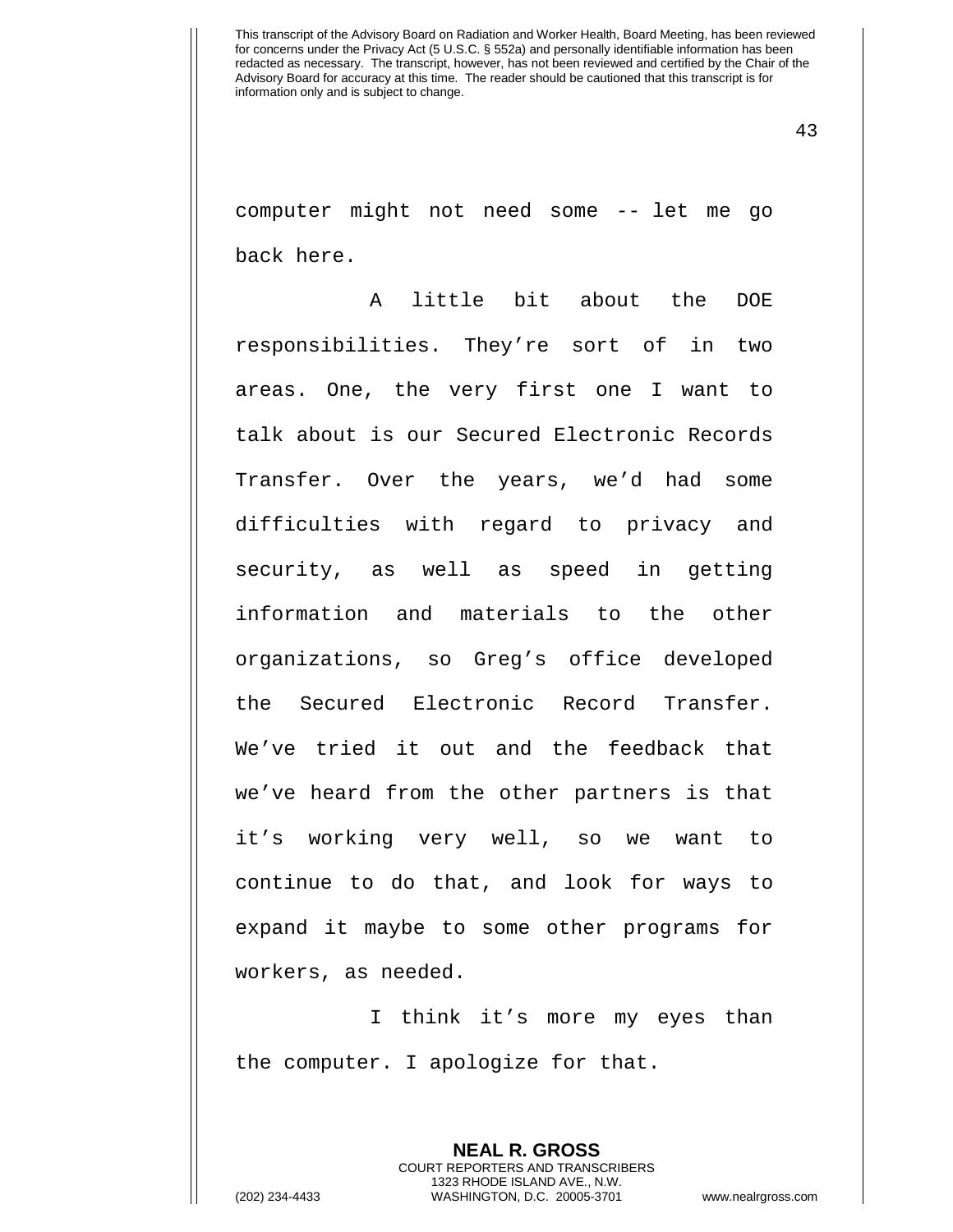44

Individual records, certainly, we start with the individual records. That number is pretty consistent in terms of employment verification. Dose records for NIOSH, again pretty consistent, and then the Document Acquisition Request which includes work histories and exposures. And those things are important. It's not just in terms of whether you worked at the site, but what kinds of things you might have been exposed to.

At DOE over the years we've changed our contracting mechanism. At one time we had M&O contractors, single contractors that managed every aspect of Department of Energy work, and over time we've moved, especially to sites that have a lot of cleanup going on, we've moved to multiple contractors doing just certain pieces of work, so you can't go to a single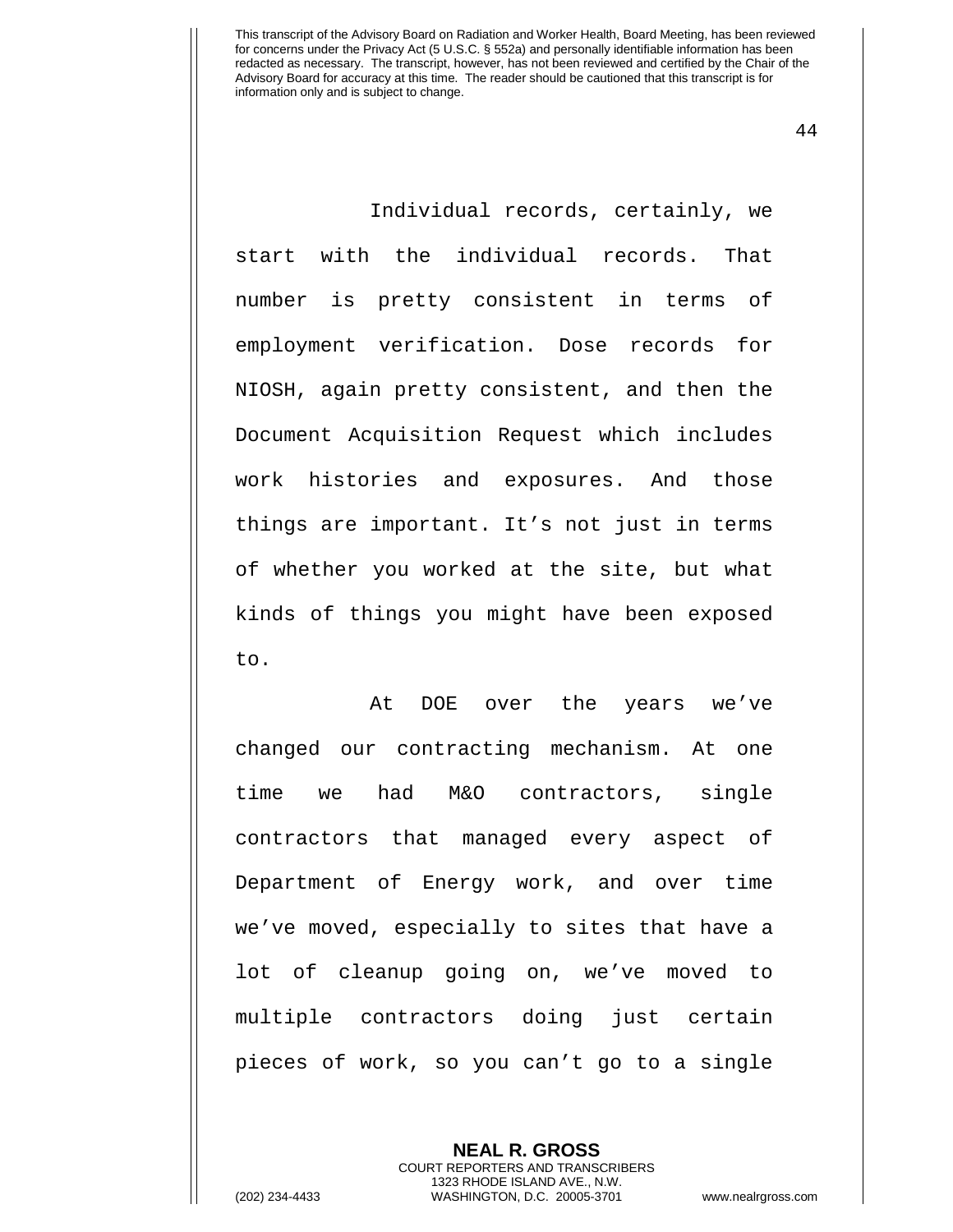45

place for information. We've increased subcontractors to the point that at some sites we have tiers, first, second, third, fourth tiers of subcontractors that are working on delivering DOE mission. So, when you're looking for verification or other kinds of information it certainly becomes a little bit more difficult. So, we're looking for ways to interact with the sites and gather that information.

And while we can't change the systems that they used in the past, we certainly are working with them to look for better systems of records, and to find ways to utilize and search in the old documents to get the data that we're looking for.

In terms of the type of documents, we certainly have some that are large documents, very large, some that require some security reviews, but I think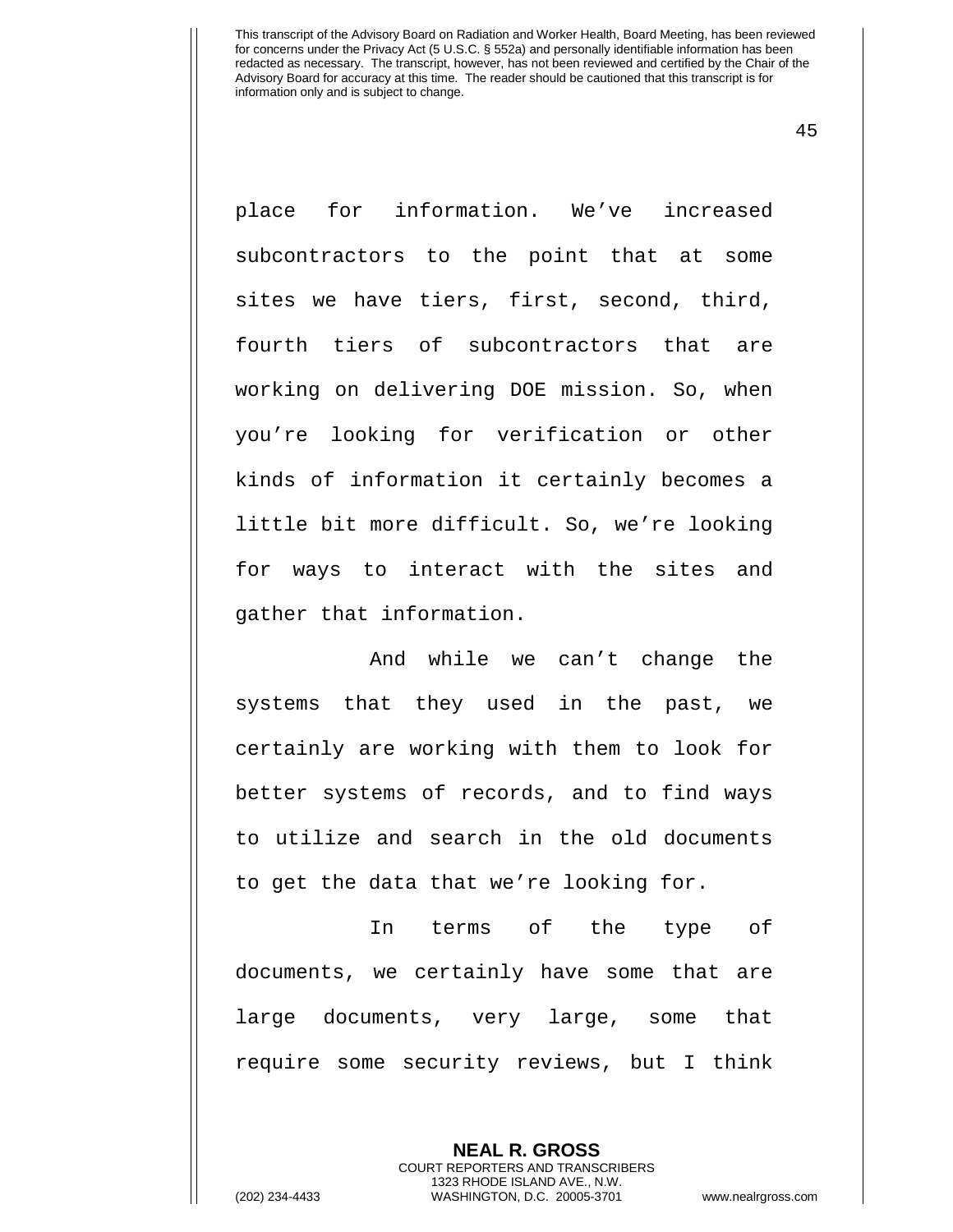46

that we're working towards improving.

The very last sentence is the one I want to focus on. We believe that the system has been successful, and we believe that because of the feedback that we've gotten from NIOSH, and from Department of Labor in that area.

I'm going to go back to the slide on outreach and talk about that, and build a little bit on the discussion that Stu had from NIOSH. One of the things that we found, as Stu mentioned, to be very helpful is for the agencies to come together and do outreach. So, you can have a great product, you can have a great service, but if people don't know about it they're not coming to you to utilize that, then you're not being effective. So, we've worked together in terms of outreach. We were very happy to work with these agencies and go out in one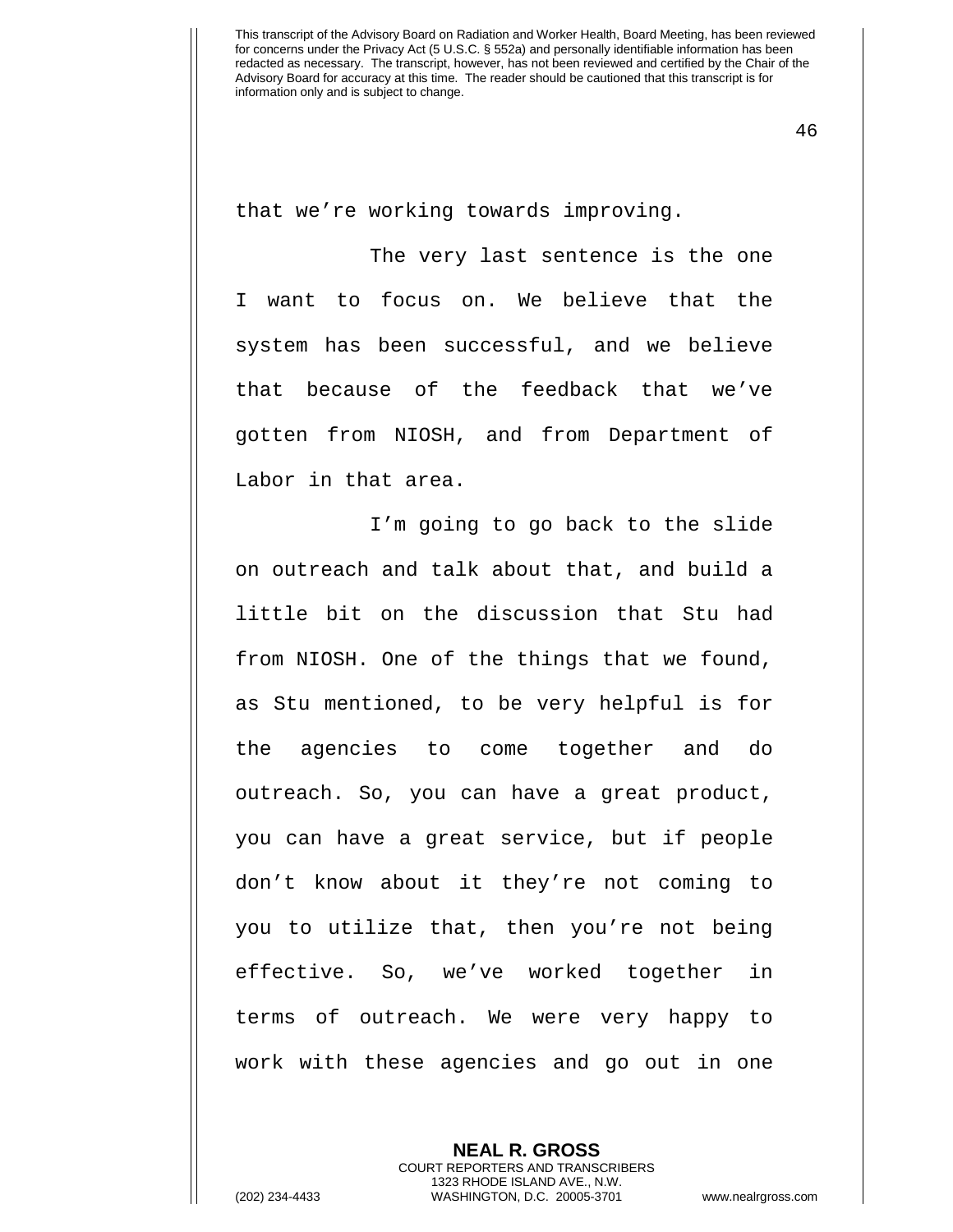47

place at one time to provide sort of a onestop shopping for workers, whether they're current workers, or whether they're former workers.

I think at the last meeting, and maybe even the meeting before that, we mentioned that we had developed a video. The video was one in which we feature all the three agencies, and it's something that people can use. You can take that and take it back and share it with your constituents, with other organizations so they can hear about the things that are going on across the three organizations. Also, it's a good opportunity to see how government agencies are working together for the benefit of the workers.

So, the websites, we checked them again, the links on Friday, they are active, they're working, so you can go there and get

> **NEAL R. GROSS** COURT REPORTERS AND TRANSCRIBERS 1323 RHODE ISLAND AVE., N.W.

(202) 234-4433 WASHINGTON, D.C. 20005-3701 www.nealrgross.com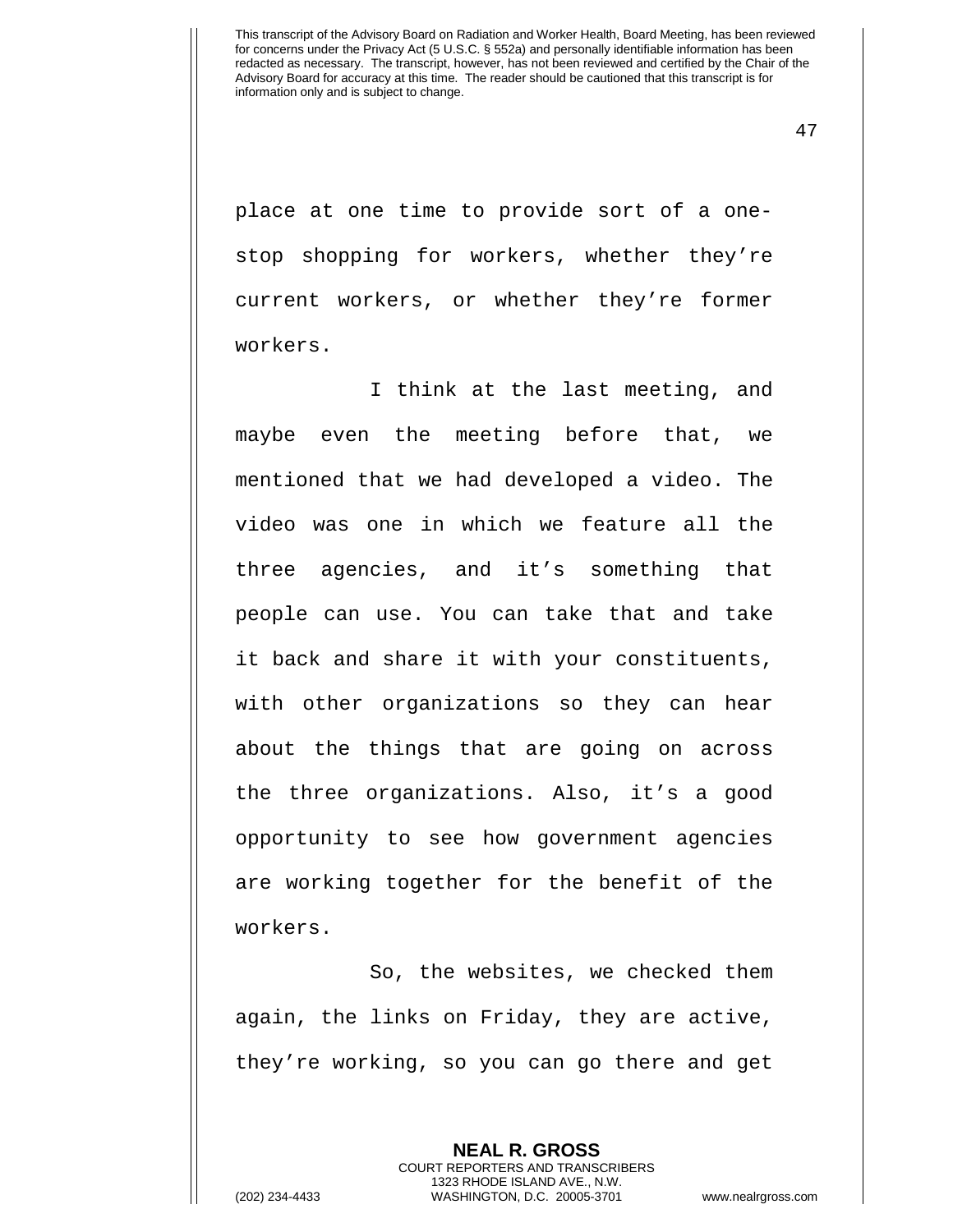48

some insights or the joint video that we mentioned before.

A little bit about the Former Worker Medical Screening Program. We've mentioned that program before. We'll mention it again, because at some point the DOE workers do move from the DOE workforce out into retirement. And we've mentioned that there are a lot of unique operations and activities that go on at DOE, and we want to once they leave DOE, to give them an opportunity to come back and have a physical exam that's tailored to the hazards and operations that they've been exposed to when they were at Department of Energy.

We have this program. We have a number of personal investigators who are associated with it that are very expert in occupational medical. We hear from the workers out in the field once they retire,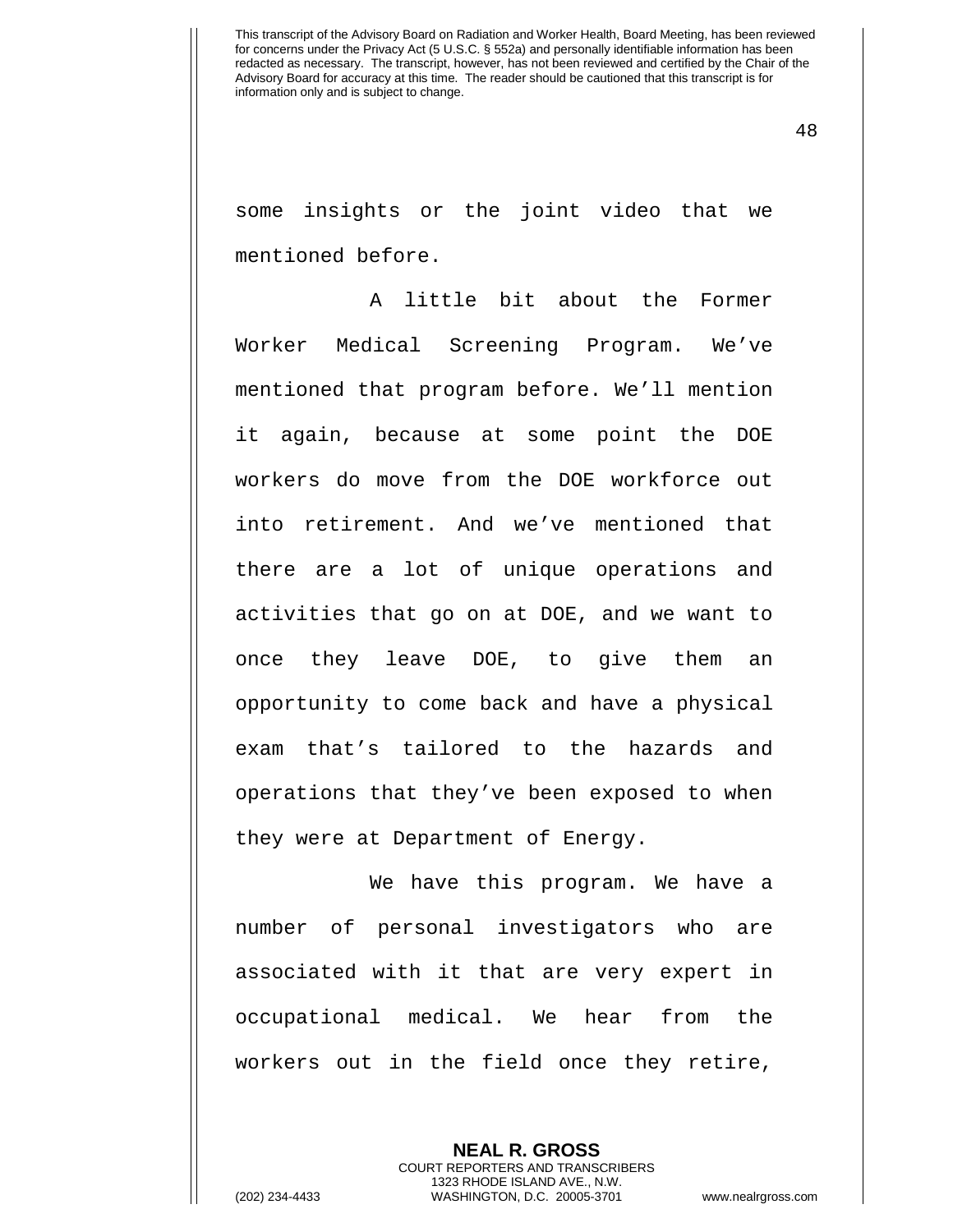49

and some when they're still at the agencies, that when they go to their regular physician, they're not familiar with the hazards that they may have been exposed to and, therefore, they don't know what kinds of things to target in their comprehensive exams. So, we're offering this, and we're working with the sites, we're working with the unions and other organizations to find a way to advertise, to do outreach so that people are aware of this. One is the Joint Task Force that we mentioned, that we have literature at that, but we also offer to people when they're retiring in their retirement package and other kinds of things that are made available to that.

And, again, the information is available here. The link that you see here, again, is working now, so you can go there and get additional information and share it

> **NEAL R. GROSS** COURT REPORTERS AND TRANSCRIBERS 1323 RHODE ISLAND AVE., N.W.

(202) 234-4433 WASHINGTON, D.C. 20005-3701 www.nealrgross.com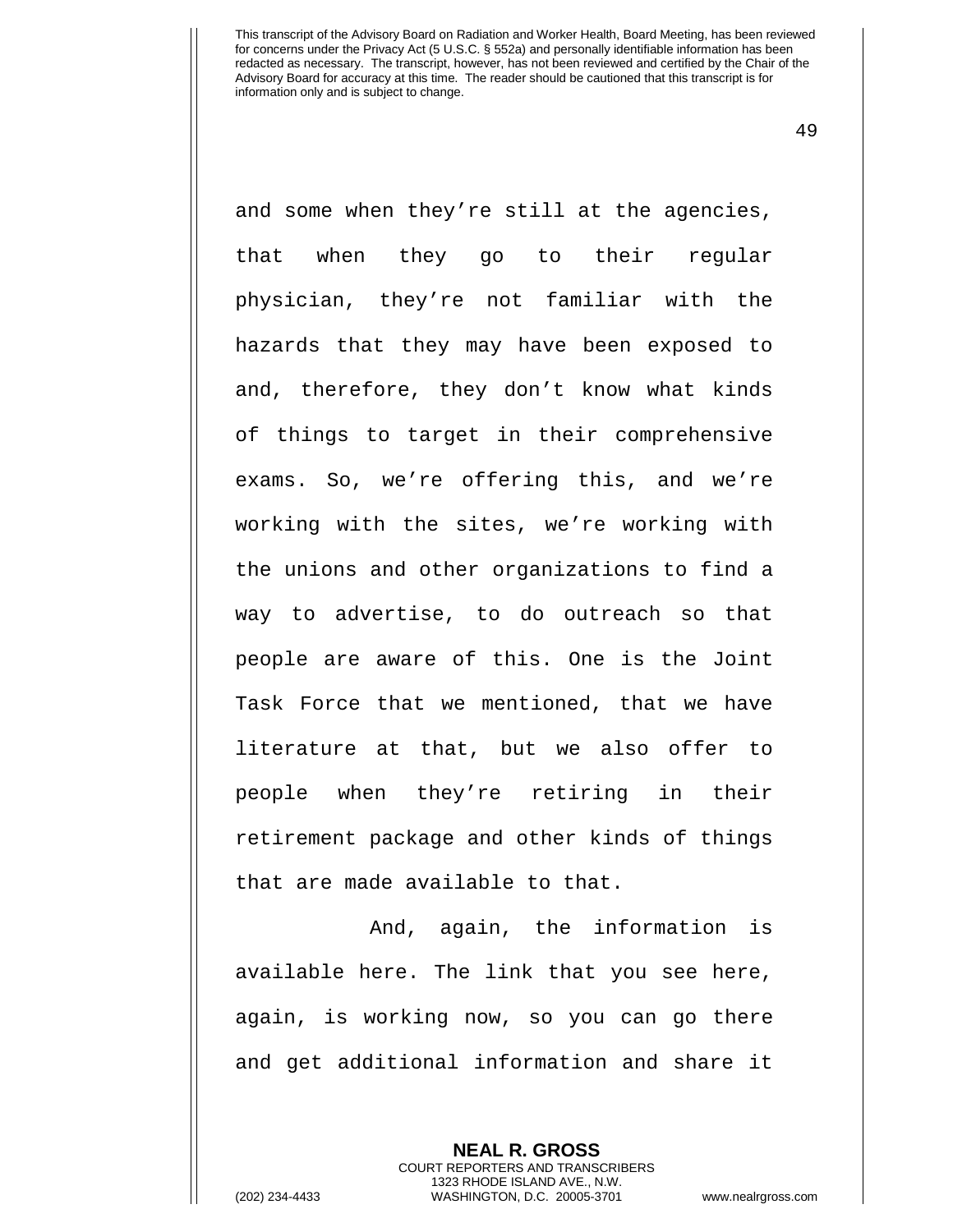50

with people about the Former Worker Medical Screening Program.

We had a very interesting and important milestone in the program this year. Some months back we reached 100,000 screenings for former workers. We're very proud of that, and we want to continue to offer that service.

We have what we call the National Supplemental Screening Program and the Building Trades National Medical Screening Program. I want to talk about those just for a few minutes because what we have at some of the DOE sites, we have in the area Former Worker Medical Program PI facilities or information, and people can come within the areas where they live for the medical screening. But, also, people may move, they may retire and move to other locations, or they may not be near one of the areas where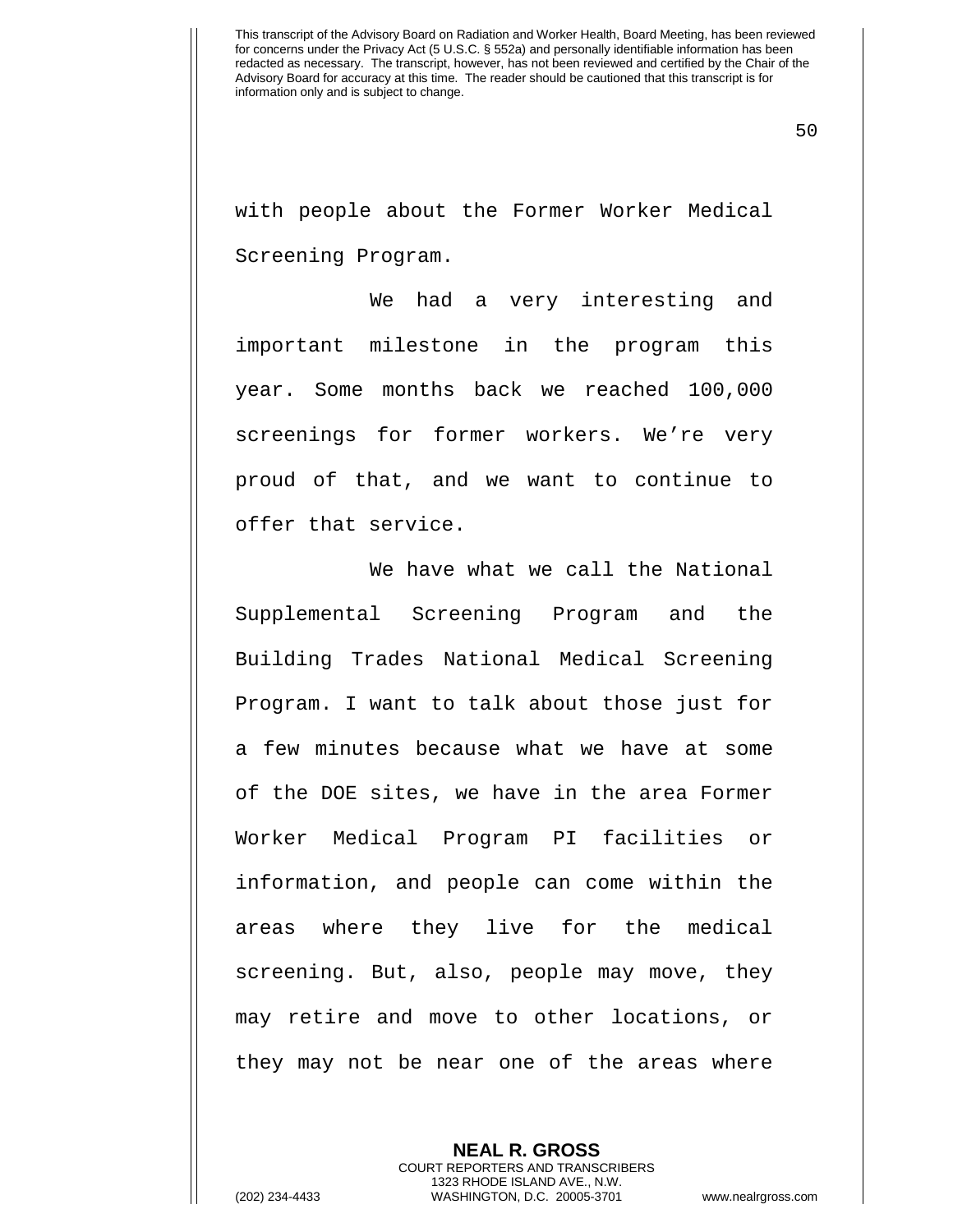51

we offer that, so you can call the numbers that are listed here, the 800 numbers, and they will find a clinic for you that's very close to where you live, and one in which individuals there, the medical staff, that they're very familiar with occupational medical, and they can give you the targeted exams that are featured under the Former Worker Program.

I'm sure you have a lot of questions since I had difficulties this morning with operating this computer, and we kind of went back and forth a little bit. But I'll be happy to answer any questions.

Again, the overall theme for today is that we're still focused on delivering the information to NIOSH and Department of Labor for DOE workers, because these are DOE workers, and we want to make sure that everything is available for them.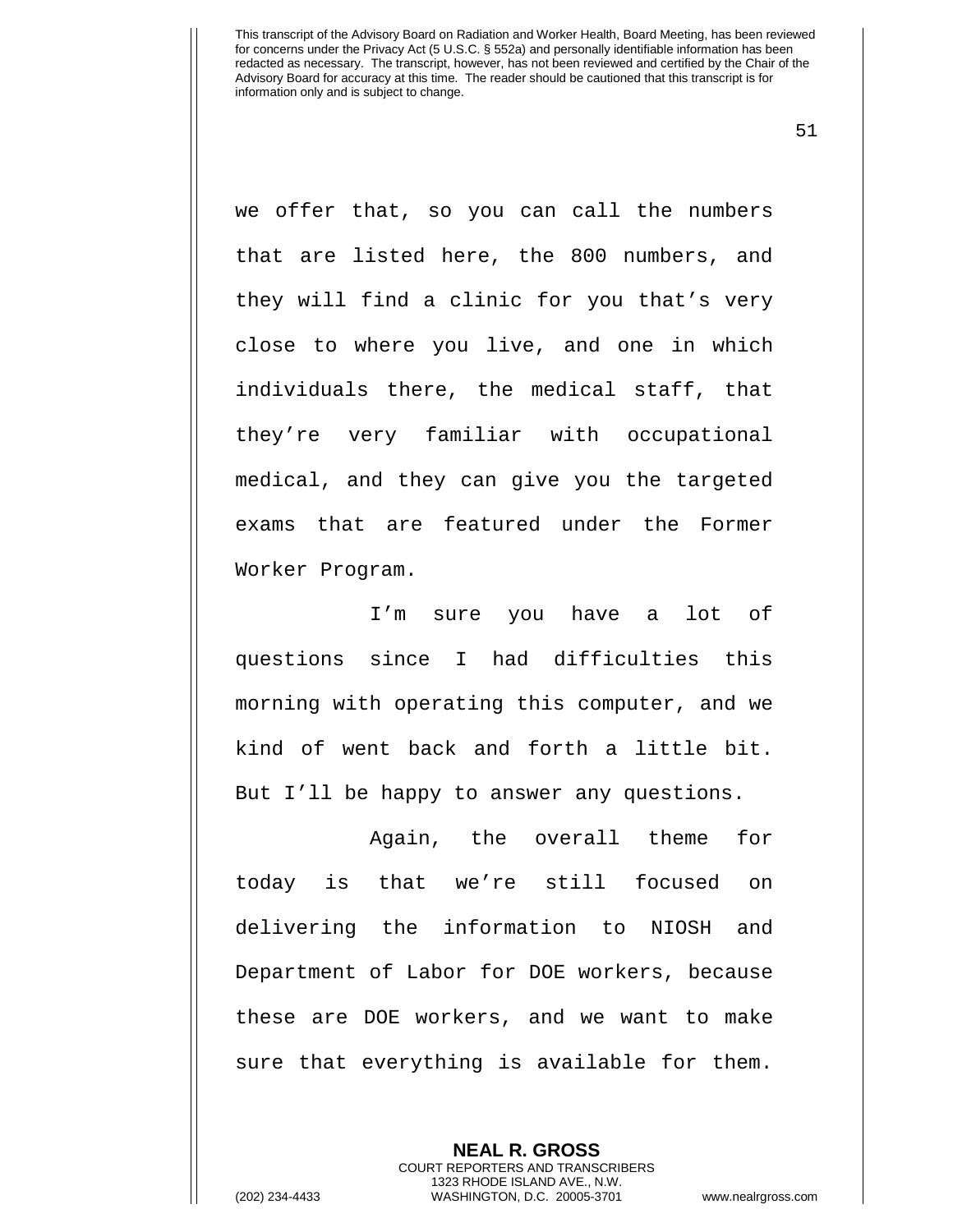52

And so often we don't want to B- if we're having difficulty, we don't want to say no, we don't have the information. We don't want to leave any stones unturned. We want to continue to look for those records.

We're improving the process, we're working with the sites to keep the cost down so that we don't have to say no, or we don't have to have delays in the time in which we can deliver the data. So, are there questions?

CHAIRMAN MELIUS: Any Board Members with questions? Yes, David.

MEMBER RICHARDSON: One thing that's not been clear to me, but since we've been talking about budget issues is, does DOE have a specific budget for running the services for this program?

DR. WORTHINGTON: With regard to the EEOICPA Program, there's not a line item

> **NEAL R. GROSS** COURT REPORTERS AND TRANSCRIBERS

1323 RHODE ISLAND AVE., N.W. (202) 234-4433 WASHINGTON, D.C. 20005-3701 www.nealrgross.com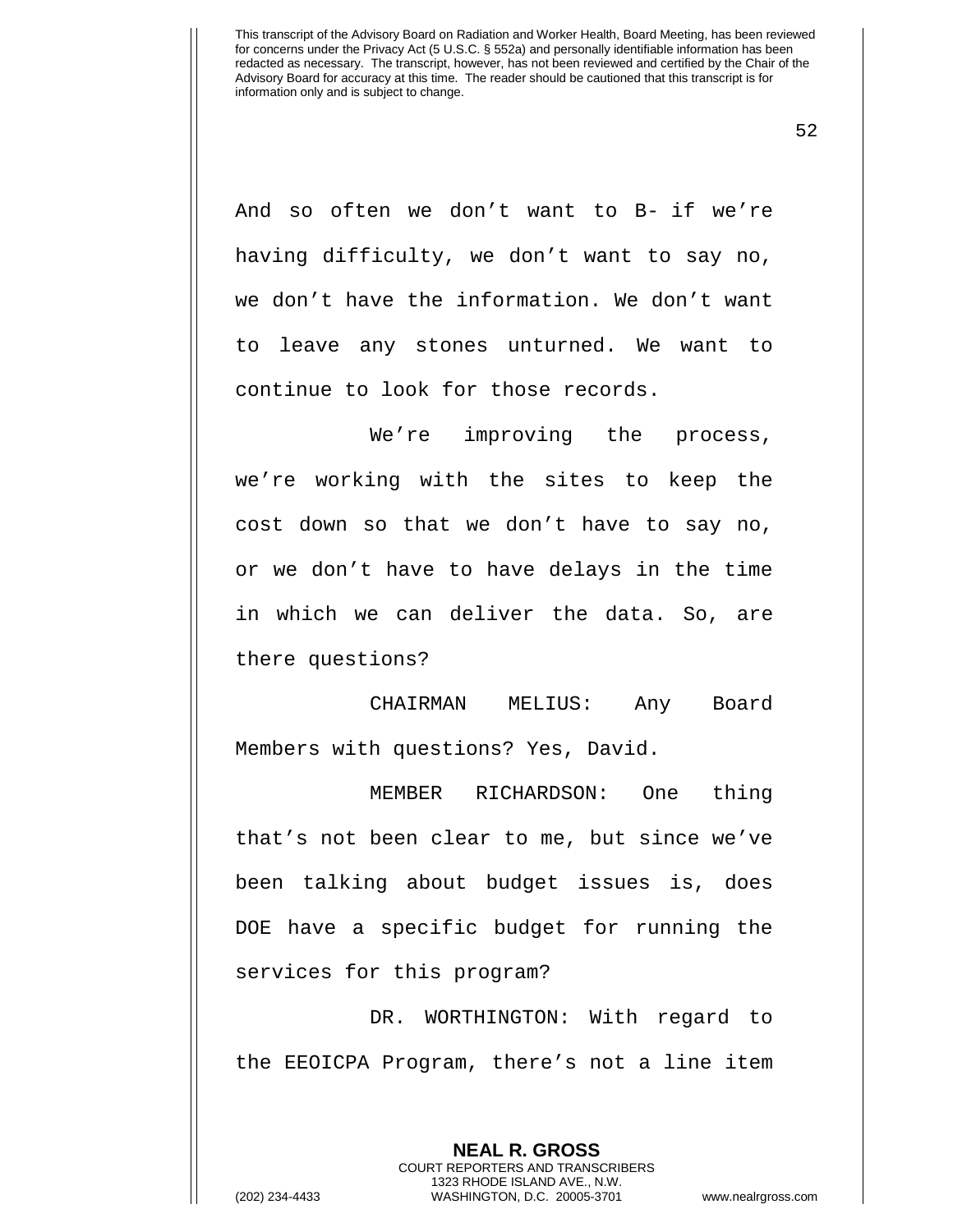53

in the budget to say that you will spend X associated with this program. What we've done over the years, especially over the last eight years or so when the Office of Health, Safety, and Security was created, we looked at the sort of trends in the program, you know, sort of trends in what was coming out of this Board in terms of the kinds of things that would be needed, and we tried to target out budget for EEOICPA to match those needs. And, certainly, it wasn't a perfect game, and so what we had to do in some cases was to make mid-course corrections during the course of the year if we found that funds were low. I think, again, we're doing a better job in doing that now. But, no, it's not a line item, but we do have a specific budget, and we did not take all of the cuts that some other programs took. We took some cuts, but some other programs had

**NEAL R. GROSS**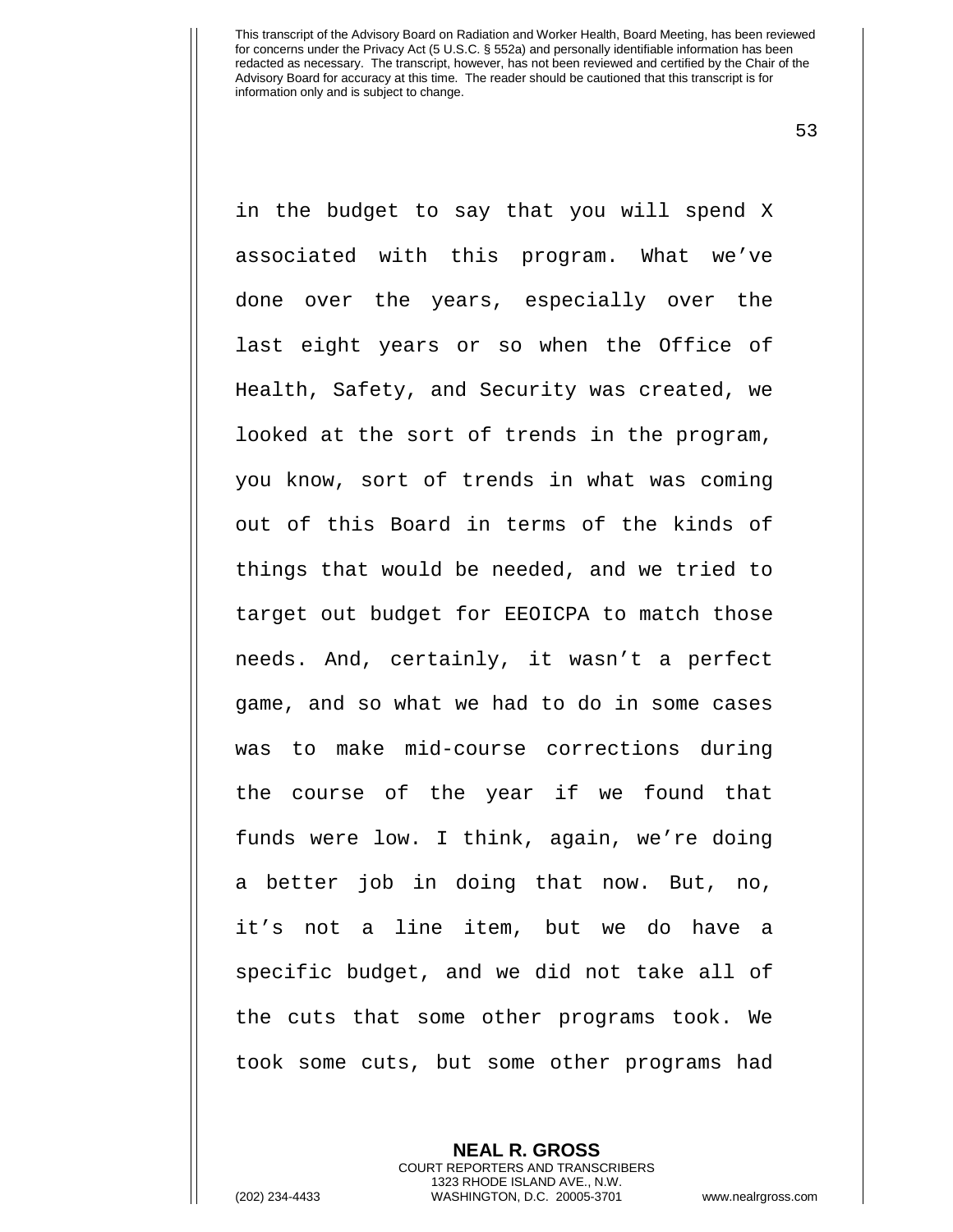54

to take more so that we could continue to deliver the records so that we didn't slow up the process for Labor or for NIOSH.

MEMBER RICHARDSON: Yes. Because, I mean, I guess there's several thoughts to this, but one of them is that you've done - clearly done a tremendous -- a large amount of work. And if I was to ask how much has DOE spent on their side in terms of administration of this program, let's say last year, is that something that can be answered, or it's just wrapped into your overall HSS budget?

DR. WORTHINGTON: I can tell you the amount of money that we spent that was just under the umbrella of the EEOICPA Program. And Greg Lewis is here B-- Greg, I believe that was -- was it six point --

MR. LEWIS: About six.

DR. WORTHINGTON: About \$6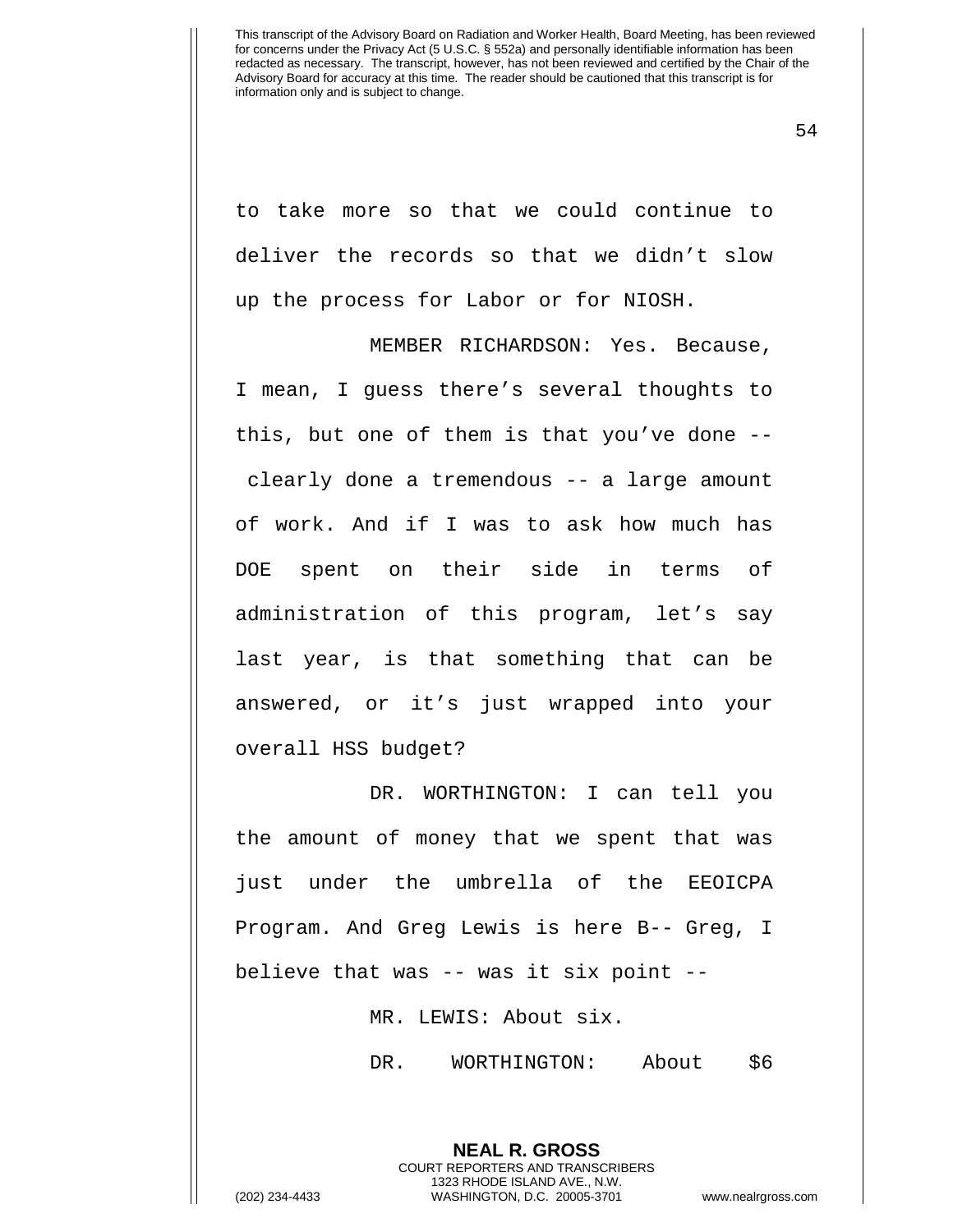55

million. And I want to address what you said about wrapped into other programs. The \$6 million that I'm talking about that we spent, it was money that we provided to headquarters or to the programs in the field at this very site to provide records and to work with NIOSH to get information to do employment verifications.

In terms of looking at documents when they are generated, for example, by the Board's contractors or other things that go on in the EEOICPA Program, the security organization that looked at that and spent time either at the site or at headquarters, that was part of other funds that we had. So, there were a number of things that we did in terms of classification, other kinds of things, as well, that were separate budgets. So, I would say \$6 million was the core, core money.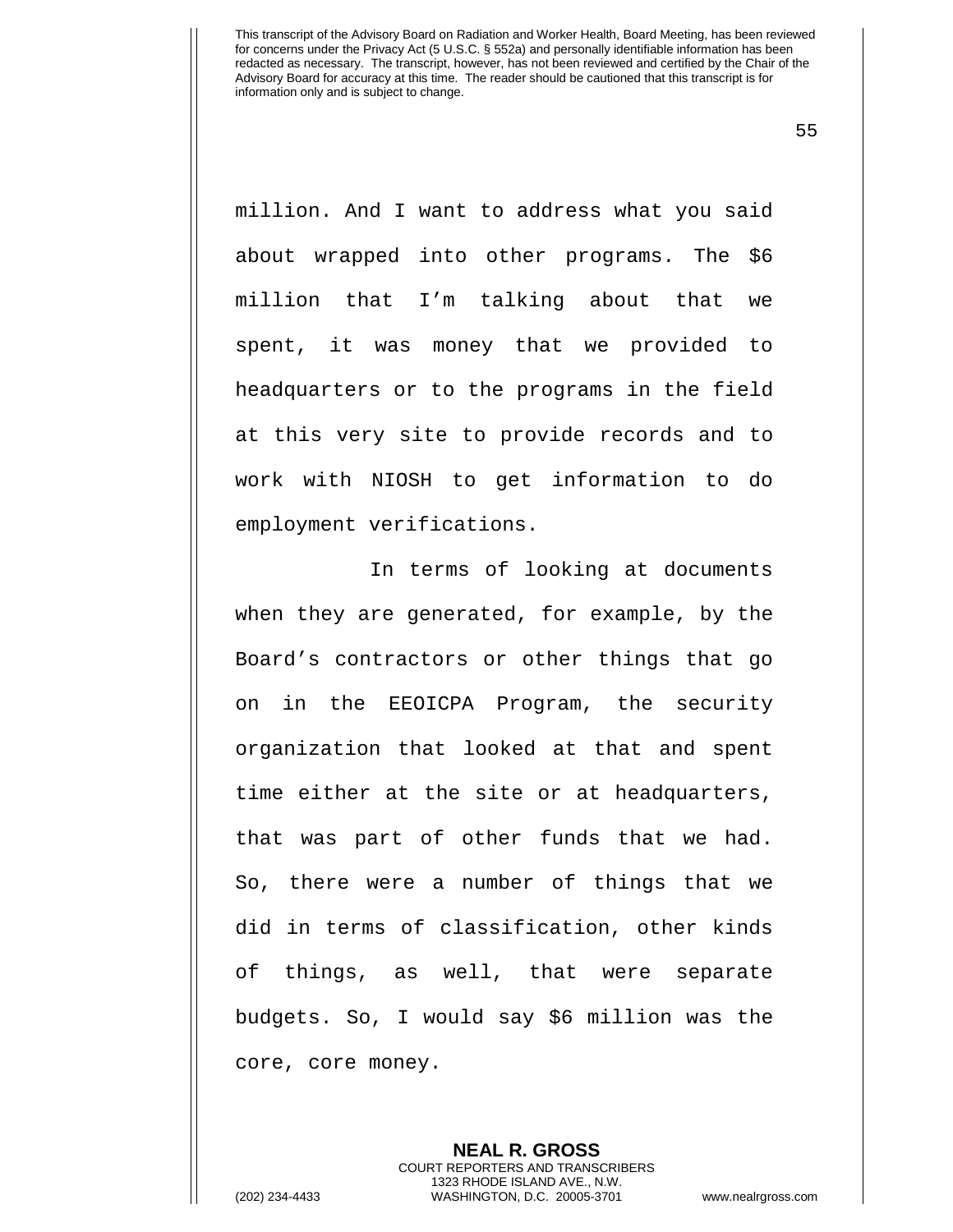56

MEMBER RICHARDSON: And that's money that comes from the Department of Energy and it goes to current contractors at various sites?

DR. WORTHINGTON: At various sites for them to deliver the records, or to --

MEMBER RICHARDSON: For them to deliver the records.

DR. WORTHINGTON: -- interface with NIOSH and provide information. It includes some headquarters organizations like Legacy Management, because they're experts in finding old records, or they are the organization keeping those records. And they work with us, they're one of our contractors, as well.

MEMBER RICHARDSON: So, when you have  $a$  --

DR. WORTHINGTON: They do a lot of research.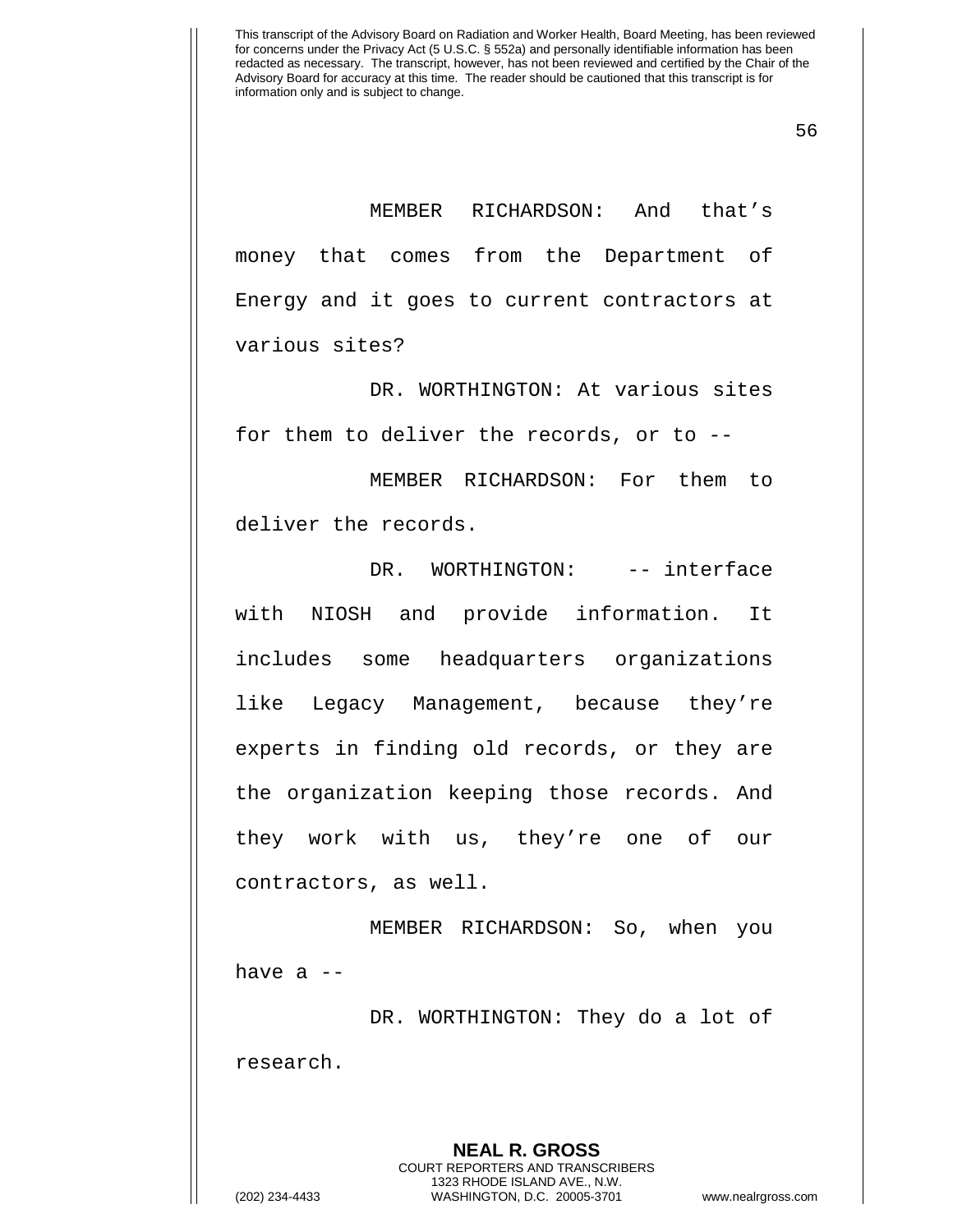57

MEMBER RICHARDSON: -- contractor that comes in and either takes over responsibility as the primary contractor at a site, for example, one of their responsibilities is to maintain the records for the current employees. But something else that they may inherit is responsibility for historical records. Is that right? And, yet, this is -- in addition to that, this is funds for responding in a timely way to individual records requests for employees who may or may not be their own employees.

DR. WORTHINGTON: Contractors at the various sites have responsibility for delivering the mission, which includes keeping records of exposures, of worker activities, of incidents and things like that. They're required to do that. At some point, however, records go to archives or to other facilities that actually store and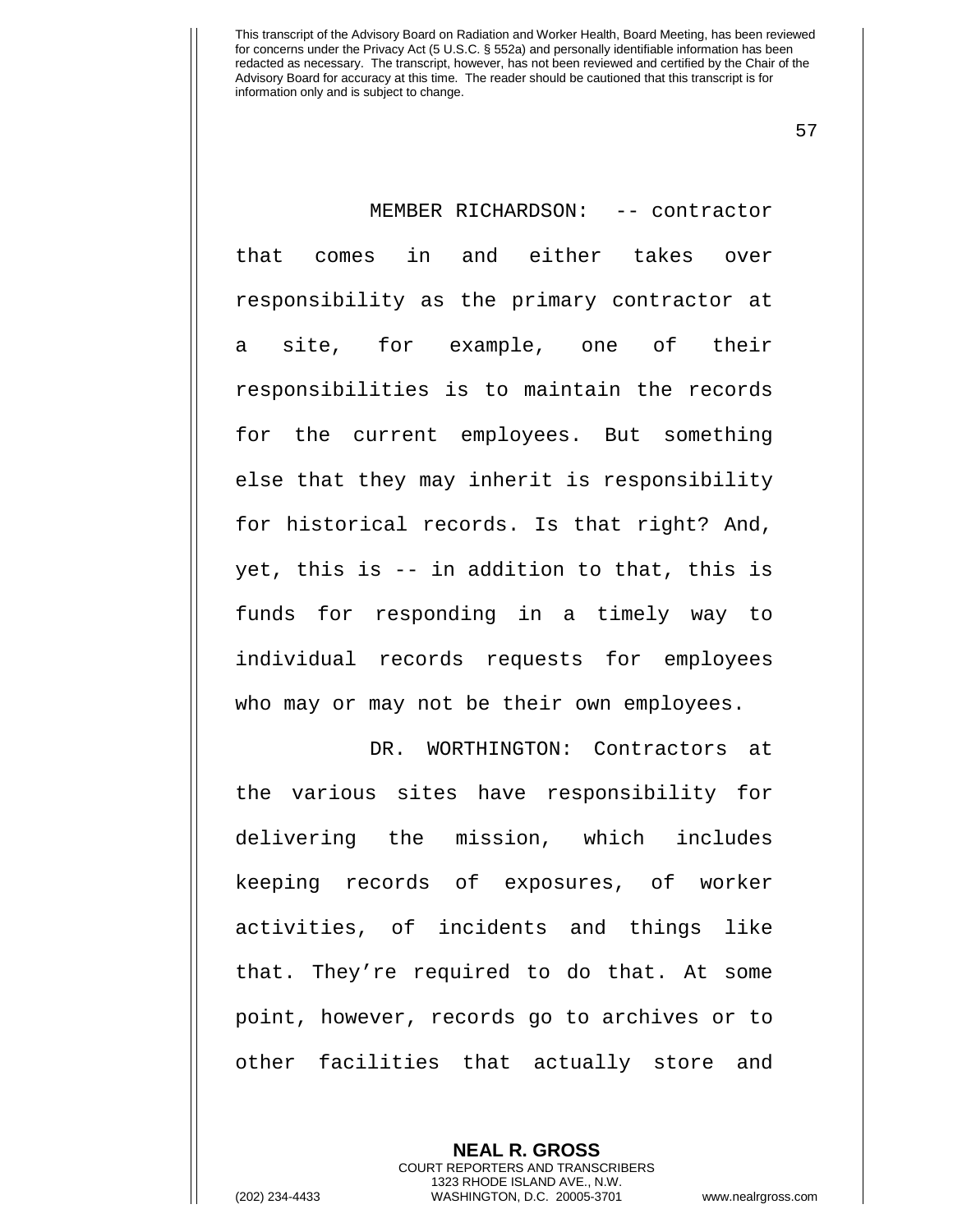58

keep records. And if we within our program need to retrieve that, then our program will pay to go to those sites and retrieve them from National Archives or other areas and make them available to NIOSH or Department of Labor, you know, as needed.

MEMBER RICHARDSON: And just one last question. Something that you had brought up was the difficulty of claimants who have worked under multiple contractors or under contractors and subcontractors. And you pointed out the difficulty in the past of that, and efforts that DOE is making now to be able to improve retention of records for workers whose employment spans contractor/subcontractor relationships and so on. Do you have some examples of what's been done to improve that, and is there money being put to current contractors also for ways of improving --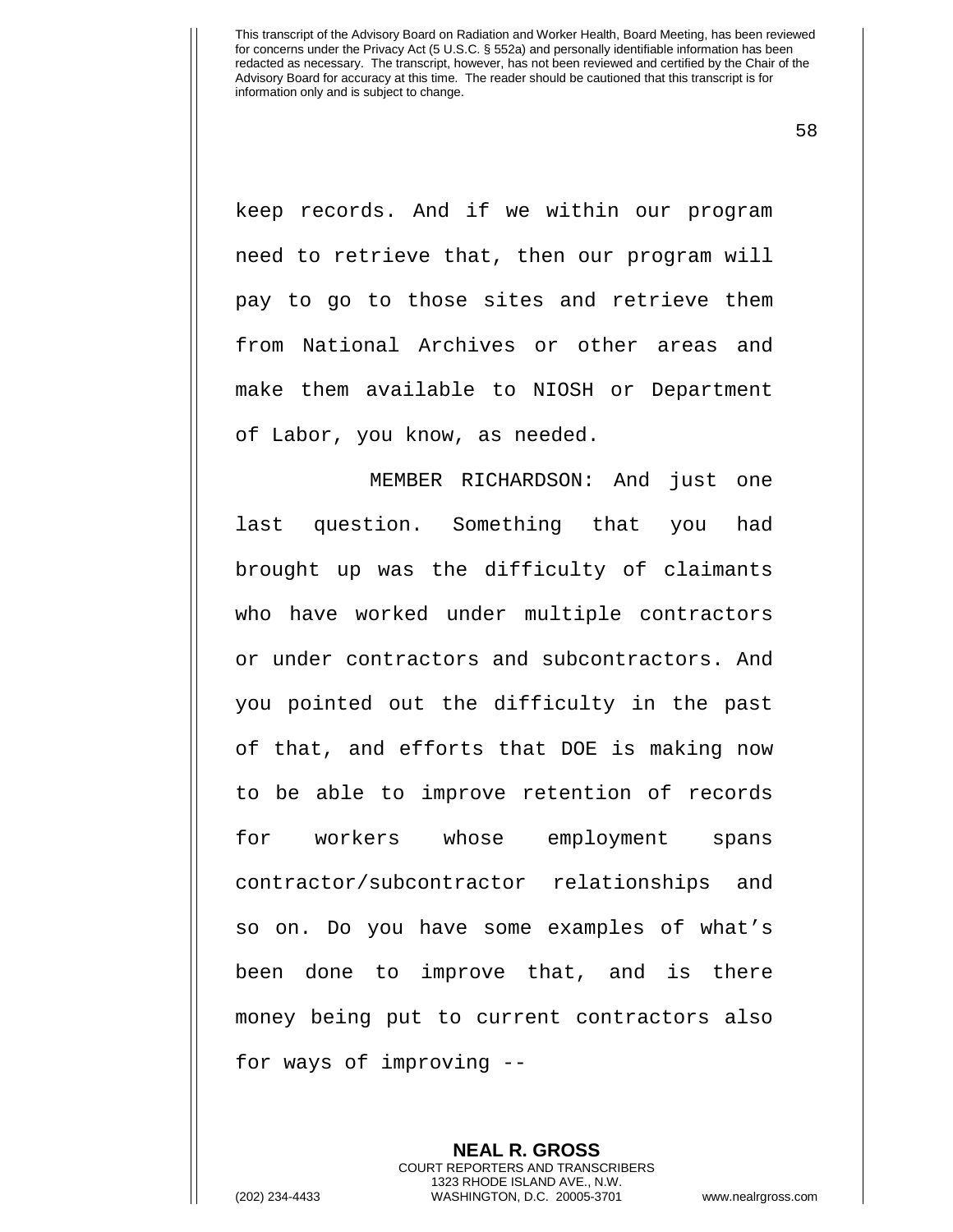59

DR. WORTHINGTON: I'll ask Greg to start walking up to the podium. He may have some specific examples of things that we've done to help the sites in terms of improving their ability, for example, to retrieve old records. If they could somehow or another package the records up, you know, things that they could use, tools they could use to make them searchable so then we could respond in a timely manner to requests for that. We've developed B- Greg, they want to get some examples of some of the things that we've done.

MR. LEWIS: Yes. So, the difficulty we have typically with the multiple contractors, you know, they are supposed to retain the records. So, typically, the records are there recently. Now, in past years or when you go way back that's not always the case for the subs, but

> **NEAL R. GROSS** COURT REPORTERS AND TRANSCRIBERS 1323 RHODE ISLAND AVE., N.W.

(202) 234-4433 WASHINGTON, D.C. 20005-3701 www.nealrgross.com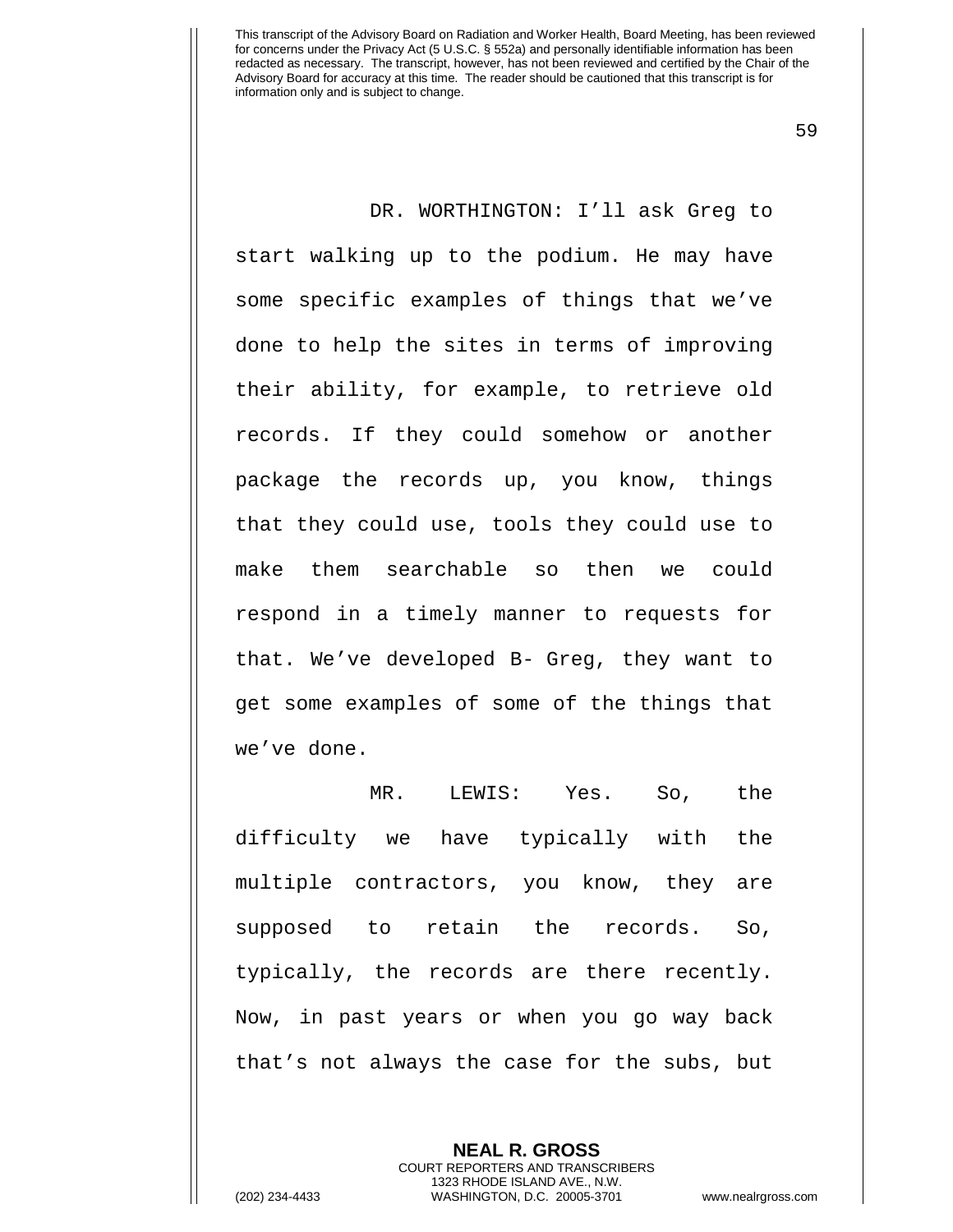60

recently the records are there. And the difficulty is then with the multiple contractors and subcontractors, they keep the records in different databases and different systems, so we'll have to go to multiple locations. So, that's why it gets a little bit tricky.

In terms of the ways that we've improved that, like Pat said, mostly it's with taking existing collections or existing databases and making them more searchable and more sortable, so at Brookhaven we just went through a large-scale project to identify subcontractors, and construction workers, and both subcontractor workers and subcontractor companies, so we're going through boxes and boxes of records, and every time we saw a subcontractor company listed we'd, you know, mark it down it down in a little searchable small database, or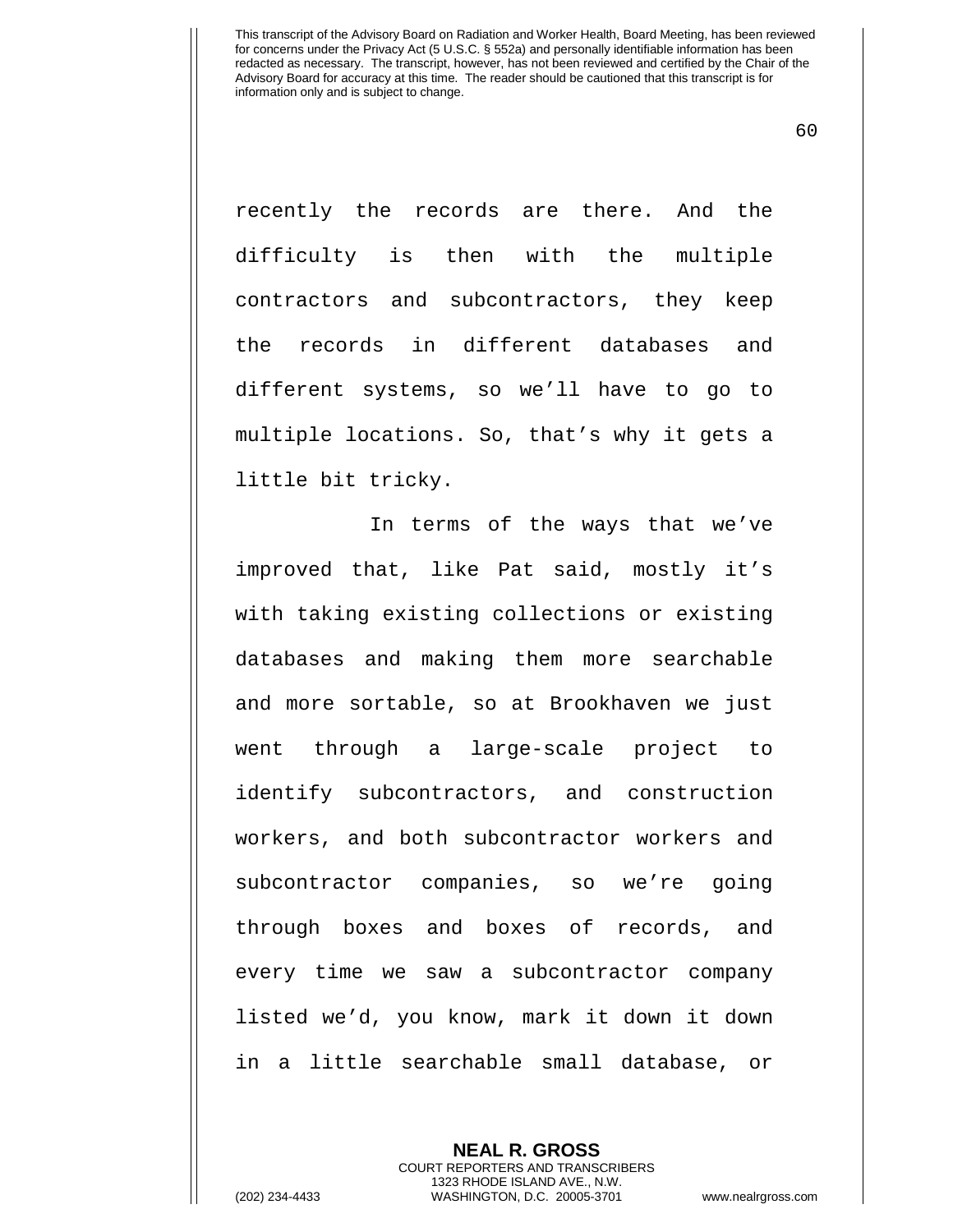61

every time we saw a name of a subcontractor employee listed we'd mark that down.

Another example with the Sandia National Lab, we've struggled with their records in terms of being able to find things in a timely manner. And, you know, one of Stu's slides showed that we had relatively few claims going over the 60 days, and one of the reasons why we had had some claims going over in the past couple of years was because we had so much trouble finding records at Sandia.

Well, we went through a largescale project a few years ago to digitize a huge collection of Sandia records. And when they were digitized versus being in microfilm or microfiche it was B- you know, we were B- just having them electronic made it a lot easier to find, but they still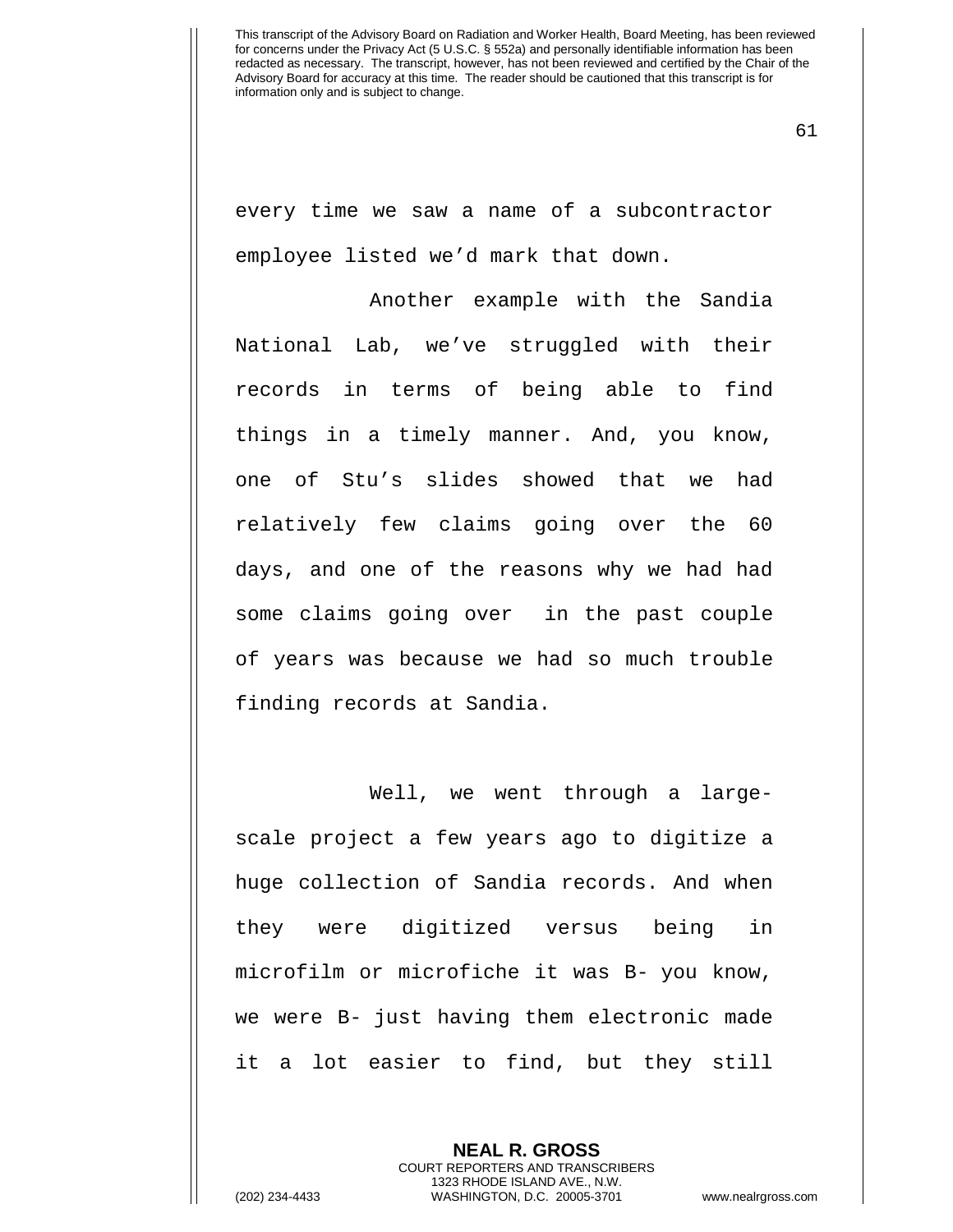62

weren't searchable or sortable by name. We still had to scan through, it was just quicker. Instead of putting in different reels and changing out the slides, we could just go through that electronically, so it helped, but it wasn't great. So, in this last year we went through a project where they added some B- it's not some much OCR, but they were able to go through different B- kind of to segment that electronic collection to say, you know, this is where certain years are, this is where certain workers, so they were much more able to take a worker, you know, who worked for such and such a contractor in these years and go in and strategically find those records. So, we were able to improve our response time. So, that actually really helped lower the number of claims that were outstanding. So, that's the type of things, usually it's indexing,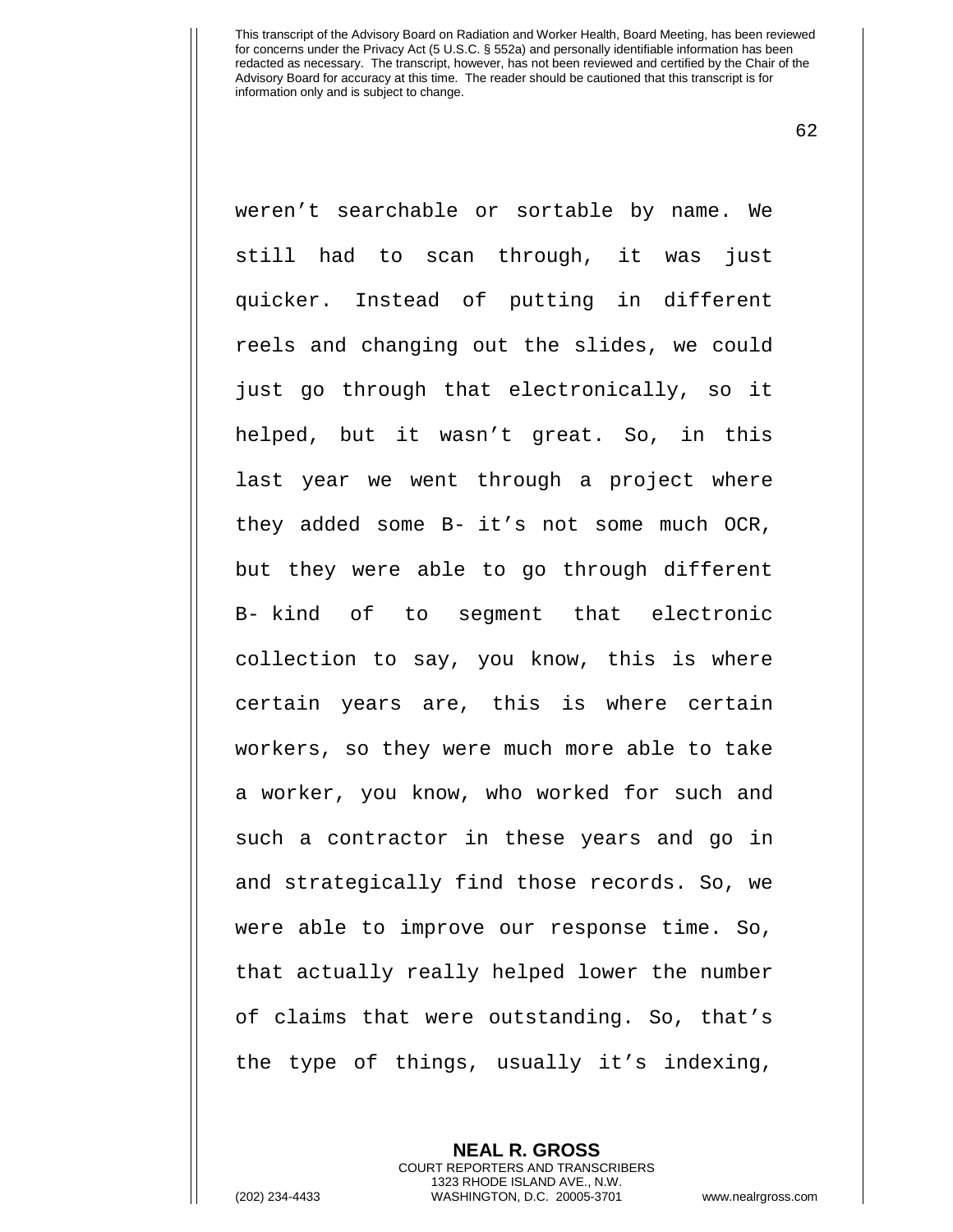63

searchability, sortability, that kind of thing.

DR. WORTHINGTON: I want to comment that there are two things that we were trying to do. One is, and it may seem like we spent a lot of effort on old records that would have sort of a limited use in terms of the number of workers, but we wanted to make sure that every data point that was available for B- even if it was a few workers, that we were able to provide the best data that we could for that. So, we can't fix those old systems, that's what they used, but how do we mine the data that we do have, that we do find in those old systems? And so with the newer contracts that are coming on line, they certainly are much more sophisticated with systems and so forth, and so those things are fixing themselves. So, we are working with them,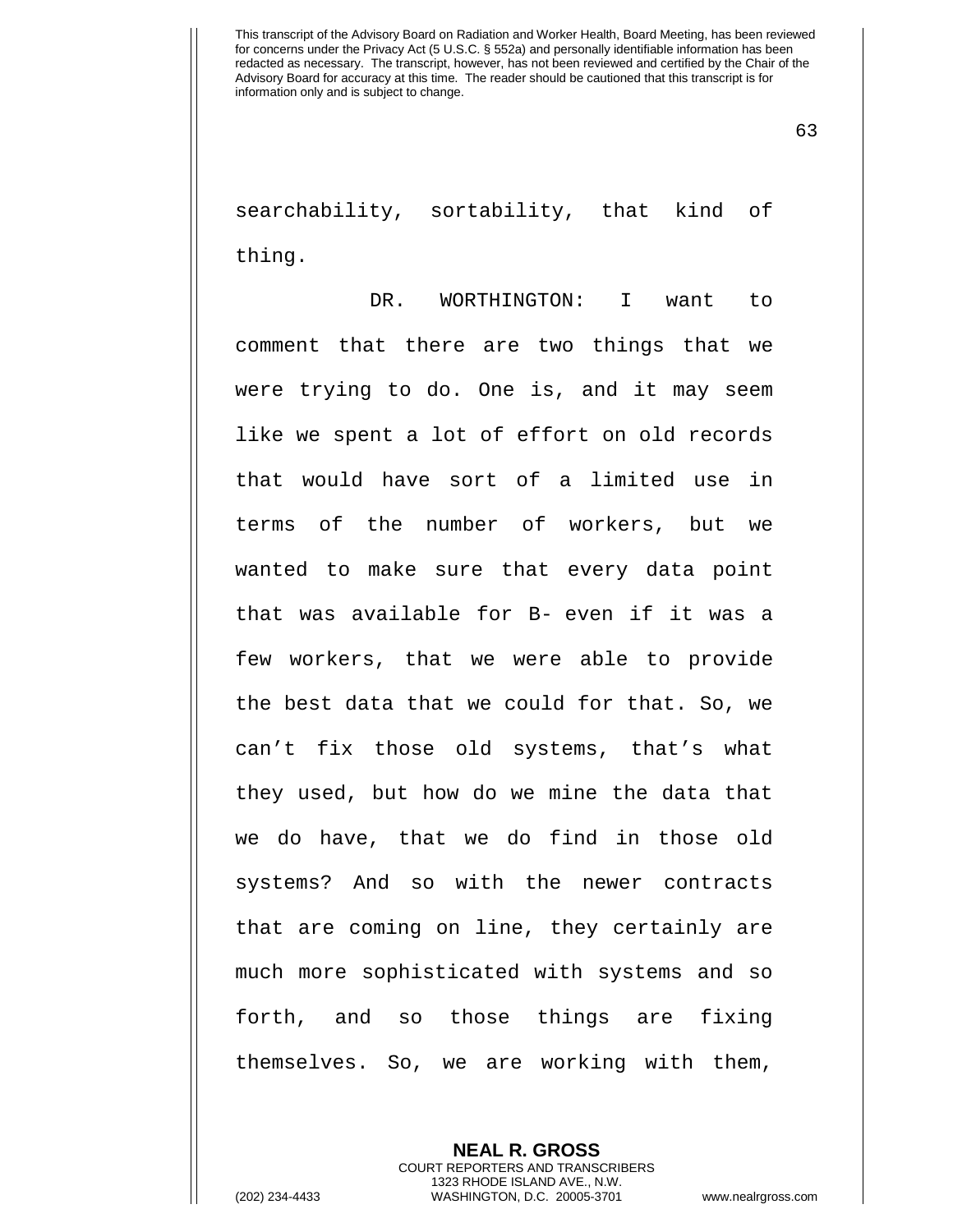64

looking at things they are doing, and offer suggestions in the new ones if we find them. But our struggle is with these old records, and trying to do what we can to mine that data.

CHAIRMAN MELIUS: Any other questions from Board Members? Okay, thank you, Pat and Greg.

DR. WORTHINGTON: Thank you.

CHAIRMAN MELIUS: Department of Labor now. Frank, Chris Crawford.

MR. CRAWFORD: Ted, should I begin?

MR. KATZ: Yes.

MR. CRAWFORD: Good morning. My name is Frank Crawford. I'm with Department of Labor, and I'm standing in for Jeff Kotsch who couldn't be here because he has a scheduling conflict.

I'm going to move fairly rapidly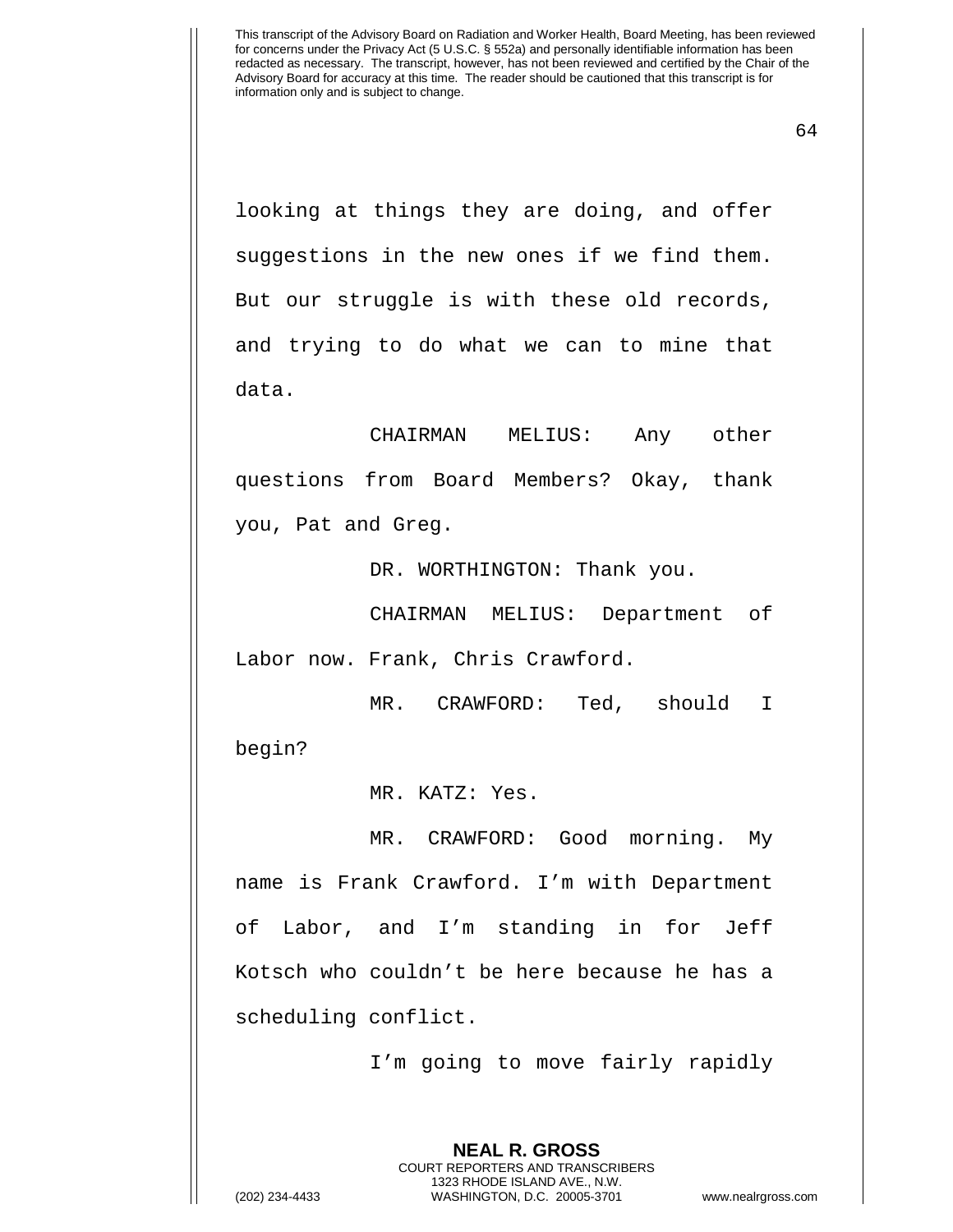65

through the slides. I'm sure that'll be okay with everyone. They are up on the Board site. The numbers, of course, only grow larger, but I think the salient numbers on this slide, we've had over 170,000 cases filed, and we've disbursed over \$10.3 billion in total compensation to date.

Rounding these numbers, these are the Part B status and location of NIOSH referrals. About 42,000 cases were referred to NIOSH, 39,800 have been returned, 34,000 of those roughly with Dose Reconstructions, and the rest without. And there are by our count, which will differ slightly from NIOSH's, 1,964 cases at NIOSH as of, I believe, April  $20^{th}$ .

Here we have a graphic representation of the cases with Dose Reconstruction and Final Decisions. We have 27,000 cases with Dose Reconstructions and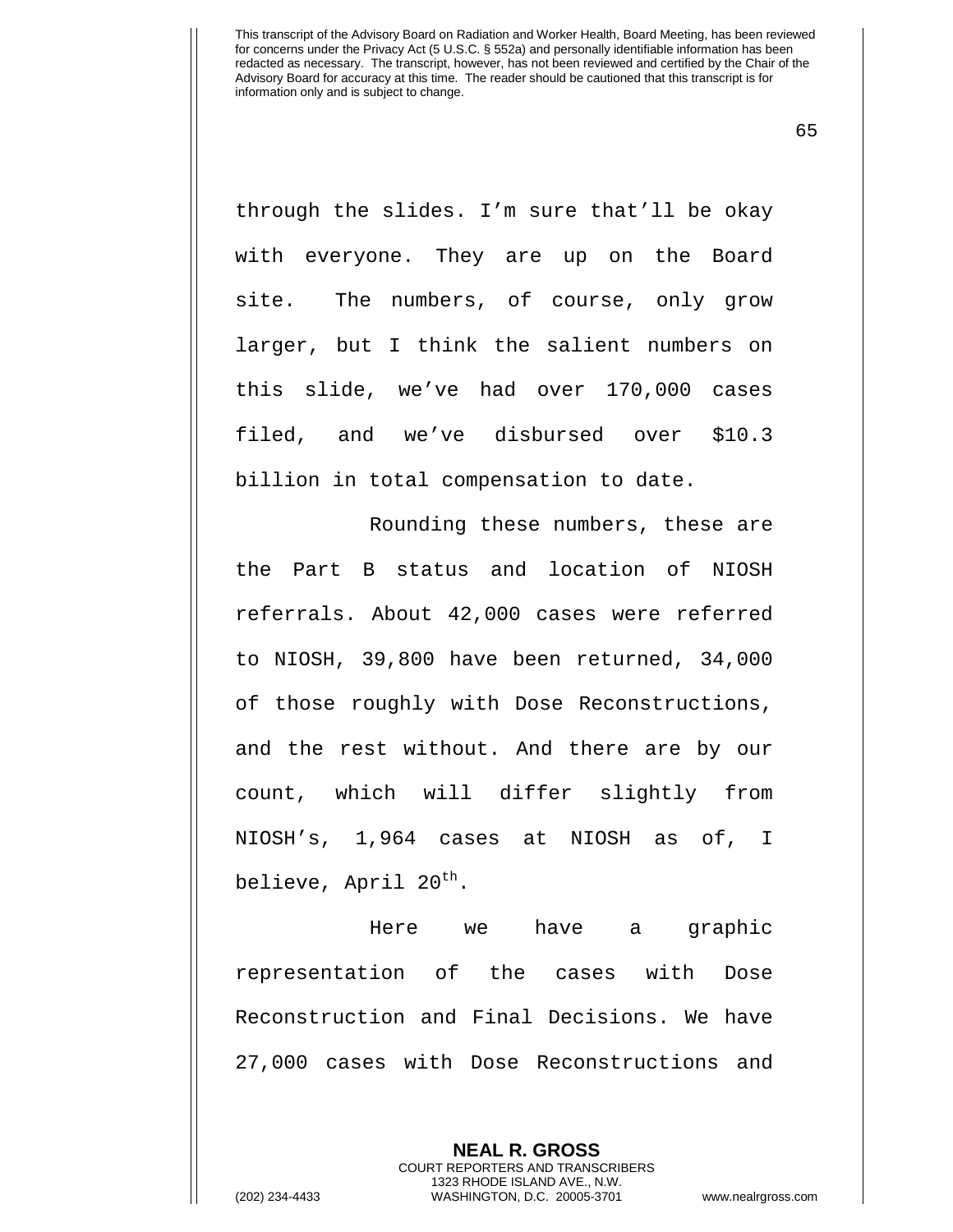66

Final Decisions, about 10,000 of those have PoCs higher than 50 percent, and about 18,000 have PoCs less than 50 percent, which is about a 65 percent to 35 percent denial to approval difference.

Another pie chart with Part B cases filed. I think it's self-explanatory. I think the other category includes cases that either have not been sent to NIOSH, or that have been rejected because there wasn't a B- for Part B cases it wasn't a cancer in the claim, for instance, or for other difficulties.

We have another look at the Part B cases with Final Decisions. We see that here approvals are running 51 percent, denials 49. I believe that's because this will include SEC cases. These are not just with Dose Reconstructions, in other words. As you see, that makes a large difference.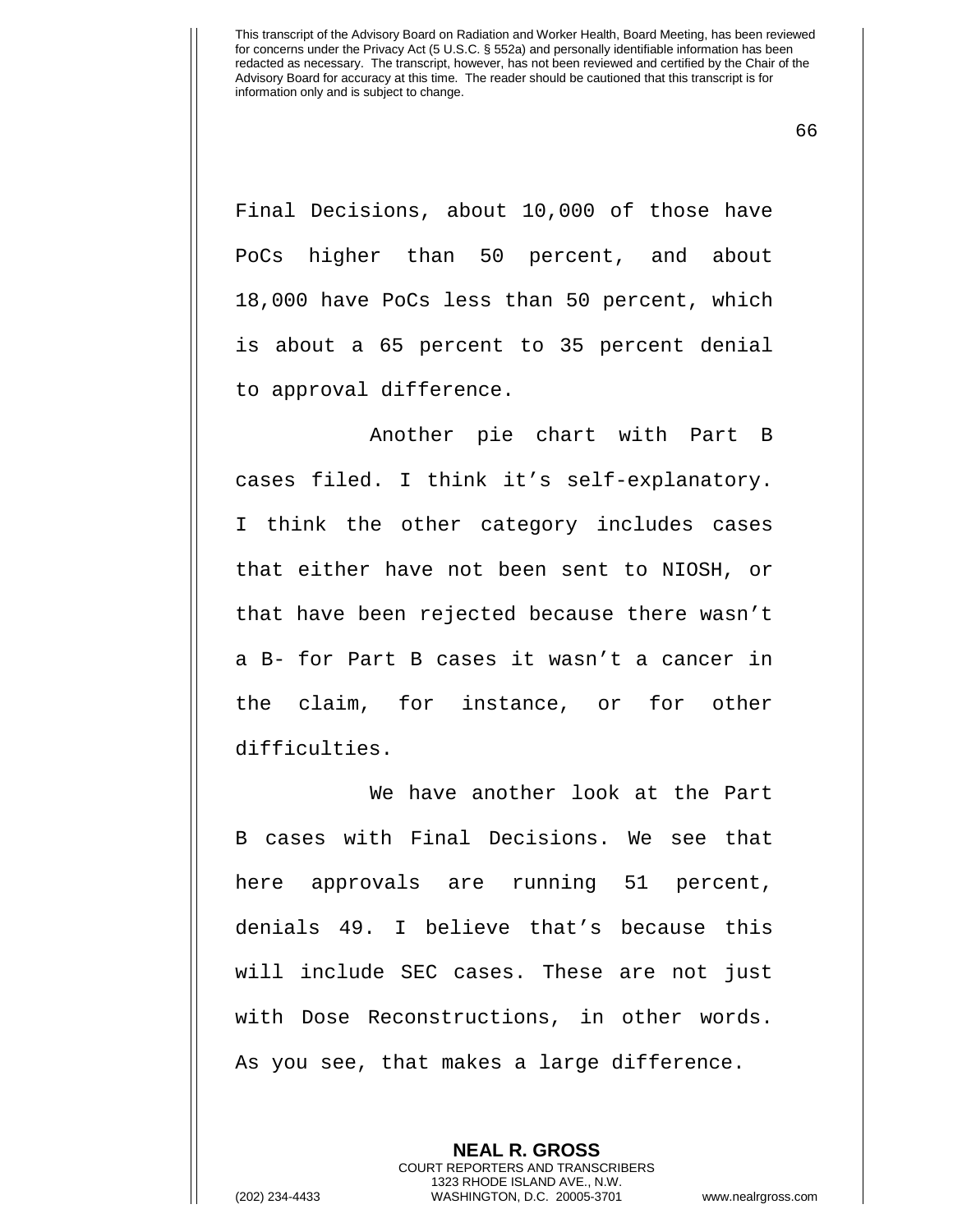67

This is more of the same. I won't go through these numbers individually. The totals we see with accepted SEC DR cases and combined just over 30,000 accepted for 48,000 payees and \$4.5 billion in compensation in the Part B Program.

And this gives us our top sites for Part B cases. Hanford leads the list, and I have not on the slides, but I have some numbers to attach to these sites. Hanford has filed about 15,500 cases so far; Savannah River, 15,300 cases; Rocky Flats, 6,800 cases; and finally, Los Alamos, 7,900 cases filed. Give you some idea of the magnitudes of these sites.

The next slide puts this in a different perspective. We see here that the AWE cases filed are declining steadily. That's to be expected. I think the AWE sites, most of them are closed long ago, and

> **NEAL R. GROSS** COURT REPORTERS AND TRANSCRIBERS 1323 RHODE ISLAND AVE., N.W.

(202) 234-4433 WASHINGTON, D.C. 20005-3701 www.nealrgross.com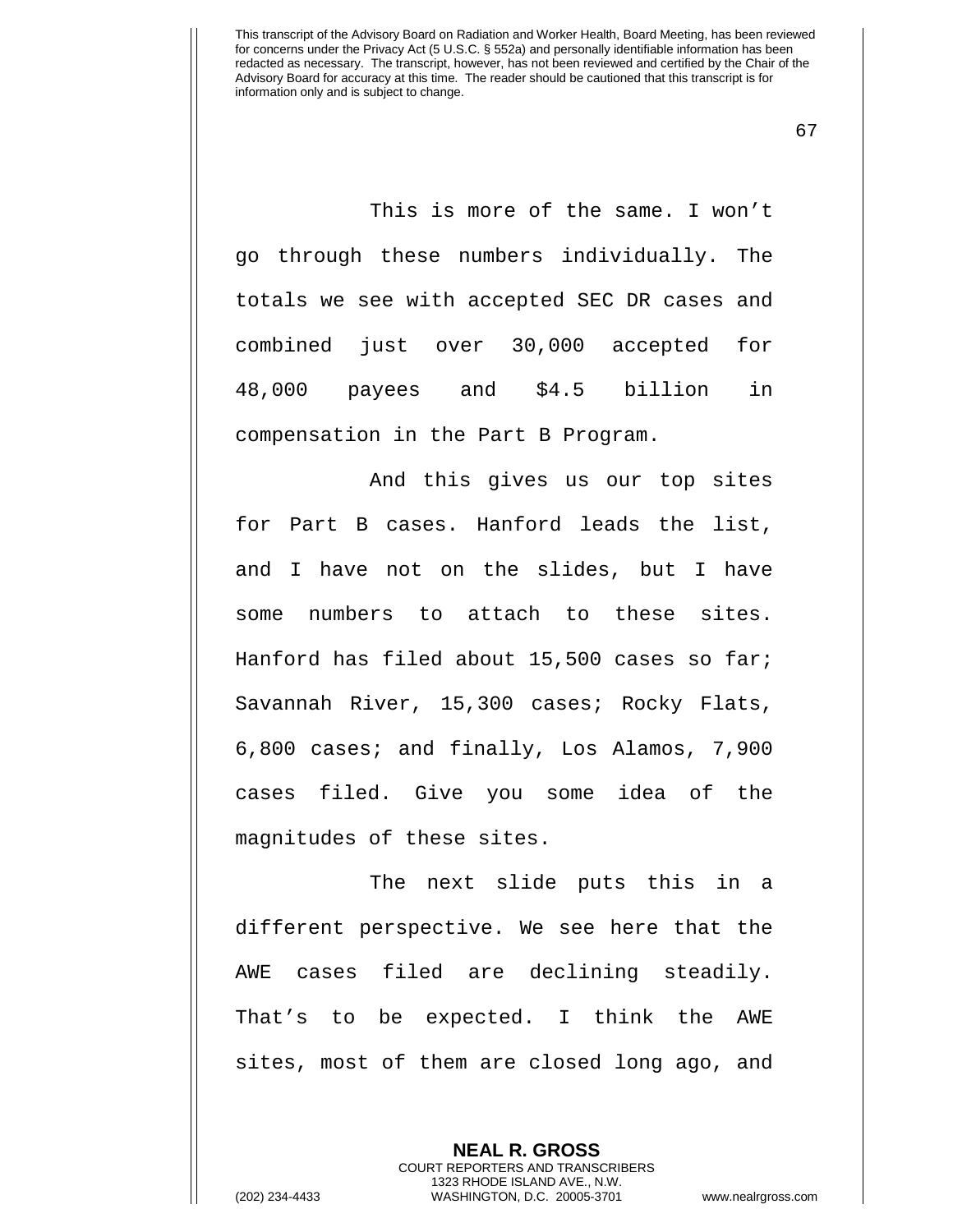68

they had a smaller worker population to begin with, and there have been no new workers added, so those cases have been filed and are now declining, and will probably at some point go to zero.

We are doing B- we're continuing to do outreach activities, as we see. I'm going to move on to the details here. The Joint Outreach Task Group has been working steadily with monthly conference calls and recent meetings have occurred in Farmington, New Mexico, Denver, Colorado twice, well, within two days, and Albuquerque, New Mexico. And we're having some future outreach events in early May at Pahrump, Nevada, and at the same time in Las Vegas, Nevada. That's May  $6^{th}$  and  $7^{th}$ .

And the sites to be discussed today for SEC consideration, we see the Savannah River with the cases claimed, that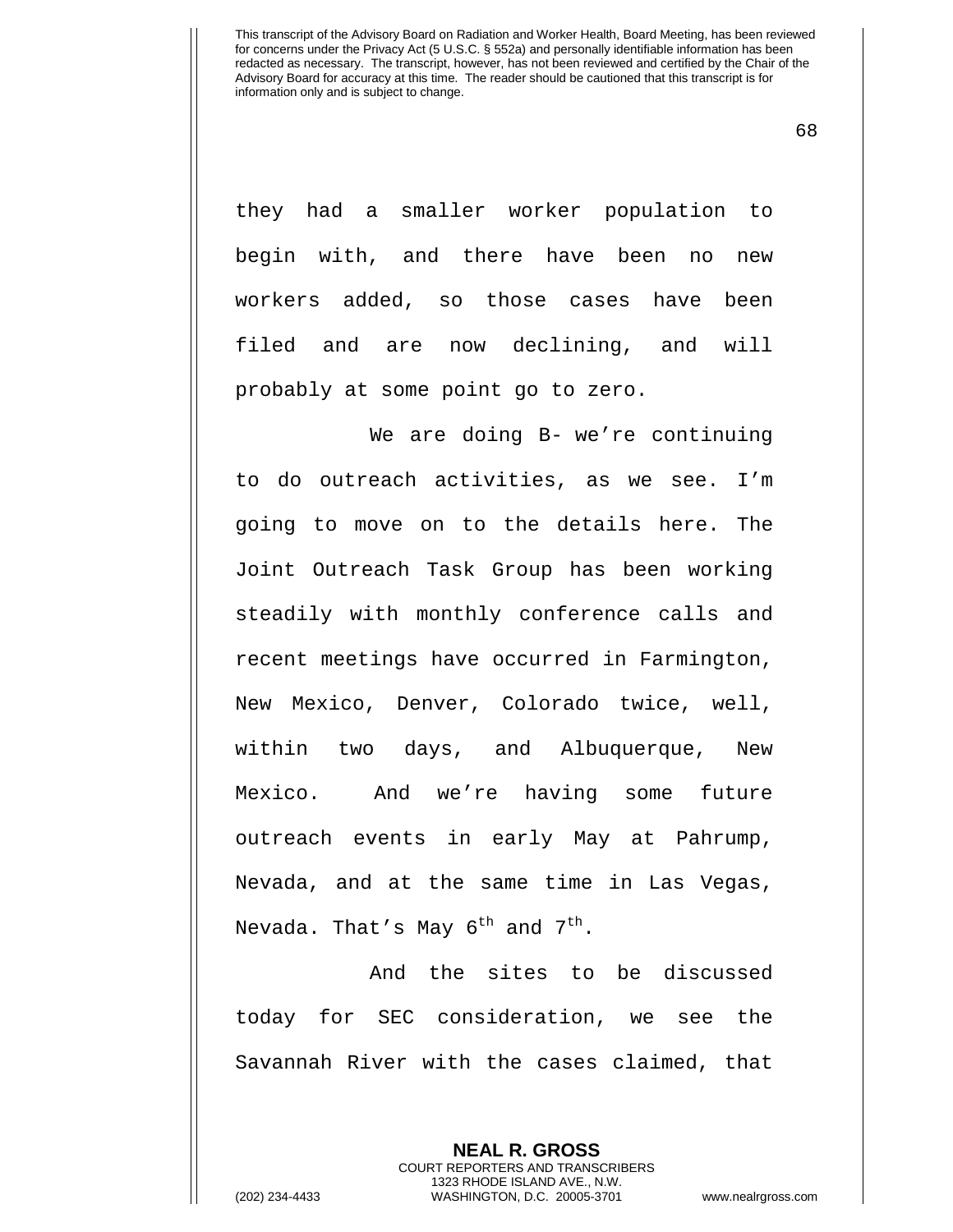69

I already mentioned those cases, but 15,300 filed to date. And we see Joslyn, an AWE example, is 130 cases filed to date, and Nuclear Metals with 56. So, the difference in numbers is astonishing. These were in many cases quite small plants, the AWEs. Again, I'll leave the details for those who want to go to the site.

The remaining slides have to do with eligibility, and also for Parts B and E, survivor definitions, and payments as scheduled in the Act, so that's general background information for possible future claimants that can go to the site, the ABRWH site at CDC-NIOSH to get that information. Is there any questions?

CHAIRMAN MELIUS: Any Board Members with questions for Department of Labor?

MEMBER MUNN: Yes, this is Wanda.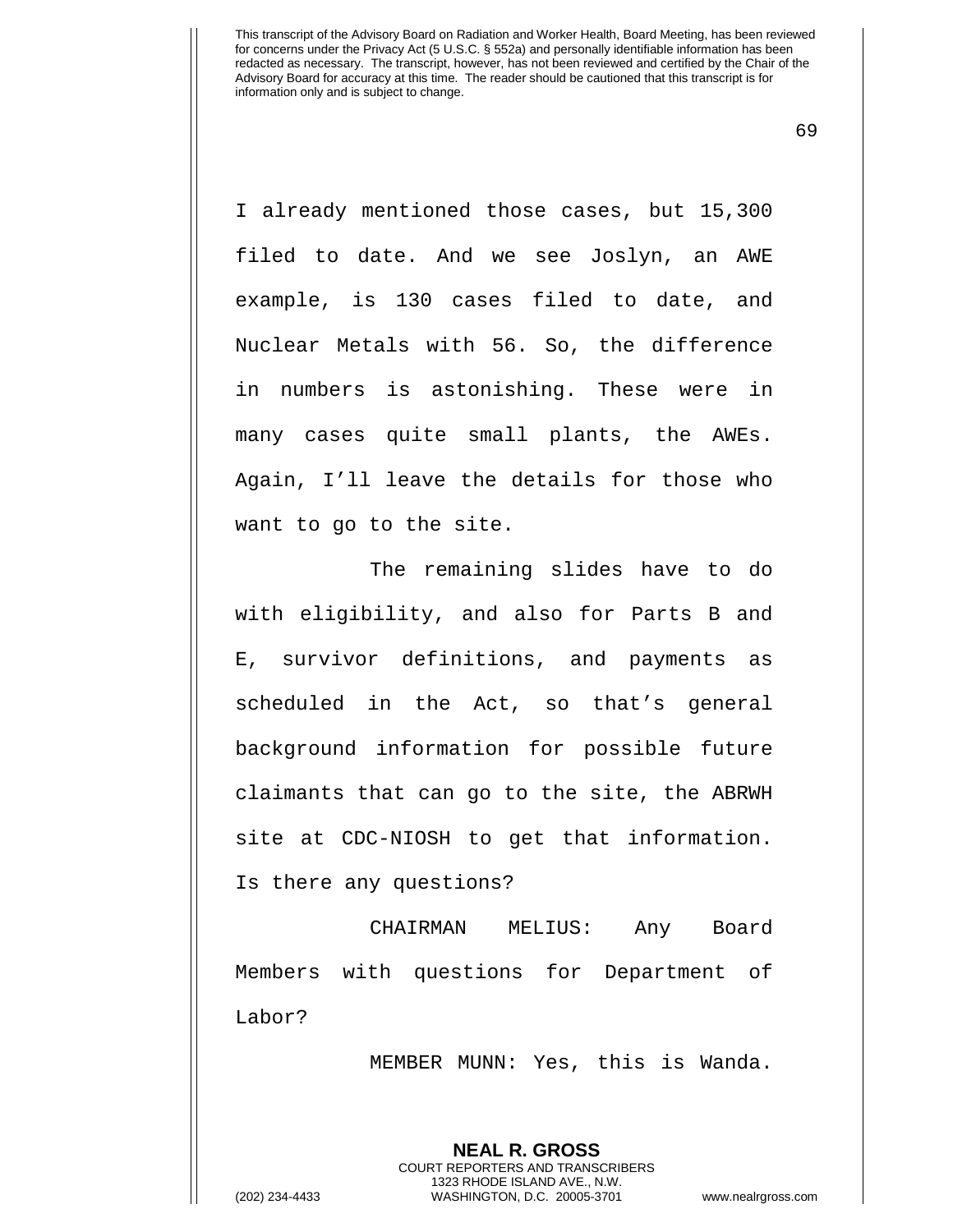70

I have one question for Frank.

## CHAIRMAN MELIUS: Go ahead.

MEMBER MUNN: Frank, in earlier presentations I had asked that you provide us with dollar amounts for the three or four largest sites that we deal with, and I noticed that was not included in today's presentation. Is there a problem with providing that?

MR. CRAWFORD: I will ask again about doing that. It's going to be proportional, Wanda, to the number of cases filed.

MEMBER MUNN: Yes, I understand, but given the eccentricities with the program we can't just simply multiple the number by 150,000 and get an accurate reading because of the medical costs involved and other things. And I realize, I can figure it out at the DOL sites'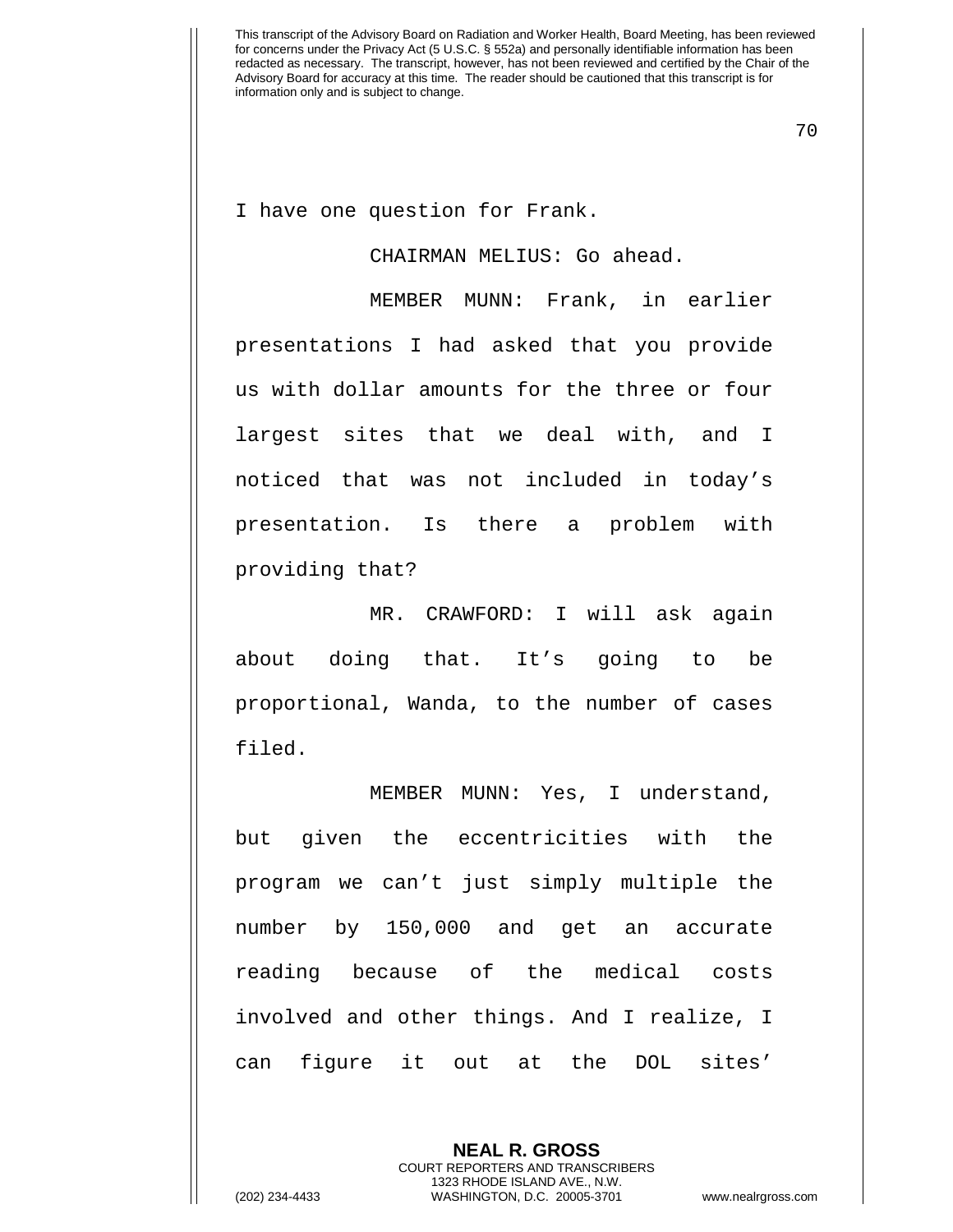71

individual records. But, frankly, I'm asking because I'm lazy and I'd like to see that as a kind of running piece of information that we have as time goes on, if it's at all possible to do without assuming too many sensibilities, it would be helpful.

MR. CRAWFORD: Wanda, I will put in that request and see if we can get that posted to the ABRWH site so that it will be available shortly.

MEMBER MUNN: Thank you. I'd appreciate that very much.

MR. CRAWFORD: You're welcome.

CHAIRMAN MELIUS: Any other questions from Board Members? If not, thank you very much.

Next up, man with the slides. Probably get a bigger computer.

(Laughter.)

MR. RUTHERFORD: All right, good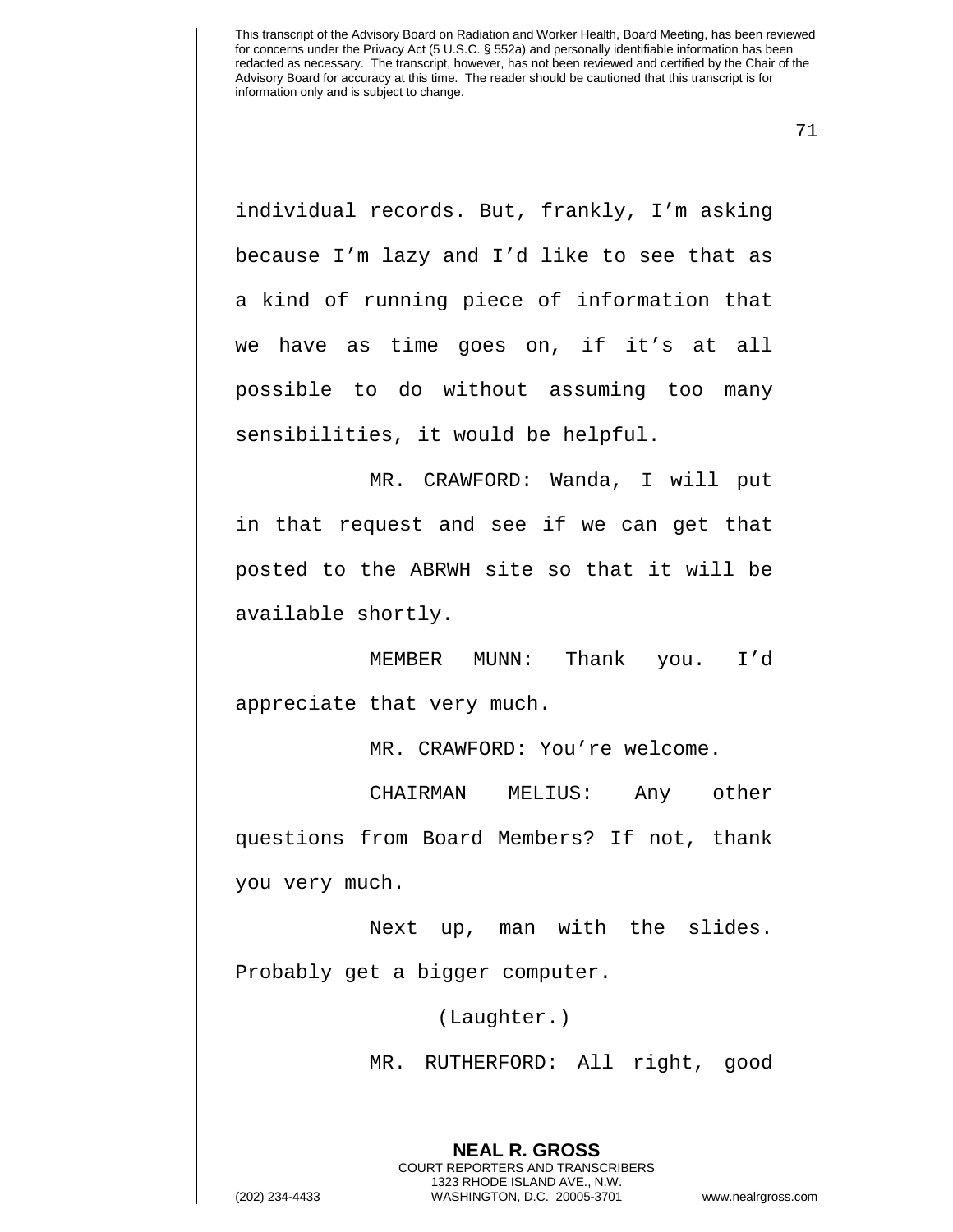72

morning. I'm LaVon Rutherford, and I'm going to give the SEC update for NIOSH.

All right. We give this update at every Advisory Board meeting, we do -- I talk about the summary of what petitions we filed, numbers, and so on. We talk about petitions that are currently under the Board review, potential 83.14s. We provide all this information that gives the Advisory Board information for future Work Group meetings, planning future Advisory Board meetings, and so on.

Our SEC Summary Table, you can see we had 215 petitions. We haven't received a new petition in some time. We have no petitions that are in the qualification phase. Of those 215 petitions, 130 qualified. We have no petitions that are currently being evaluated at this time. We do have 12 petitions that are with the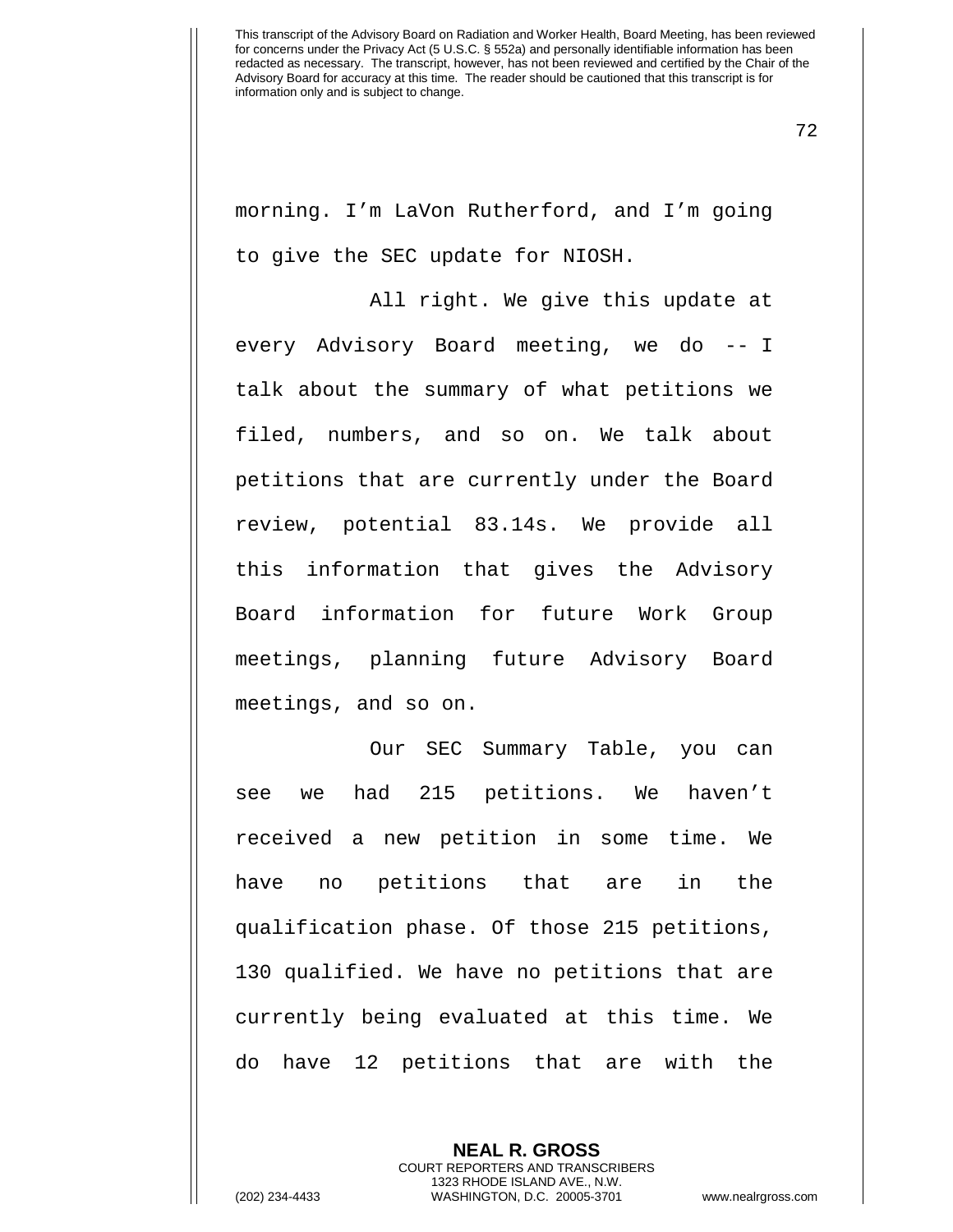73

Advisory Board for recommendation, and I'll get into that a little bit more on the next slide. And then you can see that 85 petitions did not qualify. Actually, not on the next slide, the following slide.

Currently, we have one petition that has -- the evaluation has been presented to the Advisory Board, and there has been no Board action at this time, and that's the Kansas City Plant. At this time, I believe the Kansas City Plant, the Board's contractor, and the Work Group are doing a number of reviews with that.

This next slide is actually -- Ted, the Designated Federal Official, Ted Katz, had asked me to go back and take a look at our past Petition Evaluations and ones that the Board has taken action on, and look back and see if there were any additional sites that still required at

> **NEAL R. GROSS** COURT REPORTERS AND TRANSCRIBERS 1323 RHODE ISLAND AVE., N.W.

(202) 234-4433 WASHINGTON, D.C. 20005-3701 www.nealrgross.com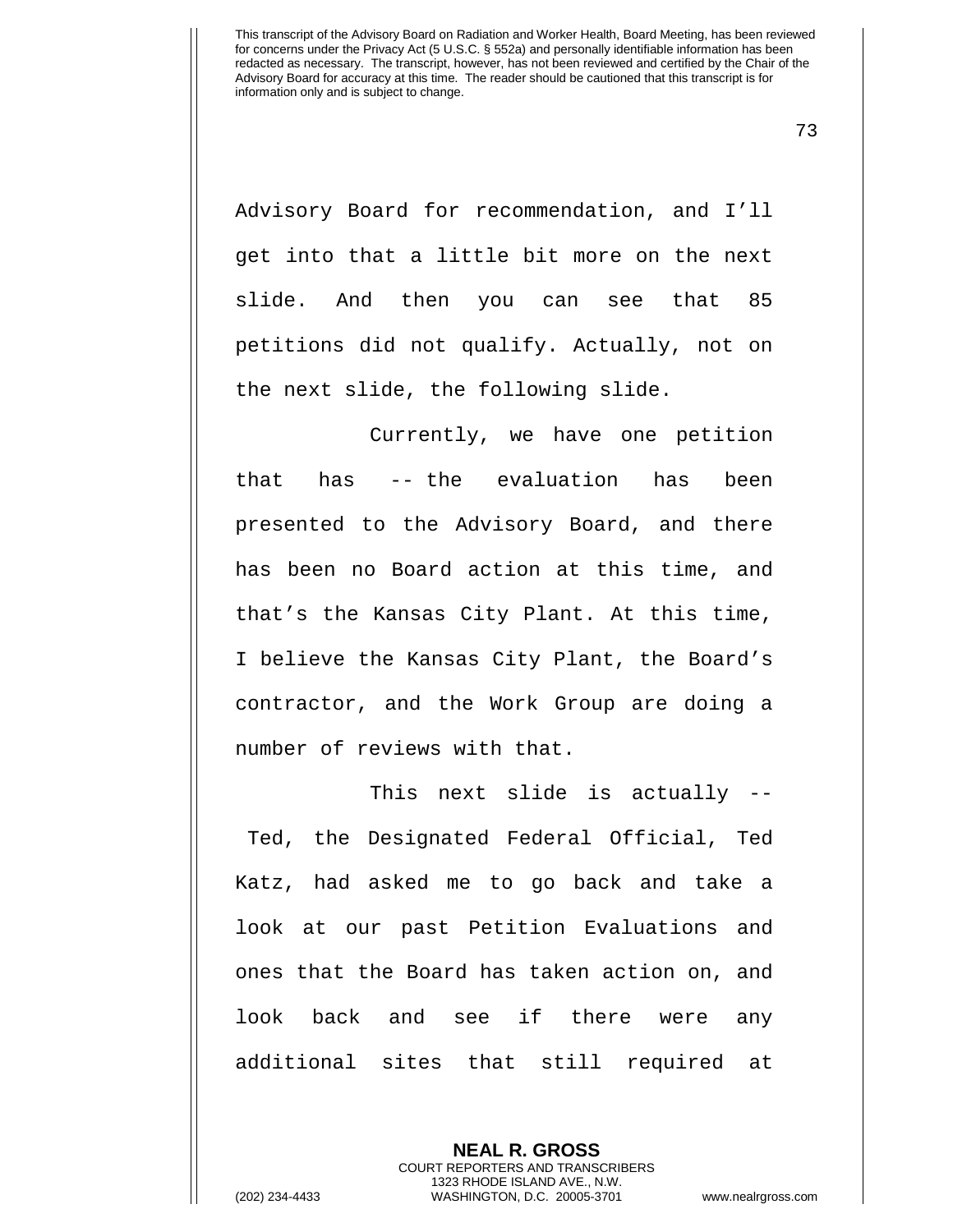74

least some action; meaning that the Board took action for a period that was evaluated, but there remains some period that future action still is required. So, I think this table actually cleans it up and gives you an idea of those sites that have a petition that a partial action was taken, and still have some remaining action.

You could see Fernald is 1984 to >89, still has a period. Grand Junction Operations, this one kind of fell off our table a little bit. We had added a Class up through 1974, and this one is actually a NIOSH action. The 1975 through 2006, we had committed to the Board to go back and do some further evaluation to determine if they -- if we had a Dose Reconstruction approach for that period.

Since that time, we have come up with a methodology, and we have been doing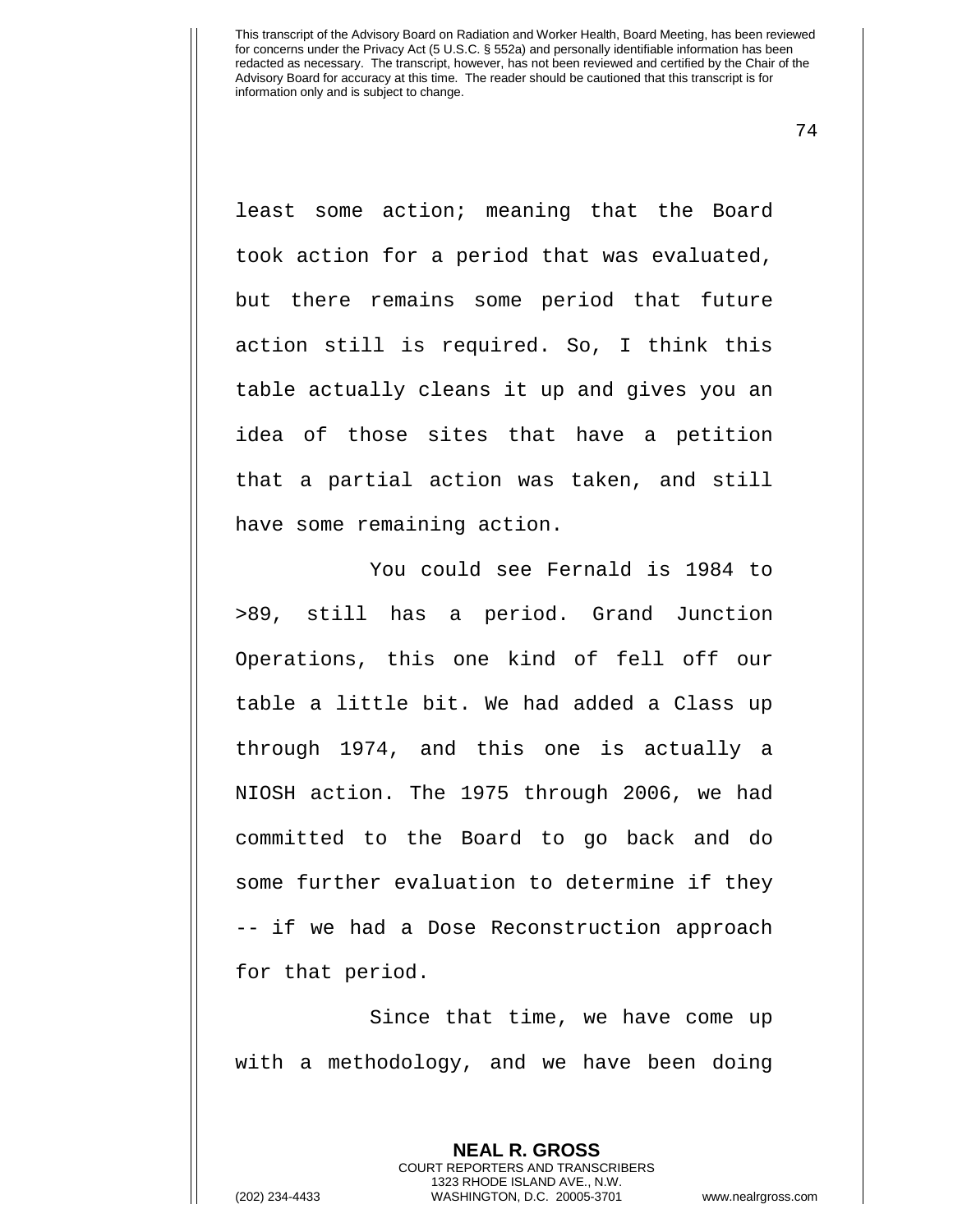75

Dose Reconstructions; however, we never presented that methodology to the Board, so we will put that back on our plan to present something to the Advisory Board on that methodology.

Hanford SEC 57, we've done a lot of work with that site. We've added a number of Classes; however, there still remains a period 1984 to 1990 that still needs resolution. Joslyn, which we'll be discussing today, 1948 to >52 period. Los Alamos National Lab is 1996 to 2005. That one has been a number of work. We've been working with the site to try to get the information to support their implementation of 10 CFR 835, and I'm sure the Work Groups will discuss that a little bit.

Nuclear Metals, Inc., that again will be discussed today. Rocky Flats Plant, the 1984 to 1989 period, that petition B-

> **NEAL R. GROSS** COURT REPORTERS AND TRANSCRIBERS 1323 RHODE ISLAND AVE., N.W.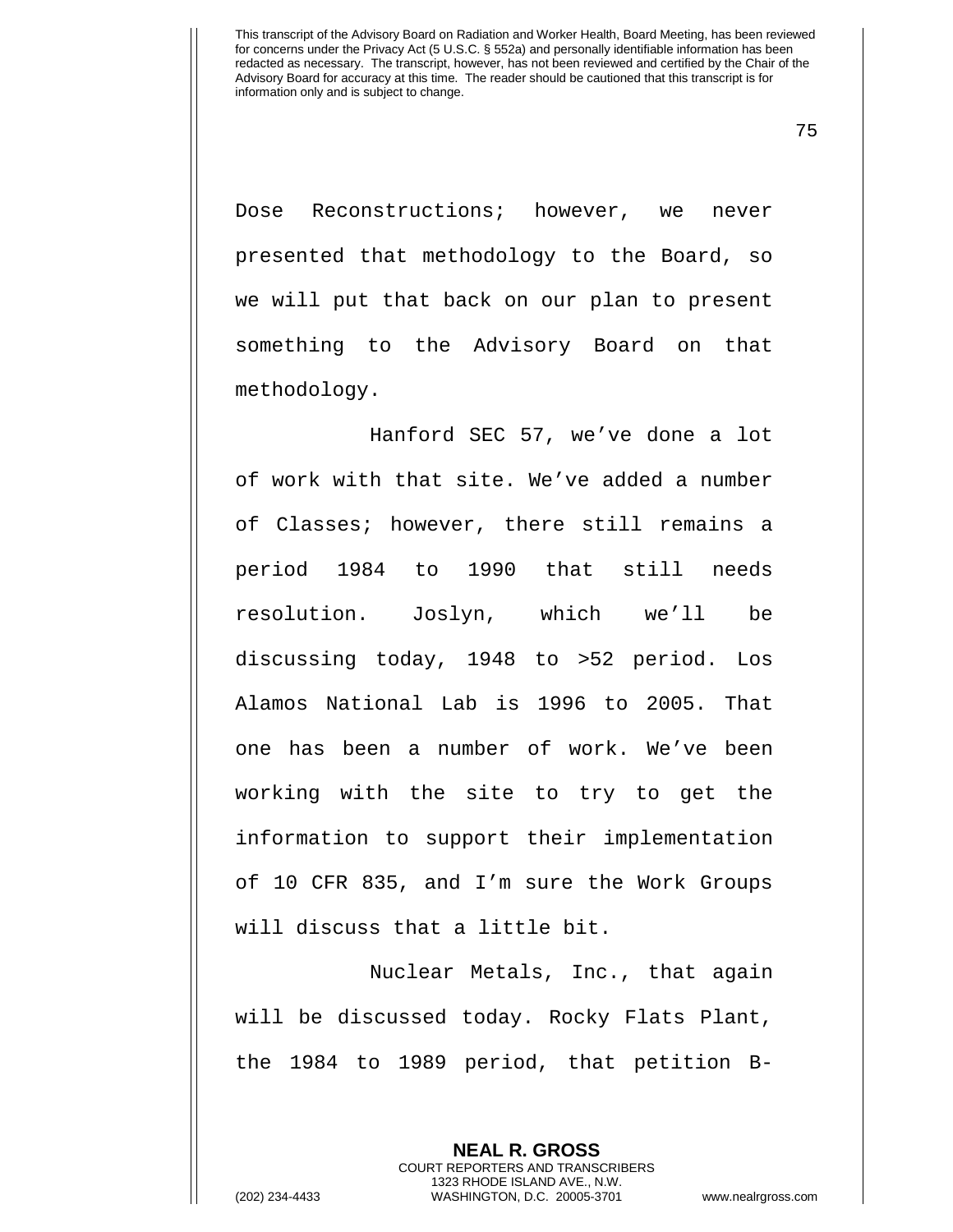76

continuing to evaluate. Just a little reminder, you know, when we qualify a petition, we qualify it for a designated period based on the basis that they provided to support qualification. If we determine there's an infeasibility during our evaluation and recommend a Class, we recommend the Class not to stop at a defined period just because the petition said initially qualified for that. We would recommend the Class based on the infeasibility for doing Dose Reconstruction; meaning that if we had lacked monitoring beyond 1989, we would recommend the Class beyond to the period where monitoring existed. I hope that makes sense.

Sandia National Lab, Albuquerque, again 1995 to 2011. We're working on that period, and that is in our court, NIOSH's court. Santa Susana, 1965; Savannah River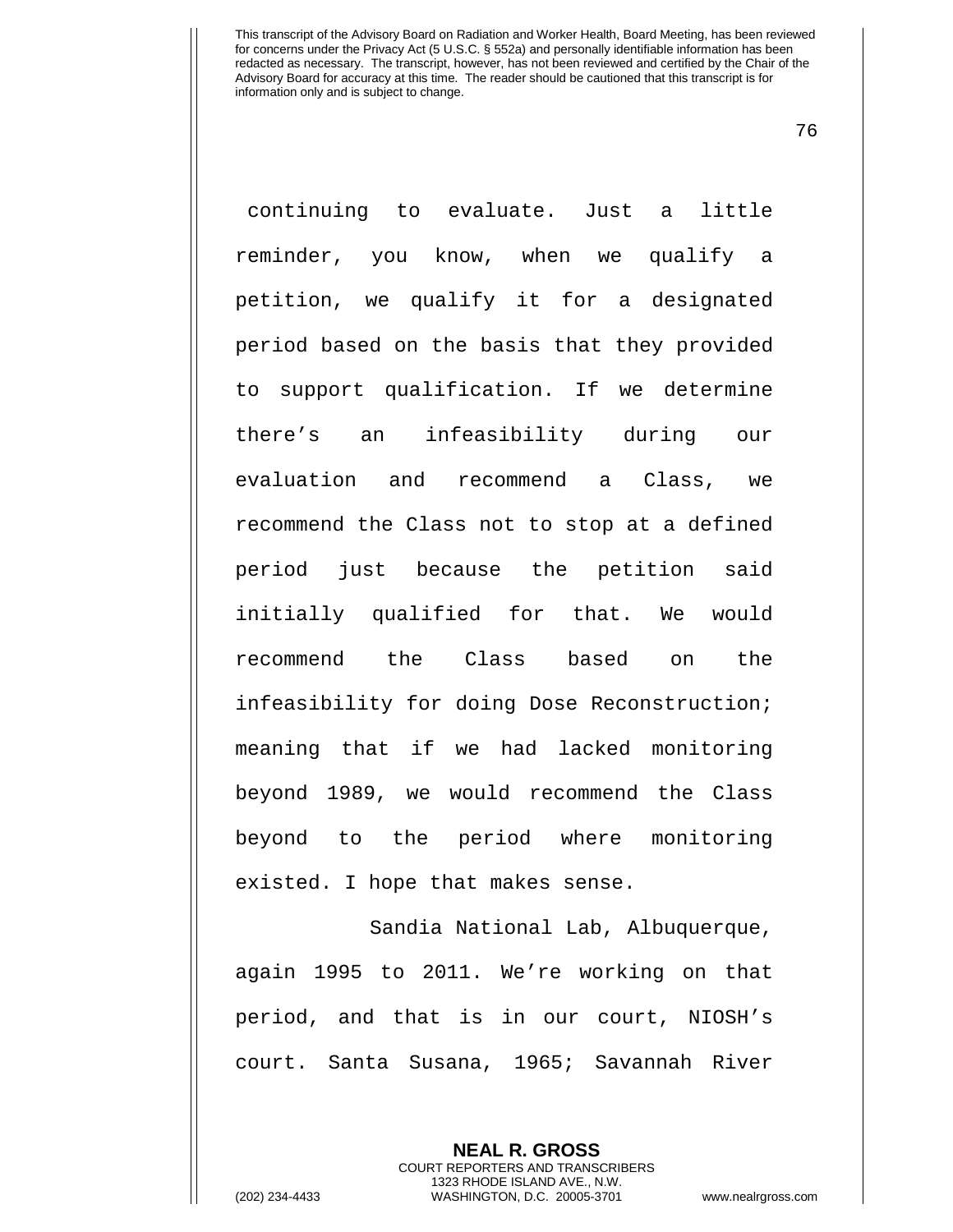77

Site which Dr. Taulbee will give an update today for 1973 to 2007. Simonds Saw and Steel is a residual period, 1958 to 2006. And St. Louis Airport Storage Site, again this -- a lot of these early on were residual periods that were never really finalized. And this is a residual period with a little bit of remediation work in >72 and >73 for St. Louis Airport Storage Site. Again, this is a mixture of some NIOSH - that NIOSH needs to update to the Board, and some of the things that the Board will have to take action on.

Potential 83.14s, I presented this probably at the last four or five, or maybe six Board meetings, and it hasn't changed much. The Sandia National Lab, Albuquerque, 1945 to 1948 period, this was the old LANL period was added into -- and, basically, what we've seen is these claims

> **NEAL R. GROSS** COURT REPORTERS AND TRANSCRIBERS 1323 RHODE ISLAND AVE., N.W.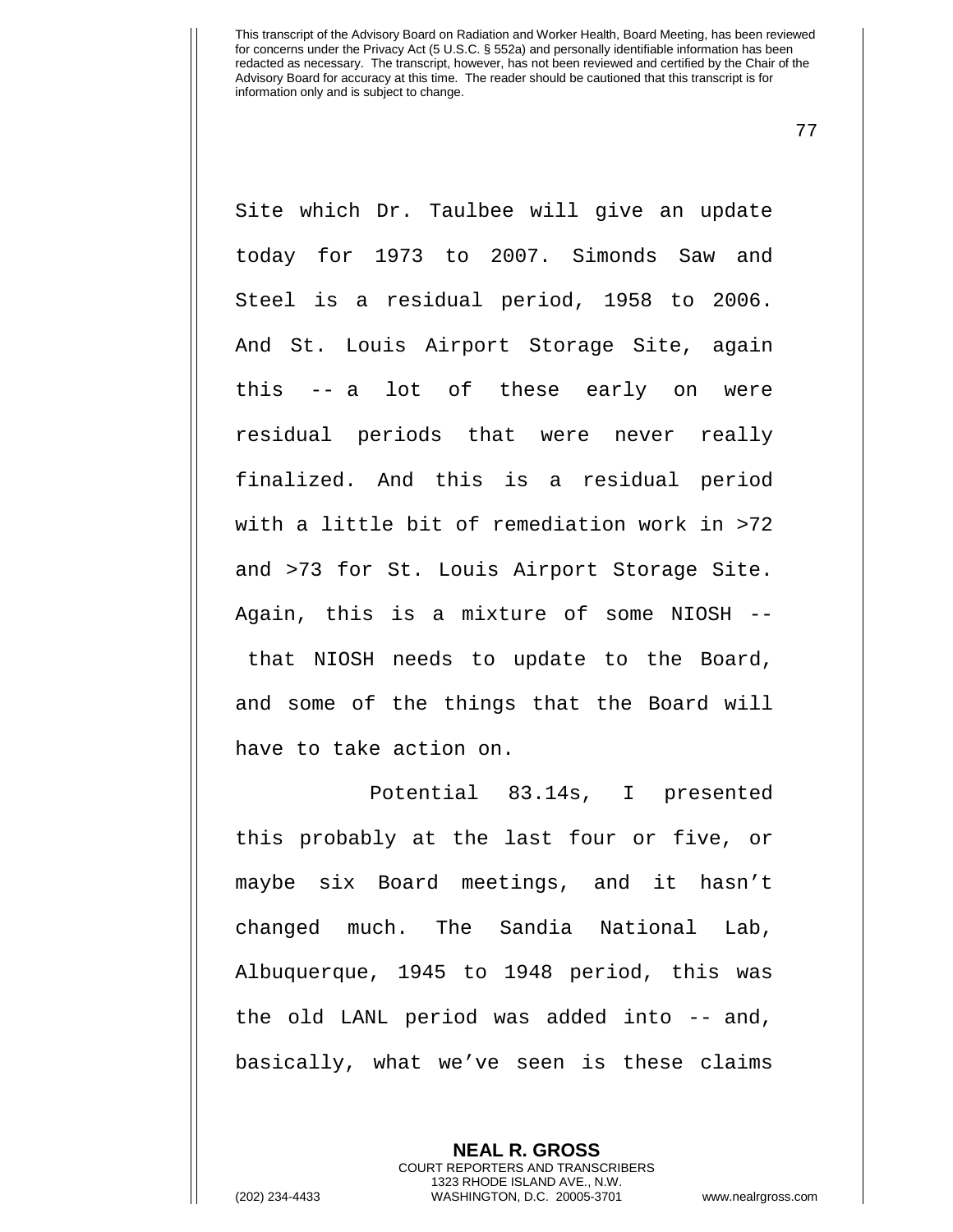78

have been absorbed into the SEC under the existing LANL SEC, so we haven't got a litmus case to move this one forward.

General Atomics is -- this is one where we've been wanting to modify this existing Class Definition. This is one of the old Class Definitions that was specifically for buildings, and it limited, it was probably very difficult for Department of Labor to actually administer. We've had B- we haven't had a chance to get a litmus claim to move this one forward, so there's really no claims that aren't being positively affected by it, but we do at some point want to get this one moved forward.

Dayton Project Monsanto, this was based on the site facility designation change. Again, when we get a litmus claim, we'll move this one forward, as well. And that's about it. Questions?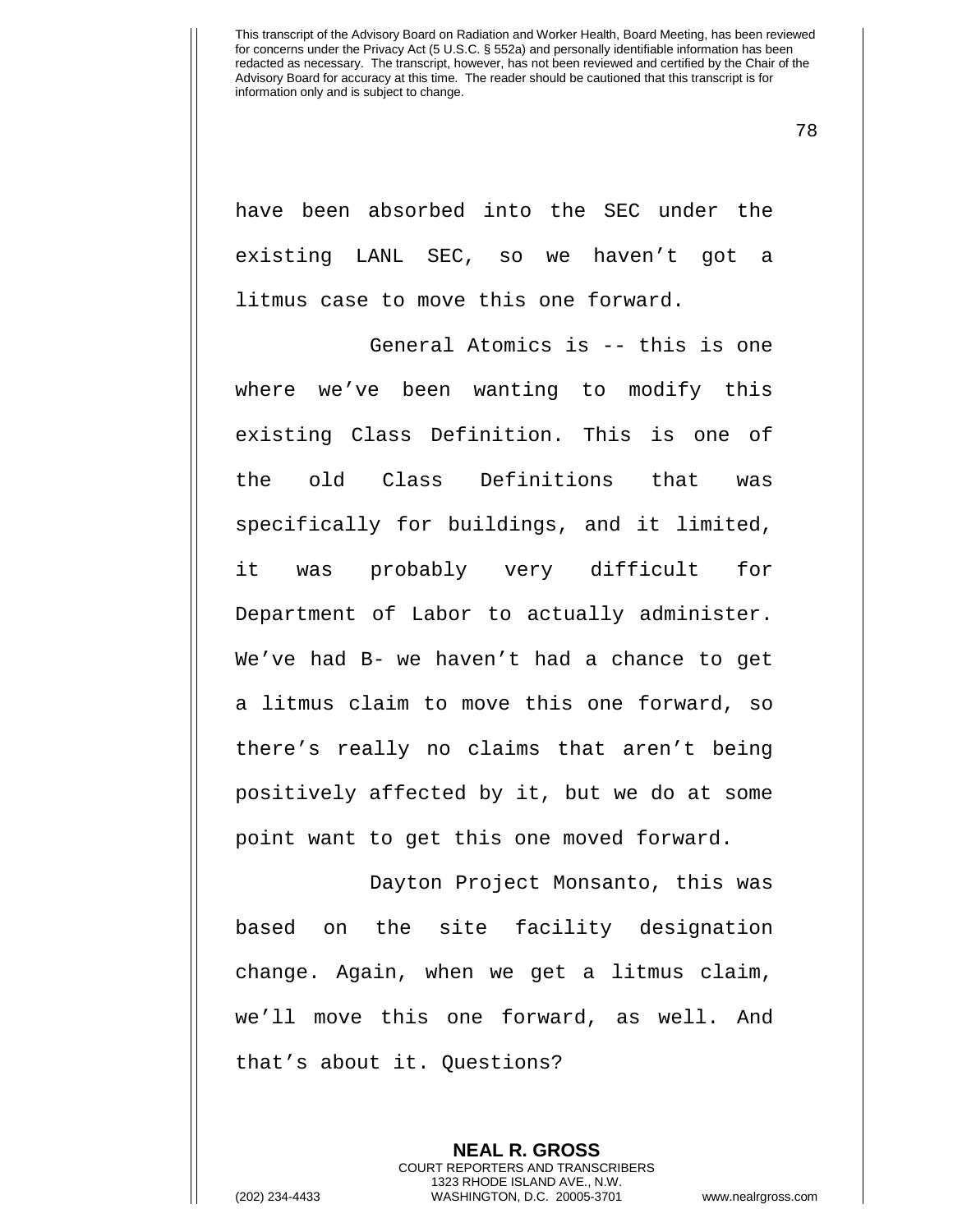79

CHAIRMAN MELIUS: Okay, thank you, LaVon. You can rest up after all those slides. Don't go away, we may have questions.

You don't get off that easy. Board Members with questions? If not, I have one. Maybe it's more of a comment, but you can maybe update me.

Santa Susana, a long time ago that we reviewed that initial SEC there, but as I recall at the time there were a number of outstanding issues, including how the facility was designated. There were several parts of it, there were people that appeared to work in -- that appeared to be -- should have been part of the SEC, but because of where they were employed, which parts they were actually employed in, they were not eligible at the time. I remember it was very confusing, a number of problems there, and I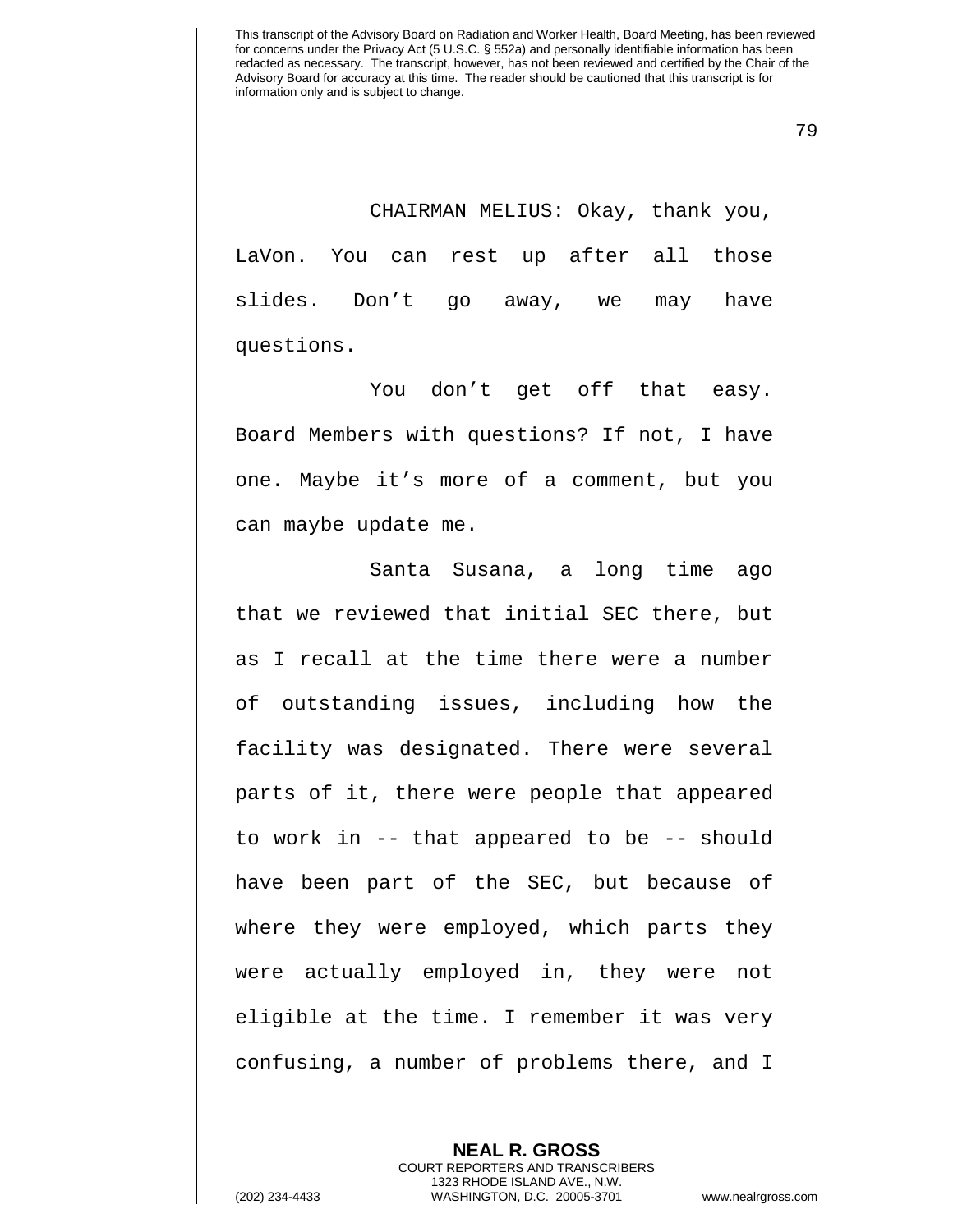80

just -- if that part of it has been addressed at all in terms of the facility?

And then secondly, there's this follow-up we have to do even from the original. Yes?

MR. RUTHERFORD: Yes. I definitely don't think we have done anything on NIOSH's end for the actual facility designation portion of it, or workers who should be included, and shouldn't. And that would mostly be a Department of Labor issue. However, if there are actions that we could do, or information that we can provide the Department of Labor, we can definitely do that.

CHAIRMAN MELIUS: Yes, I think that goes back to Pete Turcic. I mean, it's quite a while ago. And I think we committed when we were out there, as I recall, of following up on that, again, to the extent

> **NEAL R. GROSS** COURT REPORTERS AND TRANSCRIBERS 1323 RHODE ISLAND AVE., N.W.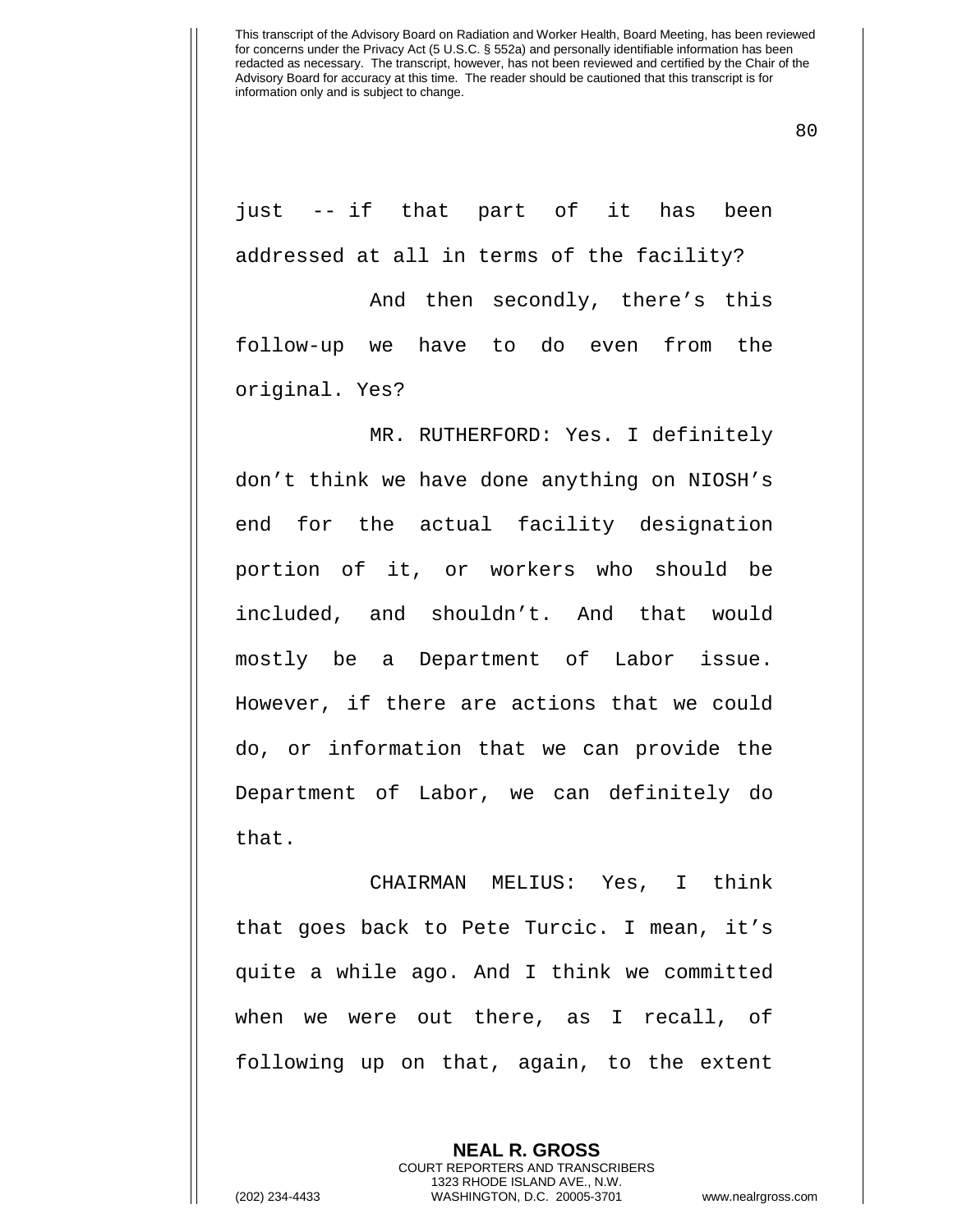81

that we can in terms of looking at that site. So, if you can look into that a little bit more, I think someone needs to sort of update that whole site and what we're doing there.

MEMBER BEACH: Well, Jim, on that one, I think the Work Group will become active again. We got the coworker data.

CHAIRMAN MELIUS: Okay.

MEMBER BEACH: And I think we just need to schedule a Work Group meeting. Phil is the chair of that.

CHAIRMAN MELIUS: Okay.

MEMBER BEACH: So, that just came out.

(Simultaneous speaking.)

CHAIRMAN MELIUS: Okay, I knew we were waiting on some work from NIOSH.

DR. NETON: Yes, and that might come out when we discuss the specific Work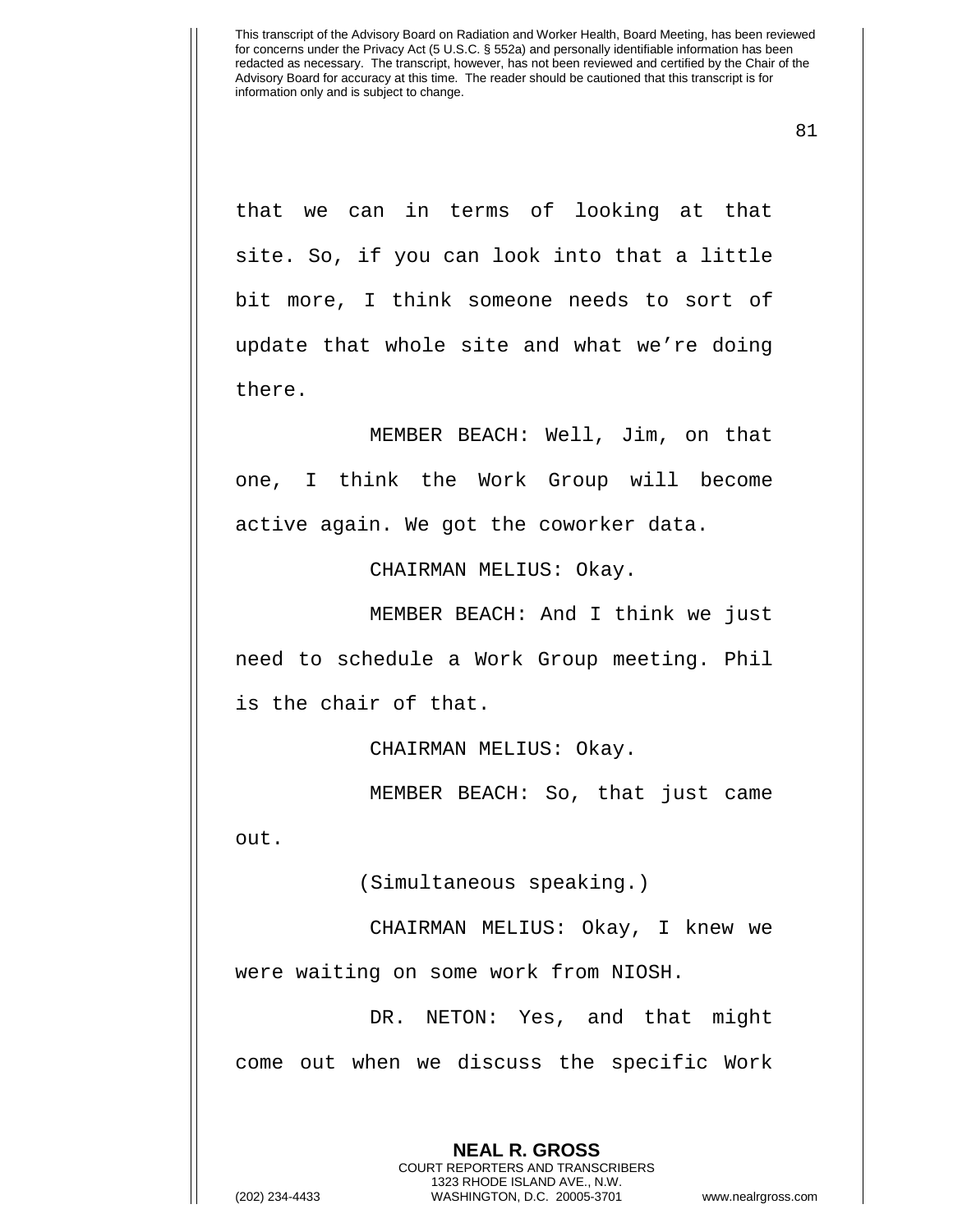82

Groups later on in the meeting. But, yes, there's activity going, we cleared all the information on the hard drive that we received from them, and we're working out and sorting out some of the issues related to neutron exposures at this facility, we have NTA film, we also have neutron/photon ratios. We're trying to decide which is the best path forward.

CHAIRMAN MELIUS: Okay.

DR. NETON: And that should be coming up pretty soon.

CHAIRMAN MELIUS: Okay.

DR. NETON: We won't be discussing the covered facility issues, though, I don't think in the Work Group.

CHAIRMAN MELIUS: I think we just need to go back and see what we committed to doing and where that is. Again, it's not something we can change, but at least be

> **NEAL R. GROSS** COURT REPORTERS AND TRANSCRIBERS 1323 RHODE ISLAND AVE., N.W.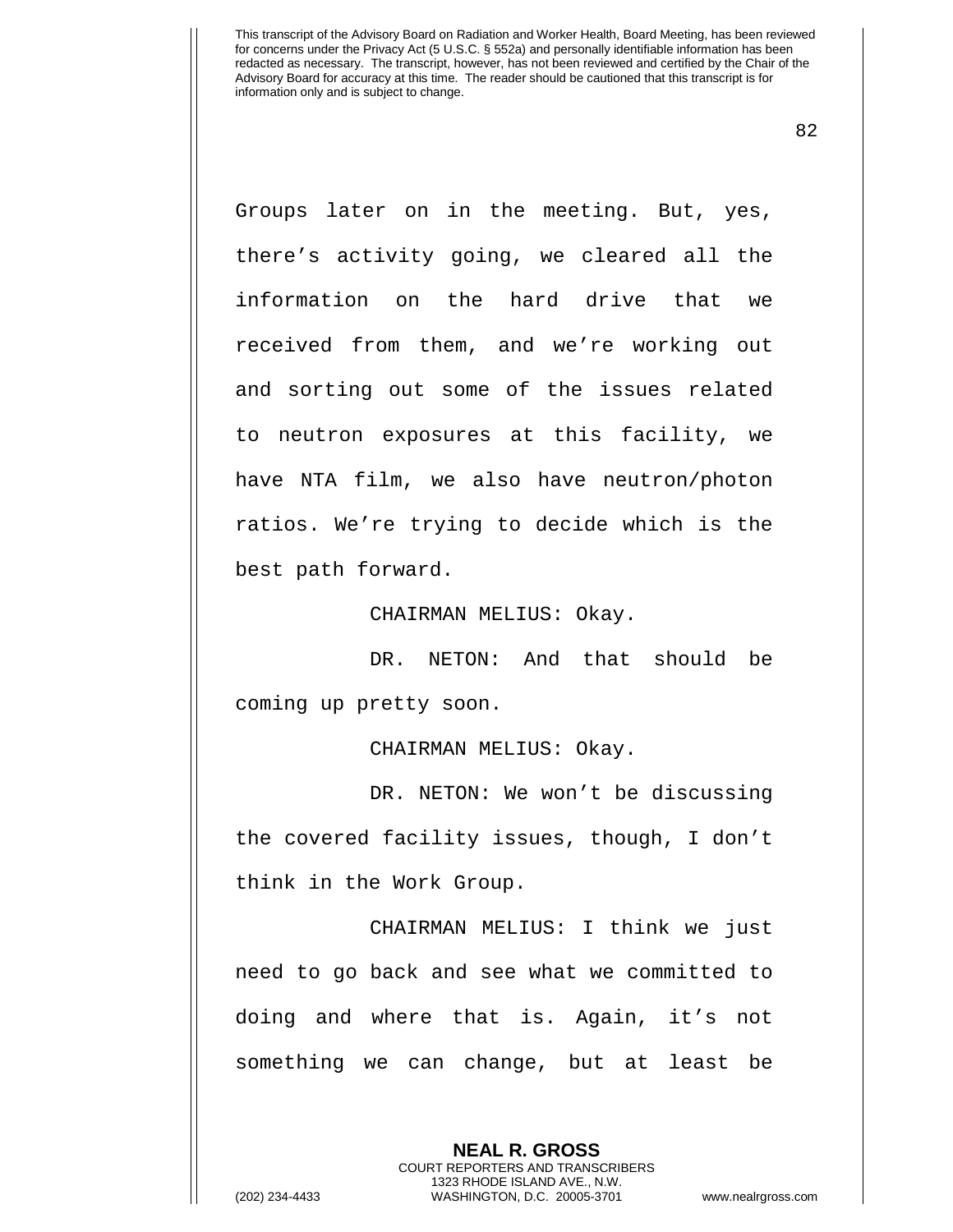83

cognizant of it.

Any other Board Member with questions? Board Members on the phone? If not, okay. Now, LaVon, you're free. Got your 10 minutes of fame here.

DR. LEMEN: This is Dick Lemen, and I'm on the phone.

CHAIRMAN MELIUS: Oh, okay. Welcome, Dr. Lemen.

Now, I guess I get to introduce the -- so, another presentation from the two Jims.

I want to give a brief update. We've been -- the SEC, this is called the SEC Evaluation Work Group, been around a long time. Have been working on issues related to Sufficient Accuracy, and as part of dealing with Sufficient Accuracy we've been dealing with coworker model issues, and we have had a Work Group phone call a few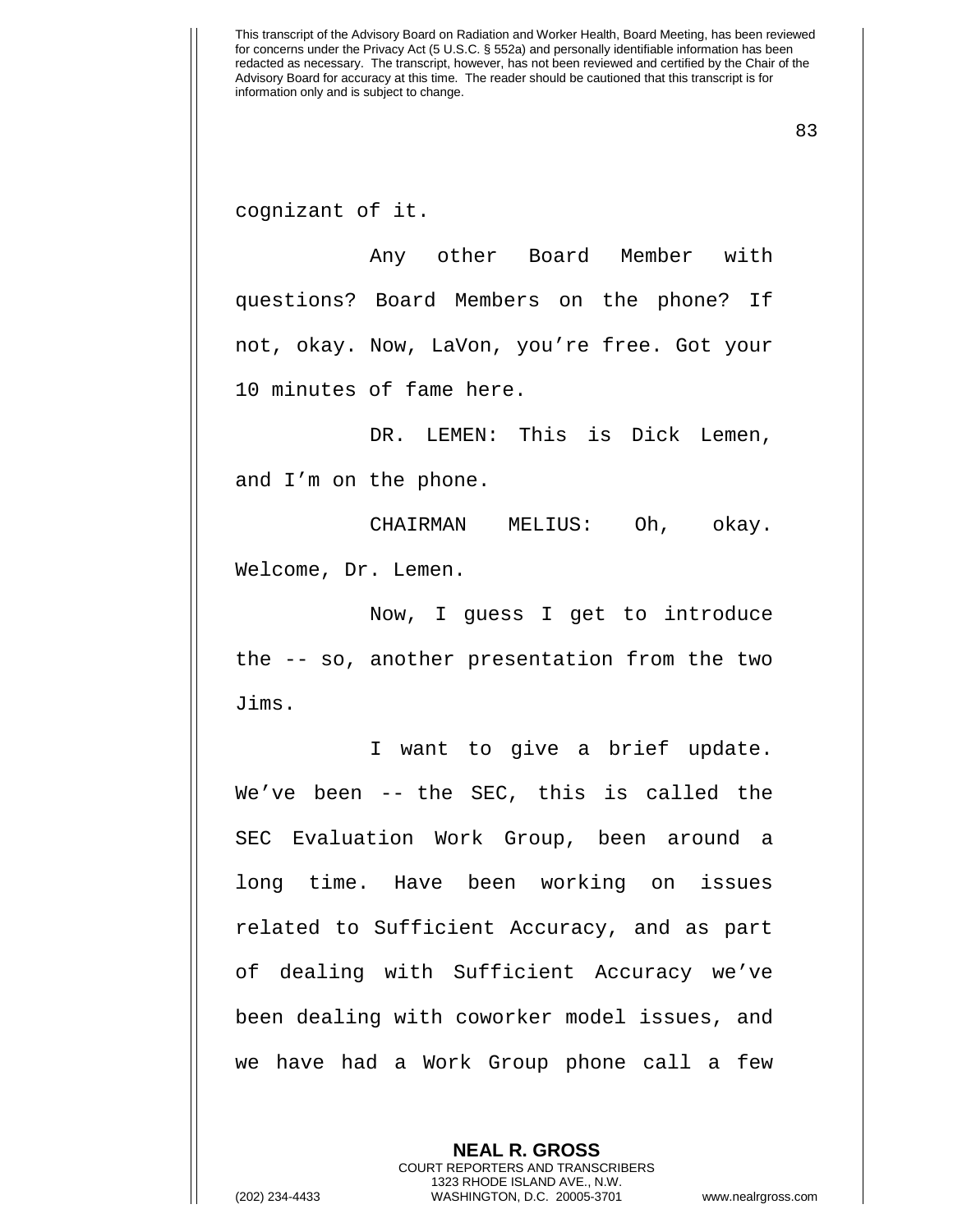84

weeks ago, and continue to work on this. And some of the Savannah River issues have also sort of gotten folded into this because right now a lot of the Savannah River issues revolve around coworker models, and DCAS ORAU sort of used the Savannah River coworker models as sort of more general models for coworker models for some of the review efforts that are underway, so these two evaluations tend to get mixed up. The SEC and the Savannah River are sort of combined to some extent.

Anywhere, as I said, we had the meeting. Jim Neton, in a second, will update on one part of the meeting which is our efforts related to sort of Sufficient Accuracy issues. And then the second part was -- of our recent meeting was dealing with the one person-one sample OPOS issue. But one of the things that came out of that,

> **NEAL R. GROSS** COURT REPORTERS AND TRANSCRIBERS 1323 RHODE ISLAND AVE., N.W.

(202) 234-4433 WASHINGTON, D.C. 20005-3701 www.nealrgross.com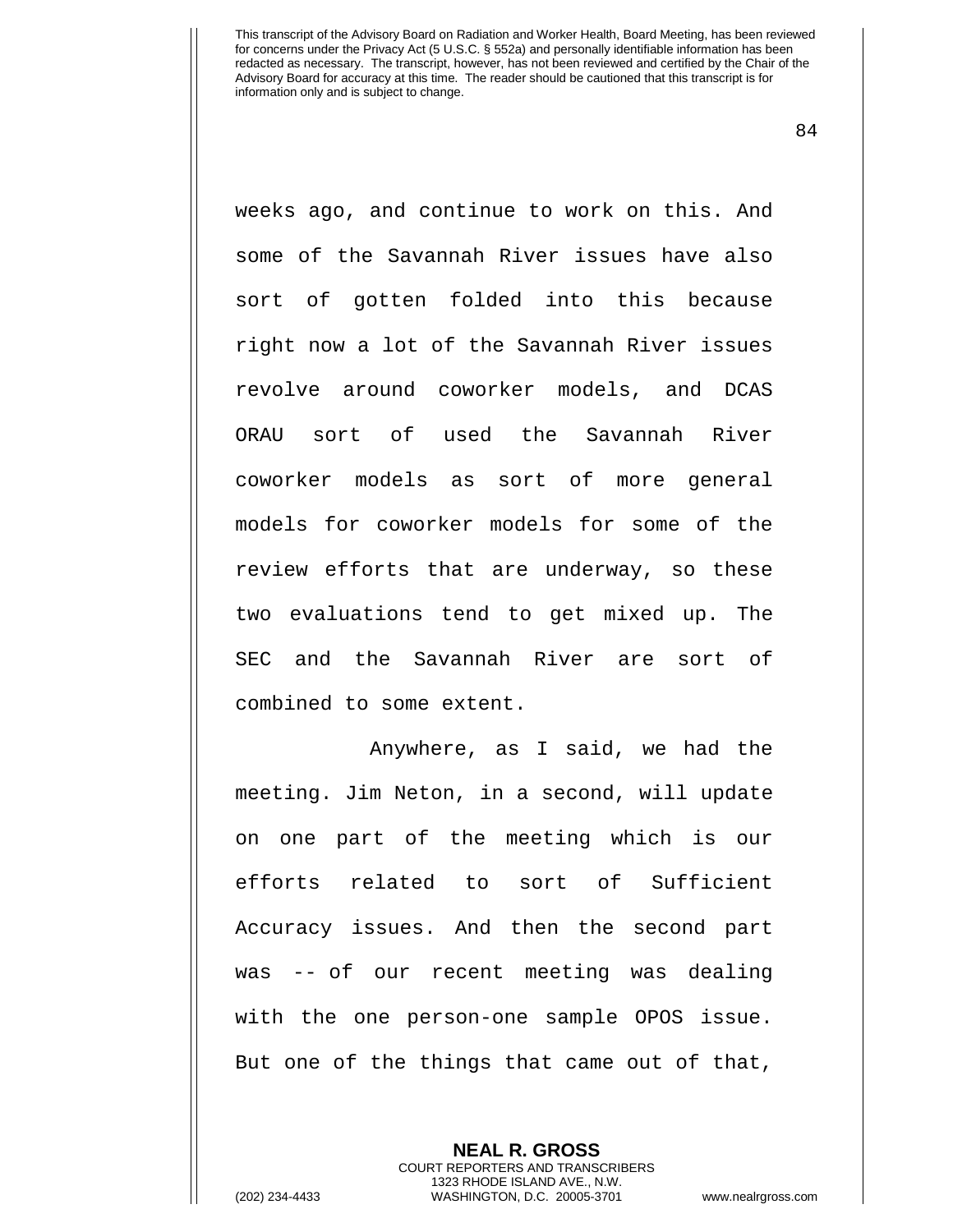85

and this is the slide, and I'm not going to go through these all in detail, we've used these before. Sort of how are we dealing with Sufficient Accuracy, and Jim will be talking about it.

I think one of the issues that we came up with in terms of having to address if we were going to be looking at the stratification issue in terms of coworker models, was sort of how -- you know, what level of exposure is meaningful? And I'll let -- Jim in a second can describe the work that NIOSH has been doing there, and the reports that have been sent out there.

I think on the coworker model issues, we've sort of focused on the one person-one sample, and I'll get to that a little bit in a second, but I think there's some more general issues that we haven't dealt with. And we being the collective we

> **NEAL R. GROSS** COURT REPORTERS AND TRANSCRIBERS 1323 RHODE ISLAND AVE., N.W.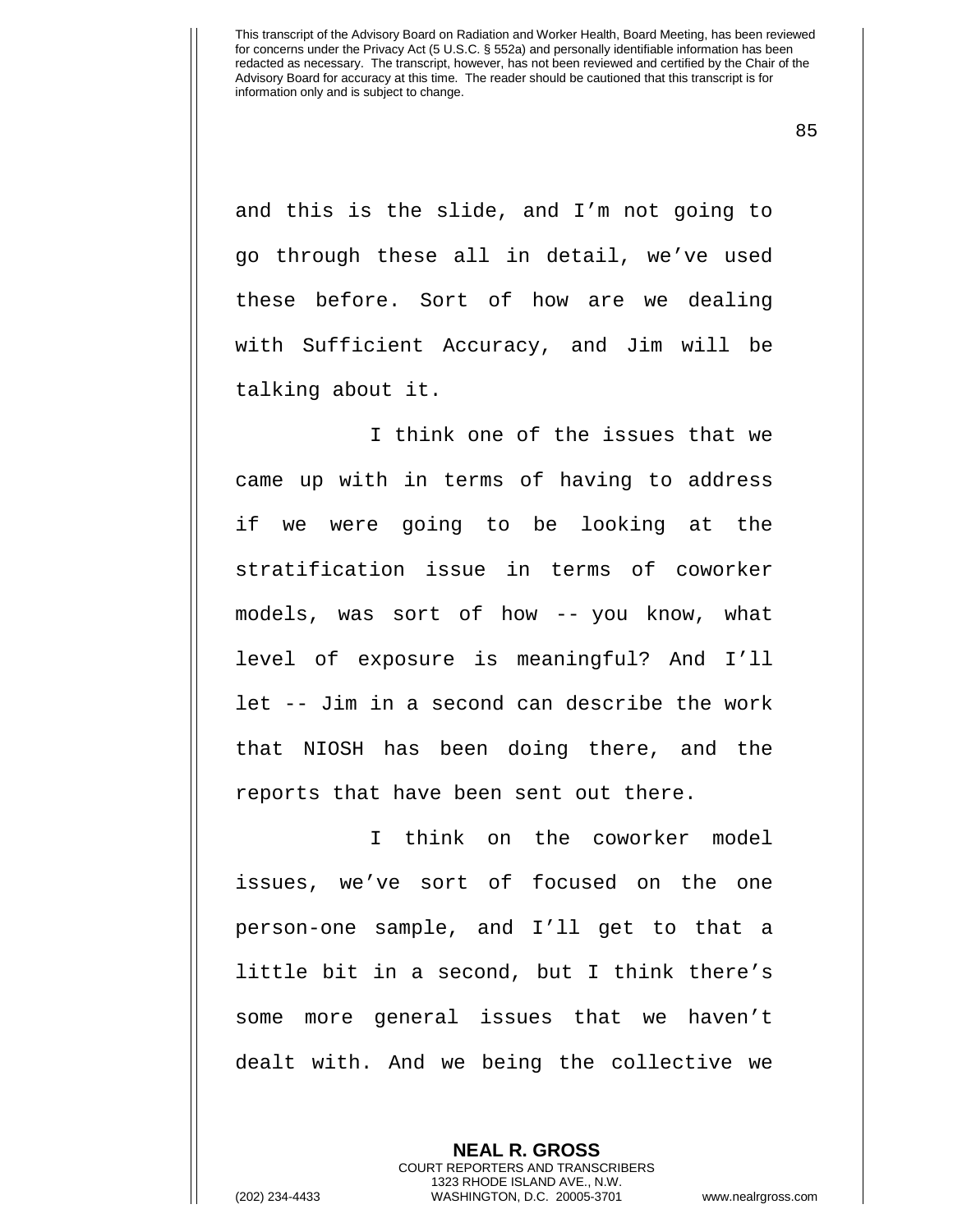86

of both NIOSH and the Board in terms of how we're going to evaluate these coworker models.

And some of the problem, I think, when we go to think about that and sort of came in our last meeting is, we tend to think of some of these issues, and particularly when we're talking about the one person-one sample sort of how you approach individual dose reconstruction. But these take on -- I think other issues come up when one is using sort of the same approaches to try to do a coworker model; when we're taking, essentially, one person or one group's exposure and using it to predict that of other people. And at that point we get into a number of statistical issues, and I think the statistical issues that we're sort of wrestling with now, but we sort of have to get away from thinking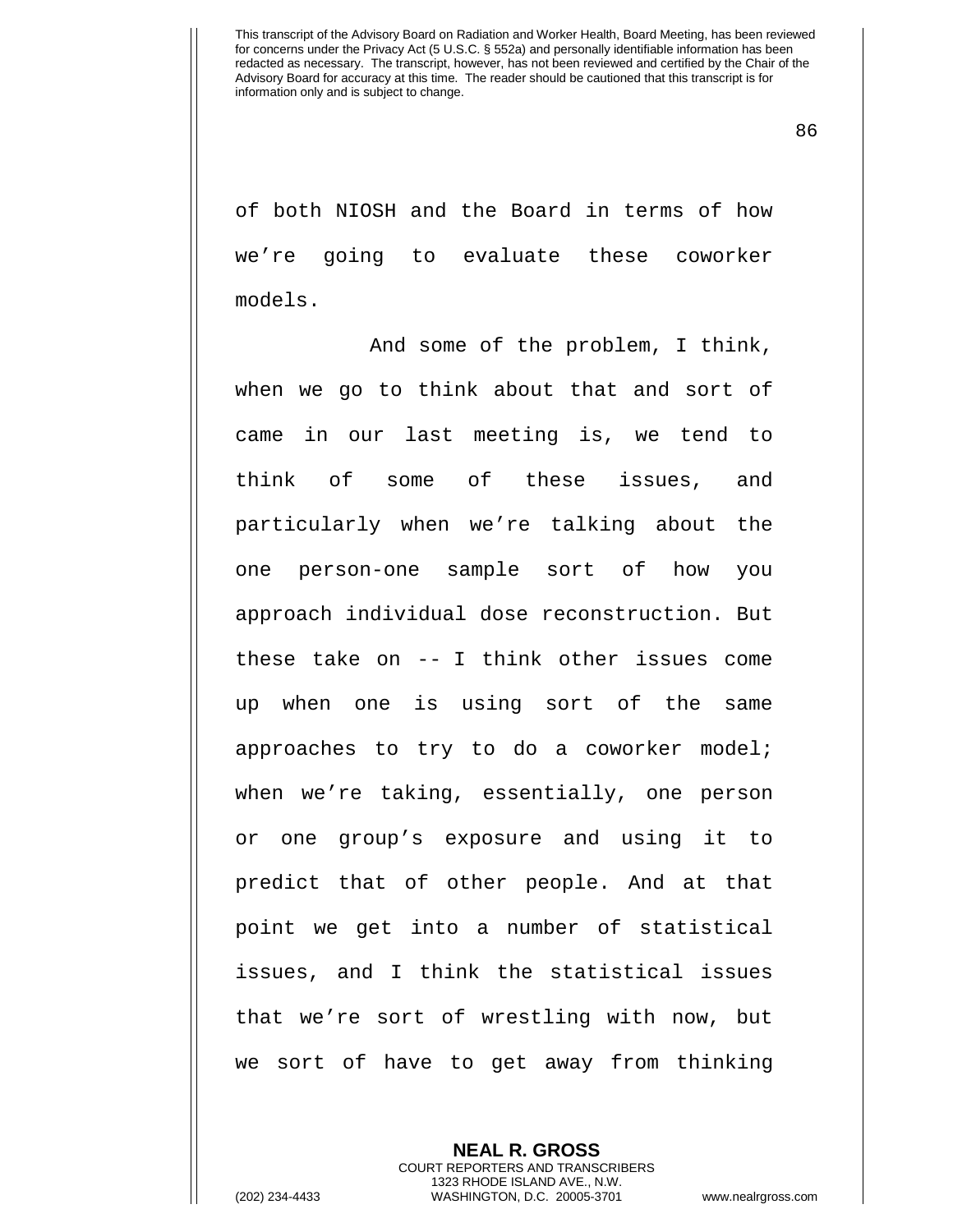87

about two things. One is, that it's not individual dose reconstruction, and the only issue is not the issue of does this adequately cap the B- you know, basically, is it claimant-friendly? It's sort of really how accurate it is, and how do we B- how accurate do we want it to be? And how accurate do we want it to be in terms of compared to other alternatives that may be useful for approaching that particular Dose Reconstruction.

So, I think we have to look at how complete the data set is that's being used. And, obviously, the less complete the data that's being used, the greater the variability or variance in the data, and the more statistical problems that raises. How much data are involved in being modeled? Are we trying to just fill in, you know, for a year out of, you know, 10 years of exposure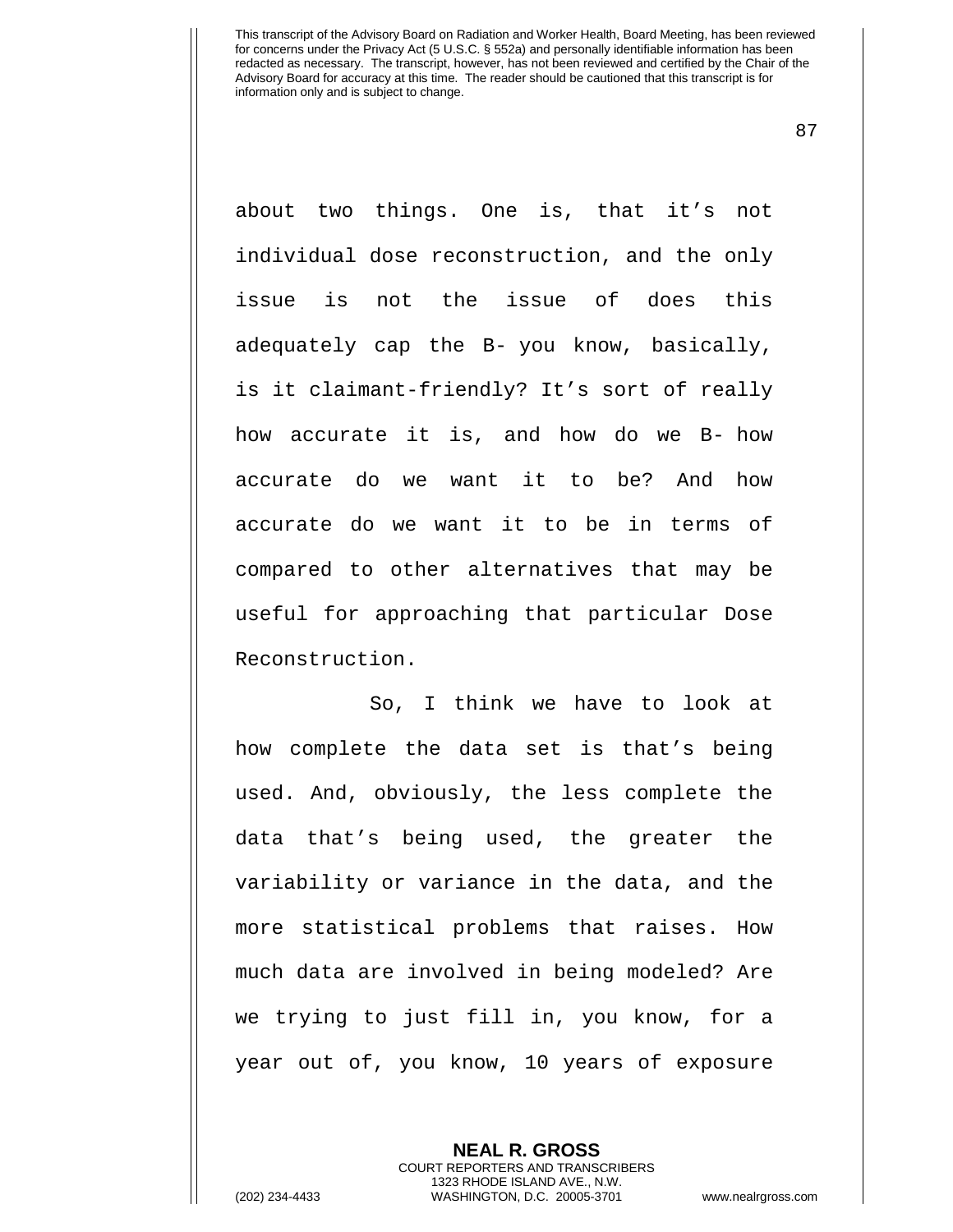88

at a site where we have lots of data, but maybe for six months or one year it's less complete, and that. Or is it just for a small number of the workers there, a small proportion of the workers? Is it for a very high percentage?

Also, I think as we've discovered in the past in looking at some of these other SEC issues is, can we really -- can we identify where the workers actually worked in the facility? I think that's been the downfall of a lot of the models that can be developed for Dose Reconstruction. If we can't identify a worker as being in a particular building, or doing a particular type work within the facility, then it's very hard to use that -- to either use a coworker model to estimate that worker's exposure, or to use that worker's exposure to estimate other worker's exposures. You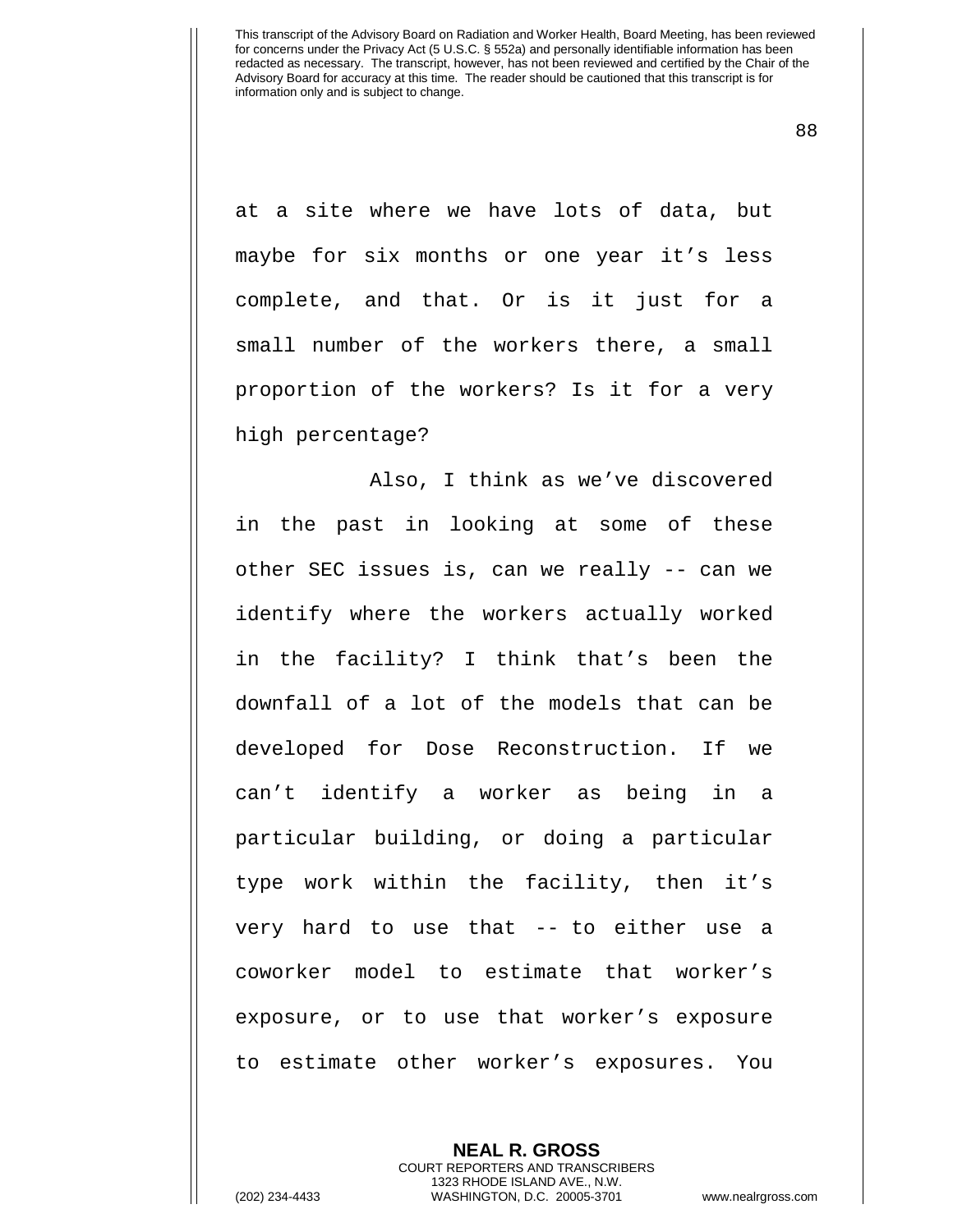89

don't know what type of work you're actually estimating. And that's not sort of a black and white issue, a simple issue because it depends on the type of work that everyone was doing at the facility, how similar was that work, and so forth.

So, what I guess I refer to as sort of operational stability. Is the same process, the same type of work going on during all the time periods involved? And that certainly wasn't often the case at some of these DOE facilities. Was the, you know, the methods that were being used to evaluate exposure the same over a time period, and how they're applied. And I think as we know, that wasn't common. There were major changes in terms of how exposures were being evaluated.

There are issues of sample size. I think there's also the issue of sort of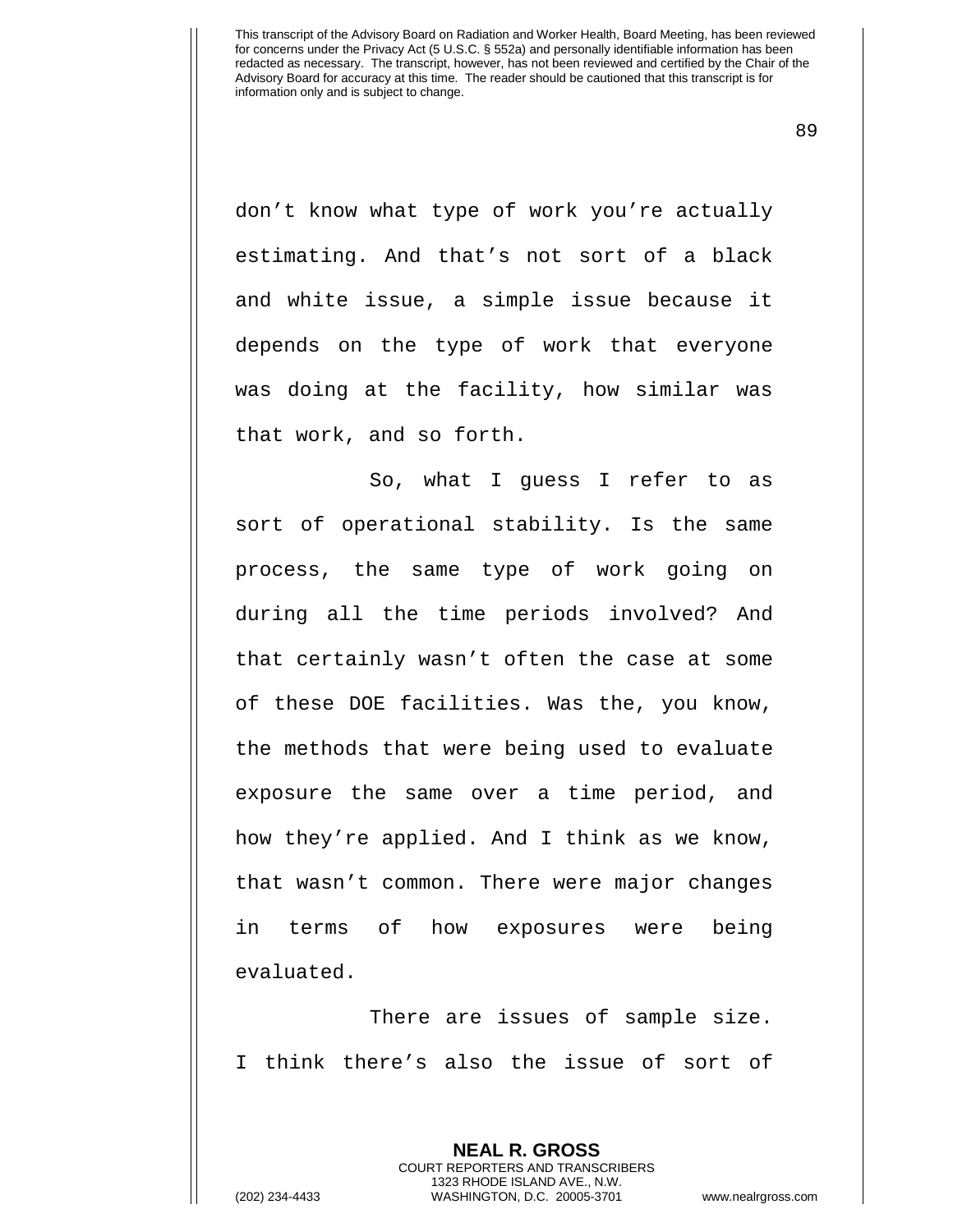90

what are the range of exposures involved? If we're dealing with fairly straightforward operation where exposures tended to be fairly stable over time, that sort of much simpler to model, and I think we have much more confidence in the outcome of that model. However, if there's a large range of exposures that we're trying to evaluate and are being modeled where people did a variety of different tasks, or there were major changes in the operation during the time period so that the potential range of exposures is greater, then also the ability of a coworker model to accurately reconstruct that person's, or that group's dose, their exposure is much more challenging to do.

An example of that, I think, was the coworker model for Fernald where we were trying to combine a group in one building

> **NEAL R. GROSS** COURT REPORTERS AND TRANSCRIBERS 1323 RHODE ISLAND AVE., N.W.

(202) 234-4433 WASHINGTON, D.C. 20005-3701 www.nealrgross.com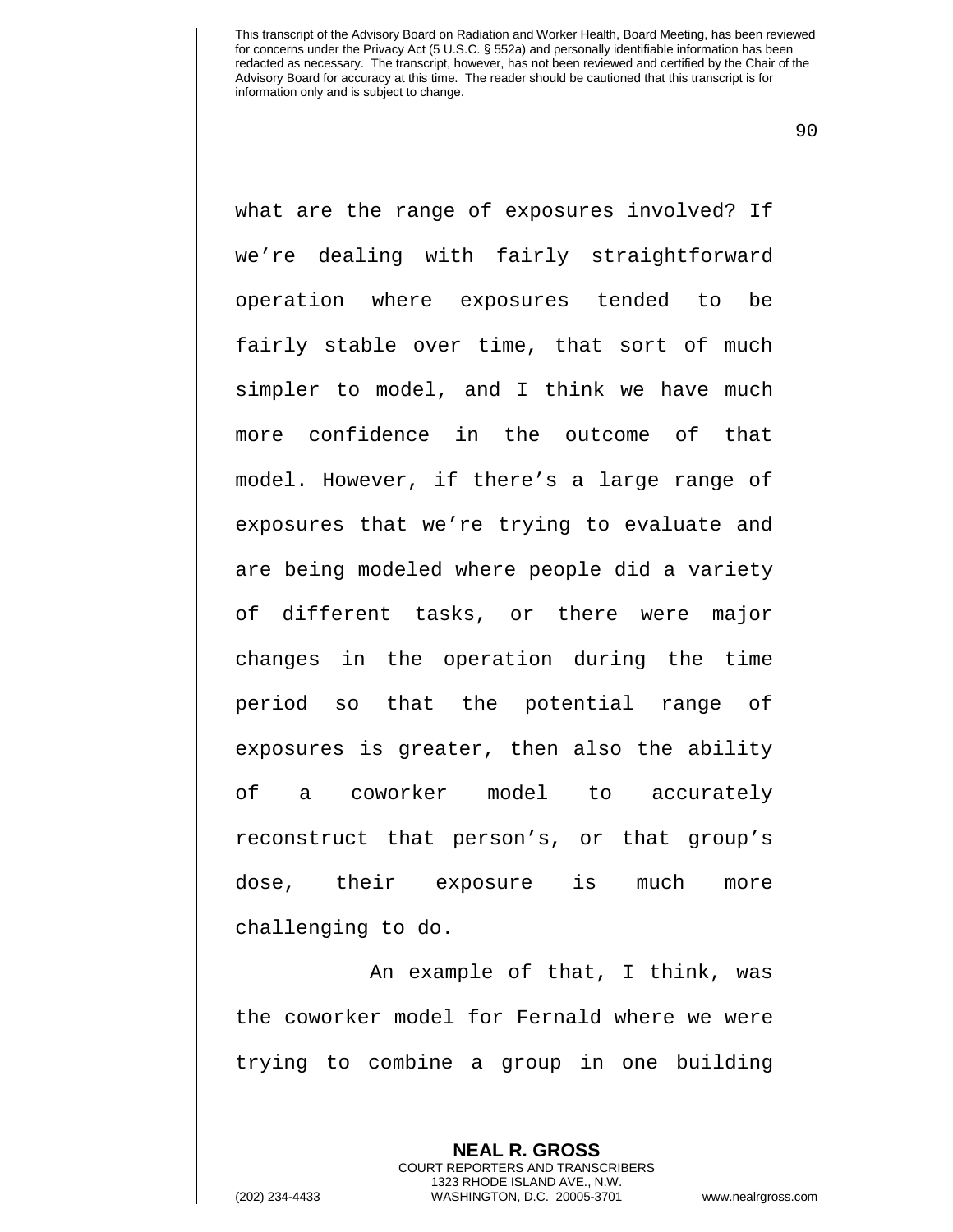91

that had -- or some buildings that had essentially no exposure with people in other buildings that had significant exposures, and with less than complete information on where these people worked, so we could not place them even in those buildings. So, the model there, I think, raised a number of issues for the Board.

For Wanda's benefit, I also mention the robustness of the data, Wanda's favorite term, as being an issue, but I think it does come up in terms of how well - - how good is the data in terms of being modeled?

And then, finally, the issue which has come up, and we probably spent the most time on, but I'm not sure it's necessarily always the most important issue. That's the issue of stratification. Do we use one model for everybody, or do we try to

> **NEAL R. GROSS** COURT REPORTERS AND TRANSCRIBERS 1323 RHODE ISLAND AVE., N.W.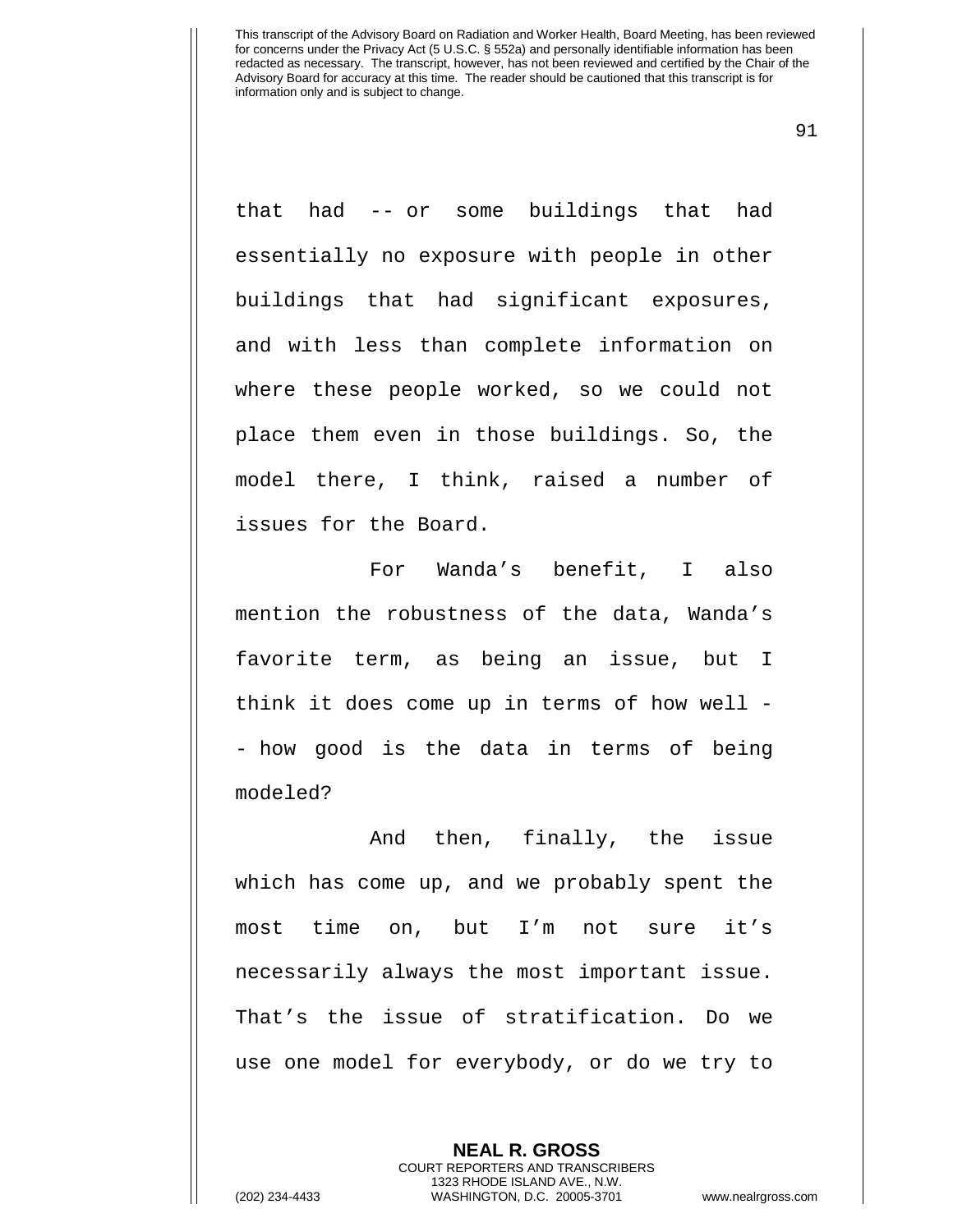92

look and see are people because of the way that they were monitored, or the type of work that they did, should there be different models?

The most common way we've looked at that has been the issue of construction workers versus production workers, but it can also apply even within construction worker populations, and within production worker populations. And we've dealt with that mostly through this issue where the OPOS first came up, one person-one sample. But, again, there are other issues that come up in looking at stratification, and I think we've talked about them here before. The next slide is actually from some of our earlier discussions on this. And we still have to sort of figure out that issue, but it's, I think, in the context of other issues. So, we're moving forward on the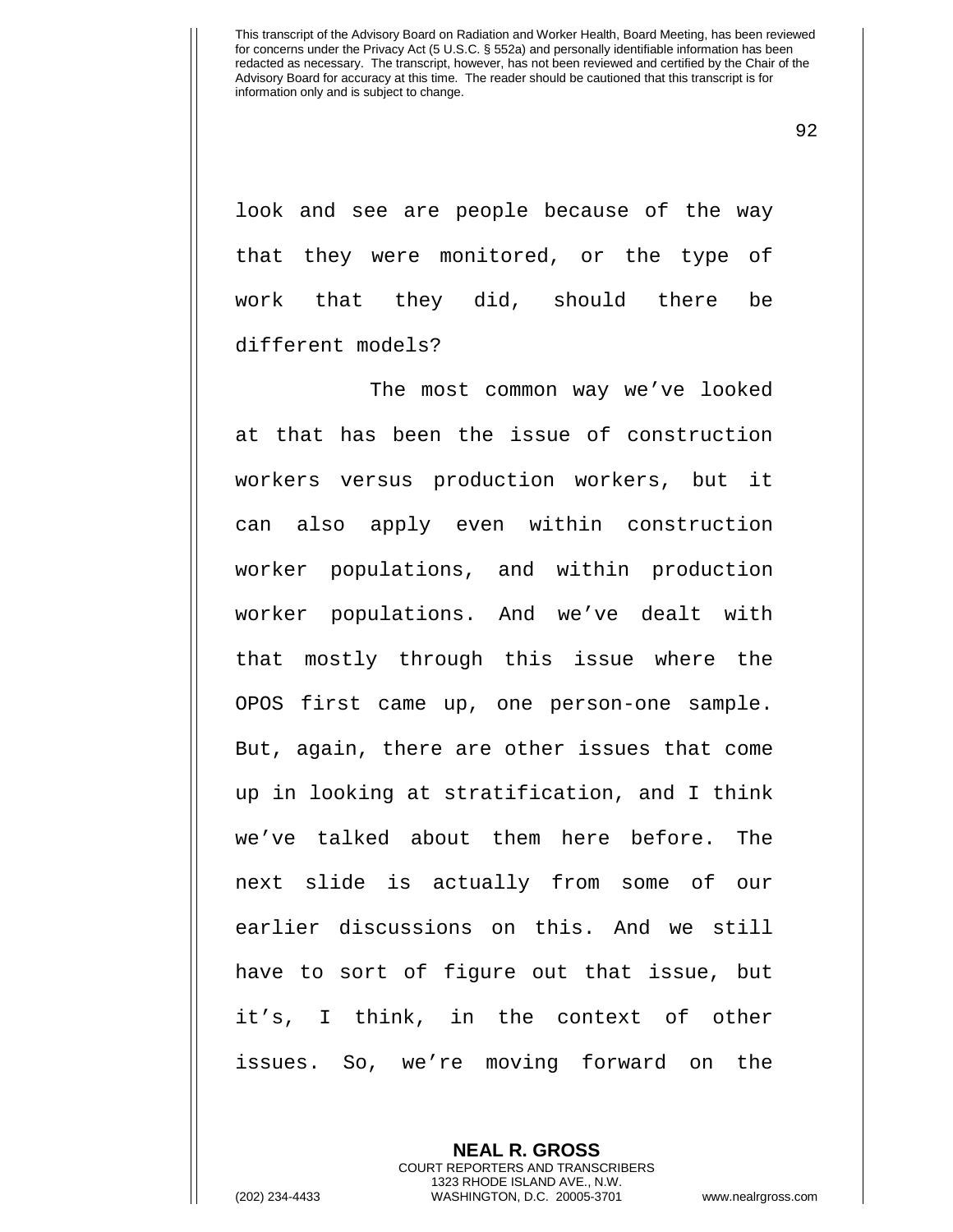93

coworker model, trying to look at it more generally, I think, and sort of stepping back a little bit from the one person-one sample, try to look at that issue. At the same time look also in a more general way at the issue of sufficient accuracy.

So, let me turn it over to Jim Neton who's going to do a little explanation on where we are there. I think without slides. Correct? Yes, okay. Jim. Then we'll both take questions. Do you want to do it from there?

DR. NETON: I don't have any slides, but hopefully I can summarize what we've done. We've had a couple of productive, I think productive Work Group meetings on this issue. And really the last three slides that Dr. Melius presented, the coworker model general issues, and then culminating with the stratification issues,

> **NEAL R. GROSS** COURT REPORTERS AND TRANSCRIBERS 1323 RHODE ISLAND AVE., N.W.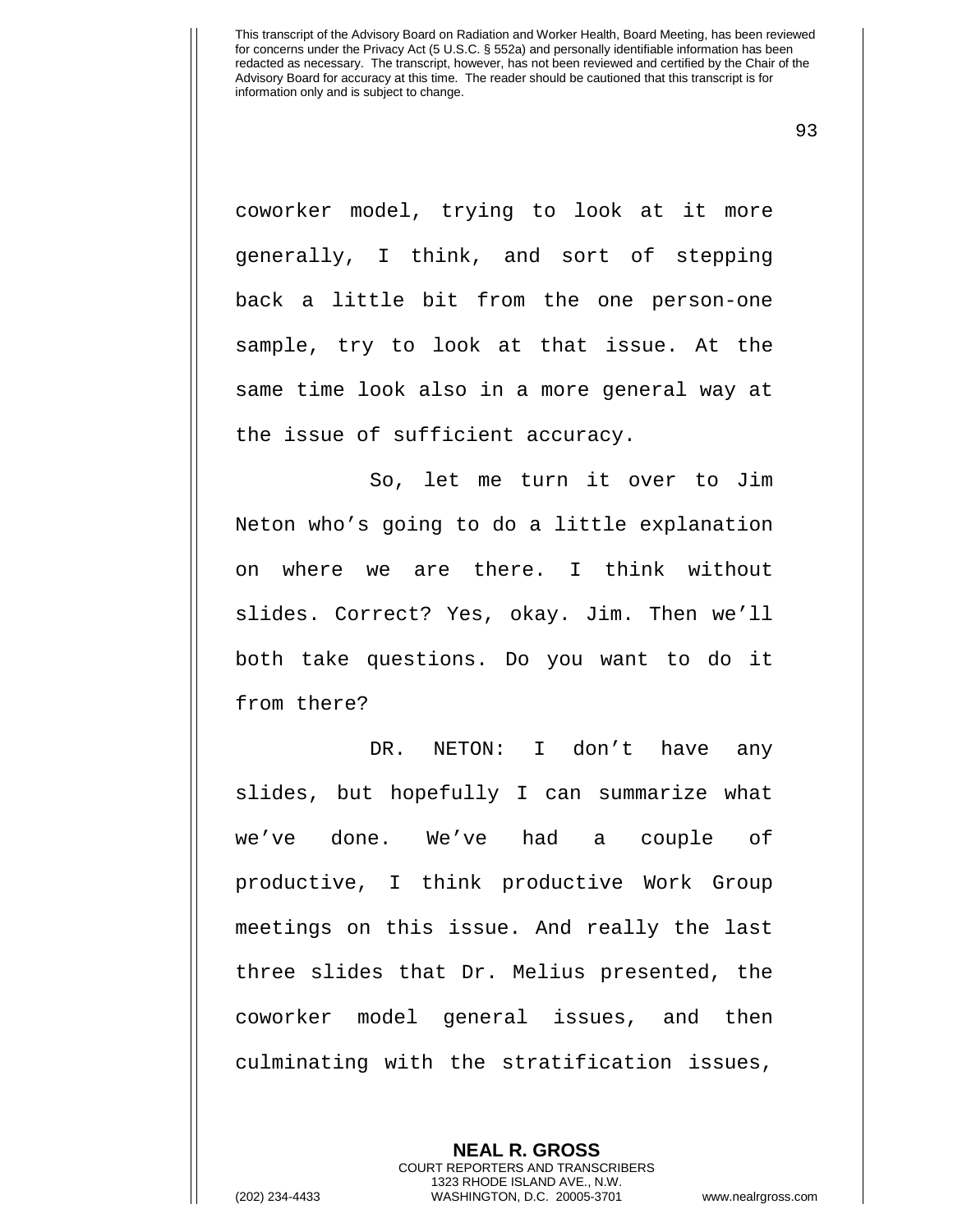94

I think summarize pretty well the basic problems that we're having with coworker models.

I would say this is one of the toughest issues at least that I think we've faced in this program. This is sort of a watershed problem. I mean, how we deal with this will have a big bearing on how we proceed with a lot of cases in the future.

Those last three slides, those general issues that were presented, I did at one point at one of these Working Group meetings commit that we would try -- NIOSH would try to summarize the issues and put forward our positions on these into an implementation guide, some sort of guidance, because we have a lot of technical documents out there in our program that tell you how to do things, but not exactly sort of a 10,000 foot view how you go about starting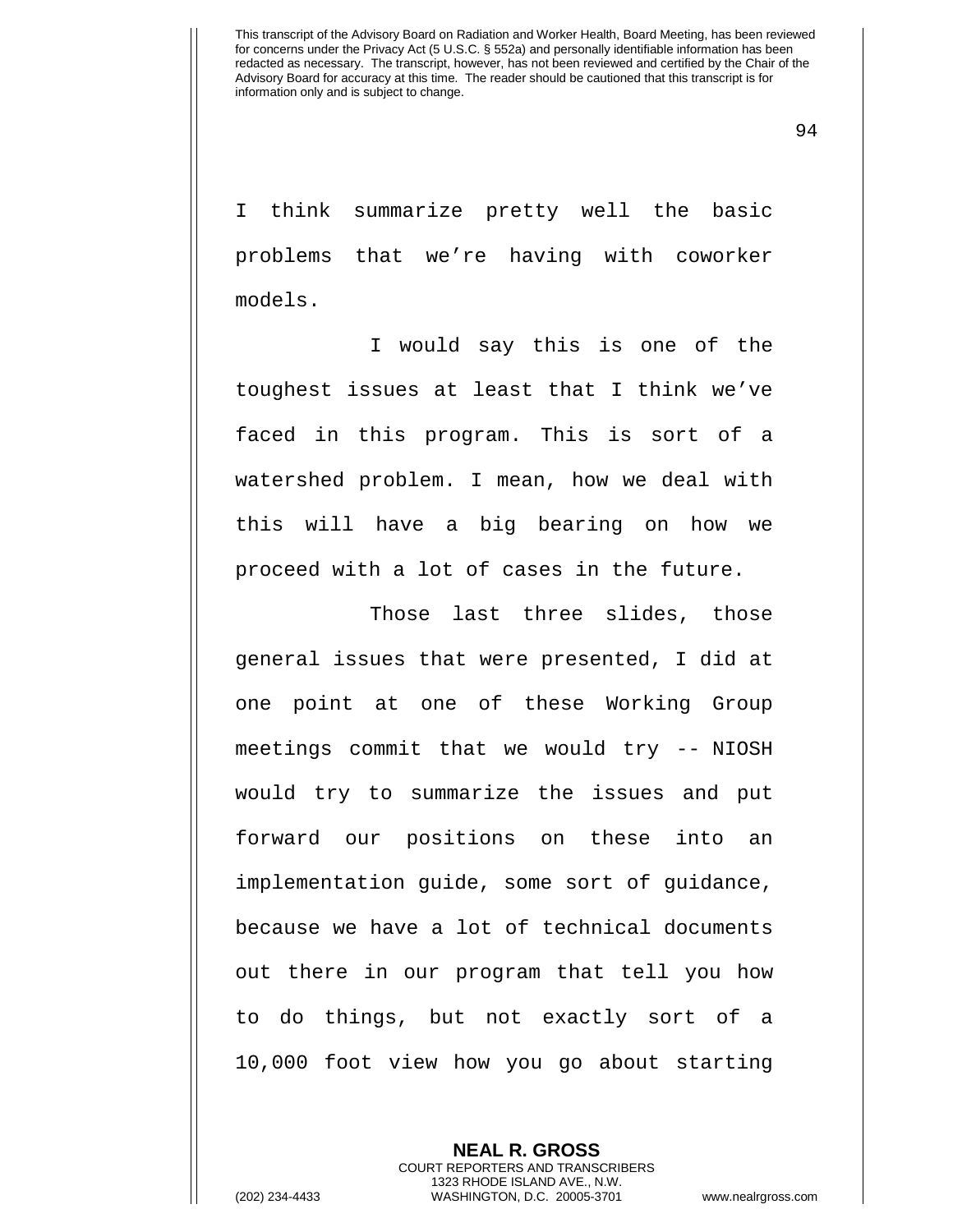95

to do these coworker models, or what are the principal elements. I have a very good draft on my computer of this but, unfortunately, every time we have a discussion, my thinking changes slightly on how to proceed. So, that's in the works. I did commit to having that out in the not too distant future for the Working Group to consider.

But moving on to the issue of stratification, it's a fairly significant issue we've dealt with. And this arose out of the fact, and Dr. Melius is correct, because Savannah River we developed a couple -- we had the capability, unlike many other places, to stratify the data into trades workers versus production workers and generate separate distributions. The obvious question is, how different do those distributions have to be when you would use one versus the other, what I call the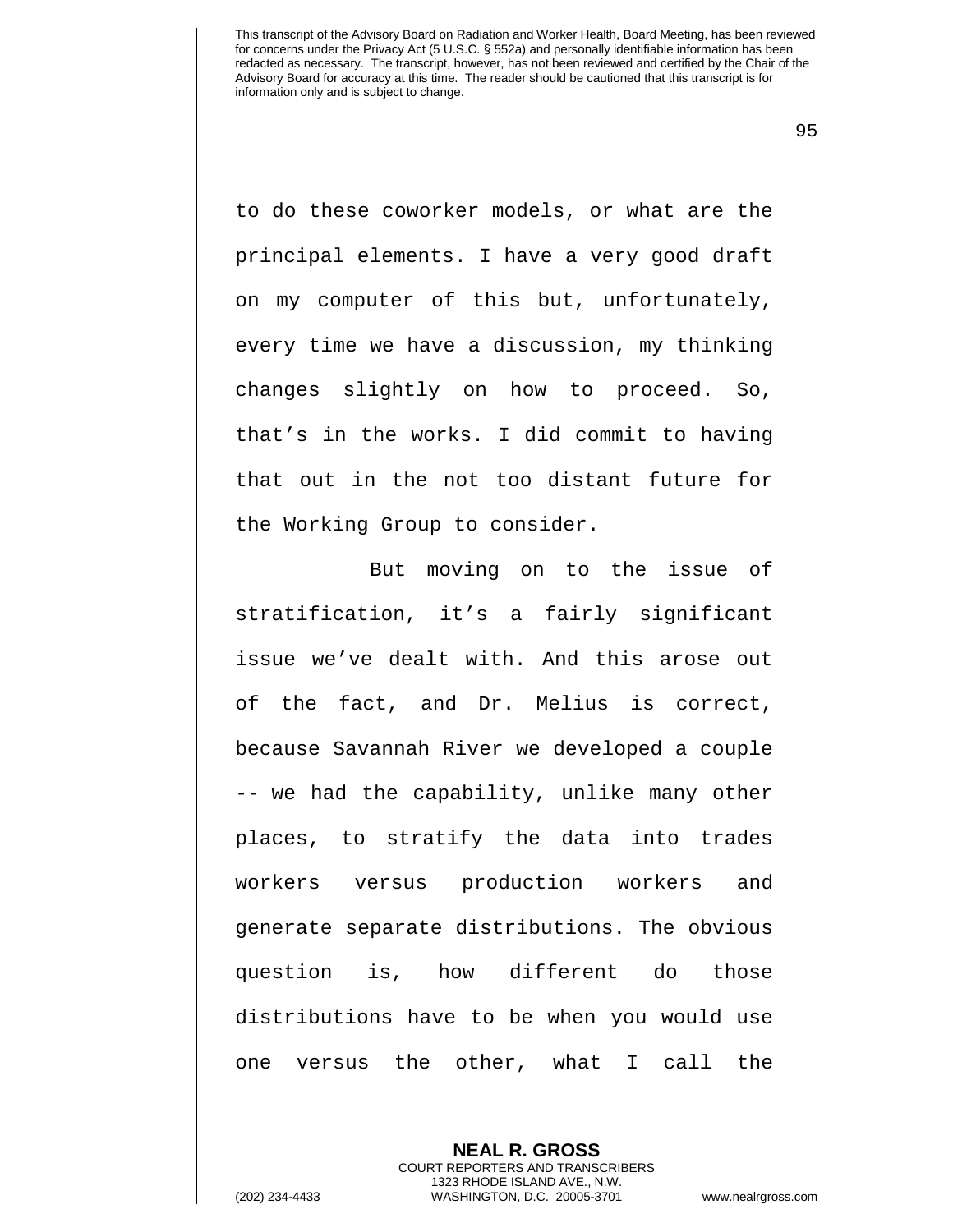96

universal model, which includes all workers in a coworker model, or some subset, a stratification, if you will, of those workers.

NIOSH has proposed a couple of different tests, Peto-Prentice for certain situations, the Monte Carlo permutation test to evaluate when those differences are of such significance that you should use the other model. It became pretty obvious in the beginning, though, that those models Bthose tests could not reveal very subtle differences. You had to have pretty large differences in the geometric means, geometric standard deviations in order to say they were statistically different, so the logic question arose well, what is a practically significant dose? How different do they have to be when it really makes a difference in the Probability of Causation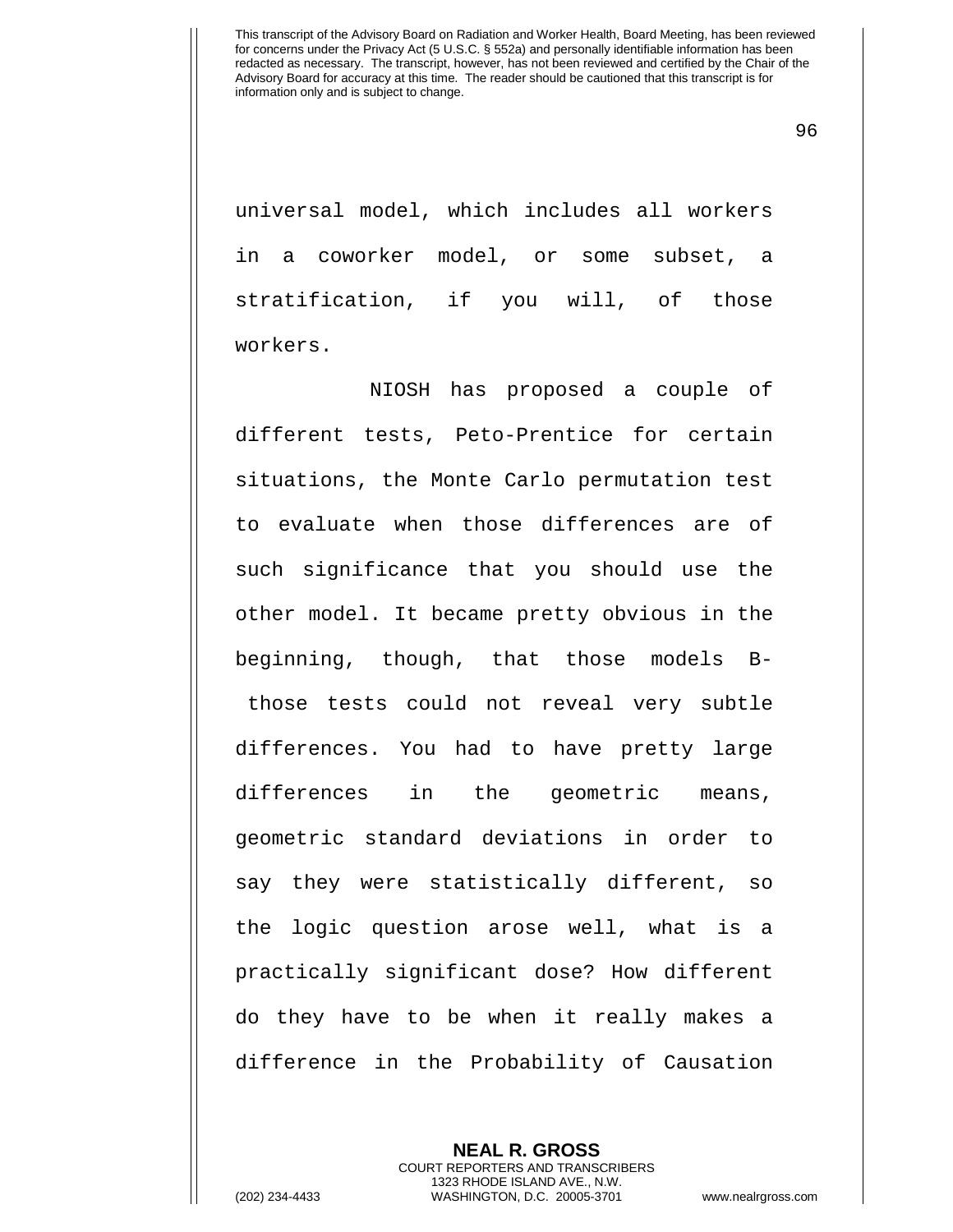97

calculation? And up until that time, we didn't really know. No one had ever done that, so I had proposed a small study. And I discussed this briefly at the last Board meeting, as to looking at the claims in NOCTS. We have 40,000 claims in NOCTS, pull out the cases that fell between 45 and 49.99 percent, look at those and add 100 millirem dose to each of those cases in a maximizing approach where we would add the 100 millirem to the point where it made the biggest difference that we could think in the PC and rerun them.

We found 175 cases that met that criteria. We ran them 30 times at 10,000 iterations each, and I think you all have a copy of the report that was issued in February. I think Ted distributed it to you a couple of days ago, where we found that, interestingly, after we did that and added

> **NEAL R. GROSS** COURT REPORTERS AND TRANSCRIBERS 1323 RHODE ISLAND AVE., N.W.

(202) 234-4433 WASHINGTON, D.C. 20005-3701 www.nealrgross.com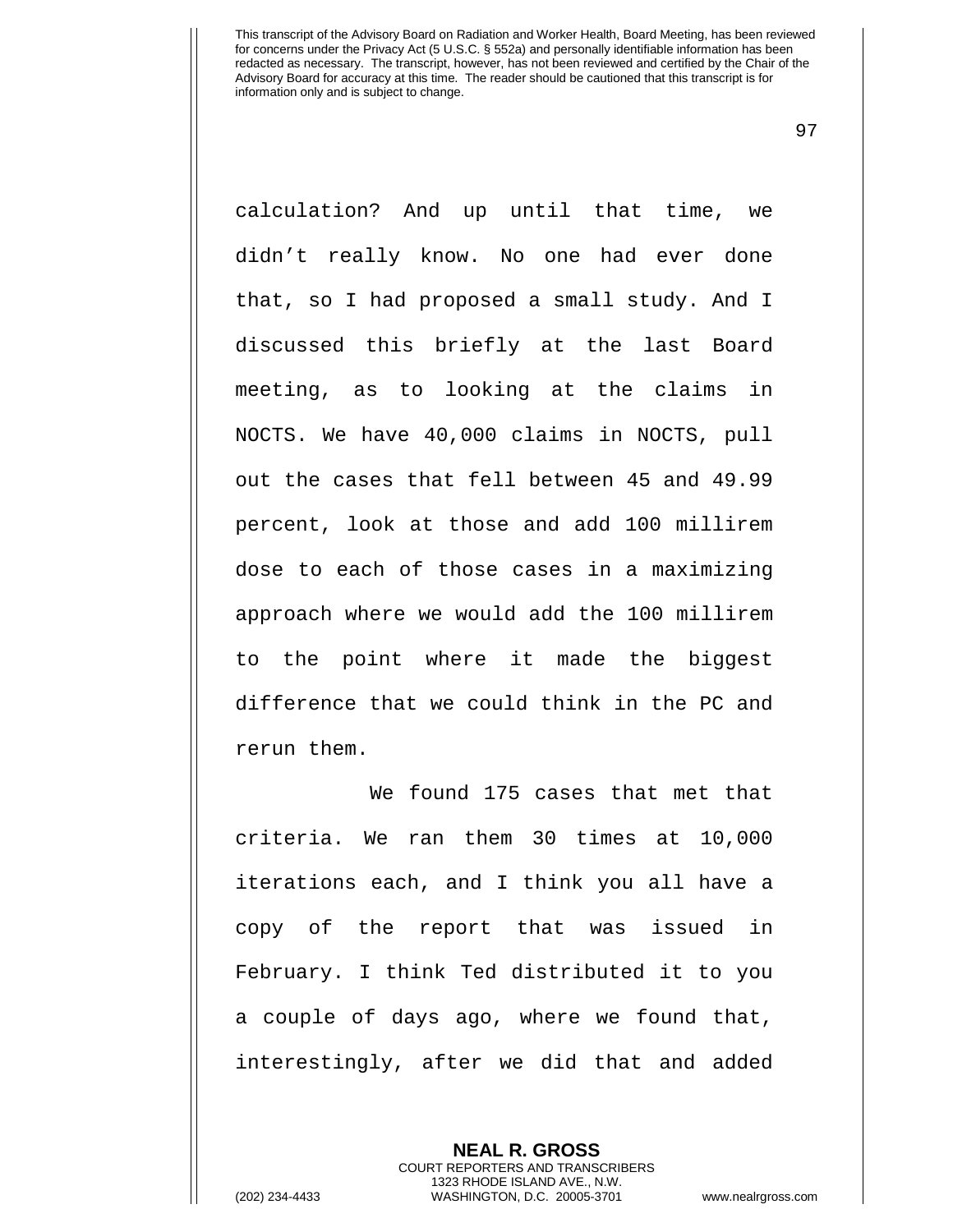98

the 100 millirem, not one of those cases changed of the 175 from non-compensable to compensable, which is kind of interesting in itself. And, in fact, the difference was pretty small; 100 millirem dose only added a median difference of .02 PC value, and a mean value of .06. So, it was a pretty small increase in the overall thing per 100 millirem incremental dose.

The question then is, what does that mean? And, you know, I thought about this. Well, it's interesting in itself, it may be very useful for making decisions on things like the residual periods where you have small doses and that sort of thing, but it wasn't clear where we proceed with this after -- you know, where do we start adding more doses looking at internal and such. And I sort of ended up in a new place, and I broached this at the last Working Group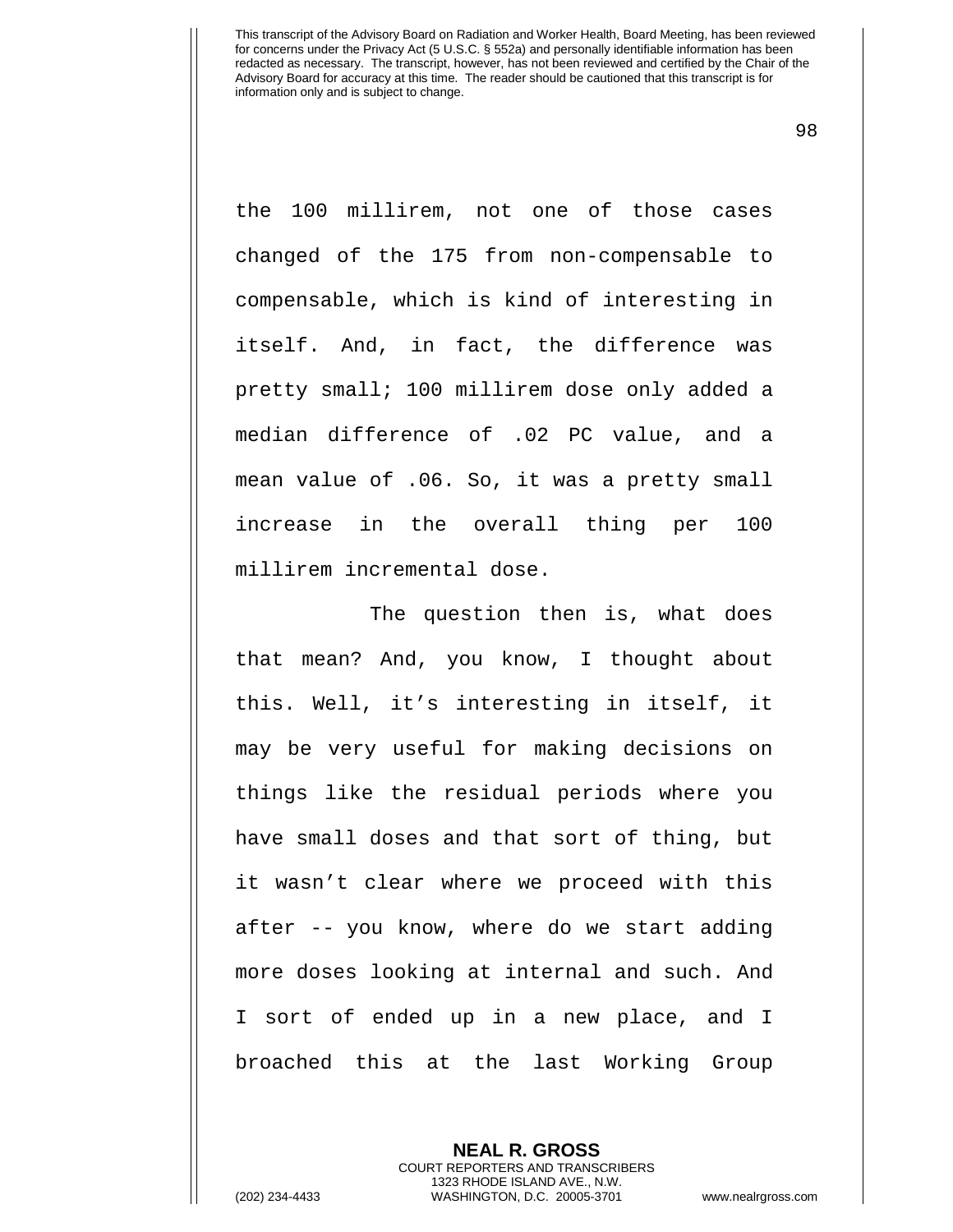99

meeting.

Really what we're talking about when we stratify is, if you remember, we have what I would call the universal model. It includes all workers who were monitored, and you generate a log-normal distribution, and we would select either the  $50^{\text{th}}$ percentile value with its distribution, or the 95<sup>th</sup> percentile depending on what exposure conditions we felt the workers had in their work environment. If a worker were thought to have been more heavily exposed, they would automatically get the 95<sup>th</sup> percentile of the coworker model, that exposure.

And this, of course, would apply to people like building trades who were working in controlled areas, that sort of thing. So, it occurred to me, though, that really that 95<sup>th</sup> percentile is used because

> **NEAL R. GROSS** COURT REPORTERS AND TRANSCRIBERS 1323 RHODE ISLAND AVE., N.W.

(202) 234-4433 WASHINGTON, D.C. 20005-3701 www.nealrgross.com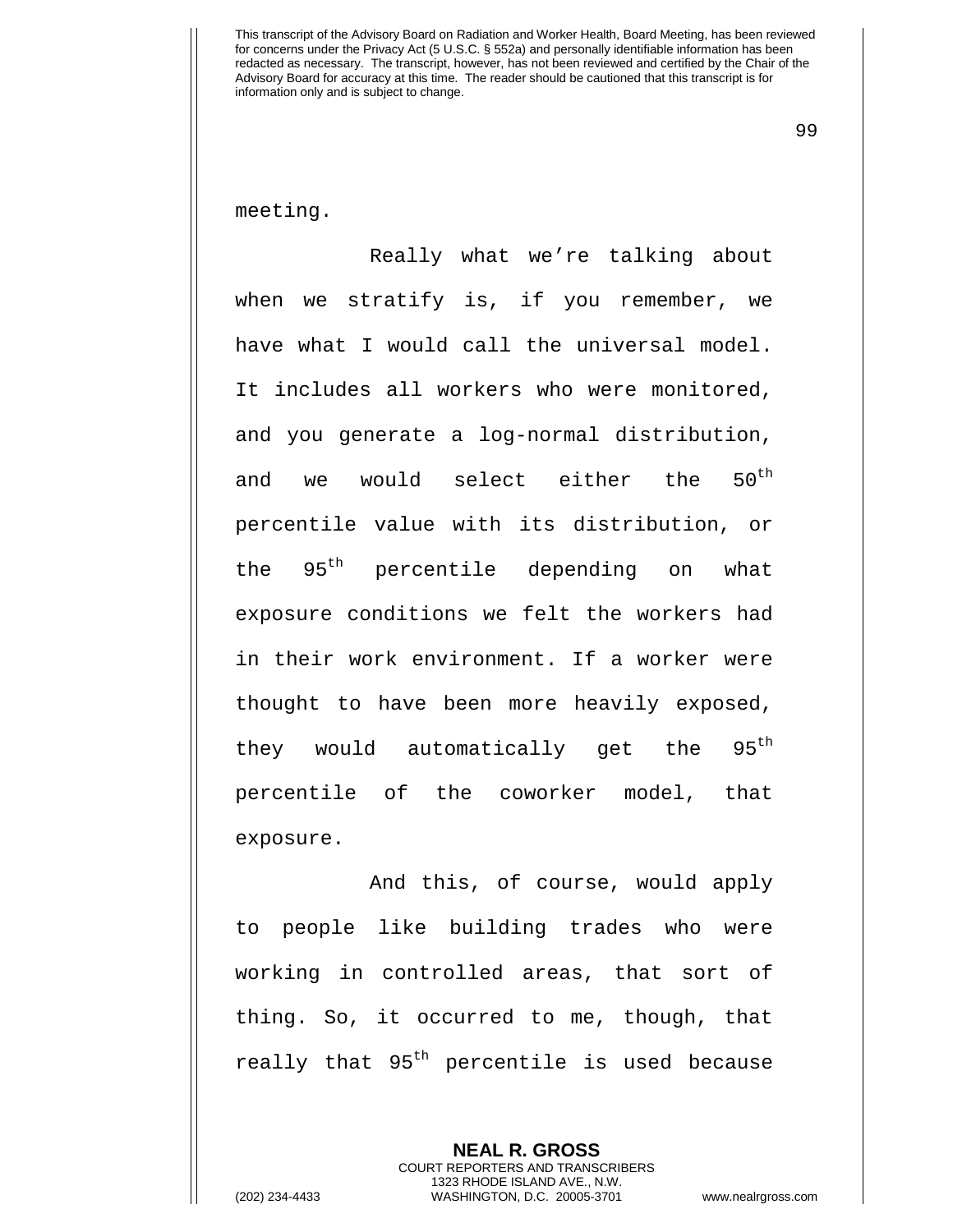100

of the uncertainty in where we feel they fall in that continuum. And, in fact, if we stratified -- if we're able to have a stratified subset we would no longer use the 95<sup>th</sup> percentile in the Dose Reconstruction, we would use the geometric mean and its associated distribution.

So, then the question really is how different do those two strata have to be for the mean with its associated distribution to be less claimant -- or more claimant-favorable than applying the  $95<sup>th</sup>$ percentile anyway of what I call the universal distribution? And we're working on a way to evaluate that.

Right now, it appears to us that the geometric mean with its full distribution, if you had the GSDs were the same for both populations, the geometric mean would have to -- assigning the full

> **NEAL R. GROSS** COURT REPORTERS AND TRANSCRIBERS 1323 RHODE ISLAND AVE., N.W.

(202) 234-4433 WASHINGTON, D.C. 20005-3701 www.nealrgross.com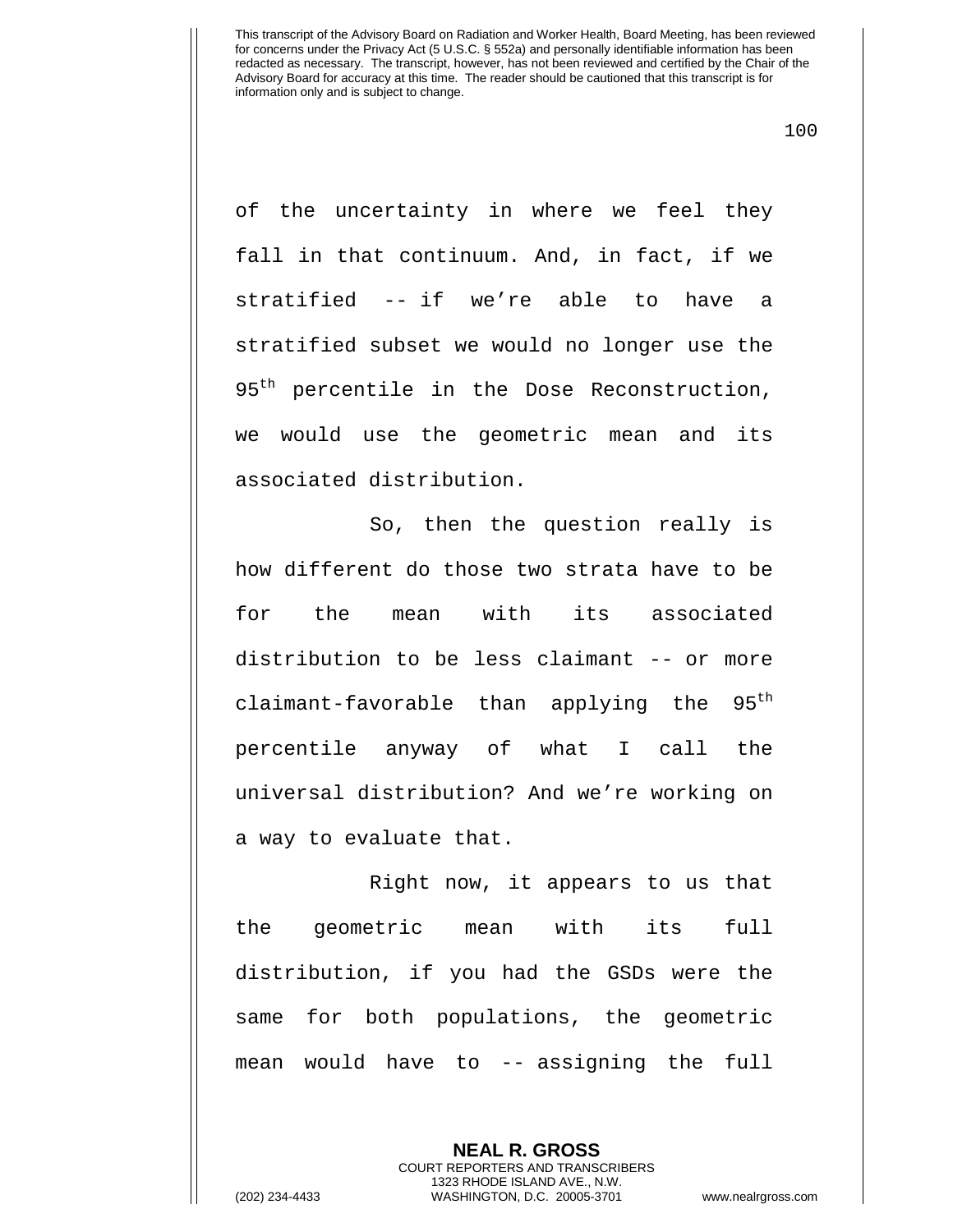101

distribution is sort of like assigning the  $84<sup>th</sup>$  percentile as a constant. So, the geometric mean value would have to increase quite substantially in order for the 95<sup>th</sup> percentile, the coworker model not to be claimant-favorable.

In other words, in my opinion there would have to be very large shifts in the distributions of the stratification in order for the 95<sup>th</sup> percentile not to be claimant-favorable.

We're looking into that. I have proposed to develop a sketch-out, and experiment of how we would test this. I'm working on that. I don't have that complete yet, but hopefully by the next Board meeting we'll have done this and be able to report where that goes.

That in itself, though, just tells you if you can stratify, how to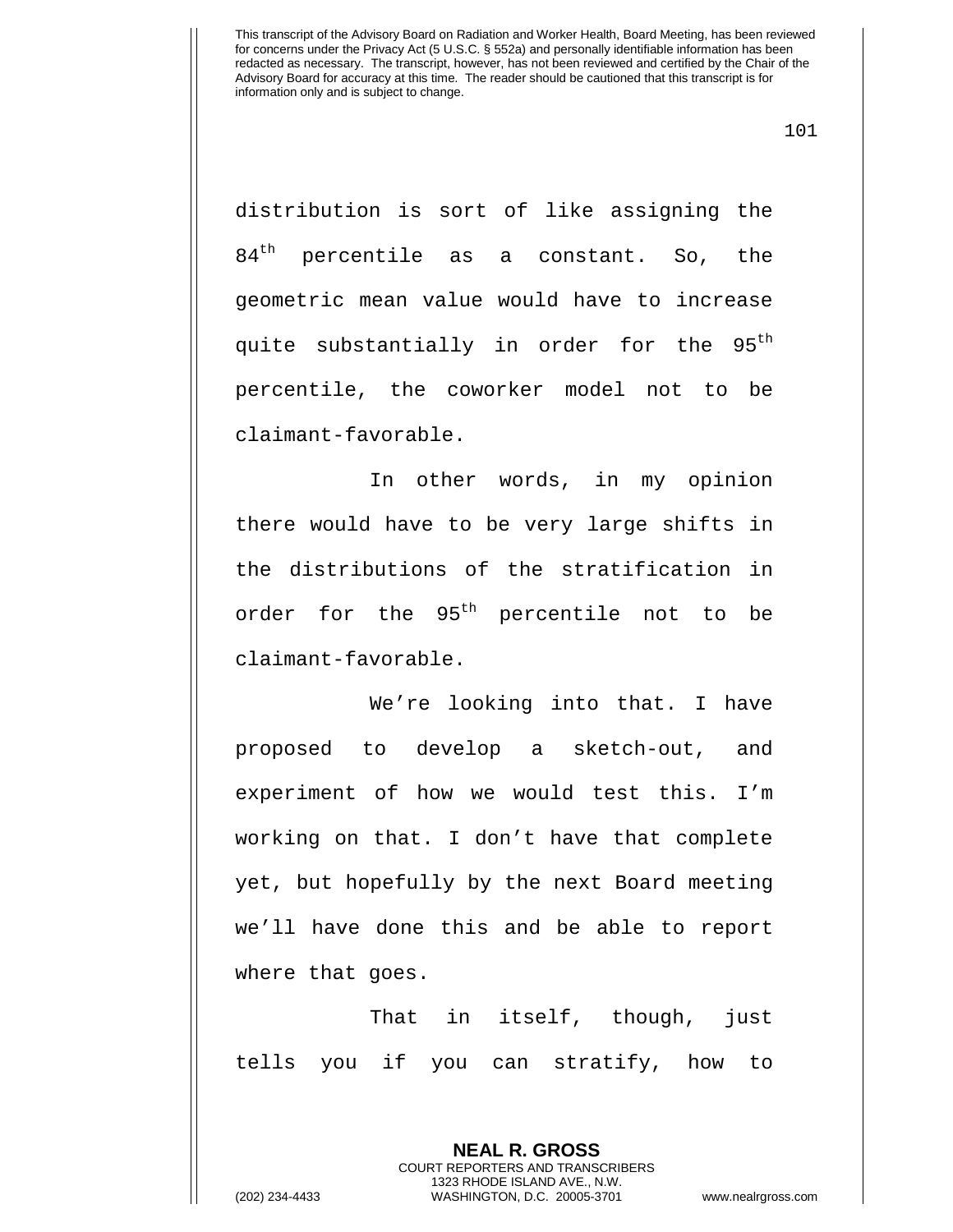102

evaluate the difference possibly, but really what Dr. Melius alluded to is, how can you be sure that that stratification, that stratified model really is appropriate? You know, that gets back to my first point about how do you evaluate that exposed subset? Where they monitored under the same conditions? Was it incident monitoring versus routine monitoring? How many samples you have? That's the kind of stuff that has to go into that analysis. And, again, I'm working on that first piece, as well.

I think that pretty much sums up where we are with this. Hopefully, I didn't confuse everyone. I'd be happy to answer any questions, if there are any.

CHAIRMAN MELIUS: I just want to - - before we take questions, I just want to sort of reiterate something that Jim said.

I mean, this is an important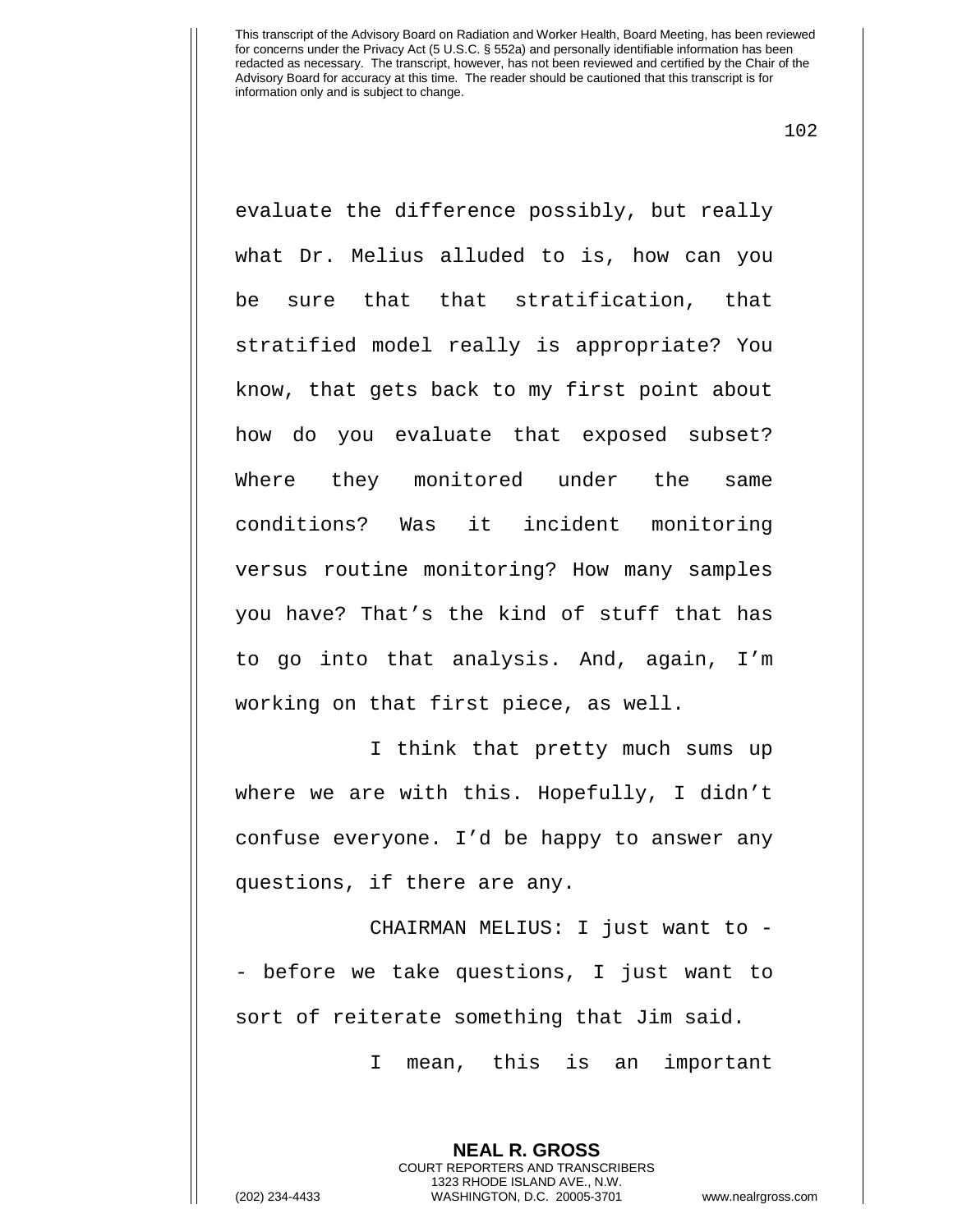103

issue for us because, as we have gone through up to date, we've sort of said well, we've done -- we say we may have done an SEC and sort of what's left, or we've not done an SEC because we thought that a coworker model would be able to be developed to do the Dose Reconstruction for those that didn't have complete records, or groups that didn't have complete records and so forth. And we really never sort of evaluated those very rigorously, and I think -- so, for lots of sites we have coworker models. Maybe less of an issue for models -- for sites for external exposure, but for internal exposures I think it is a significant issue because there tends to be less complete exposure sampling for those exposures. So, we're more likely to be able -- sort of trying to fill in gaps for workers that weren't completely monitored.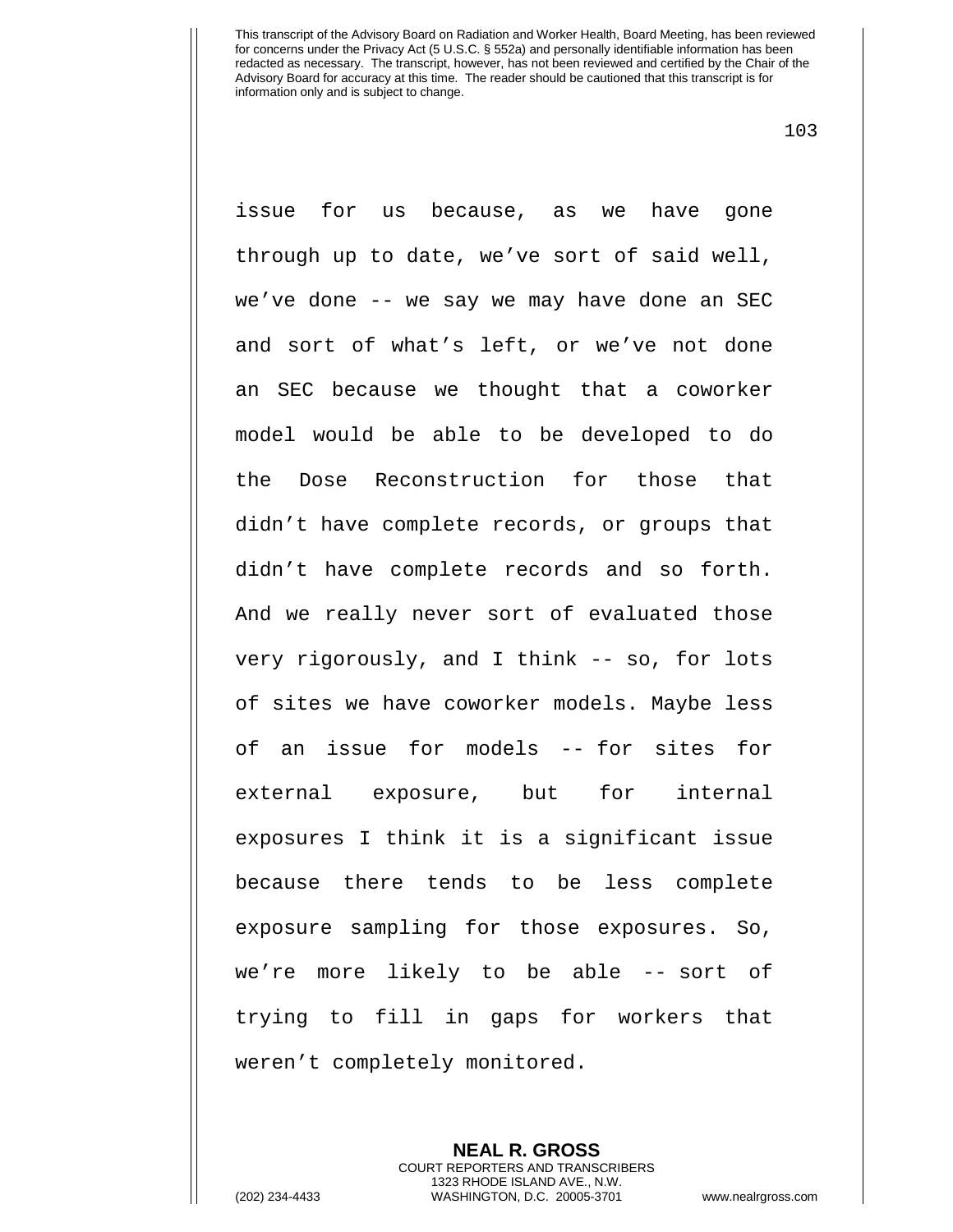104

So, this is an important issue, and I think we have to be careful that we don't sort of go overboard in terms of the criterion, and so forth. I think we have to look very carefully and understand what that is. And it's a lot of difficult issues, and a lot of, I think, difficulty in terms of being able to do this. So, we'll be spending a fair amount of time on it, I think, at the next few meetings, both the Work Group, as well as the Board. And I think hopefully by the time we get to the Idaho Board meeting this summer we'll have more to present, and more to talk about. So, let me stop there, and if you have questions for either Jim, go ahead. Anybody on the -- Dave? Okay.

MEMBER RICHARDSON: I'm thinking about your what you call practically significant dose, and you -- I think it's a useful thought experiment. And it gets back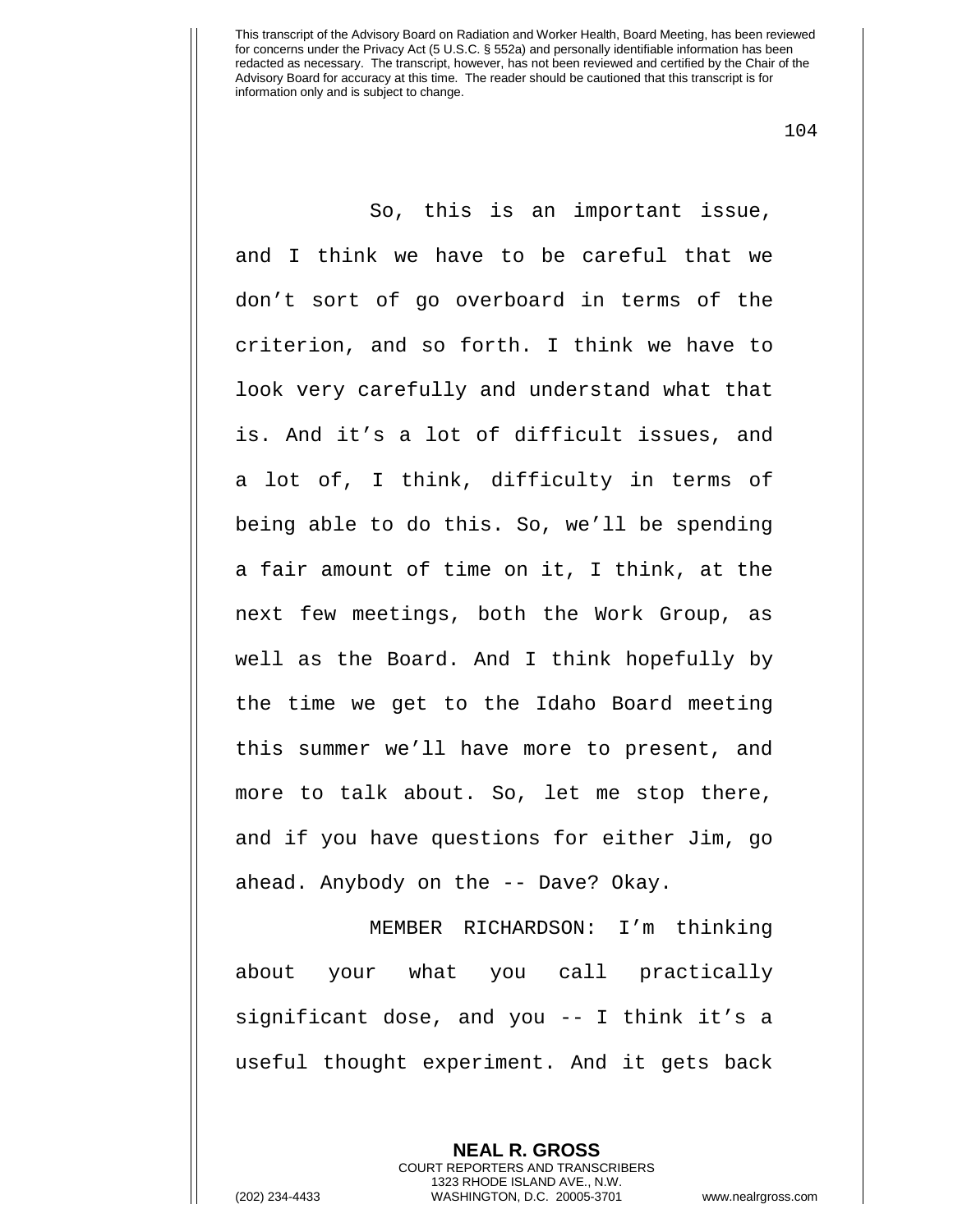105

to one of the -- I think the third slide about sufficient accuracy, what accuracy is sufficient? And we've had this -- we've gone around with this discussion. Is it sufficient in an absolute sense or sufficient in a relative sense? And that becomes important as the, let's say the mean dose for the group of workers gets lower. Do you want to say it's, you know, known within two standard deviations, but if the whole range of dose in an absolute sense is very small, then maybe it is, nonetheless, sufficient.

And what you have proposed as a practically significant dose, I think is the term, was framing this in terms of the absolute magnitude of the dose, and then considering its impact on a binary decision making rule. Is it going to shift somebody from being compensable, or not?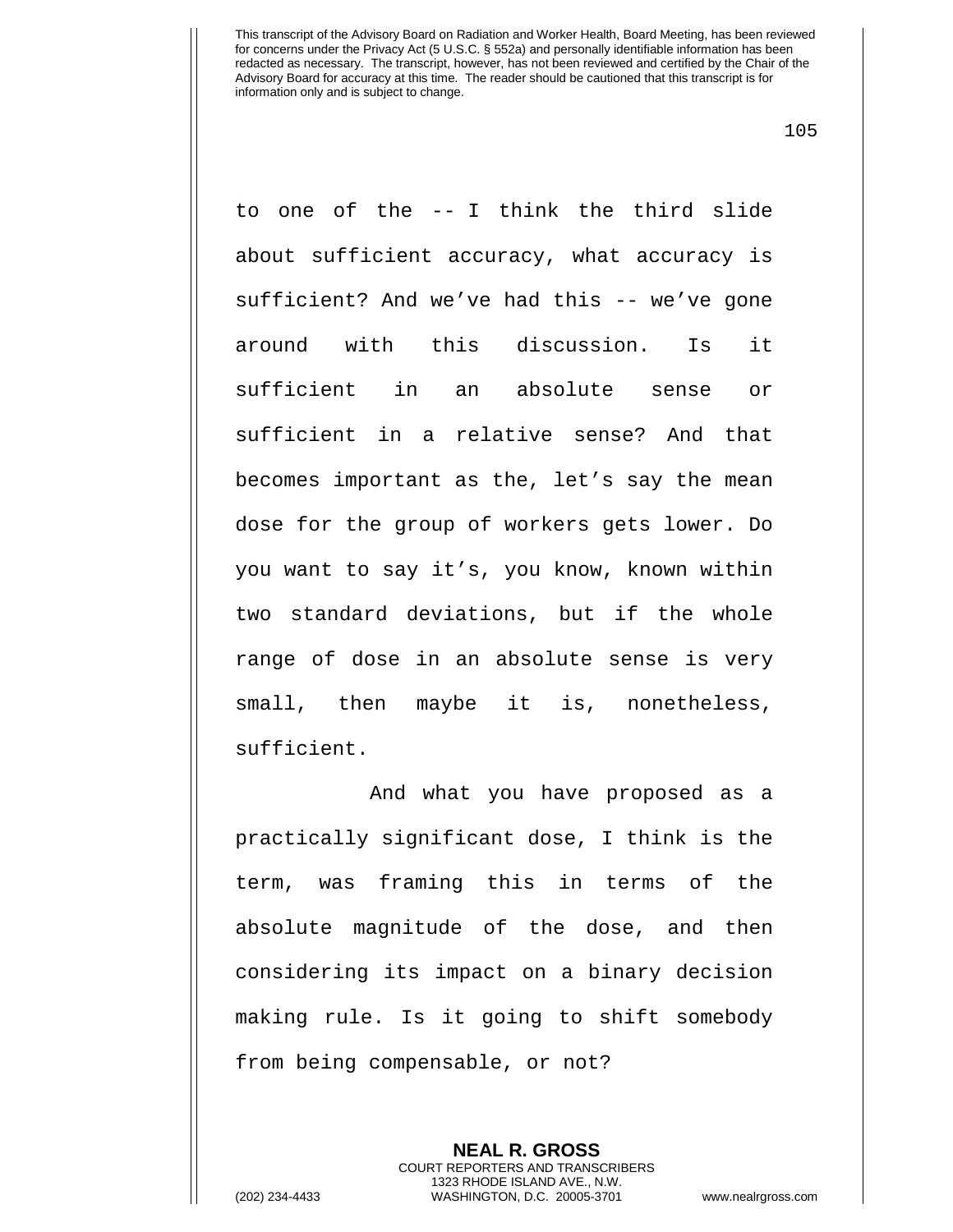106

And that looks useful. You went through a series of scenarios, and the starting point was positing one value, 100 millirem, which you said you chose out of some discussion. And you showed that when you ran these calculations adding 100 millirem causes a very small change in the distribution of the Probability of Causation for most claimants, and the tail of that distribution gets up to something like 0.3 percent change. So, there are some people where adding 100 millirem in the tails there, they might have a fraction of a percent increase in the Probability of Causation.

I was thinking about this in terms of most of the -- I believe the Probability of Causation under the IREP model is -- follows out under a linear model, so are we bound, or have you thought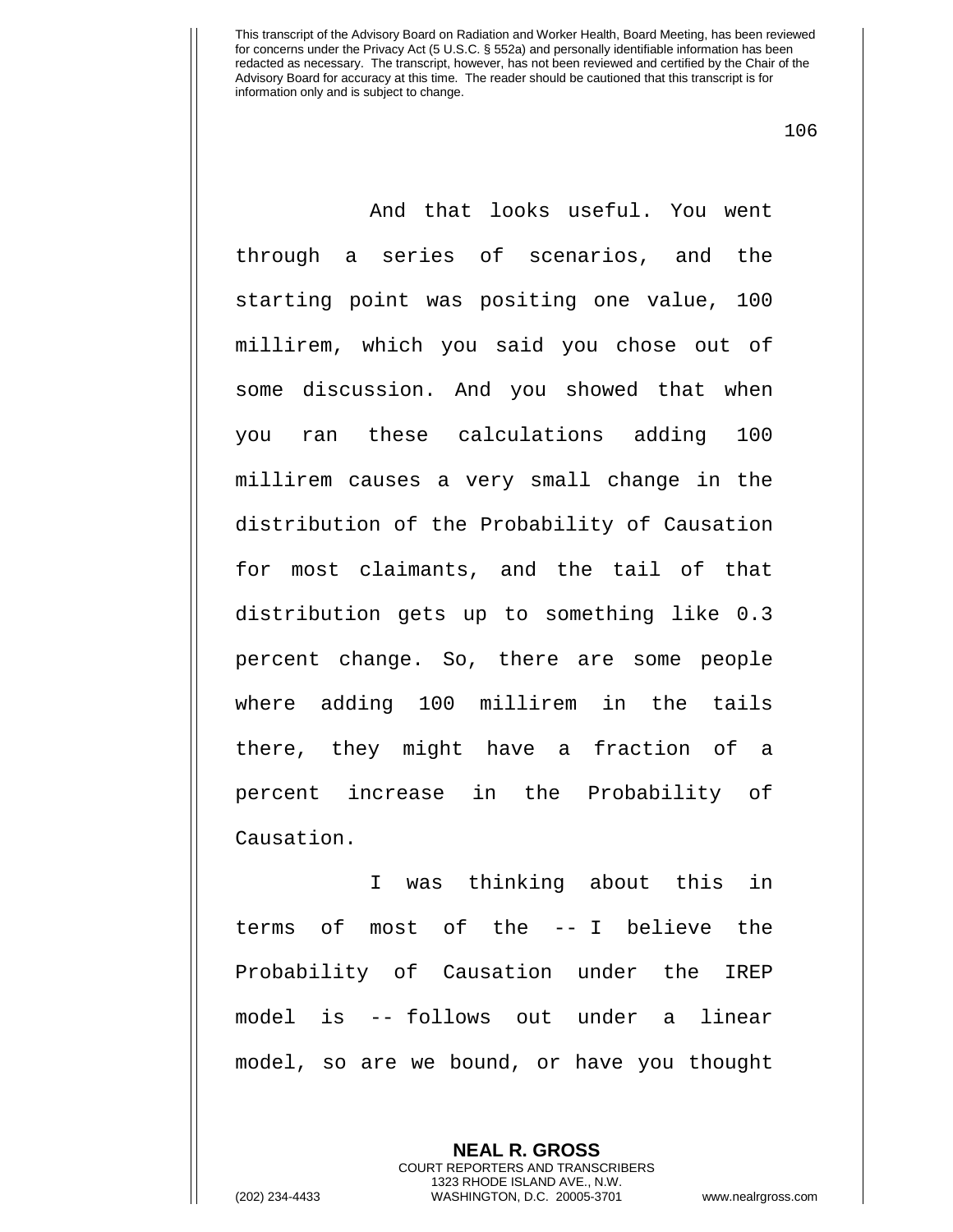107

of this, are we tied now to your starting point of 100 millirem, or once we have this histogram of the impact on the Probability of Causation of 100 millirem, can we not double it and say well, if we had added 200 millirem, that tail would be around 0.6, and if it was 300 millirem, we would be talking about a 1 percent change in the Probability of Causation for a group of claimants.

If that's true, then we have another sense of what that practically significant dose might be, that there's some people at 300 millirem where we're talking about a 1 percentage point change. And that does -- I don't know where my comfort threshold is, but I think what you've done is a useful starting point. And if that intuition that it all proceeds now on a linear scale because the IREP calculations, the probabilities are a linear function of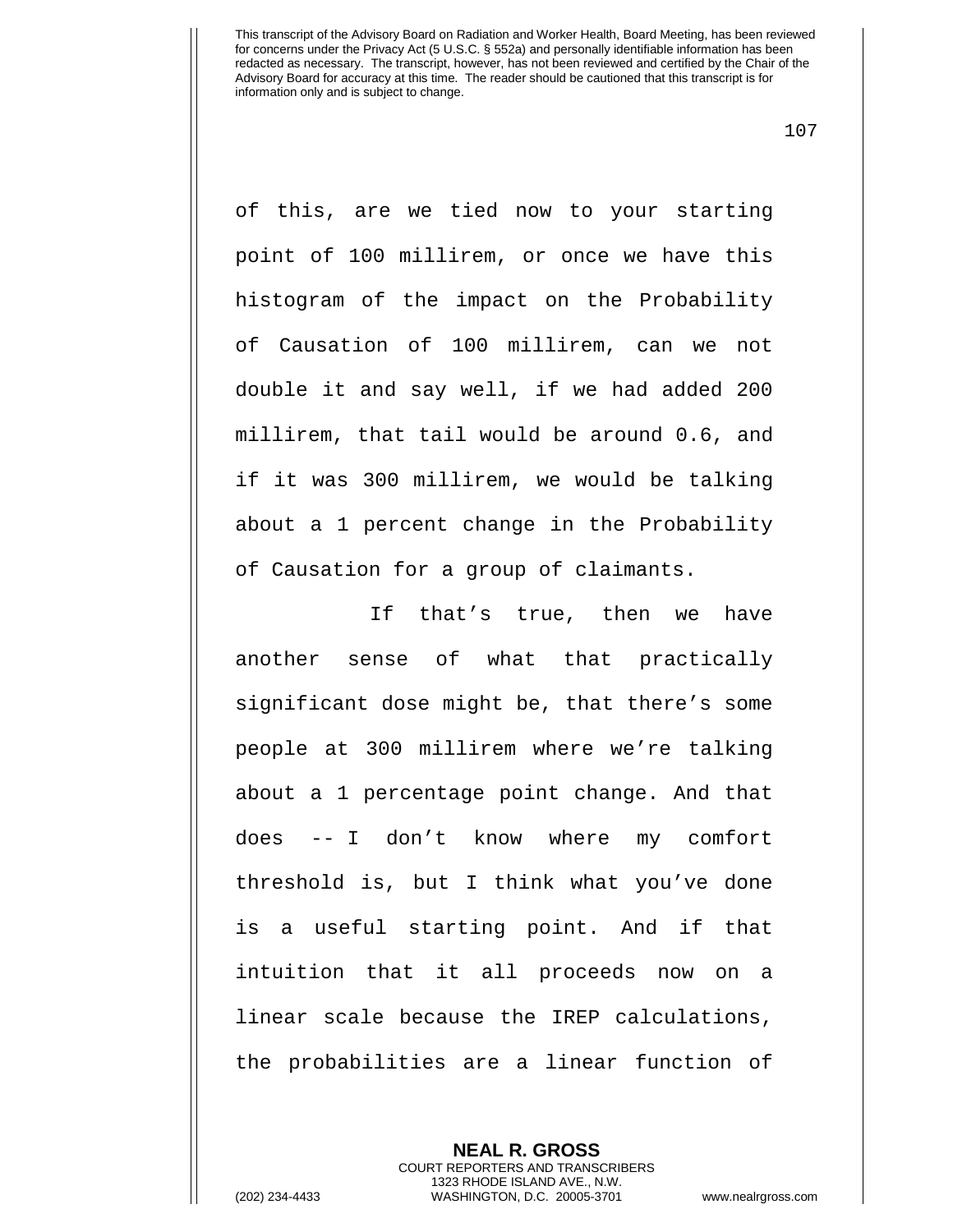108

dose. That's true. You're saying no. I mean --

DR. NETON: It's the excess relative risk over one plus the excess relative risk.

MEMBER RICHARDSON: Yes.

DR. NETON: So, it's not linear.

It's harder as you get higher.

MEMBER ANDERSON: And it might vary by the cancer too.

MEMBER RICHARDSON: It's going to vary by a lot of things, the cancer type, but you've taken a distribution of cancers, you've taken the ages, you've assumed an acute dose delivered at a time. Over this range, I guess that would be something I would be  $-$  I'm not seeing that it's  $-$  that that doesn't work. I mean, maybe I'm just missing something.

DR. NETON: I think you raise a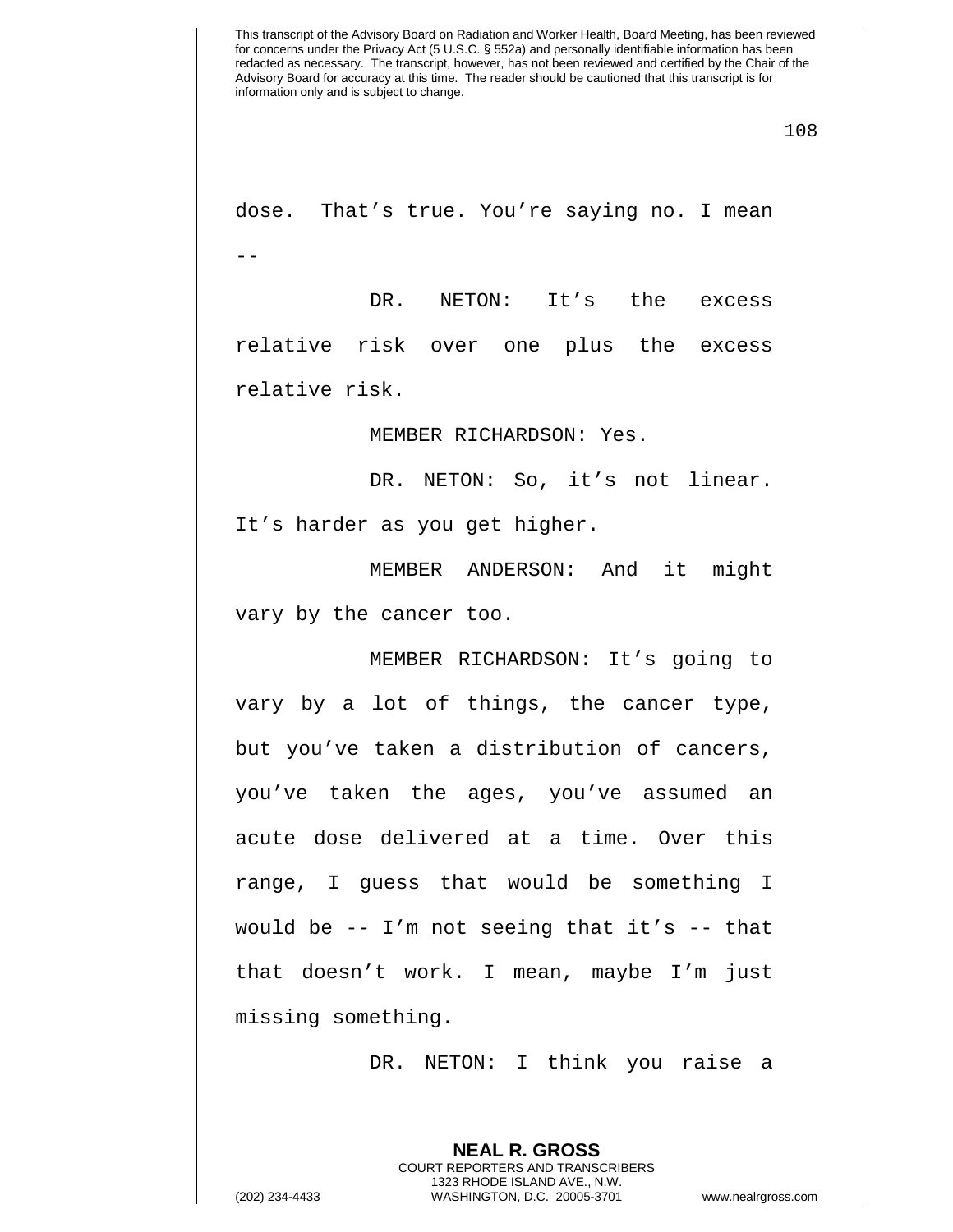109

lot of good points. This is what I was struggling with when the results came out, is okay, it's small. And it was, I think, somewhat fortuitous that none of the 175 cases changed. I mean, it could have -- it is likely that four or five, you know, just for some reason none of them moved over 50 percent, but you can see, as you suggested or mentioned, the maximum which was .34. And if that happened on a case that was at 49.8, it would have been over 50 percent.

So, then you get into the question that you just raised, which is what -- at what point are we comfortable saying I'm going to accept a certain amount of false negatives, so to speak. I mean, if you allow the model to produce larger results but you're going to ignore that, where do you go?

The other problem with this is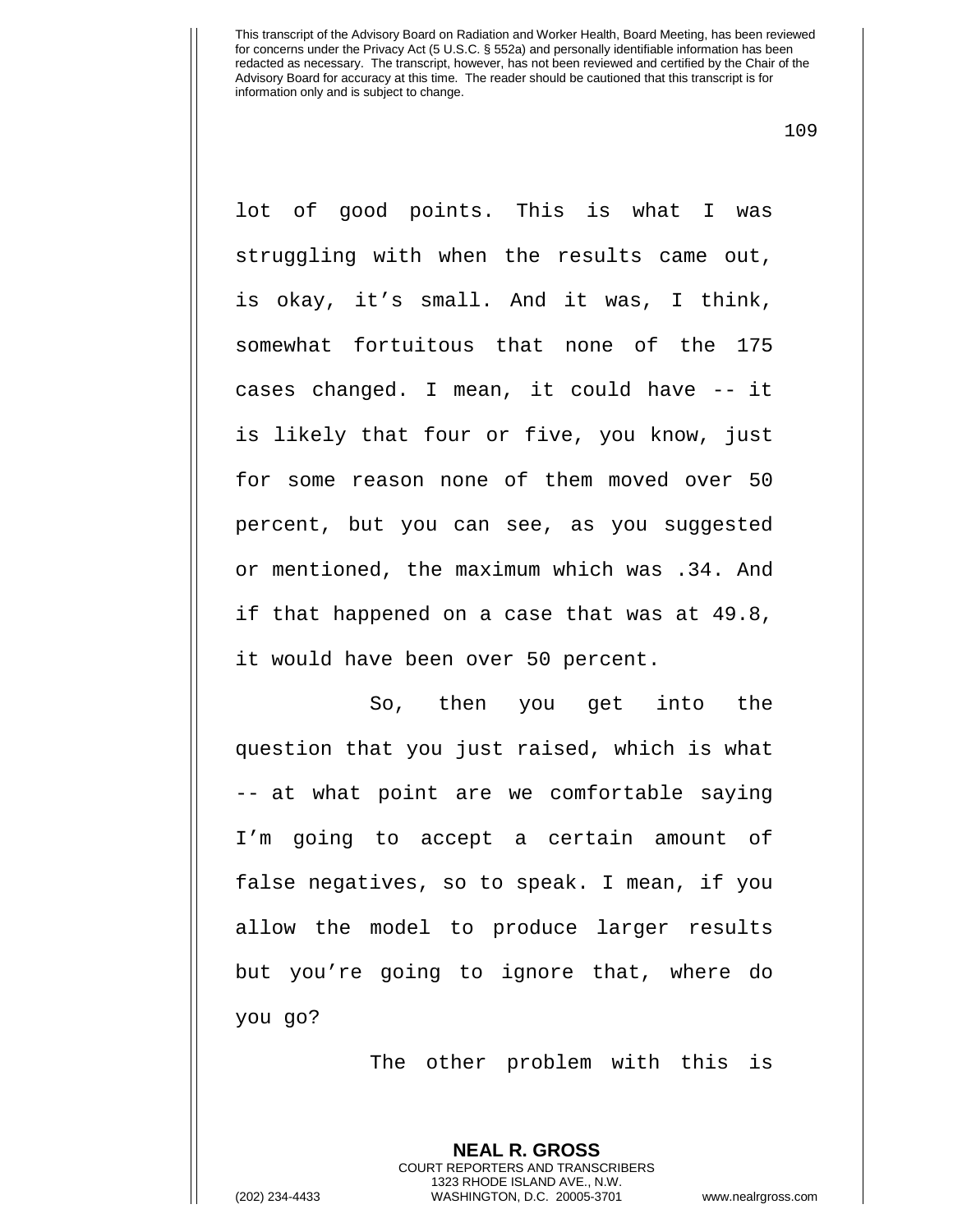110

it's a small dose, but remember it's only for one year.

## MEMBER RICHARDSON: Right.

DR. NETON: A person typically has 10, 20-year work history. I think there's a distribution of work years in the document, so you start adding -- if it's 100 millirem difference for every year, I mean, then you get into huge, huge differences. And that's why I suggested the better way to maybe look at this is to look at the difference between using the  $95<sup>th</sup>$  percentile of the distribution or assigning the full distribution of the stratified model, the stratified subset. Because really you're no longer -- if you stratify -- if you have what I call the universal coworker model that includes everybody, and I'm going to say you were potentially a more heavily exposed worker, I'm going to assign you the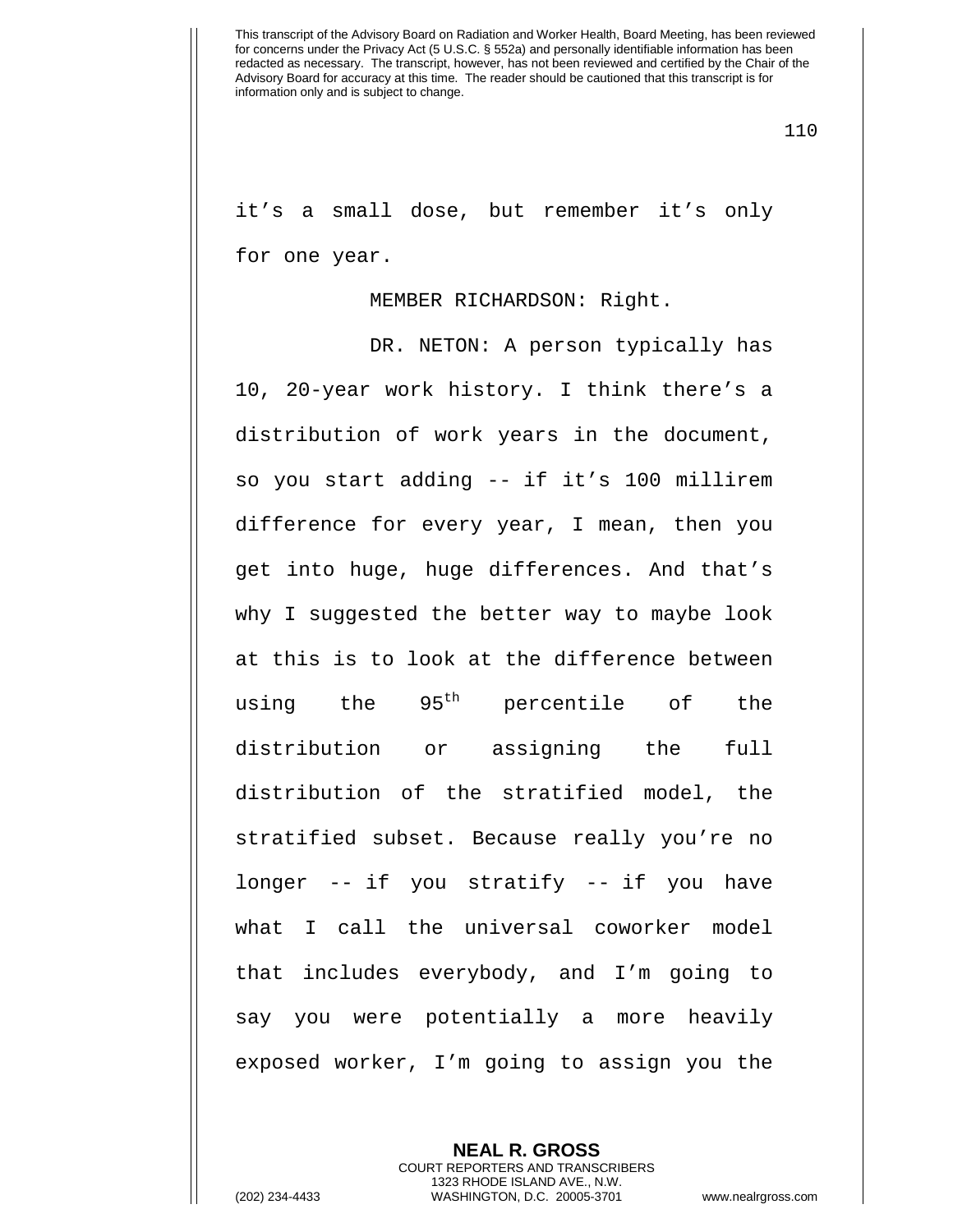111

95<sup>th</sup> percentile and be pretty confident, well, you're higher than 95 percent of the workers that were ever monitored. That's what I'm going to say. I'm assuming that.

Now, I've identified this subset of strata that has a different geometric mean and a different geometric standard deviation, maybe slightly larger. And I would say okay, I'm going to use that, but I would no longer at that point feel obligated to use the 95<sup>th</sup> percentile because now I have a distribution that's representative of that particular person's subset.

So, then I would assign -- I would use the geometric mean and the GSD, not the 95<sup>th</sup> percentile. Then one has to figure out which ends up being more claimant-favorable, the one that is the  $95<sup>th</sup>$ percentile of the universal model, or assign the full distribution. And the trick is to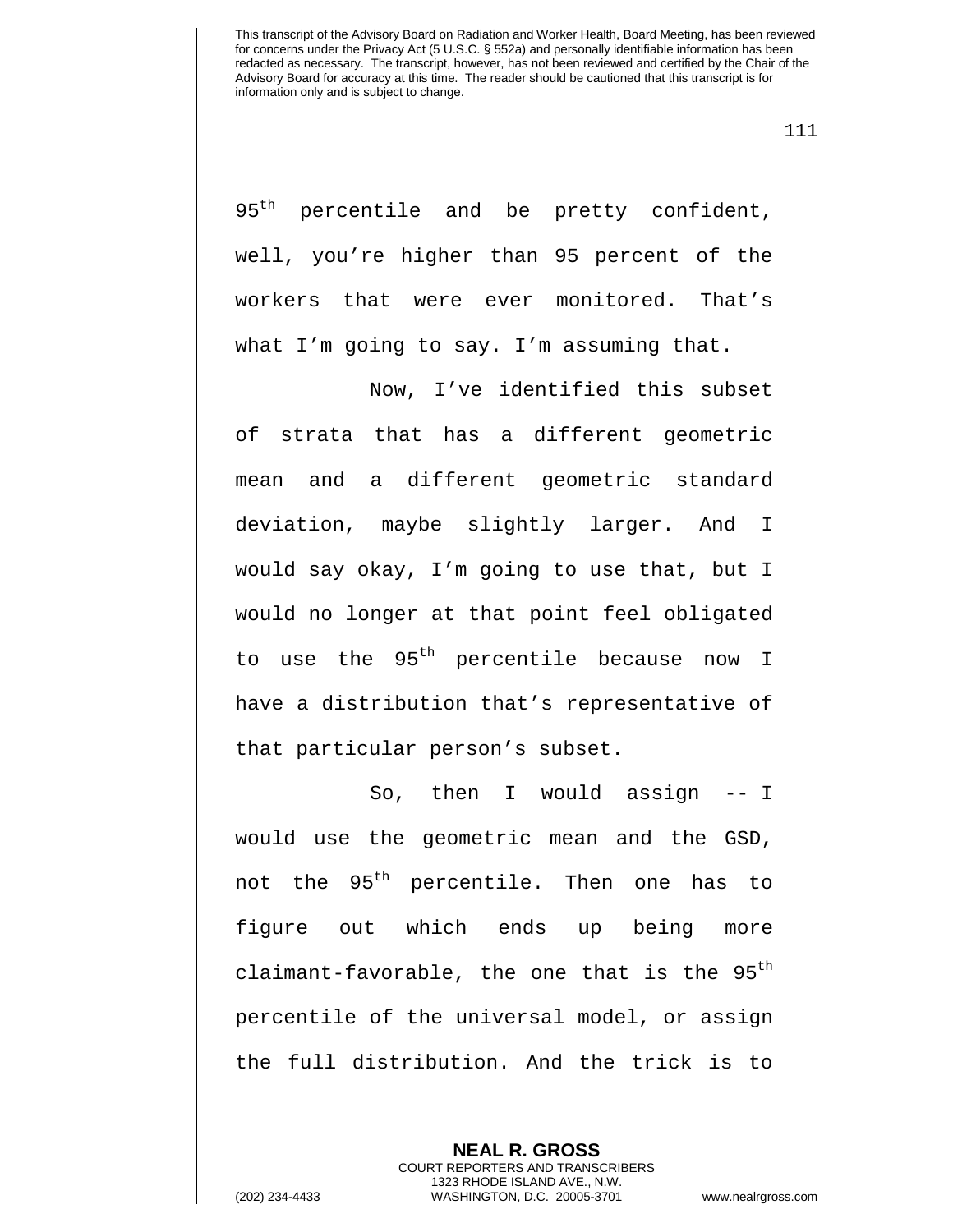112

figure out what those differences are, and it's not real easy to do that. And I think we can get some -- get a handle on it if we look at some cases. We have a lot of cases in our database.

For instance, I think that if a preliminary calculation would indicate that for the -- if you had the same GSD, like say the universal model and the stratified model have the same geometric standard deviation, it would take something like the geometric mean would have to increase by a factor of six in order for the 95<sup>th</sup> percentile not to be more claimant-favorable. That's suggests there could be huge differences in the strata, but the  $95<sup>th</sup>$  percentile masks that. It's more favorable to use that model.

But the big question then becomes is that strata that you've pulled out really a valid strata? I mean, I think that's sort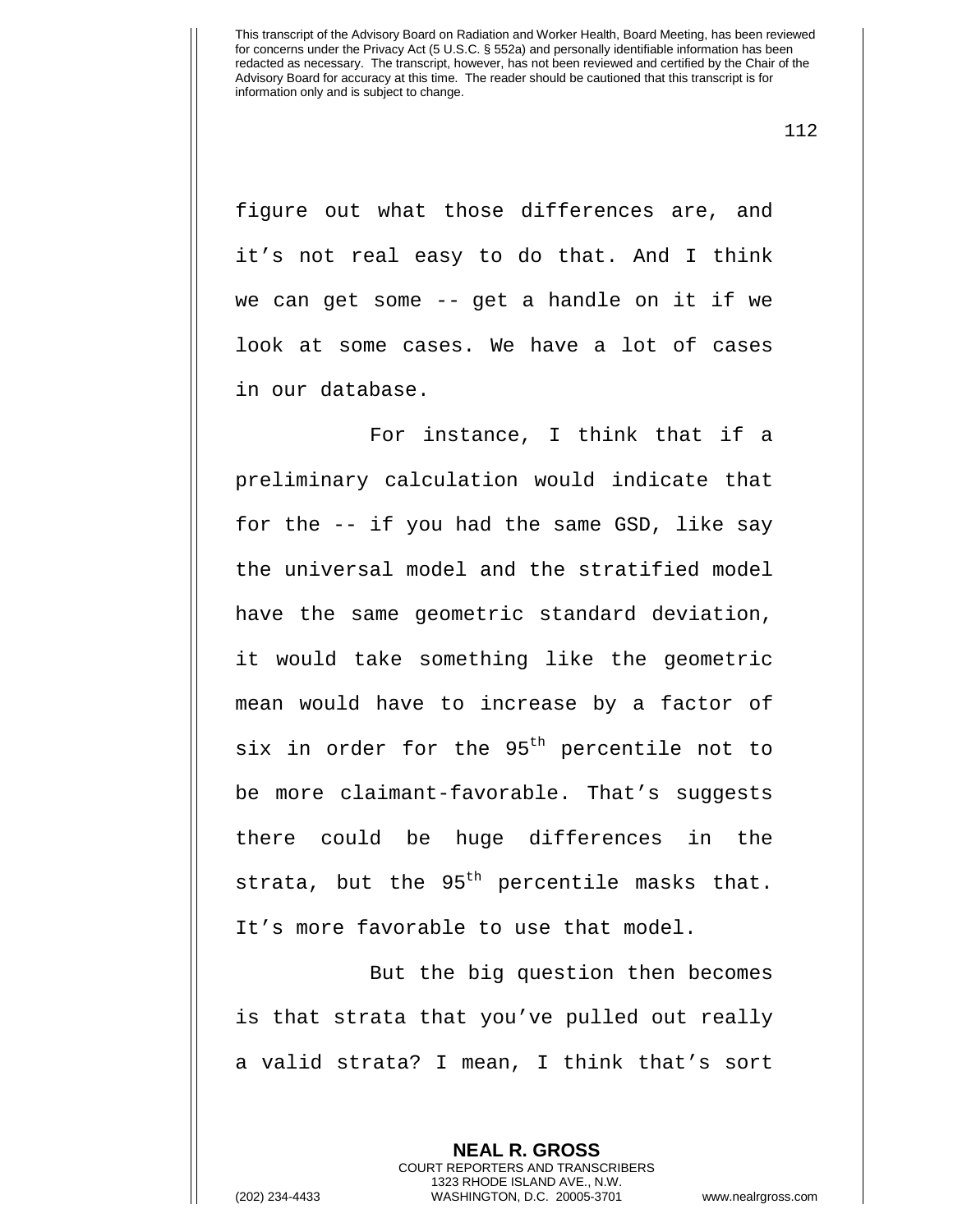113

of where we're heading with this, is okay, now you're saying I have a stratum, but is that really representative -- is that little subset representative of what the workers were exposed to, or does it really give me an idea of what they were exposed to because maybe this strata is based on purely incident-driven samples, that sort of thing. So, it's slightly complex but I'm confident that, you know, what I just suggested, the 95<sup>th</sup> percentile comparing to the full distribution of the stratified subset is the test to do to see which one might be better used.

## CHAIRMAN MELIUS: Dave?

MEMBER KOTELCHUCK: I'm really trying to understand conceptually your new suggestion. I would really appreciate getting your report several weeks in advance of the meeting so that -- because it really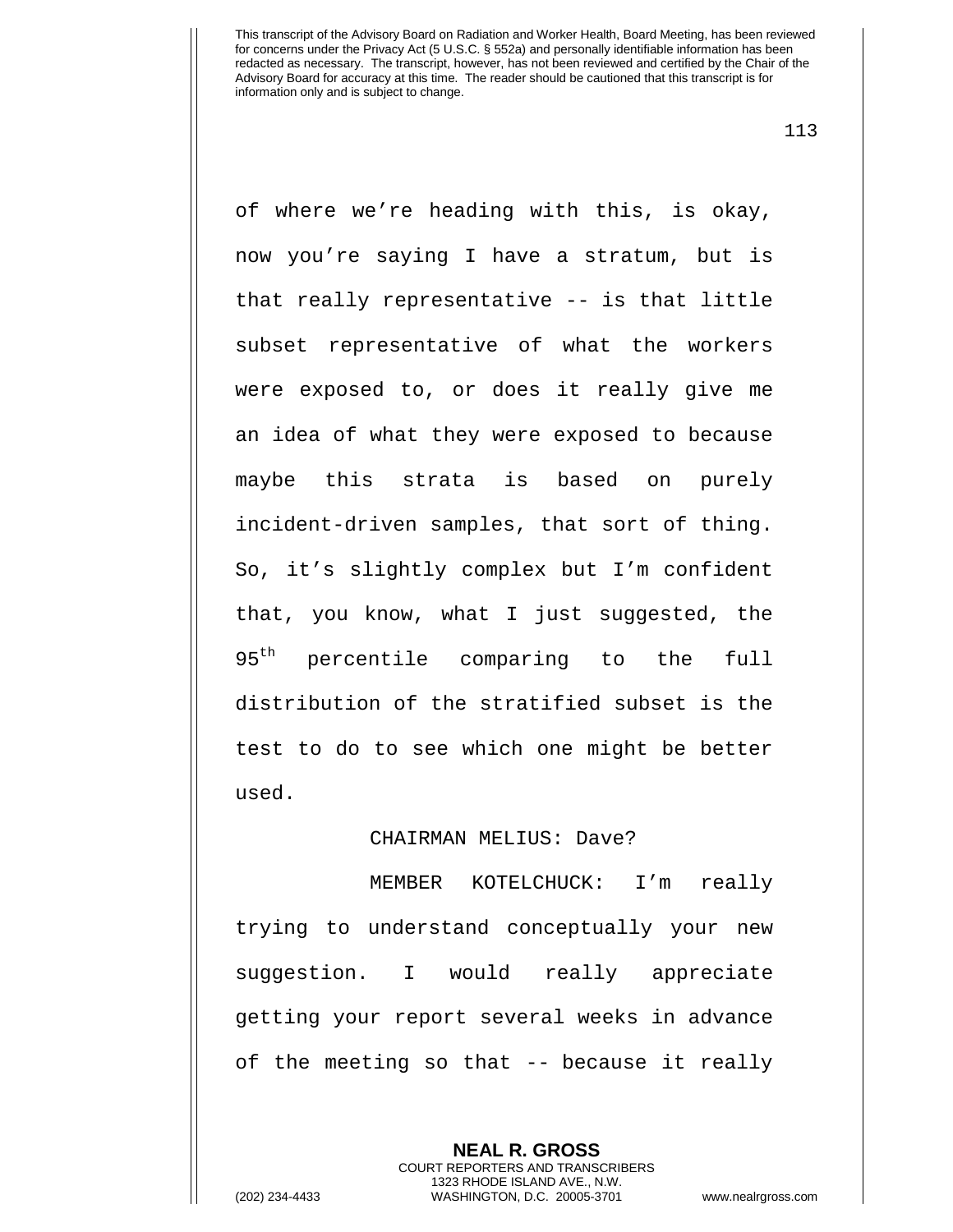114

will require some study, not just --

DR. NETON: Yes. I've committed to putting out -- first, before I even proceed, I'm going to put out a thought piece on this as to how we would proceed to do this analysis for the Working Group, at least. And then once we got that, I'd move forward. Yes, certainly, we'd get the report out, because it's not easy to get your head around the concept.

MEMBER KOTELCHUCK: No, it is not. One other --

CHAIRMAN MELIUS: We can circulate that to the full Board. I mean, I don't think it --

MEMBER KOTELCHUCK: I would appreciate that. The longer time we have to think about it, even if we're not on the Work Group.

The one other concern I had was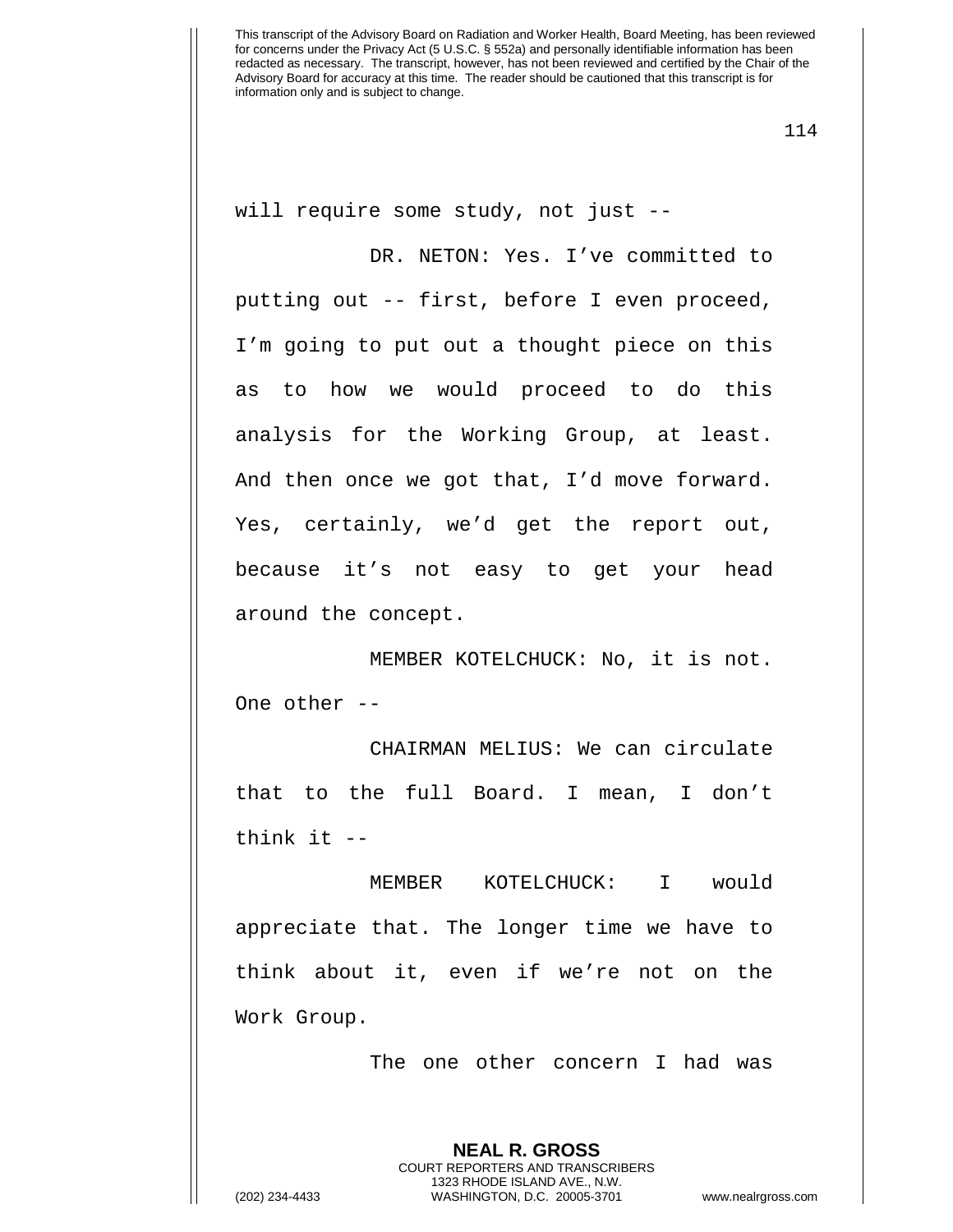115

in reading the report that you did do on the practically significant dose, I had not understood that you were making the change of 100 millirem for one single year. And I accept your statement that if we had done it for every year it would create a really radical shift. Nevertheless, I would like to know or see that, although I realize there was an awful lot of work going into just doing 100 millirem, but to see what -- I'm thinking -- I thought about it in terms of if you're off by 100 millirem in an annual measurement, and the number of measurements matters. It's not the question of 20 years, but how many years that you measure, right, and put 100 millirems in for the number of years where you had measurements. It would be very helpful, or be very interesting, let's just say that.

CHAIRMAN MELIUS: I just think you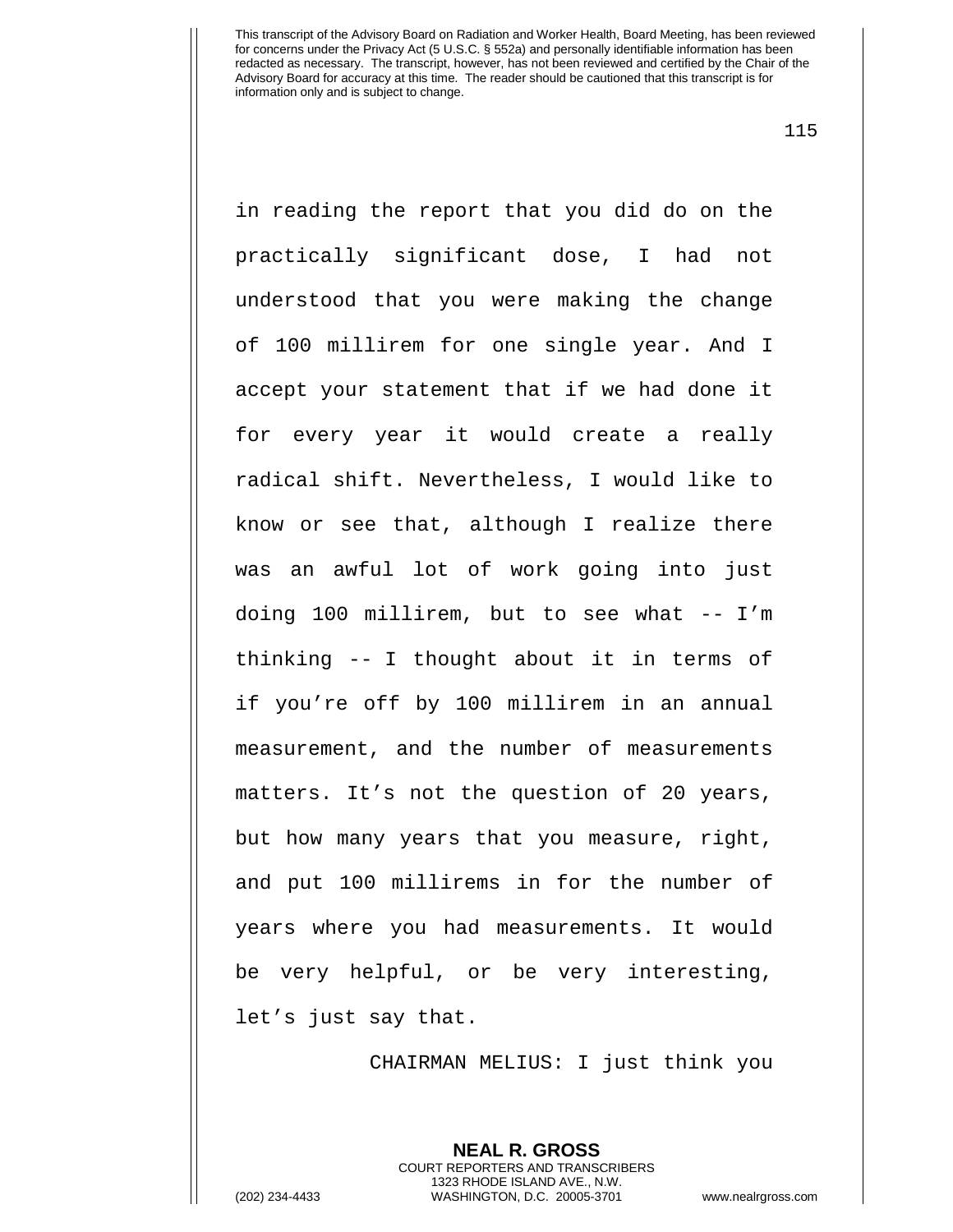116

have to remember this is a limited data set to work from. I mean, it's not like the sample is that large, and you start putting in multiple years I think you end up with a little bit more complicated data, you know, set of results to understand --

MEMBER KOTELCHUCK: That's true. That's true.

CHAIRMAN MELIUS: So, it gets --

DR. NETON: Yes, it's complicated, but it would be interesting. I agree with you in some sense, and it wouldn't be that hard to do. I mean, now that we've got the files all set up --

MEMBER KOTELCHUCK: That's what I was thinking.

DR. NETON: It's going to be fairly straightforward.

> MEMBER KOTELCHUCK: Yes, okay. CHAIRMAN MELIUS: Well, the other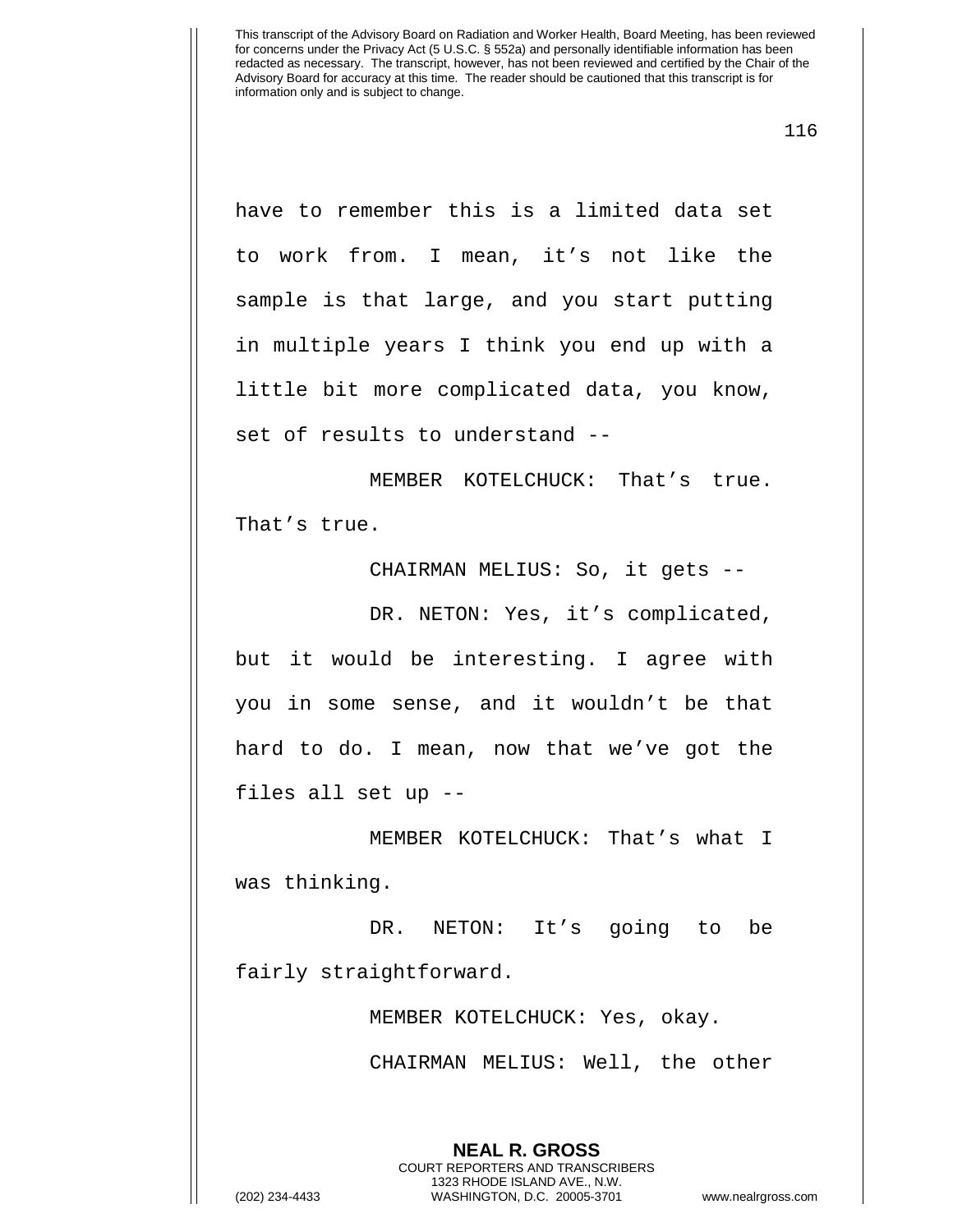117

thing I -- the other context was, I think we have to remember is that a Dose Reconstructor makes lots of decisions that are more than 100 millirem decisions, I mean, they're many times more than that in terms of claimant-friendliness judgment and so forth along the way, so I don't think we should get sort of too hung up on just that. I mean, the exercise is -- it's not just, you know, stratification or this application that's going to be the only place that judgment is involved. And we could spend too much time focusing on the small one and, you know, not recognize it's in the context of a lot of other decisions that are made.

DR. NETON: One other thing I was going to mention is you have to keep in mind, too, that this was 175 cases out of 40,000 they only apply to. The other ones were below 45 percent PC, so a very small

> **NEAL R. GROSS** COURT REPORTERS AND TRANSCRIBERS 1323 RHODE ISLAND AVE., N.W.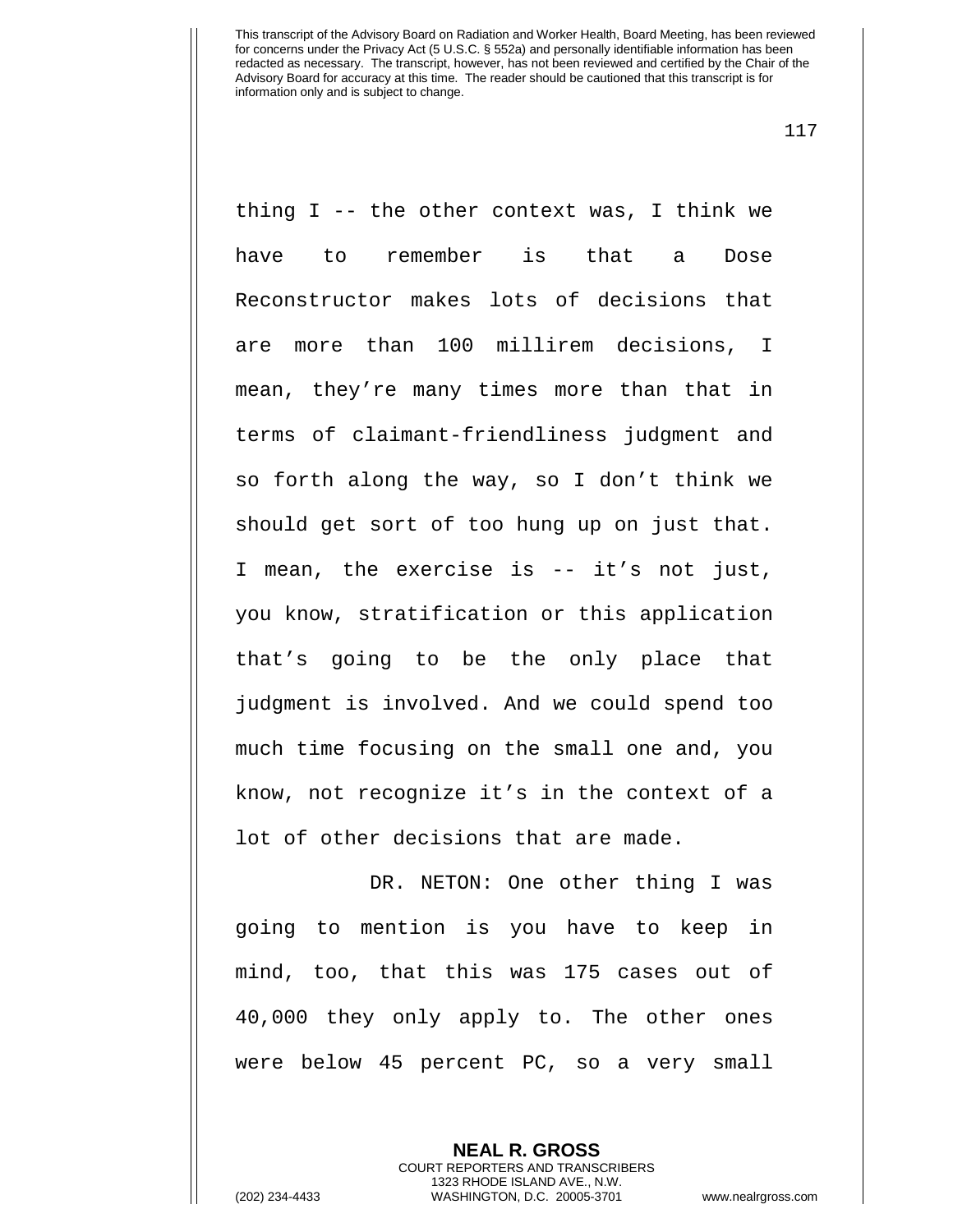118

percentage of the cases fall between 45 and 50 which surprised me a lot when we first pulled that number out. So, the other cases are well below 45, it would take some pretty substantial shifts to get them to be close to 50. You know, because a 5 percent shift in PC, now you're into the range of plausibility. Well, you add 100 millirem for every year of exposure, who knows? But it might be B- I think it's still possibly worth finishing that piece because, like I say, we've got all the files in place. It's easy to execute.

CHAIRMAN MELIUS: Any other Board Member question or comments? Yes, Brad.

MEMBER CLAWSON: It was B- I'm sure it'll be interesting reading when it comes out if we can follow with it, but I wanted to clarify something when you were talking about that you were looking at, I

> **NEAL R. GROSS** COURT REPORTERS AND TRANSCRIBERS 1323 RHODE ISLAND AVE., N.W.

(202) 234-4433 WASHINGTON, D.C. 20005-3701 www.nealrgross.com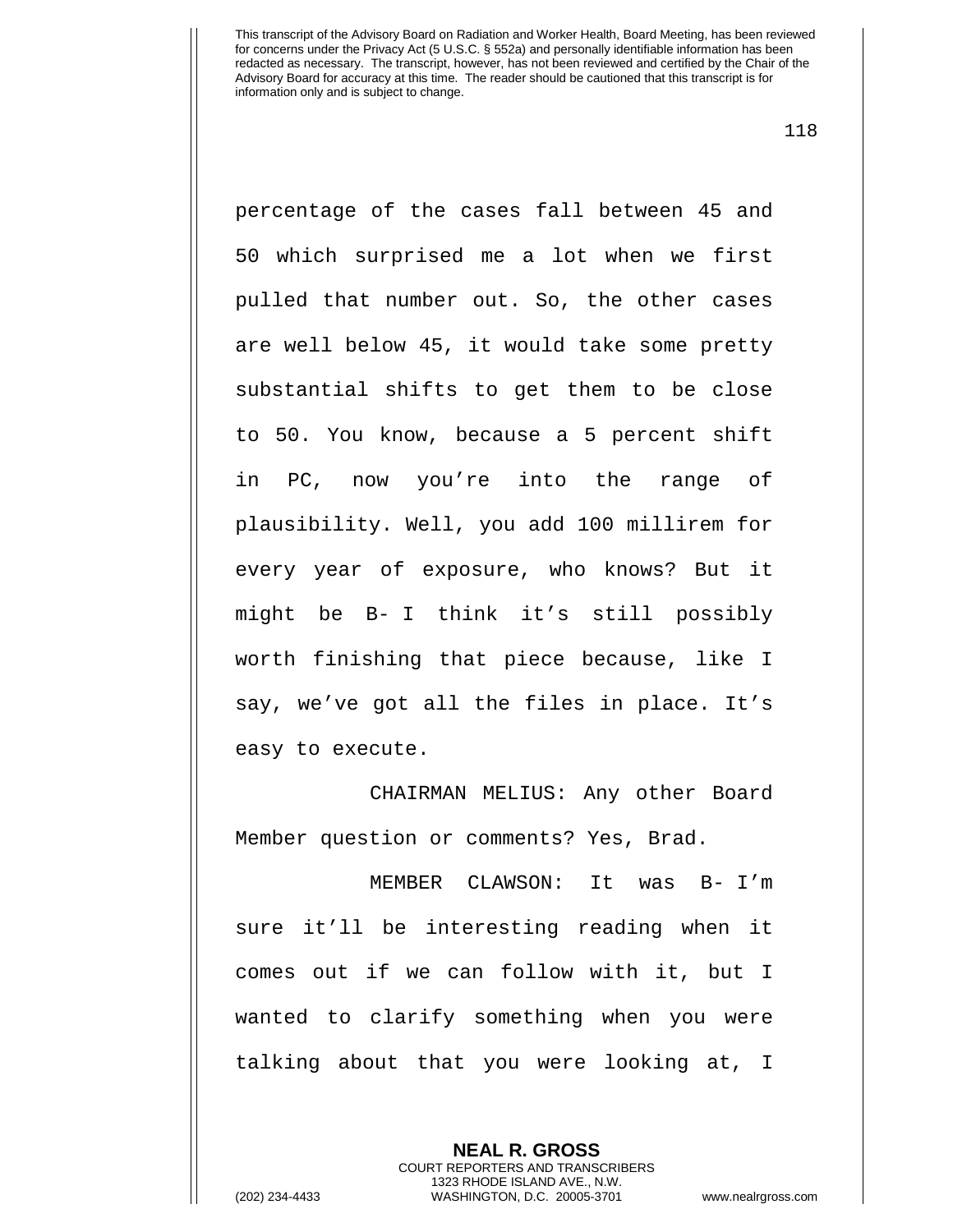119

guess, basically a coworker model, the person, where they worked and so forth like that. Now, is this still part of that, or were you trying to go away from that?

CHAIRMAN MELIUS: This is still part of that.

MEMBER CLAWSON: How B- you know, this all comes down to data and the information that you have. And we're trying to figure out significantly accurate, when you really are just taking a stab in the dark of what this person did. And it all comes back to the data that you have. And if it's garbage in B- I don't care how many papers you write on it, it's going to come out garbage out. It's a guess, you know. And you've talked to me so many times about can't prove positive or anything else like that. Well, you know, I agree in a lot of sense, and it's B- you know, I know we have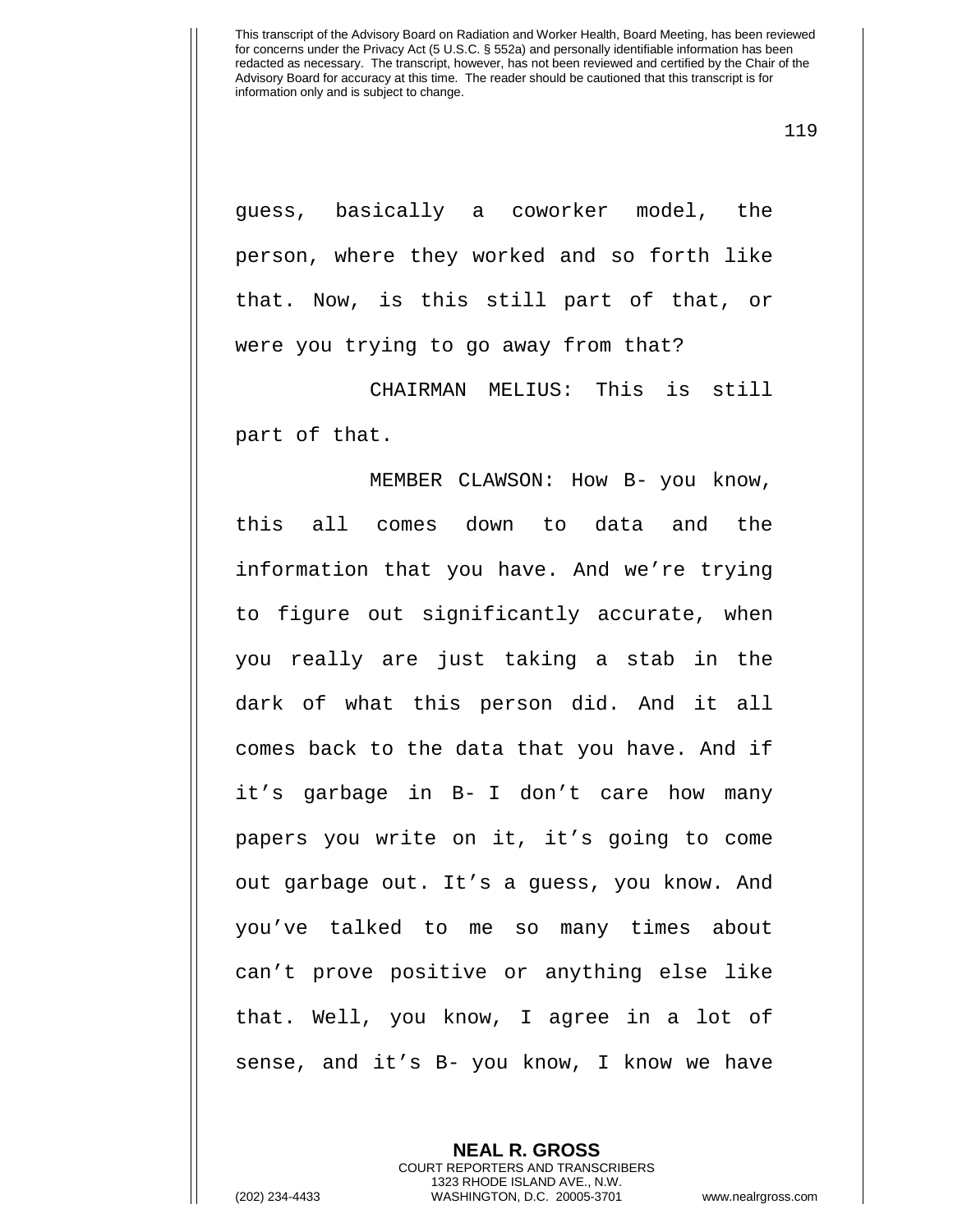120

to use significant accuracy quite a bit in this program, but I really have my doubts of what's going to come out.

DR. NETON: Well, I just B- a couple of thoughts on that. One is, we really need to look at each case separately, and in many cases, you know B- remember we're trying to reconstruct doses for people who weren't monitored.

MEMBER CLAWSON: Right.

DR. NETON: And my opinion is there's a lot of cases where people weren't monitored because they had fairly low exposure potentials, not always, so you've got to be able to tease those types of situations out because, you know, if you're going to assume that people that weren't monitored had these large exposures that you can't reconstruct, then you have this sort of situation where people that were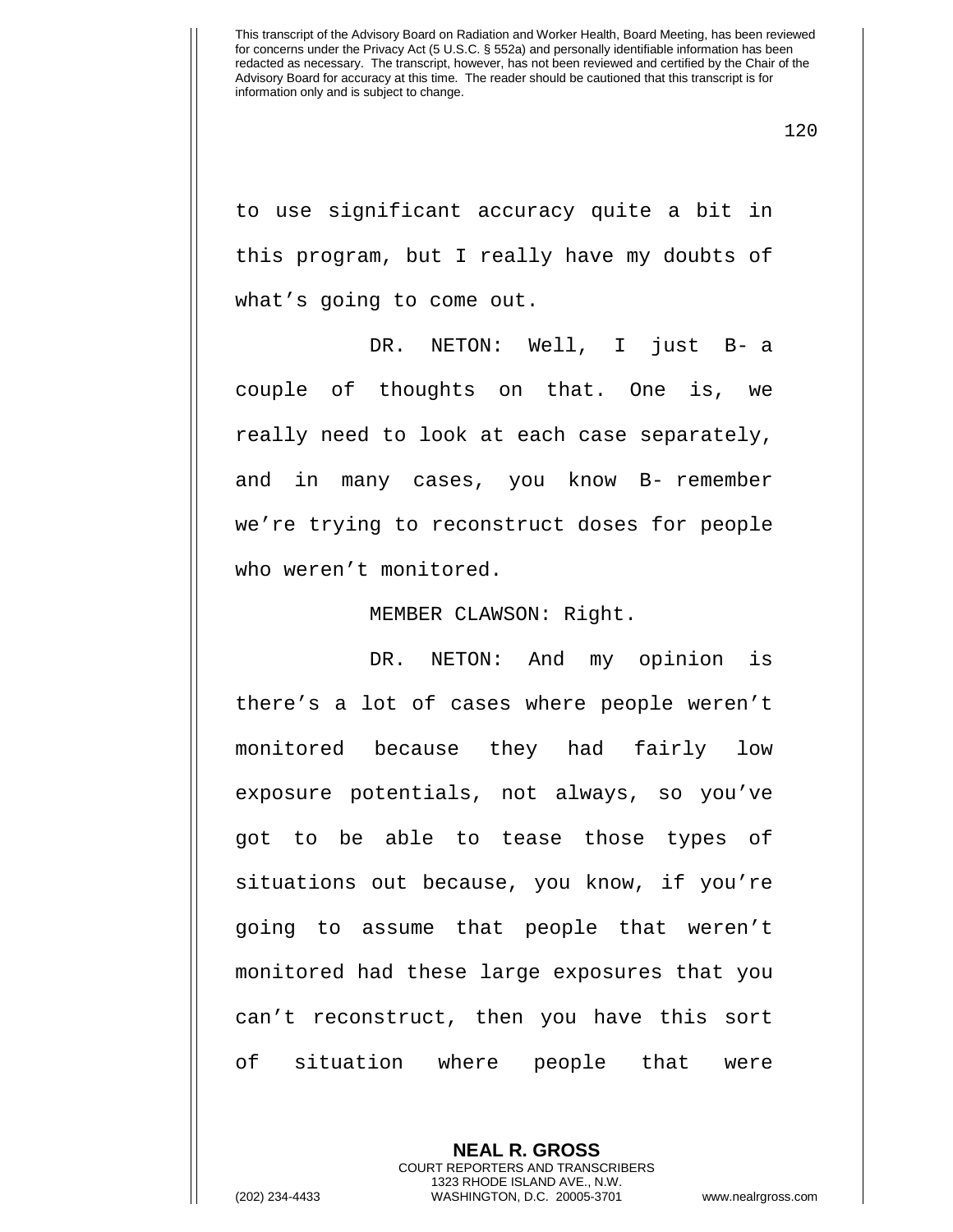121

monitored were heavily exposed, are getting X dose, and you can't reconstruct doses for people with no monitoring data because possibly they weren't exposed. I mean, you get some B- funny situations are created when you start thinking that way.

MEMBER CLAWSON: And I understand that, and you have totally the opposite, too. You have people that were highly exposed that weren't monitored.

DR. NETON: Well, I think that's true in certain situations but I don't know. We need to look at the data and see what it tells us.

CHAIRMAN MELIUS: Any other questions from Board Members?

MEMBER MUNN: Yes, Jim, this is Wanda. I feel I need to make a comment here, a very brief one, if I might.

First of all, thank you for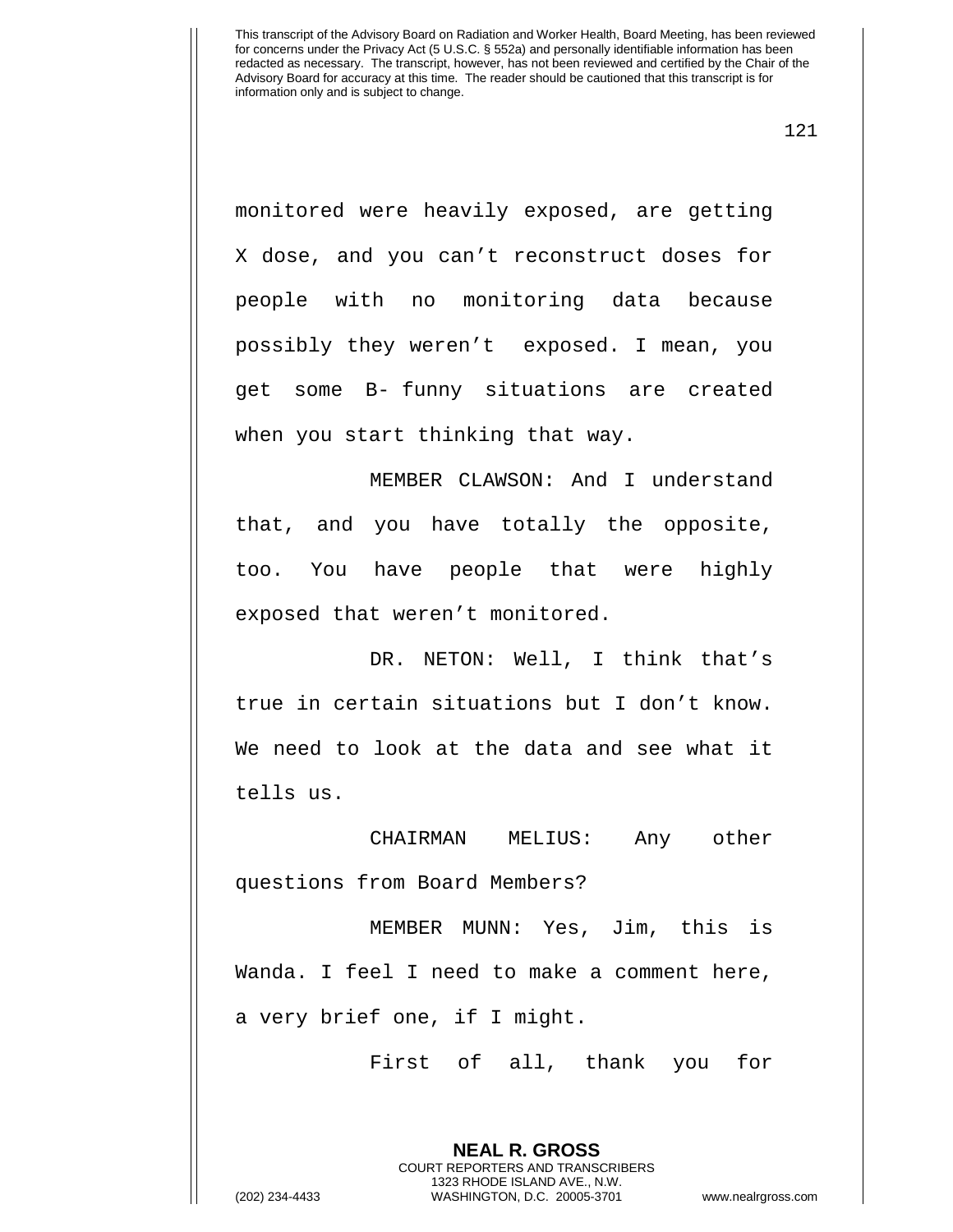122

putting together this extremely good list of the major documents that we've created with our administrative construct during the course of this program. It's illuminating to have them all in one place again, and to look at them as we're doing right now.

MR. KATZ: Wanda, I'm sorry to interrupt, but can you try talking maybe more directly into your phone because it's hard to follow you.

MEMBER MUNN: Okay.

MR. KATZ: That's better.

MEMBER MUNN: Is this is any better?

MR. KATZ: Yes, it is. Thanks.

MEMBER MUNN: All right. The 100 millirem exercise was very worthwhile I think, perceived as being very instructive. It's the kind of thing that some of us have pointed out from time to time that what's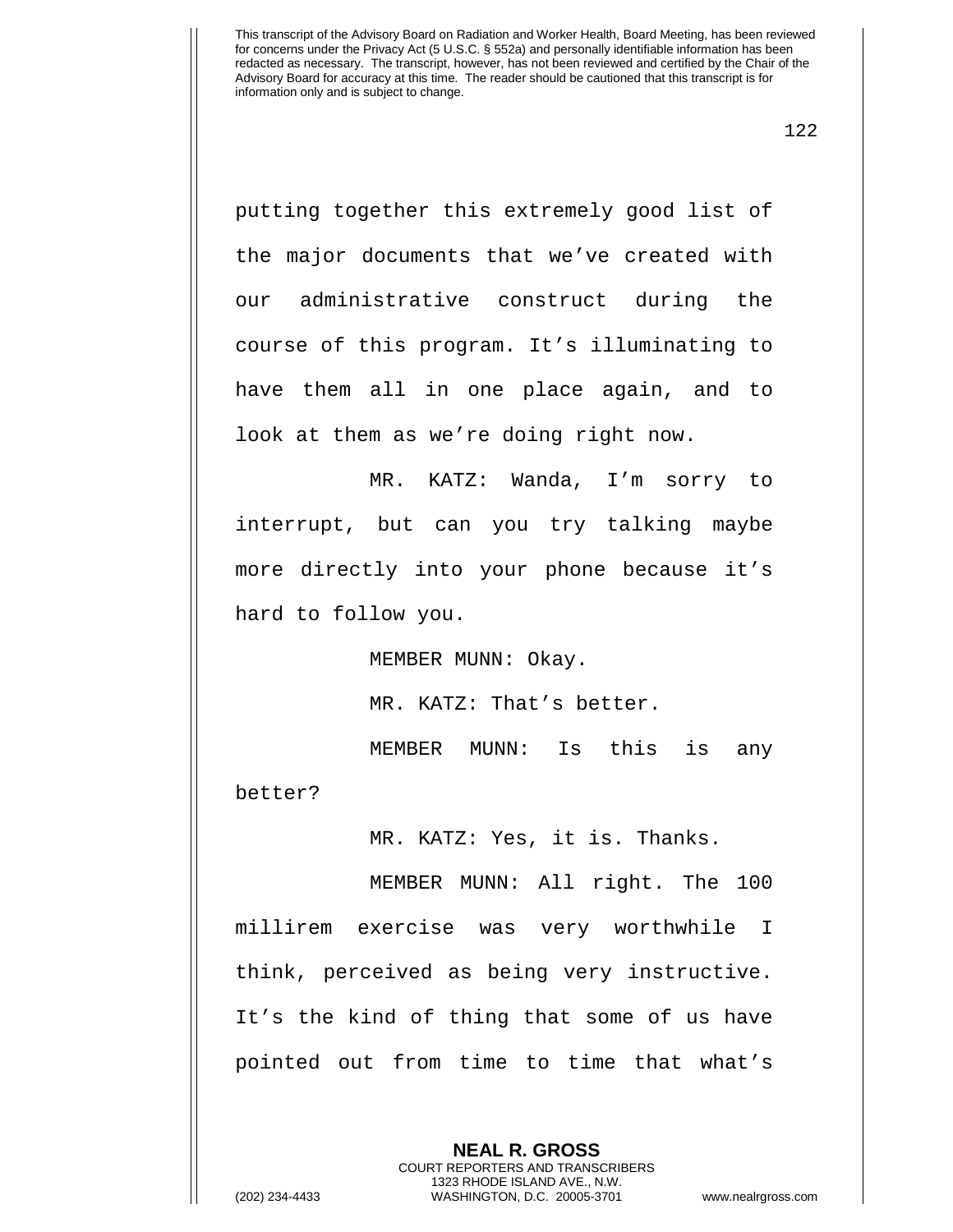123

seen as major differences by some really are not major differences in the cold hard light of day. So, it's good to see, despite the smallness of the sample, it's good to see that this can be continuously demonstrable even with the constructs that we've set up ourselves.

Dr. Richardson's comments I think further demonstrate that the argument with uncertainty are irresolvable, they're not absolute and they can't be made so because of the numerous factors that we have to deal with here. But regardless of how the data from this program are going to be used politically in the future, I think it's good for those of us who work with it every day to remember that evidence of excess cancers are still not present in these populations. So, that's my only thought with regards to these things, but I certainly do appreciate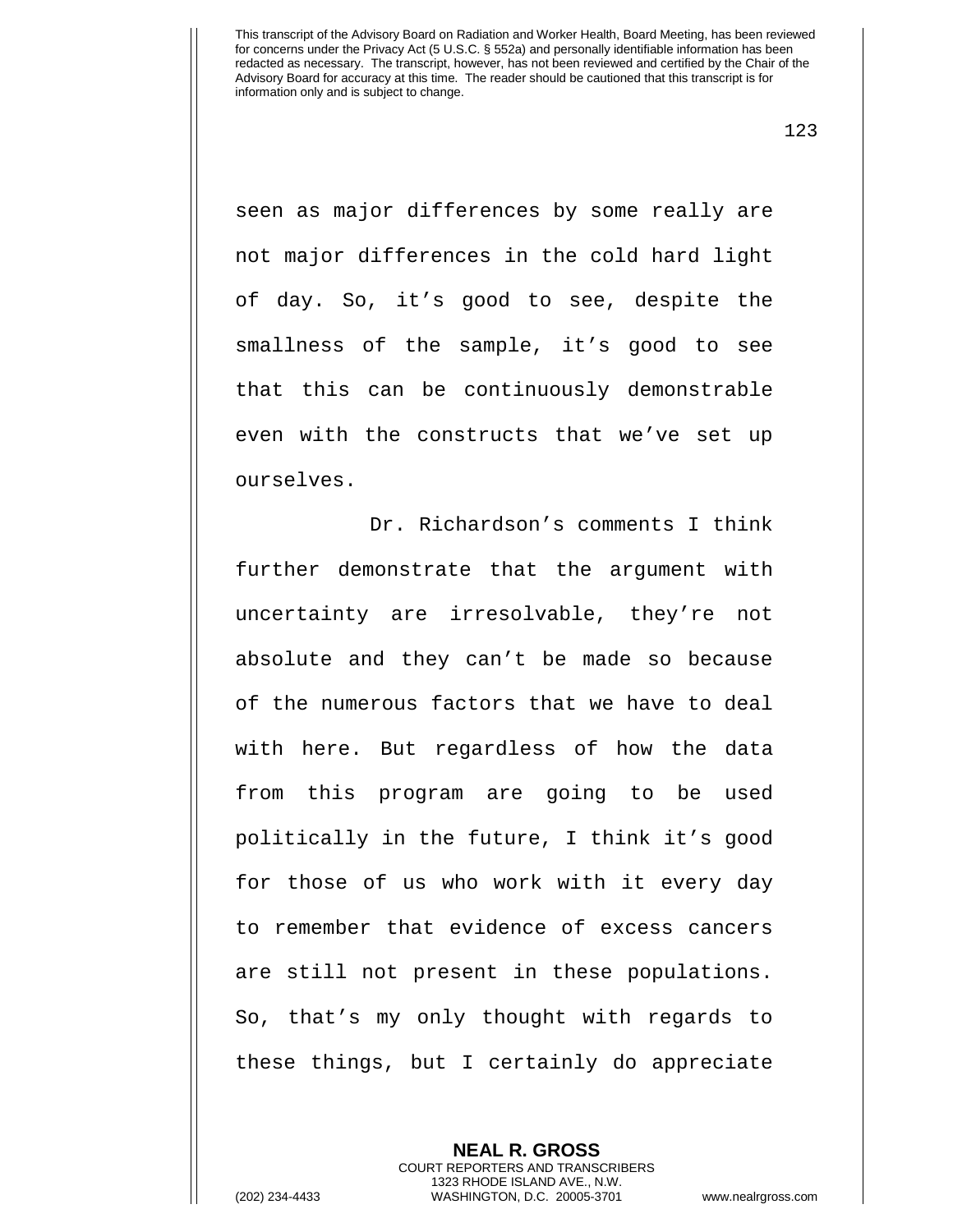124

the efforts of both Dr. Melius and Dr. Neton in having put together this, what I consider a thought piece here. Thank you.

CHAIRMAN MELIUS: Thank you, Wanda. Any other Board Member comments or questions? If not we're due for a break, and we will be back here at 10:45. We have a SEC petition to discuss, and I believe the petitioner may be on the line, so we'll try to start right at 10:45. Thank you.

(Whereupon, the above-entitled matter went off the record at 10:27 a.m., and resumed at 10:51 a.m.)

CHAIRMAN MELIUS: Okay. We're reconvening now, the Board is, and we will first hear a presentation from Sam Glover on Nuclear Metals, Inc. SEC. And Sam's going to do it from that microphone.

DR. GLOVER: So this is a site that really has evolved over a long time.

> **NEAL R. GROSS** COURT REPORTERS AND TRANSCRIBERS 1323 RHODE ISLAND AVE., N.W.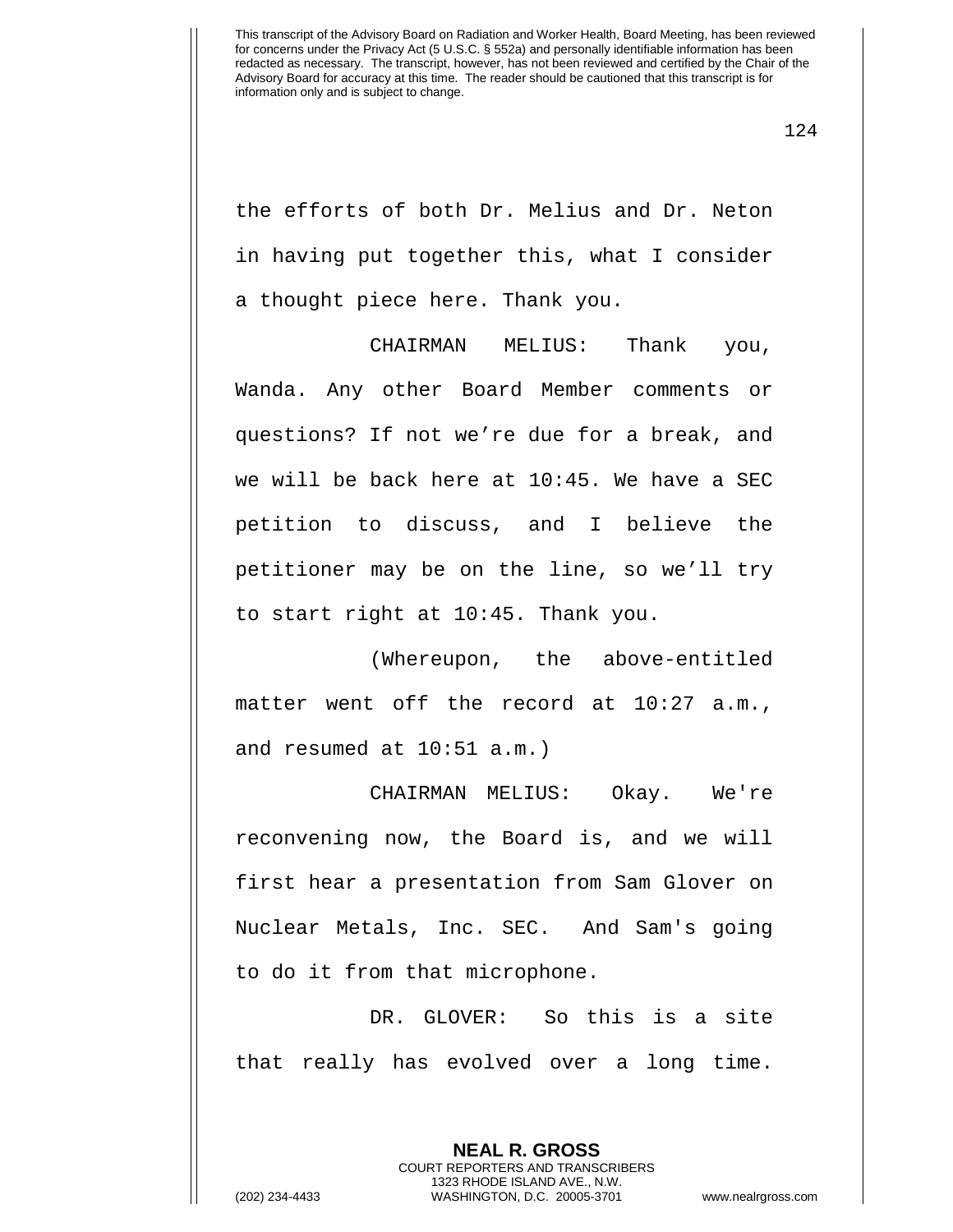125

Some of you guys -- it may even predate your being added to the Board. It started with MIT and the Hood Building back in the '40s. They consolidated operations at MIT into a barn, which was known as the Hood Building. And since they remodeled it and put stuff in the basement. And then eventually it went to Nuclear Metals, Inc. and they transferred those operations there. We have SECs from the early years, the '43 to '58. And then beginning at '58 at this facility up through 1979.

Beginning in 1980, we had substantially new data. We had a lot of data that came in, 20,000 bioassay samples, and we really -- and a bunch of air samples. We wanted to look at that. Thought it was -- we really need to make sure what kind of samples were available. Do we have thorium operation data? And so we wanted to

> **NEAL R. GROSS** COURT REPORTERS AND TRANSCRIBERS 1323 RHODE ISLAND AVE., N.W.

(202) 234-4433 WASHINGTON, D.C. 20005-3701 www.nealrgross.com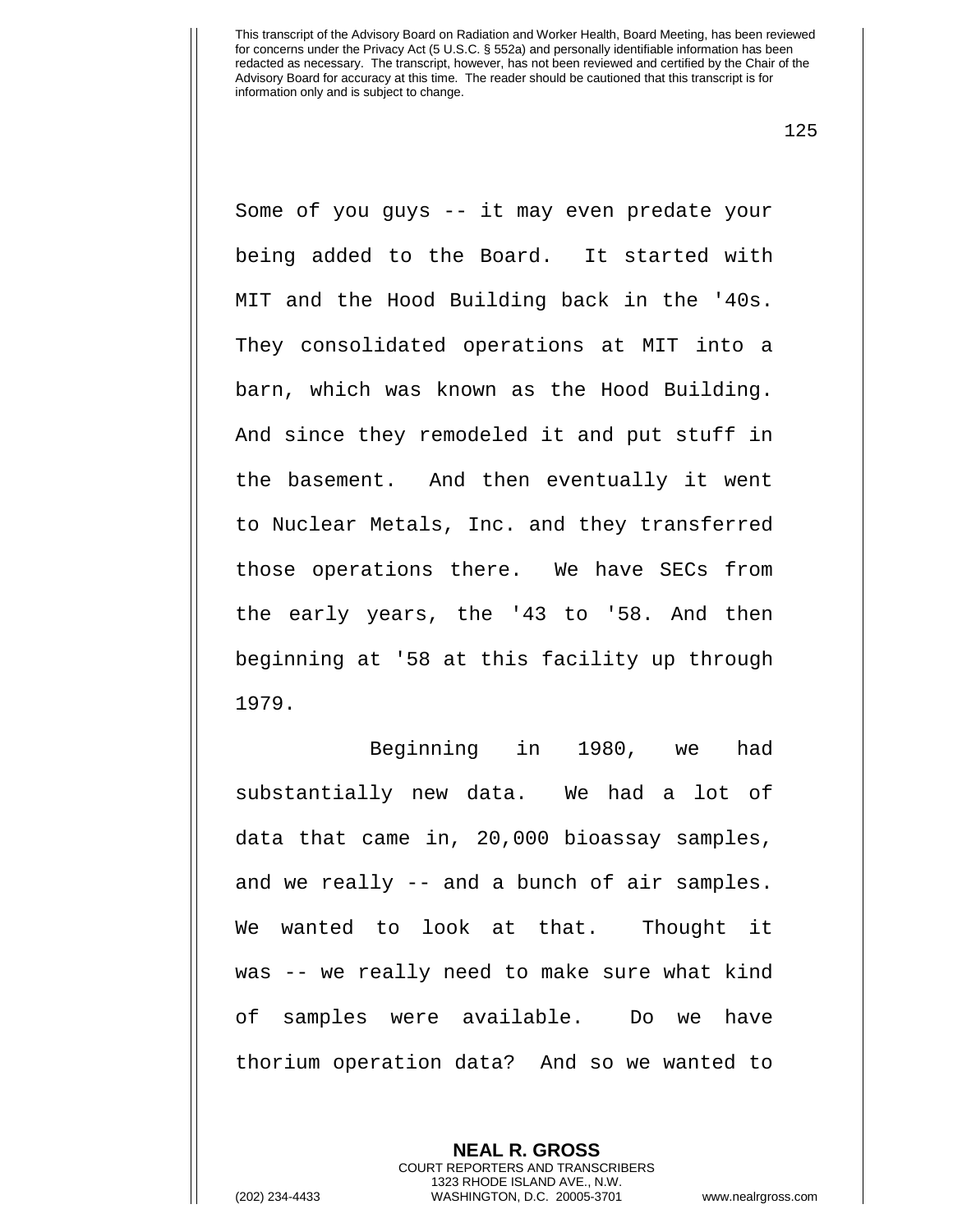make sure what the -- and we hadn't had an opportune time really to take a look at it properly. And then we have done so now. So we'd like to discuss.

This is one of those sites like Bomber mentioned earlier. The covered - the requested SEC was through 1983. That's when the petitioner ceased work at the facility. And in this case, we've extended through 1990 because the operations that we believe warrant an SEC continued through the end of the covered period.

So we have 1958, it moves to Concord. They provided the Atomic Energy Commission fabrication capabilities. And so that included uranium, thorium alloys. They did enriched uranium work up until 1974, and at that point they ceased doing enriched uranium work. They had in the mid -- the late 1970s they began a very large-scale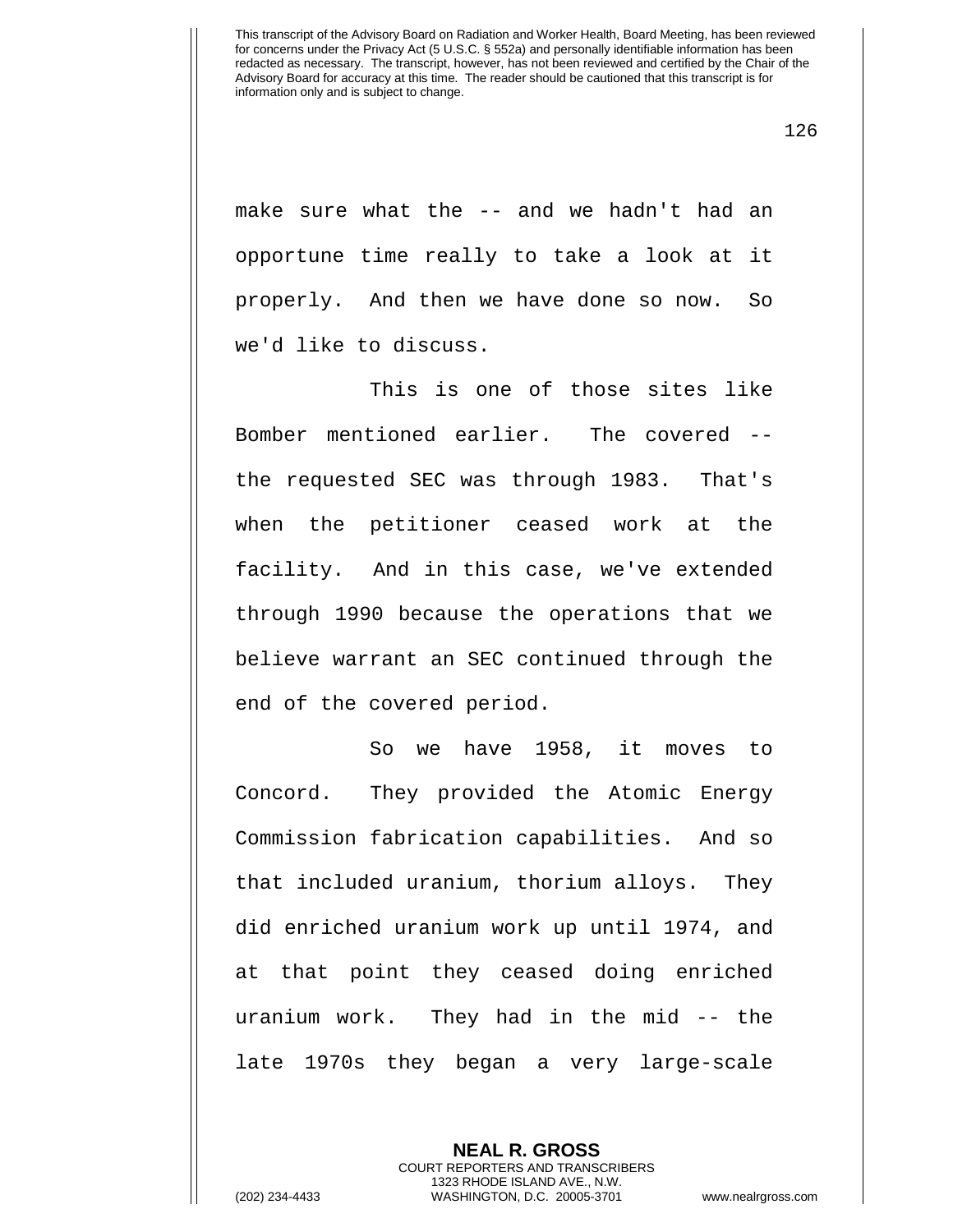127

depleted uranium operation when they made munitions.

The covered period for this facility is an AWE from 1958 to 1990 and a residual period from '91 through March 1st, 2011.

Next slide, please. A few things, because it has been awhile since we discussed the original Class. We have a petition received on October 20th, 2011, proposed Class was from '70 to '83. So we've extended this on both sides, earlier as well as later.

Next slide, please. Okay. So we have some new tables here. So we had a proposed Class addition of workers from '58 through '79. This was based on the inability to reconstruct internal dose for thorium and enriched uranium. They did have bioassay for some of the uranium, but it was for natural compounds. It was not based on

> **NEAL R. GROSS** COURT REPORTERS AND TRANSCRIBERS 1323 RHODE ISLAND AVE., N.W.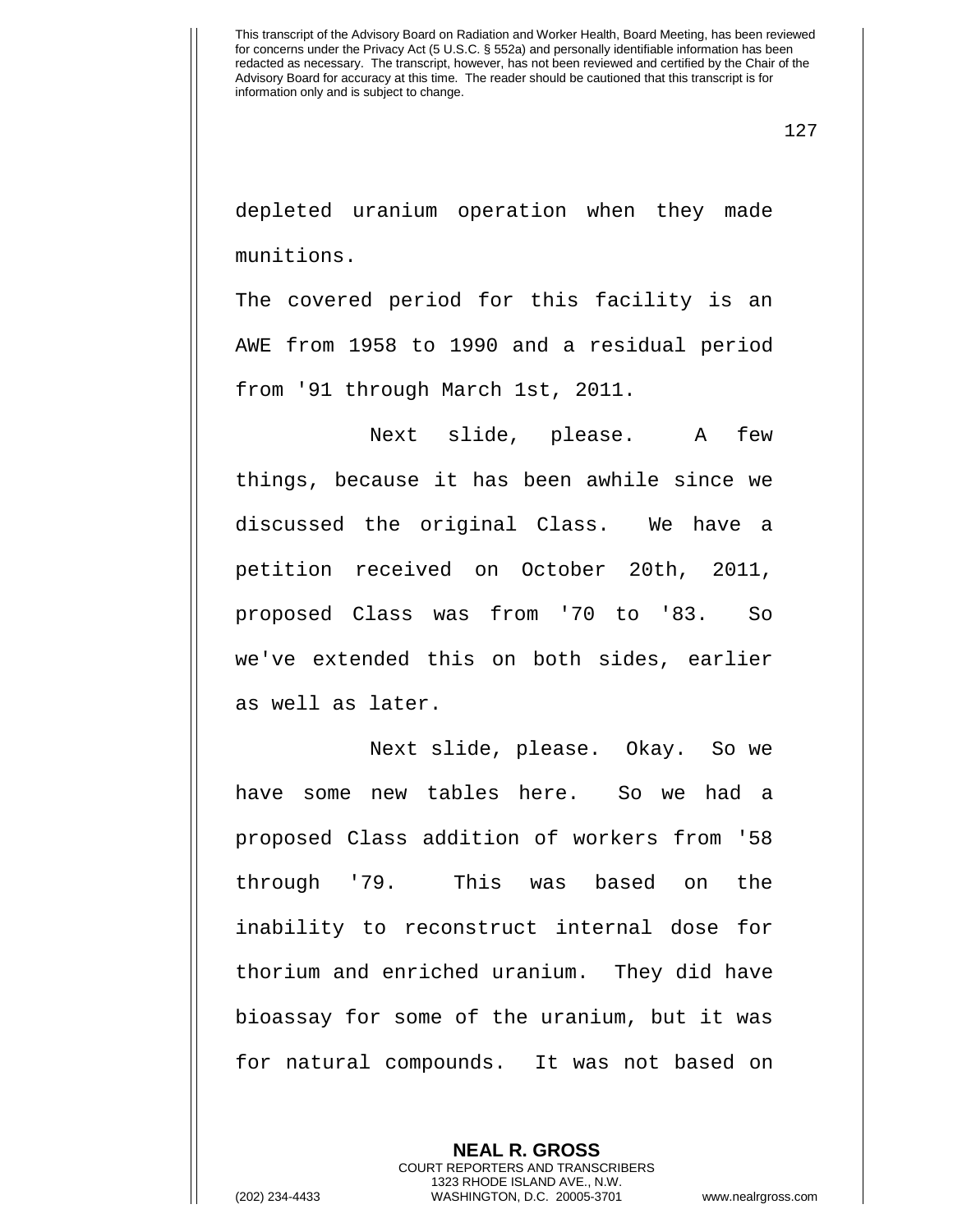128

activity-based. And there is no evidence of thorium-based bioassay or air monitoring data at the facility.

The Board agreed with this Class. It was added January 6th, 2013. At that time we reserved the period from '80 to '83 to evaluate those air samples and bioassay records and see what they contained. And so we've reviewed those and we are looking now at the time frame from January 1, 1980 through December 31st, 1990.

Next slide, please. Just very briefly, the typical types of sources we go through. We have the Site Profiles, our claims. Right now it is a fairly small claim base. There were maybe 800 to 900 workers as we get into the later time frames, into the '70s and '80s. There was a few hundred in the early years. So right now it is probably smaller than what one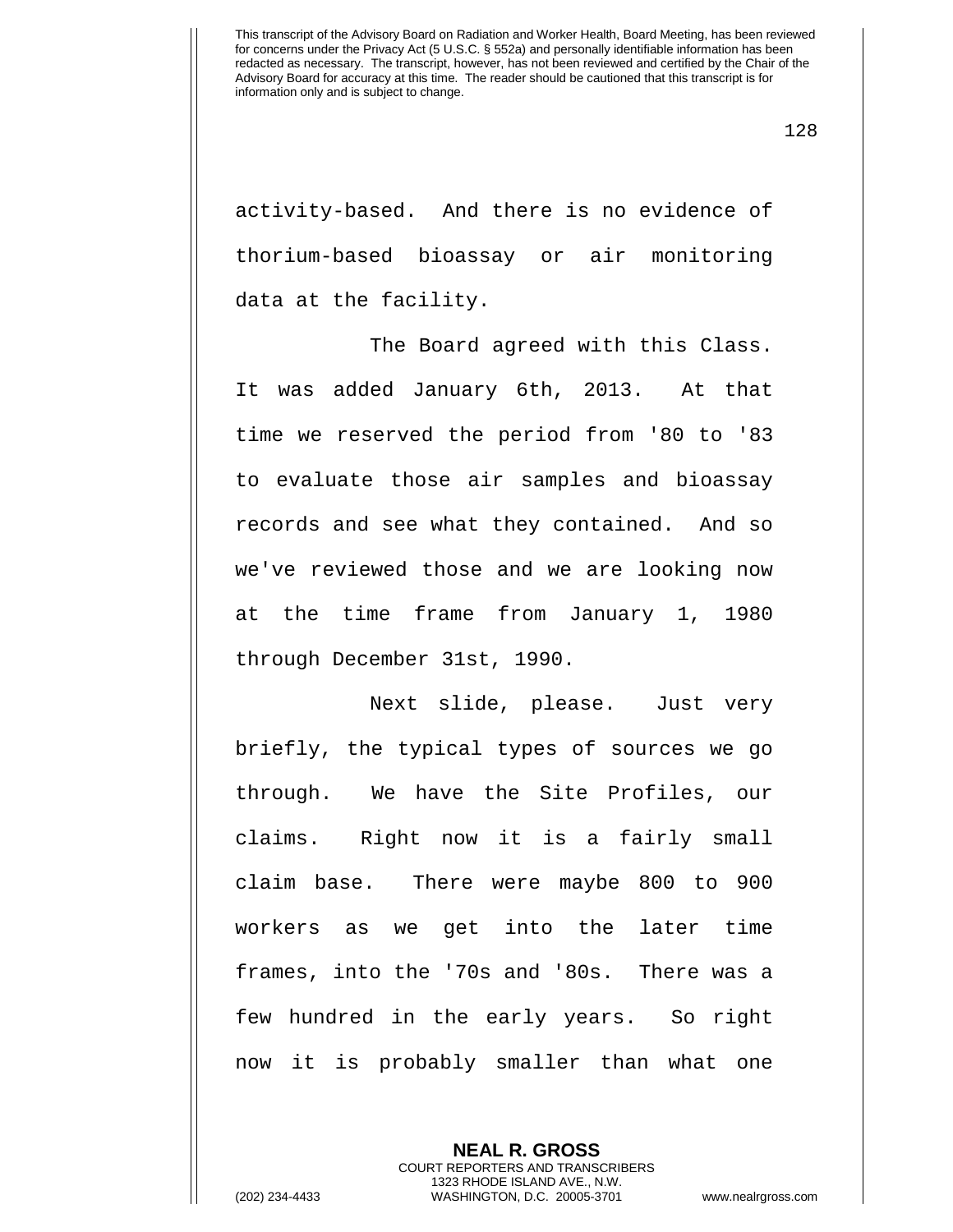129

would expect. Maybe that will increase as we get farther away from the 1970s when that -- that goes up quite a bit as those large projects.

We did conduct a number of interviews. We had a very large scale outreach meeting where we had at least 50 former workers going back to the beginning. And some of this is also -- we don't mention it here, but we actually went to MIT and the Hood Building. So there's a separate series of outreach meetings that we did for that. And some of those workers continued on, so those were all added.

Next slide, please. Again, Internet, Department of Energy locations. We did classified reviews down at a number of different facilities including Oak Ridge, OSTI, Hanford that all contained records related to this type of facility. The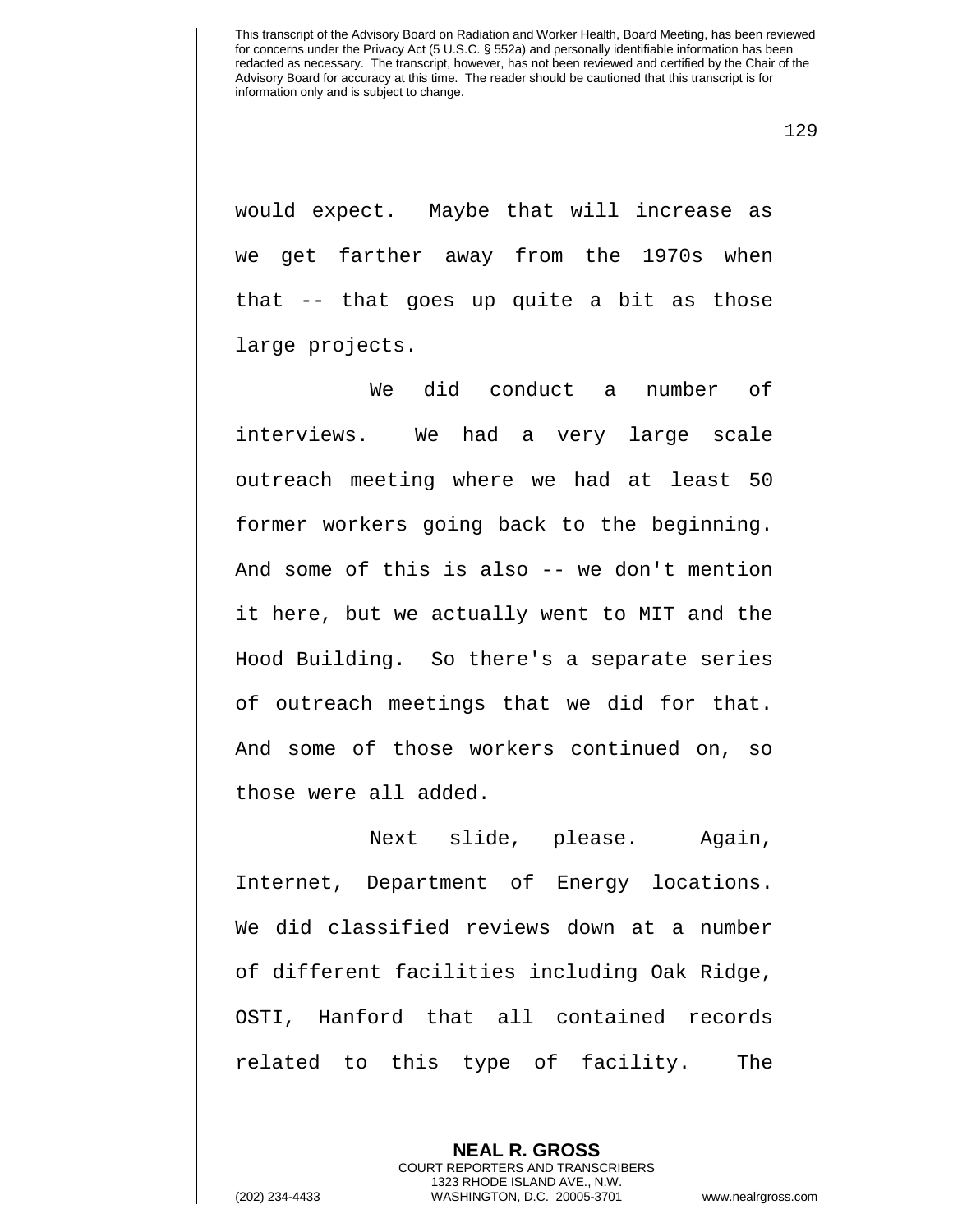130

Hagley Museum, the NRC, and also Massachusetts Department of Environmental Protection and the EPA.

Next slide, please. For during this period we have a small number of cases at this time. Twenty-six submitted, nineteen for those who worked during the proposed time frame, eighteen with a dose reconstruction. And you'll see that there's a large number of people with external and internal monitoring.

Next slide, please. Just very briefly; we sort of discussed this, we had operated the Hood facility until October 28th, 1958. Department of Labor established the beginning of the time frame very carefully based on contracts. They began to move operations and actually October 29th, 1958 the Department of Labor established very clearly the beginning of it as an AWE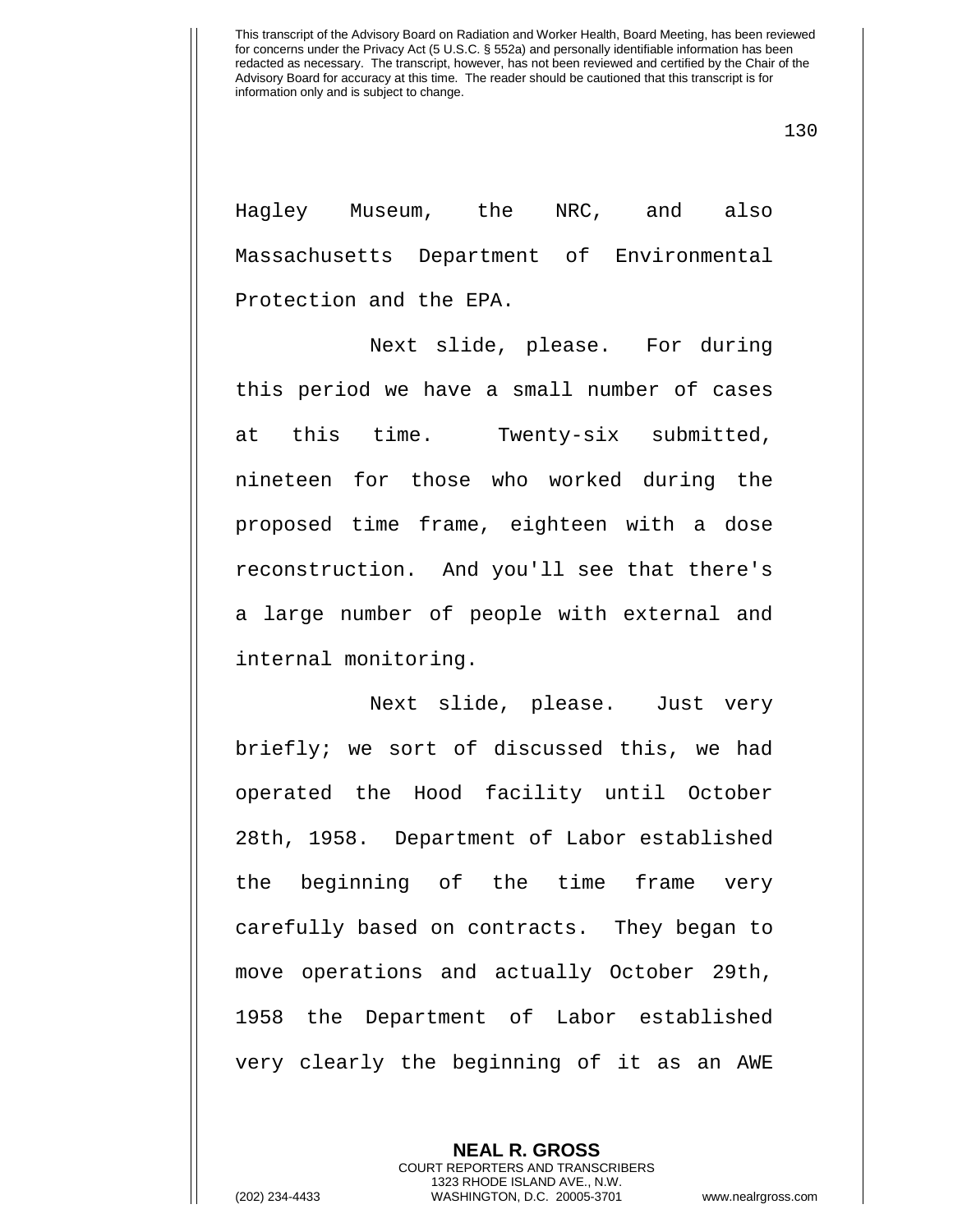131

facility. And the range of workers was anywhere from 60 to 650. I believe it may have even been up to 800 in some of those time frames based on records that we have from the monitoring.

So we have a map, I think, and on one of these we have original facility consisted of three buildings and it was added to over time, office space and research labs. Based on worker testimony and discussions -- we're looking at the reports, they sort of overlapped. Outside the cafeteria they would store material. So it wasn't that it was a clear-cut piece on where things were and where things weren't. And so, maybe the next slide I think we may still have a map.

So this shows some of the E Building and the different facilities. And there's some Butler Buildings, but there is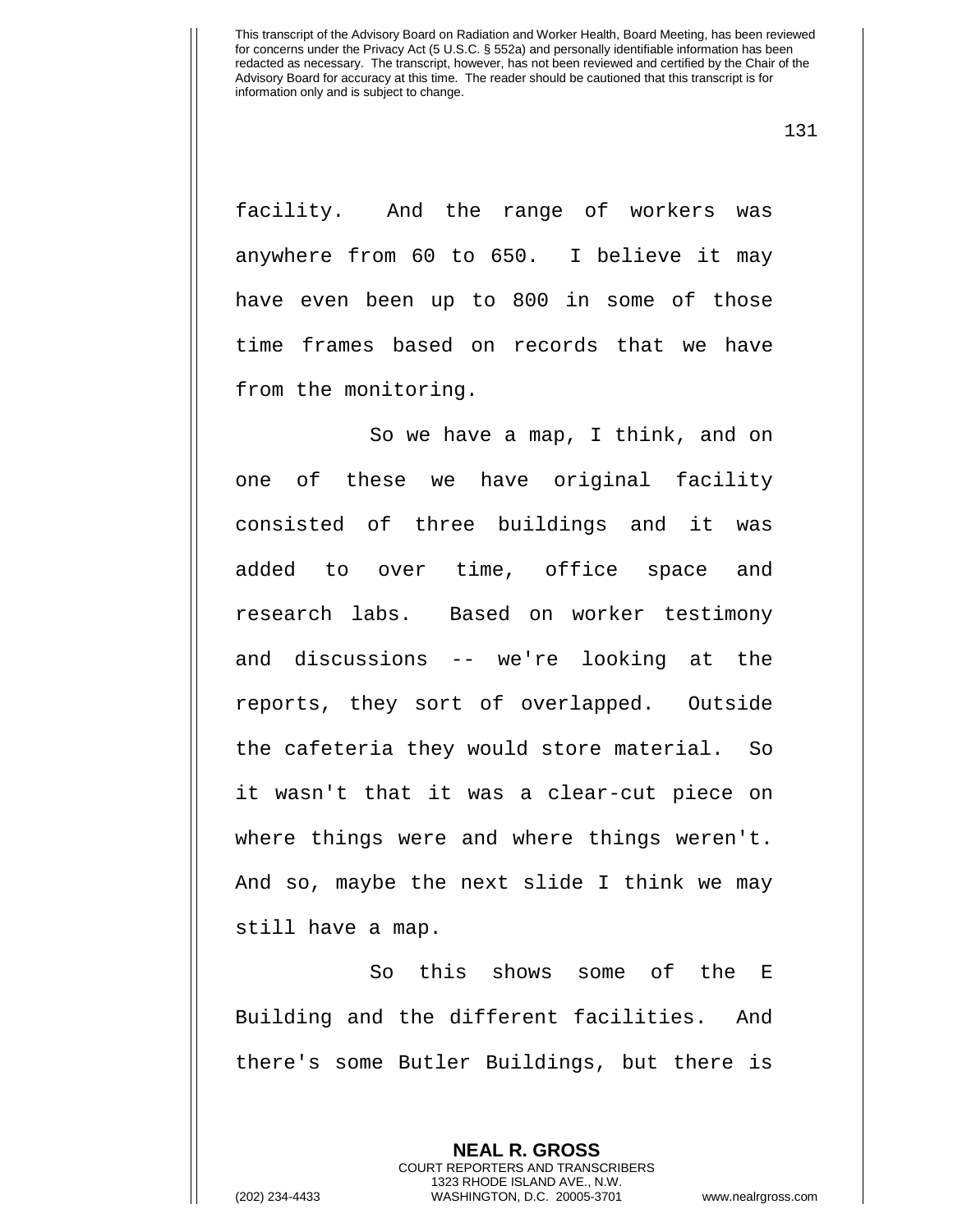132

quite a bit of material storage in various places that you may not expect it.

Next slide, please. So a partial listing. I wanted to give you that flavor that we looked at the thorium ops in the beginning of the years. There's still classified things here, so I'd like to stay on script. And so, I'm only going to ask - maybe be able to respond to certain questions, if you ask them.

The flavor, however, is that during the beginning of these operations, there's thorium ops, they're not discussed in the AEC Reports. They're not discussed in the other reports. That same flavor continues on as you get into the '70s and '80s and up to the '90s. We have the worker testimonies. We see those same things. We have the background. But you don't see them discussed in the reports.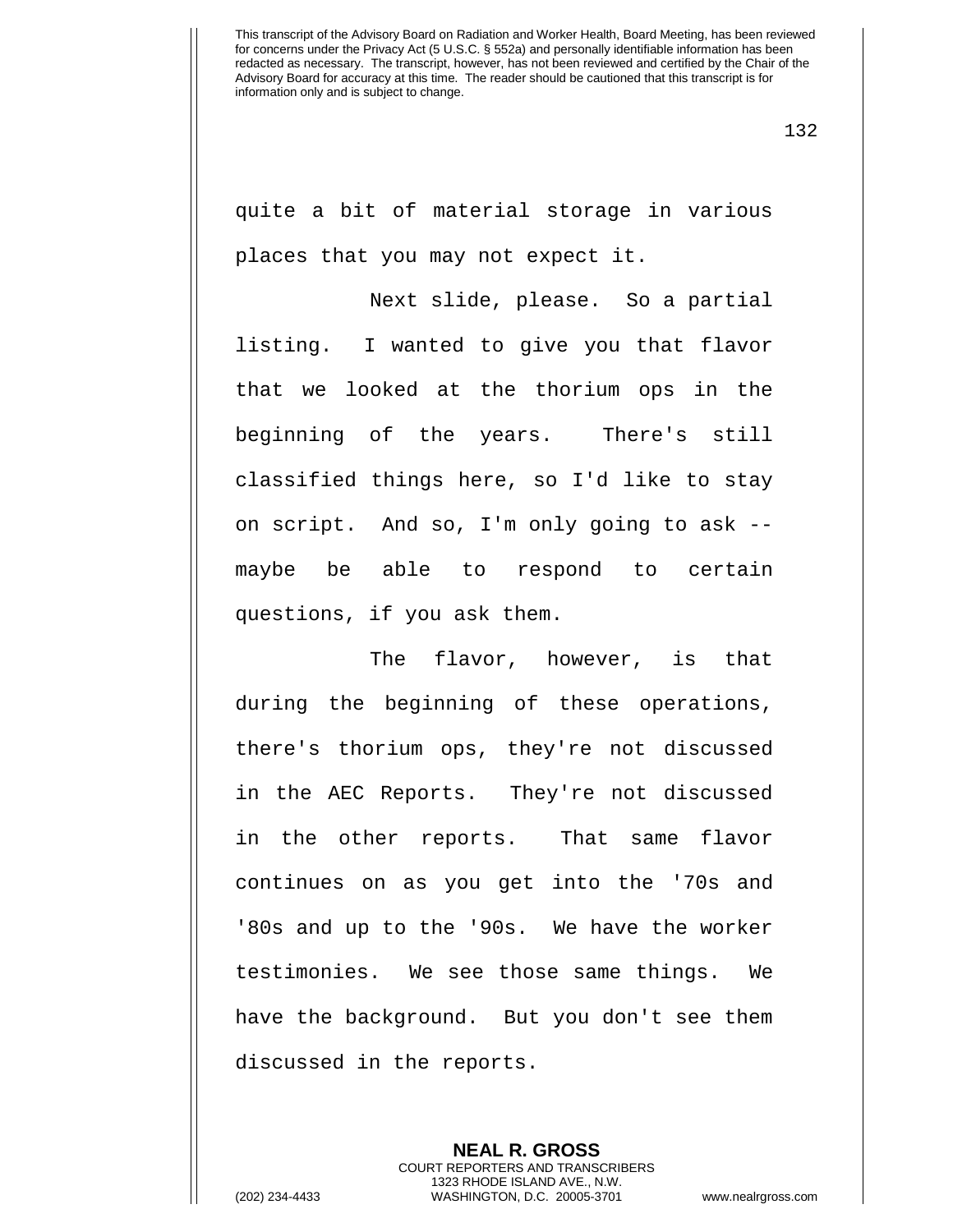133

And so, while we don't have a lot of detailed documents to give you in this '80 to '90 time frame, I have a very strong feeling and the beliefs and the discussions with the workers that those were still substantial, they were radiologically significant and that thorium work continued. But I don't have pounds to give you. I don't have a -- this is exactly what the work was.

So but we do have kind of a research-style operation pre-'72 that grew out of a research organization on how to machine and extrude uranium. They'd shoot the extruded uranium through walls. Just trying to figure out what to do in the early years. And so they were the go-to guys on -- if there was a problem with the phase at Hanford as things were expanding, they'd ask these guys.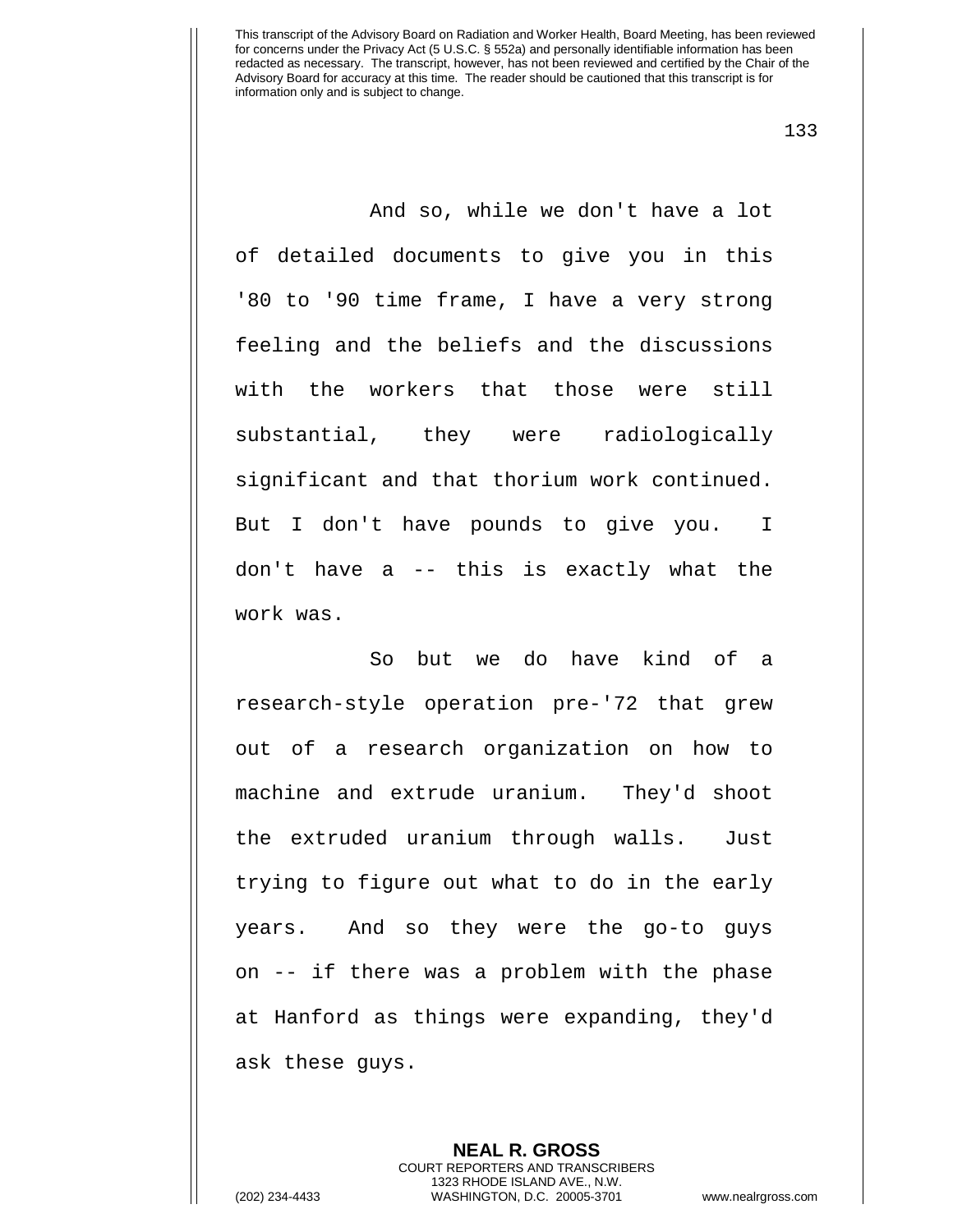134

And so then in the '70s you see the shift to the large-scale operation, depleted uranium shields and counterweights and penetrators. They began working a lot with the military on how to recycle this material, because if you produce it, you still have the waste associated with that and how to recover it.

I did say that the enriched uranium operation discontinued in 1974, and that seems pretty clear and it seems consistent with all the records that I've seen.

Next slide, please. So the post- '79 operations, they seem to have continued this shift of the production, getting away from some of their original roots, but they still have this powder technology, particularly with a variety of materials including thorium. So you've got those

> **NEAL R. GROSS** COURT REPORTERS AND TRANSCRIBERS 1323 RHODE ISLAND AVE., N.W.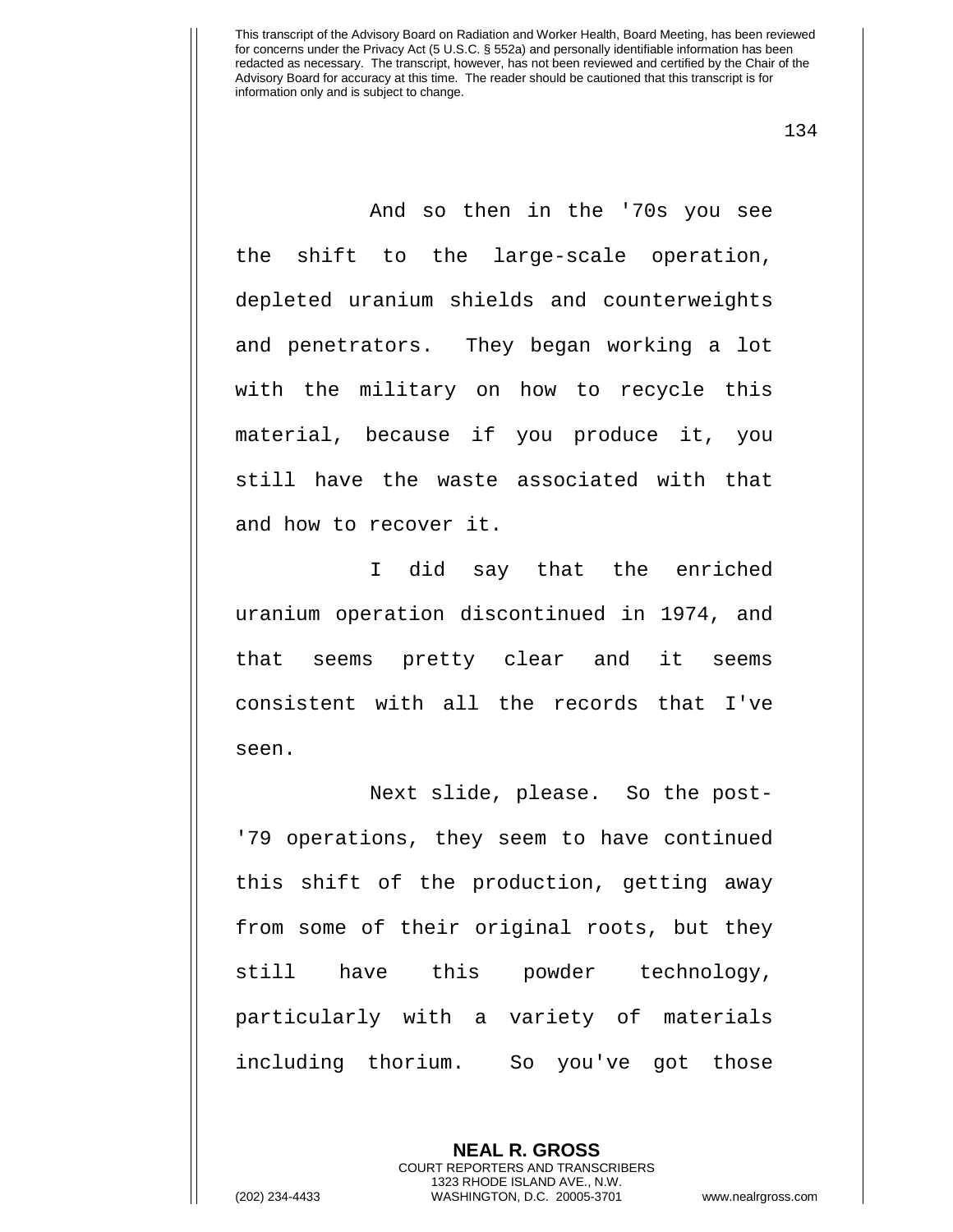135

large-scale depleted uranium ops. You do see they were doing UF4 processing up until '83 and the time they shifted it to the Carolina Metals Plant in South Carolina. They continued to do billet operations. Assembly, extrusion, copper removal, pickling. So they still have those kind of ops.

Next slide, please. I think we get into thorium operations next. They provided depleted uranium and natural uranium for the AVLIS project at Lawrence Livermore. They continued -- they did those basically extruded metal powders where you take powdered metal and make odd shapes, so you can compress them and -- so that included thorium operations.

And they maintained the license. This is kind of a thing that we really - not only did they maintain the license, they

> **NEAL R. GROSS** COURT REPORTERS AND TRANSCRIBERS 1323 RHODE ISLAND AVE., N.W.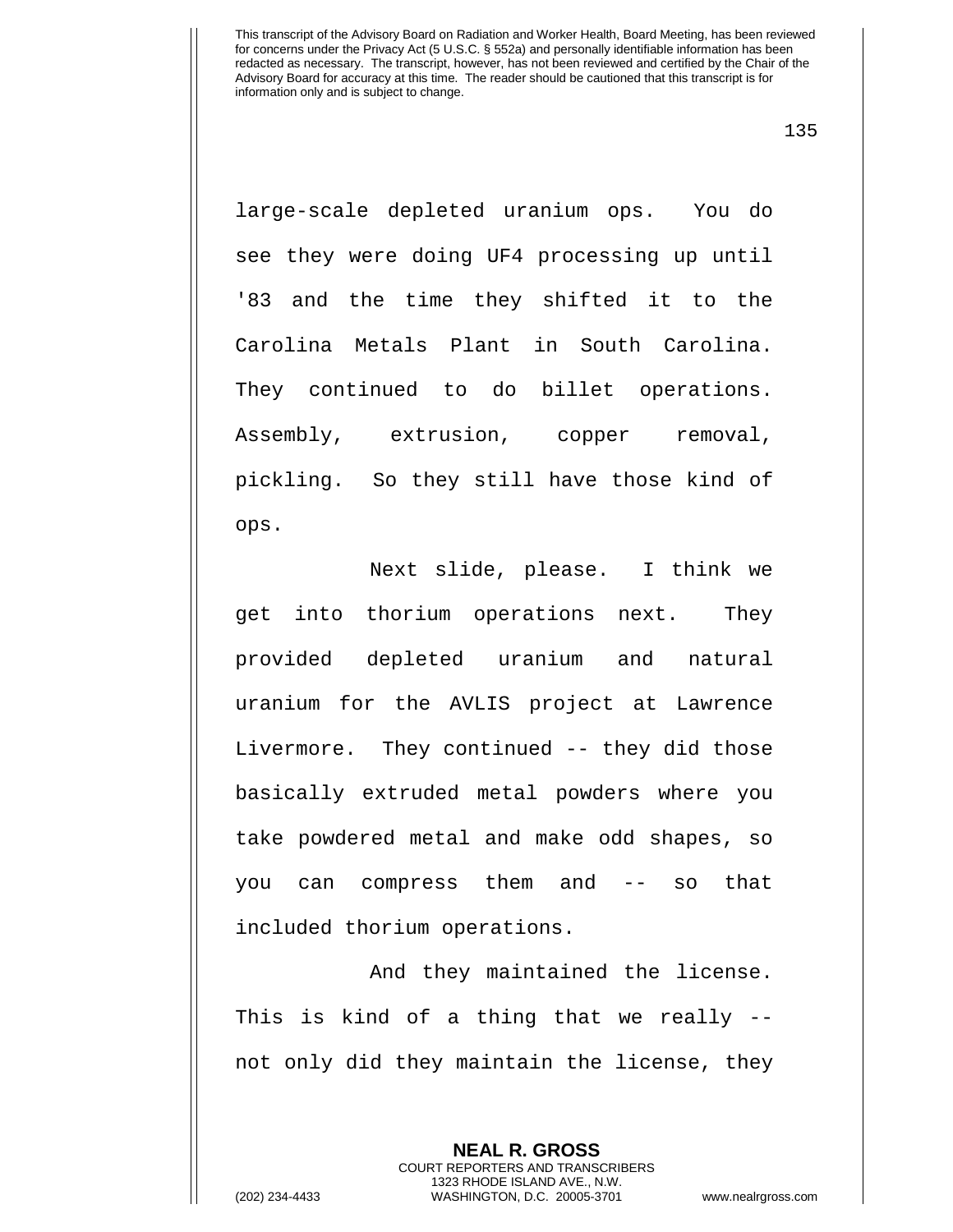136

increased their license from 10,000 kilograms up to 25,000 kilograms of at least 90 percent thorium material. So they were dealing -- even though it's not welldocumented, they had stuff on site. You don't increase your license up two-and-ahalf times for no apparent reason.

So Health Physics Program. While we believe it got much better after they started large-scale ops, there's still things that we -- they still continue to have problems. In the beginning years they had a lot of problems. They had no trained health physics staff until 1981. Again, they started in '58 at the Hood Building. Mostly research in nature in the beginning. And they shifted to a more production, but there's still this back element of different research programs and special ops. They had in the mid-'60s a lot of uranium spills and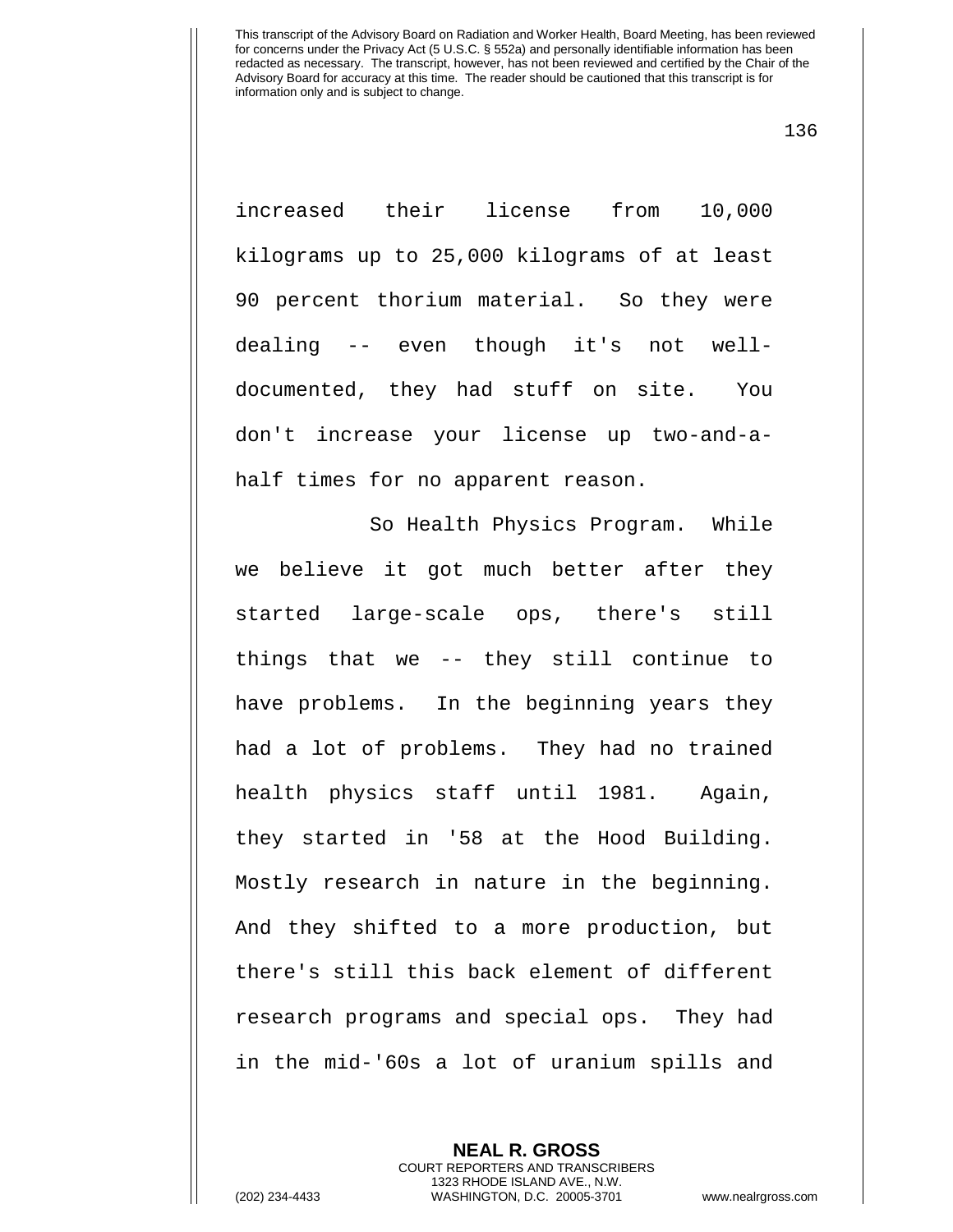137

fires and contaminations, so there was - the Inspection Reports show a lot of deficiencies. They still -- they got better. There's no doubt that they improve.

And as I said, they coincide on this next slide with the growth of the company into this production. The report access controls were reinforced. However, also note that the materials were stored broadly throughout the facility. They talk about increased air monitoring program. Currently we have found no thorium air monitoring samples for air monitoring that can be identified. That may have happened, but we can't associate them with the program.

They began an air and swipe sample analysis program. It was brought in house to reduce delays and to have more control. They certainly described and the

> **NEAL R. GROSS** COURT REPORTERS AND TRANSCRIBERS 1323 RHODE ISLAND AVE., N.W.

(202) 234-4433 WASHINGTON, D.C. 20005-3701 www.nealrgross.com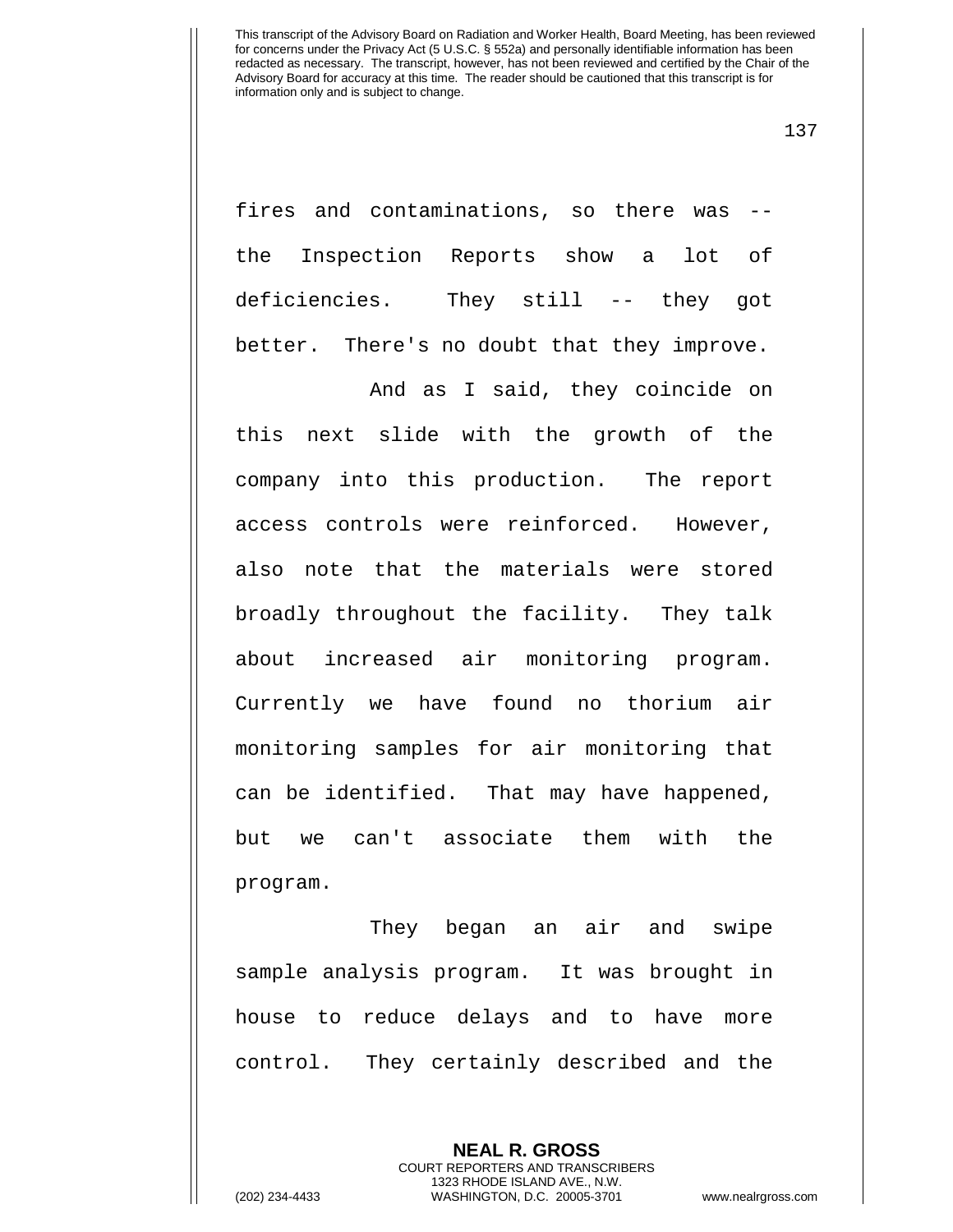138

workers talked about improved radiation safety training, health physics coverage. They actually began coverage on all three work shifts instead of just at the end of the day. They still had, even in '80 to '84, the time frame we have documentation, 70 documented fires, smoke and other spill incidents in that time frame. We don't have anything after '84 to really evaluate.

Next slide, please. So sources of internal -- this is sort of our standard slide. We have research and production activities involving numerous radioactive materials. These amounts change up and down over time. Some of the activities and materials remain classified. Internal dose sources include uranium, which during this time frame was depleted and natural in many physical forms and also as the results of fires and explosions.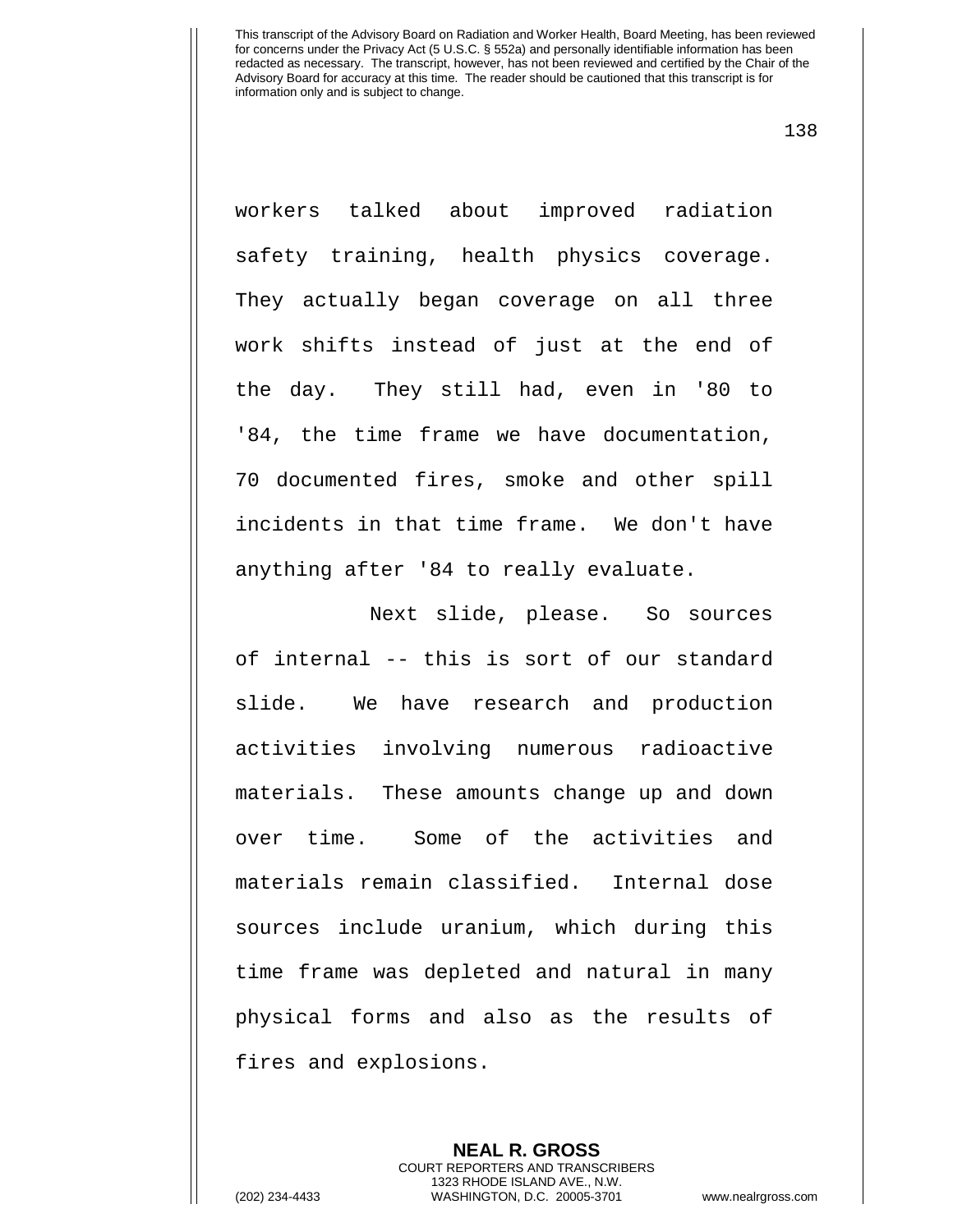139

We have recycled uranium components. These materials were -- the munitions are known to be contaminated with actinides, so we will treat those as part of our typical recycled uranium components, the actinides that are part of that, and the technetium. As I mentioned, the enriched uranium was removed as a source term in 1974, so we don't have to worry about that in this time frame, but we do have uranium and thorium progeny and thorium oxides, powders and metal.

Next slide, please. So before 1980, to kind of give you this flavor, we had about a ton of thorium transferred from the Hood Building. We know they extruded thorium rods for the British and French companies in the '60s. We know they converted thorium rods to powder and extruded thorium powders and shapes. They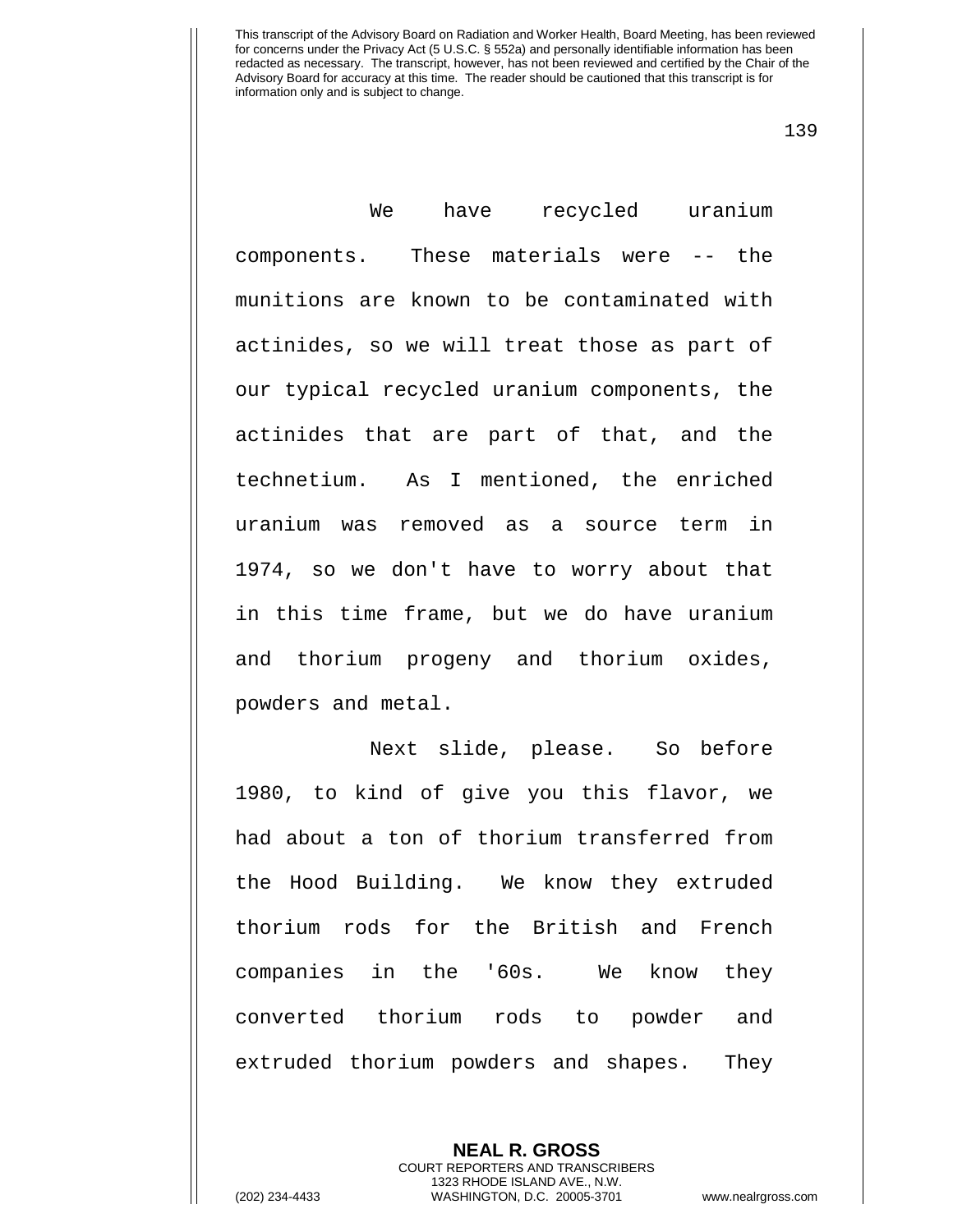140

cast thorium into billets following machining, jacketing, extrusion, pickling and machining. And they worked with thorium further supported by -- was further supported by discussions at the worker outreach meetings.

Next slide, please. So given the limitations on records, we believe that a persistent and radiologically significant thorium source term continues during the operating history of NMI. So there's no monitoring records which exist from 1958 to 1979. This formed the basis for the infeasibility, or one of the bases that also enriched uranium through 1979.

Next slide. So continued on the availability of records. This is a closed facility. Some of the records are destroyed. We don't have access to everything. They were basically the --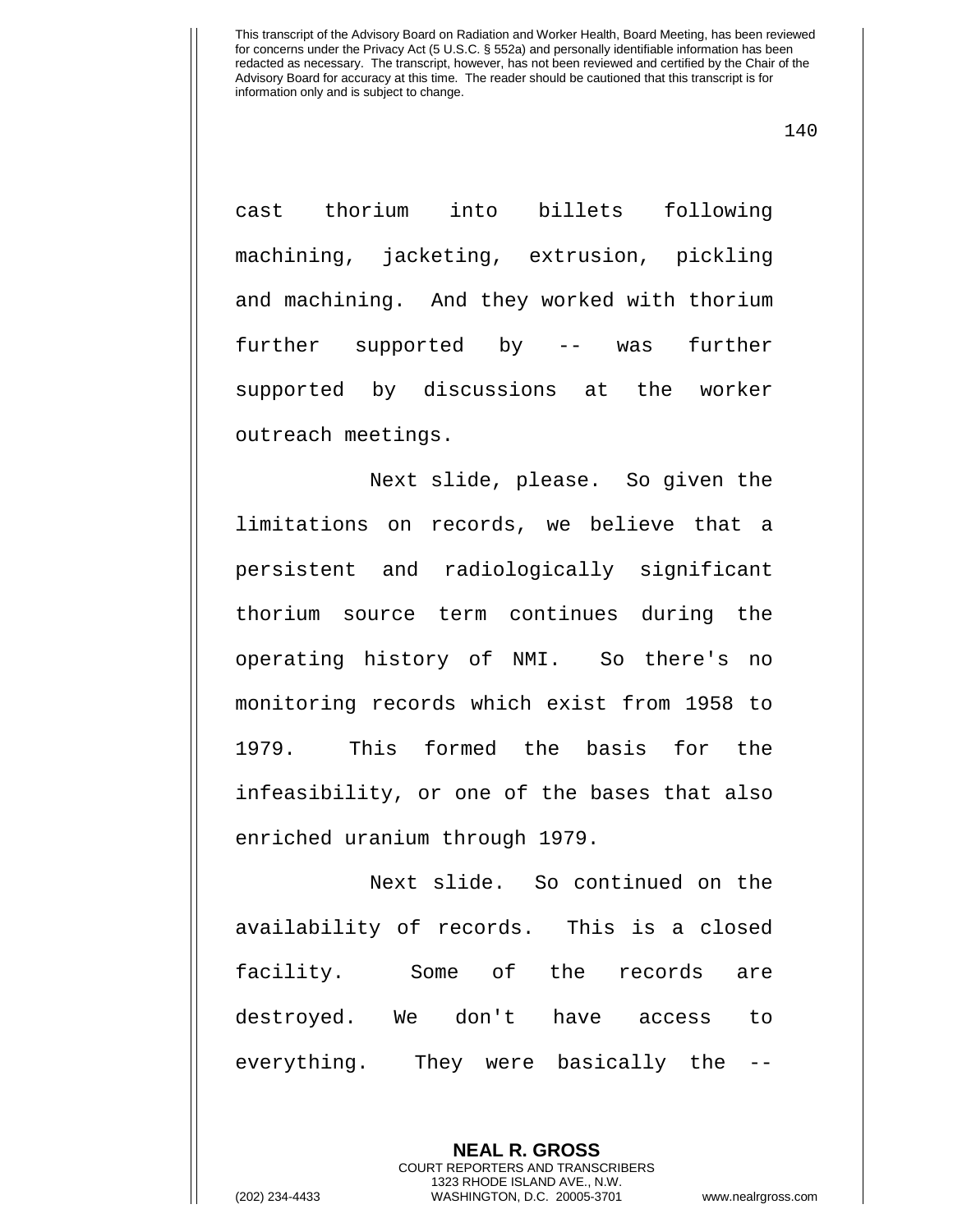141

their records had to be decontaminated and brought off site. These records may have been lost and we know that some were destroyed by the -- during cleanup.

Next slide, please. I mentioned the limits. There was originally 20,000 pounds in '74. They asked to go up to 25,000 kg of metal and oxide in '81. They specifically mention in the license about at least a 90 percent thorium minimum. So these aren't just a fraction, a trace of thorium. These are substantial thorium quantities. After the cleanup stops, NRC stated in their thing that even though they ceased DU munitions work, thorium and thorium oxide were continued. And that's as of 1999. So just using some -- our best understanding of how this continued, those works never really stopped. Now, 1990 is the end of the covered period, but residual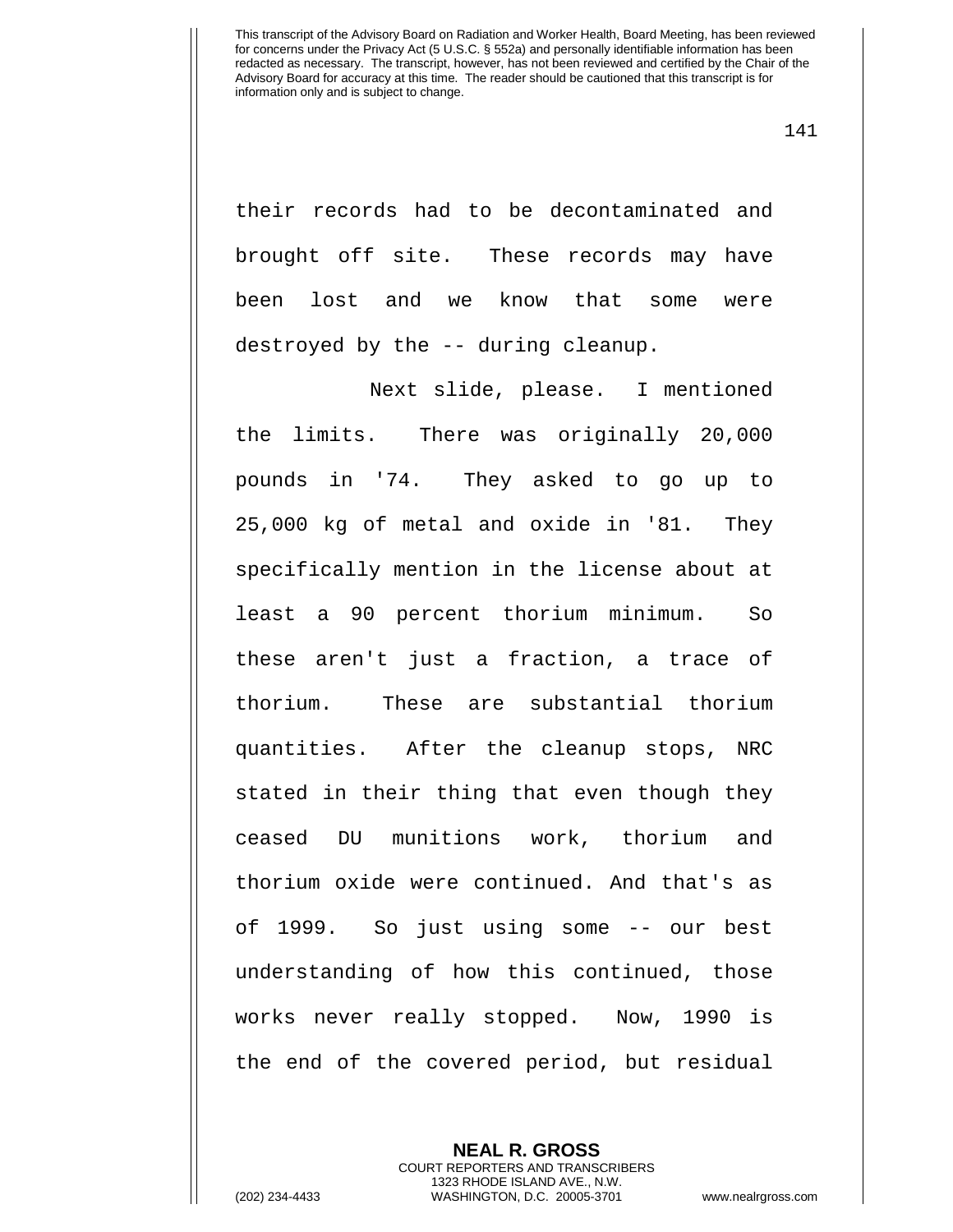period continues after that. So we do have to deal with sources of dose reconstruction up until 1990.

Next slide. We know of two thorium-specific bioassays. They have a single urinalysis bioassay in 1983. It was less than -- the value was less than 0.2 dpm. It's unknown why it was taken, but it also gives you that -- there was some thorium source term. They did it for a reason. It's specifically related to thorium. We don't know why. Nobody could really tell us. For some reason they chose to do a single thorium bioassay. There's a single thorium-specific in vivo count. Again, we don't have a reason. But it also kind of gives you that feeling that there was a source term that was radiologically significant. They chose to do that for a reason.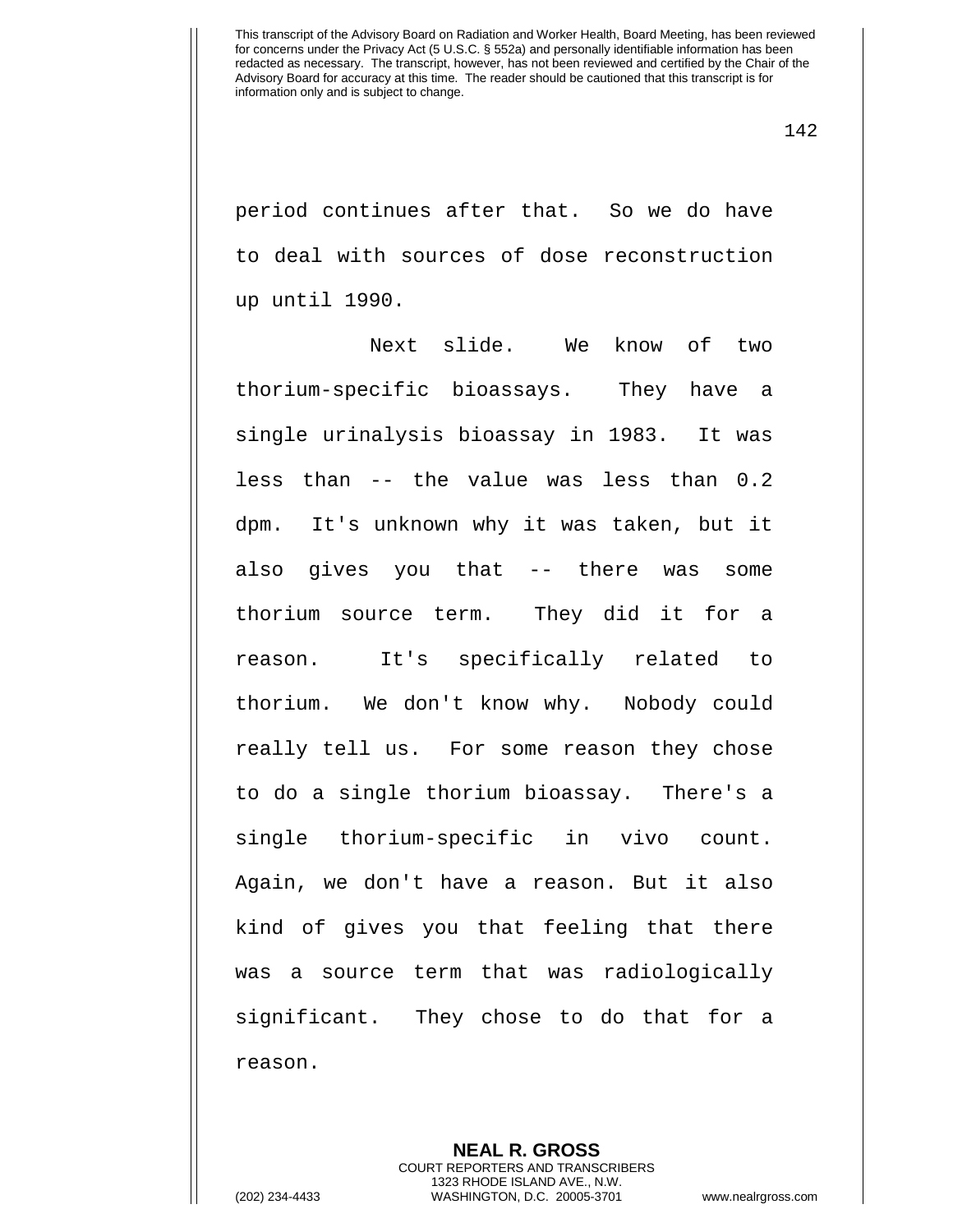143

Found no indication of any routine monitoring program involving air sampling or any other bioassay program to support the thorium operations at NMI.

Next slide, please. Thorium operations and quantities were never detailed during the known operation period for programs NIOSH knows used thorium. I don't know if this is based on compartmentalization of the history of the classified programs and just compartmentalization and that's continued forward, but they simply aren't discussed.

Next slide, please. This practice continued through the entire history of NMI. So based on this, NIOSH concluded that these programs were ongoing and significant based on interviews with employees, senior NMI management and maintenance. I believe the -- I don't know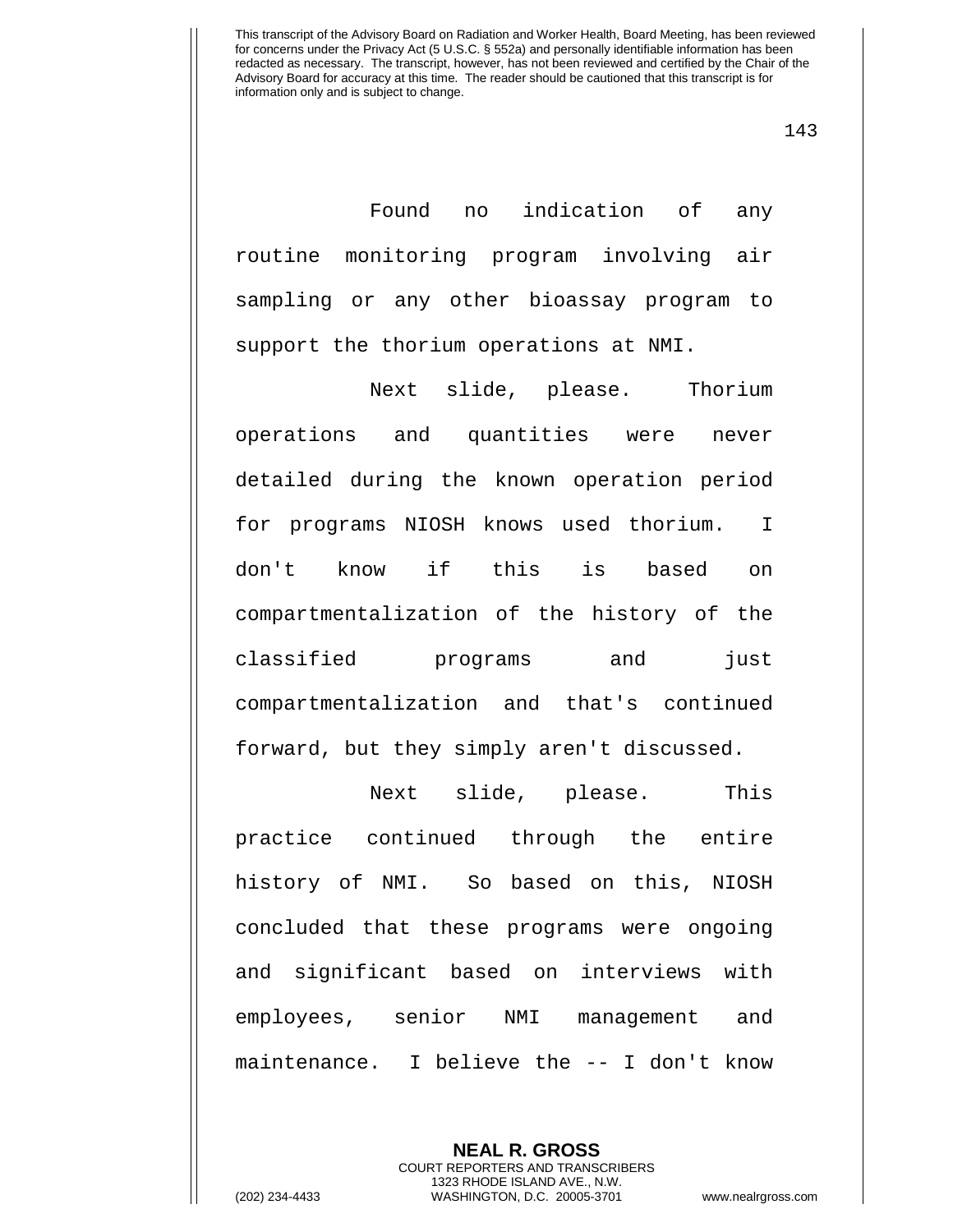144

if maintenance -- I think we had a word change that may have happened. Maybe we got a little help with the PowerPoint. It spelled something for me.

Actual increases of the thorium license limits. Probably -- I believe that's maintenance as management. And management and probably employees. But actual increases to the thorium license limits up 25,000 kilograms coupled with the silence in the past thorium programs. We believe that was just a continuance of their history.

So given the limitation on records NIOSH identified that a persistent and radiologically significant thorium source term continued January 1, 1980 through December 31st, 1990, which is the covered period.

Next slide, please. So since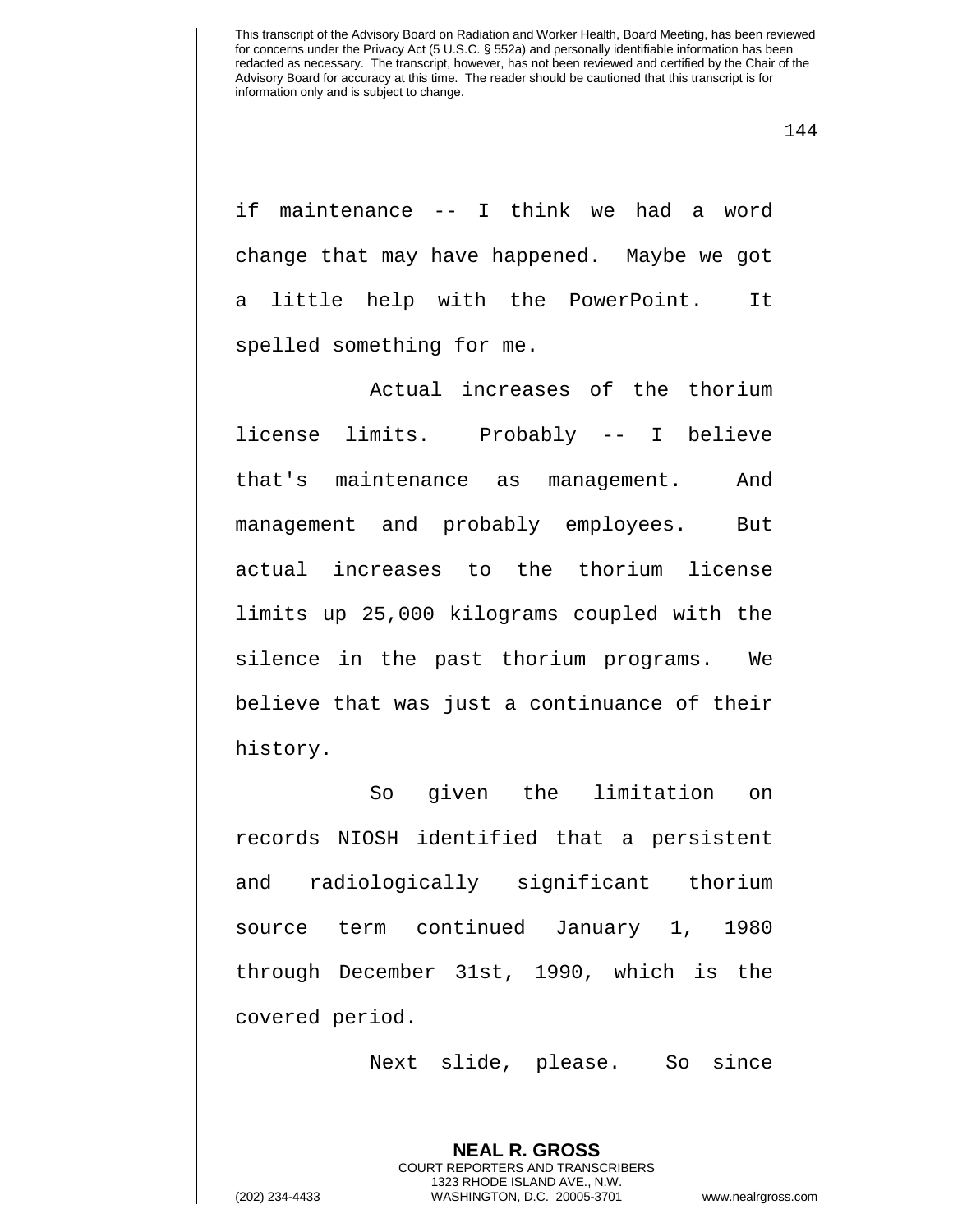145

this is an 83.13, we need to talk about the external briefly. Primarily processing of depleted/natural uranium and some thorium operations. So we have submersion to the contaminated air and exposure to contaminated surfaces. They have concentration of progeny during metal working and separation processes that enhance radiation. They did have some X-ray units and we believe those are probably still on site. This is a slide that continued through. They had industrial operation units that included some industrial units.

Next slide. However, I've got to mention they were heavily monitored for external. They were badged. So we look at the process records and the records of the personnel. They have a good monitoring program, putting badges on people beginning

> **NEAL R. GROSS** COURT REPORTERS AND TRANSCRIBERS 1323 RHODE ISLAND AVE., N.W.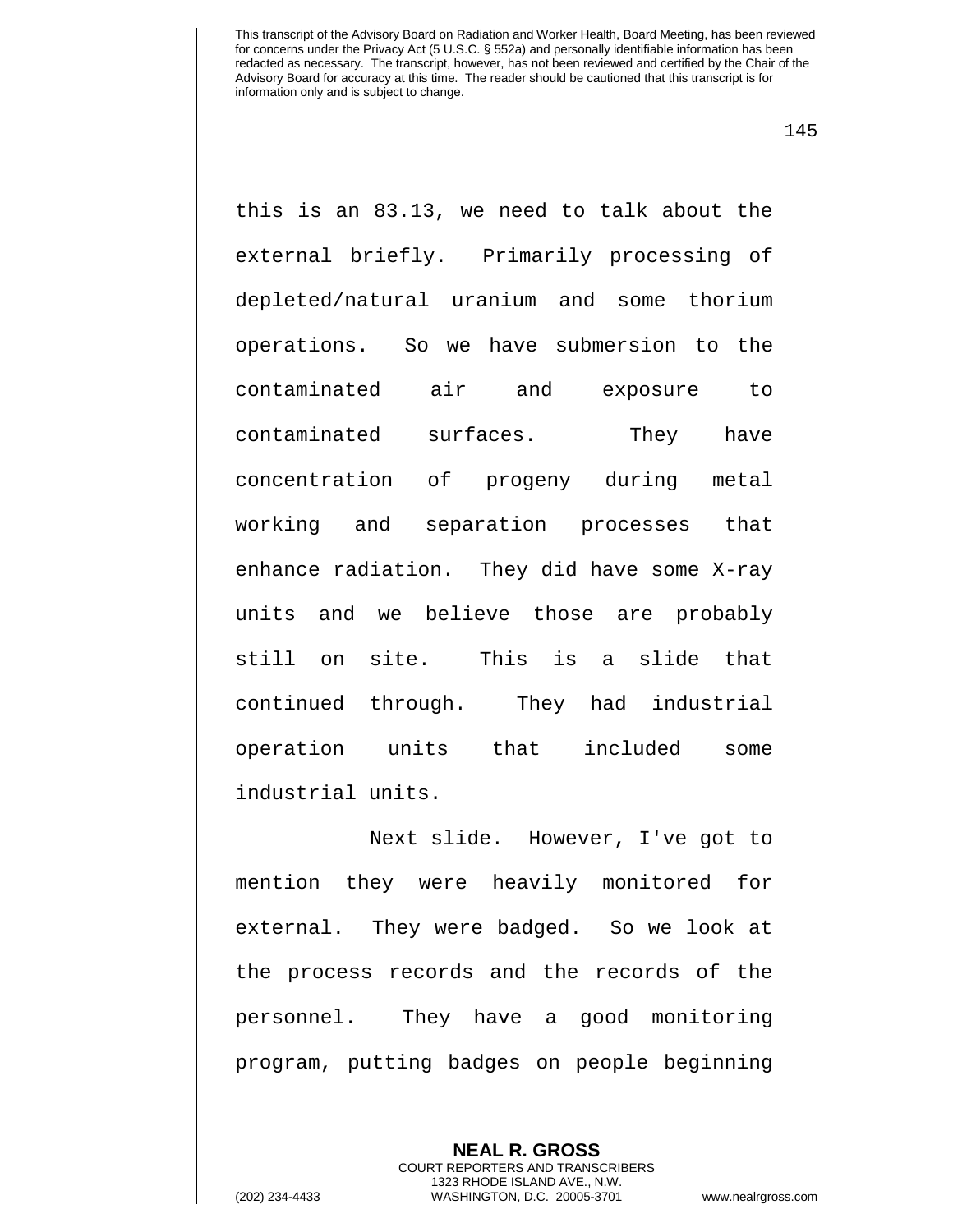in the late 1950's and '60s. Even clerical personnel were believed to be badged annually. And we've got good records through Landauer and we get a good response on our record requests.

Next slide, please. Internal dose monitoring programs. The bioassay program consisted of urinalysis samples and lung counts. And that should be the uranium. Air monitoring program for uranium consists of -- we had 34,400 results. A lot of those obviously are from this production period.

In order to process the - looking for the thorium air samples and the thorium bioassay we actually produced a coworker study for uranium urinalysis as part of this. I think it was an opportune time to give a detailed look at the records. And so we did produce a uranium bioassay-

> **NEAL R. GROSS** COURT REPORTERS AND TRANSCRIBERS 1323 RHODE ISLAND AVE., N.W.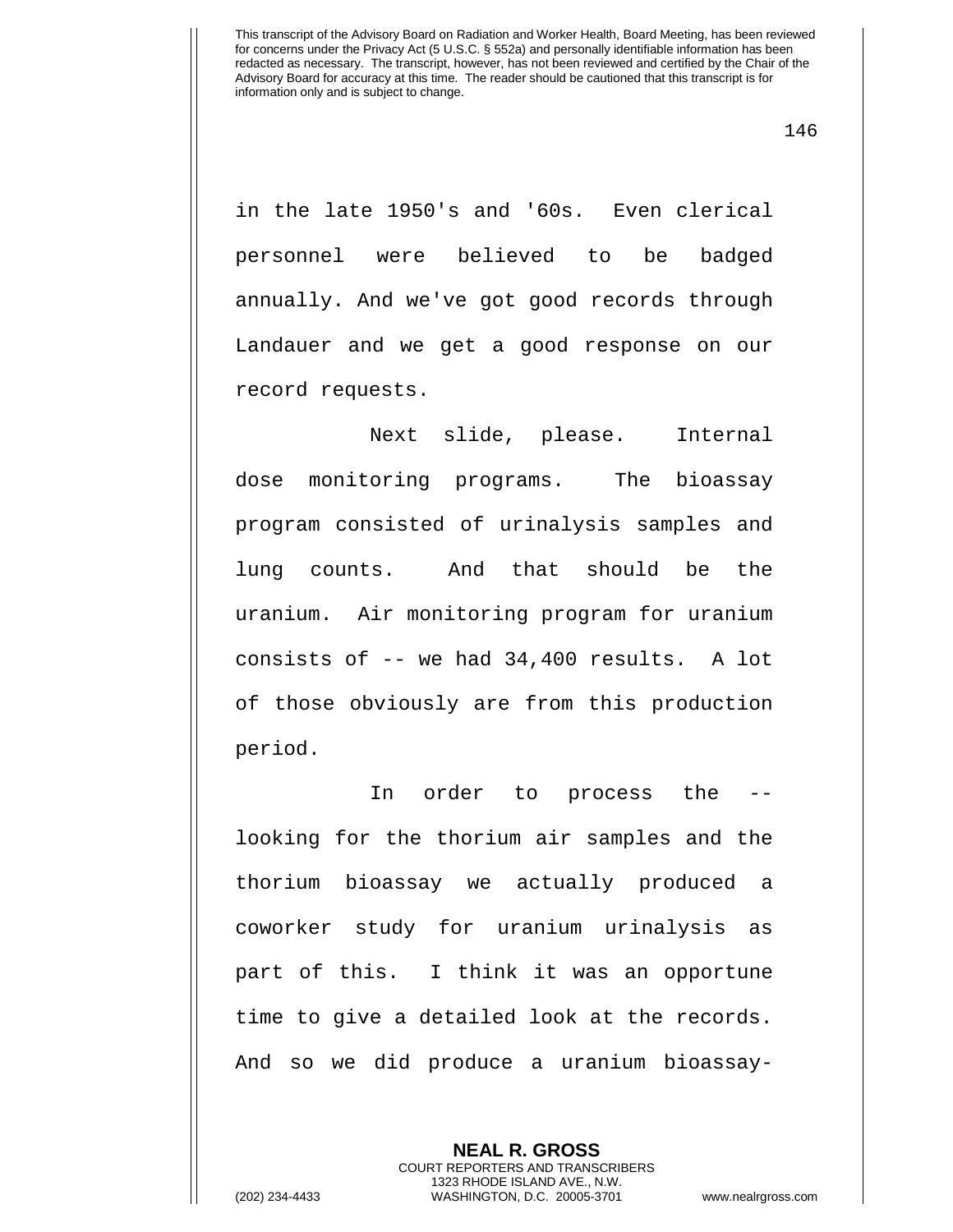147

based coworker set. We have not a single sample from the air monitoring program that we could attribute to the thorium operations in this time frame.

As we said, the bioassay program evolved over time according to the AEC and NRC inspection reports. We have 44,000 legible urinalysis samples for the uranium operations conducted from 1980 to 1990 and we found a single thorium urinalysis sample during that -- in 1983.

Next slide, please. A lung count for uranium annually based on -- the 100 per year is starting in around 1980 and through the mid-'80s. It stops in like about '85- '86. We have a total of about 500 lung counts available for that period and we have a single thorium-specific lung count.

Next slide, please. I will not attempt to do this, but it does give you a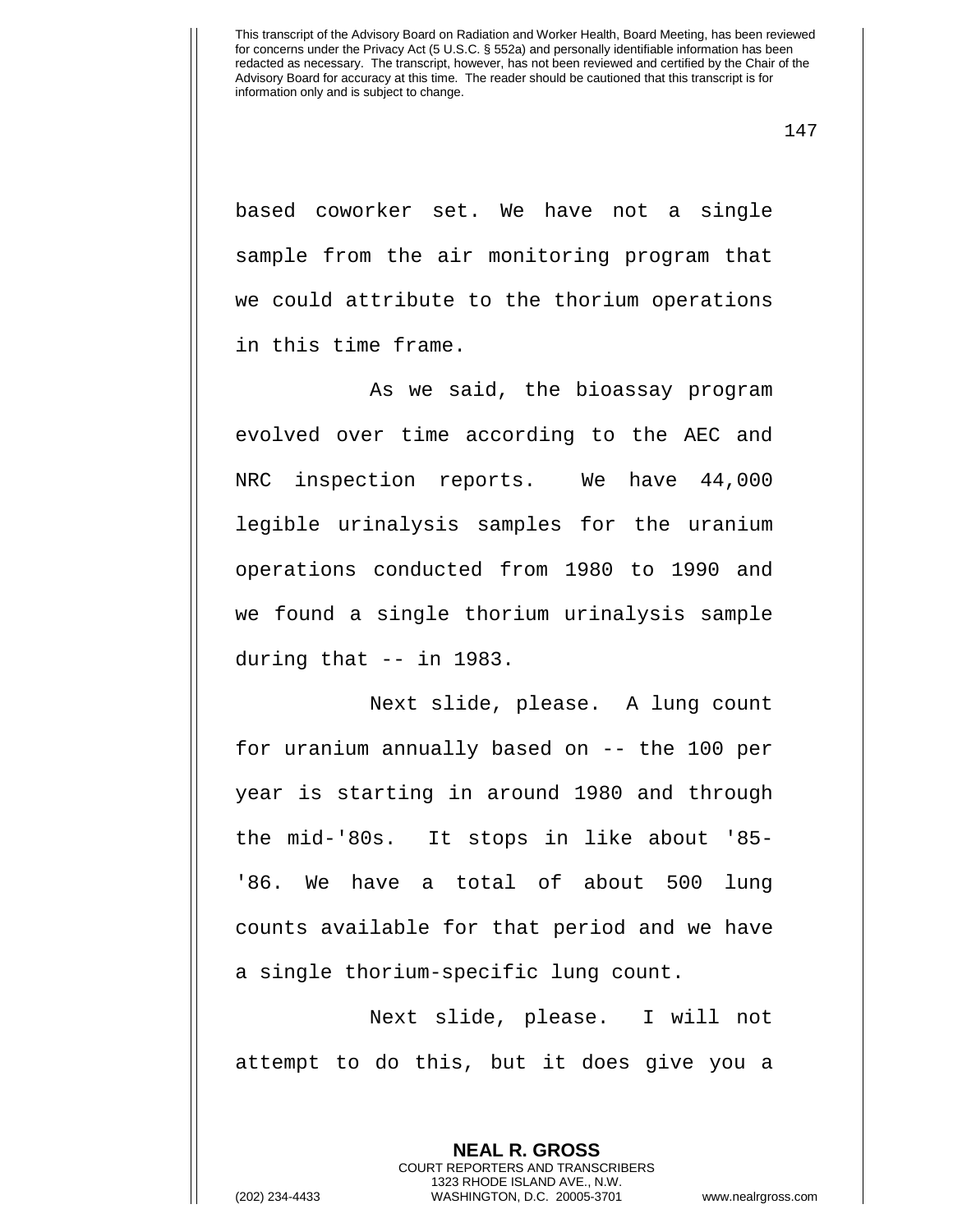148

period of the -- or gives you a flavor for the coworker set. And basically it starts high and begins to drop down up to 1990, but this gives you an idea of the coworker urinalysis bioassay and how many employees were on the program.

So why the Class? We believe that workers were potentially exposed to thorium and thorium progeny who were not monitored, nor does a suitable dose reconstruction method exist. Decision was based on a lack of adequate biological monitoring, sufficient air monitoring information and/or sufficient process or radiological source term data to reconstruct dose with sufficient accuracy.

Next slide, please. Why everyone? Based on reports by the AEC, facility layout and worker interviews, the process areas were not isolated from the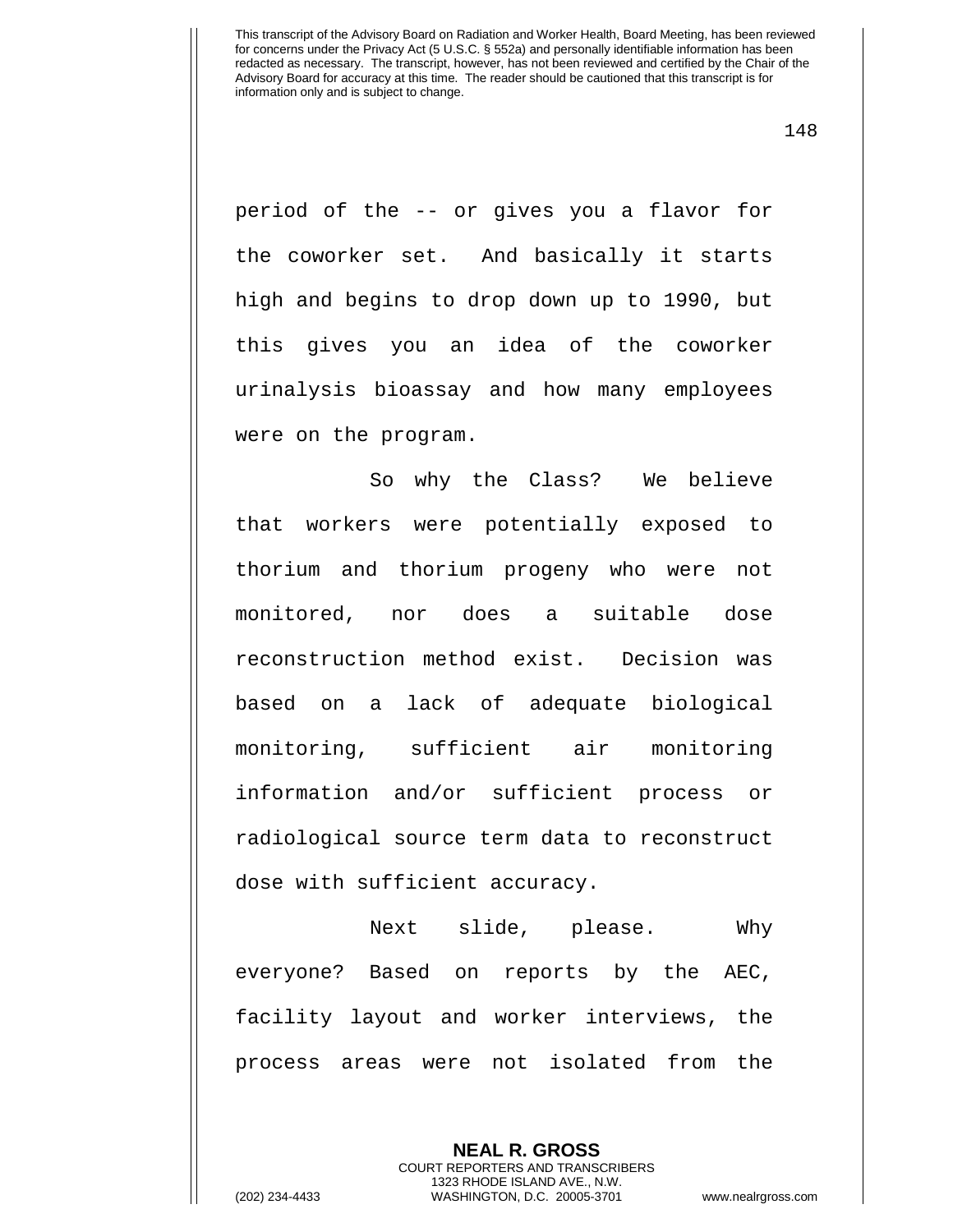149

non-process areas and no barriers to access were in place even though they described better access controls, they're selfdescribed storage activities and we really can't identify who would be the population that it would be limited to.

NIOSH was unable to find any records on thorium operations that would allow it to identify specific employees or groups of employees that would limit the Class.

Next slide, please. What about employees not in the SEC? We will use any internal and external monitoring data that may become available for an individual claim. And as I said, the internal bioassay and external monitoring data is pretty substantial for NMI for uranium.

Does reconstruction for individual employees of Nuclear Metals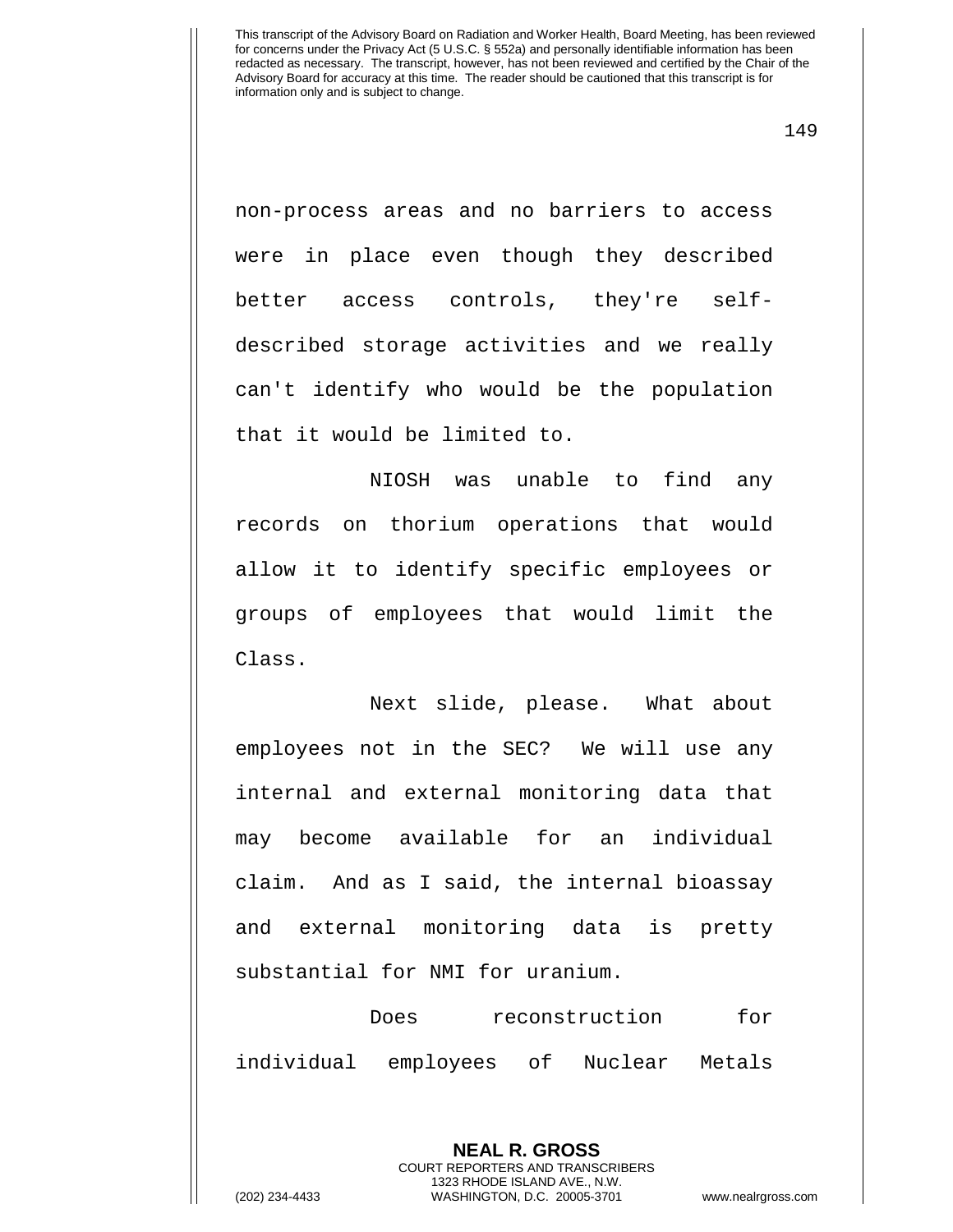150

during the period January 1, 1980 through December 31st, 1990, but who do not qualify for inclusion in the SEC, may be performed using these data as appropriate.

NIOSH will estimate doses from medical X-rays using the employees' medical records and claimant-favorable medical dose reconstruction assumptions.

This is our standard health endangerment. We believe that there were - well, not a -- I'll just read it properly. The evidence reviewed in this evaluation indicates that some workers in the Class may have accumulated chronic radiation exposures through intakes of radionuclides and direct exposure to radioactive materials. Consequently, NIOSH is specifying that health may have been endangered.

Next slide, please. Proposed Class. And we very carefully reviewed the

> **NEAL R. GROSS** COURT REPORTERS AND TRANSCRIBERS

1323 RHODE ISLAND AVE., N.W. (202) 234-4433 WASHINGTON, D.C. 20005-3701 www.nealrgross.com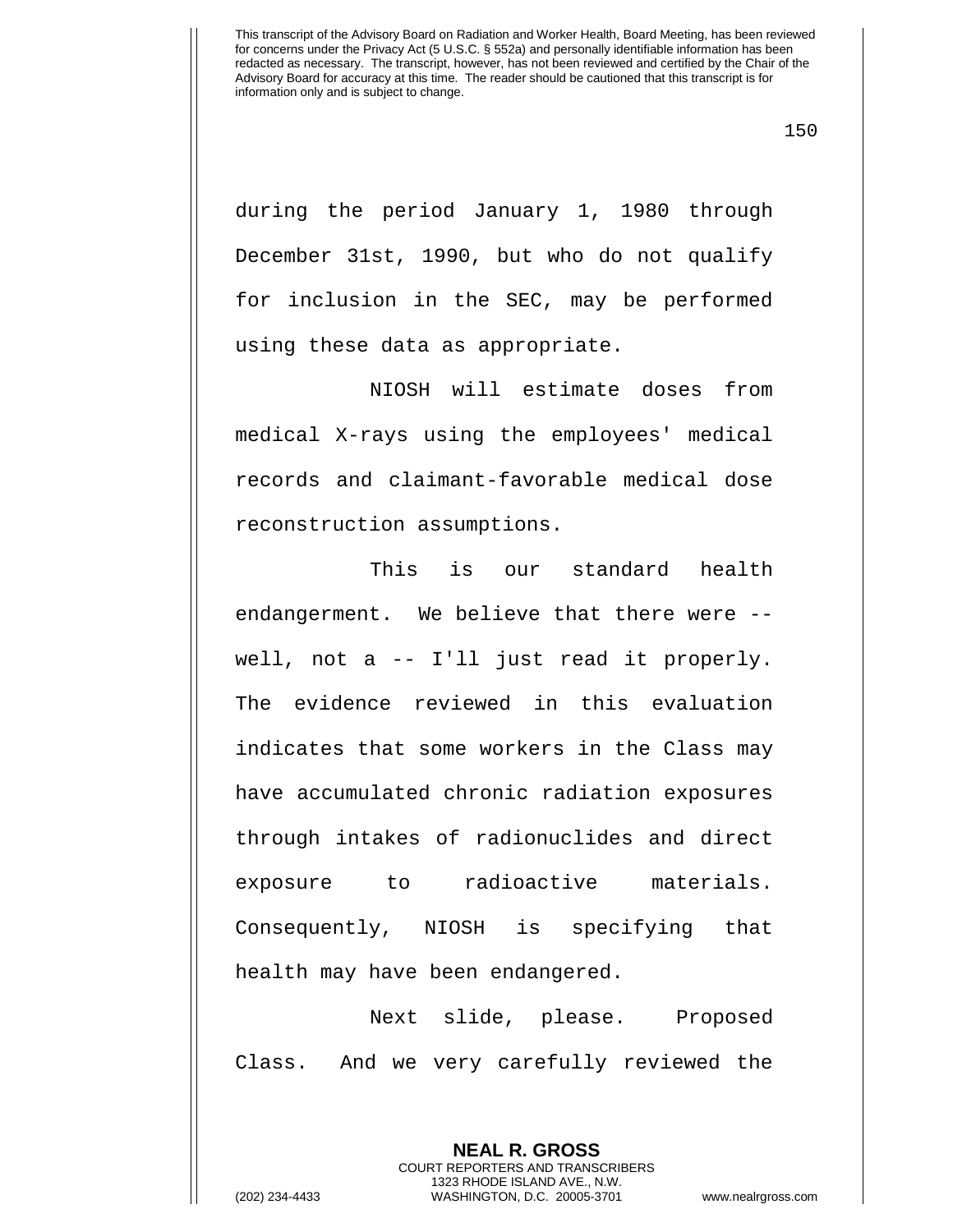151

Board's typical change to it. I hope we get this right, Jim. All Atomic Weapons employees who worked at the facility owned by Nuclear Metals, Incorporated or subsequent owner in West Concord, Massachusetts during the period January 1, 1980 through December 31st, 1990 for a number of work days aggregating at least 250 work days, either solely under this Class or in combination with other work days will be included in this SEC.

Next slide. So our summary, reconstruction of dose is feasible for uranium internal all years. Thorium reconstruction is not feasible over the entire operational period. That we will reconstruct external gamma dose, beta dose and occupational medical X-rays during all years. Thank you very much.

CHAIRMAN MELIUS: Okay. Thank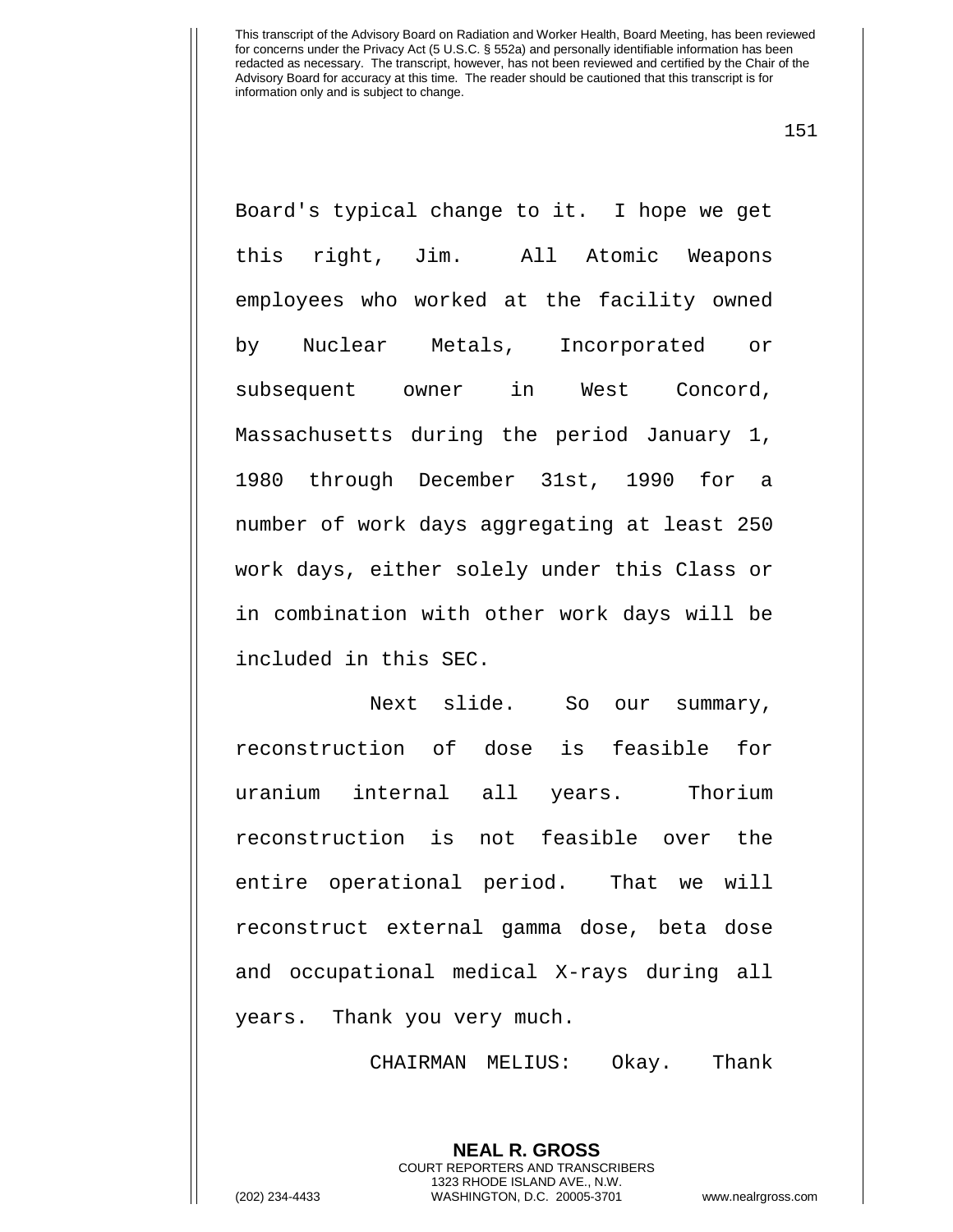152

you, Sam.

And, LaVon, good job there.

Any questions from Board Members? MEMBER ZIEMER: Yes. I thought was curious that they had such an extensive uranium bioassay program and no thorium. And it occurred to me -- or let me ask a sort of hypothetical question. Had they had a thorium bioassay program, is there reason to think it would have somehow be kept separate for classification purposes, that the records would not be with the other records?

DR. GLOVER: Based on the senior health physics people we talked to, it was never done.

MEMBER ZIEMER: Never done? Okay. Thank you.

CHAIRMAN MELIUS: Did they ever give a reason for that, I guess to sort of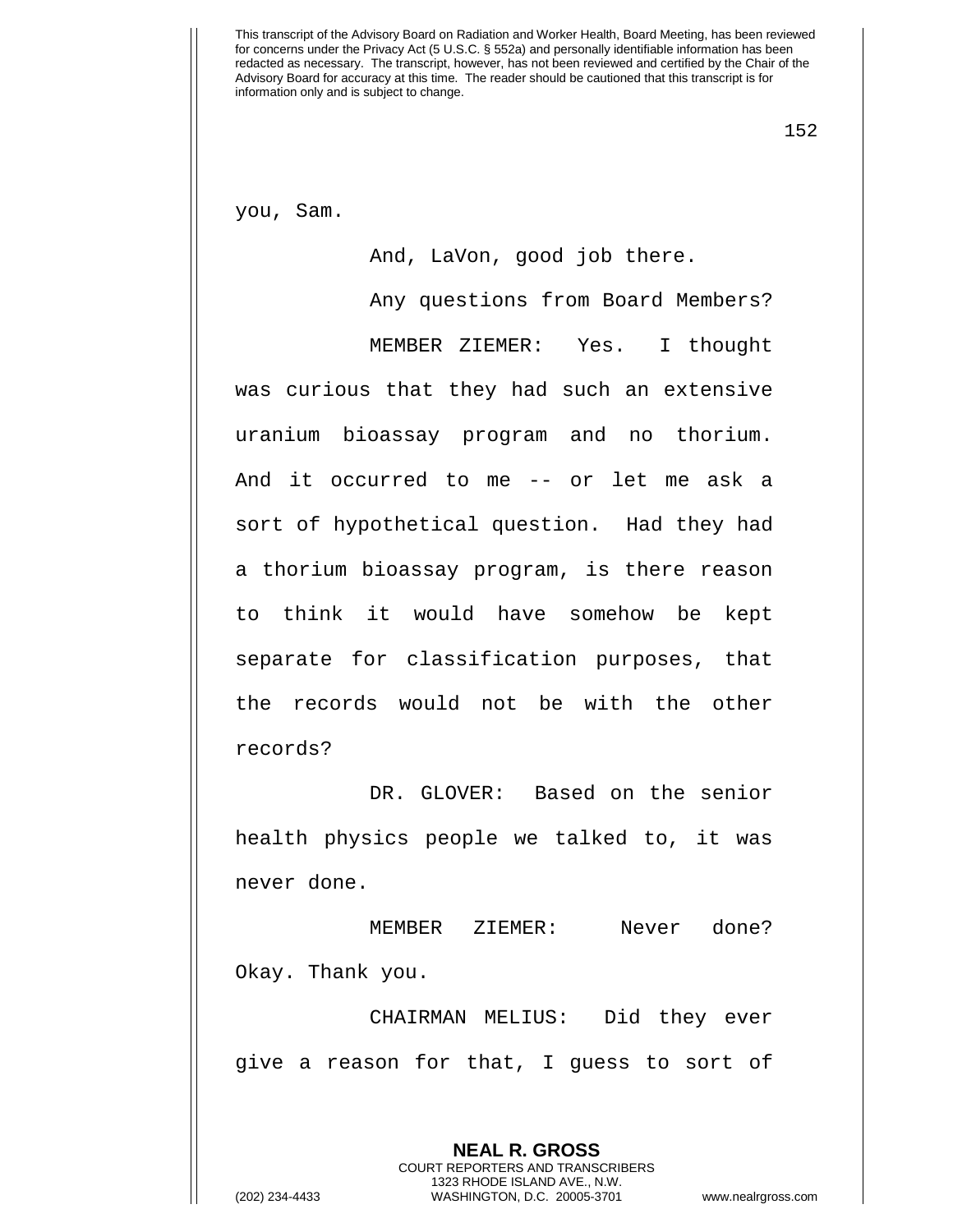153

follow up to Paul's question?

DR. GLOVER: I think it's sort of the same thing we have at a national lab. It's you have the big production facility. Obviously conjecture on my part, but have that big production program, the uranium that grew and it's like they never really dealt with the enriched uranium. It was a smaller part of their operations, but very -- could be substantially significant to people doing that work.

CHAIRMAN MELIUS: Yes, Brad?

MEMBER CLAWSON: Can you tell us what the enrichment of the uranium was?

DR. GLOVER: In the early years they had highly-enriched uranium.

MEMBER CLAWSON: How --

DR. GLOVER: They had a flood.

It was good stuff.

MEMBER CLAWSON: Okay.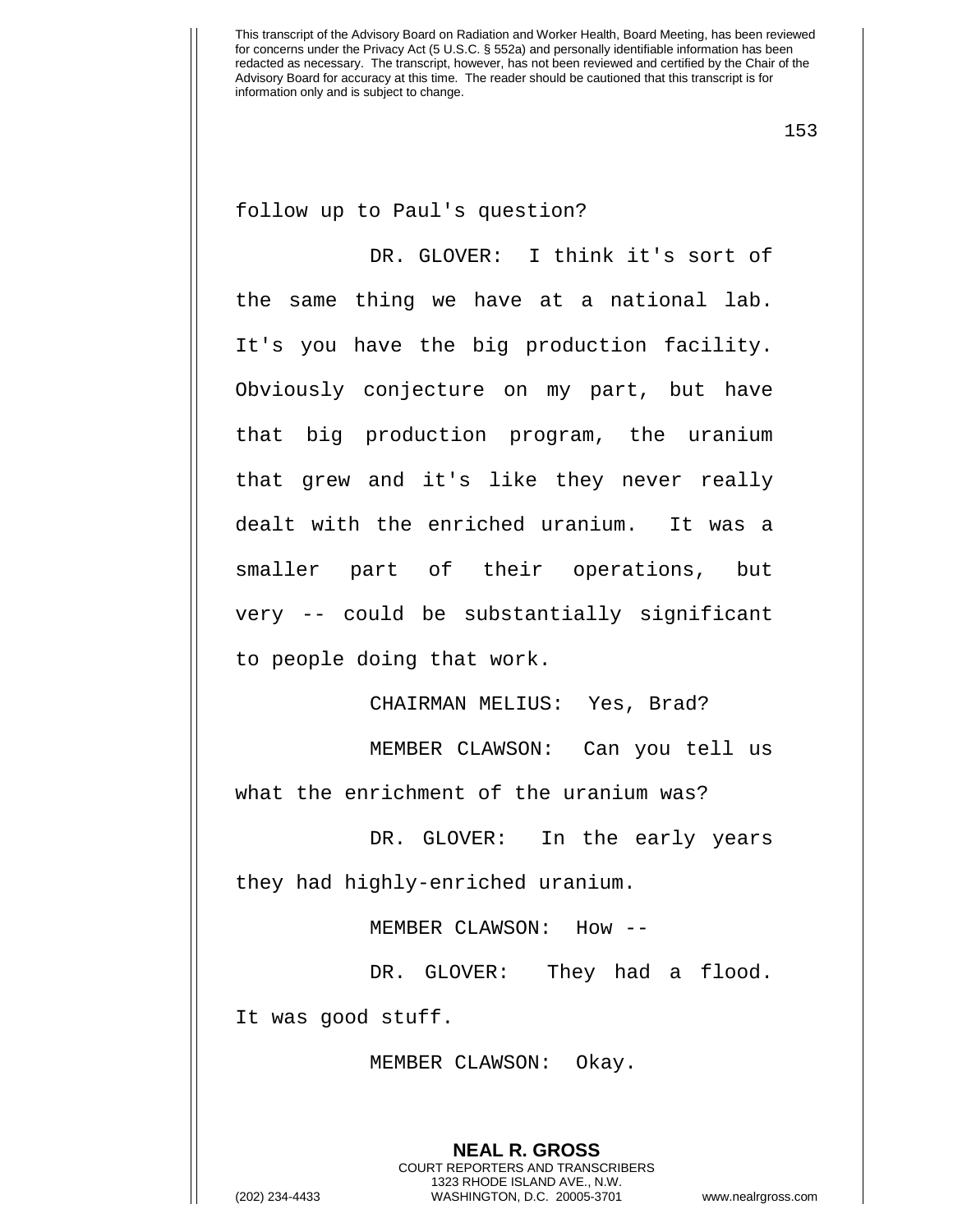MEMBER SCHOFIELD: Do you know if they produced any thoriated plates for rocket flaps and ships?

DR. GLOVER: Not to my knowledge.

CHAIRMAN MELIUS: Any Board Members on the phone like to ask questions? Dave?

MEMBER KOTELCHUCK: Since this is a public document, that last summary table, the grammar is a little off. Reconstruction not feasible. The answer is yes, not no. And that's exactly what you've shown. Reconstruction feasible. Often one uses a check, but if you would just get rid of that double negative, which --

## DR. GLOVER: I agree.

MEMBER KOTELCHUCK: -- seems to -- DR. GLOVER: Absolutely. Absolutely I definitely agree that that --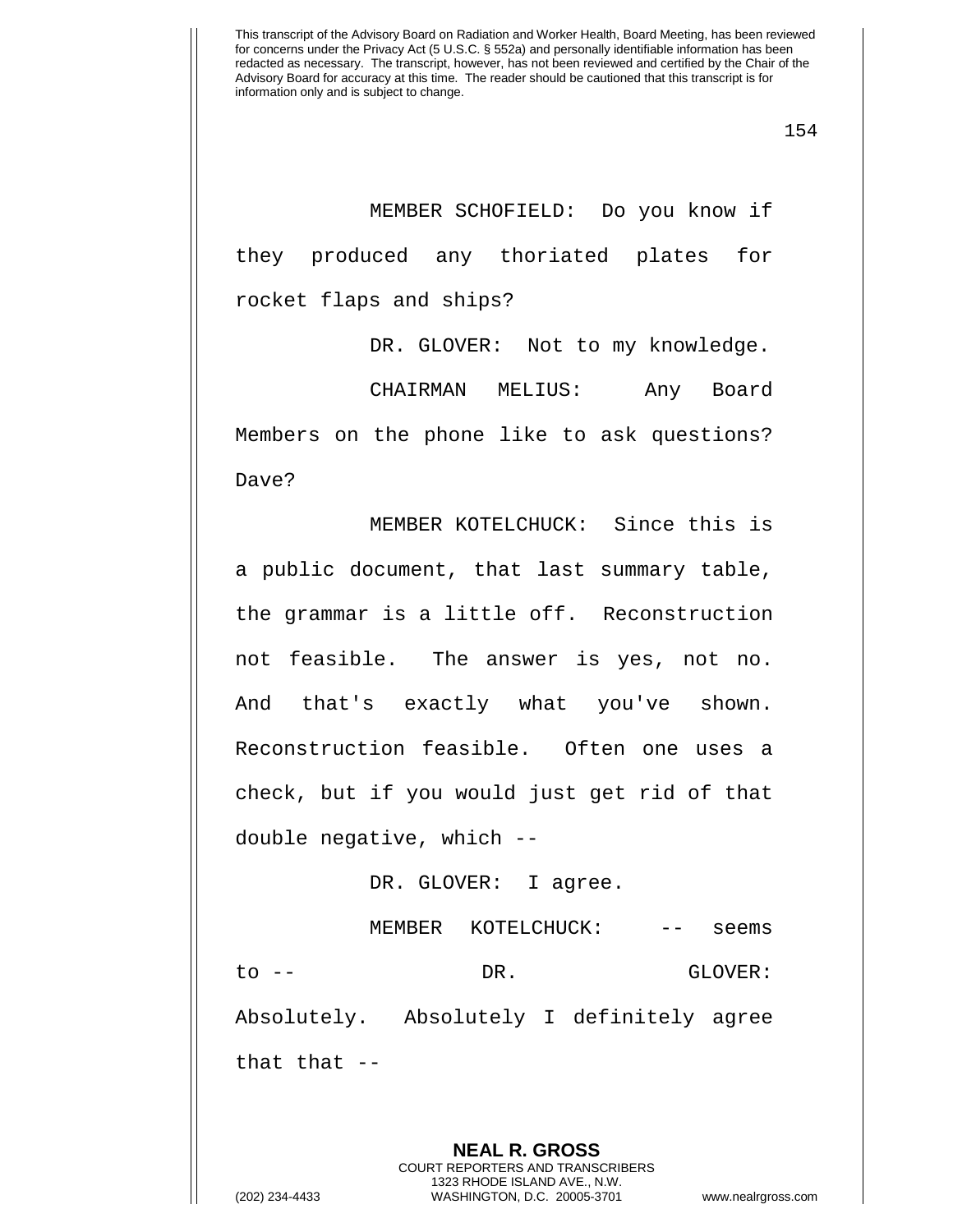155

MEMBER KOTELCHUCK: Okay.

DR. GLOVER: -- is a no, we cannot do it. No, we cannot do it. Yes, I agree.

CHAIRMAN MELIUS: I was surprised our other faculty members didn't notice that.

(Laughter.)

CHAIRMAN MELIUS: Make that correction. Okay. Well, thank you.

Is the petitioner on the line and wish to make any comments? Not required to, but you're welcome to if you're on the line.

Okay. Hearing none, do I hear any further comments or questions from Board Members, or a suggested action? Yes, Paul?

MEMBER ZIEMER: This is a

question --

CHAIRMAN MELIUS: Okay.

MEMBER ZIEMER: -- maybe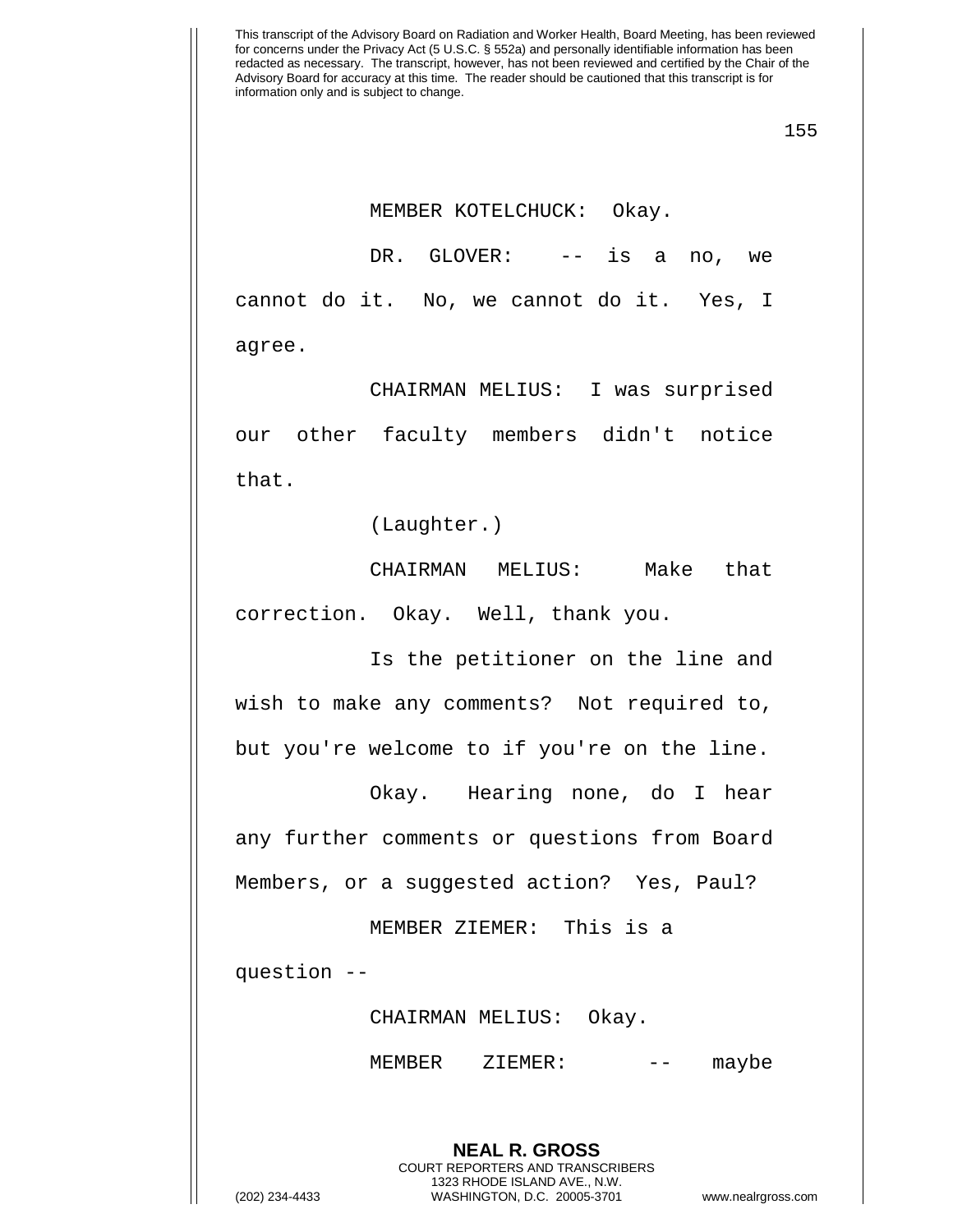156

procedurally. Did SC&A review this Petition Evaluation Report at all and -- because there is some dose reconstruction required for those who don't meet the SEC requirements? I couldn't recall if that had been assigned or not.

CHAIRMAN MELIUS: No, I think our normal procedure would be assign for follow, but I think NIOSH -- I think Sam mentioned a coworker model. I'm not sure if that's been fully developed yet or not, but they would. And we'd handle those as Site Profile issues for follow-up.

DR. GLOVER: The coworker model is a published document.

CHAIRMAN MELIUS: Oh, it is? Okay. Okay.

MEMBER BEACH: Yes, I was going to ask the same question about the coworker model. It was issued last year, so --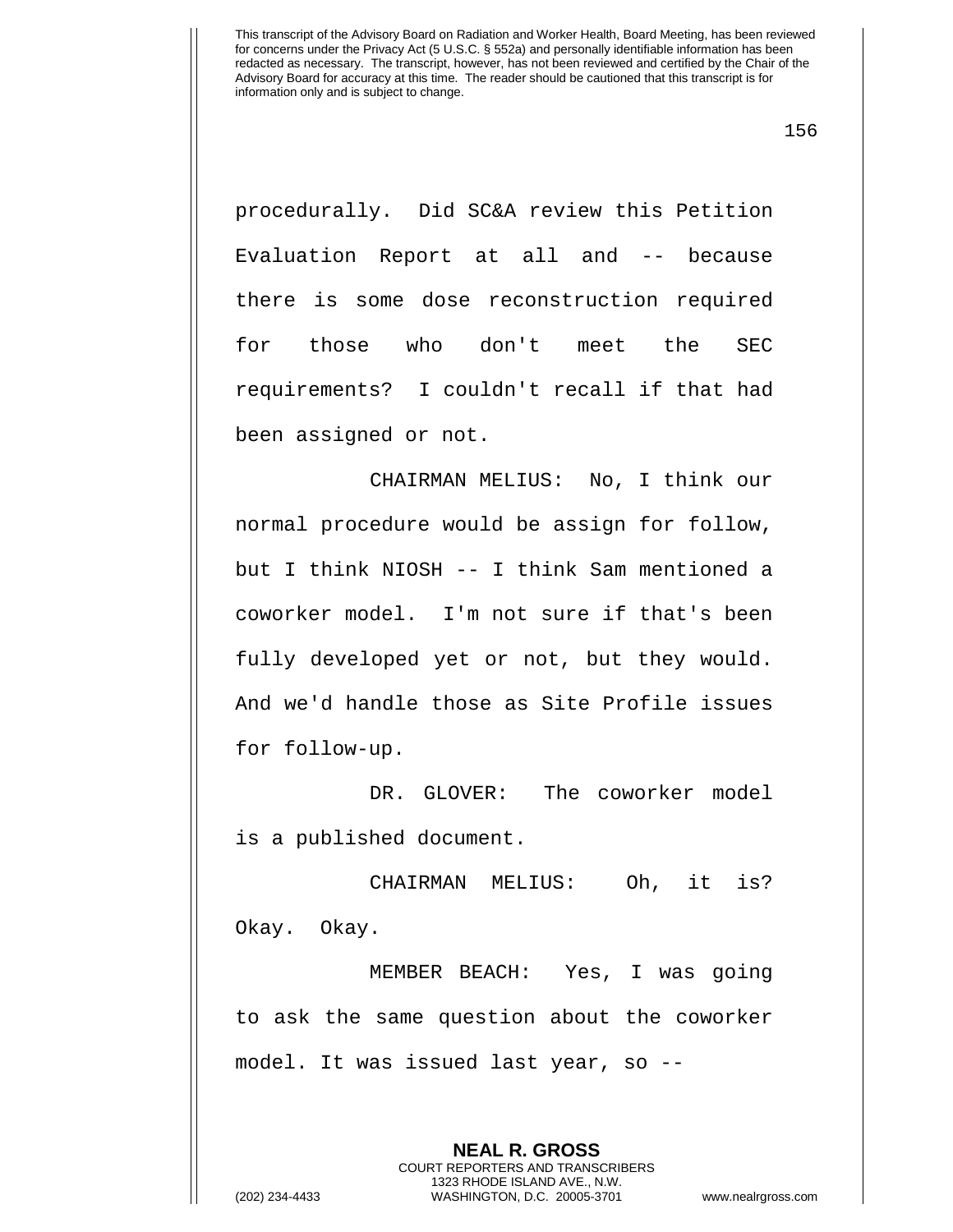157

## CHAIRMAN MELIUS: Okay.

MEMBER BEACH: Also, let me ask, Sam, the rest of the story. The covered period goes until 1990, but the residual period is until 2011. Was there cleanup done or do you not do dose reconstruction on anybody after 1990 because they're not covered? How does that work?

DR. GLOVER: It ceased to be an -- AWE ceased to do DOE-covered work at that point.

## MEMBER BEACH: Sure.

DR. GLOVER: So that's when the covered period ceases. But then it does go into cleanup operations. And there we would use the residual period, a residual activity that was related to the AWE. They have ongoing site operations as well. So they maintain a uranium bioassay program for existing operations.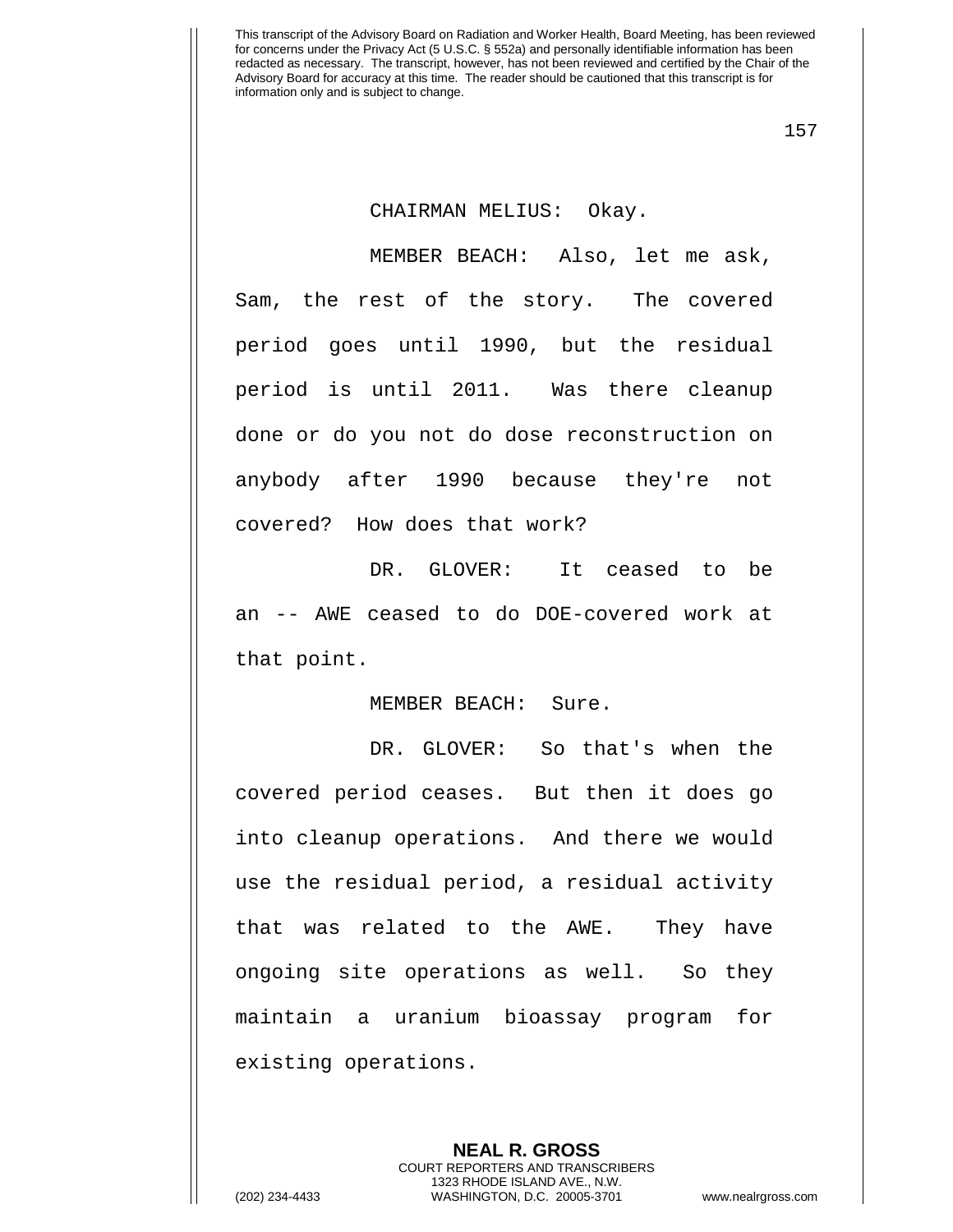CHAIRMAN MELIUS: Okay. And, yes, so we'd have to take a look at that later also. The petition doesn't extend, if I understand right --

MEMBER BEACH: Right, I understand that.

CHAIRMAN MELIUS: -- up to that period.

Any other comments or questions? MEMBER RICHARDSON: Just to get a handle on -- one way of reading the report was that there's a description of the workers saying that they didn't wear respirators, they worked with thorium powders and ground metals. And then you've got this curious fact that there's -- they hired an external consultant to do two thorium bioassays. Is that right? Or maybe just one?

And the discussion we had earlier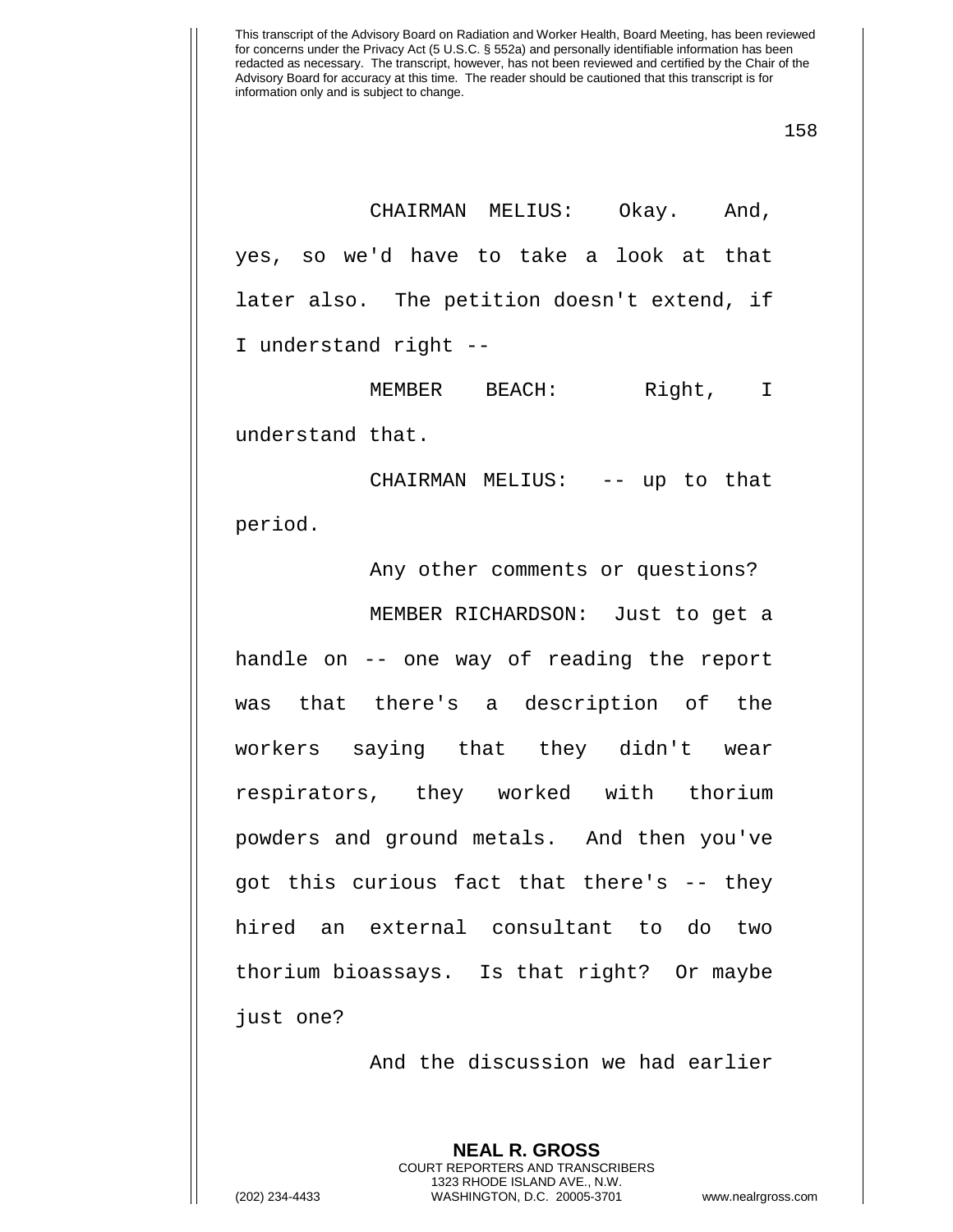159

about when they choose to monitor somebody versus not monitor somebody. I mean, they clearly made an intention to choose this person, run the result with an external consultant doing the work and had a finding which is pretty low, right, for that bioassay.

DR. GLOVER: So we don't have any of the circumstances. You don't have -- if you're in an operational program like a modern DOE 10 CFR 835, you've got this comprehensive data network that looks at - you've got an air monitoring program. You're looking at really evaluating. You're documenting why do I make these decisions? Those aren't available. We really don't have -- we have an absence of that that's over the entire operational period. And it's difficult to tease out that they were -- that, yes, they chose to monitor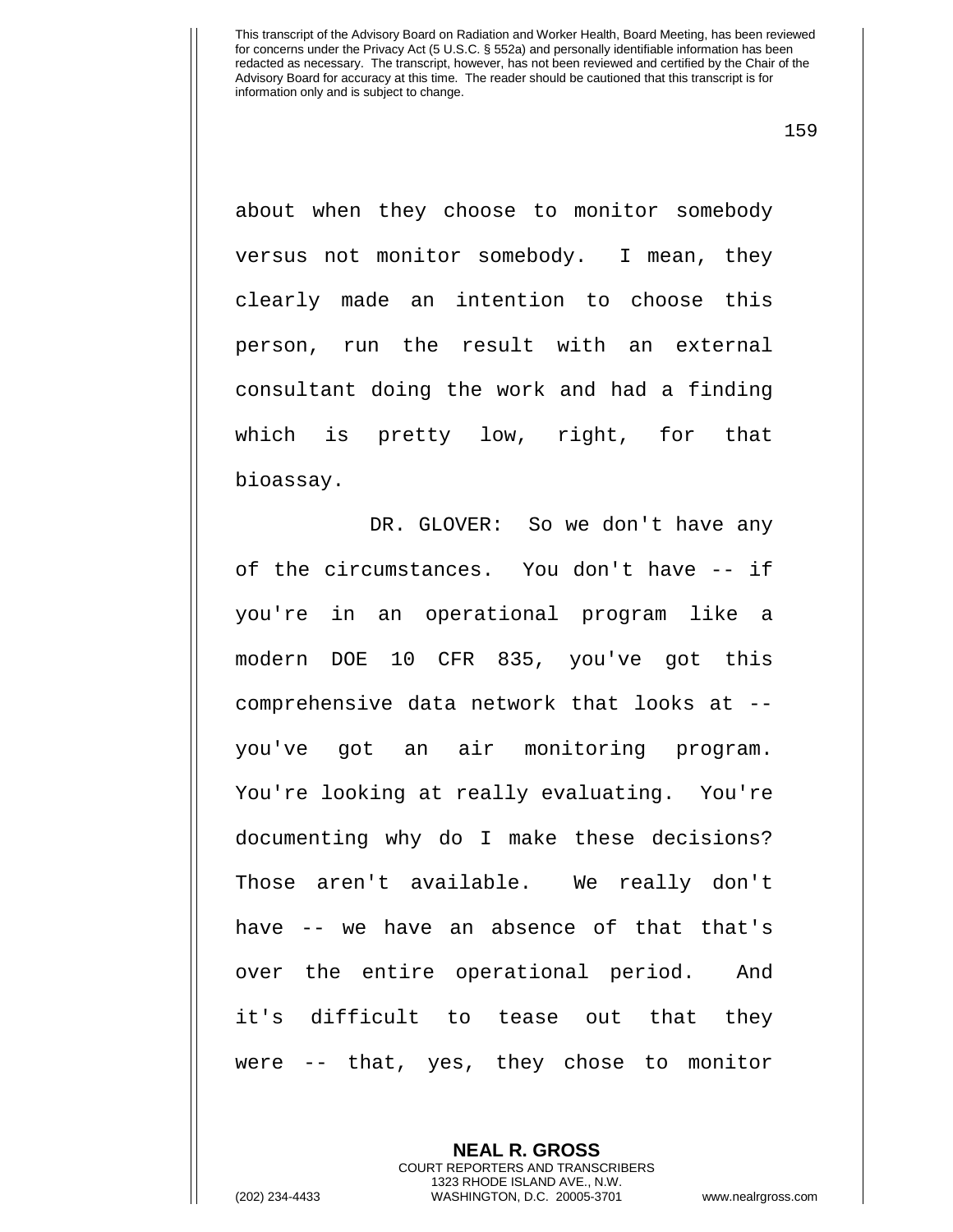160

this big bulk program, but these ancillary smaller ones -- we're just not clear why they chose not to. I hope that's --

CHAIRMAN MELIUS: Yes. No, that makes -- it's clear. There's just not enough data to sort of -- to have any confidence in terms of making a decision that way.

Okay. Any other comments or questions?

MEMBER VALERIO: I have a question.

CHAIRMAN MELIUS: Yes? Speak into the mic, please, because it's --

MEMBER VALERIO: Okay. On page 15 of the presentation, second to last bullet, it says that in 1980 through '84 there were 70 documented fires. Is there a reason that there was a spike during that time frame in incidents?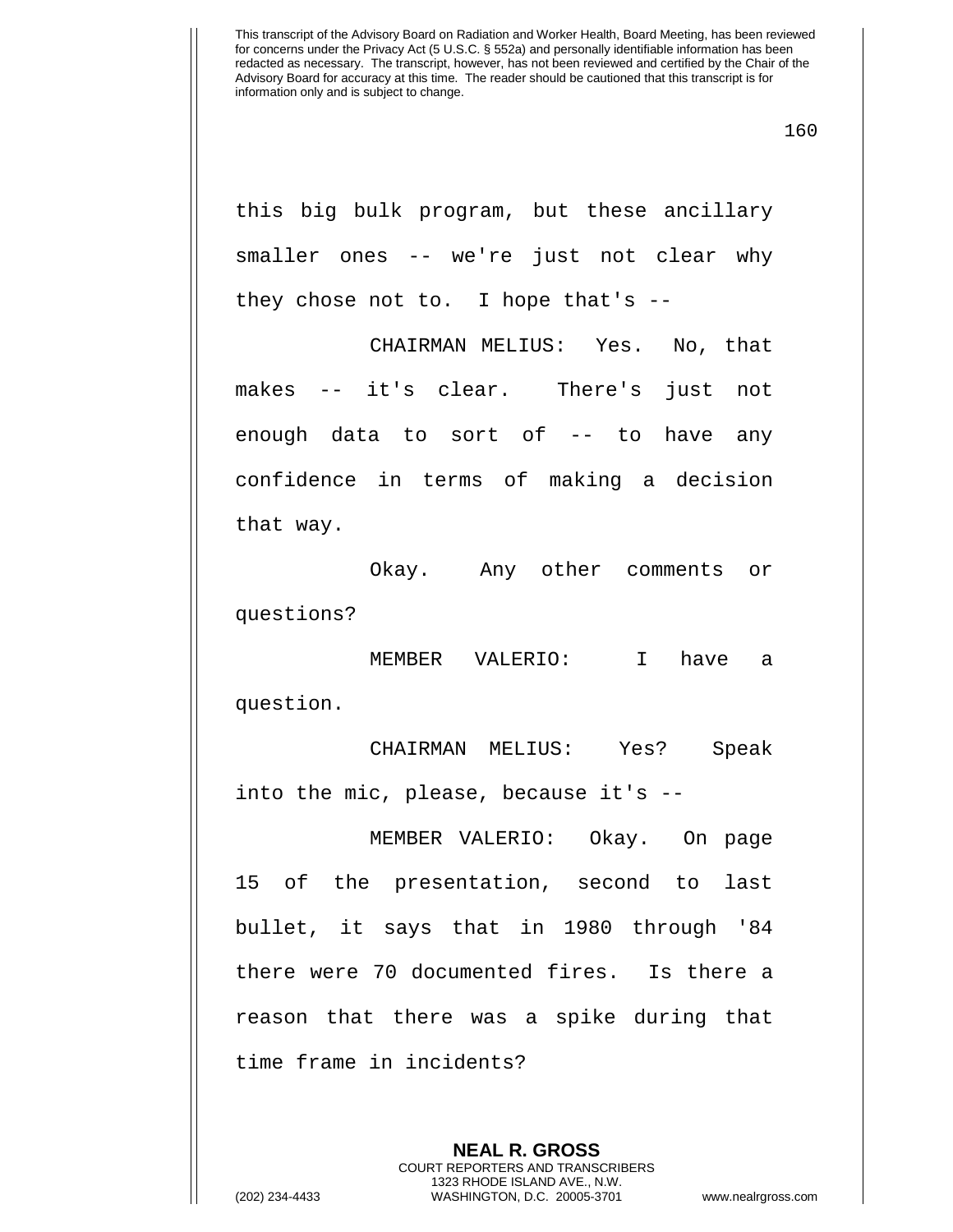161

DR. GLOVER: I don't know if it was necessarily a spike. That's just better reporting. You're really just seeing a - that's when they really started getting a better program on line. They were probably just undocumented before. And also that correlates to a much larger production time frame where they're really cranking out the -- sorry for the lack of a good term, a scientific term, but they were producing all the ammunition that was shot in Iraq, and all those depleted uranium bullets and shells. They were producing over a million rounds a month. So there was a lot of uranium metal on site. And so, that's just probably just a capacity factor, and also better reporting, at least related to fires.

CHAIRMAN MELIUS: Okay. Any other questions for Sam?

MEMBER MUNN: Yes, this is Wanda.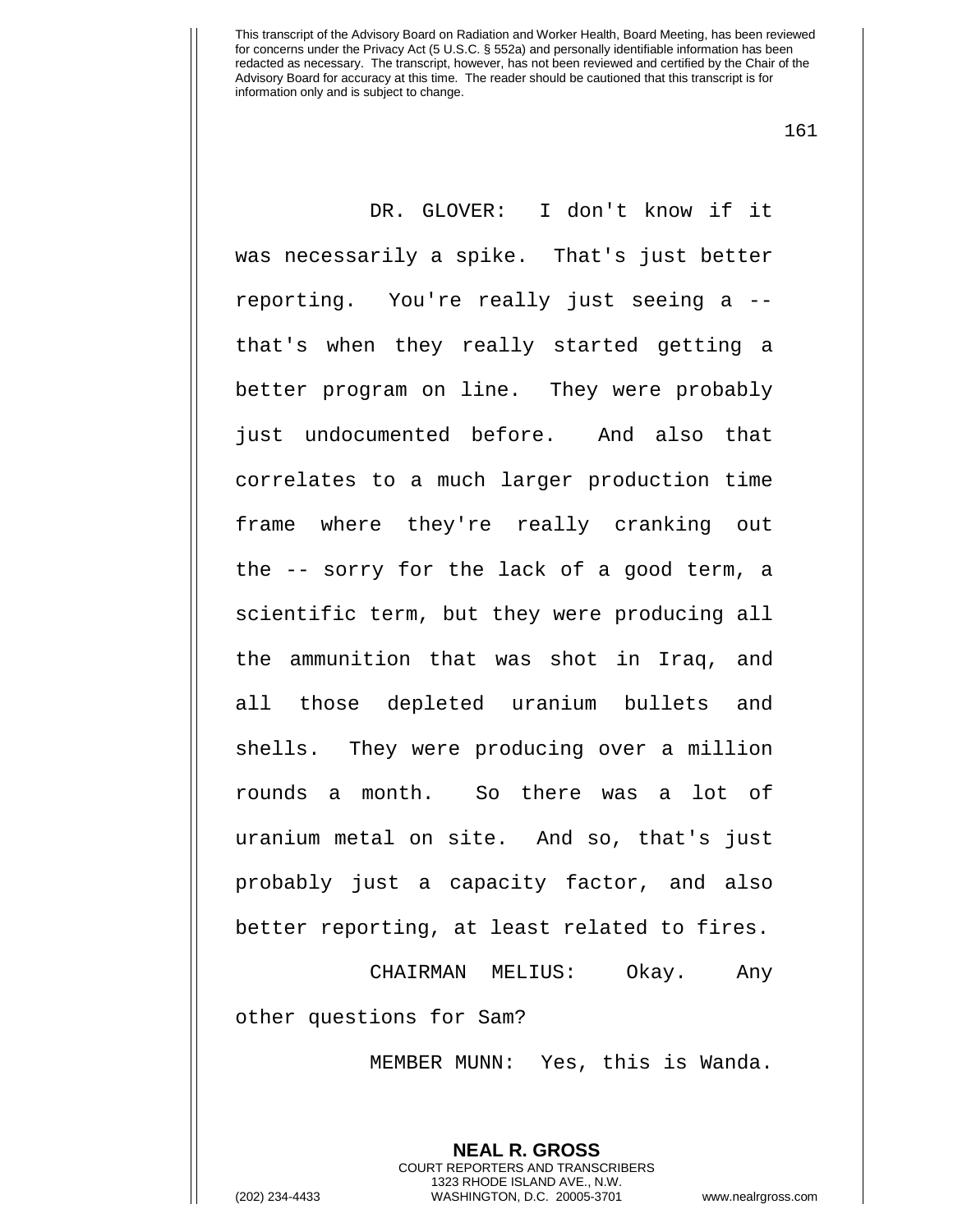162

I have just one little question really. Just a matter of curiosity, in the one thorium bioassay that was done and the in vivo lung count, the single events that we had, were there indications from either of those that that particular worker that was covered by that in each case, that singular incident, had a significant exposure? Were they positive results or not?

DR. GLOVER: For the uranium -or for the thorium bioassay we know that that was a less-than value, less than 0.2.

MEMBER MUNN: Okay.

DR. GLOVER: We don't know when that exposure may have occurred. For the -- I believe we know a -- the -- we know a thorium lung count was done. I'm not sure if I recall if there was a result that we have. I know it was --

MEMBER MUNN: All right. It's

**NEAL R. GROSS** COURT REPORTERS AND TRANSCRIBERS 1323 RHODE ISLAND AVE., N.W.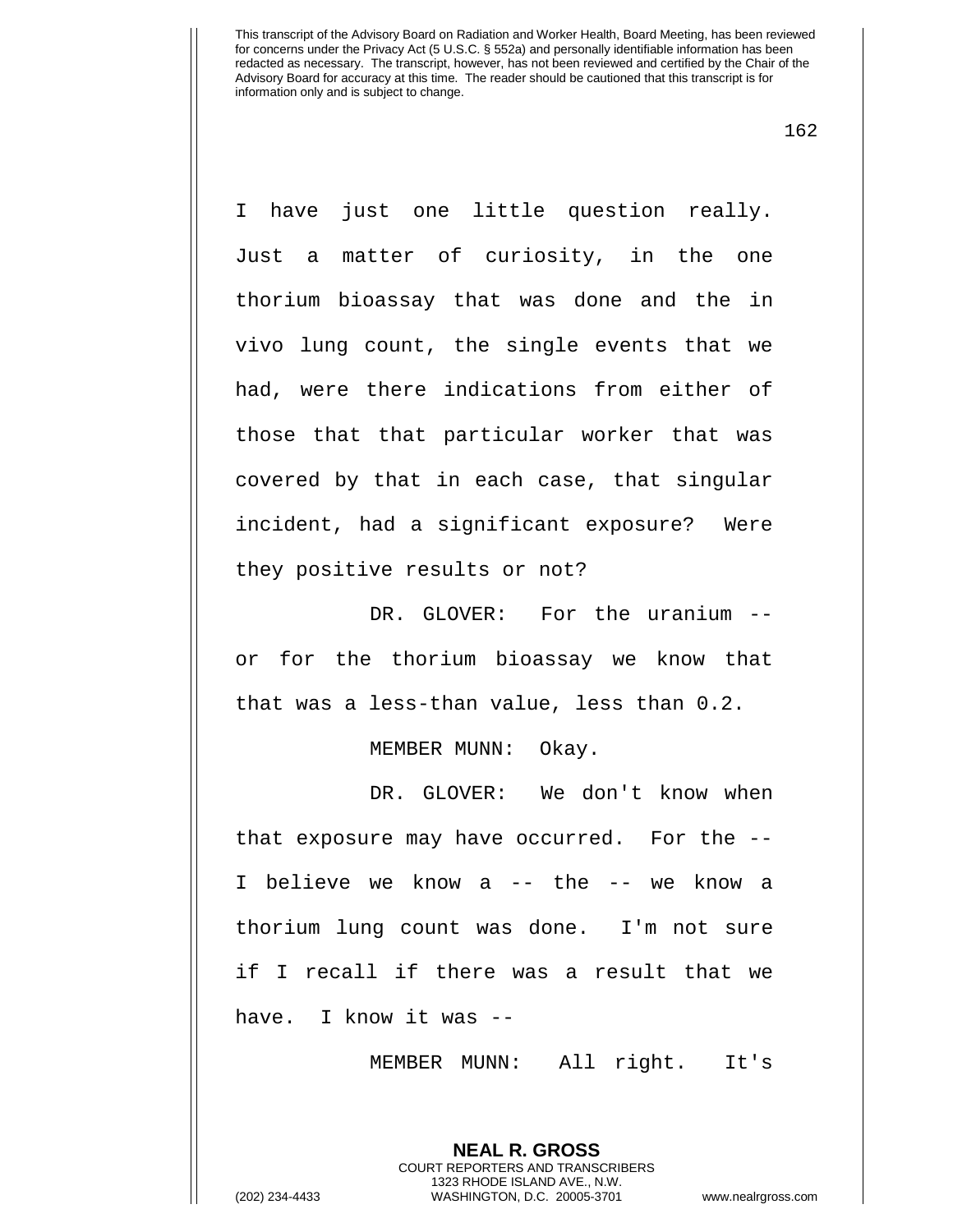not pressing and obviously it's not a --

DR. GLOVER: Yes. So that was done by an external contractor. They externally brought a person in to do those, but unfortunately I can't recall.

MEMBER MUNN: All right. Thanks, Sam.

DR. GLOVER: Yes.

CHAIRMAN MELIUS: Okay. Other questions?

If not, do I have a suggested action, a motion from the Board?

MEMBER BEACH: I'll go ahead and make the motion that we accept NIOSH's proposal for an SEC for that time period.

MEMBER ANDERSON: And I'll second it. This is Andy.

CHAIRMAN MELIUS: That was quick, Andy.

MEMBER ANDERSON: Oh, yes.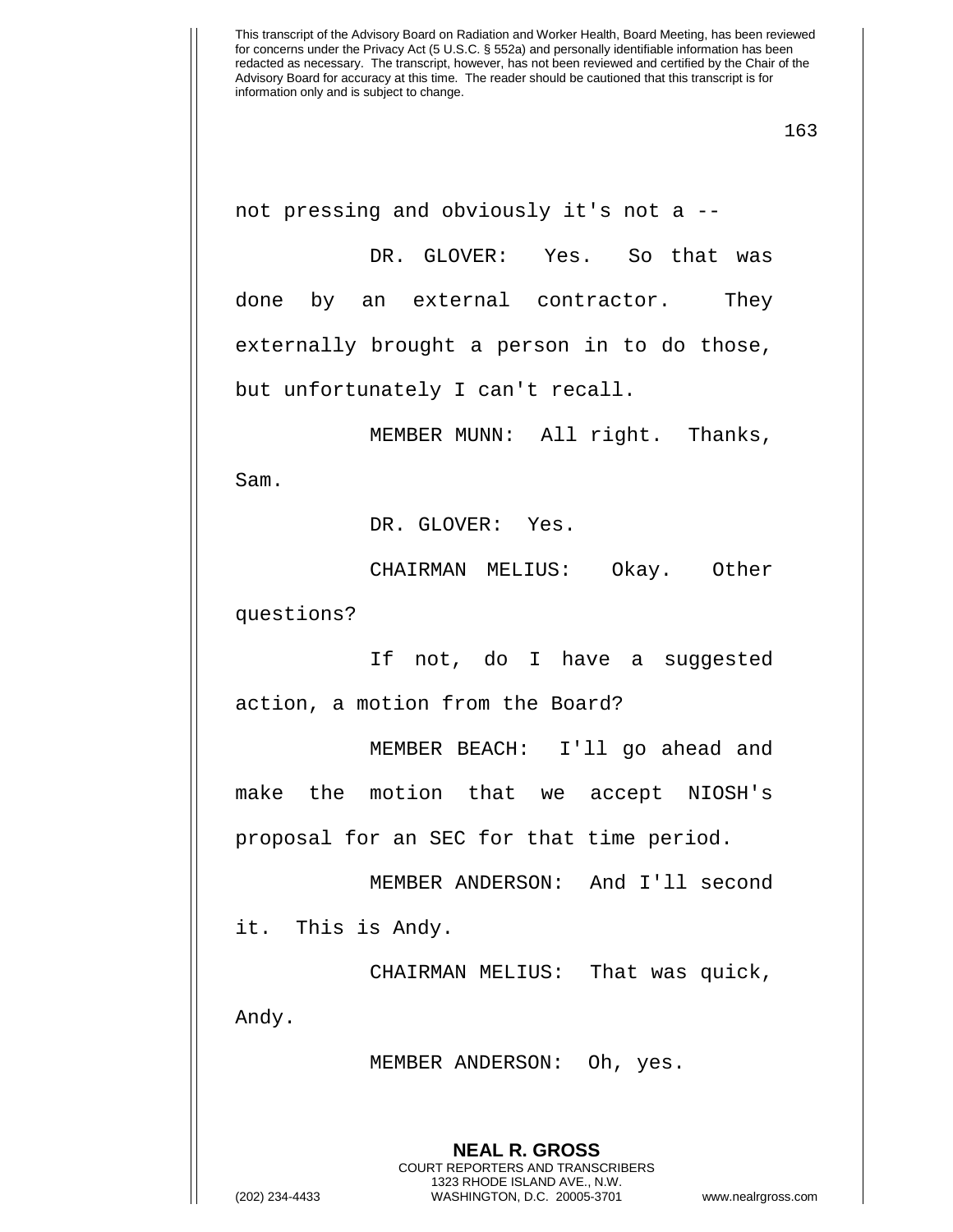This transcript of the Advisory Board on Radiation and Worker Health, Board Meeting, has been reviewed for concerns under the Privacy Act (5 U.S.C. § 552a) and personally identifiable information has been redacted as necessary. The transcript, however, has not been reviewed and certified by the Chair of the Advisory Board for accuracy at this time. The reader should be cautioned that this transcript is for information only and is subject to change. 164 **NEAL R. GROSS** COURT REPORTERS AND TRANSCRIBERS (Laughter.) MEMBER ANDERSON: Got to let you know I'm still here. CHAIRMAN MELIUS: Yes. MEMBER ANDERSON: Hanging in. (Laughter.) MEMBER ANDERSON: Little tough to hear some of these on the phone, though. CHAIRMAN MELIUS: Yes, we're trying to get everyone louder and closer to the microphones. Thank you. We have a motion and a second. Any further discussion? If not, then, Ted, you want to do the roll call? MR. KATZ: We'll start with you, Andy. MEMBER ANDERSON: Yes. MR. KATZ: Yes. Ms. Beach? MEMBER BEACH: Yes.

1323 RHODE ISLAND AVE., N.W.

(202) 234-4433 WASHINGTON, D.C. 20005-3701 www.nealrgross.com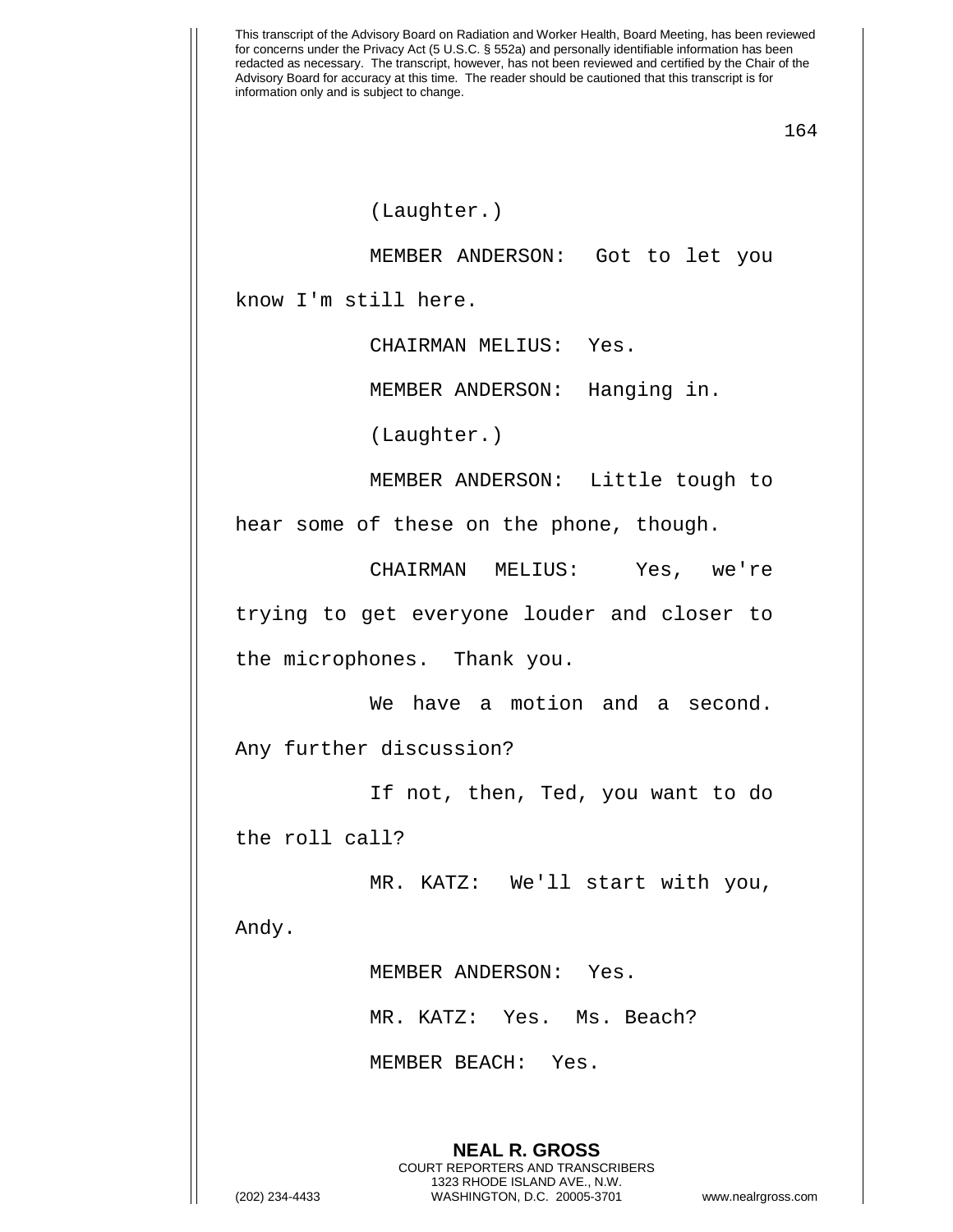165

MR. KATZ: Mr. Clawson?

MEMBER CLAWSON: Yes.

MR. KATZ: Dr. Field?

MEMBER FIELD: Yes.

MR. KATZ: And I believe Mr.

Griffon is absent. Dr. Kotelchuck?

MEMBER KOTELCHUCK: Yes.

MR. KATZ: Dr. Lemen?

MEMBER LEMEN: Yes.

MR. KATZ: Dr. Lockey is absent.

Dr. Melius?

CHAIRMAN MELIUS: Yes.

MR. KATZ: Ms. Munn?

MEMBER MUNN: Yes.

MR. KATZ: Dr. Poston?

MEMBER POSTON: Yes.

MR. KATZ: Dr. Richardson?

MEMBER RICHARDSON: Yes.

MR. KATZ: Dr. Roessler?

MEMBER ROESSLER: Yes.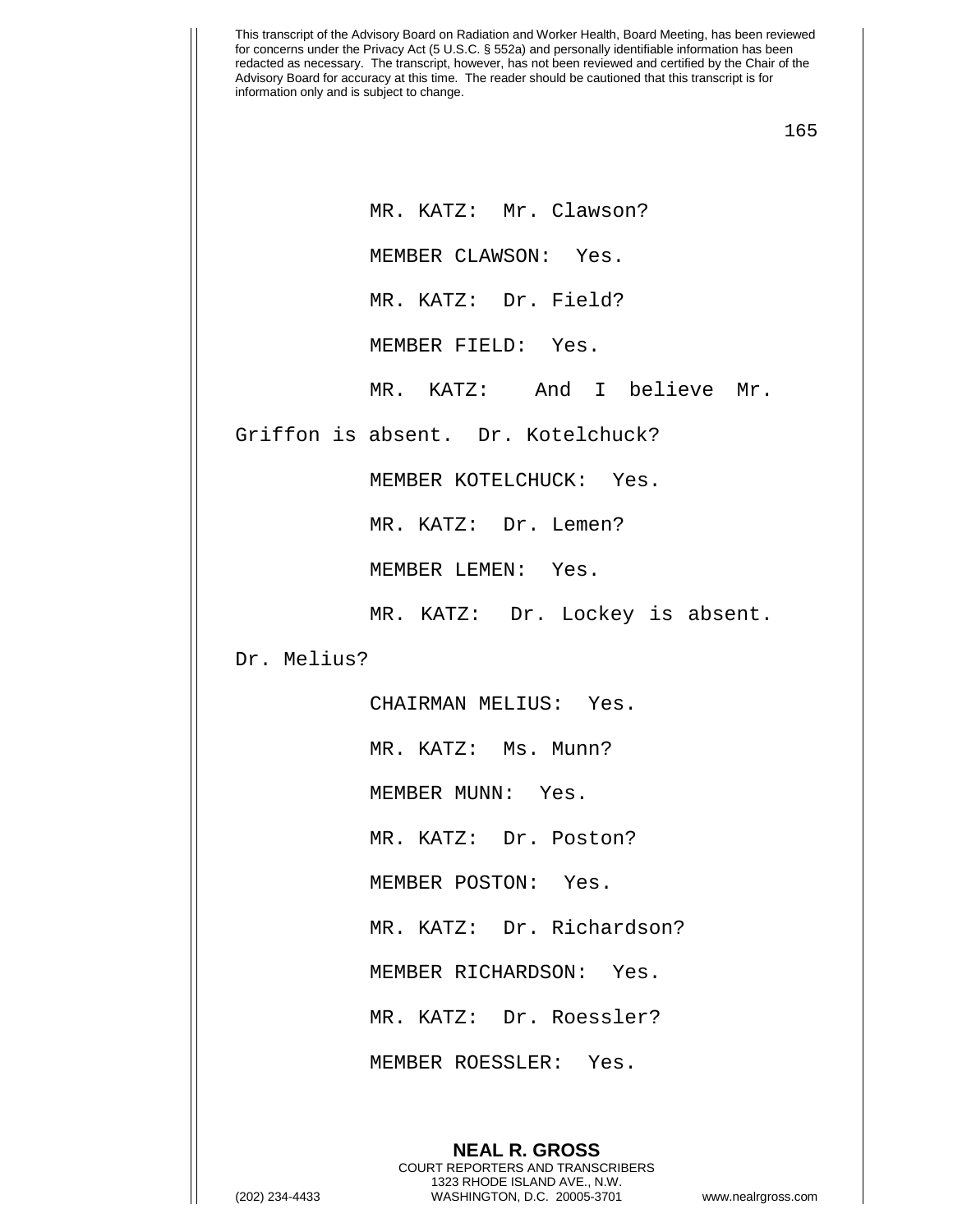166

MR. KATZ: Mr. Schofield? MEMBER SCHOFIELD: Yes. MR. KATZ: Ms. Valerio? MEMBER VALERIO: Yes. MR. KATZ: Dr. Ziemer? MEMBER ZIEMER: Yes.

MR. KATZ: It's a clean sweep. Motion passes.

MEMBER MUNN: One question. Again, this is an 83.13, right?

CHAIRMAN MELIUS: Correct.

MEMBER MUNN: Just like what we have on our agenda. Okay.

CHAIRMAN MELIUS: Yes, it's 13.

Okay. It just so happens there's a letter that's been prepared, which I will just -- yes, make a prediction, wild prediction and as to the outcome and that made such a wild prediction that the other letter you can ignore, because it turns out

> **NEAL R. GROSS** COURT REPORTERS AND TRANSCRIBERS 1323 RHODE ISLAND AVE., N.W.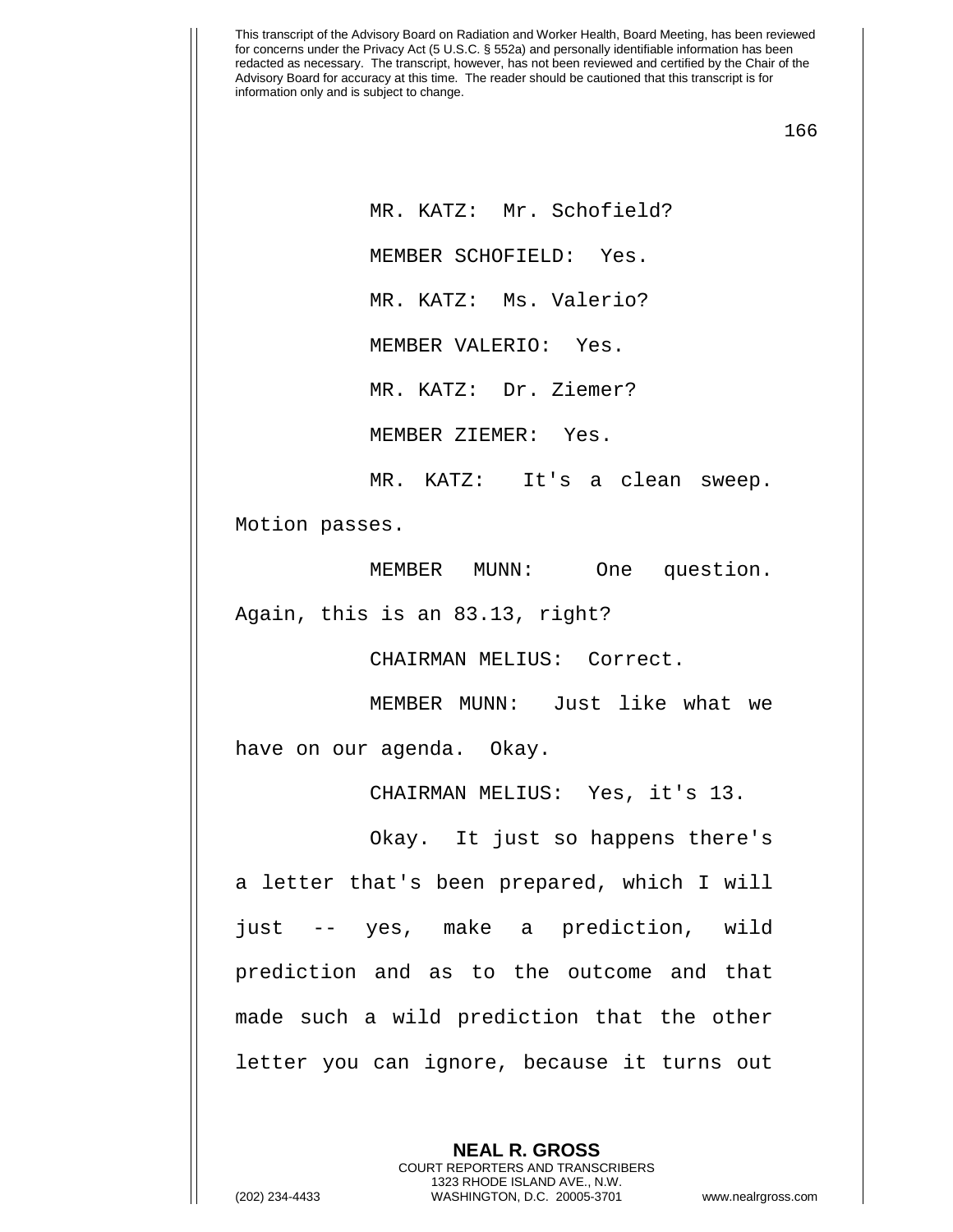167

we won't need it, but this one we do.

So I have to read it in the record.

"The Advisory Board on Radiation and Worker Health. The Board has evaluated Special Exposure Cohort, SEC Petition 00195 concerning workers' at a facility owned by Nuclear Metals, Inc., or a subsequent owner in West Concord, Massachusetts under the statutory requirements established by the Energy Employment Occupational Illness Compensation Program Act of 2000 incorporating in 42 CFR 83.13.

"Board respectfully recommends that SEC status be accorded to all Atomic Weapons Employees who worked at the facility owned by Nuclear Metals, Inc. (or a subsequent owner) in West Concord, Massachusetts during the period from January 1st, 1980 through December 31st, 1990 for a number of work days aggregating at least 250

> **NEAL R. GROSS** COURT REPORTERS AND TRANSCRIBERS 1323 RHODE ISLAND AVE., N.W.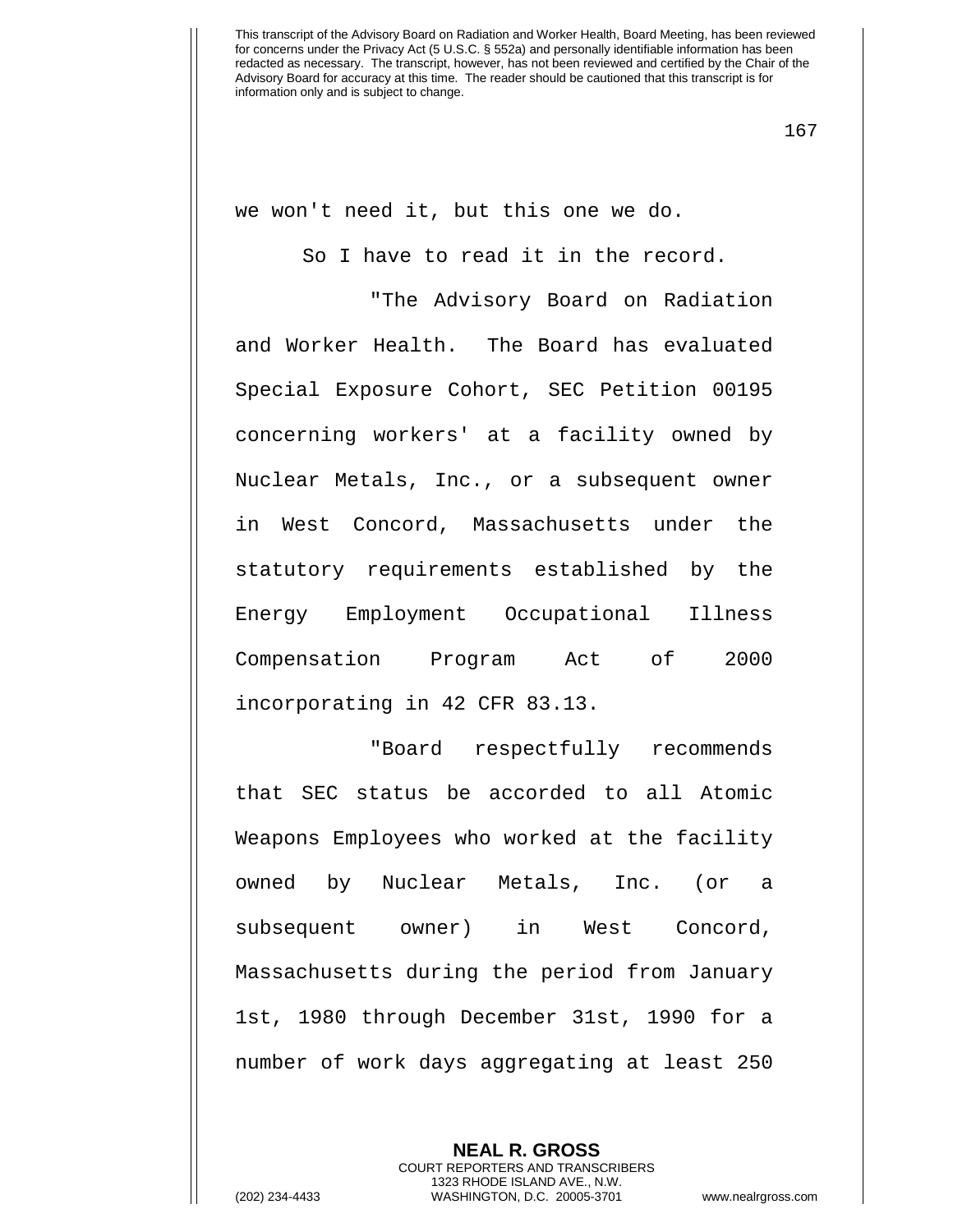168

work days occurring either solely under this employment or in combination with work days within the parameters established for one or more other Classes of employees included in the Special Exposure Cohort.

"This recommendation is based on the following factors: Individuals employed at this facility in West Concord, Massachusetts during the time period in question worked on research and production for materials used in the production of nuclear weapons.

"The National Institute of Occupational Safety and Health, NIOSH's review of available monitoring data, as well as available process source term information for this facility found that NIOSH lacked sufficient information necessary to complete individual dose reconstructions with sufficient accuracy for internal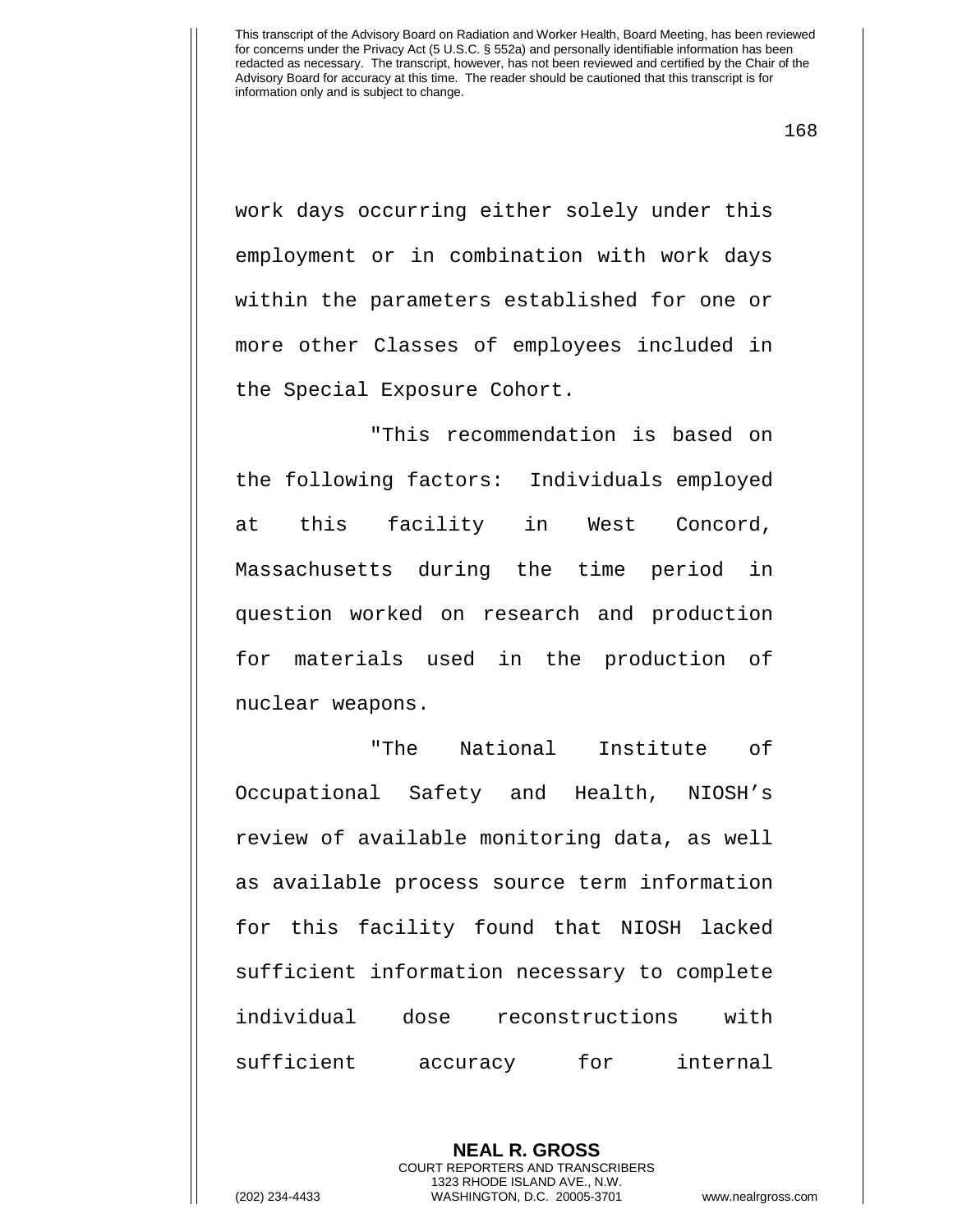radiological exposures to thorium and thorium progeny to which these workers may have been subjected during the time period in question. The Board concurs with this determination.

"Three. NIOSH determined that health may have been endangered for employees at this facility during the time period in question. Board also concurs with this determination.

"Based on these considerations and the discussion at the April 29th, 2014 Board meeting held in Augusta, Georgia, the Board recommends that this Class be added to the SEC.

"Enclosed is the documentation from the Board meeting where the SEC Class was discussed. The documentation includes copies of the petition, the NIOSH review thereof, and related materials. If any of

> **NEAL R. GROSS** COURT REPORTERS AND TRANSCRIBERS 1323 RHODE ISLAND AVE., N.W.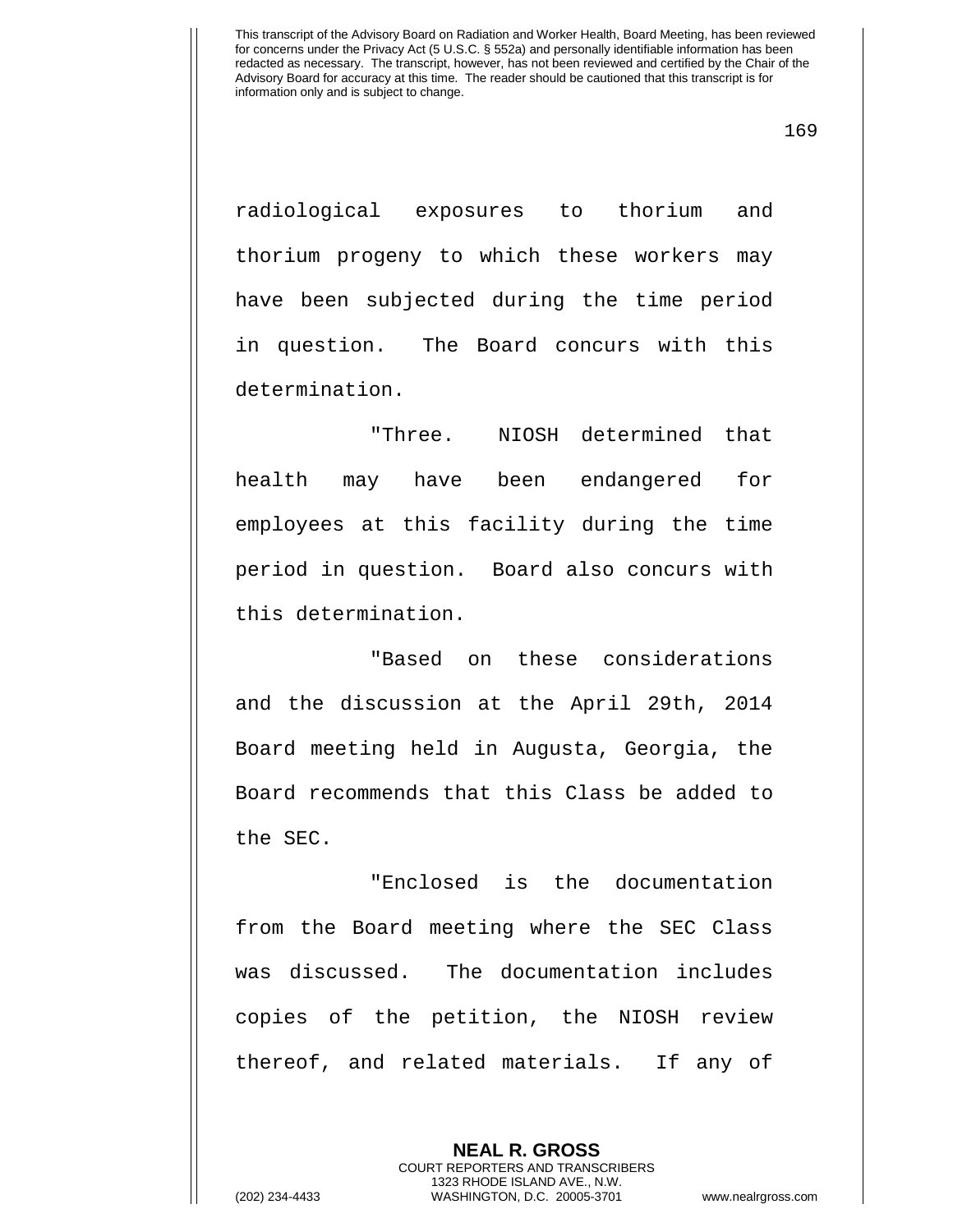170

these items are unavailable at this time, they will follow shortly."

Pretty straightforward. Comments or -- yes, and just -- this does differ a little bit from the SEC Petition Evaluation Report. Just -- we added the subsequent owner issue, which had come up before. And DeKeely Hartsfield had looked into it and thought it still applied, so we'll include it in the Class definition.

Okay. We're at a break time now. We -- find my agenda. So 11:30. You want to talk a little bit about the -- do the scheduling things for a couple minutes while we have people on the Board?

Yes, why don't we go -- we'll go for another say 15 minutes and then do some of our Board items. Then we actually have an hour-and-a-half set aside this afternoon for a Board work session. So we have enough

> **NEAL R. GROSS** COURT REPORTERS AND TRANSCRIBERS 1323 RHODE ISLAND AVE., N.W.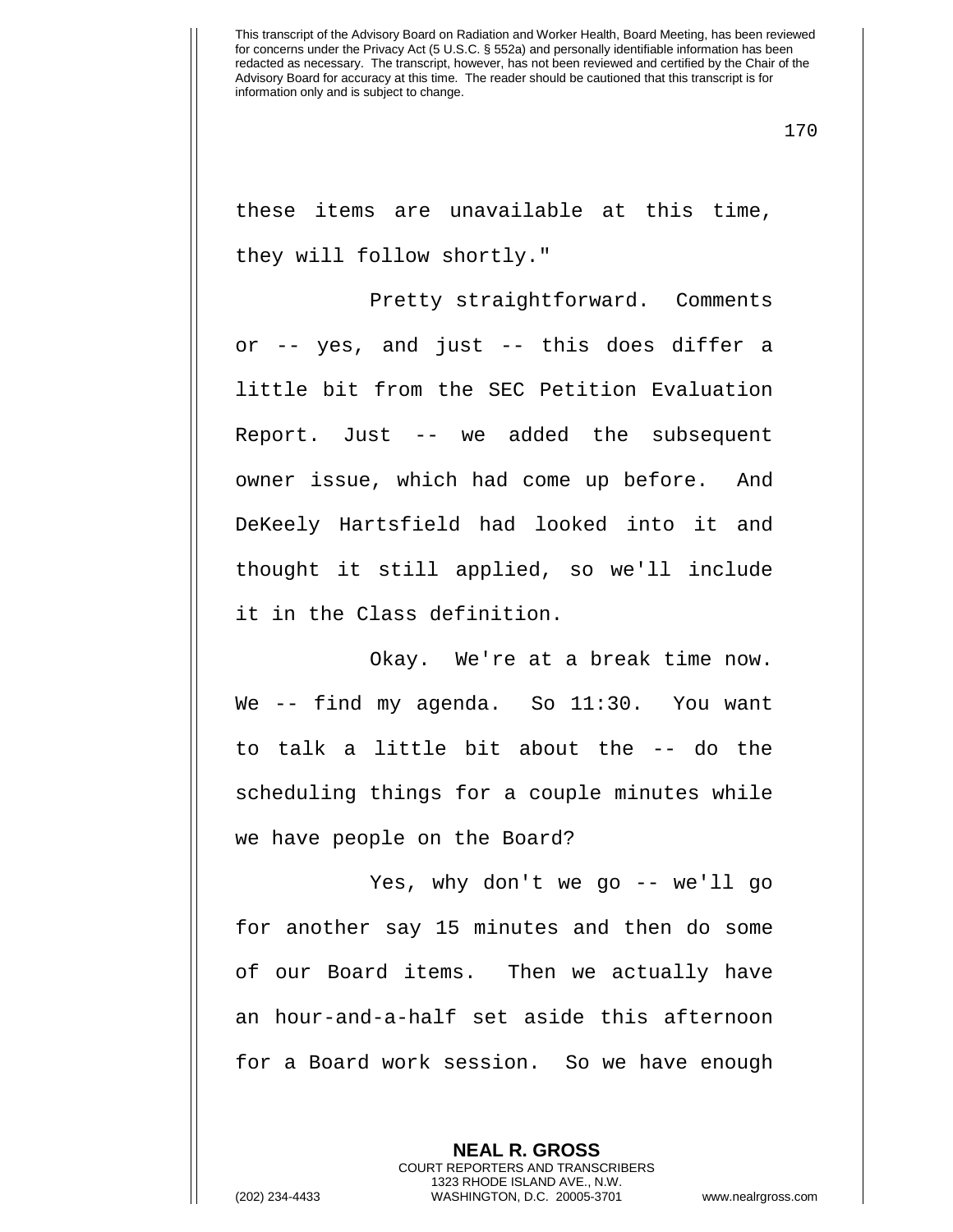171

time there. Let's -- at least in case people need to check their calendars or whatever.

MR. KATZ: So scheduling meetings weighs out now. The next teleconference that we need to schedule falls around the week of December 15th, or January 5th, depending on whether you want it sort of slightly early or slightly late. But so we can start with either of those as to whether they work with your schedules. The week of 12/15 is really the last practical week in December for having a teleconference.

MEMBER ANDERSON: Ted, that isn't good for me.

MR. KATZ: Is not good? Is that what you said, Andy?

MEMBER ANDERSON: It's not. January 5th is good for me, though.

MR. KATZ: How about others? The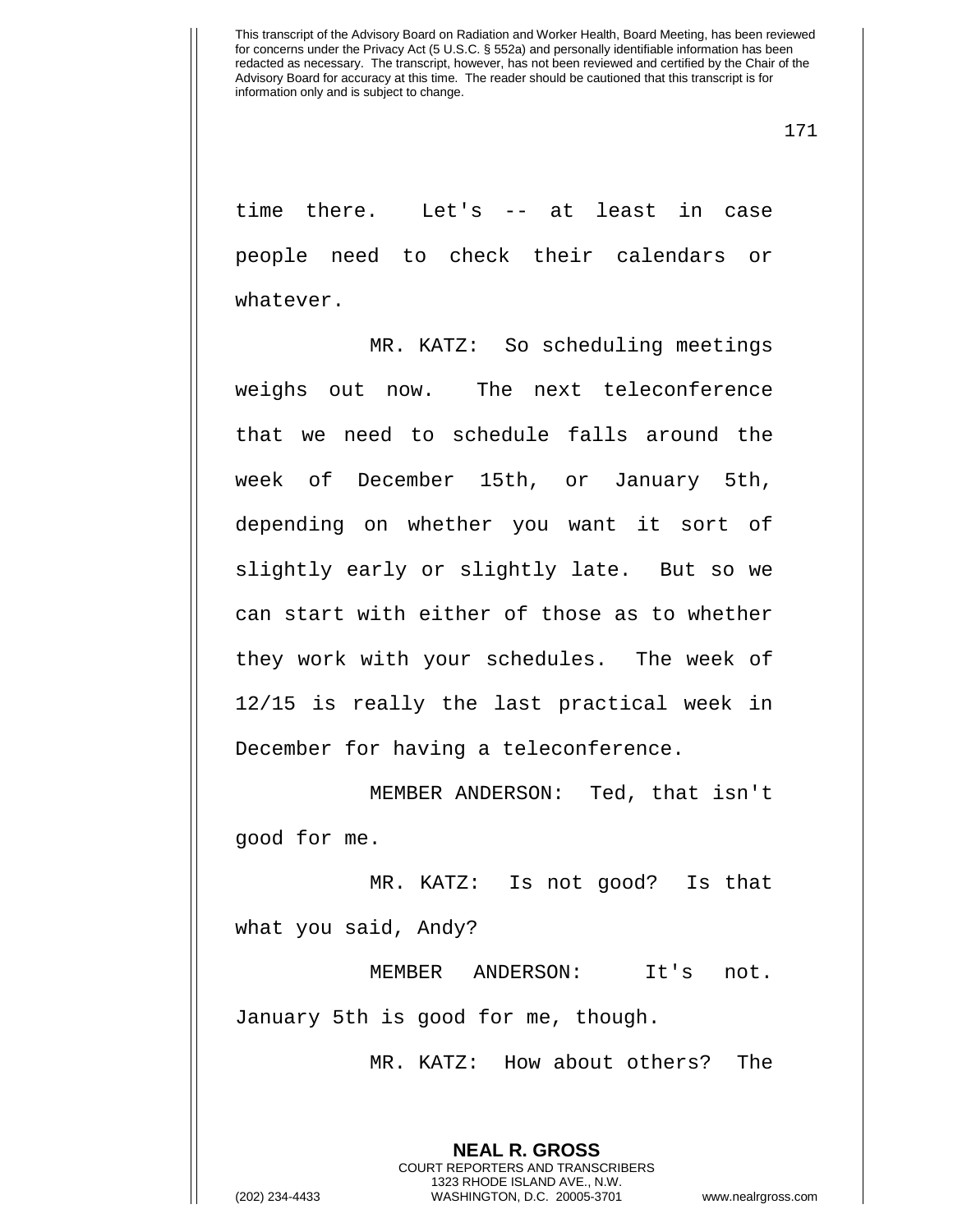week of January 5th?

MEMBER MUNN: What about the preceding week in December rather than going to January?

MR. KATZ: I'm sorry, Wanda. Say that again, please?

MEMBER MUNN: I said what about the preceding week in December rather than going to January?

MR. KATZ: Well, there is just a lot of people on leave that week. It's pretty hard to --

MEMBER MUNN: Ah, okay.

MR. KATZ: -- unlikely that we'll

get a quorum.

MEMBER MUNN: All right.

CHAIRMAN MELIUS: Why don't we do January 6th?

MR. KATZ: How's that? That's

Tuesday, I'm guessing.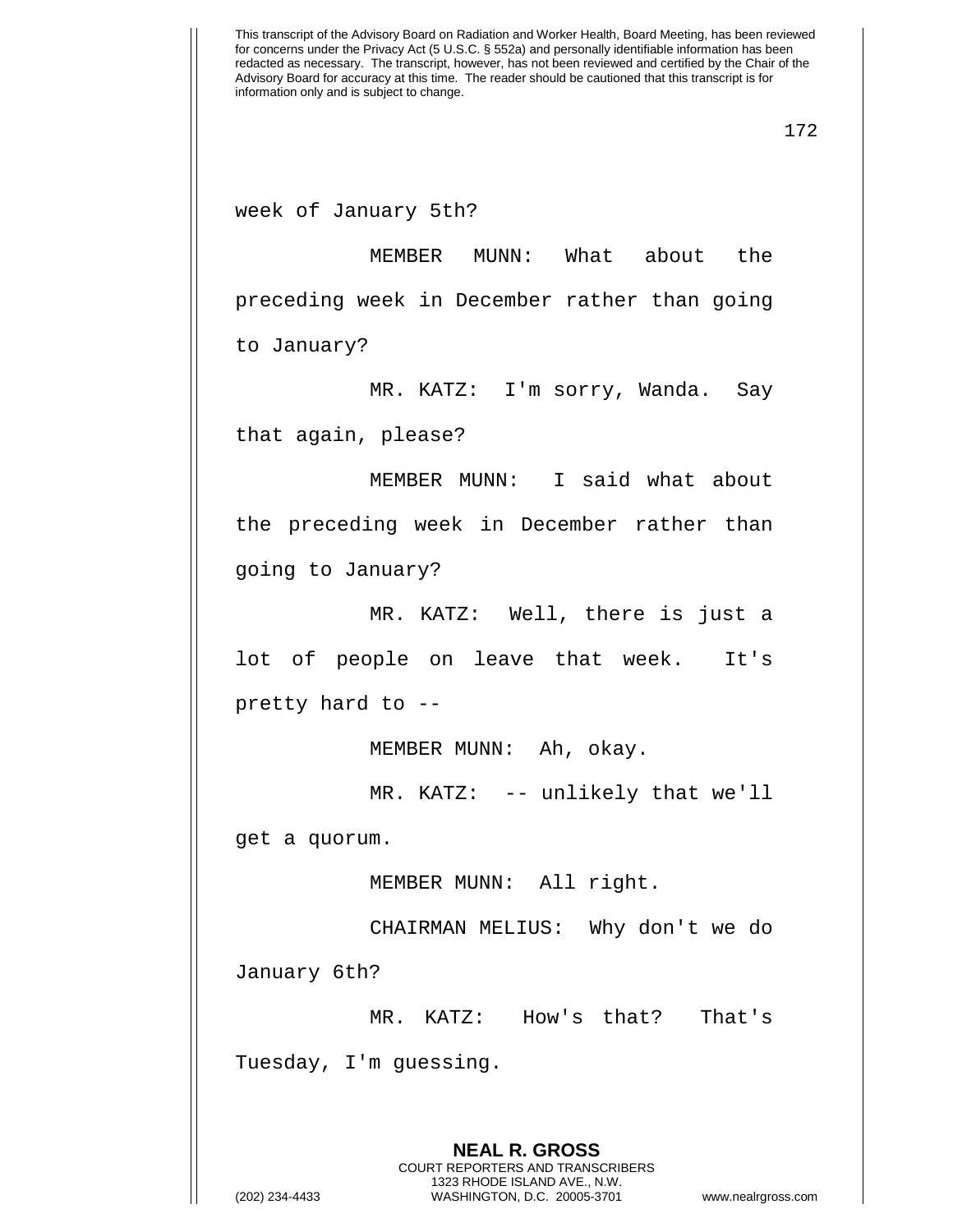173

CHAIRMAN MELIUS: Yes, Tuesday.

MEMBER MUNN: It is.

MR. KATZ: How's that for

everybody? January 6th?

MEMBER MUNN: Fine.

MR. KATZ: That's for a

teleconference. That would be normally

11:00 a.m. Eastern Time.

CHAIRMAN MELIUS: Okay. So the people on the West Coast get to sleep.

MR. KATZ: Yes.

MEMBER MUNN: How nice. Thank

you.

(Laughter.)

MR. KATZ: Okay. January 6th it is then, 11:00 a.m. Thank you.

And then the next Board meeting falls around February -- the week of -- now there's a holiday on the front end of this, which is why I have just the latter part of

> **NEAL R. GROSS** COURT REPORTERS AND TRANSCRIBERS 1323 RHODE ISLAND AVE., N.W.

(202) 234-4433 WASHINGTON, D.C. 20005-3701 www.nealrgross.com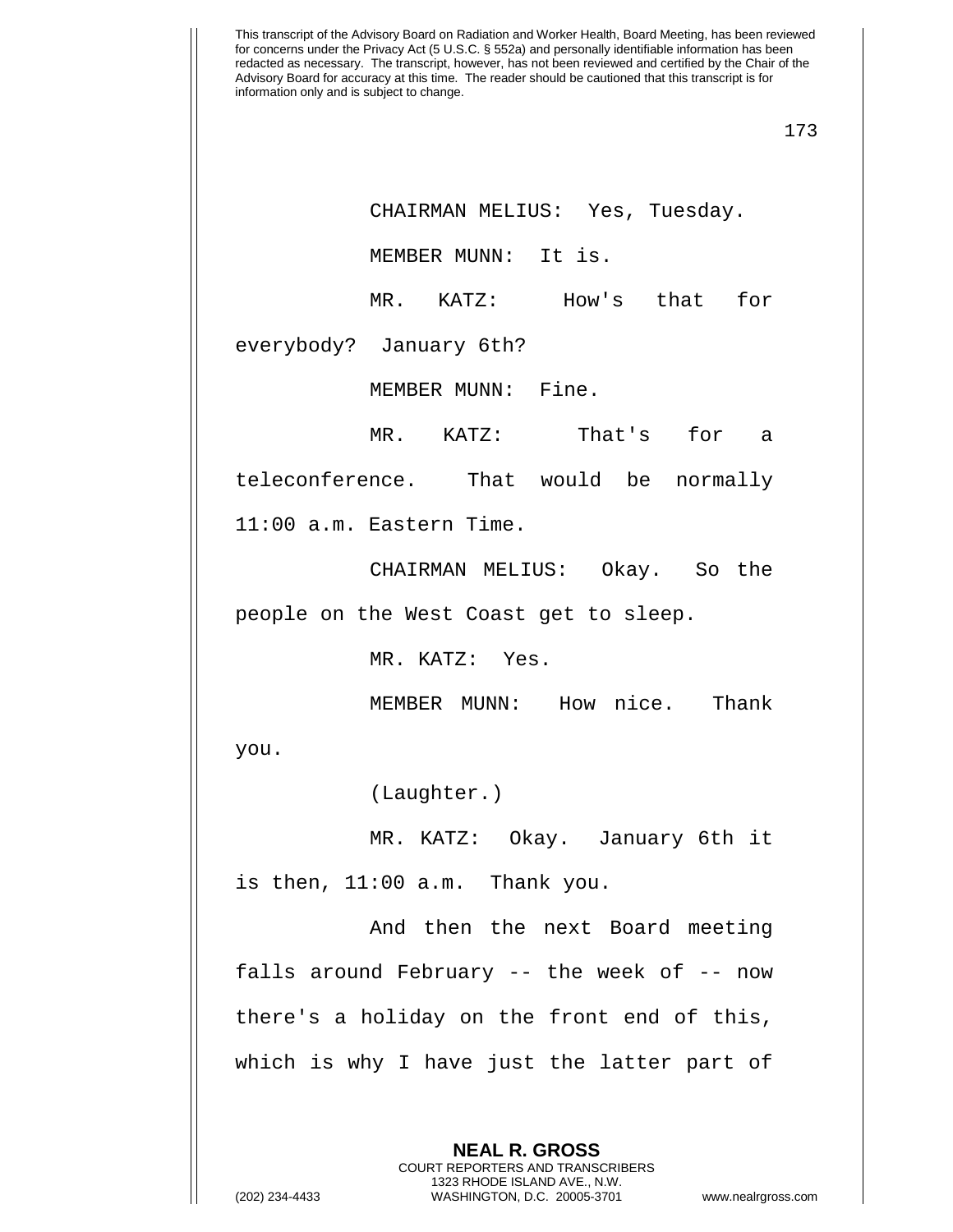174

the week. Either the week of -- well, there's February 11th through 13th, 18th through 20th, or 23rd through 27th, those time frames. I don't know, we could start with the first one and work our way out, if that doesn't work.

CHAIRMAN MELIUS: Yes, I was thinking, given our earlier discussions, I mean, we're trying to forecast the future here in terms of actions -- is that we start to stretch out the Board meetings. And so let's -- rather than looking at February, let's look at March and see if that doesn't maybe make it more efficient in terms of - well, we'd have a day-and-a-half meeting rather than the day meeting, or something, so we're making better use of Board Members' time but without getting too far off in terms of possible SEC action or something that needs to be more timely.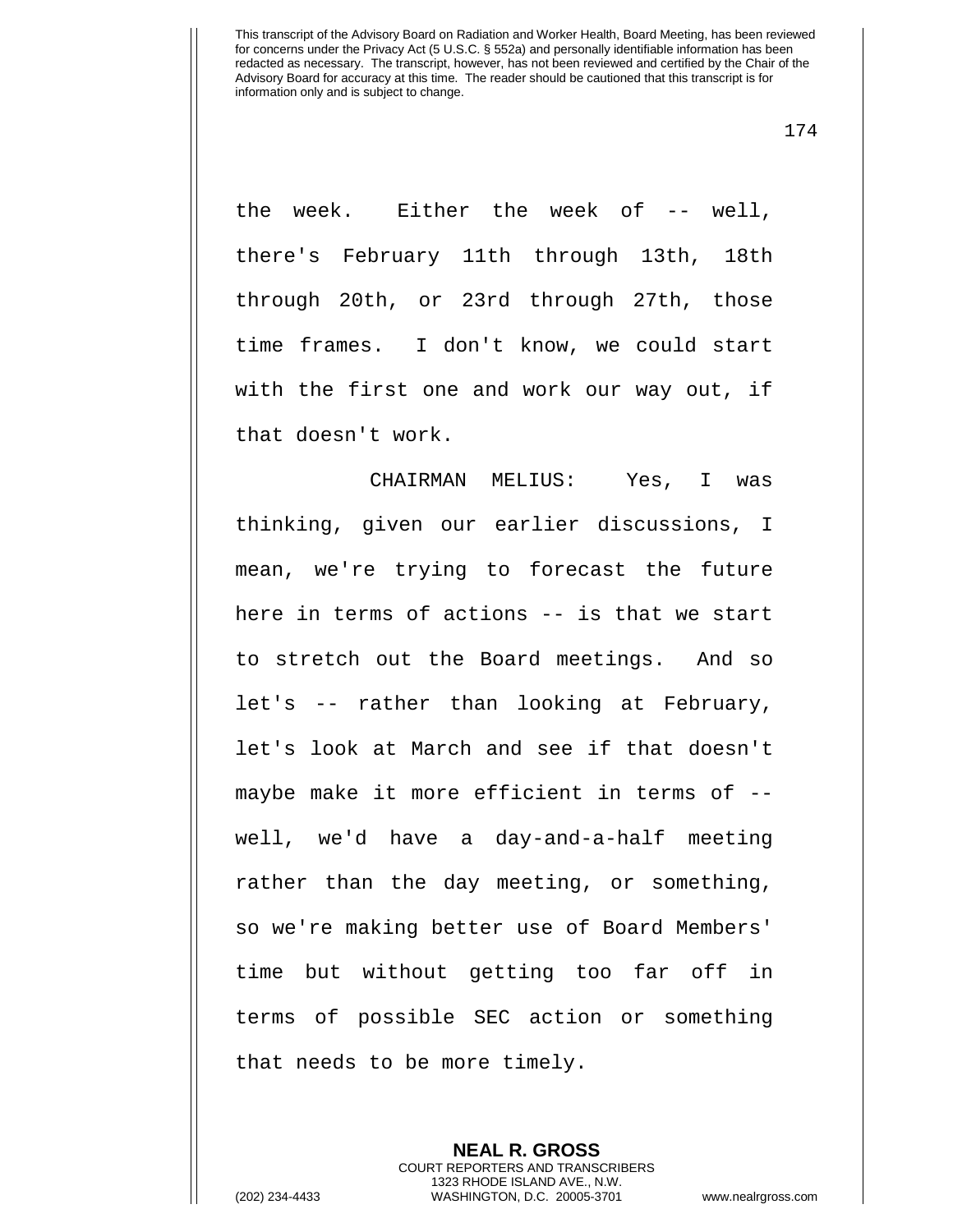175

MEMBER ROESSLER: There's an NCRP meeting in March. I'm looking it up --

CHAIRMAN MELIUS: Okay.

MEMBER ROESSLER: -- to see when

that is.

MEMBER MUNN: Or perhaps the last week in February. That's still -- that's almost two months away from the phone call.

CHAIRMAN MELIUS: We'll look at that. We can come back to this later on and  $--$  yes  $--$ 

MEMBER ROESSLER: Yes, it's slow.

CHAIRMAN MELIUS: -- and I know -- and do that so that we can address that. But I'm just thinking that that would be a way of sort of starting to adjust our schedule without doing something too radical or too -- we're not always -- we're not very good at predicting anyway on some of these. We'll do that, but --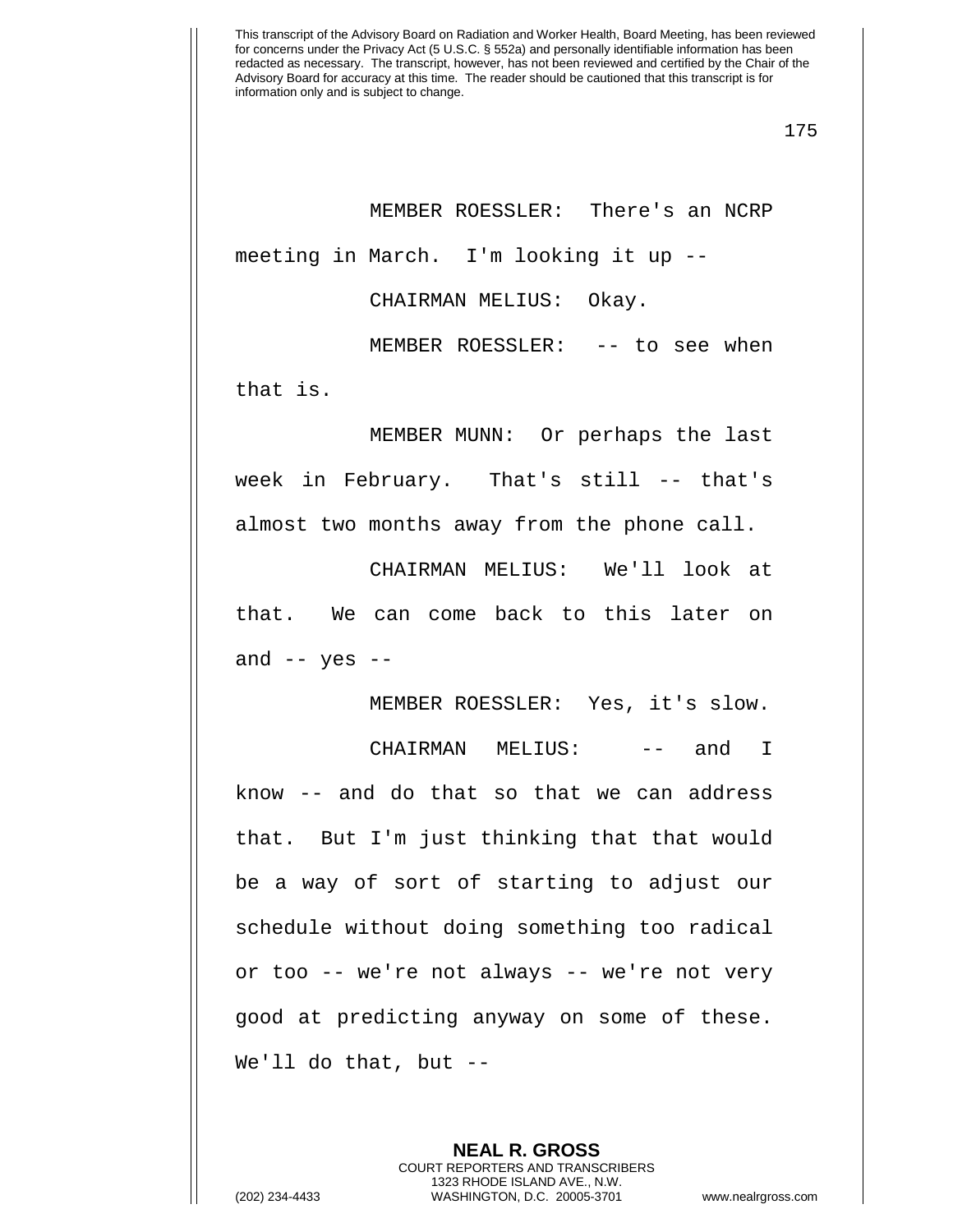176

MEMBER LEMEN: This is Dick

Lemen.

CHAIRMAN MELIUS: By the way, can you go through, Ted, the other Board Member Board meetings that we have coming up?

MEMBER BEACH: I was just wondering if we couldn't start that with November's meeting, stretch it out, because we have one in November.

CHAIRMAN MELIUS: We have one in November and we have one July twenty -- the end of July.

MEMBER LEMEN: Can people speak up a little bit? It's hard to hear on the phone. Hello?

MR. KATZ: Yes, we hear you, Dick. Thanks. I didn't have the mic near me. Sorry.

CHAIRMAN MELIUS: The 29th is Idaho Falls.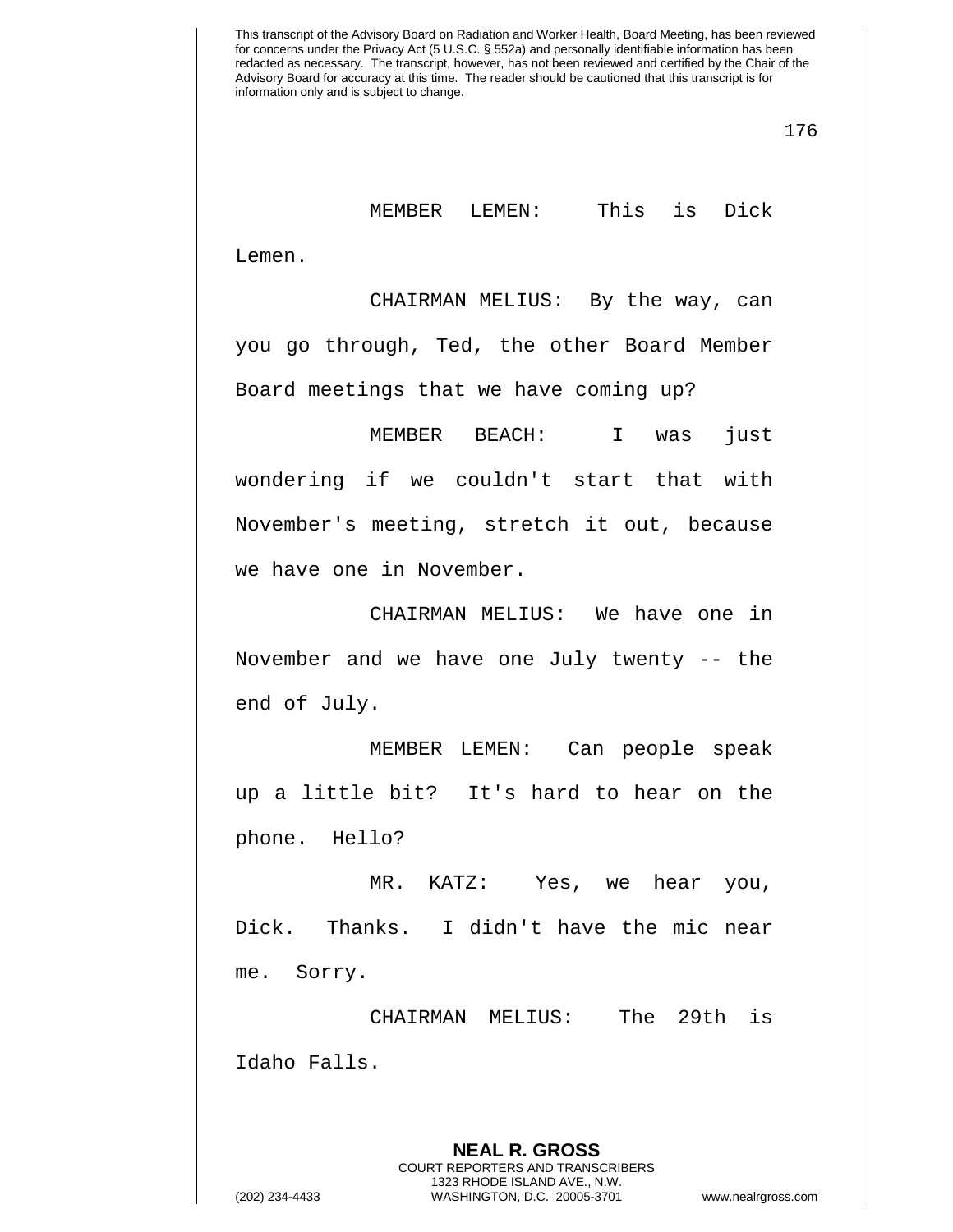177

MR. KATZ: Right, 29th and 30th we've blocked off probably at this rate we'd  $--$ 

MEMBER MUNN: Well, but November is still quite a stretch from July.

MR. KATZ: Okay. And then following that we have a teleconference scheduled September 17th.

MEMBER MUNN: Yes.

MR. KATZ: That's 11:00 a.m. And then the subsequent meeting in November is currently November 6 and 7.

MEMBER ANDERSON: Do we have a location on that one?

MR. KATZ: No, we do not.

CHAIRMAN MELIUS: No, we do not.

And then generally we'd be -- I mean, that's a four-month stretch there.

MR. KATZ: Yes.

CHAIRMAN MELIUS: So we're --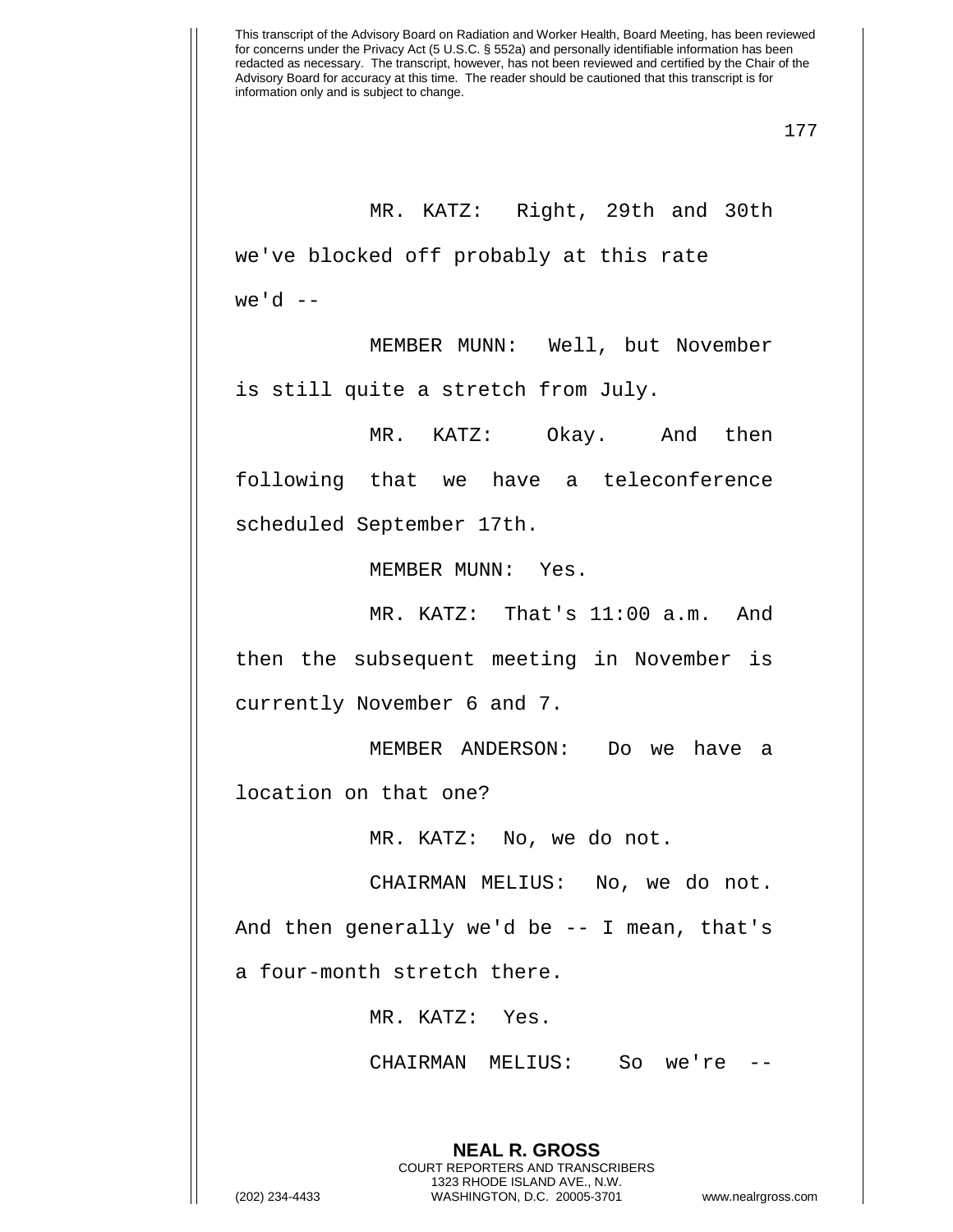basically would be -- and if we did March, we'd basically be on three meetings a year, something like that.

MR. KATZ: Right.

MEMBER ANDERSON: Yes, do we want

to push the July one later?

CHAIRMAN MELIUS: It's a little hard to, I think.

MEMBER MUNN: No, we've already established the date.

MR. KATZ: And August is a more difficult month to schedule in general, too.

MEMBER ANDERSON: Because I've got a conflict there.

MEMBER LEMEN: Did you say that the November meeting was on the 6th and 7th?

MEMBER MUNN: Correct.

MR. KATZ: That's correct.

That's correct, Dick.

MEMBER LEMEN: And do you --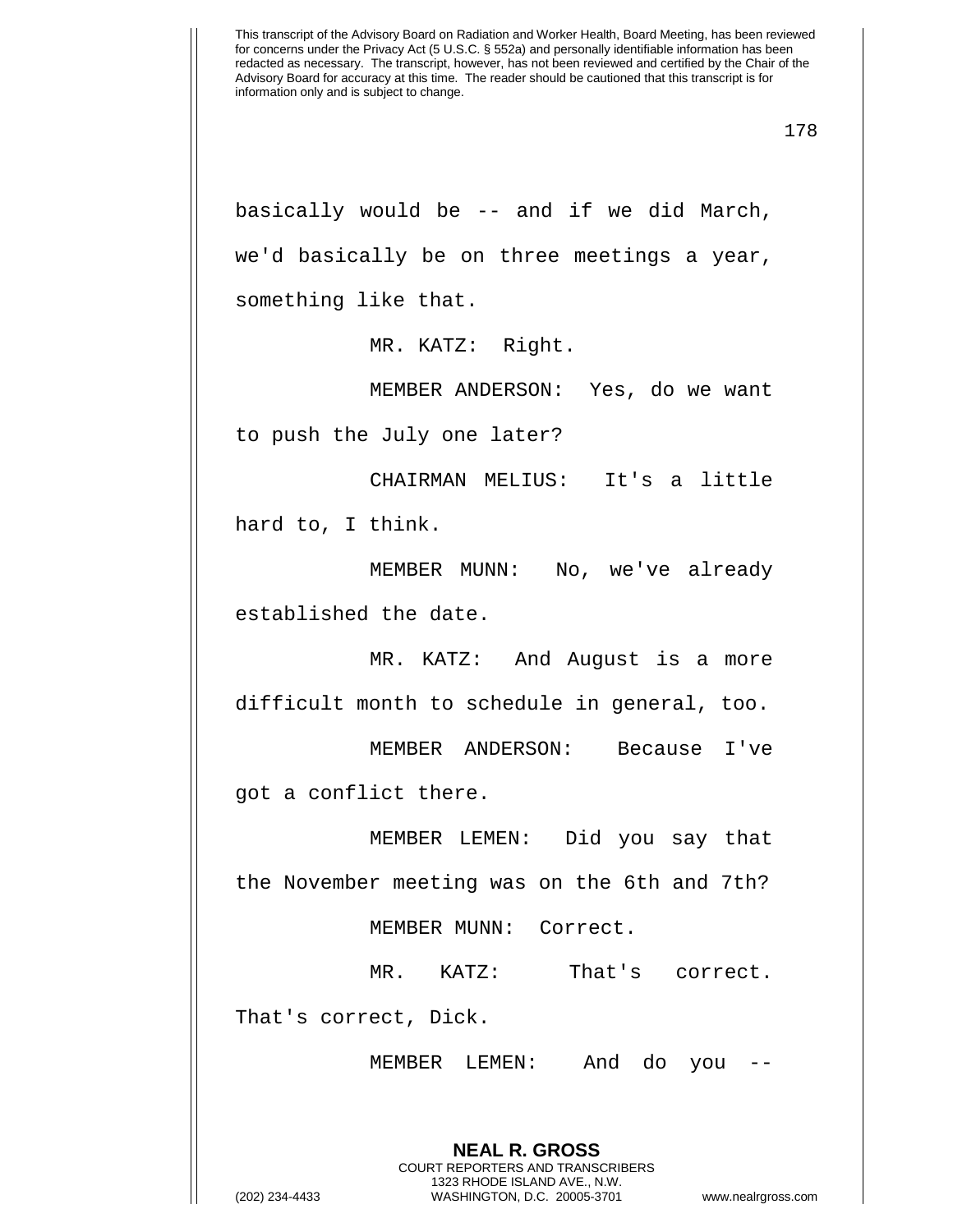didn't we say at one time we were going to try and not schedule traveling on Friday afternoon?

> MR. KATZ: We do the best we can. MEMBER LEMEN: Okay.

MR. KATZ: But --

MEMBER SCHOFIELD: Hopefully we will -- maybe we could go out there to California at that time in November.

MR. KATZ: Phil is just suggesting we think about California for November.

MEMBER KOTELCHUCK: I was going to say that if we want to be a little more efficient, I do not wish -- or let me be positive. It would be very good to go to places where there are large airports and therefore lots of planes flying in and out. I do not wish to avoid small towns where we all have to connect, but I think it would be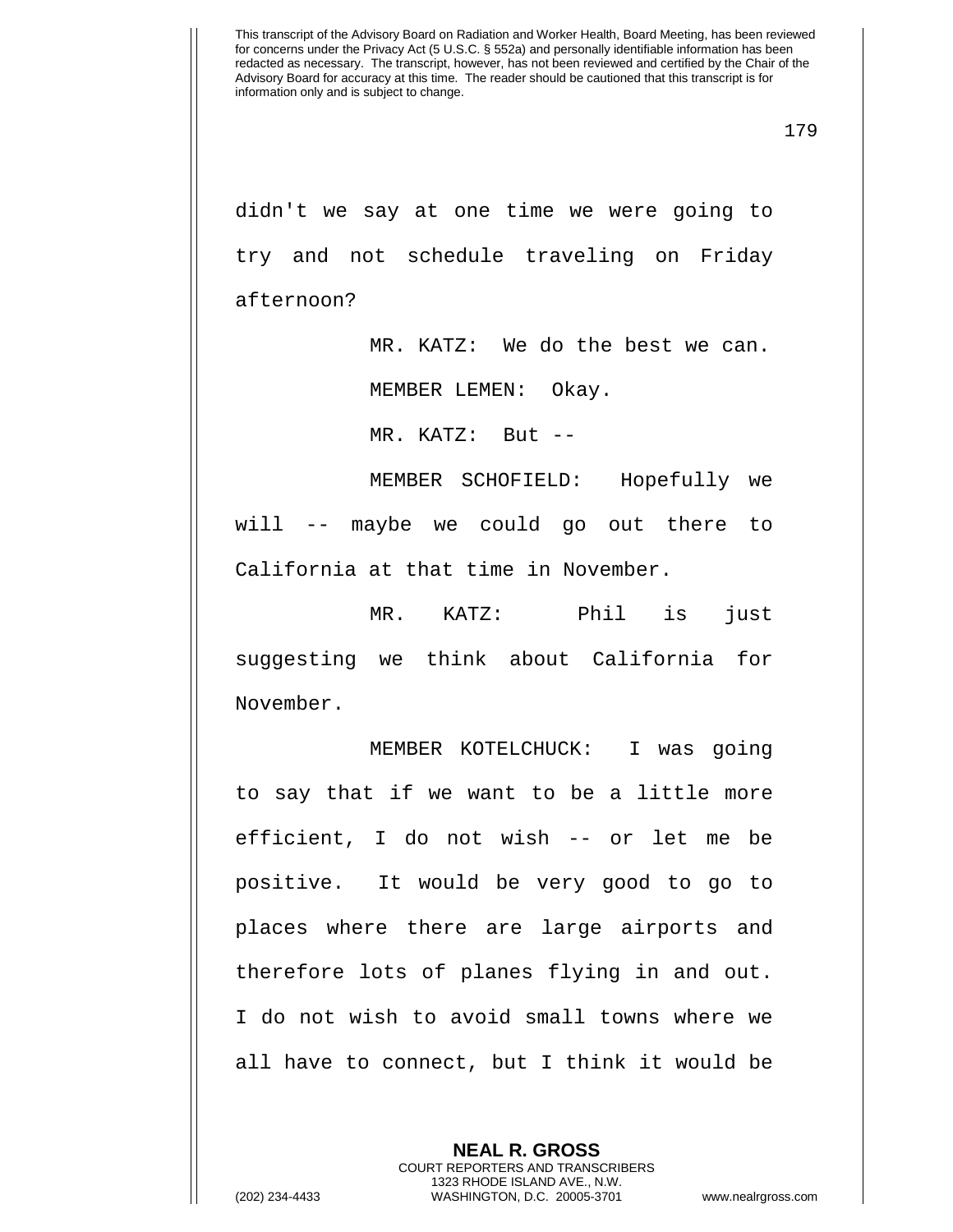efficient and save money and time to think a little bit about moving toward larger cities or larger airports, really.

MEMBER MUNN: I think we're 60 years too late. We should have --

(Laughter.)

MEMBER MUNN: We should have talked to other folks about that a long time ago.

MEMBER KOTELCHUCK: Yes, well, better late than never.

MEMBER MUNN: Yes.

CHAIRMAN MELIUS: No, no. I think what she's referring to is the siting of the DOE facilities.

MEMBER KOTELCHUCK: Yes, well,

that's true.

CHAIRMAN MELIUS: They didn't put those in New York. Even though it was called the Manhattan Project, it wasn't in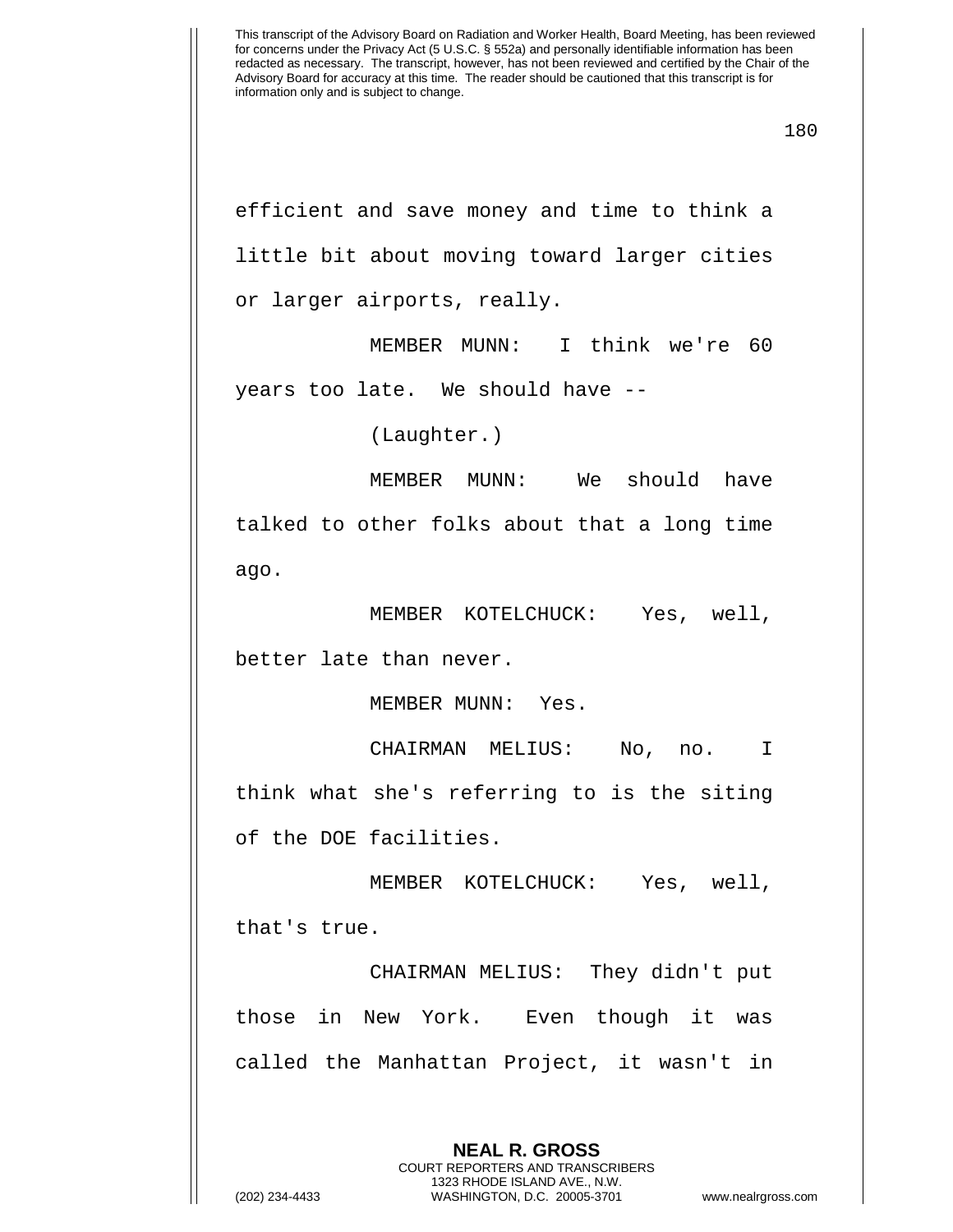181

Manhattan.

MEMBER CLAWSON: Is he saying he doesn't want to come to Idaho?

MEMBER KOTELCHUCK: No, I certainly will exempt all arrangements that we have made, but just for the future there are -- for example -- well, that may not - we may be able to look at larger towns where there are -- which are accessible to workers at the plant. Doesn't have to be --

CHAIRMAN MELIUS: Yes, but I think our experience, Dave, has been that we've got to be at the site. People aren't going to travel an hour-and-a-half or two hours to come and -- even though we think it's close, it's -- for them, they -- I mean, even I think which side of Denver we're on makes a difference in terms of where people live. So being north of Cincinnati rather than out by the airport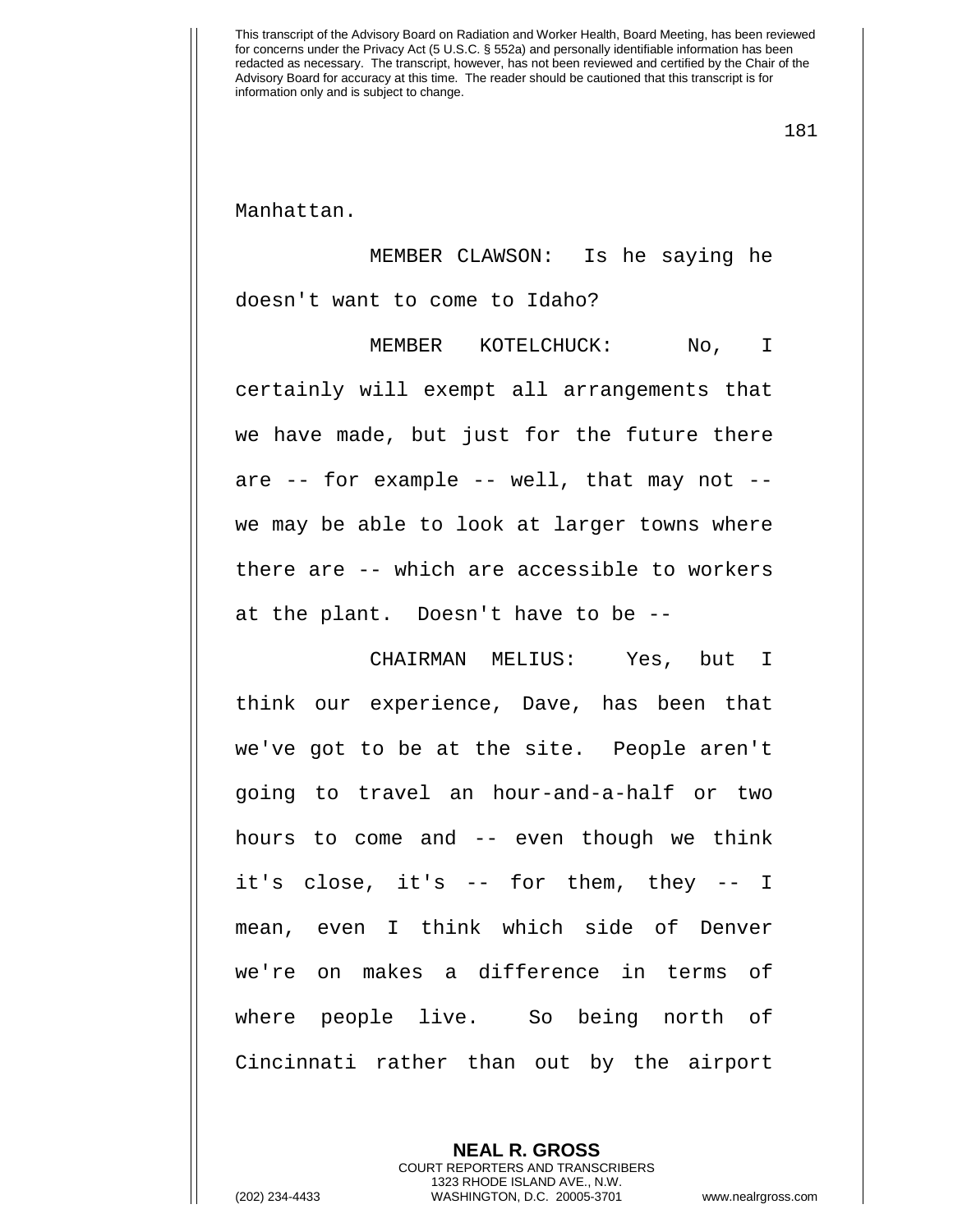makes a difference for the people working at Fernald because most of them lived in the eye of the facility.

So, I think that we felt it more appropriate to err on the -- maybe a little more difficulty in terms of traveling and  $to$   $--$ 

MEMBER KOTELCHUCK: I accept the reality, yes.

CHAIRMAN MELIUS: Now if we --

MEMBER MUNN: And but this gives -- the Manhattan Project is now giving Manhattan dwellers an opportunity to see America --

(Laughter.)

MEMBER KOTELCHUCK: Right. All

right.

MEMBER MUNN: -- where the other

half lives.

MEMBER SCHOFIELD: We have a

**NEAL R. GROSS** COURT REPORTERS AND TRANSCRIBERS 1323 RHODE ISLAND AVE., N.W.

(202) 234-4433 WASHINGTON, D.C. 20005-3701 www.nealrgross.com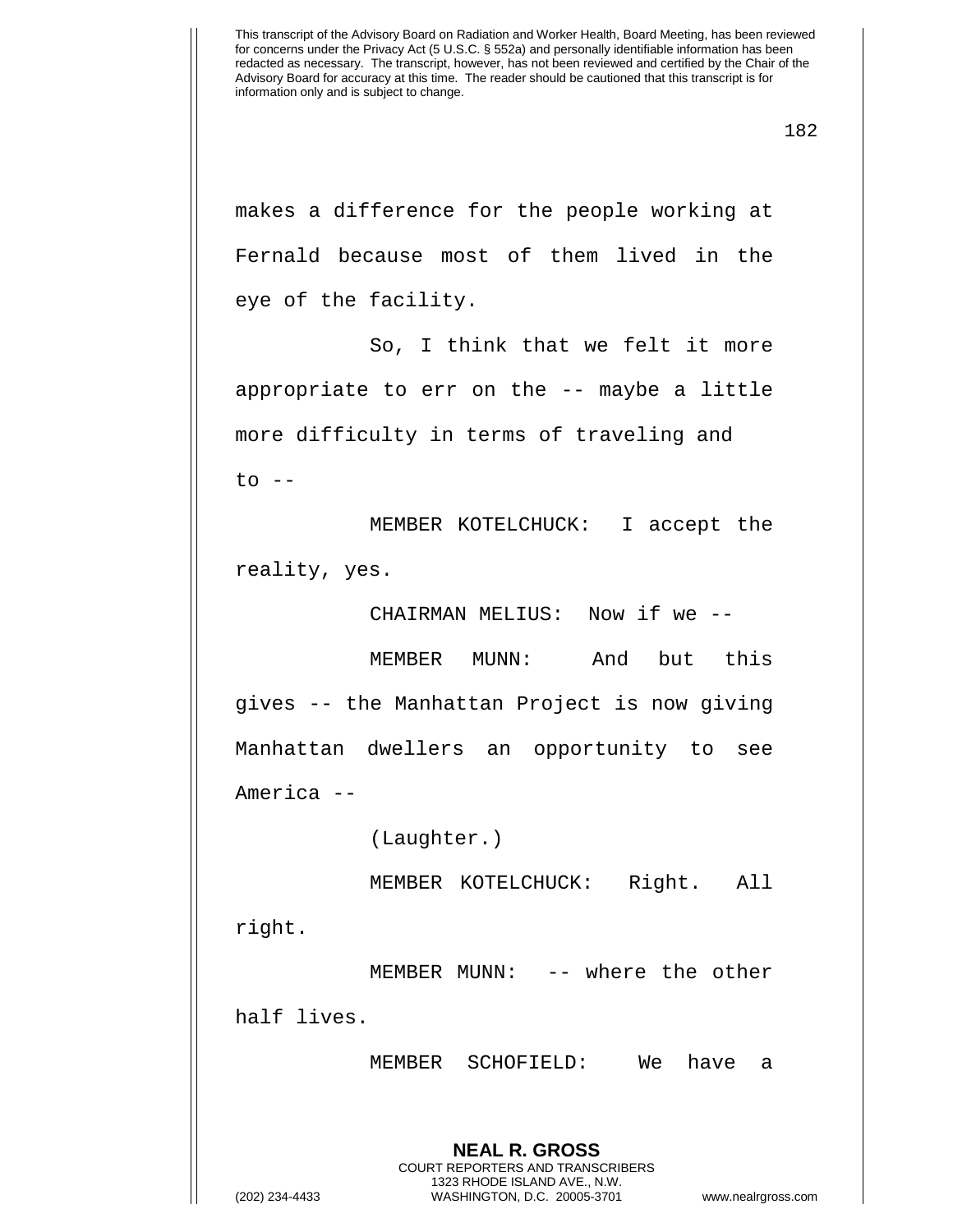183

number of facilities out there in California. We could -- there's Berkeley, Livermore, Santa Susana. And we don't have to worry about Idaho snow.

CHAIRMAN MELIUS: No, the LA area we -- does deserve a visit. We haven't been there in quite a while, so -- and do that. So that's on the list. And then we had talked even for this meeting, though I think we decided we weren't ready in terms of the San Francisco/Oakland area. But we'll keep that in mind.

MEMBER LEMEN: Did you see the meeting on July the 29th is a conference call or an in-person meeting?

CHAIRMAN MELIUS: That's in person in Idaho Falls.

MEMBER LEMEN: Okay. Thanks.

CHAIRMAN MELIUS: Yes, and we have testimony from Brad that the snow has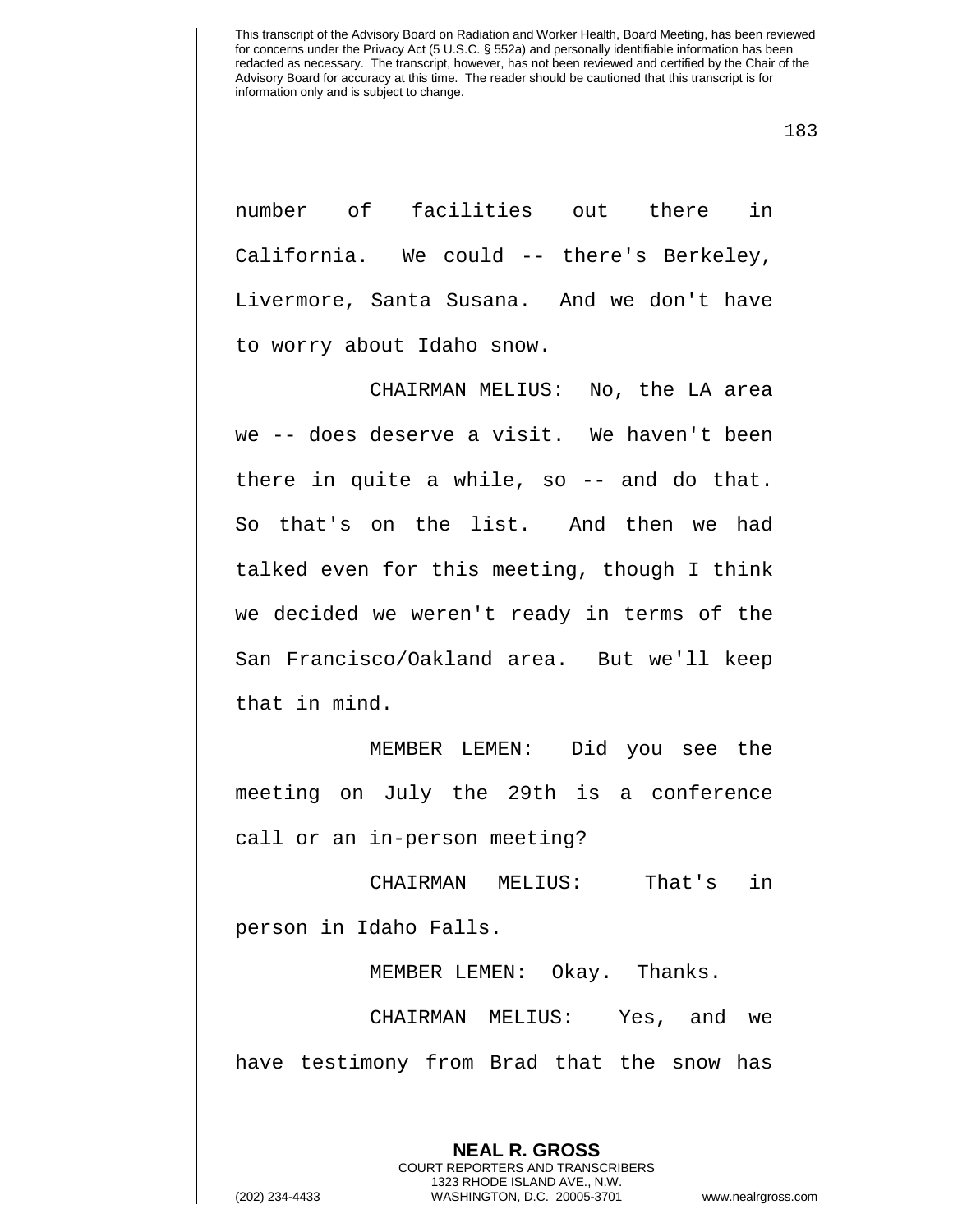This transcript of the Advisory Board on Radiation and Worker Health, Board Meeting, has been reviewed for concerns under the Privacy Act (5 U.S.C. § 552a) and personally identifiable information has been redacted as necessary. The transcript, however, has not been reviewed and certified by the Chair of the Advisory Board for accuracy at this time. The reader should be cautioned that this transcript is for information only and is subject to change. 184 melted. MEMBER LEMEN: We have what? CHAIRMAN MELIUS: Excuse me. Will have. Future tense. (Laughter.) MEMBER LEMEN: I'm sorry, I -- CHAIRMAN MELIUS: Yes. MEMBER MUNN: Good. CHAIRMAN MELIUS: Andy just misses the fish. That's -- MEMBER ANDERSON: Yes, right. (Laughter.) CHAIRMAN MELIUS: Why don't we check? We can do -- yes, we'll do -- I think there's an agreement that March -- and we'll stretch it out. Then we can do it by email and deal with that. And given that, why don't we - we'll take a lunch break now. Come back sharp 1:30. We have another SEC-related

> **NEAL R. GROSS** COURT REPORTERS AND TRANSCRIBERS 1323 RHODE ISLAND AVE., N.W.

(202) 234-4433 WASHINGTON, D.C. 20005-3701 www.nealrgross.com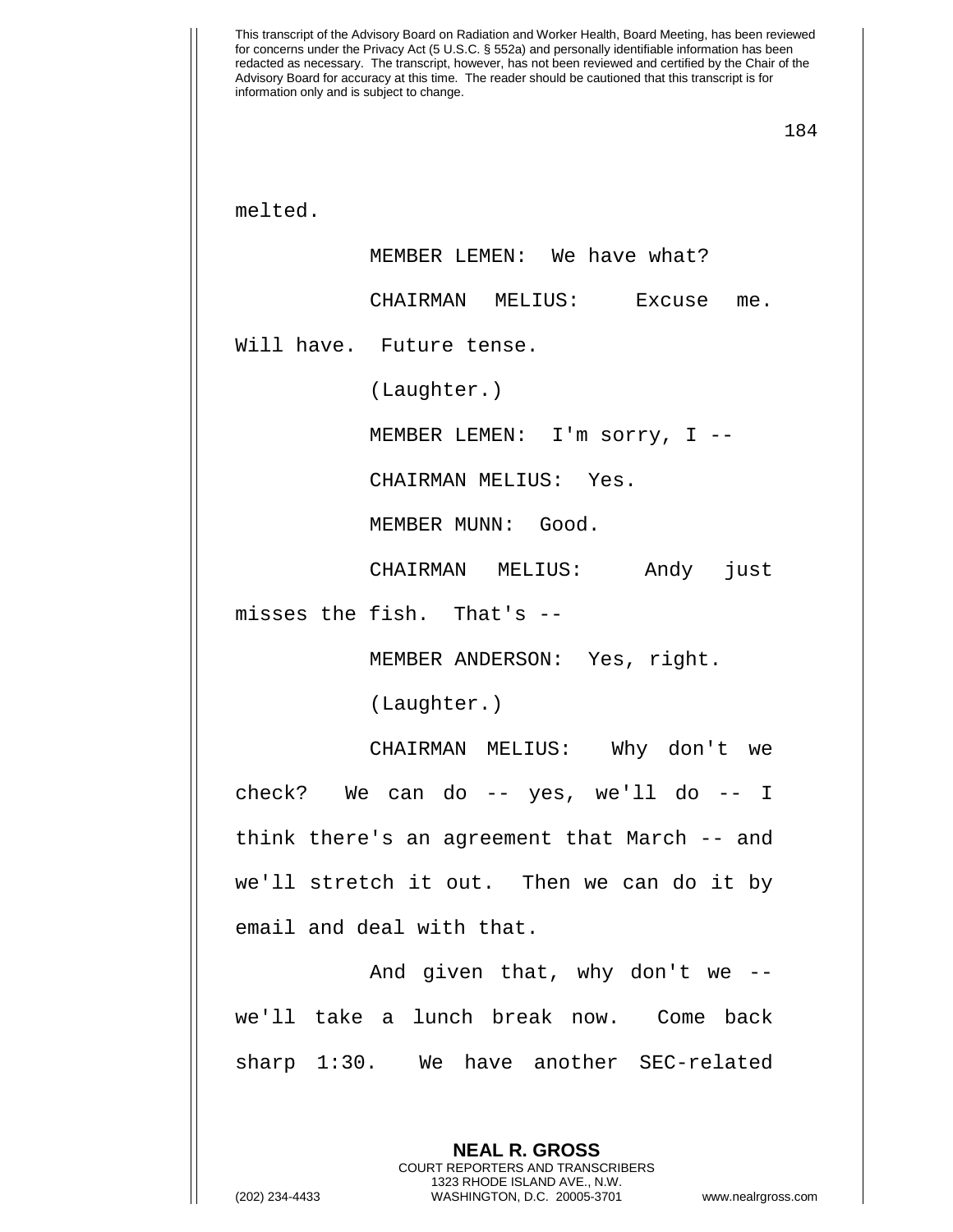185

issue here to discuss. And then we'll go on. We have an hour-and-a-half. When we come back, remind you to, if you haven't already, take a look at the public comments. We need to go over those. Think about your Work Groups and take a look at both the NIOSH and the SC&A schedules for reporting and so forth.

And particularly if there's something missing that you expected to see on there and isn't reported, grab a -- I don't know who takes responsibility for NIOSH? LaVon. We'll blame it on LaVon and ask him. And then John Stiver for the SC&A. But we'll -- because we'll go through our Work Groups. So take a break. We'll reconvene at 1:30. Thank you.

(Whereupon, the above-entitled matter went off the record at 11:42 a.m. and resumed at 1:30 p.m.)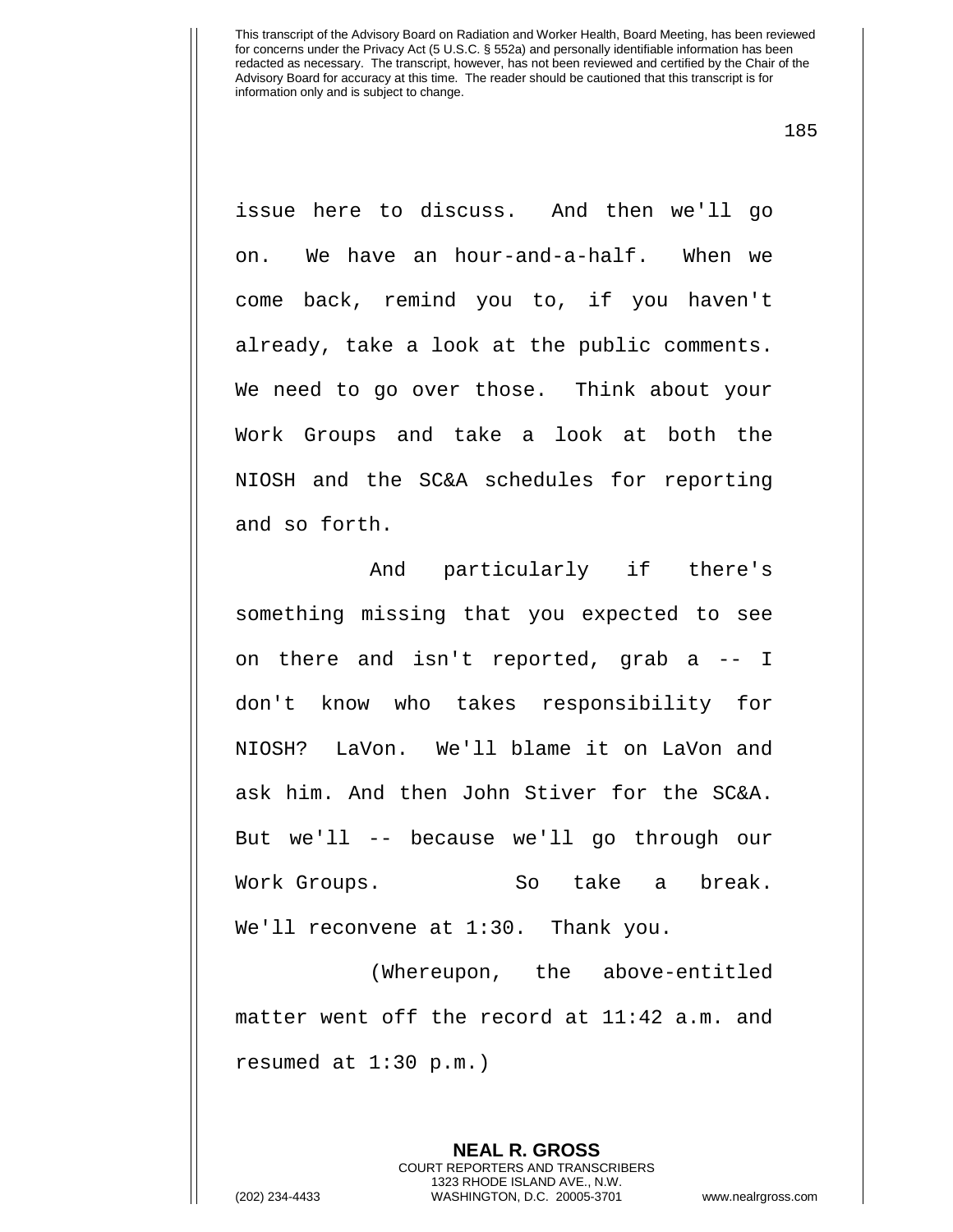186

A-F-T-E-R-N-O-O-N S-E-S-S-I-O-N

1:34 p.m.

MR. KATZ: Let me just check on the line to see, do I have my Board Members

back who are on the phone with us?

MEMBER FIELD: Bill Field.

MR. KATZ: Great.

MEMBER LEMEN: Dick Lemen.

MR. KATZ: Great.

MEMBER MUNN: Wanda Munn.

MR. KATZ: Bill, Dick, Wanda.

How about Andy? Are you one?

MR. KATZ: Okay. Well, I think we could proceed anyway.

CHAIRMAN MELIUS: And a reminder,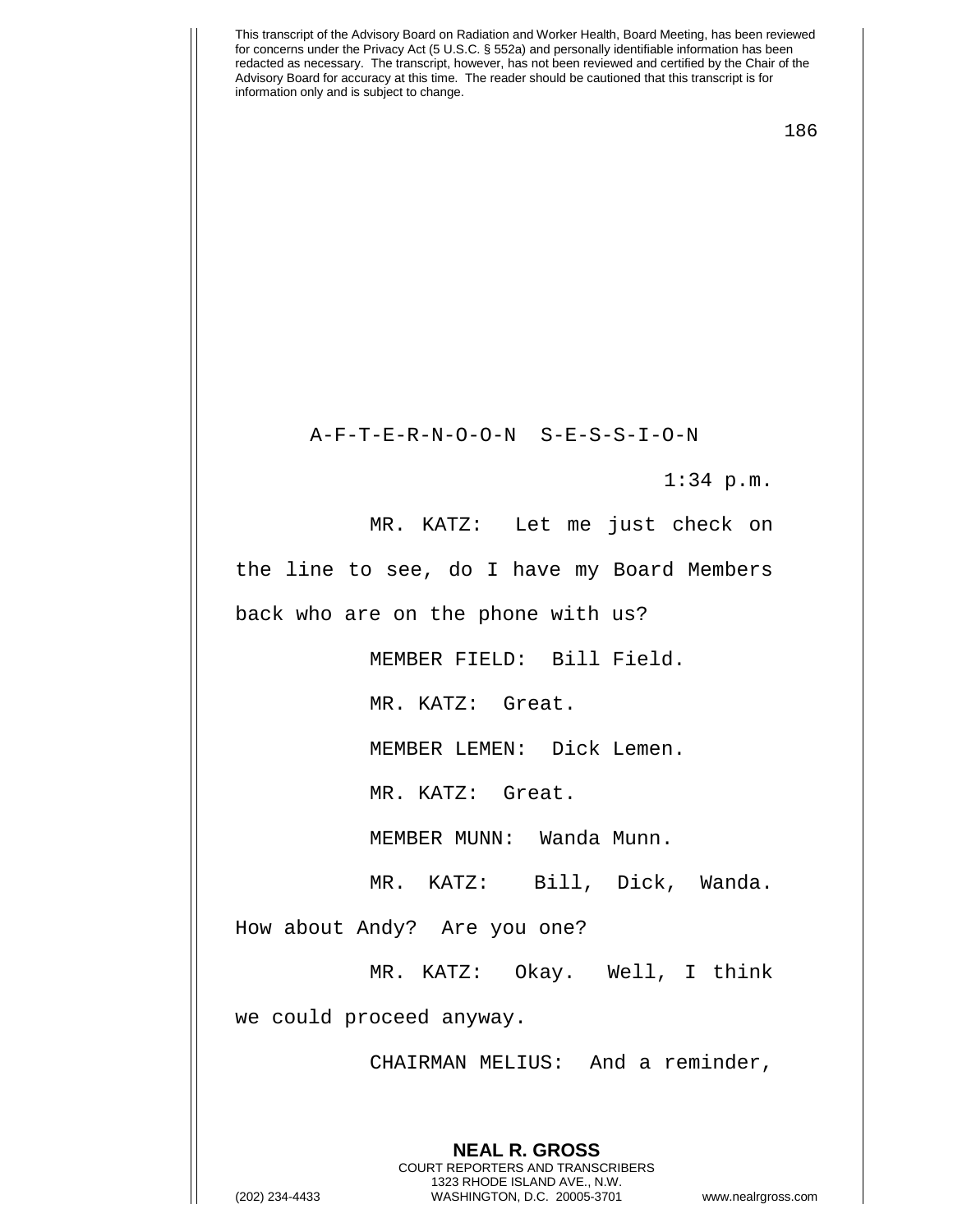please mute your phones. It makes the line better.

And we will start this afternoon. Our first item is the Joslyn SEC petition. And Sam Glover will be presenting again. And on the computer presenting the slides --

DR. GLOVER: My able-bodied assistant.

CHAIRMAN MELIUS: -- LaVon Rutherford.

MR. RUTHERFORD: Thank you.

DR. GLOVER: Paul, you want to have me talk first, and if you'll --

So we had a Work Group meeting last week and discussed several projects that we prepared in response to the SEC that was added. It's just now coming due with Congress. I think it's in its final stages here and will become official I think within -- near the end of the month, I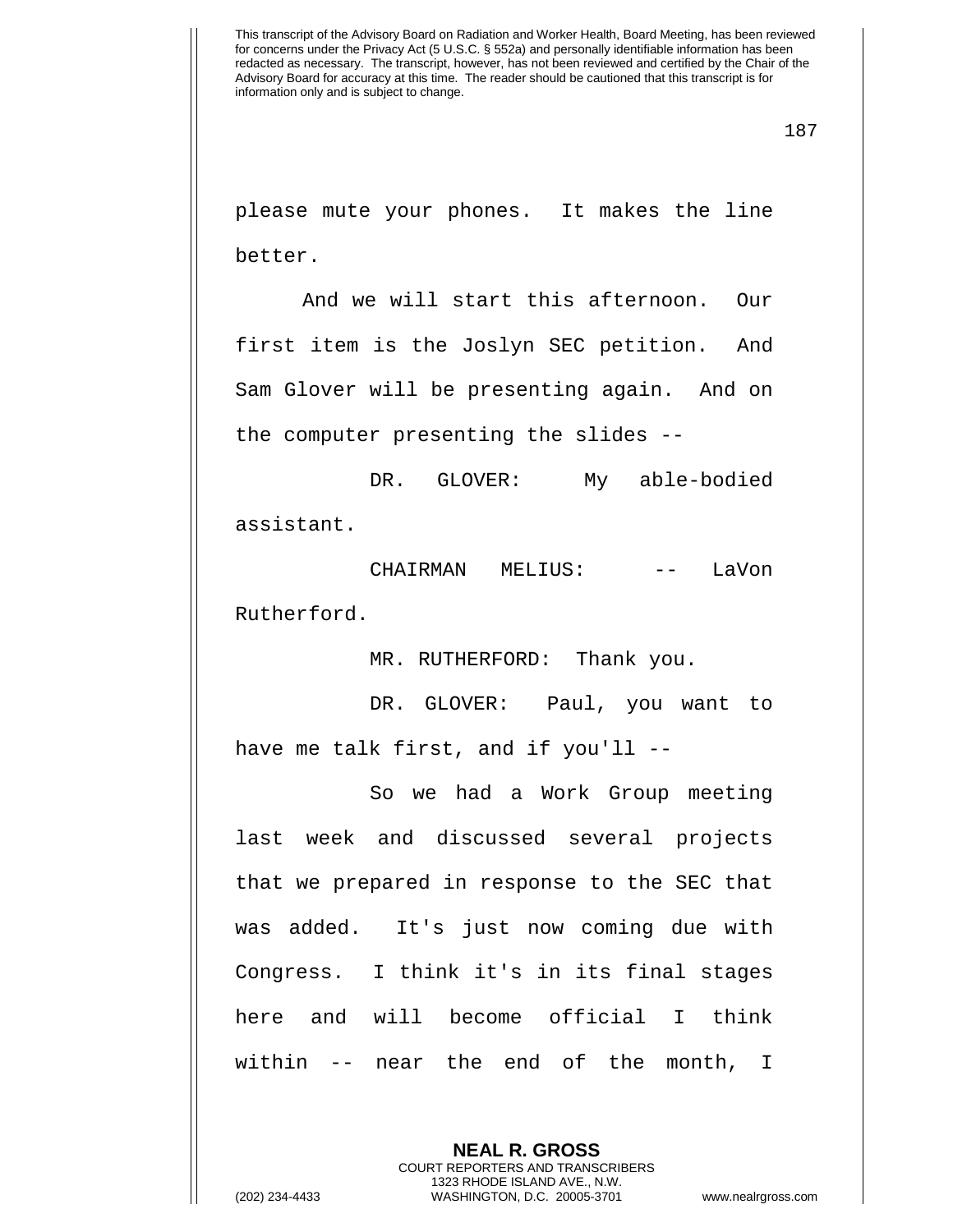188

believe.

So we're going to discuss just part of what we went through, which is the use of surrogate data, which I believe is what the Board was concerned with at our last meeting when we described the time frame after the SEC, which the SEC now runs through July 31st, 1948. And we have said that we can do dose reconstruction beginning August 1, 1948 through 1952.

So next slide.

MEMBER MUNN: The mic is not picking Sam up very well.

DR. GLOVER: Okay. Is that better?

MEMBER MUNN: Much better. Thank you.

DR. GLOVER: Okay. I had to get close and personal here.

MEMBER MUNN: Okay. Thanks.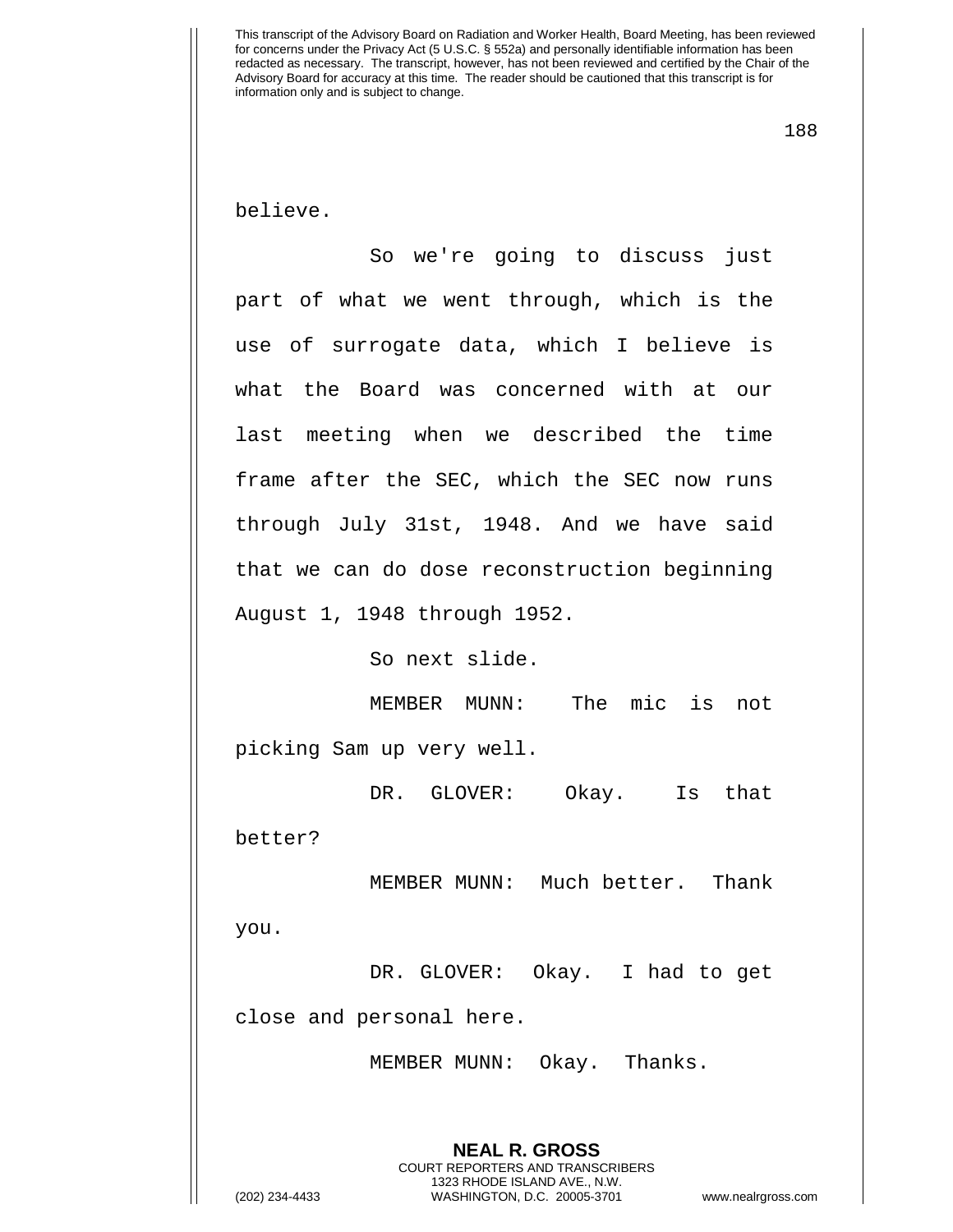189

DR. GLOVER: So Joslyn is listed as an Atomic Weapons Employer and the period is from March 1943 to 1952. It has been, as I said, added to the Special Exposure Cohort beginning March 1943 through July 31st, 1948. So this is very focused. We're not going to discuss anything before the August 1948 time frame. It's already in the SEC. And this discussion is solely focused on the use, the justification of the use of TBD-6000 as surrogate data for the determination of intakes of uranium during that period, again August 1, 1948 through December 1952.

Next slide, please. So we used the Board's criteria, which are very similar to the DCAS criteria. So we -- because this is obviously a presentation to the Advisory Board, we're going to go down the elements that were in the draft document by the Board.

> **NEAL R. GROSS** COURT REPORTERS AND TRANSCRIBERS 1323 RHODE ISLAND AVE., N.W.

(202) 234-4433 WASHINGTON, D.C. 20005-3701 www.nealrgross.com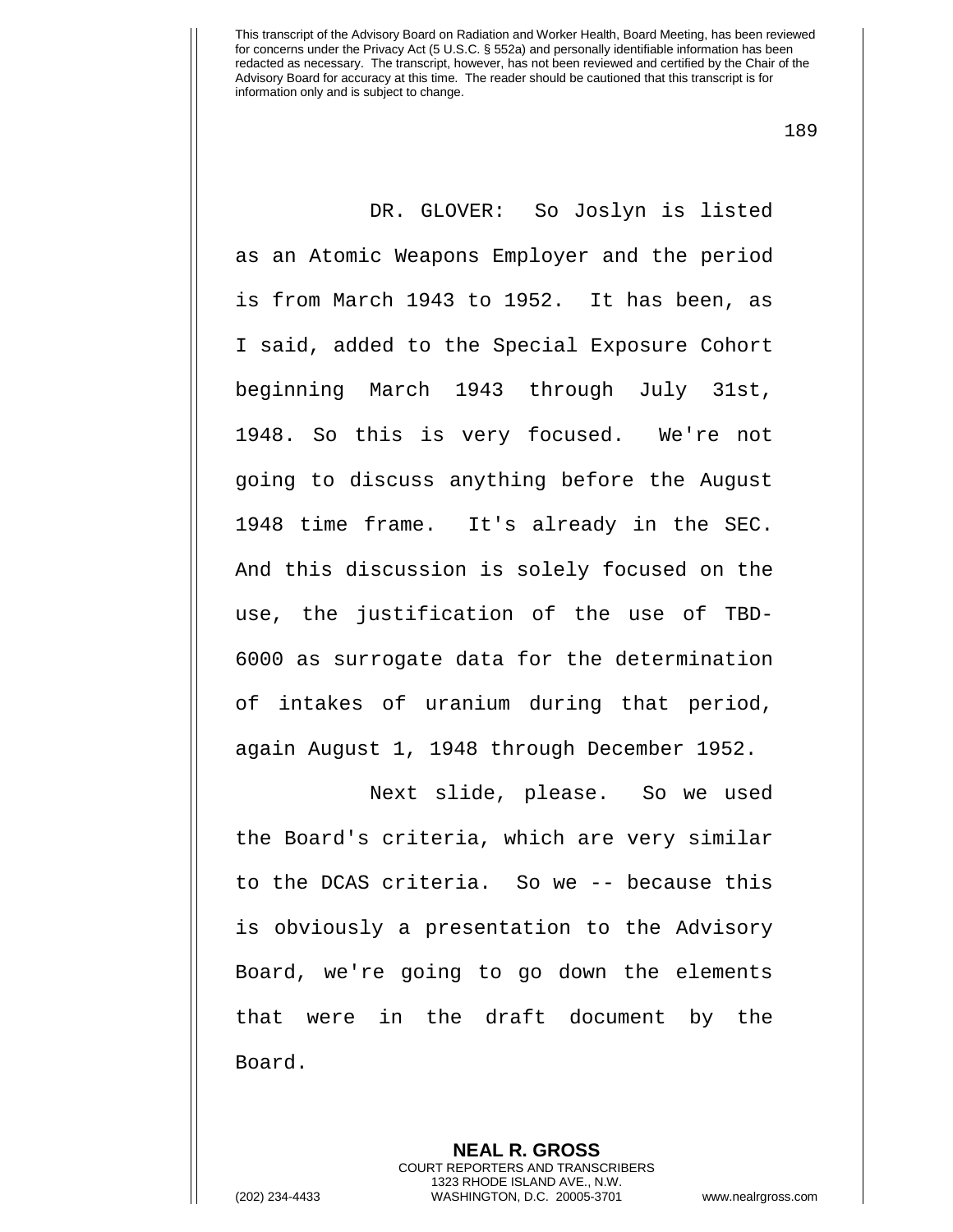190

From a hierarchy of data standpoint, there is a report specifically written on this that was provided to the Working Group and the Advisory Board last week. There is no individual monitoring data collected at Joslyn. However, there were several -- and again, only beginning in August 1, 1948 forward there is some air monitoring data that was collected on a limited machining operations in 1951, and then a much more comprehensive data set that was collected in January of 1952. Both of those were collected by the Health and Safety Laboratory of the Atomic Energy Commission.

The 1952 data was extensive enough that it monitored most of the - actually all of the operations that were conducted at Joslyn. And so all of the machining, the rollings, all those different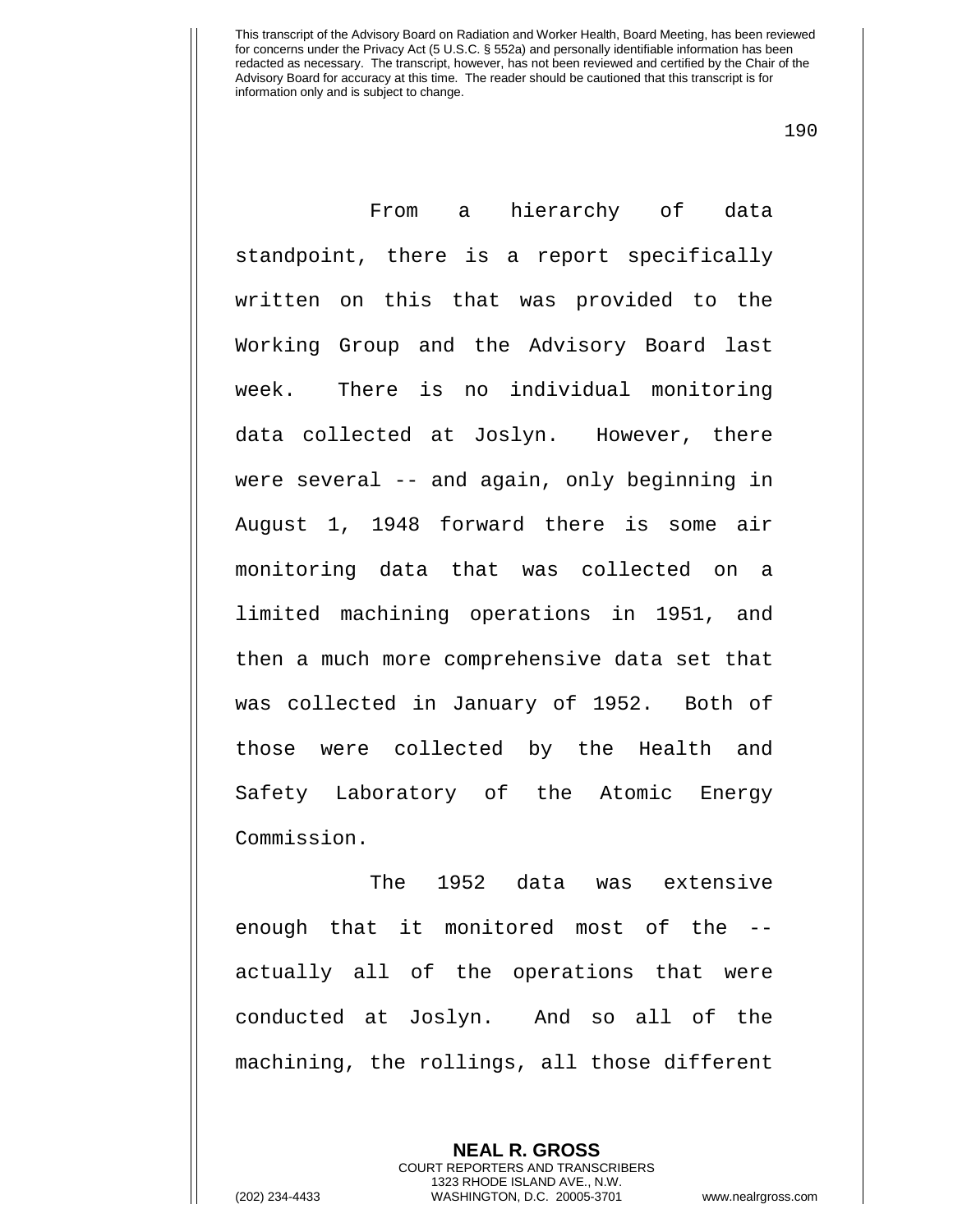191

operations were conducted and they developed time weighted averages for those exposures. And so it was a very large data collection effort and an in-depth analysis.

Next slide, please. So NIOSH determined; and the HASL measurements are very well described and we discussed those many times, that the data from this 1951 and '52 measurement meet the analytical and methodological requirements for dose reconstruction. We understand how they collected the data. We understand how they do time weighted averages. The concern is that we decided that we have a snapshot and we're going to back-extrapolate to beginning August 1, 1948 that we feel it was more claimant-favorable and more appropriate to use the surrogate data from TBD-6000, which is claimant-favorable, rather than using just -- and saying this data from the --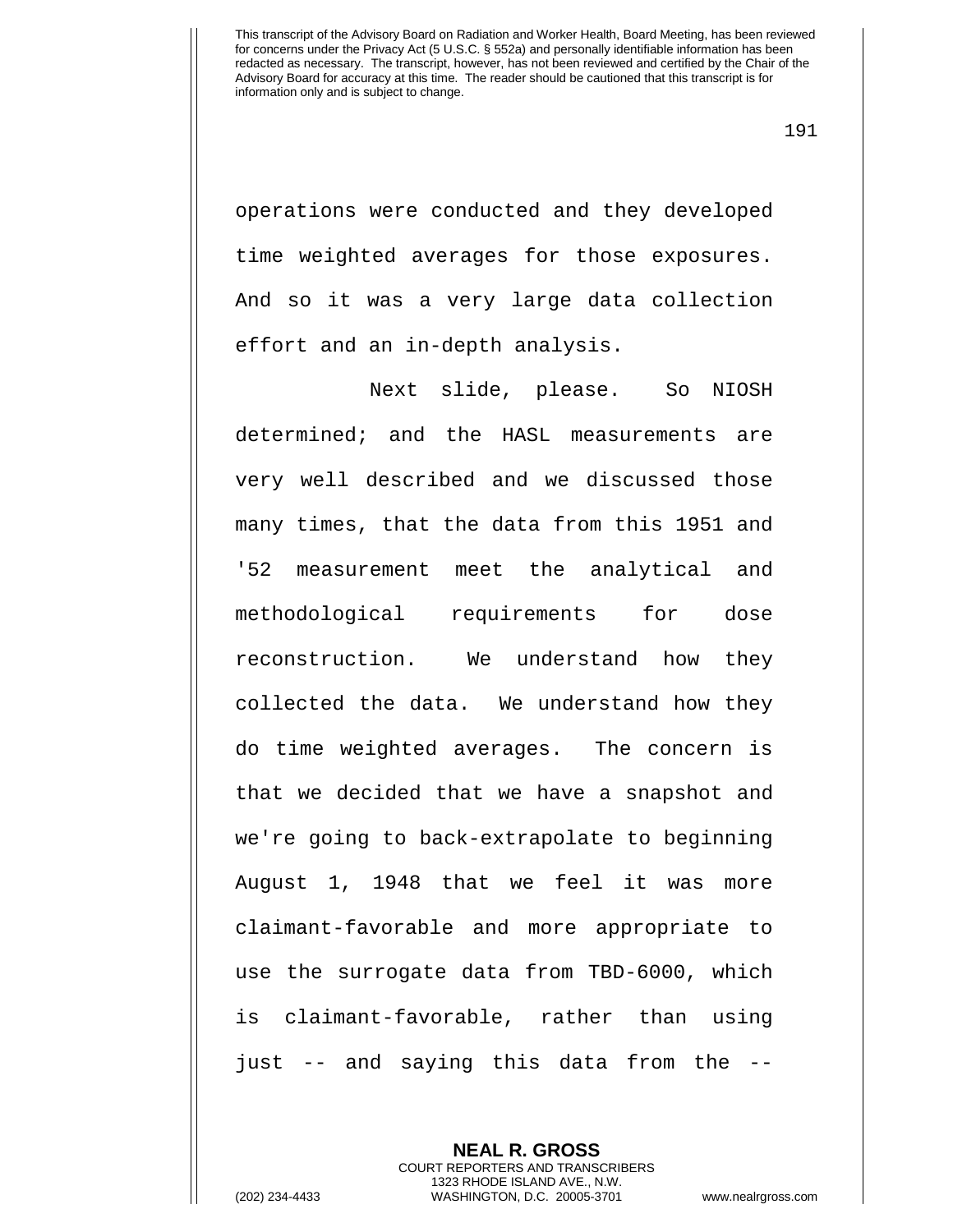192

facility-specific data should be used on its own right. So we're saying that we would prefer and it was justified to use the TBD-6000, specifically the operator category of the rolling machining operator. So not using the sub-categories of the clerks or the -- we're going to treat everybody as if they rolled or machined uranium and that - to provide a claimant-favorable but realistic dose reconstruction approach to internal dose at Joslyn. Now, there weren't any controls. The facility was - there's many different operations and many different parts of the facility. And we feel this is an appropriate approach.

Next slide, please. So the exclusivity constraints. So while we have HASL-collected data in '51 and particularly 1952, NIOSH has utilized TBD-6000 to better describe the full range of conditions. So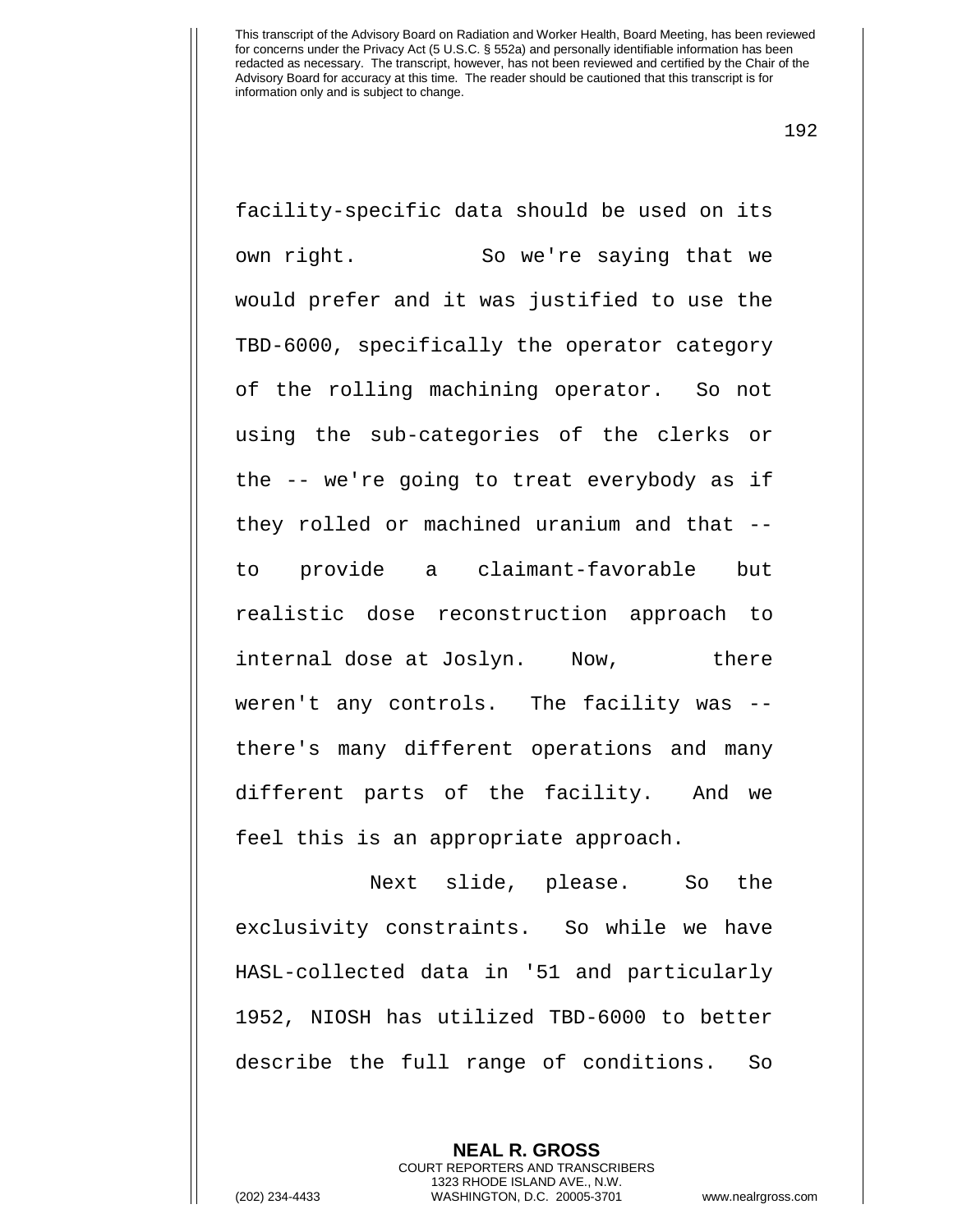193

those were -- and assumptions that may have been observed beyond the single time weighted average study in 1952 to describe this entire period back to August of 1948.

TBD-6000 provides a peer-reviewed surrogate data set for thousands of measurements conducted by HASL beginning in 1948. And they actually go all the way back to the original Simonds Saw and Steel data in the very first un-coded uranium rolling that -- since the highest upper end point. And I made sure to properly correct my error in the White Paper, which it is Harris and Kingsley as the appropriate reference. And I used a -- as Paul nods his head.

Next slide, please. So the exclusivity continued. Comparison of the rolling operator data shows the use of TBD-6000 is clearly claimant-favorable except for one operation. The nine-inch rolling

> **NEAL R. GROSS** COURT REPORTERS AND TRANSCRIBERS 1323 RHODE ISLAND AVE., N.W.

(202) 234-4433 WASHINGTON, D.C. 20005-3701 www.nealrgross.com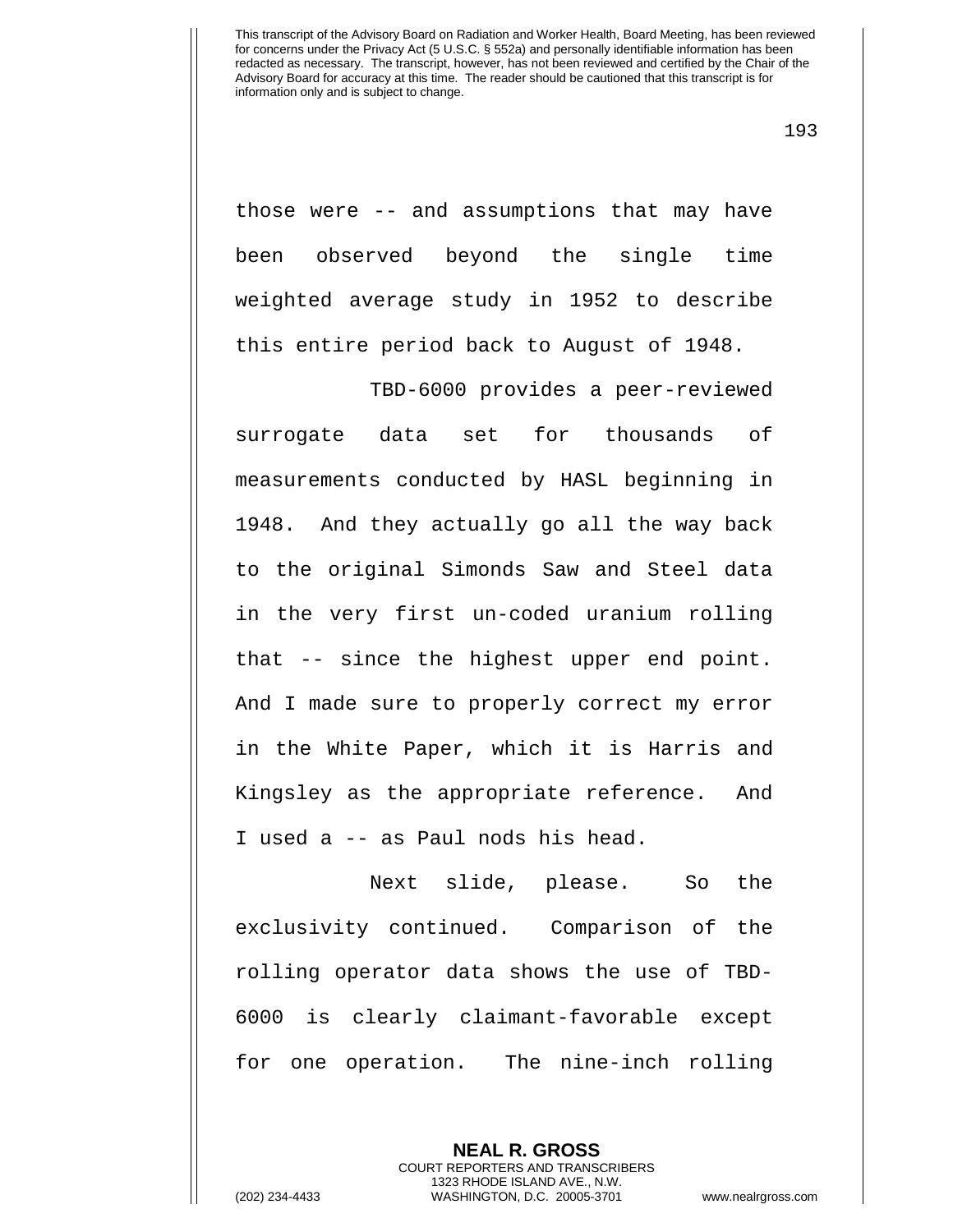mill was a bad actor. Smoke, steam. And so when you compare the arithmetic mean of the distribution, you still have -- you're underestimating.

You use the TBD-6000 geometric mean or the arithmetic mean and compare the time weighted average. You're not necessarily claimant-favorable for that one particular operation. However, if you look at the full distribution where we applied geometric mean and a GSD of five, all of the data is covered. Every data point that was collected at Joslyn is covered by that.

The other substantial fact is that Joslyn did not use the nine-inch mill with any frequency after the August 1, 1948 date. The changed what they did. And so, based on the operations, the testimony of workers, the details, they rolled on a different mill. They had a different

> **NEAL R. GROSS** COURT REPORTERS AND TRANSCRIBERS 1323 RHODE ISLAND AVE., N.W.

(202) 234-4433 WASHINGTON, D.C. 20005-3701 www.nealrgross.com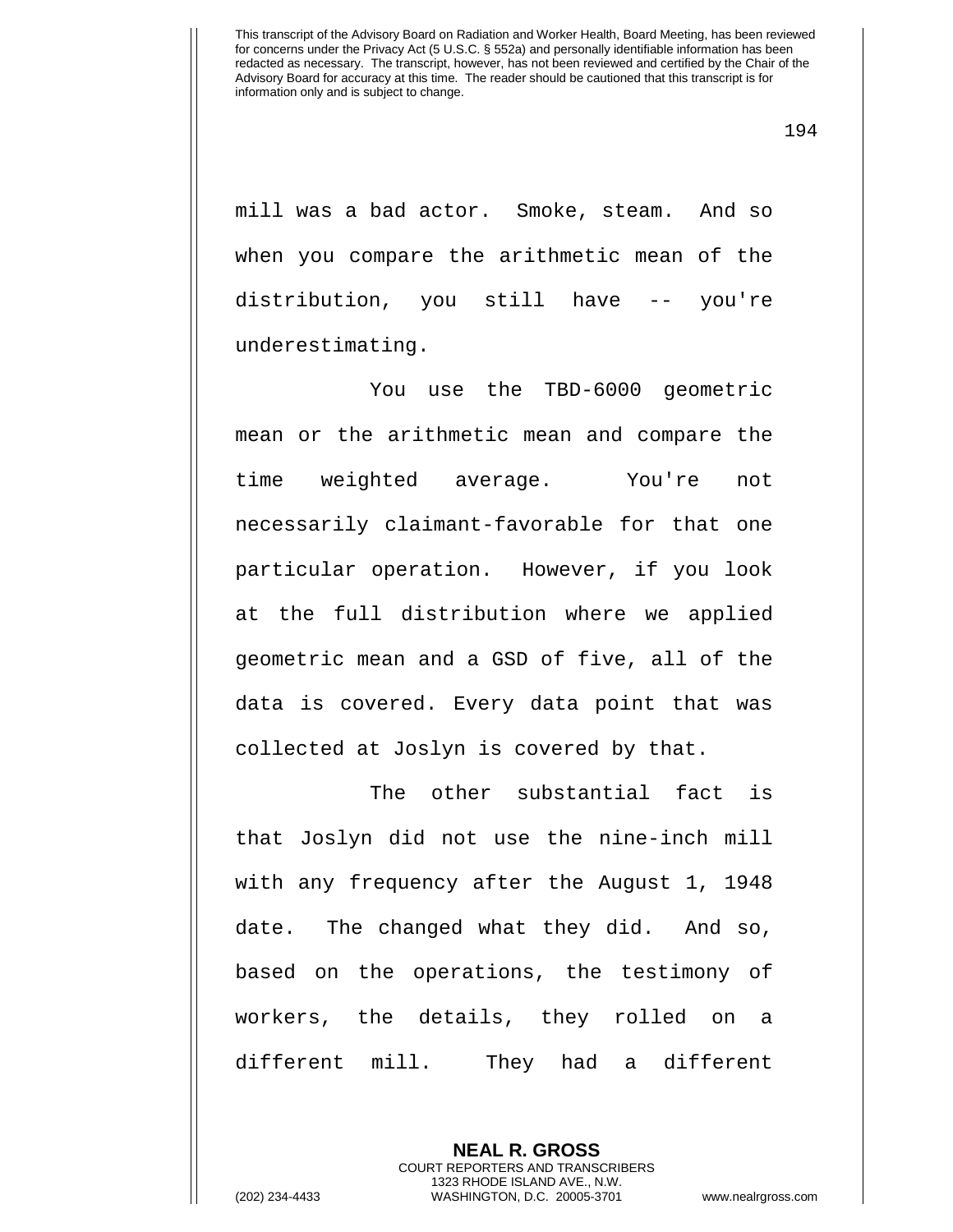195

purpose for what they were doing. So the nine-inch mill, while it was conducted in that 1952 study, really was not a significant source of contamination at the site.

Next slide, please. So the site or process similarities. TBD-6000 provides comparison data across a number of facilities that were doing exactly the same type of work that Joslyn performed, sheeting and rolling of uranium with no protective coatings.

Review of the site data from '51 and '52 show that the site's data compares very well to TBD-6000 and the use of the full distribution -- this is not just a single data point. We have a GSD of five associated to that geometric mean. When you look at that full distribution, that provides a realistic exposure assessment for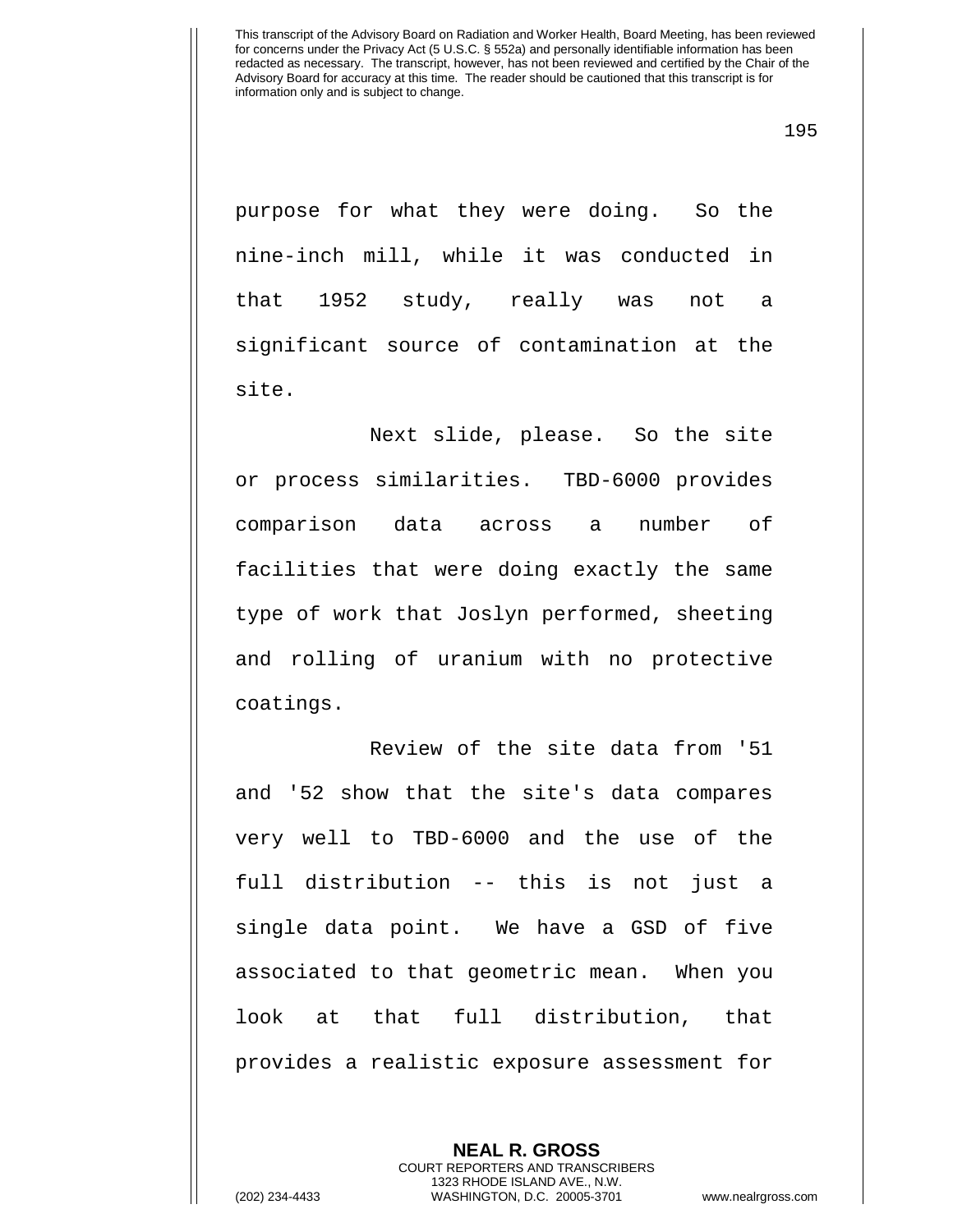196

operations at Joslyn back to August 1, 1948.

Next slide, please. We know of no operational changes to the equipment or ventilation after August 1948. We do recognize that the nine-inch rolling mill did not get used, but there wasn't any changes to the operations, no engineering control differences. We concluded that the data obtained by HASL in the '51 and '52 studies could represent the exposure conditions in TBD-6000 as early as August 1, 1948. I should say could be represented by the exposure conditions in TBD-6000 as early as August 1, 1948 based on the following facts:

Beginning with August 1948, Joslyn was operated with AEC Oversight; previously it was operated under Hanford or MED-style operations, to provide increased certainty that the air monitoring data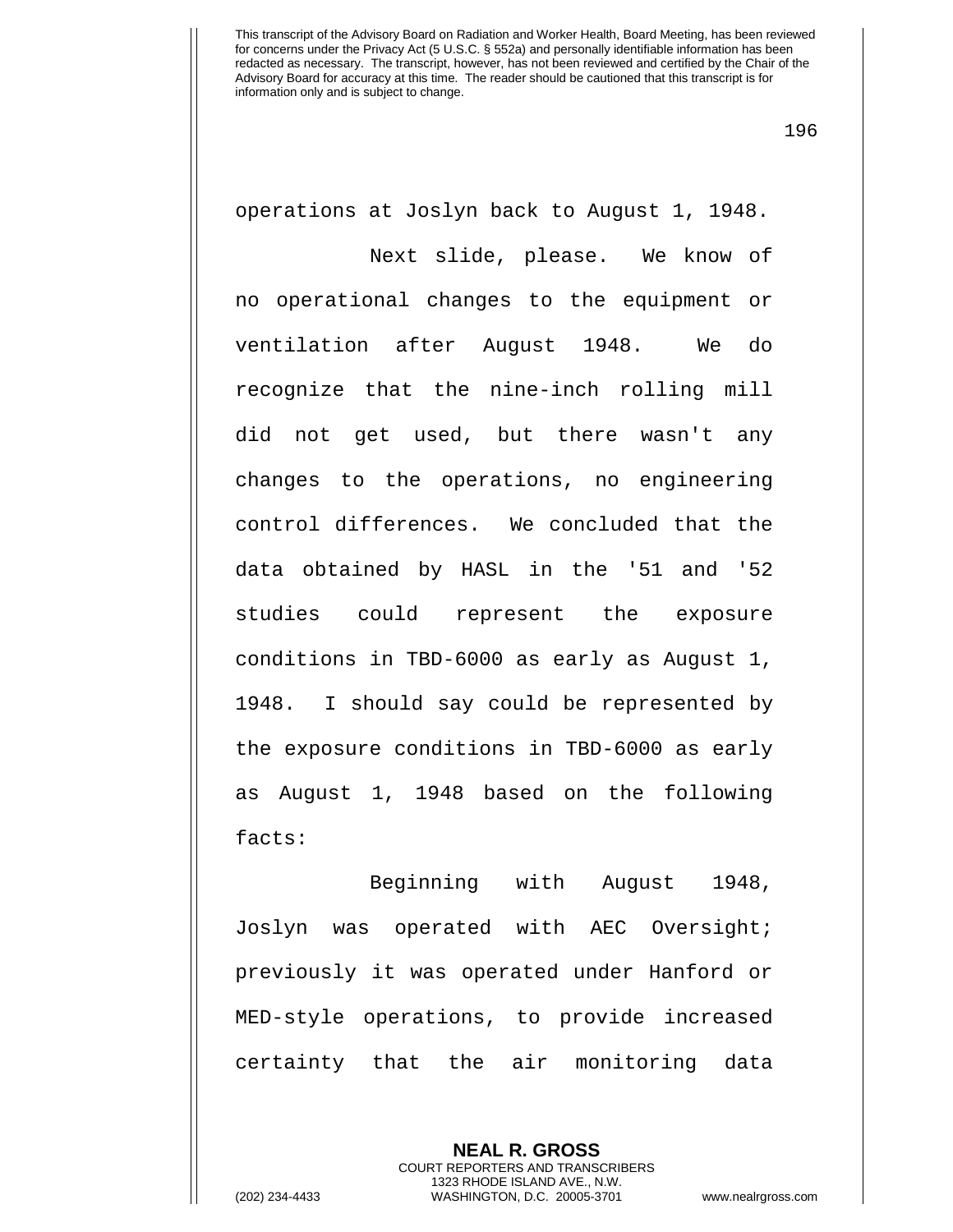collected was similar to other facilities collected by HASL.

Operations were reduced to become better defined and specific after August 1, 1948.

Operation specifics, documentation, and worker testimony provide evidence that the operations are similar in nature and scope to those described in TBD-6000.

Next slide, please. Beginning in August 1948 reduction in production levels to smaller rolling operations further supports specific -- in support of specific research projects were less likely to require simultaneous rollings. One of the things we were concerned about in the previous slide, or previous period is that they have three rolling mills that are next to one another and they were rolling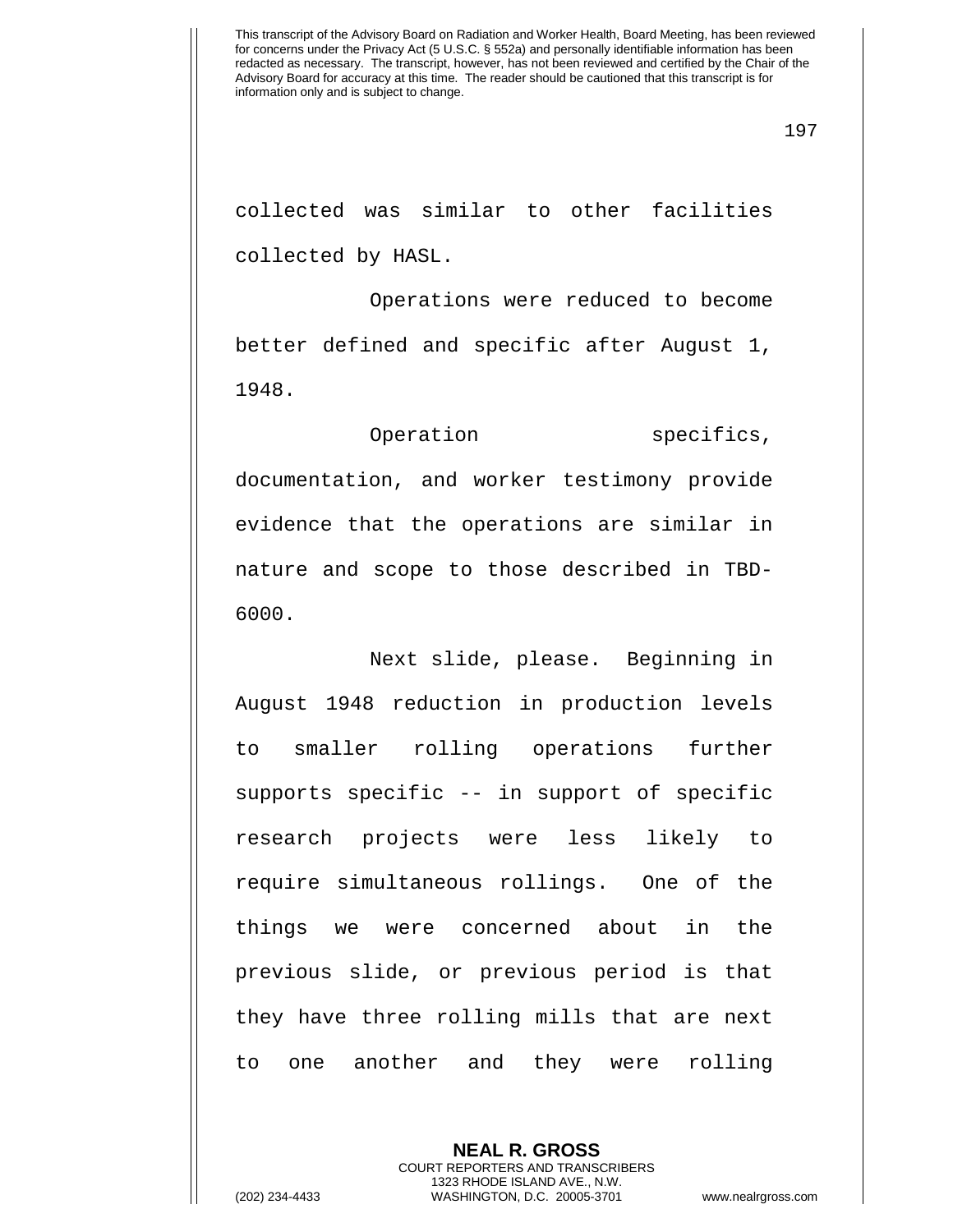198

simultaneously, which obviously convolutes the -- what is the concentration that someone may be exposed to? At this point in time they were very concerned about the temperature that the material was being rolled to and they were very specific that it was done on a single mill. So they had protection requirements in its speed, the heat, the temperature. They wanted to make sure that this stuff wasn't expanding, which was causing the shutdown of the Hanford reactors. And so they had very specific requirements and that involved a single mill within that group. And mentioned here, it's the 18-inch mill.

So this removed the highest source of exposure, this nine-inch rolling mill, at Joslyn during many of these days of operations and provides some additional evidence that supports these multiple mills

**NEAL R. GROSS**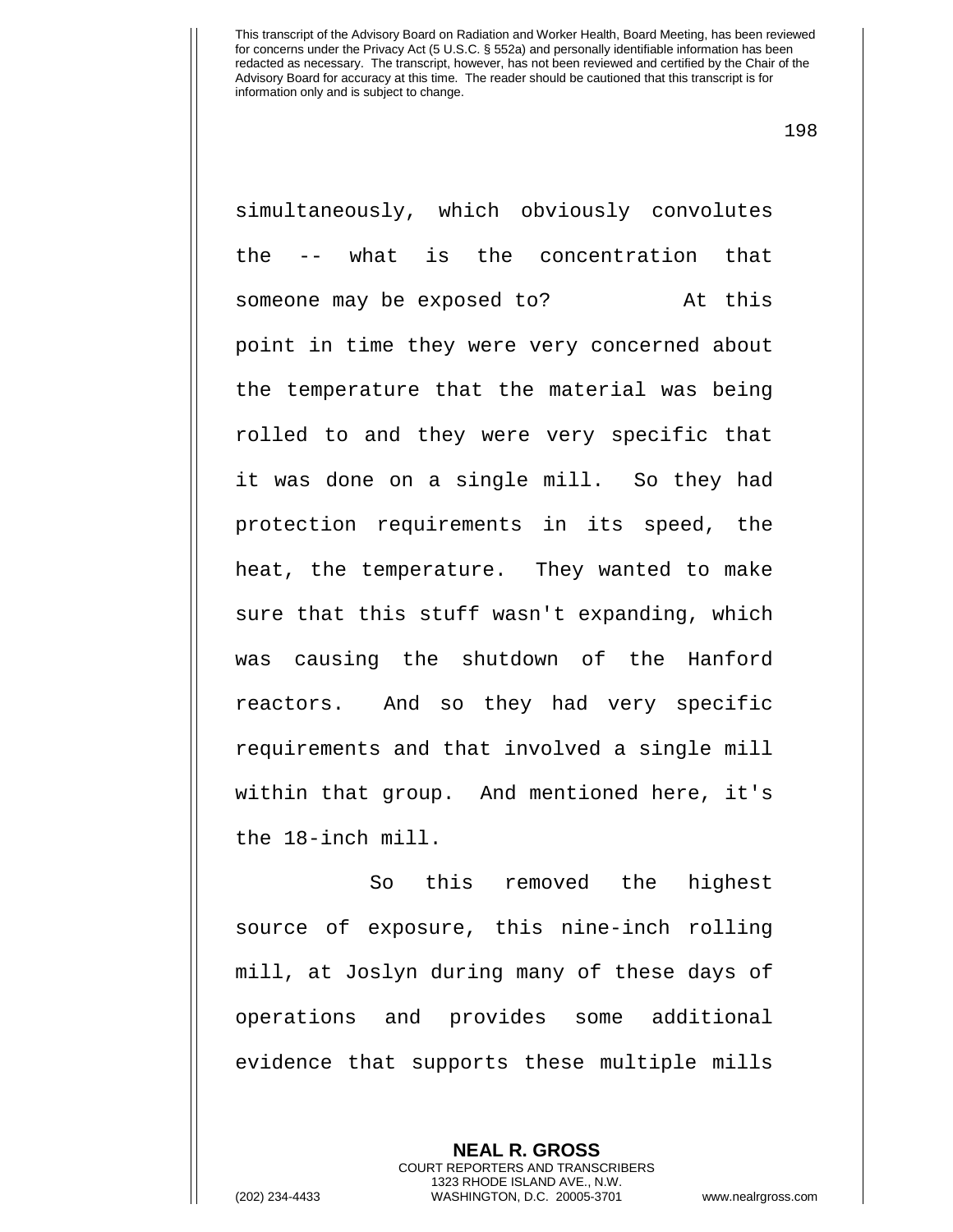199

were not used.

Next slide, please. Temporal considerations. Obviously we gave a lot of thought into the changes over time when determining the feasibility of dose reconstruction and the comparability of the surrogate data. Joslyn used only electrically-heated furnaces to pre-heat the billets. You guys are very familiar with Bethlehem Steel and the lead coating of billets and then later the salt coating of billets. This was only done in gas-fired furnaces similar to the original Simonds Saw and Steel. So they would use uncoated furnaces, which is just the worst oxidation. But TBD-6000 accommodates that. They include those measurements in their data.

So NIOSH confirmed that TBD-6000 data set extends to cover the Simonds Saw and Steel initial studies with rolling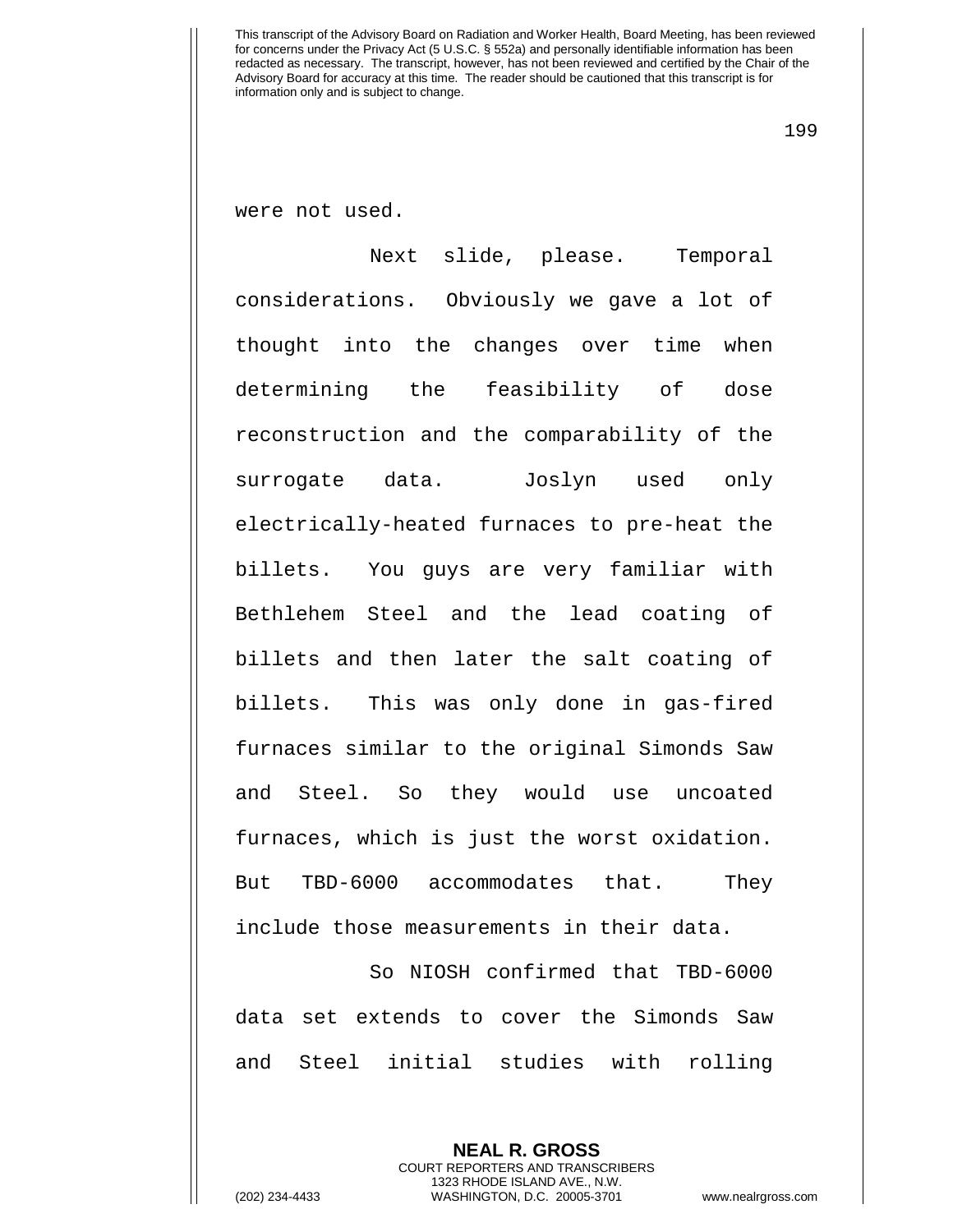200

furnaces which heated uranium in raw furnaces, uncoated. And also that's the highest data set we've really seen as far as the actual -- the measurements we discussed for Bethlehem Steel many years ago. And this extends the applicability of TBD-6000 back to 1948. Helps us confirm that.

Next slide, please. Plausibility. The full distribution of intakes from the rolling operator and machine operator category is used at Joslyn with a geometric mean, a GSD of five.

Now the site data, if you look at the 1952 measurements, suggests that the rolling mill operations were bounding. But the limitations in the data set would have used both categories. The machining operator, if you go to TBD-6000, there's a higher intake based on the history of operations. And so, if they only machined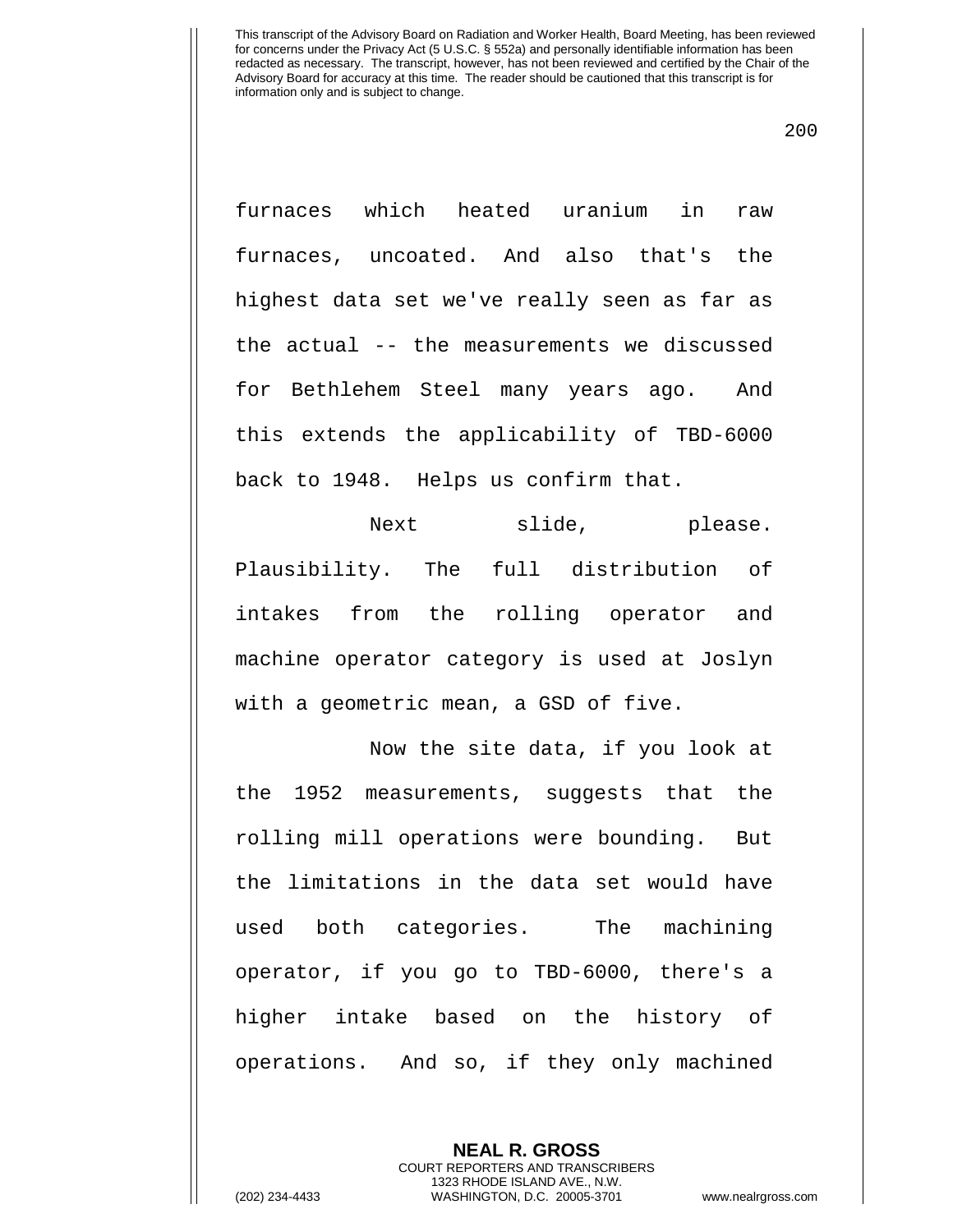201

at Joslyn, then the internal dose would be based on machining. The entire residual period is based on machining operations, because you can't flip back and forth. But if they only rolled, if they did both, you would still use machining. But if we know they only rolled uranium, then that's where a person would be -- and we use the TBD-6000 rolling mill operator data.

The data is based on facilities from the same time period for the same types of operations conducted at Joslyn and whose full distribution provides a claimantfavorable and realistic approach for determining intakes of uranium at Joslyn from August 1, 1948 through December 31st, 1952.

Next slide, please. So in conclusion, NIOSH carefully reviewed the operations conducted at Joslyn and data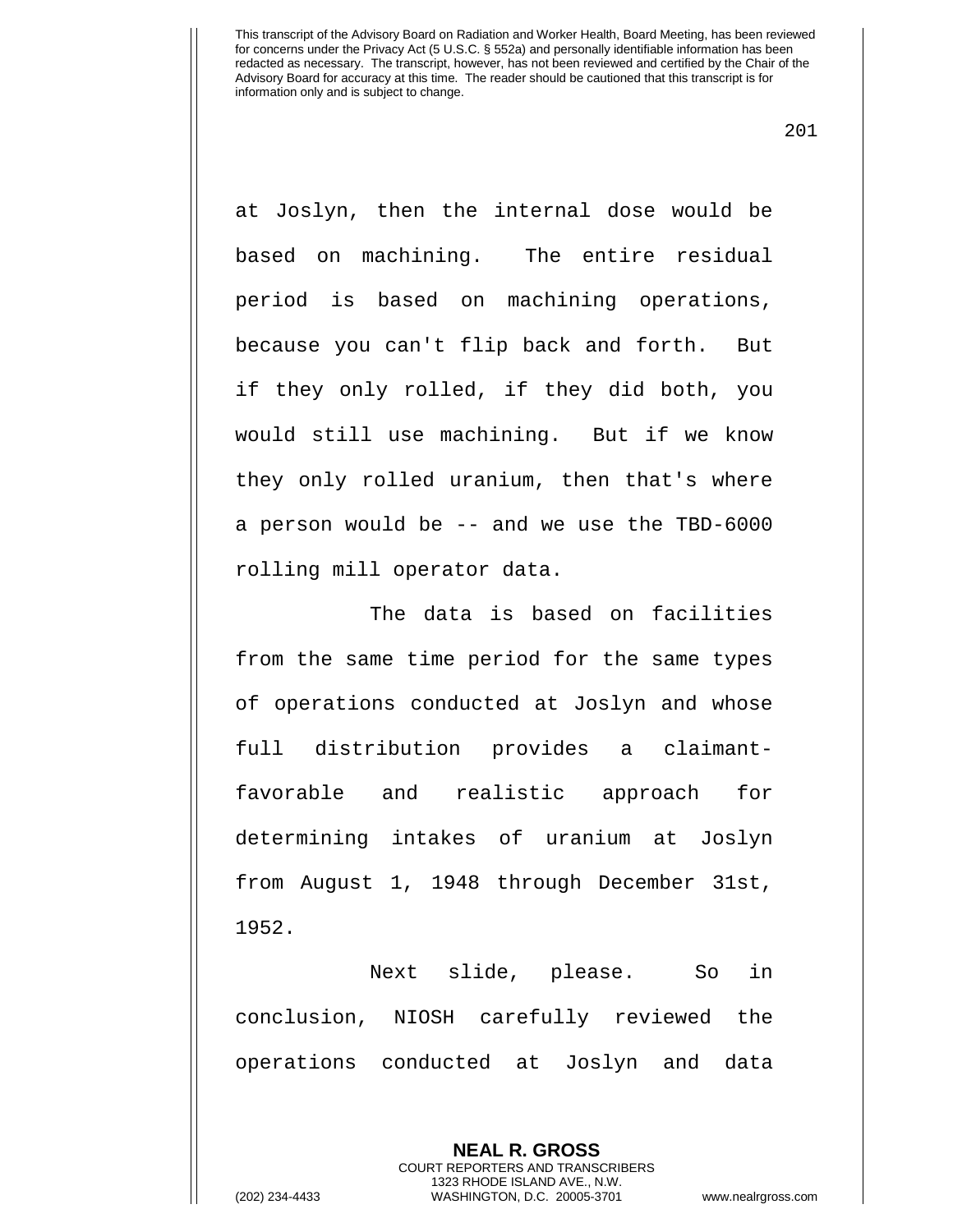202

availability during the period August 1948 through December 1952. They felt the use of surrogate data for uranium intakes from the rolling and machining operator categories from TBD-6000 was evaluated against the Advisory Board's criteria for the use of surrogate data by NIOSH and we believe that the use of this data was found to be justified, that it provided a scientifically valid, claimant-favorable, and plausible dose from the intakes of uranium at Joslyn during this period.

And I'm sure you'll have questions. But perhaps Paul would like to discuss where we stand before -- or whatever you feel is most appropriate.

CHAIRMAN MELIUS: Fine. Yes, whatever.

MEMBER ZIEMER: Yes, the TBD-6000 Work Group met on April 23rd, just last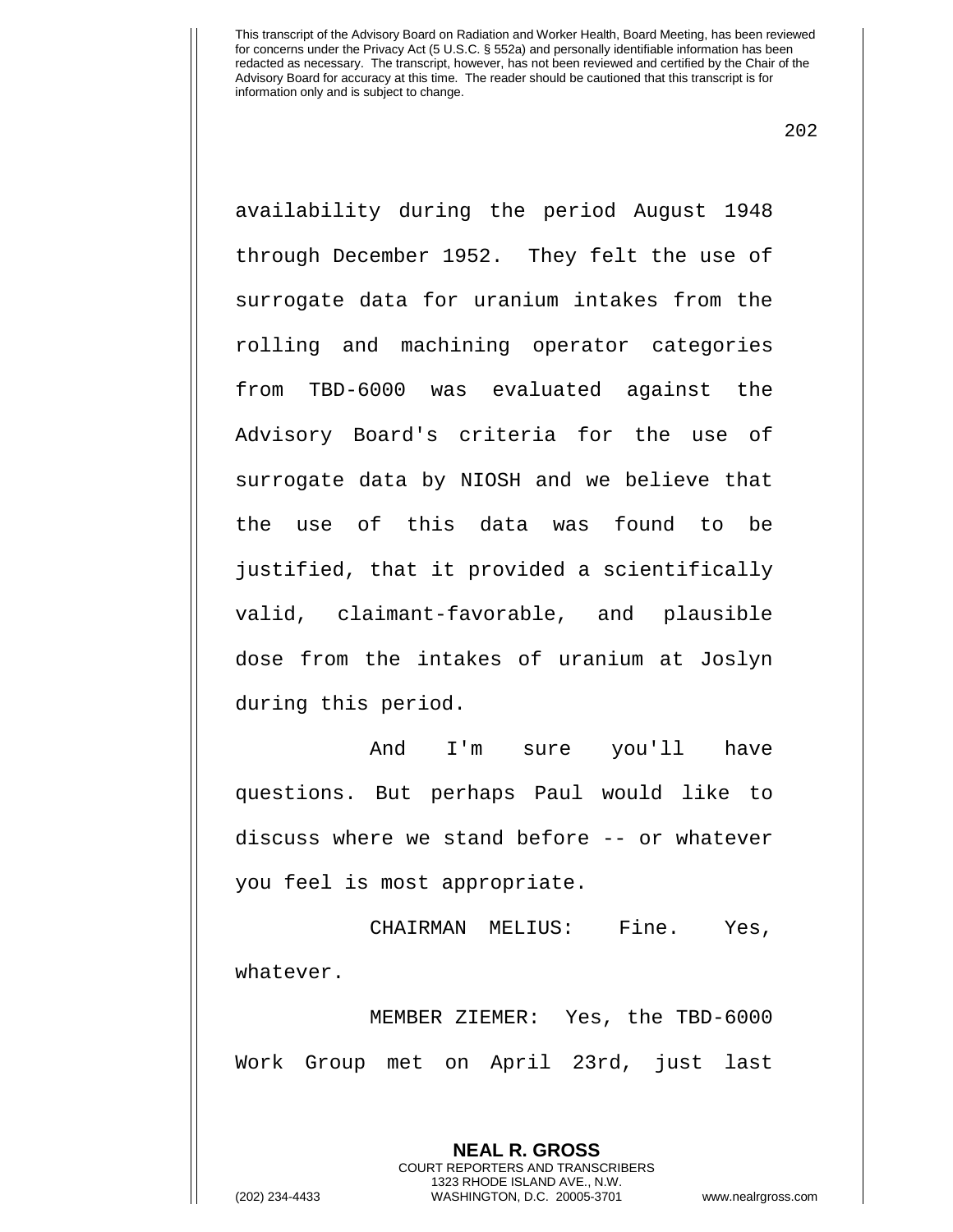203

week. That Work Group -- I chair the Work Group and the other Members are Josie Beach, John Poston and Wanda Munn. And we reviewed this evaluation that NIOSH did of the surrogate data criteria. And also that has been reviewed by SC&A. I don't know if -- John Stiver or perhaps John Mauro on the phone can speak to that if they wish, but SC&A has agreed that the criteria have been met.

 The Work Group also agrees that the criteria have been met and that the TBD-6000 data set serves as an appropriate surrogate for Joslyn.

Now, what that means in essence is that the period beginning August of - what year is it?

DR. GLOVER: 1948.

MEMBER ZIEMER: -- '48 and onward that dose can be reconstructed. Now actual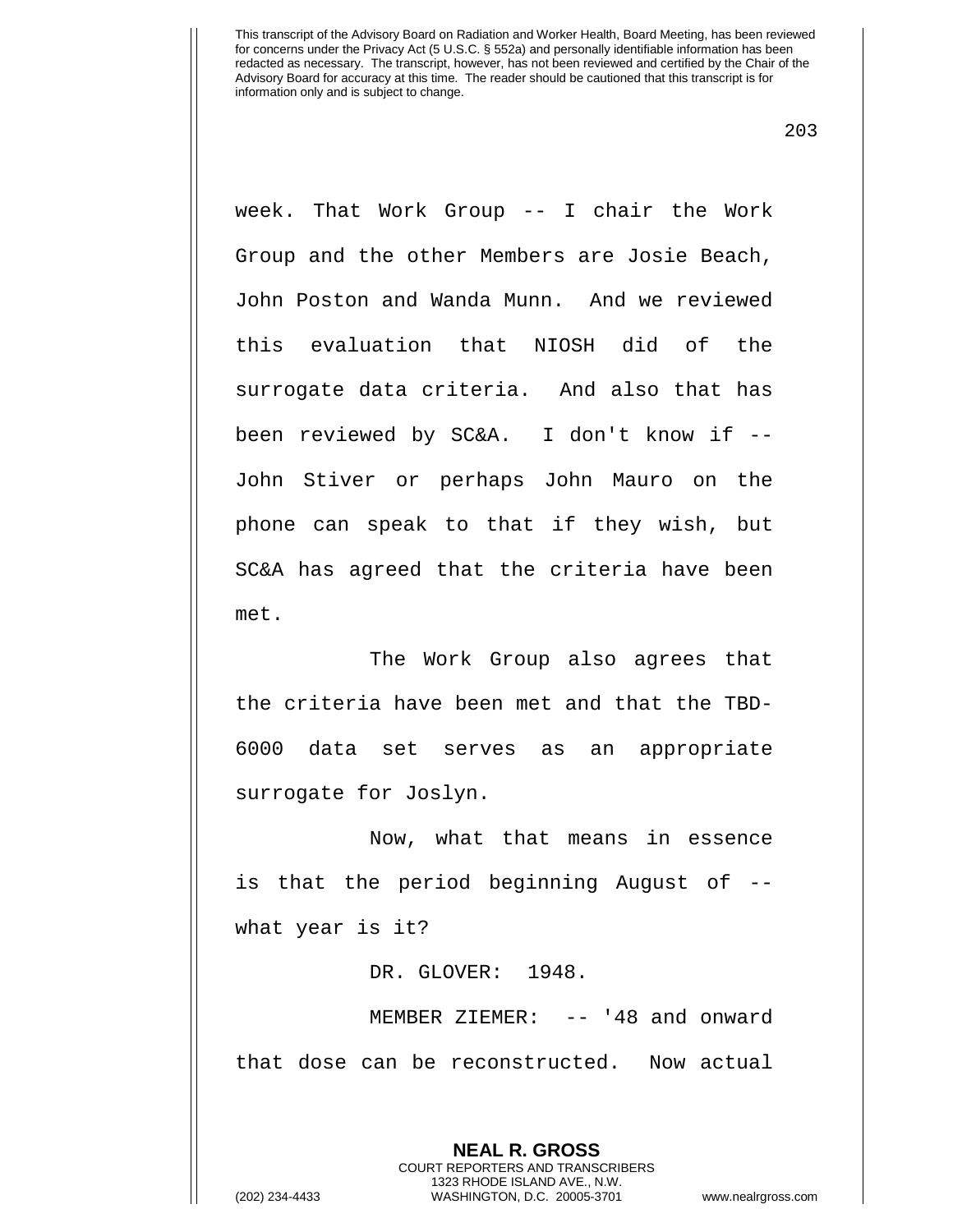204

details on the dose reconstruction calculation methodology is presented in two White Papers, which I believe have been distributed to the Board. They're on the website as well. So you have those. That's the methodology. SC&A still wishes to go through details on that methodology to make sure that calculationally there aren't any issues, but everyone has agreed that the dose can be reconstructed.

So in essence we are recommending that the period beginning August '48 and onward not be part of the SEC. So in essence we would -- the recommendation then would be to approve the use of surrogate data for that period and to deny the SEC for that period onward. I'm not sure that's a motion at this point, but it's a recommendation from the Work Group, if I've stated it correctly.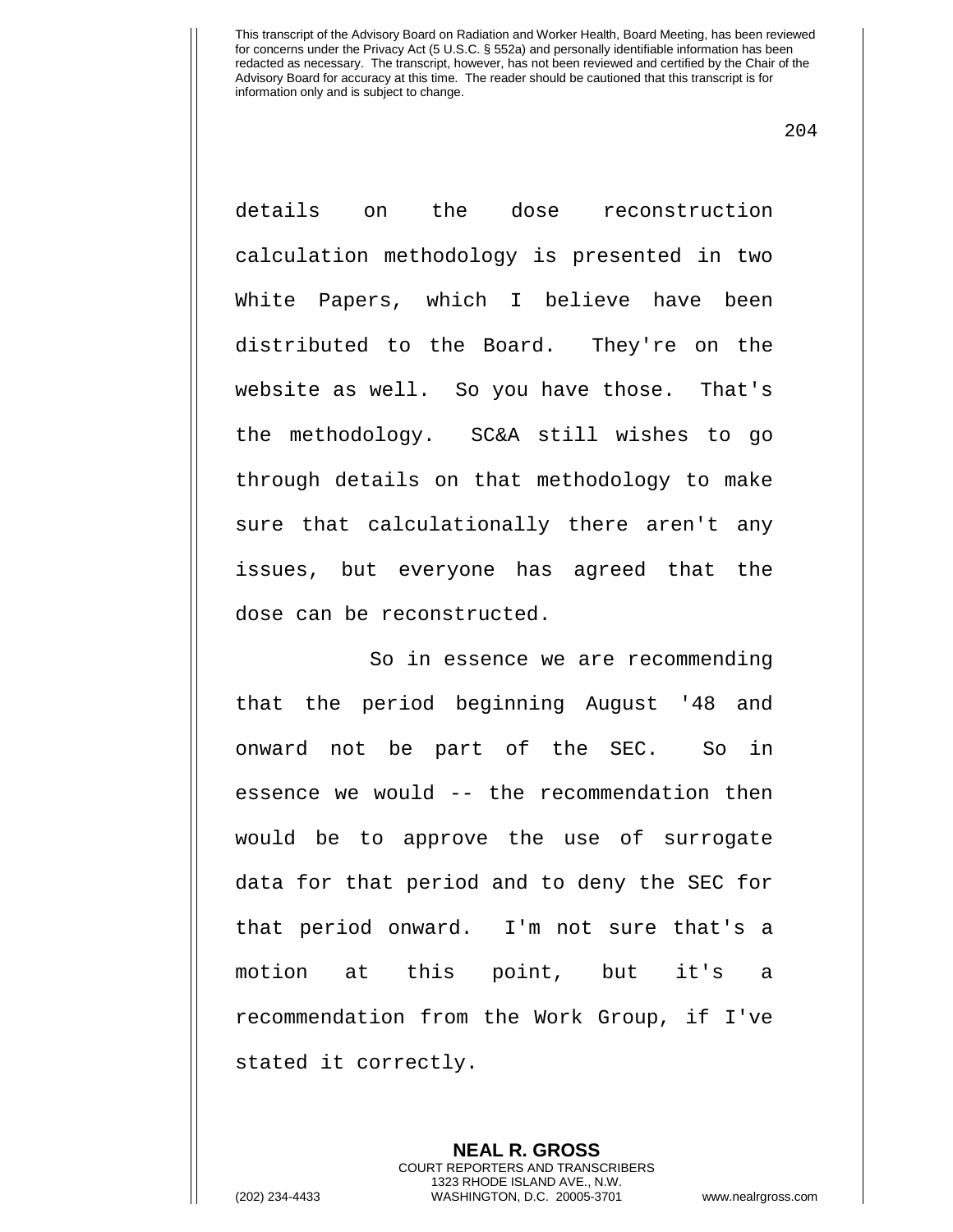205

CHAIRMAN MELIUS: I think you

have.

First, let's do questions from Board Members, if you have any.

MEMBER CLAWSON: I do.

CHAIRMAN MELIUS: Yes, Brad?

MEMBER CLAWSON: I'm just seeing 6000 used for a lot more sites coming up, and it seems like it's getting broader to me of what we're using this a little bit for.

What is -- I quess getting back to what 6000 was originally designed for, the basis for it was to cover un-monitored workers but basically doing the same job, correct, Paul, or --

MEMBER ZIEMER: Well, in a sense that's correct. What has to be done is to assure that it is representative of -- for example, that's what -- the five criteria in the surrogate data criteria are a means of

> **NEAL R. GROSS** COURT REPORTERS AND TRANSCRIBERS 1323 RHODE ISLAND AVE., N.W.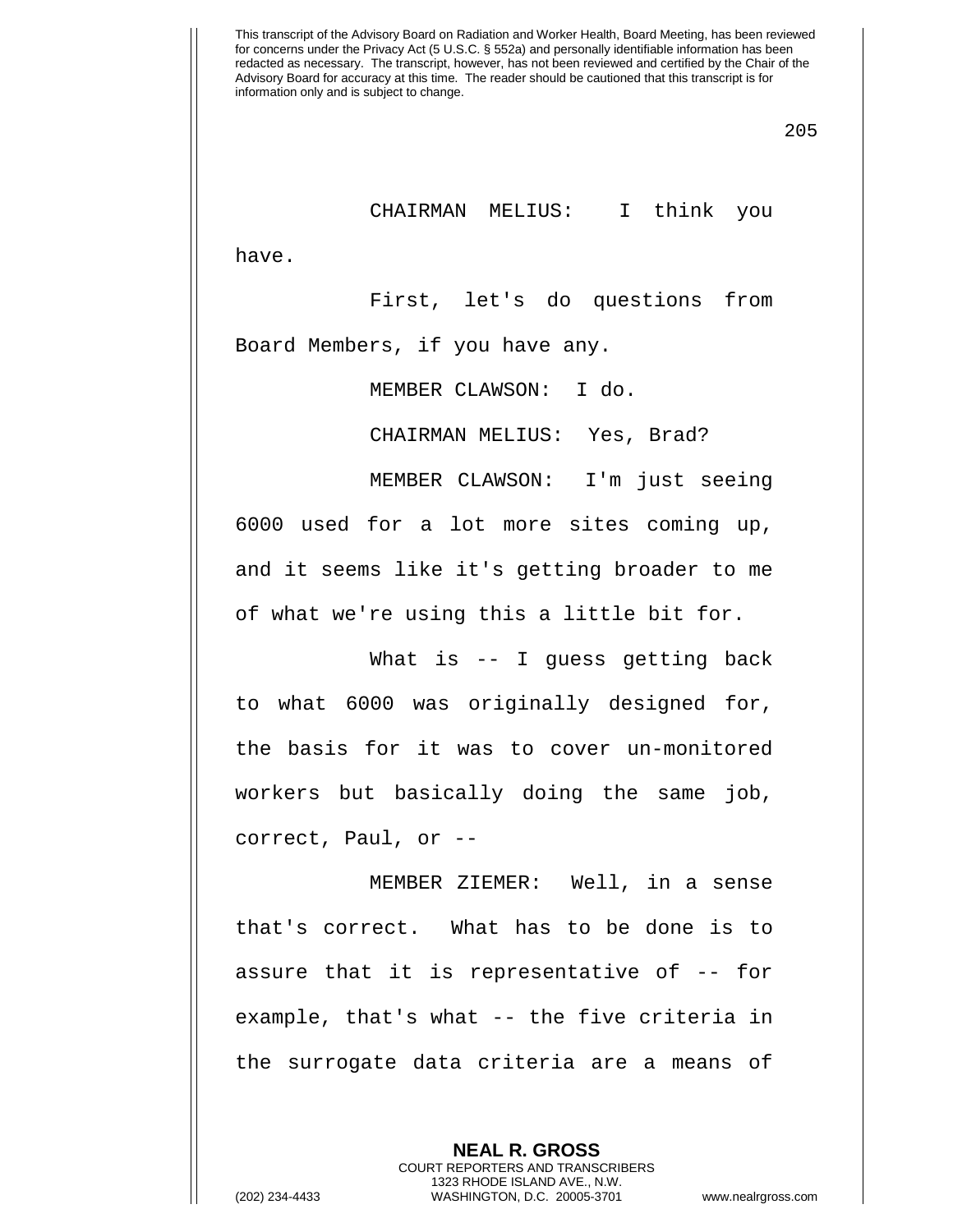206

assuring that it's appropriate to use the TBD-6000 data as a substitute or surrogate. If those criteria can't be met, then it wouldn't be appropriate. So that's -- the whole intent of TBD-6000 is to do pretty much what you described, though. I mean, if there are plenty of data available, those take -- those are what you use first. We have limited data here and they've used that to at least show that where we have data it fits in with the TBD-6000 data set.

MEMBER CLAWSON: Yes, and the reason why I brought this up is because my original thought was that it was set up for like Bethlehem Steel, the facilities that basically did the same process. And I've just seen it pop up in a couple of other areas that I was just questioning. I'll have to check those five points now. Thanks.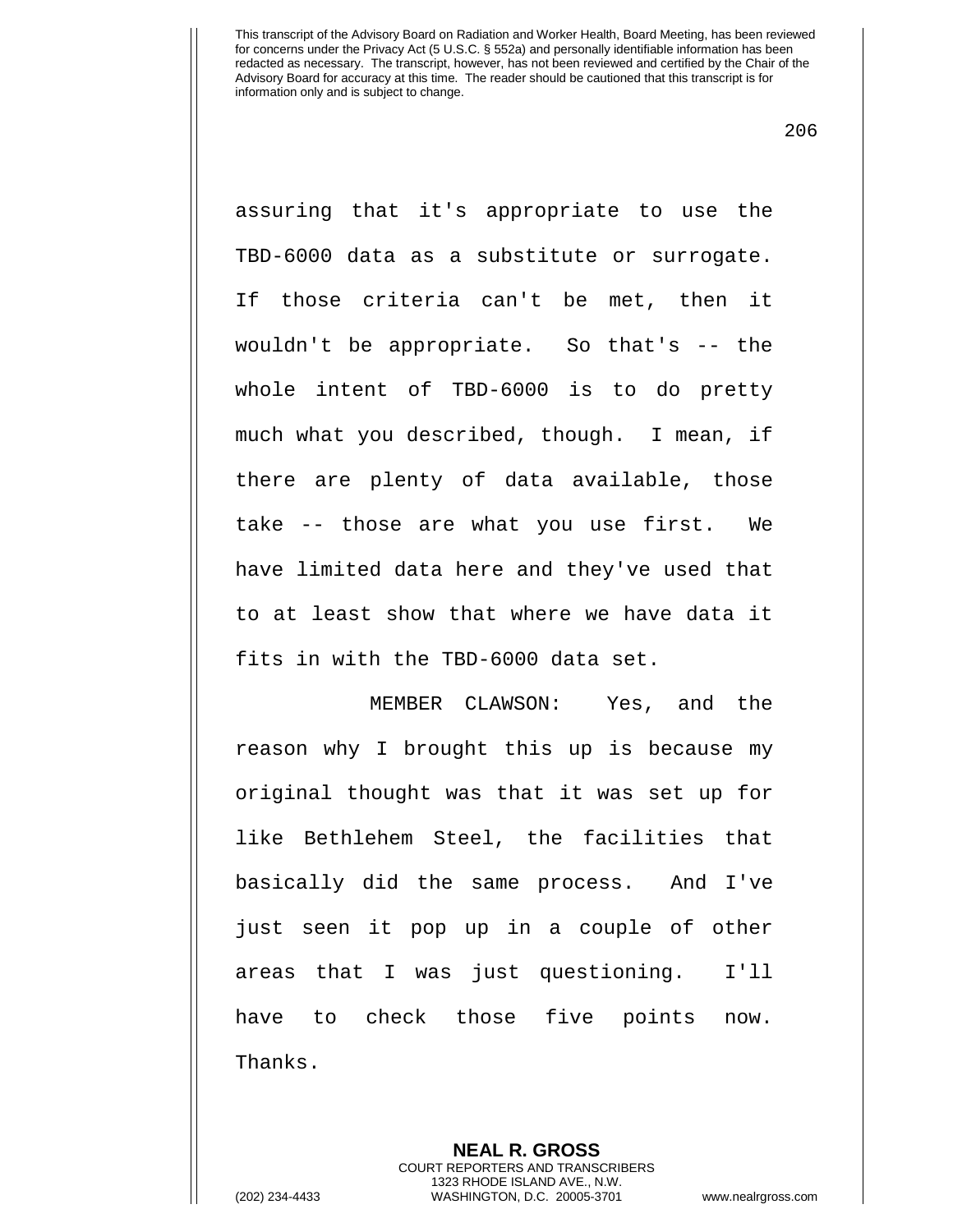207

CHAIRMAN MELIUS: Yes, I mean, I would just add that this -- seemed to me this was one of the sites that it was set up for and have use -- and we have the ability to anchor it to some extent with some of the data that's -- the monitoring that is available, but this extends it and essentially provides a more complete and probably more appropriate set of data for covering this entire time period that's involved and the types of work that were done at the site.

MEMBER LEMEN: Hi, this is Dick Lemen.

## CHAIRMAN MELIUS: Yes?

MEMBER LEMEN: Can you hear me? I just have two comments. The first comment is I think this is an inappropriate use of 6000. And secondly, I'm still against using surrogate data, so I will vote no against

> **NEAL R. GROSS** COURT REPORTERS AND TRANSCRIBERS 1323 RHODE ISLAND AVE., N.W.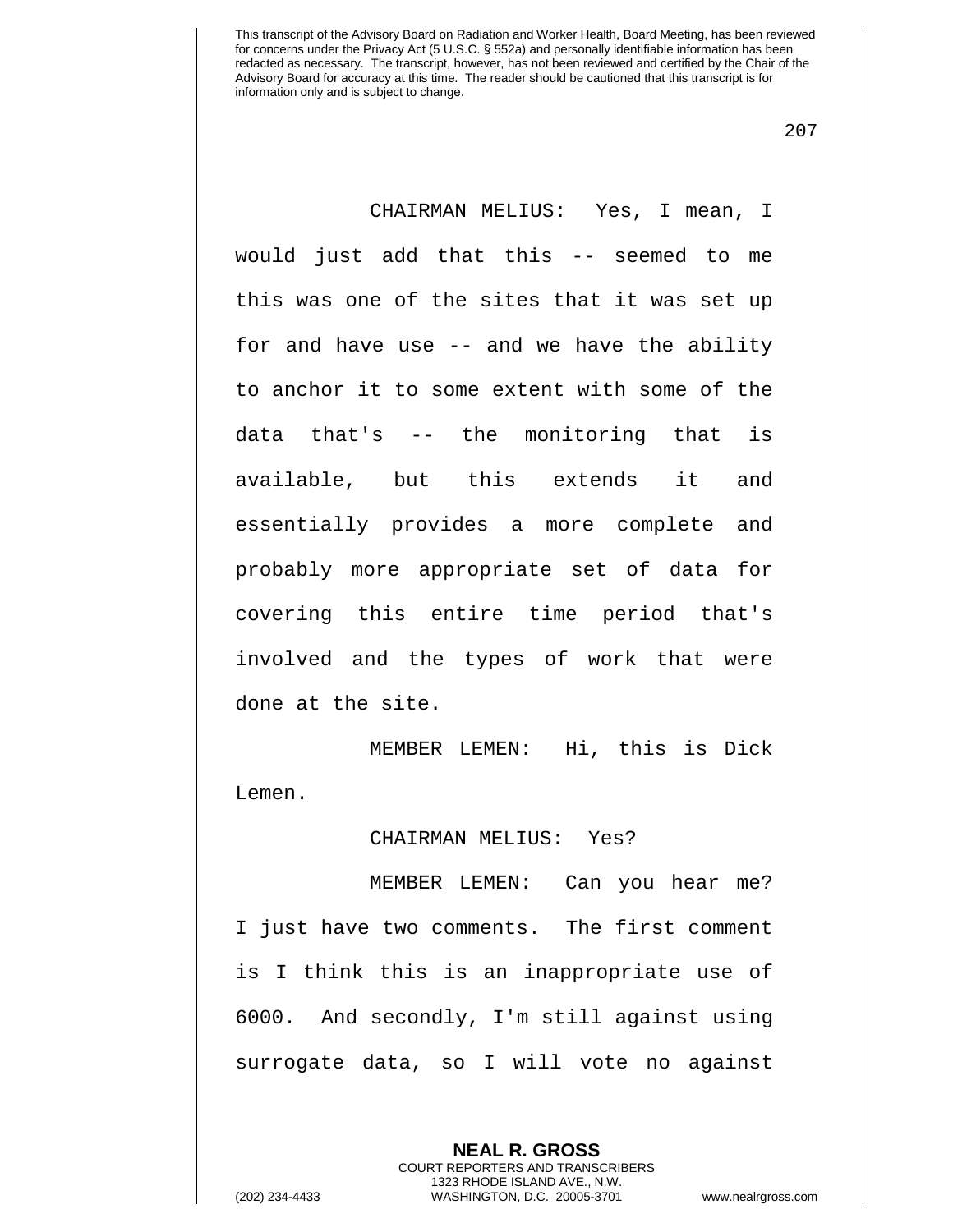208

this. But that's my comments.

CHAIRMAN MELIUS: Okay. Thank you. Any other Board Members with questions?

Okay. I believe we have a petitioner who may be on the line. I don't know whether the petitioner would like to say anything at this point.

MS. KELLER: Yes.

CHAIRMAN MELIUS: So go ahead.

MS. KELLER: This is Kristi Keller for [identifying information redacted]. Can you hear me?

CHAIRMAN MELIUS: Yes. Yes, we can.

MS. KELLER: We the petitioner feel strongly that the SEC should be extended to 1952 to include the entire time Joslyn was an AWE site. To stop at 1948 leaves us out. [Identifying

> **NEAL R. GROSS** COURT REPORTERS AND TRANSCRIBERS 1323 RHODE ISLAND AVE., N.W.

(202) 234-4433 WASHINGTON, D.C. 20005-3701 www.nealrgross.com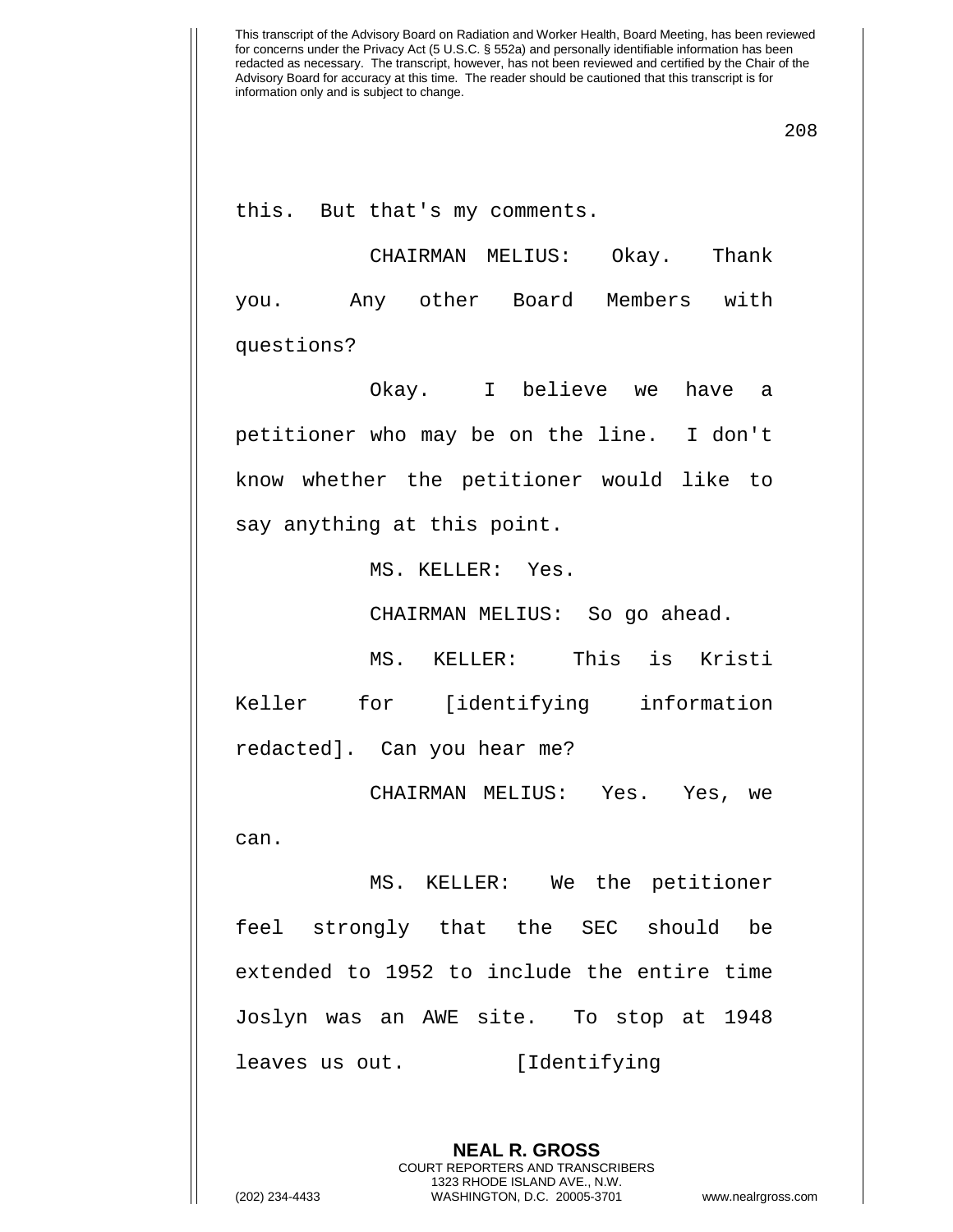209

information redacted] began his employment there on July 12, 1949 and retired from there December 31, 1972. He had colon and bladder cancer, which put him at 44.57 percent. He also had a skin cancer, however, this was not accepted because he was treated for it by a naturopathic doctor, not a medical doctor.

There was no monitoring at the Joslyn Site. While surrogate data from another site may have similarities, each place, condition and employee is unique. With all due respect, use of surrogate data can be likened to a surgeon diagnosing a heart patient with the patient's neighbor's medical test results.

To declare SECs the entire time Joslyn was an AWE site will be fair to all employees of that period and eliminate unknowns and uncertainties.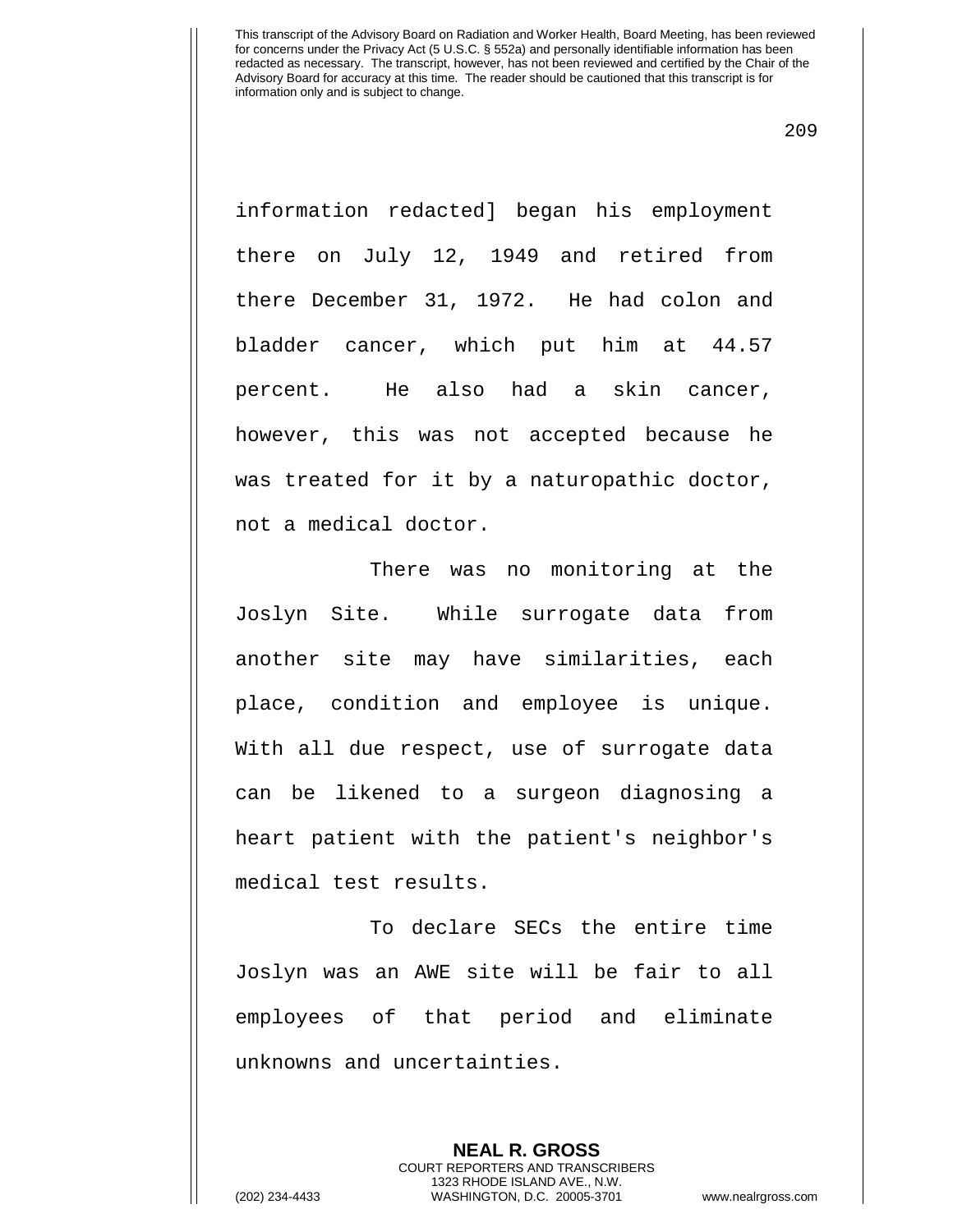210

CHAIRMAN MELIUS: Okay. Thank you. So we have a -- I believe any further questions. If not, I think we have a recommendation from the Work Group. I don't know if that's a formal recommendation. How that  $-$ 

MEMBER ZIEMER: Well, I believe that it could constitute a motion.

CHAIRMAN MELIUS: Okay.

MEMBER ZIEMER: The recommendation of the Work Group is that we accept NIOSH's position that the TBD-6000 can be used as surrogate data for that time period beginning in August of '48 and onward.

CHAIRMAN MELIUS: Okay.

MEMBER ZIEMER: And therefore that dose can be reconstructed.

CHAIRMAN MELIUS: Okay. So we have a motion.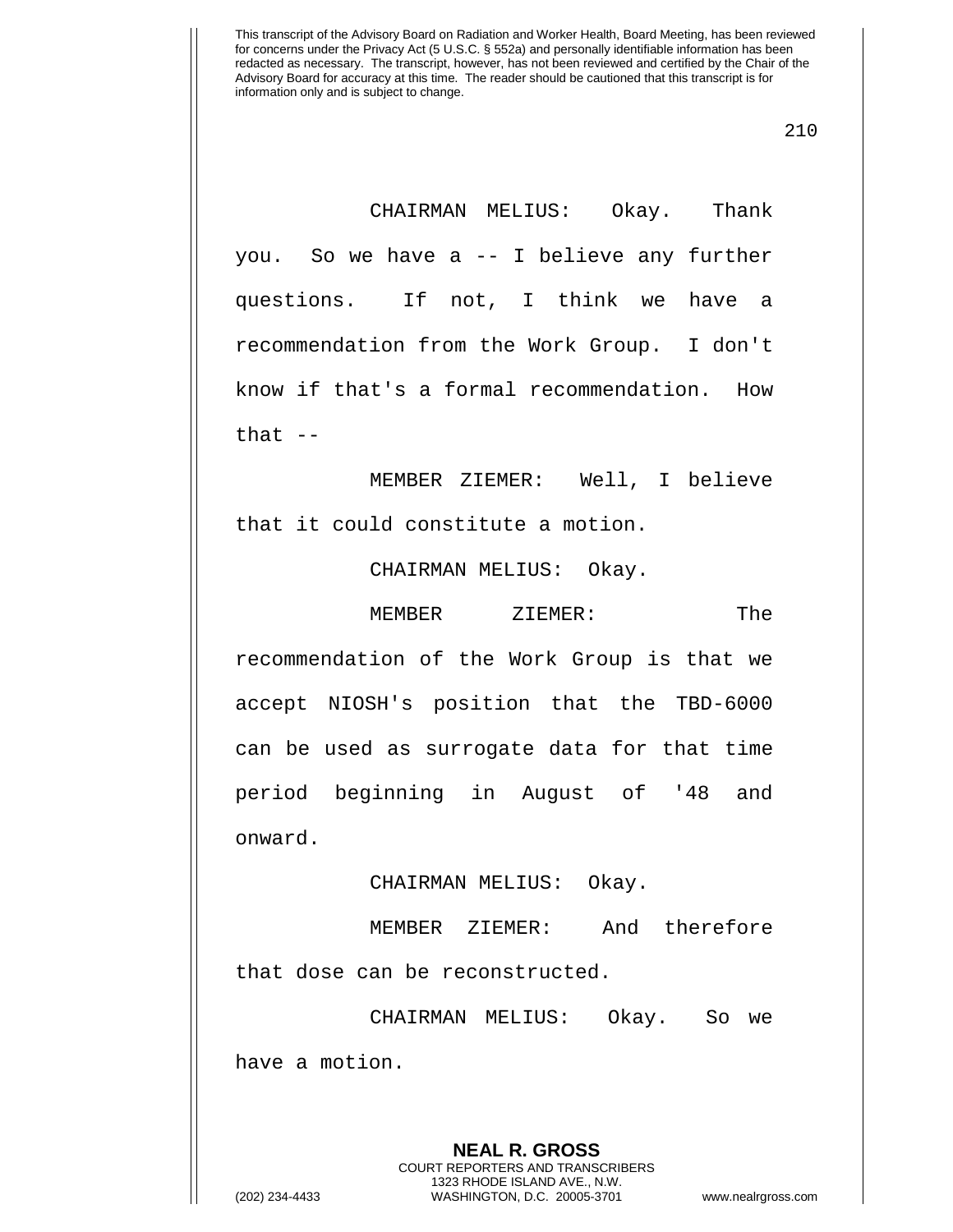So any further discussion or deliberation on this issue?

If not, then I'll ask Ted to do

the roll call.

MR. KATZ: So, Dr. Anderson?

Are you on the line, Dr.

Anderson? Okay. Ms. Beach?

MEMBER BEACH: Yes.

MR. KATZ: Mr. Clawson?

MEMBER CLAWSON: No.

MR. KATZ: Dr. Field?

MEMBER FIELD: Yes.

MR. KATZ: Mr. Griffon is absent.

I'll collect his vote.

Dr. Kotelchuck?

MEMBER KOTELCHUCK: Yes.

MR. KATZ: Dr. Lemen?

MEMBER LEMEN: No.

MR. KATZ: Dr. Lockey is absent.

I'll collect his vote.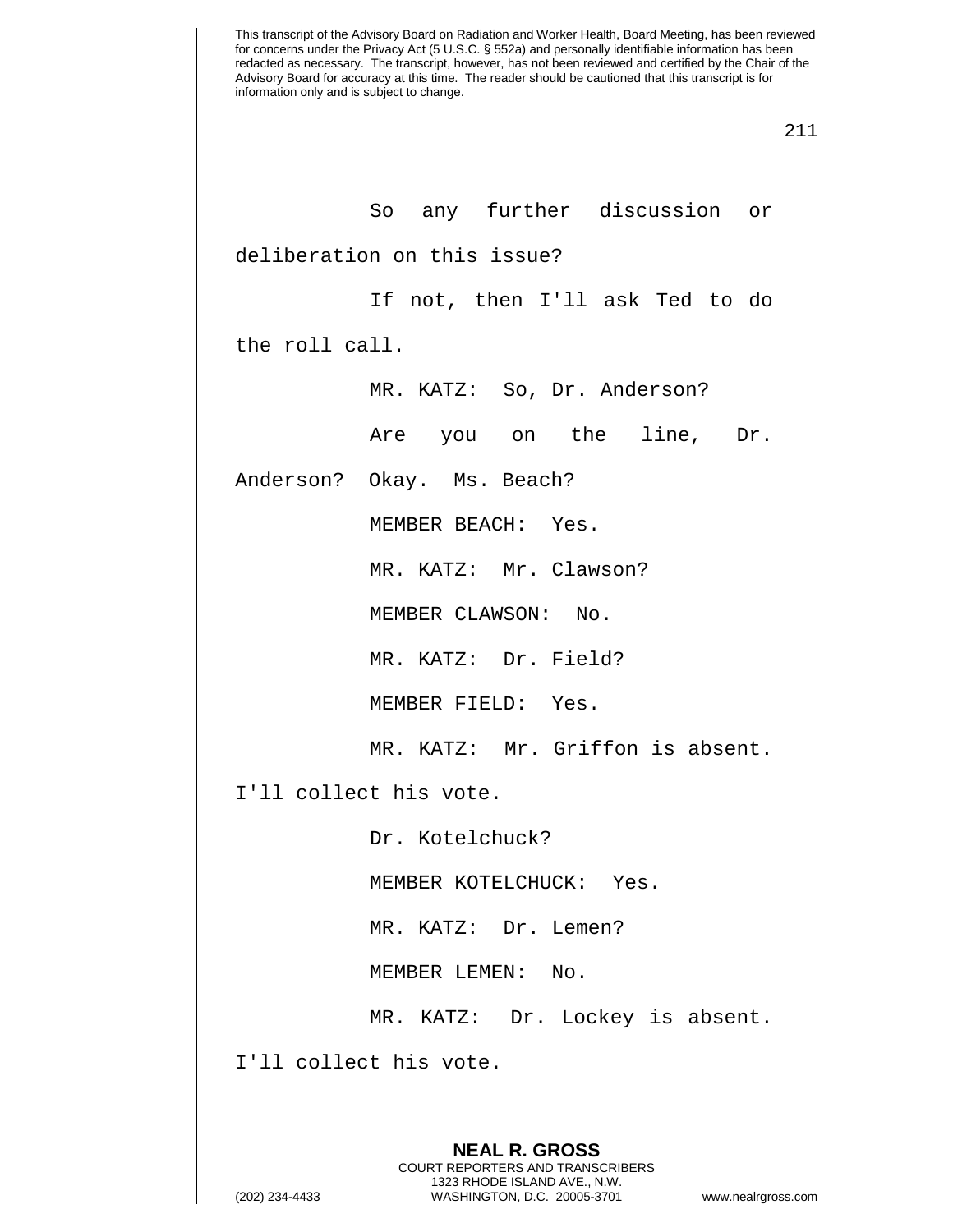212

Dr. Melius? CHAIRMAN MELIUS: Yes. MR. KATZ: Ms. Munn? MEMBER MUNN: Yes. MR. KATZ: Dr. Poston? MEMBER POSTON: Yes. MR. KATZ: Dr. Richardson? MEMBER RICHARDSON: Yes. MR. KATZ: Dr. Roessler? MEMBER ROESSLER: Yes. MR. KATZ: Mr. Schofield? MEMBER SCHOFIELD: Yes. MR. KATZ: Ms. Valerio? MEMBER VALERIO: Yes. MR. KATZ: And, Dr. Ziemer? MEMBER ZIEMER: Yes. MR. KATZ: Okay. So we have some votes to collect, but the motion passes. We have more than a majority.

CHAIRMAN MELIUS: Okay. Thank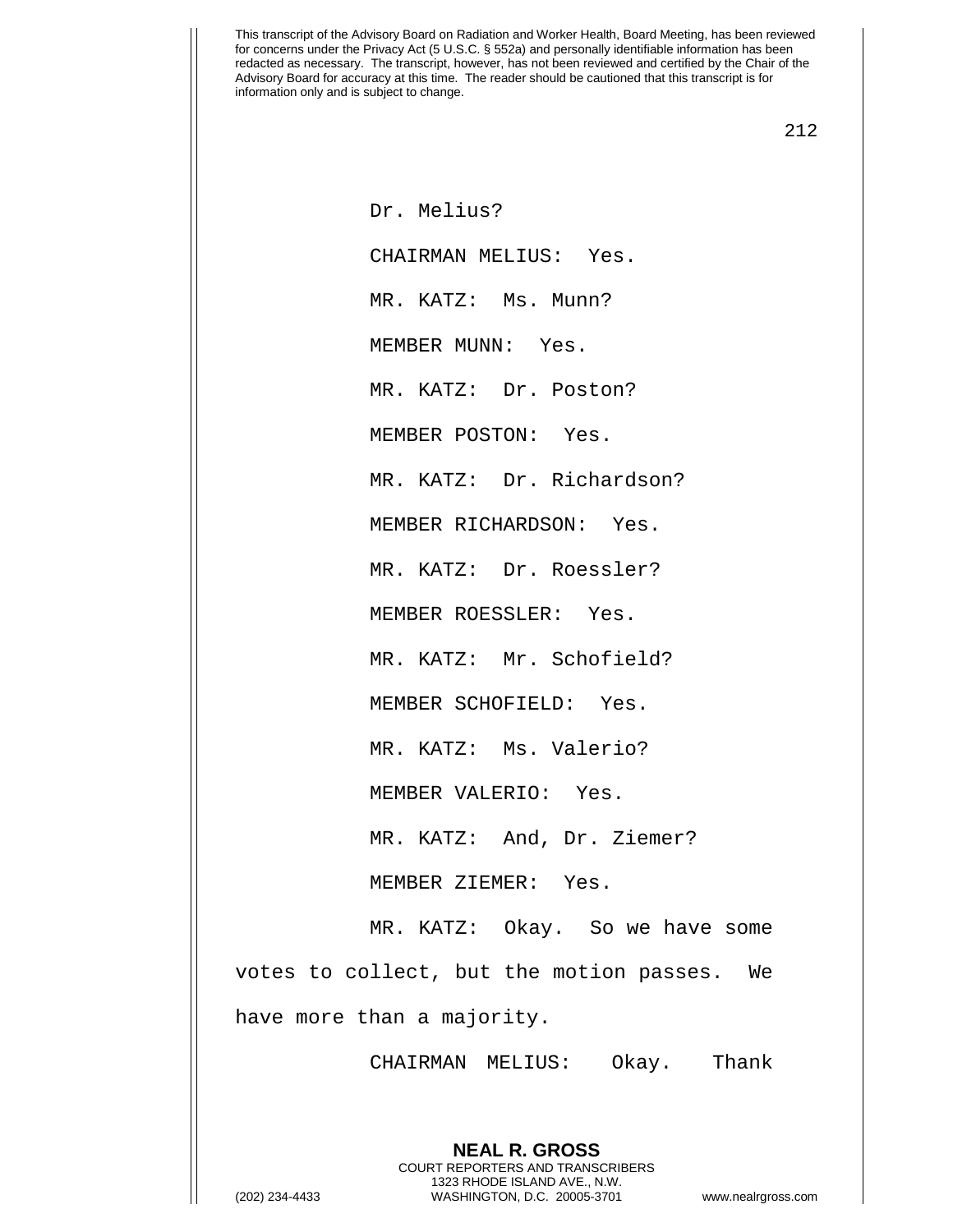213

you. And thank you, Sam, and your able assistant to help us out there. Do that.

We just happen to have a letter prepared, so I will quickly read the letter into the record.

"The Advisory Board on Radiation Worker Health. The Board has evaluated Special Exposure Cohort Petition 00200 concerning the workers of the Joslyn Manufacturing Supply Company in Fort Wayne, Indiana under the statutory requirements established by the Energy Employees Occupational Illness Compensation Program Act of 2000 incorporated into 42 CFR 83.13.

"The National Institute for Occupational Safety and Health (NIOSH) has recommended that individual dose reconstructions are feasible for all Atomic Weapons Employees who worked for Joslyn Manufacturing Supply Company, the covered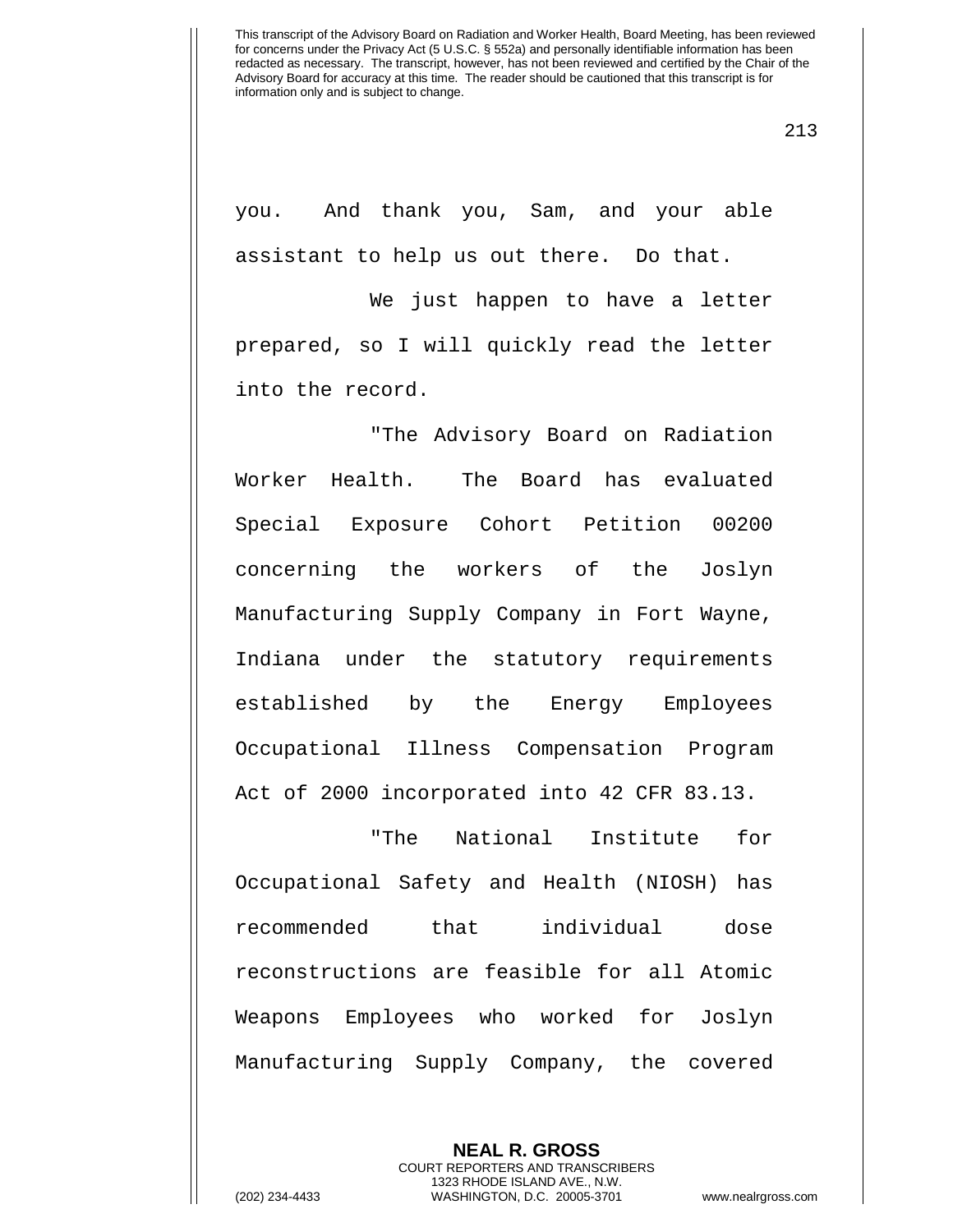214

facility in Fort Wayne, Indiana, from August 1st, 1948 through December 31st, 1952. NIOSH found that it has access to adequate exposure monitoring and other information necessary to do individual dose reconstructions with sufficient accuracy for members of this group and therefore a Class covering this group should not be added to the SEC. The Board concurs with this determination.

"Based on these considerations and the discussion at the April 29th, 2014 Board meeting held in Augusta, Georgia, the Board recommends that this Class not be added to the SEC.

"Enclosed is documentation from the Board meetings where this Class of employees was discussed. Documentation includes copies of the petition, the NIOSH review thereof, and related materials. If

> **NEAL R. GROSS** COURT REPORTERS AND TRANSCRIBERS 1323 RHODE ISLAND AVE., N.W.

(202) 234-4433 WASHINGTON, D.C. 20005-3701 www.nealrgross.com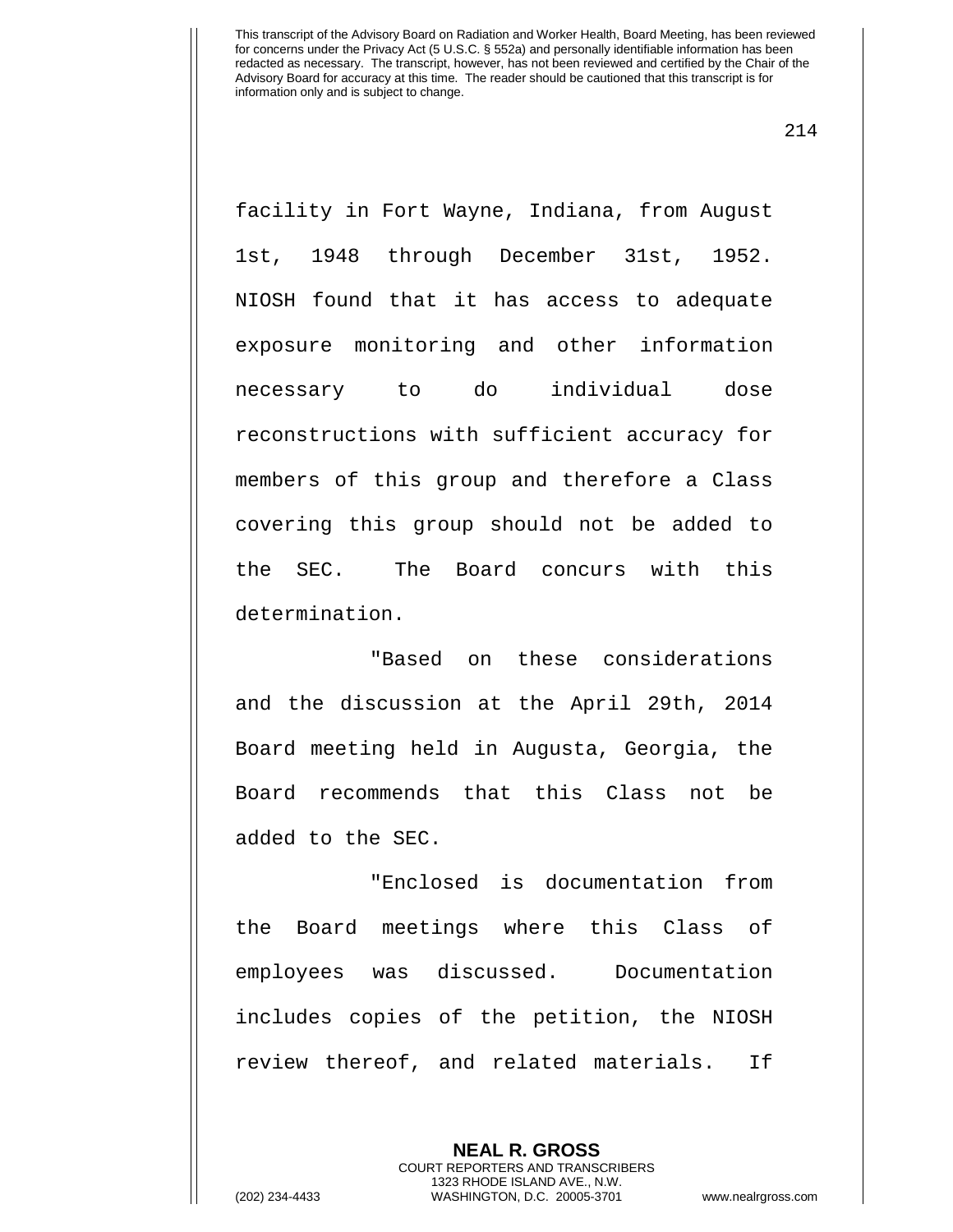any of these materials are unavailable at this time, they will follow shortly."

Okay. So now we have on our agenda a Board work session, and we'll go there. And then starting at 4:15 we will do the Savannah River Site. We will probably have a break in-between.

We have LaVon and John Stiver here ready when we have questions, which we invariably do, about our -- where reports are, where things stand on sites.

But before we get to that, I think we have public comments from the last meeting that we had. And I will briefly go through those. I'll just indicate most of them have to do with the Kansas City Site and most of them were essentially referred for further review as part of our Board review of that SEC, so and the ongoing work there. Do that. We have a couple of other

215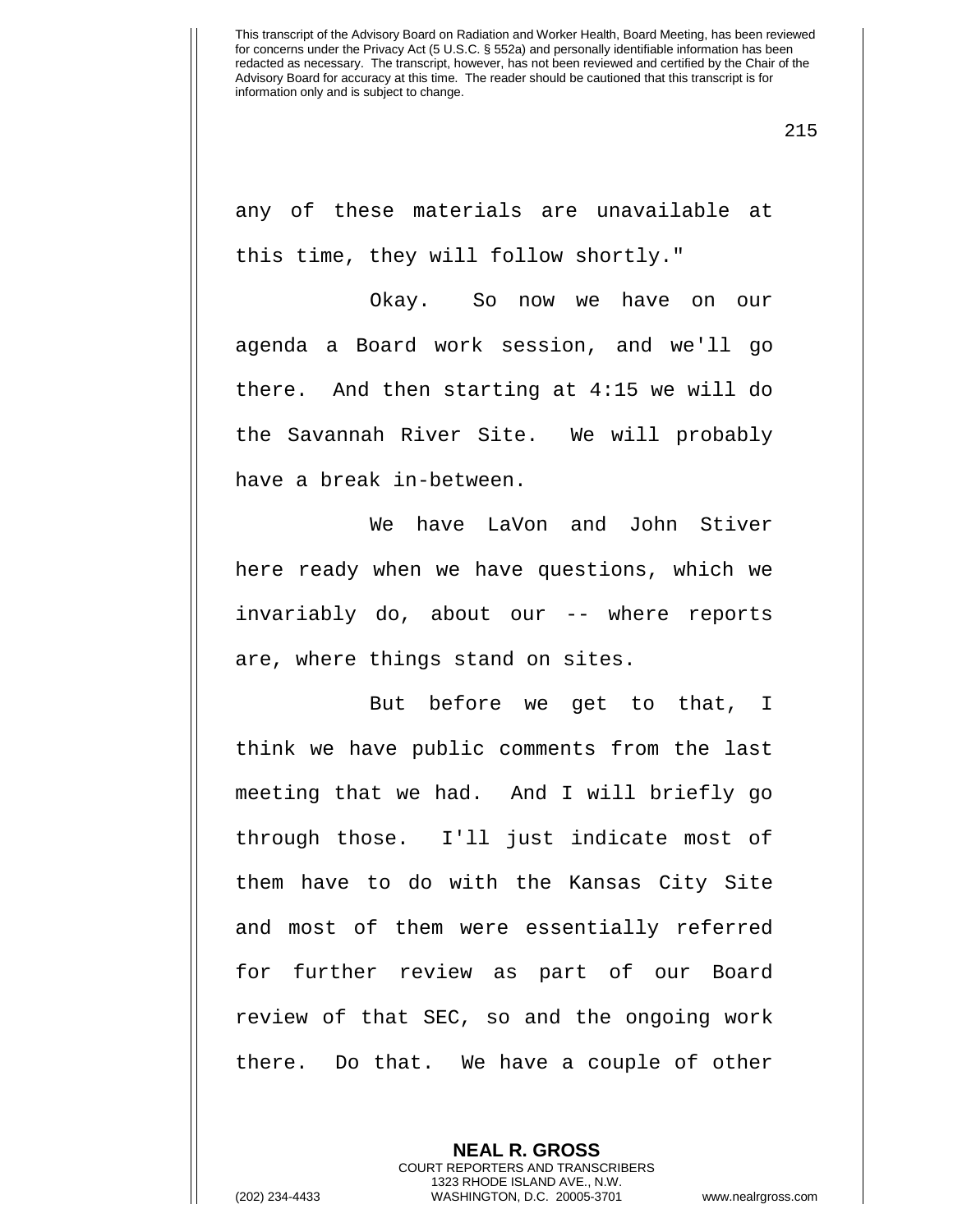216

sites mentioned.

But comment No. 1 is from someone related to the Joslyn Site, and that was one we had voted on to add a -- part of the covered period to the SEC there. So thanking the Board for that.

We then have a whole series of -well, let me go through -- so, comments 2 through 10 related to the petitioners regarding the Kansas City Site. I think they're all pretty straightforward responded to.

We then had a couple comments here, 11 through 14, that dealt with particular claims. Some of those were - appeared to be Subtitle E claims not related to this program, but from people related to the Kansas City Site. Do that.

We then have a number of comments again related to working conditions at the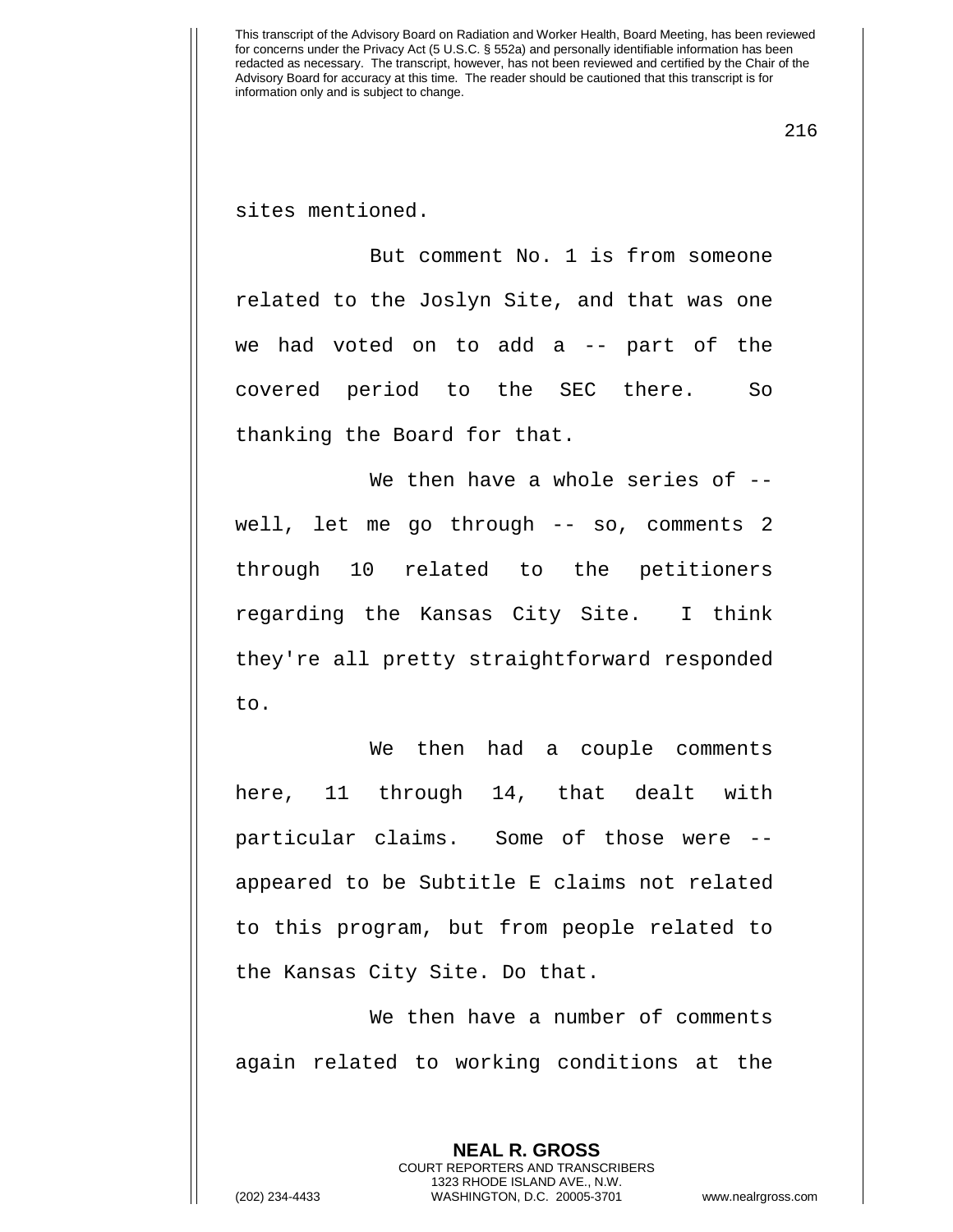217

Kansas City Site and to the questionnaires involved in some of the dose reconstruction. But I think all of these relate back really to the bottom of the third page to comment 40, all to the -- really refer to the SEC for follow up. Do that.

Then we have comments numbered 41 to 45 in our report that relate to General Steel Industries. Again these are referred to the NIOSH and to the Work Group for follow up. The and then there was one question referring to a Freedom of Information request and why that had not been honored. And I believe they essentially -- the ones that were available were sent -- there were some quality issues with some of the -- the nature of some of the records that -- in terms of legibility and so forth, apparently. But that has been followed up on.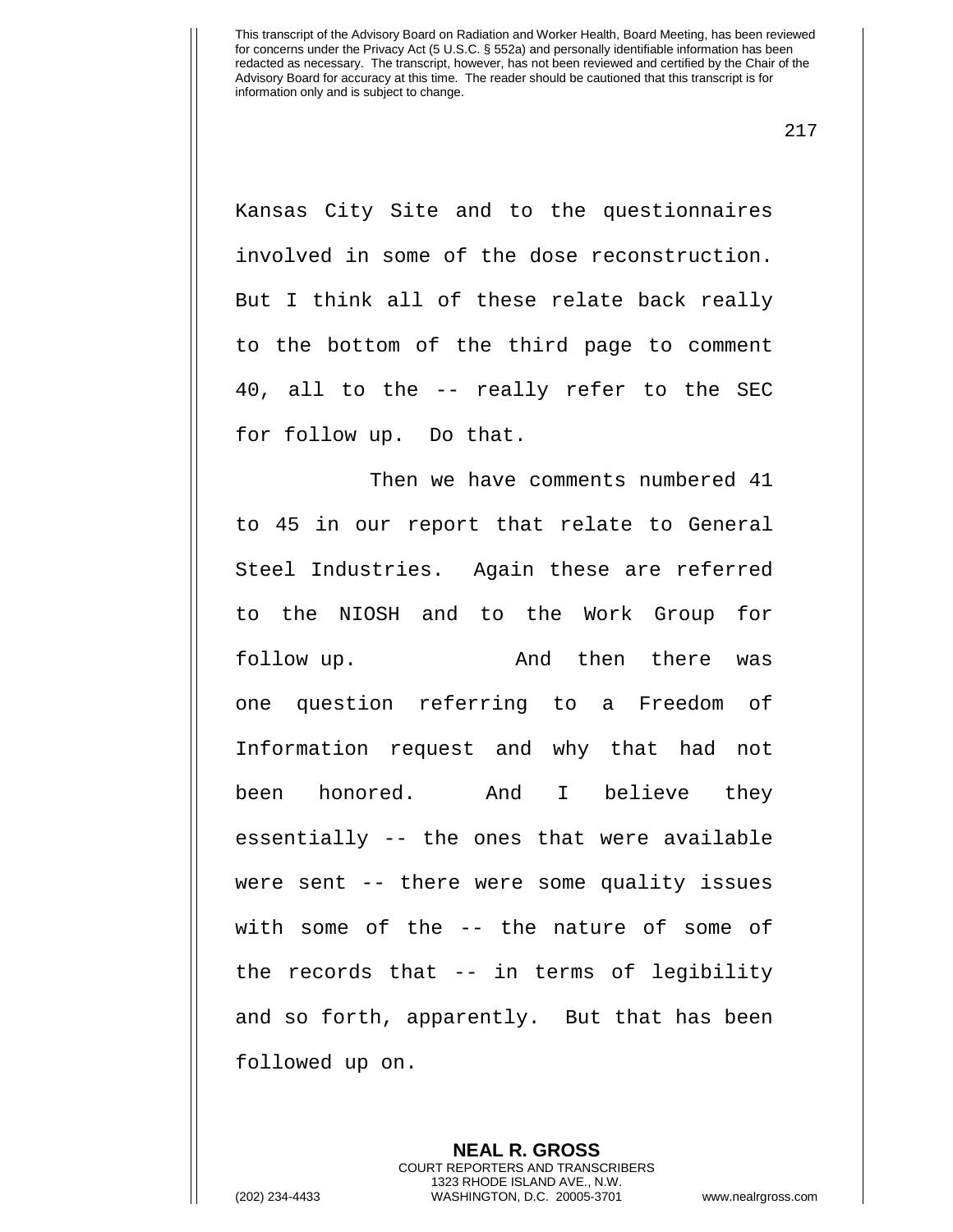218

And then we have a final set of comments again related to the Kansas City Plant and again related to the SEC followup.

So I think these are all pretty straightforward. I don't know if anybody has any specific comments on them. Obviously had a lot of participation in Kansas City. I believe we will hear the Work Group and NIOSH and SC&A or -- is it next week we're going? Yes. Yes, coming up. So good.

So if not, do we need a motion on these, or they're just -- no? Okay. So these are all set in terms of follow up.

Do you have your Work Group list or do I pull it up on --

Okay. As usual, I will go through these and alphabetical order, and starting with Brookhaven. You have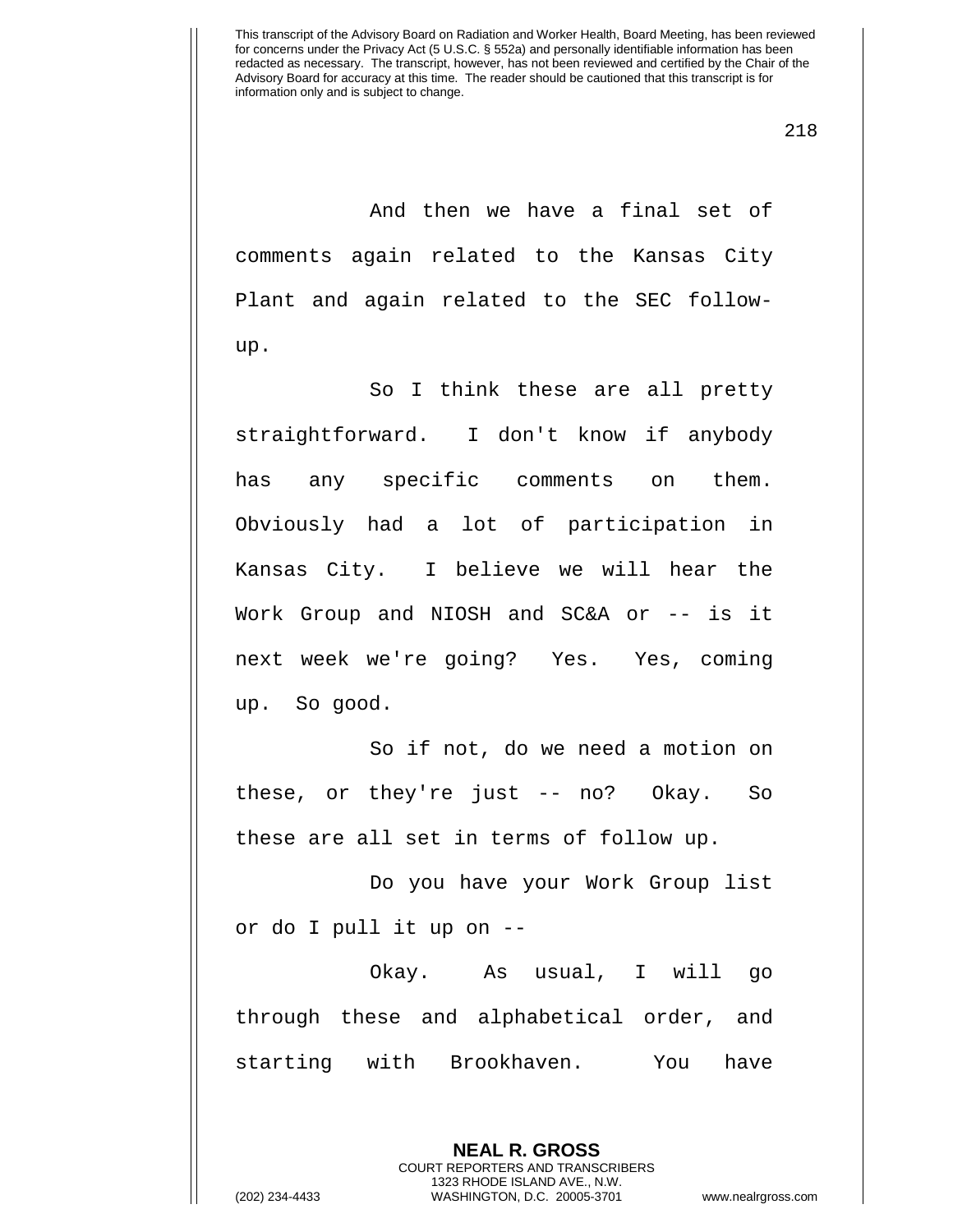219

## anything?

MEMBER BEACH: I do not have any report for Brookhaven at this time. We're at the Site Profile issues.

CHAIRMAN MELIUS: Okay. Fernald?

MEMBER CLAWSON: We had a Work Group meeting. Right now NIOSH is looking into the information that was brought up by Lou Doll and we're waiting for them to be able to come back and tell us their findings.

CHAIRMAN MELIUS: Okay. Yes, I think we had talked about this at the Board call last time, but [identifying information redacted] had sent a letter to the Board regarding concerns about some of the later time period and whether or not that should be included in the SEC. So the Work Group is following up. Had a meeting with NIOSH and following up on that. Very good.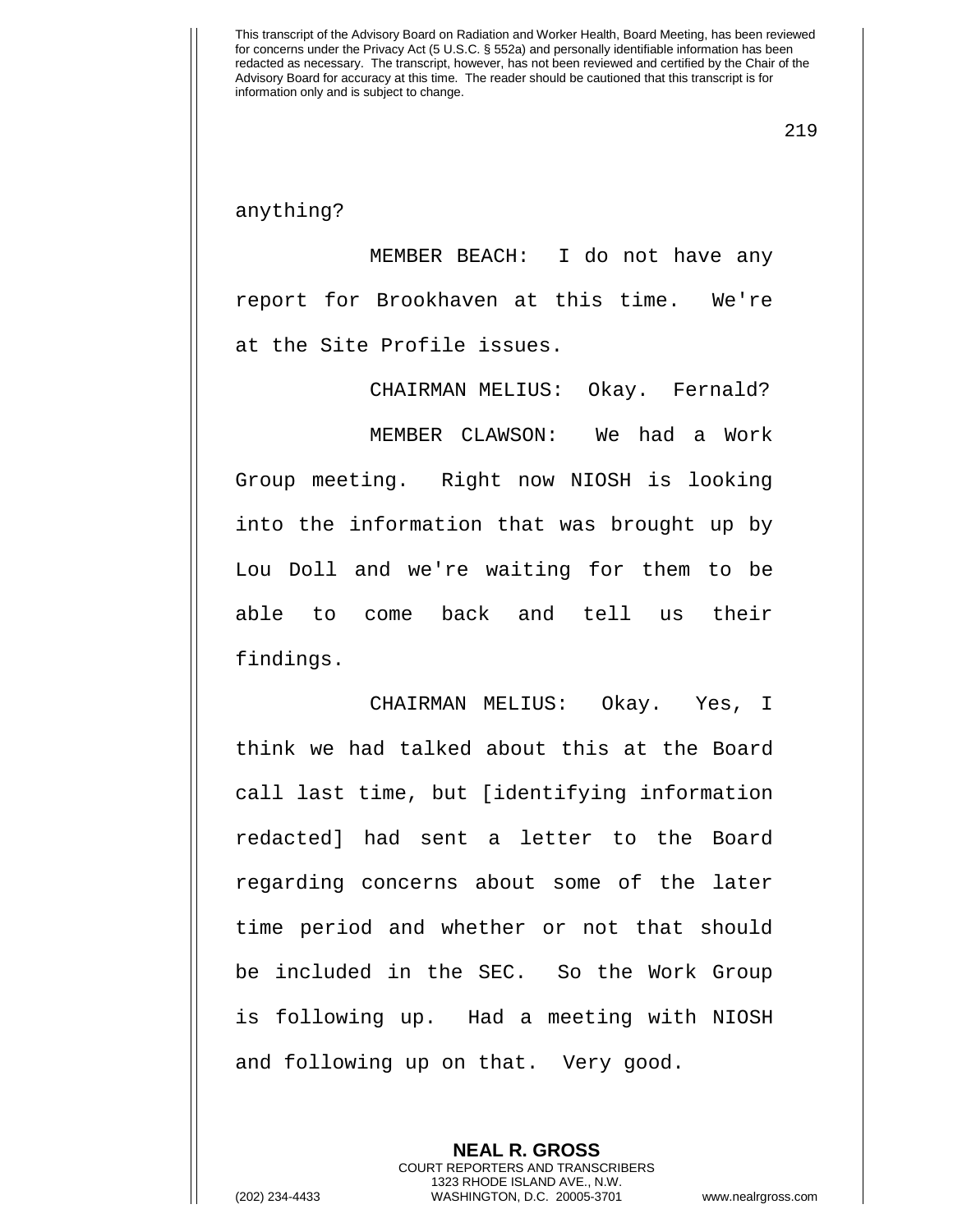220

Hanford. Sam, do you want to give a brief update on --

DR. GLOVER: So with Hanford we have been of course slowed down by the DOE funding situation. We have two operations that we're looking at there, both PNNL as well as the Hanford 1983 through 1990. There's a number of issues that SC&A has raised. We're looking at -- we're going through each of those, making sure because we have substantial new data that we collected as part of this. Making sure what we can answer with existing data and what's going to require on-site. So we're trying to weight those and move forward. But that's where we are right now.

CHAIRMAN MELIUS: Okay.

DR. GLOVER: Just going through those.

CHAIRMAN MELIUS: Great. Arjun,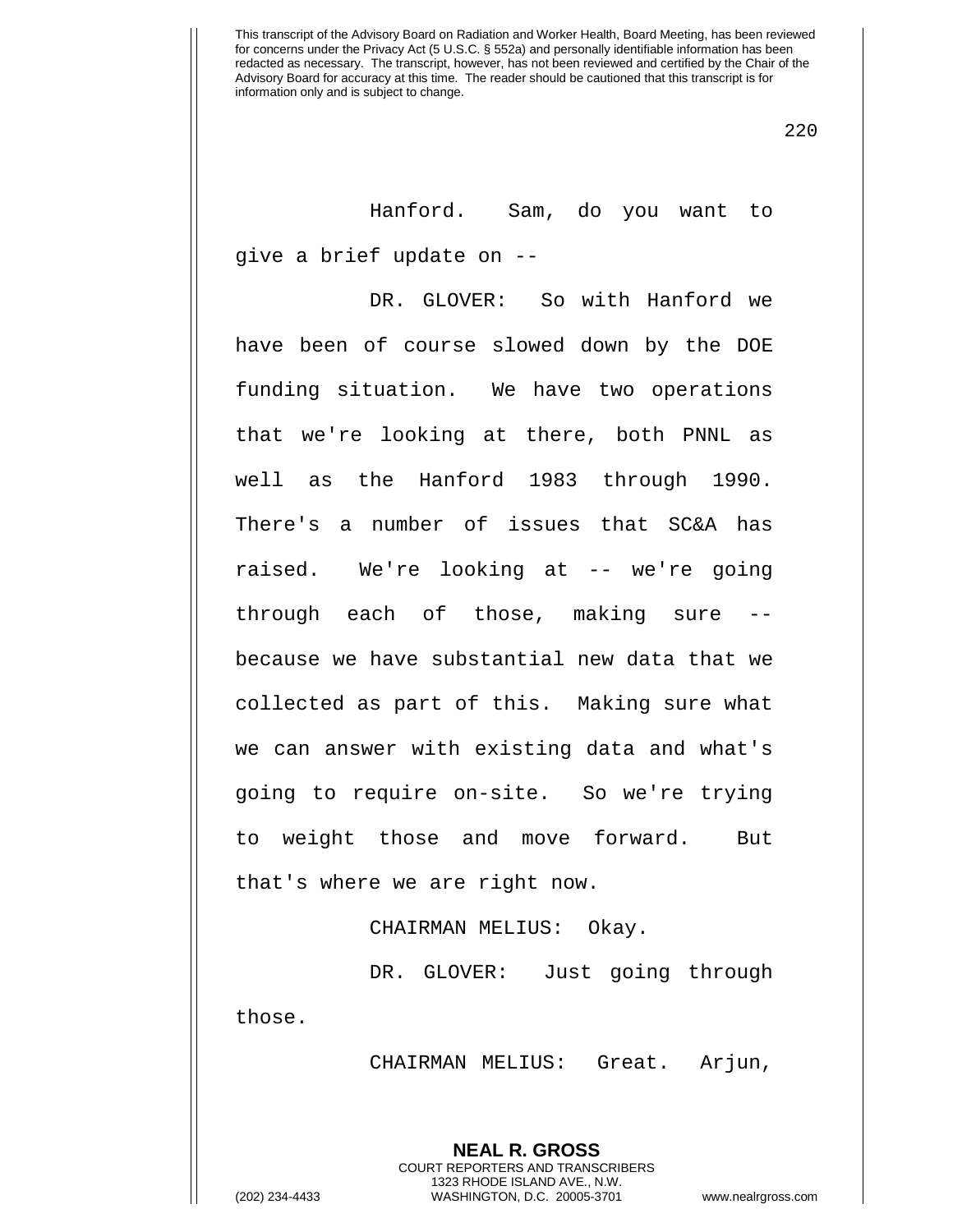221

anything to add or no?

Okay. Good. And I will -- I did receive an inquiry over the weekend from the petitioner and I will pass that on.

Phil, Idaho?

MEMBER SCHOFIELD: We just had a Work Group meeting. We closed out a number of issues, but we have also got a lot of issues that are still outstanding where we are trying to arrange for site interviews with some of the personnel from there. Right now we're looking at the June 23rd, as this -- as soon as we can get it set up.

CHAIRMAN MELIUS: Good. And we -- yes, now that the Work Group meeting -- we're -- progress. And we're hoping that with doing some of the interviews and so forth we'll also generate some more idea on what information would be helpful to hear from at the Board meeting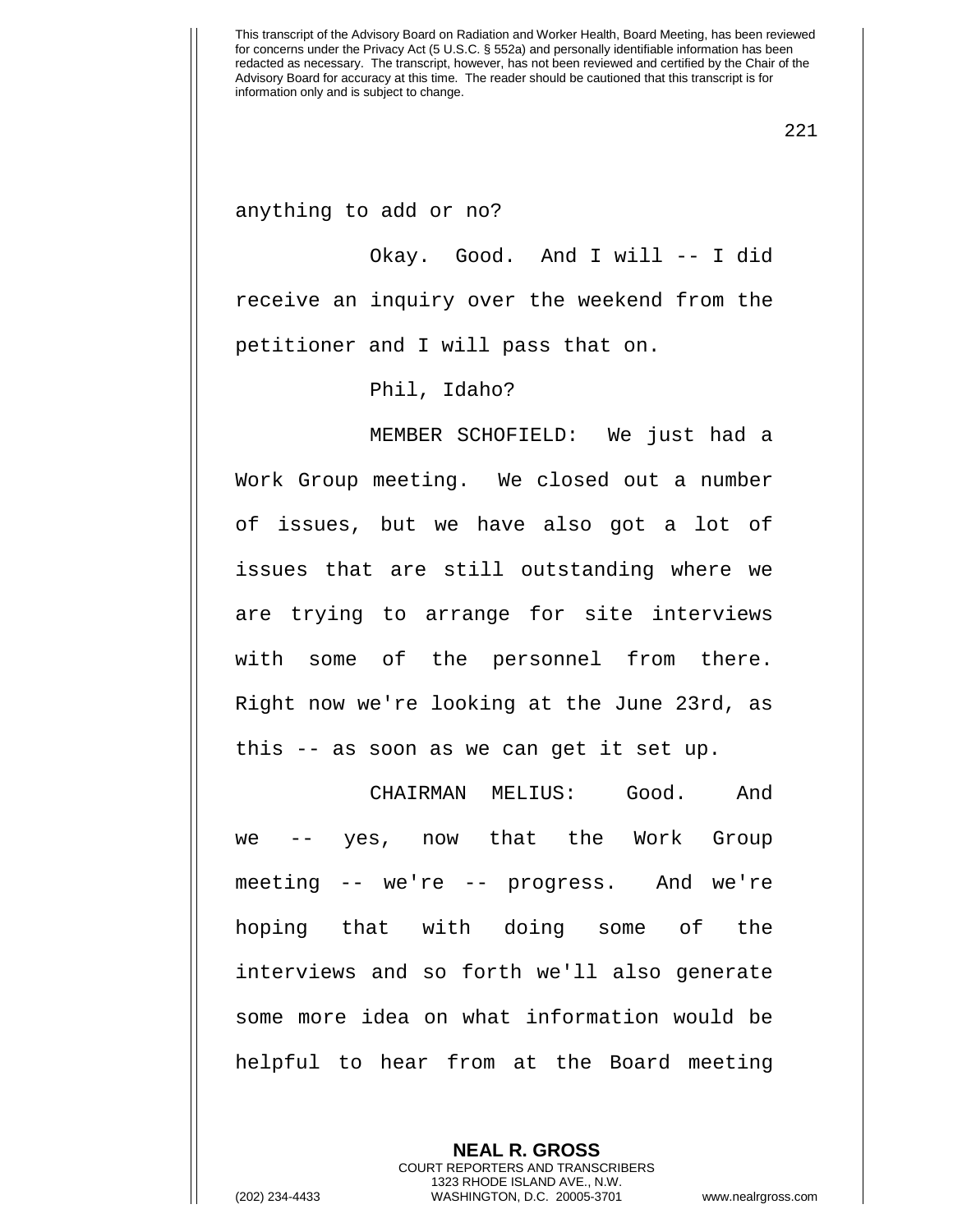the end of July in Idaho Falls also, and on that.

Okay. Paul, Lawrence Berkeley.

MEMBER ZIEMER: Well, Lawrence Berkeley was scheduled to meet and then we had to postpone waiting for completion of reviews of some additional documents. So we'll be rescheduling shortly on that.

CHAIRMAN MELIUS: Okay. And let me go back to Idaho. I had a question that I forgot to ask, but I noticed in the DCAS report that the coworker model is -- still have -- has an indefinite date of completion. And I think we had asked at the Work Group meeting if that could be pinned down a bit in terms of trying to -- seems to be a key item that's missing in terms of doing our review.

MR. HINNEFELD: Well, unfortunately I can't -- haven't been able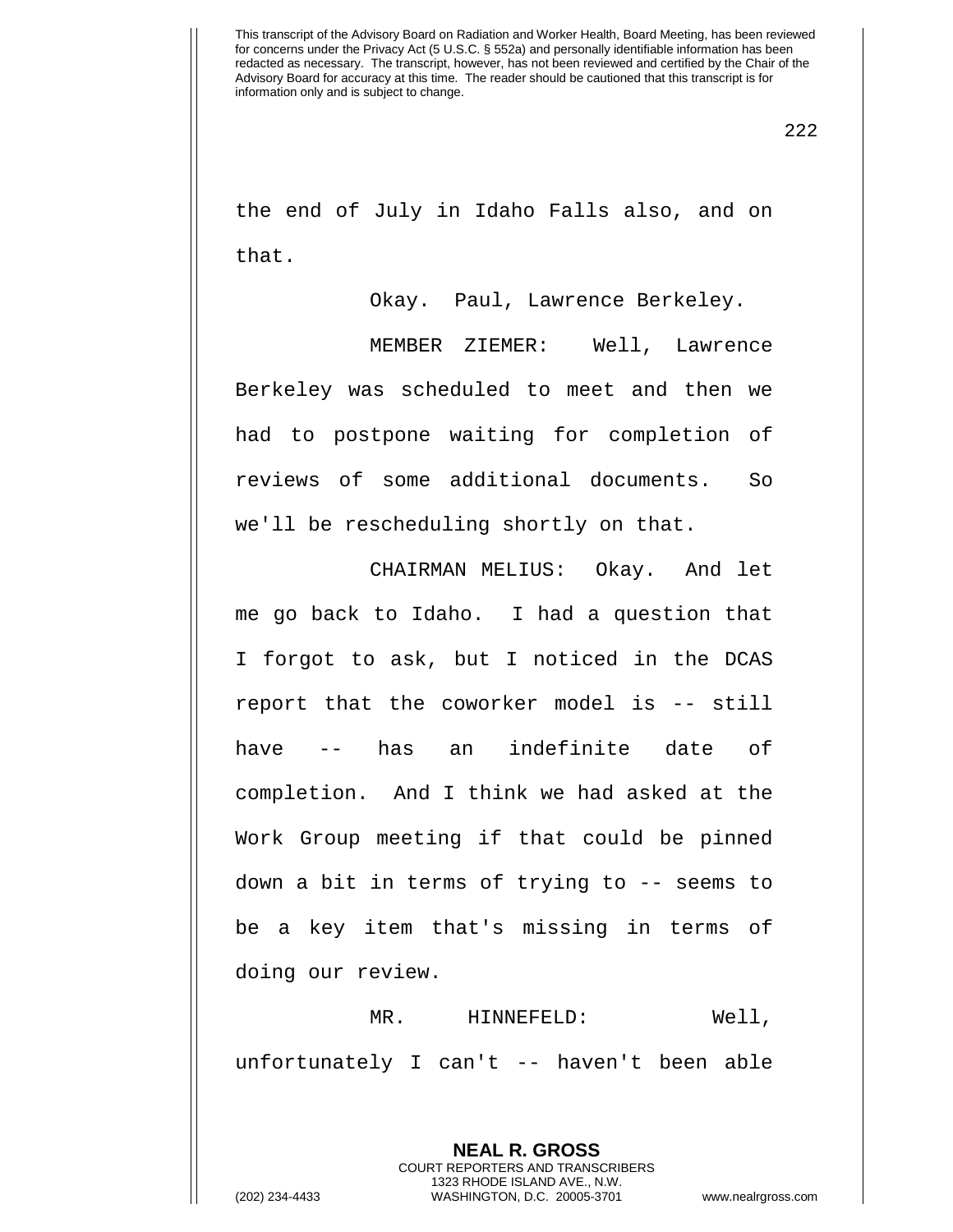223

to identify a date going forward yet.

## CHAIRMAN MELIUS: Okay.

MR. HINNEFELD: But it's one of the activities on the list. We are trying to maintain momentum on INL move those items forward. I just don't have a report today.

CHAIRMAN MELIUS: Okay. If you could get -- when you get that, could you communicate to the Work Group anyway, so we can --

MR. HINNEFELD: Yes.

CHAIRMAN MELIUS: I think it's - and if I don't hear from them, I'll let you know, Stu.

Okay. Good. Kansas City?

MEMBER BEACH: Yes, as you mentioned, Kansas City has a site visit and interviews scheduled for next week, a full week, Monday through Thursday. We have several interviews scheduled and I think 110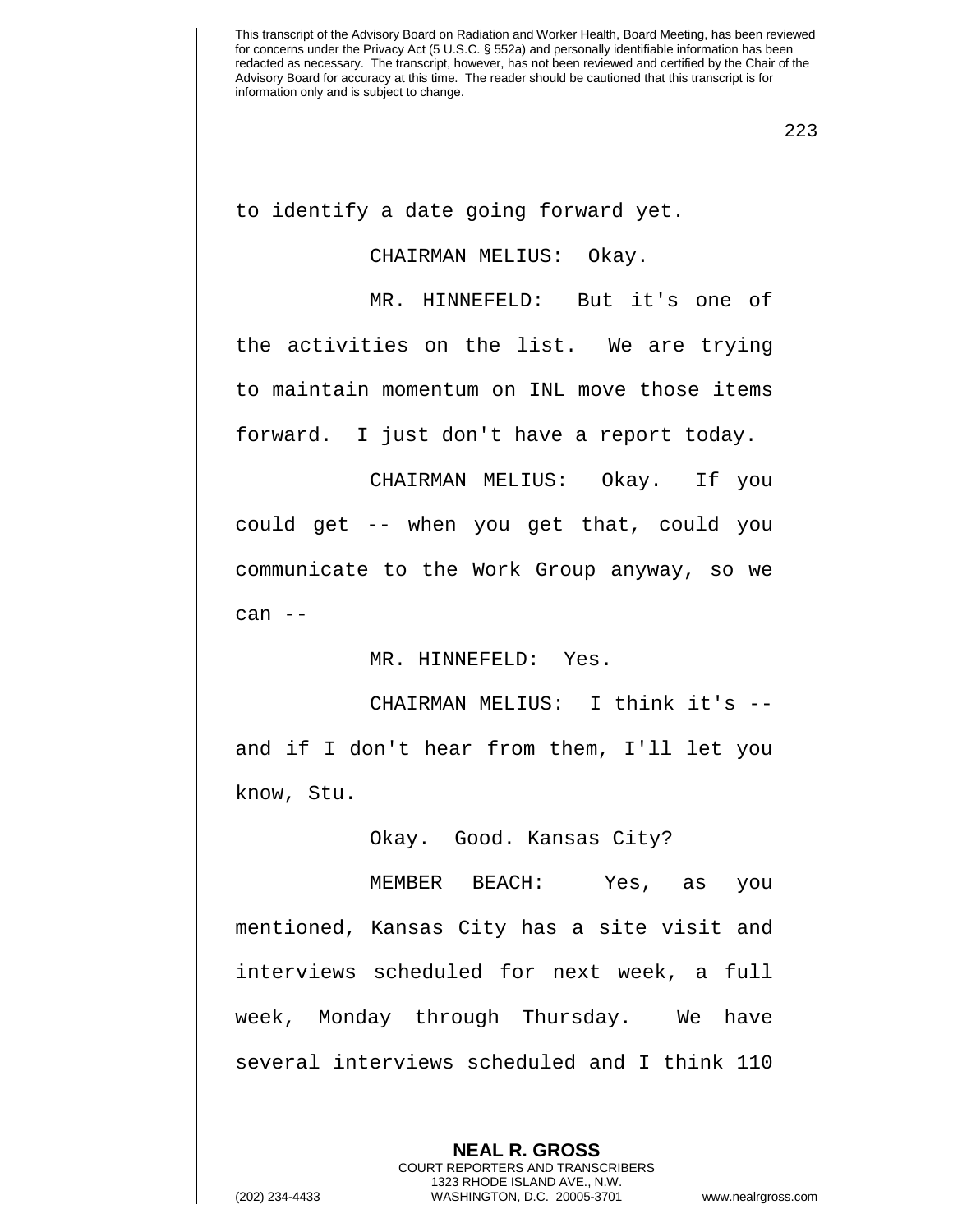boxes of documents to go through. And quite a large group going. So most of the Work Group will be there.

CHAIRMAN MELIUS: Good. You're still on. Mound.

MEMBER BEACH: Oh, okay. Wait, let me finish Kansas City. And we do have a Work Group meeting scheduled in Cincinnati, a face-to-face for June 10th.

CHAIRMAN MELIUS: Okay.

MEMBER BEACH: And then on to Mound. I have no current report for Mound, although I did see that there's I think four or five new revived TBDs and we're going to get on the list with the rest of them to review.

CHAIRMAN MELIUS: Okay. Nevada? MEMBER CLAWSON: I can't really report anything on it. We've got the updated matrix and we're just getting -- we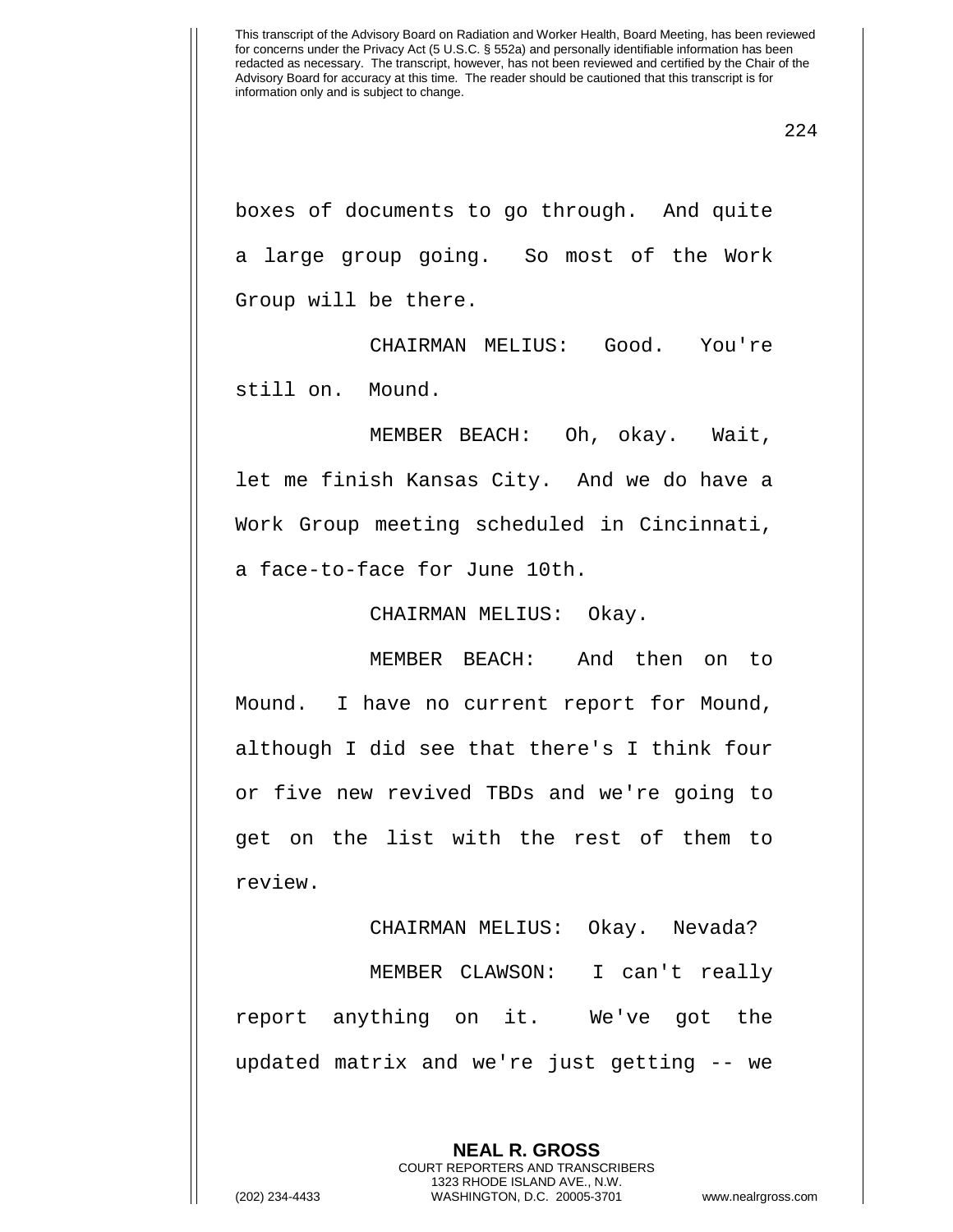225

just need to -- NIOSH just gave us their response to where the matrix is at. And we just need to set up a Work Group.

CHAIRMAN MELIUS: So you'll be planning on doing that, at least a Work Group call?

## MEMBER CLAWSON: Yes.

CHAIRMAN MELIUS: Yes. Again, I think we have additional resources available. And it's a big site and I'm not sure how much is involved in doing the further review, but we ought to think about getting that one moving, a little bit anyway, somewhat.

X-10, Oakridge. Gen?

MEMBER ROESSLER: The information I have on that comes from SC&A's status report on their Work Group activities. And in that report it says that they have found that NIOSH hopes to be ready to amend the ER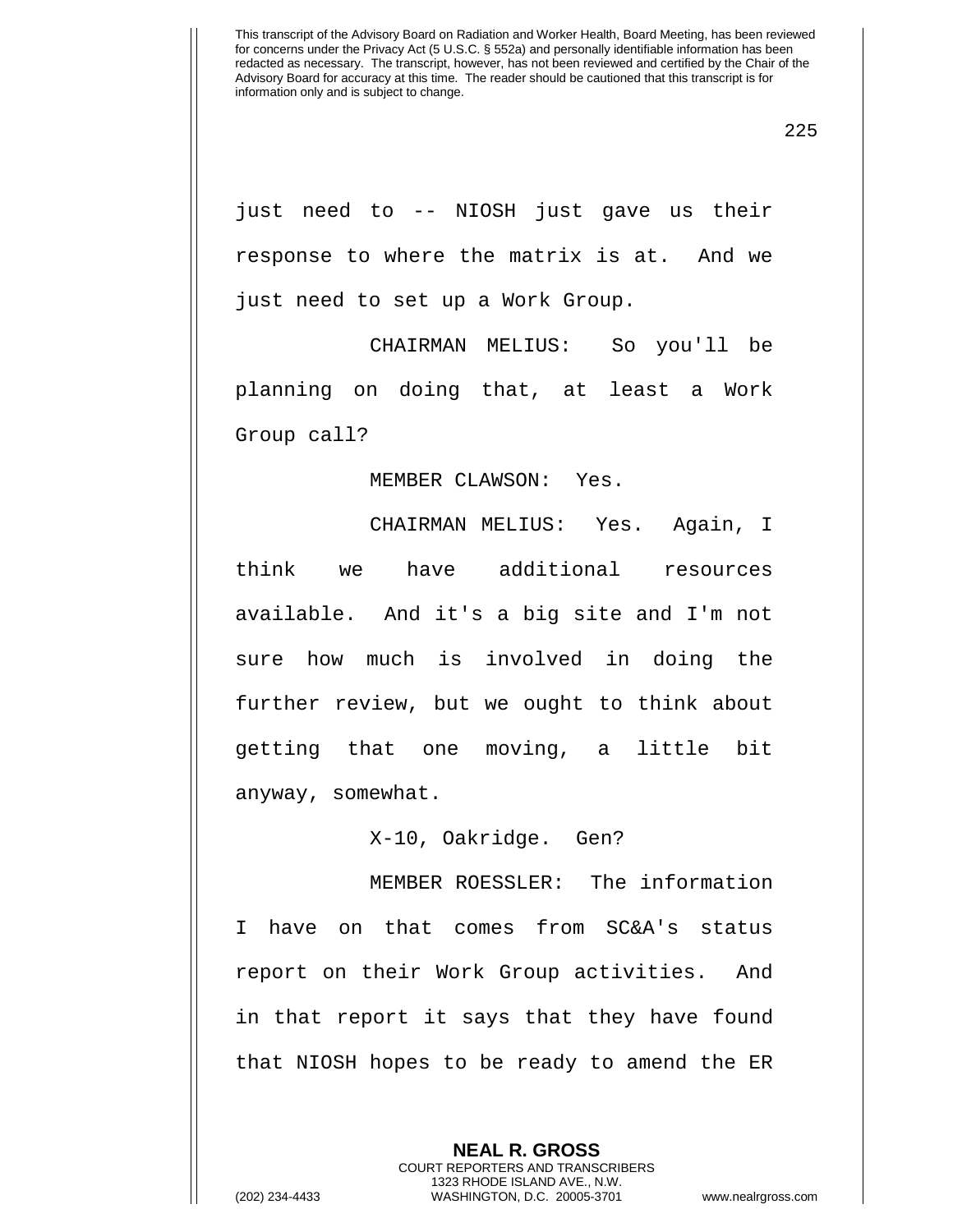226

at the summer 2014 Board meeting. So I assume that means that they'll be reporting in Idaho Falls. And Tim's here and LaVon's going to --

MR. RUTHERFORD: I'll jump in on a couple of things. One, it's now -- since the actual Petition Evaluation and the Class that was recommended covered the entire petitioning period, what would happen if we did determine there was an infeasibility, we would do an 83.14 to address the infeasibility. However, we are working to continue our evaluation as we committed. And due to some site constraints on getting data -- and we just received a -- or we just found a large caché of air monitoring data, we will not be ready for the July Board meeting. I think we're working for the follow-on Board meeting to that; correct me if I'm wrong, Jim, to actually have that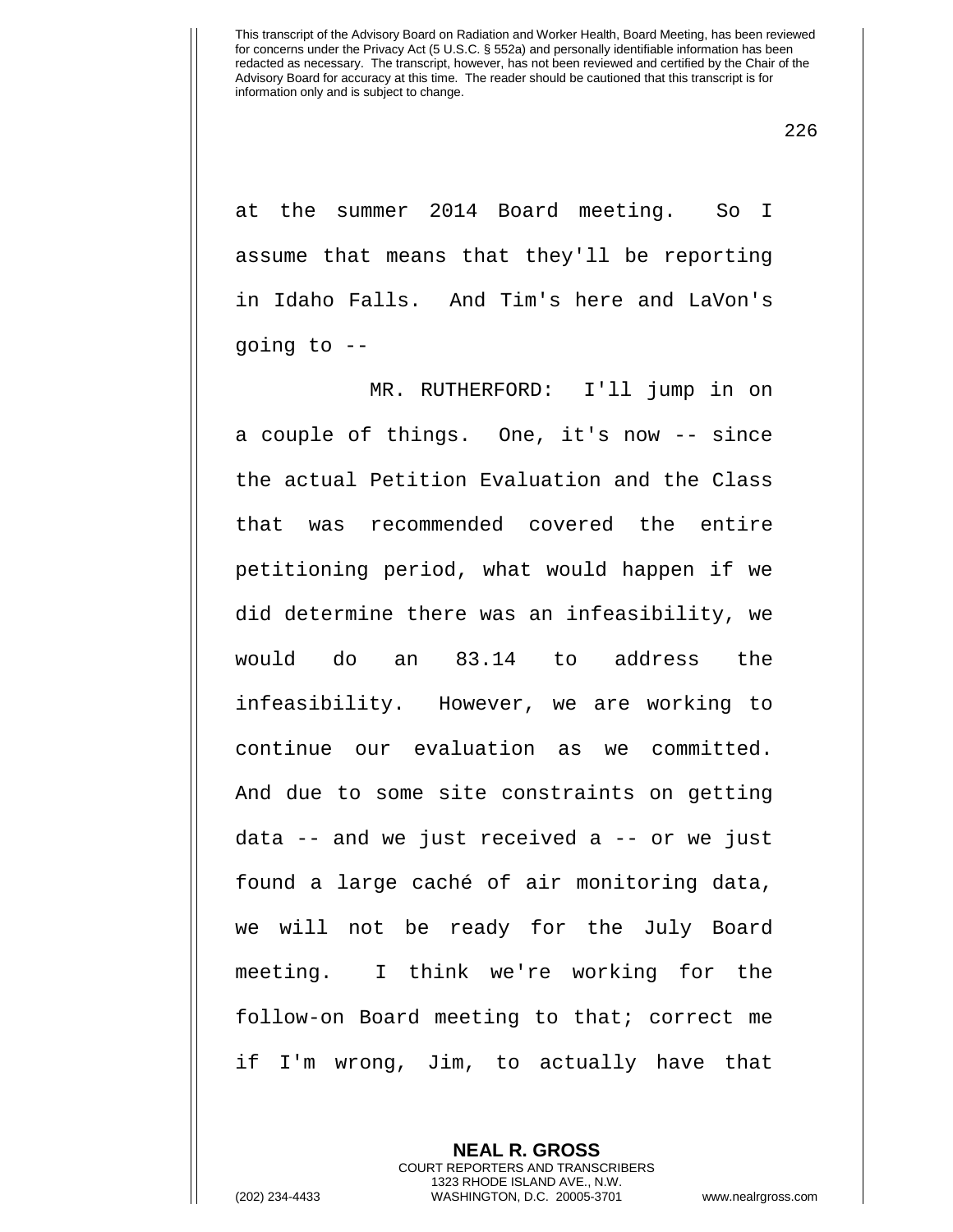completely evaluated by then.

MEMBER ROESSLER: But give me the

date again. I was --

MR. RUTHERFORD: I don't know

what the follow-on -- I can't remember the

follow-on Board meeting after July.

CHAIRMAN MELIUS: November.

MR. RUTHERFORD: November.

November.

MEMBER ROESSLER: So we're aiming

at November?

MR. RUTHERFORD: Yes.

MEMBER ROESSLER: Okay.

CHAIRMAN MELIUS: So a large

cache of data? Good excuse.

MR. RUTHERFORD: Of air sampling

data. What happened was --

(Laughter.)

MR. RUTHERFORD: No, what

happened was -- honestly was kind of --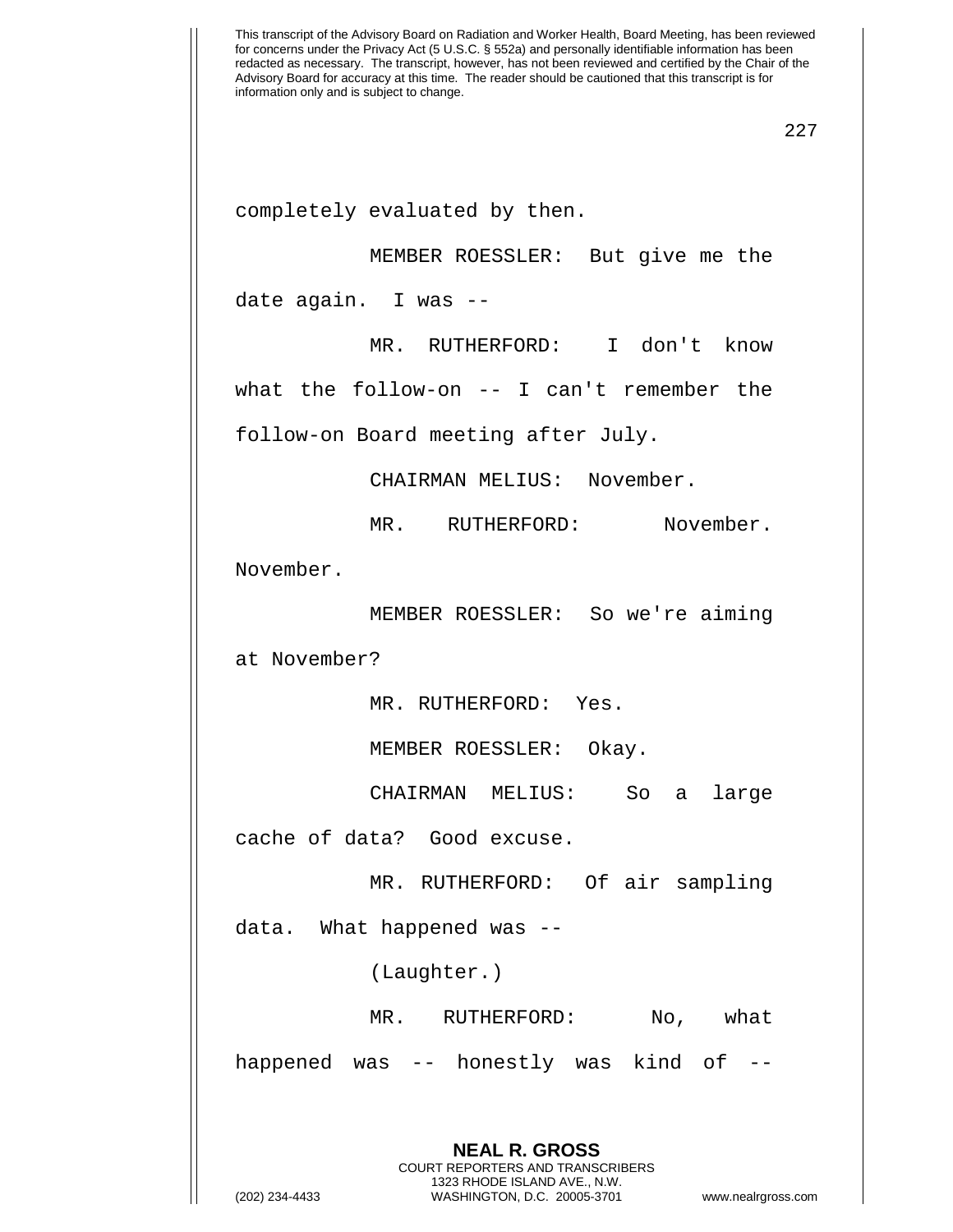This transcript of the Advisory Board on Radiation and Worker Health, Board Meeting, has been reviewed for concerns under the Privacy Act (5 U.S.C. § 552a) and personally identifiable information has been redacted as necessary. The transcript, however, has not been reviewed and certified by the Chair of the Advisory Board for accuracy at this time. The reader should be cautioned that this transcript is for information only and is subject to change. 228  $oh$   $--$ MEMBER ROESSLER: I was trying to spell "cache" and -- MR. RUTHERFORD: Sorry. (Laughter.) MR. RUTHERFORD: I didn't know what I said. There you go. I was going to explain how we got the data. CHAIRMAN MELIUS: Tell us. Good story? MR. RUTHERFORD: Actually, true story, we stumbled upon the data at OSTI. CHAIRMAN MELIUS: Okay. Very good. Okay. Pantex? MEMBER CLAWSON: We got the SEC pushed in last year. We haven't done much with the Site Profile yet. That's another we need to start working on. Go from there. That's about it.

> COURT REPORTERS AND TRANSCRIBERS 1323 RHODE ISLAND AVE., N.W.

**NEAL R. GROSS**

(202) 234-4433 WASHINGTON, D.C. 20005-3701 www.nealrgross.com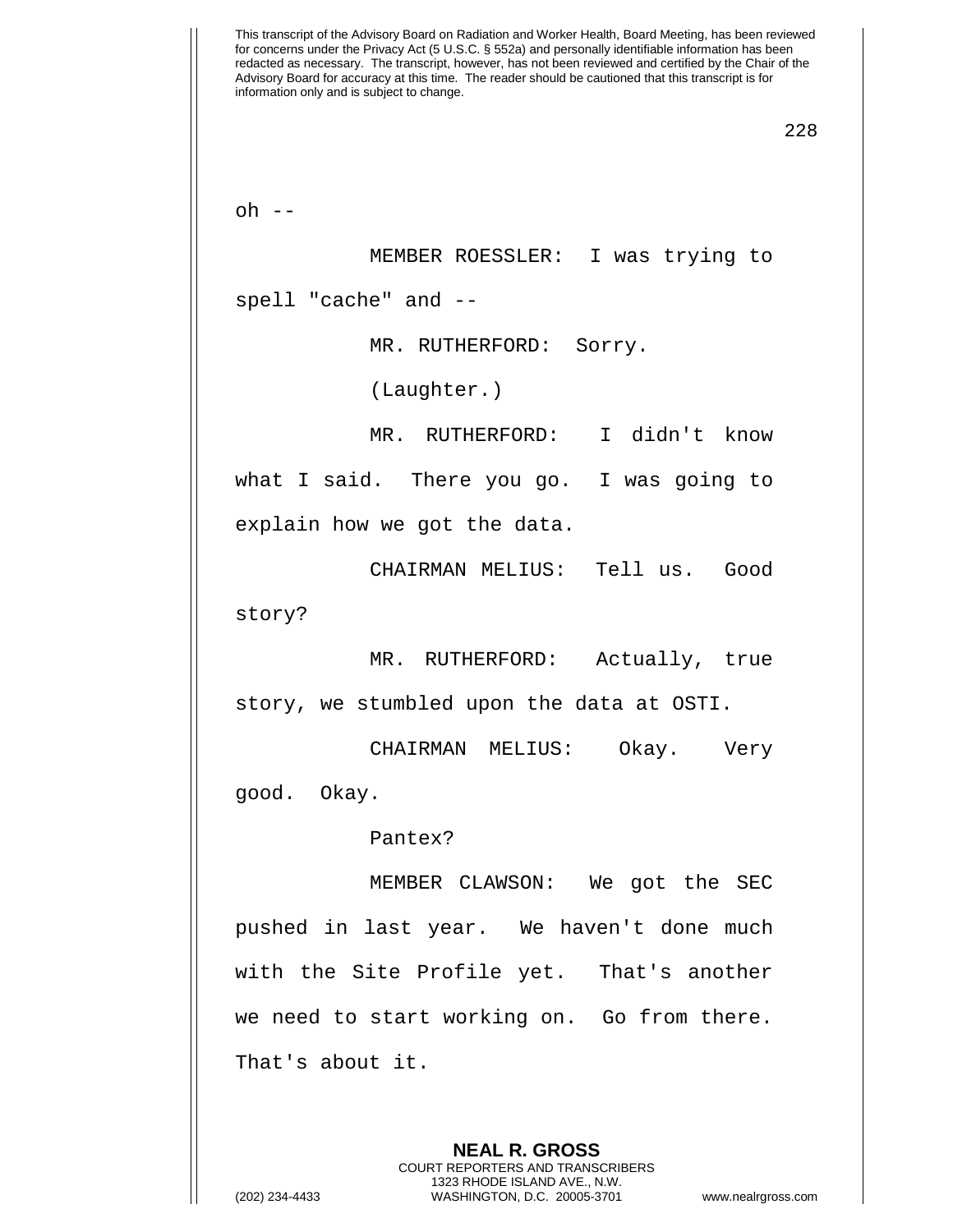229

## CHAIRMAN MELIUS: Pinellas?

MEMBER SCHOFIELD: Same story. We're still stuck on the issue of the tritium that's -- and some of the swipe data they're still hoping to look at. And there's on interview they still want to do with one of the health physics people.

CHAIRMAN MELIUS: Okay.

MEMBER SCHOFIELD: Otherwise no progress has been made.

CHAIRMAN MELIUS: "They" is

NIOSH?

MEMBER SCHOFIELD: Yes, NIOSH.

CHAIRMAN MELIUS: Okay.

Portsmouth, Paducah, K-25?

MEMBER SCHOFIELD: Paducah is completed. Portsmouth and K-25 we still have a neutron issue we need to get settled.

CHAIRMAN MELIUS: Okay.

MEMBER SCHOFIELD: Otherwise,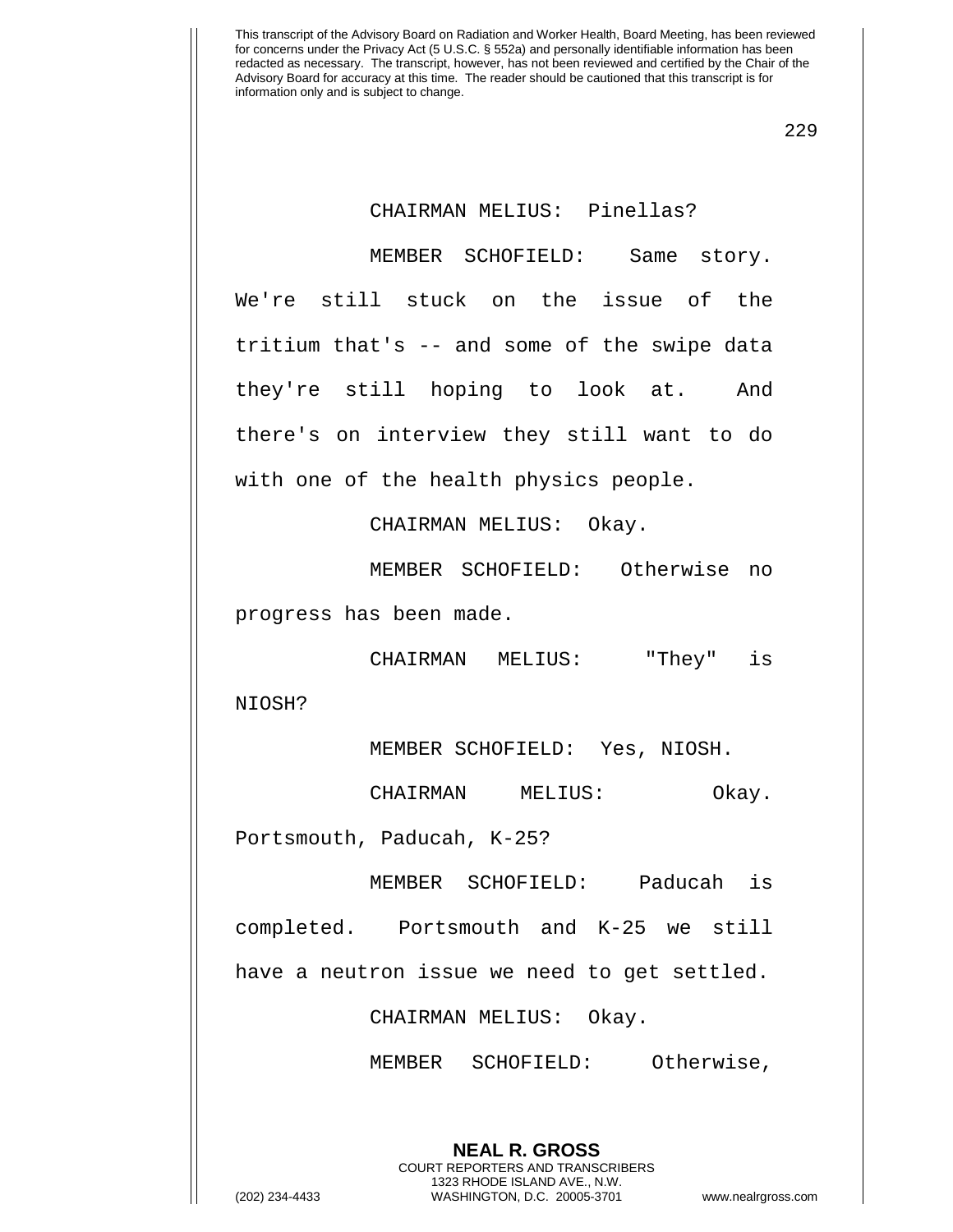230

we're just about done with them.

CHAIRMAN MELIUS: Rocky. Mark isn't here, but I think there is activity going on, so --

MR. RUTHERFORD: Yes, we've been working to address roughly five issues. There was an issue with follow-on tritium issues. We have just about completed our follow-on report for that. It's in internal review now. Would expect it to be complete at the end of the month.

We have an issue with neptunium from 1984 through 1988 that we had committed to continue to evaluate. We have a hold up at Los Alamos National Lab getting the data search completed there. Otherwise, we've completed most of our interviews associated with that and our follow-on report. That hold up at LANL is going to push that report out until probably August of this year.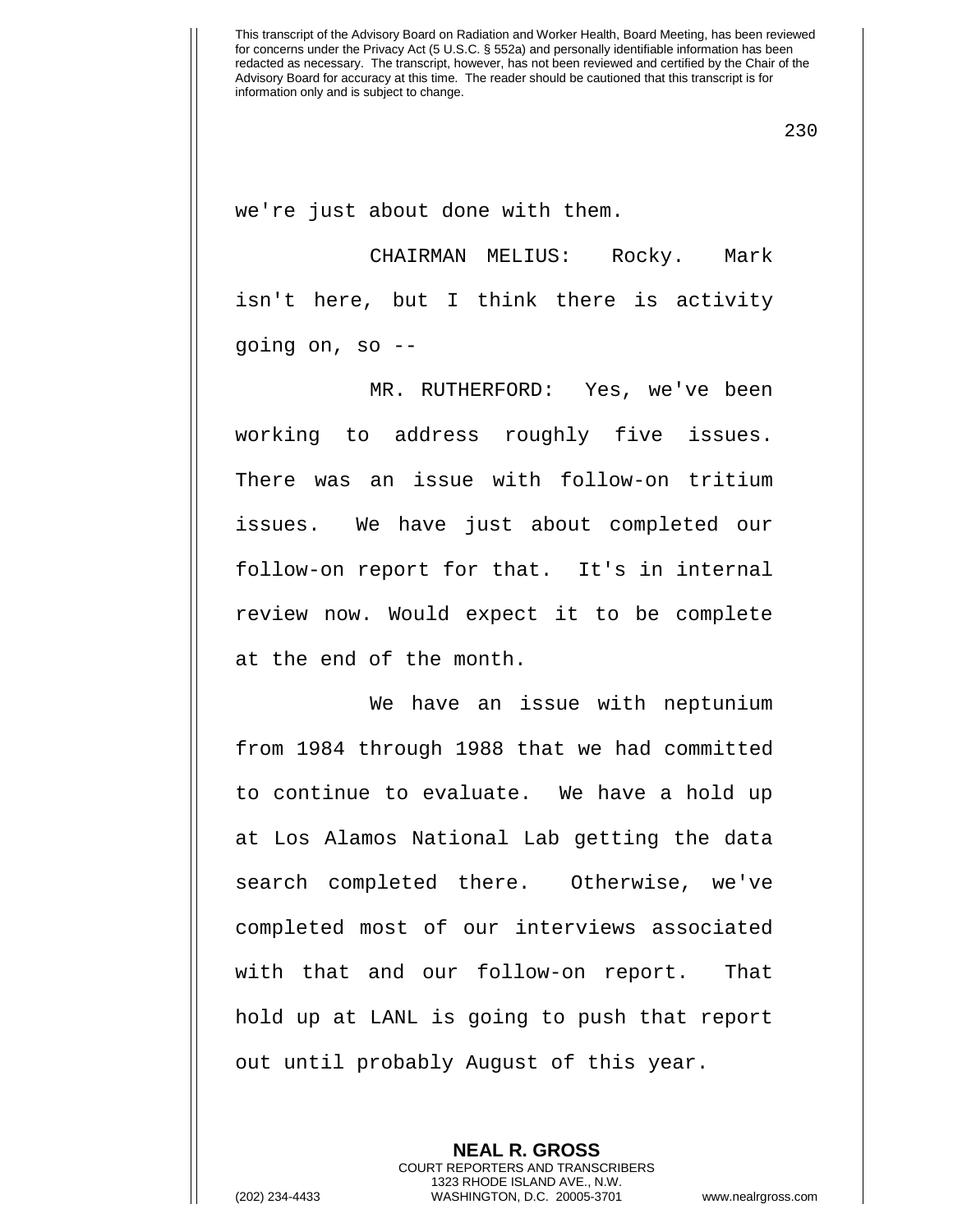231

A third issue that we have is the data falsification that was brought up by the petitioner. We've interviewed a number of people over the last few months. SC&A has been involved with that. Mr. Lipsky who was involved in the FBI raid has given us additional names. We've been interviewing those individuals. We've also gotten a number of documents through the individuals. Our complete review of all this information and interviews, our report will not be complete until August as well.

A fourth issue was associated with magnesium thorium alloy. That was the issue of possibly it coming from Dow. And the only -- we've completed everything with that except for looking at the design documents at Sandia National Lab. We do not anticipate getting that data search complete until June due to funding with that site as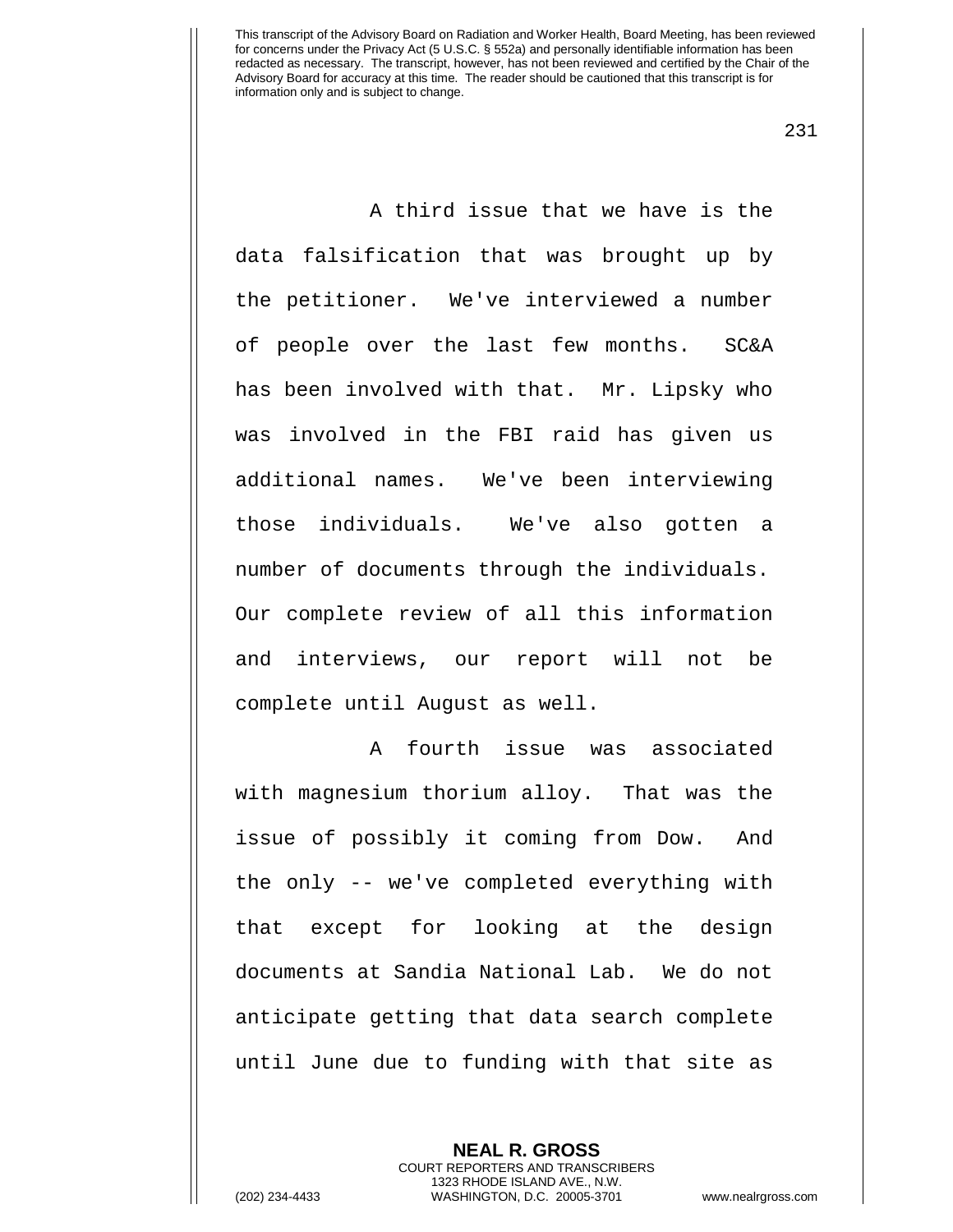232

well.

And then the final was a health surveillance report by the petitioner who had provided some issues associated with that health surveillance document. We have a draft report and response to that that will be provided at the end of this month as well.

CHAIRMAN MELIUS: Okay. Good. If anybody has questions on these, please.

Sandia? Dr. Lemen?

Dr. Lemen, are you on the line?

MEMBER LEMEN: I'm there. I'm

there.

CHAIRMAN MELIUS: Okay.

MEMBER LEMEN: I'm just -- can't get my mute off.

CHAIRMAN MELIUS: That's why I asked again.

MEMBER LEMEN: I don't have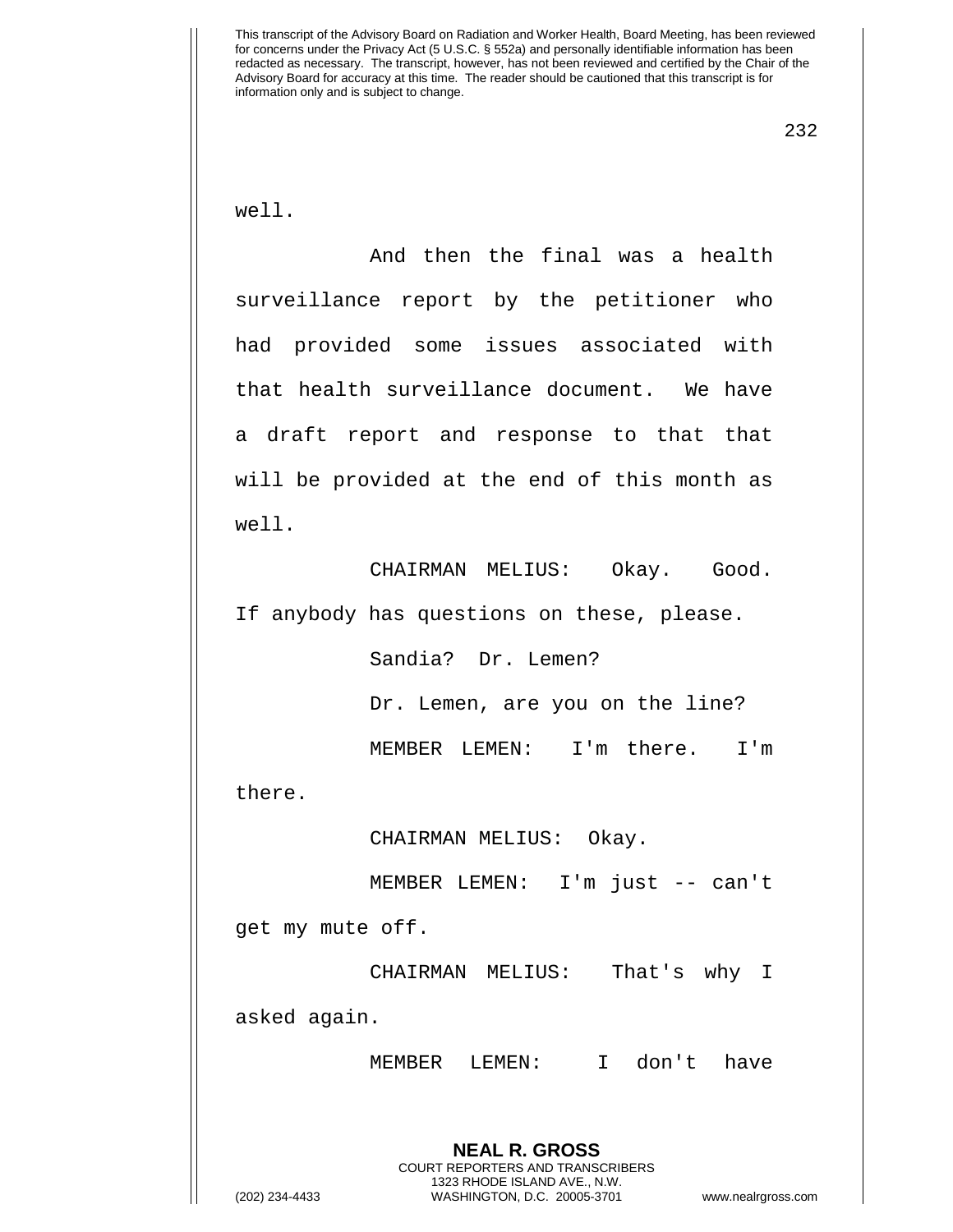anything new to report. Do you, Sam?

Sam still there?

CHAIRMAN MELIUS: Yes, Sam's

here. He's on crutches. You got to give him

a couple minutes to get to the --

MEMBER LEMEN: All right.  $Well1$   $--$ 

CHAIRMAN MELIUS: He's here. He's at the mic now.

MEMBER LEMEN: All right.

DR. GLOVER: I apologize for not sending you an update. You're right, Dr. Lemen, we don't really have any changes to report. Just to reiterate, essentially some of the massive progress you saw with the late returns. Basically, we needed to leave the site alone so they could catch up with their work. They could either fund us to come on site or they could catch up on their responses for dose reconstruction. As you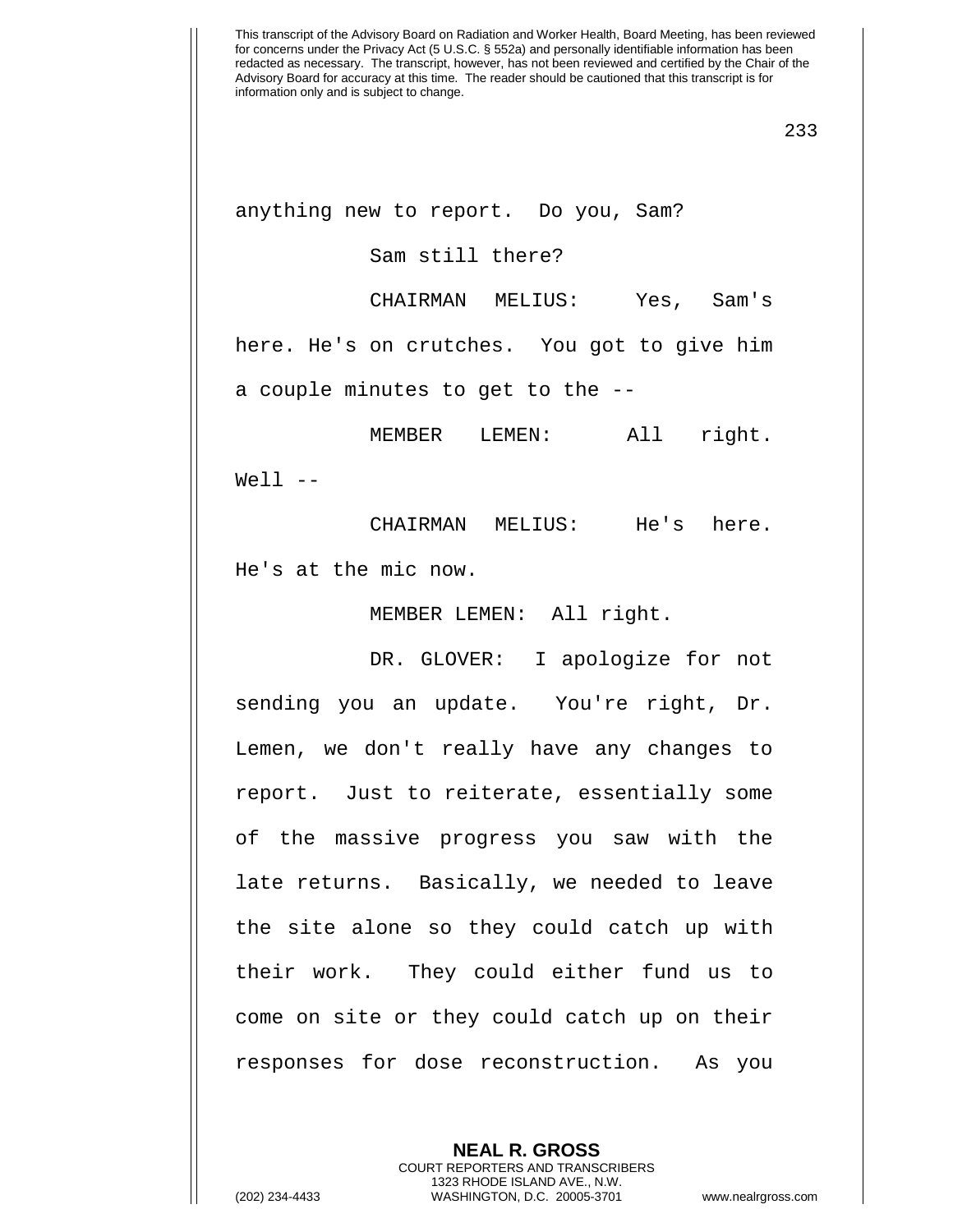234

say, they did a nice job. They've caught up. And now we're hoping with some funding that's come with Greg that we can start getting back on site to finish up the '95 to 2011 time frame. And that's the focuses.

There are some thorium operations there that are not described in the TBD. And so we do have some work that we need to do. They have some thorium bioassay, but we need to make sure who was covered in the monitoring. So we do have a number of areas that we're going to target.

CHAIRMAN MELIUS: Okay.

MEMBER LEMEN: And do you have any idea of future a site visit, or is that up in the air?

DR. GLOVER: The funding was just identified as coming up, so we've been in kind of a holding pattern. So it's probably either later summer or early fall, I would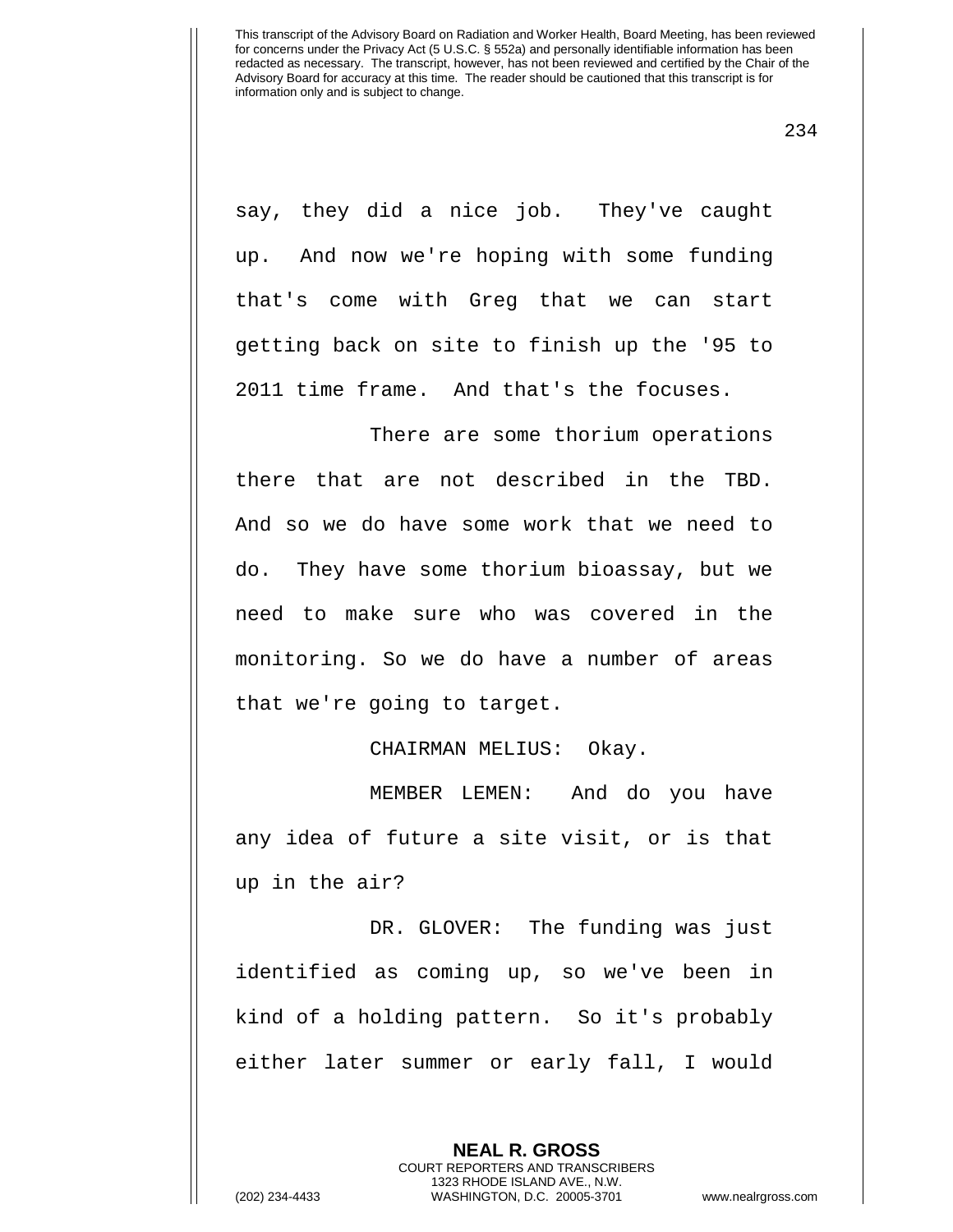imagine, in order to get everything set up now.

MEMBER LEMEN: Okay.

DR. GLOVER: But I would say that's a couple months out. It's not imminent.

MEMBER LEMEN: Okay. Thank you. That's all I have.

CHAIRMAN MELIUS: Okay. Thanks. Greg, do you have anything to add or  $-$ - no? Okay. Good.

Phil, Santa Susana? We actually --

MEMBER SCHOFIELD: OTIB-80 has been put out. It's the coworker data. And right now that's still sitting in DOE, is my understanding. So the general public could not see that at this time.

The other thing is I would like to propose that we have a site visit there

> **NEAL R. GROSS** COURT REPORTERS AND TRANSCRIBERS 1323 RHODE ISLAND AVE., N.W.

(202) 234-4433 WASHINGTON, D.C. 20005-3701 www.nealrgross.com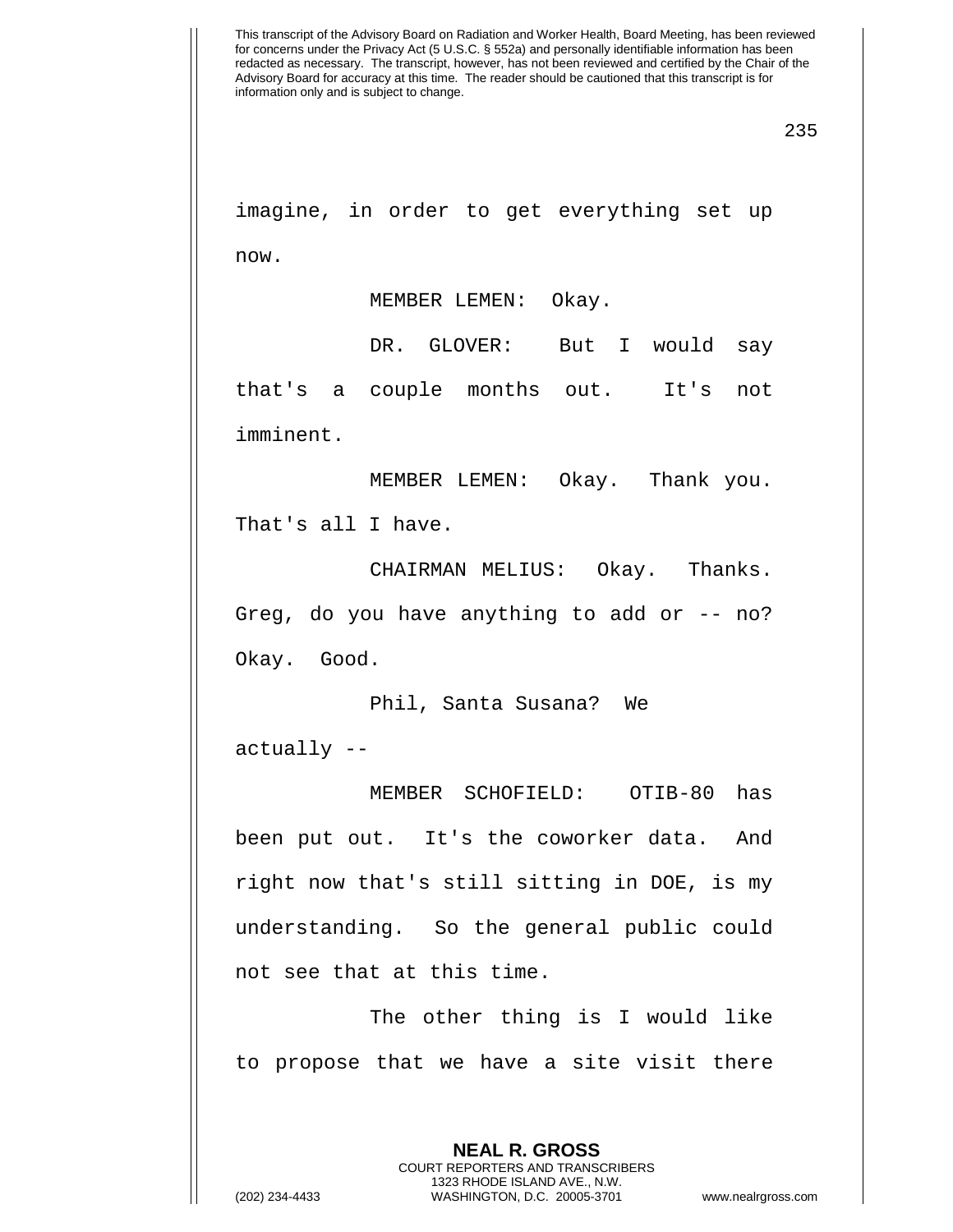236

and interview some of the health physics people because of the nature of the winds and stuff in that fishbowl, in that caldera.

CHAIRMAN MELIUS: Jim, you --

DR. NETON: I have a little more information I might be able to add on Santa Susana. We did do issue the external dosimetry coworker model. That was based on a re-coding, or a coding of the hard drive that we actually received from Santa Susana. That was a fairly large effort that was underway for quite some months. And that's complete now.

We have -- what we're looking at right now though is the external coworker model resulted in the possibility of using the neutron track film as a coworker -- as an approach to coworker for neutrons. But we also have -- in the external dosimetry TBD we talk about using neutron/photon

> **NEAL R. GROSS** COURT REPORTERS AND TRANSCRIBERS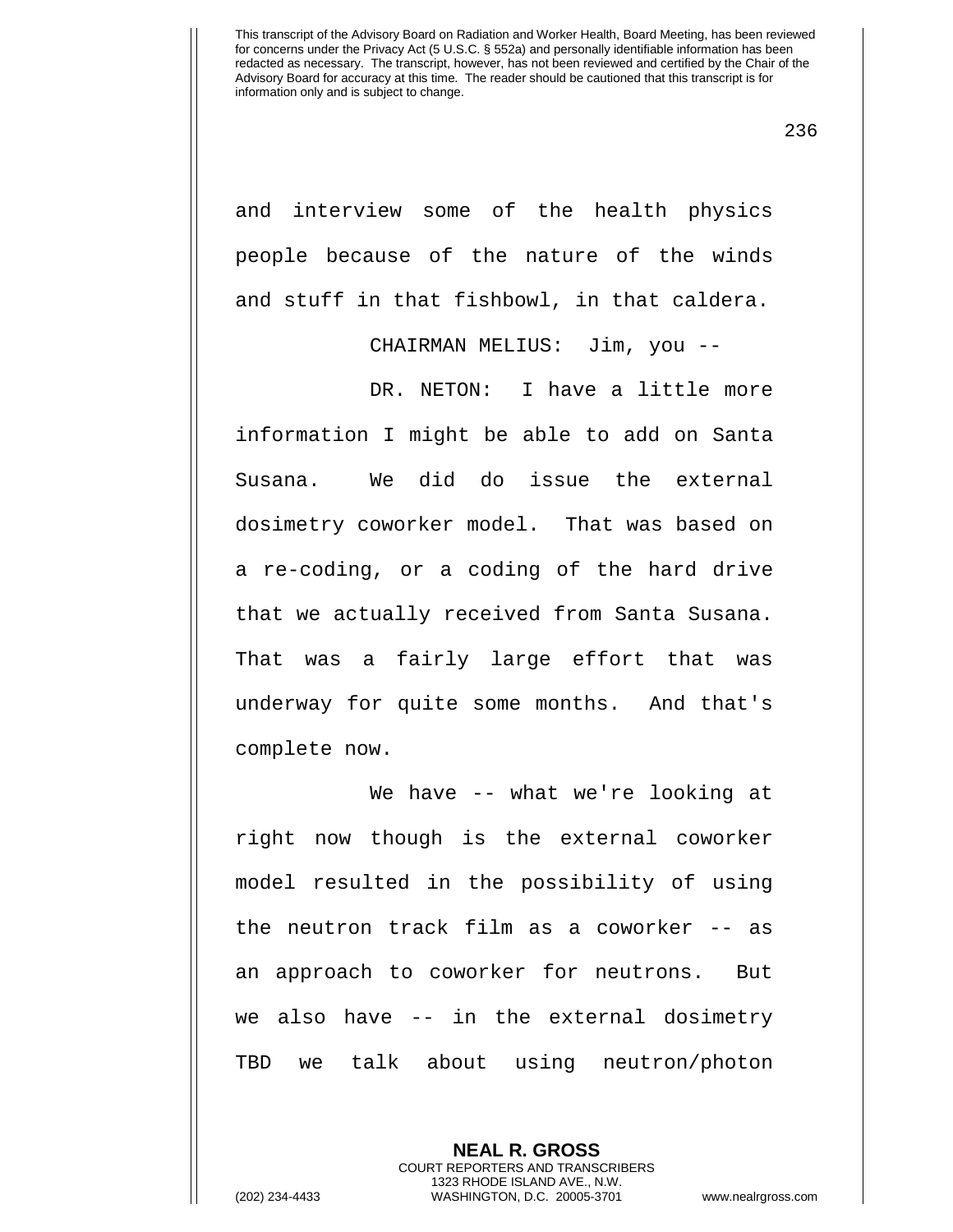237

ratios. So we have to figure out which of those two is the most viable option to proceed forward. And that's what SENES ORAU is working on right now. They're trying to figure out whether the NTA film or the N/P ratio is the best approach. And once we nail that down, we should be read to meet and discuss paths forward.

CHAIRMAN MELIUS: Okay. Good. Thanks. David, Science?

MEMBER RICHARDSON: I don't have a lot of progress to report. In July of 2013 NIOSH had -- we had been working the issue of DDREF in a large document that NIOSH had produced. NIOSH had solicited seven reviews and as of July had gotten five of them back. There were two more that were expected very shortly. I believe at least those five, and maybe all seven, were provided to ORAU SENES. SENES had been the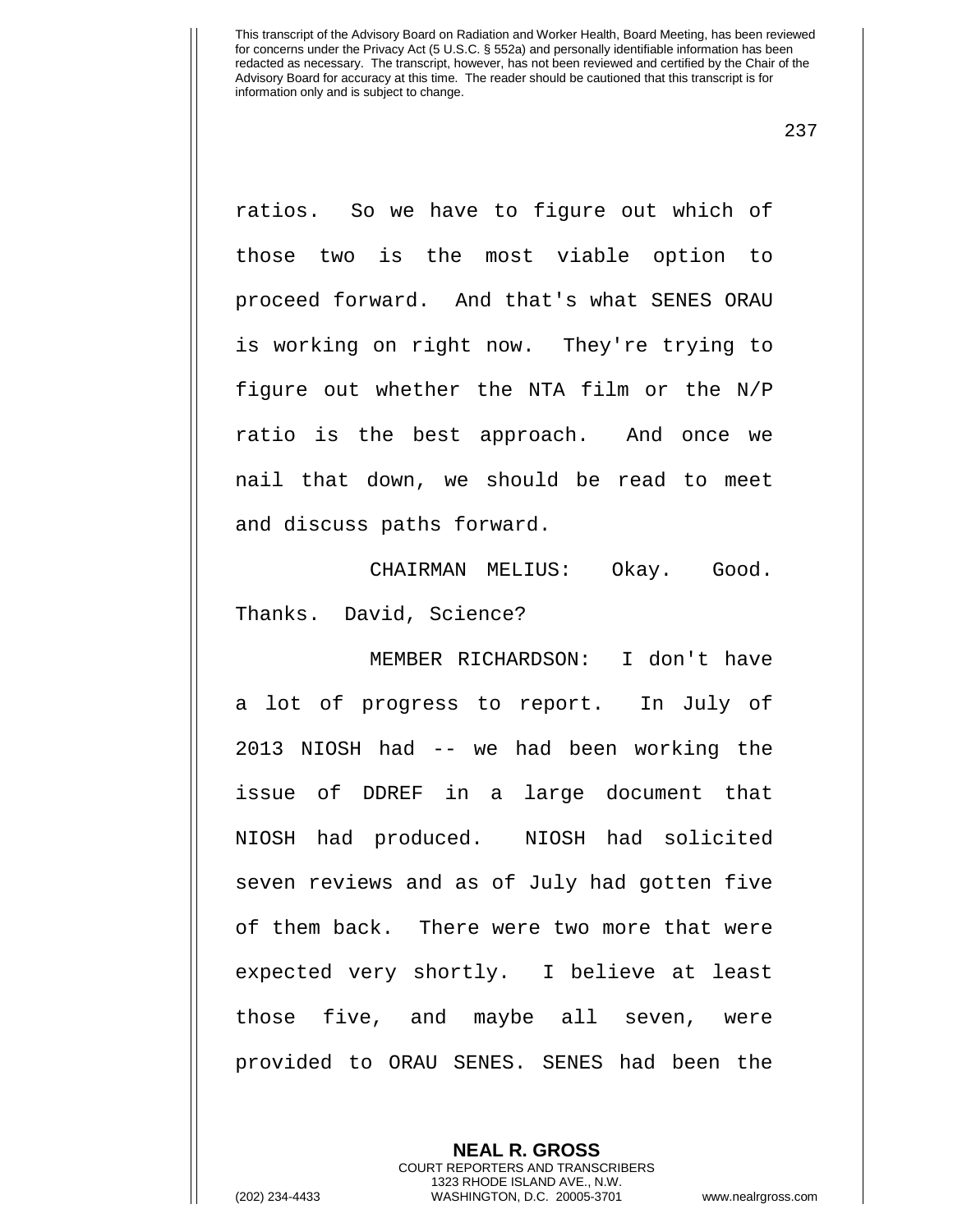lead organization on drafting the document. And there's been a delay in preparing the response to that.

CHAIRMAN MELIUS: Okay. So the  $-$ 

DR. NETON: I can update this a little bit. We did receive eventually six of the seven reviews. We never received the last review. They were all passed on to SENES. Unfortunately the lead author of the document passed away not too long ago. He was the one responsible -- responding to the comments. And SENES is working to address the issues as best they can and maybe find someone else to help address the comments. But that was unfortunate, his passing.

CHAIRMAN MELIUS: Yes. What I was about to ask, is there another issue that the Science Work Group should take up? MEMBER RICHARDSON: Yes, so this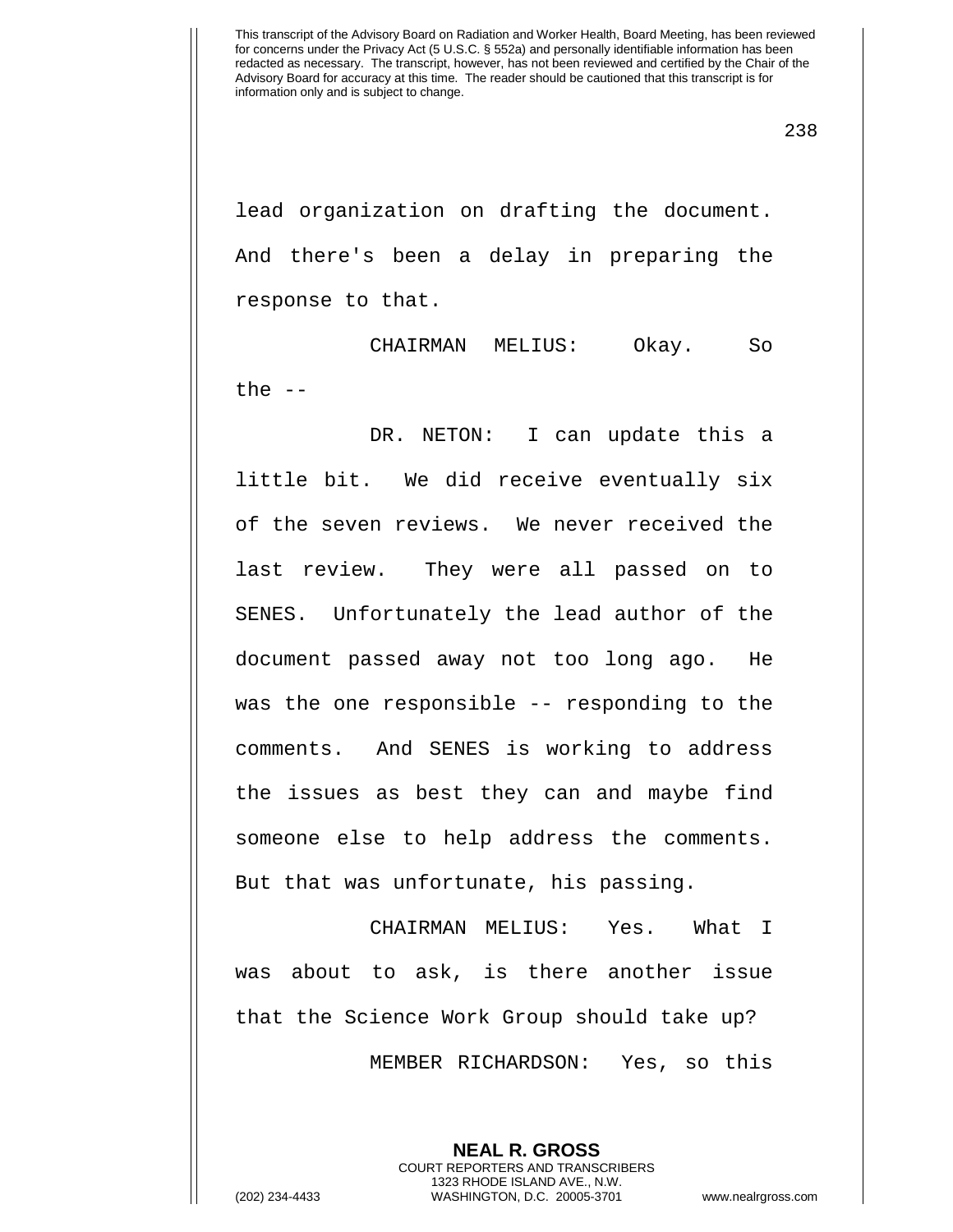239

was -- I mean, this has gone on for quite a bit, and first, I'm very sorry to hear that. We had started with -- we had enumerated a list of topics to work on and thought that this would be -- this is one where there was more -- we were further ahead than --

CHAIRMAN MELIUS: Right. Yes.

MEMBER RICHARDSON: -- some of them. So, yes, I think the thing for us to do is to shift gears a bit.

CHAIRMAN MELIUS: Yes. And I think there's -- again, since the budget situation is a little bit better and so forth, that maybe -- I don't want to stretch NIOSH too thin, but I think they ought to be able to start on at least one of the other priority issues. Yes. Good.

SEC, I think we've already talked about. I think we will be planning meetings of the SEC Issues Work Group between now and

> **NEAL R. GROSS** COURT REPORTERS AND TRANSCRIBERS 1323 RHODE ISLAND AVE., N.W.

(202) 234-4433 WASHINGTON, D.C. 20005-3701 www.nealrgross.com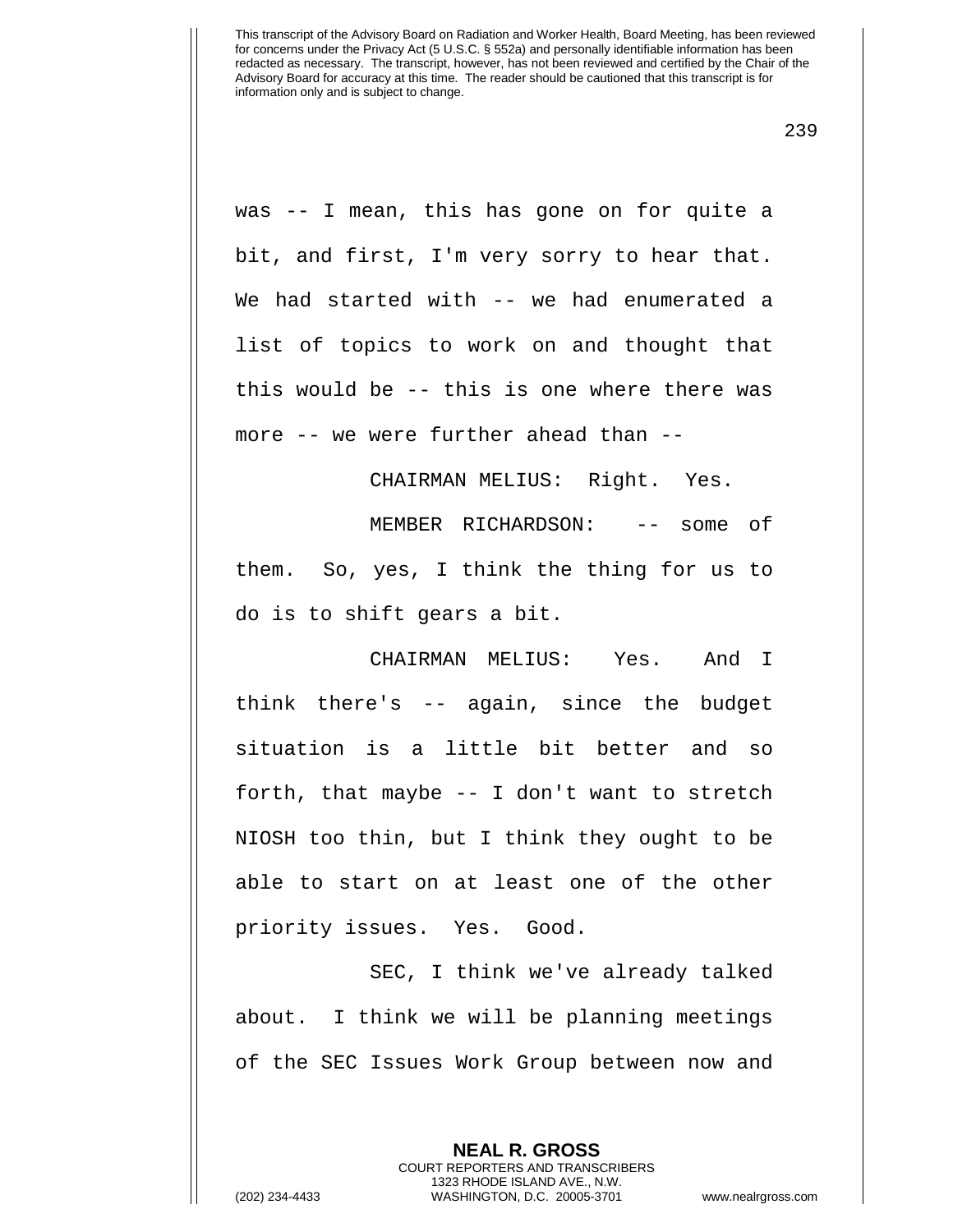240

the end of July. And I'm actually thinking of an in-person meeting, so if we can fit one in there.

While I've got this opportunity, there is something I actually discovered that -- I won't say it fell between the cracks, but I think it would be worthwhile looking at. It's been sort of deferred. And there's a second document, another document on some of the coworker models at Savannah River. I think it's an ORAU Report, 0055 I believe it is, that covers some other coworker models. And I'd like to -- if it's okay with the other Members of the Work Group that we task SC&A with doing a review on that. We had held off on that a little bit because we were sort of focused on the one person/one sample issue. And SC&A -- this is a Savannah River document. SC&A had not reviewed it pending sort of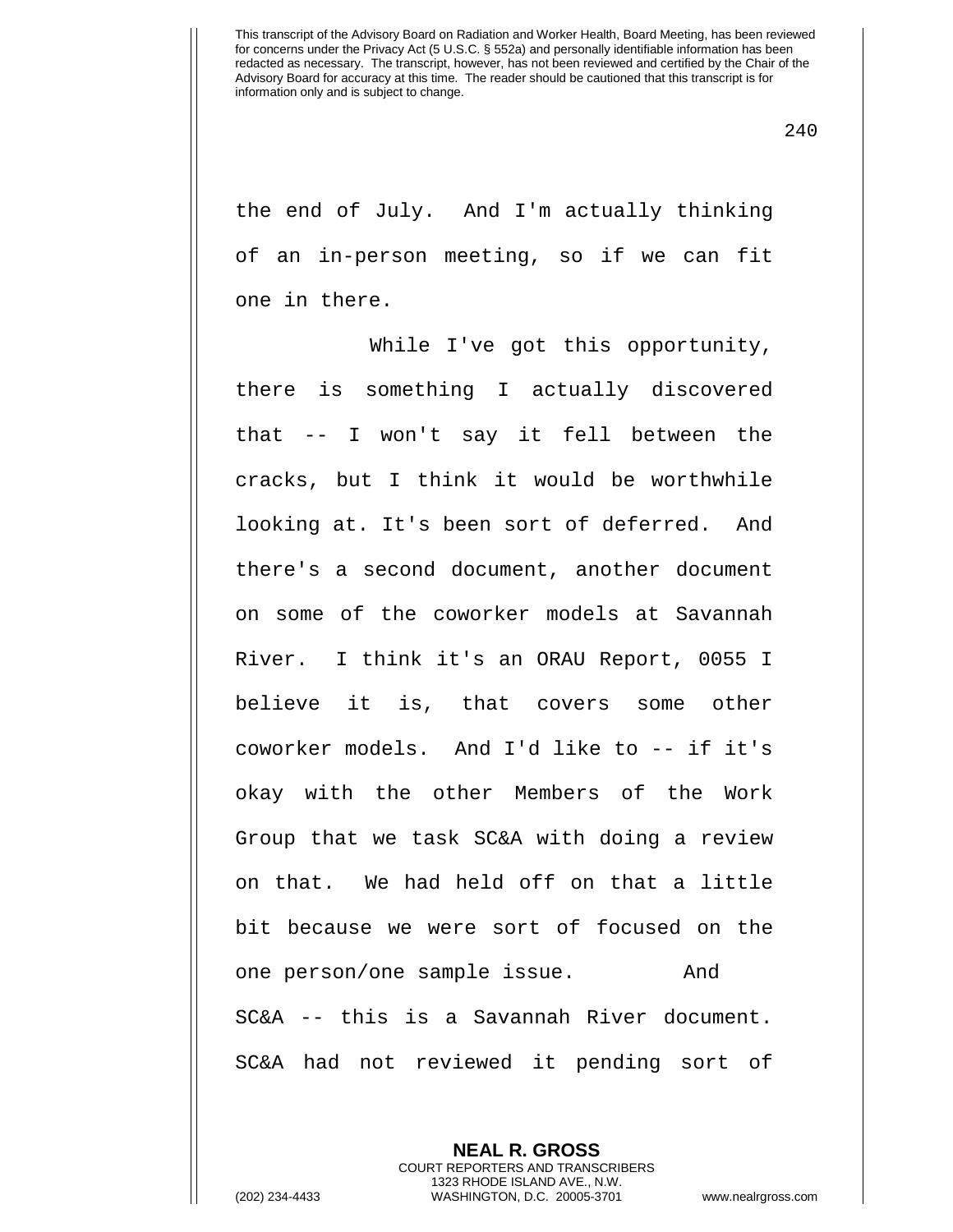241

outcome of that, but I think it would be helpful at least to look at that in terms of general issues. We don't need a detailed review on the one person/one sample part of it. But I'm afraid we're going to be in a position of holding up both our work, plus some possible resolutions, some of the Savannah River issues, doing that.

MEMBER BEACH: Jim?

CHAIRMAN MELIUS: Yes?

MEMBER BEACH: Just curious, is that a good fit for the new OTIB-84, the uranium coworker model that just came out last year that we were talking about earlier, or does that not fit into this?

CHAIRMAN MELIUS: It fits into the general model. It's a little bit -- at least from looking at it. I mean, I discovered it in Tim's slides on my - reading them on the airplane on the way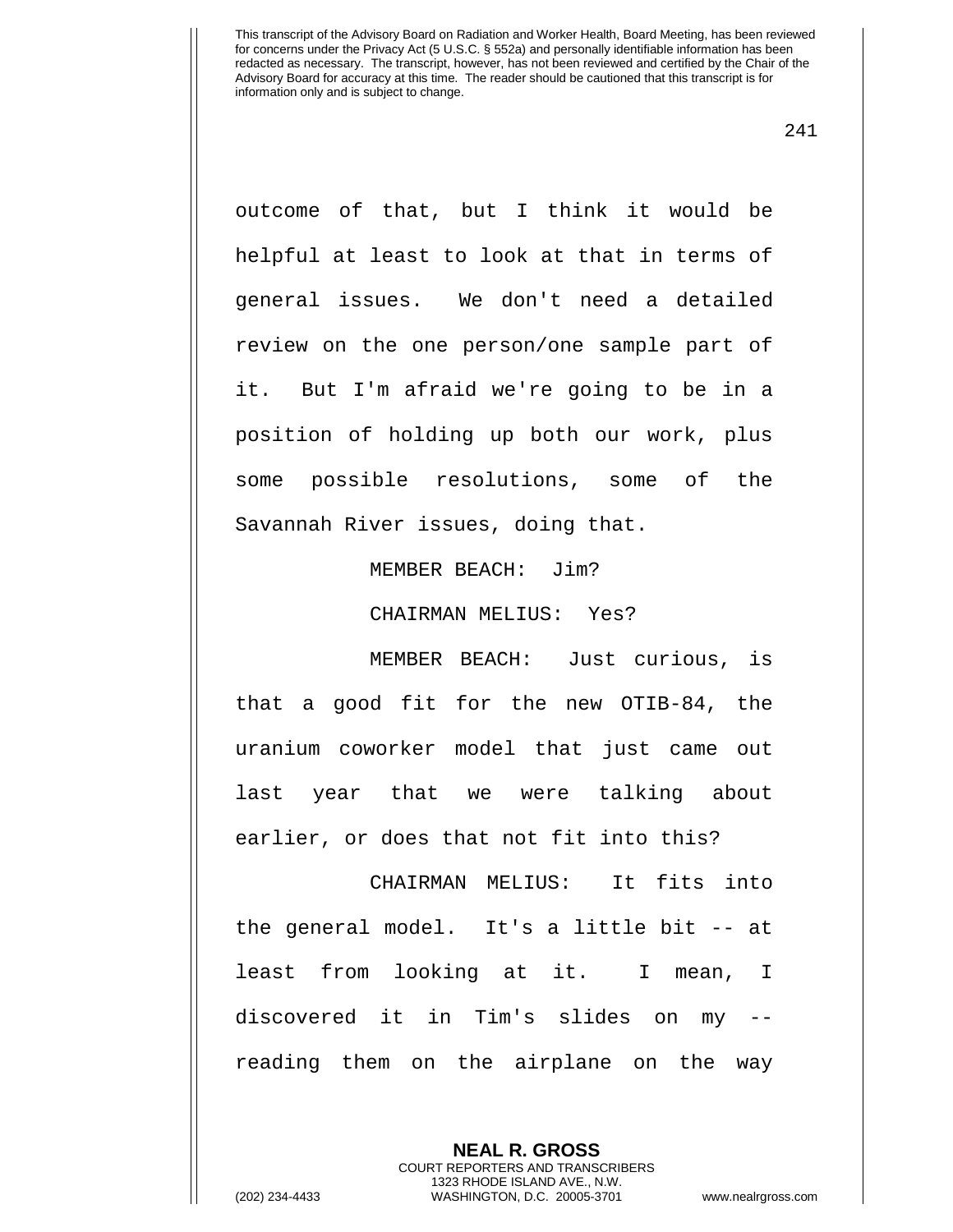down. And then I had Internet access, so I was reading the report there. And then I emailed back and forth. So I think it compliments some of the other coworker models.

MEMBER BEACH: So 84 does?

CHAIRMAN MELIUS: Yes.

MEMBER BEACH: I just read about it in the Nuclear Metals.

CHAIRMAN MELIUS: Yes. Is that the  $-$ 

DR. NETON: I hope I'm not mistaken, but SC&A may have reviewed OTIB-55. Have they not? No? Americium/curium?

Maybe I dreamt that then. Sorry.

CHAIRMAN MELIUS: Yes, yes. No, no. It was confusing the way it was -- and I spent a fair amount of time going through your -- the DCAS website trying to figure out this whole -- what had gone on. And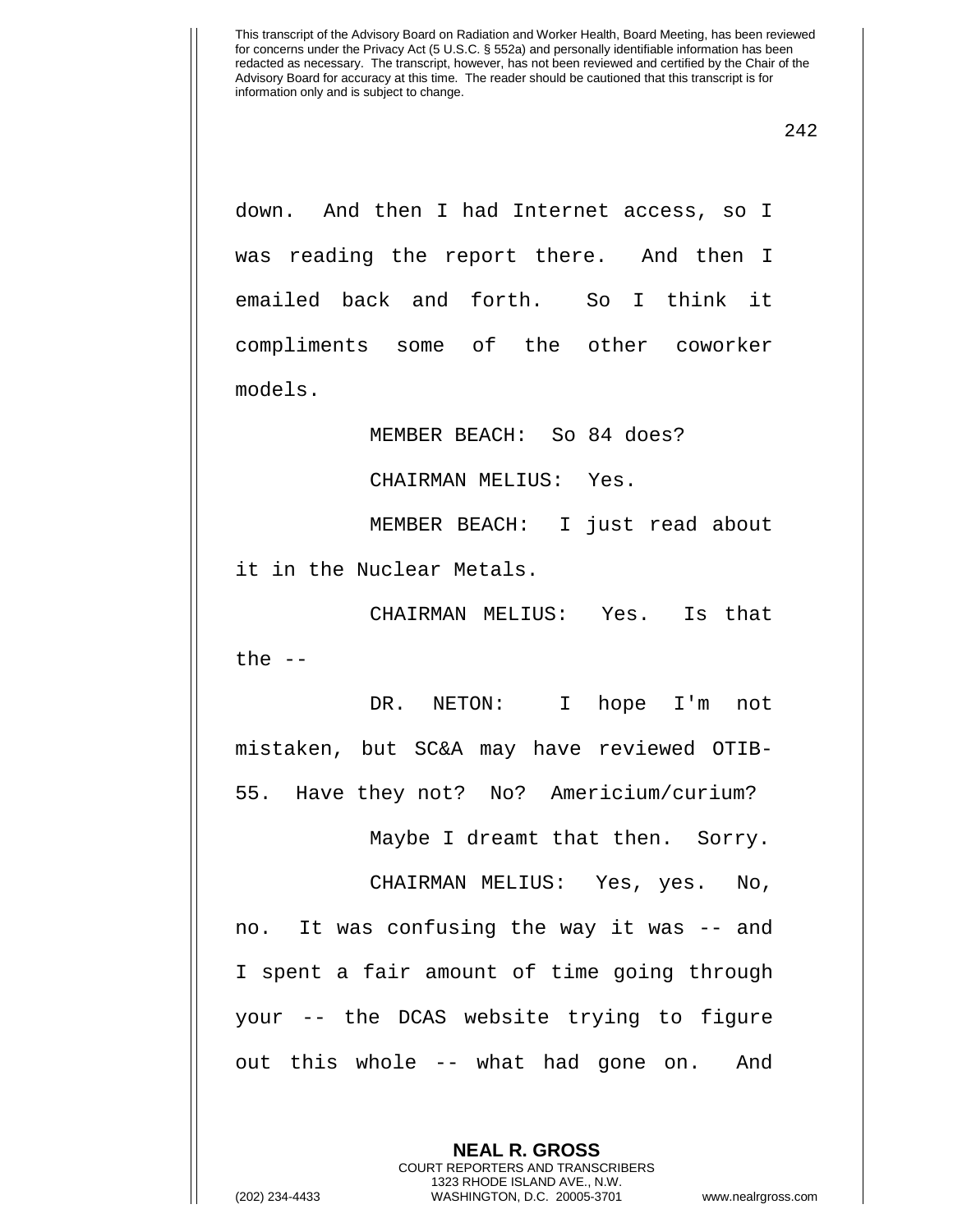then finally emailed Joe and Arjun about it.

Is that clearer now, Jim?

DR. NETON: Yes.

CHAIRMAN MELIUS: Yes, okay. Because as I said, I was confused on trying to understand that.

Okay. Dave Kotelchuck?

MEMBER KOTELCHUCK: Yes. Okay. Dose Reconstruction. As you remember from earlier meetings, we had to postpone our February meeting because of lack of quorum. And so, what we did to make up for that was to have a special two-day meeting, two-day telephone conference call on April 1st and 2nd. And we finished the very last one of nine that had been -- set nine that's been hanging around. And we're trying very hard to plow our way through sets 10 through 13. We combined the sets and we're focusing first on the larger facilities.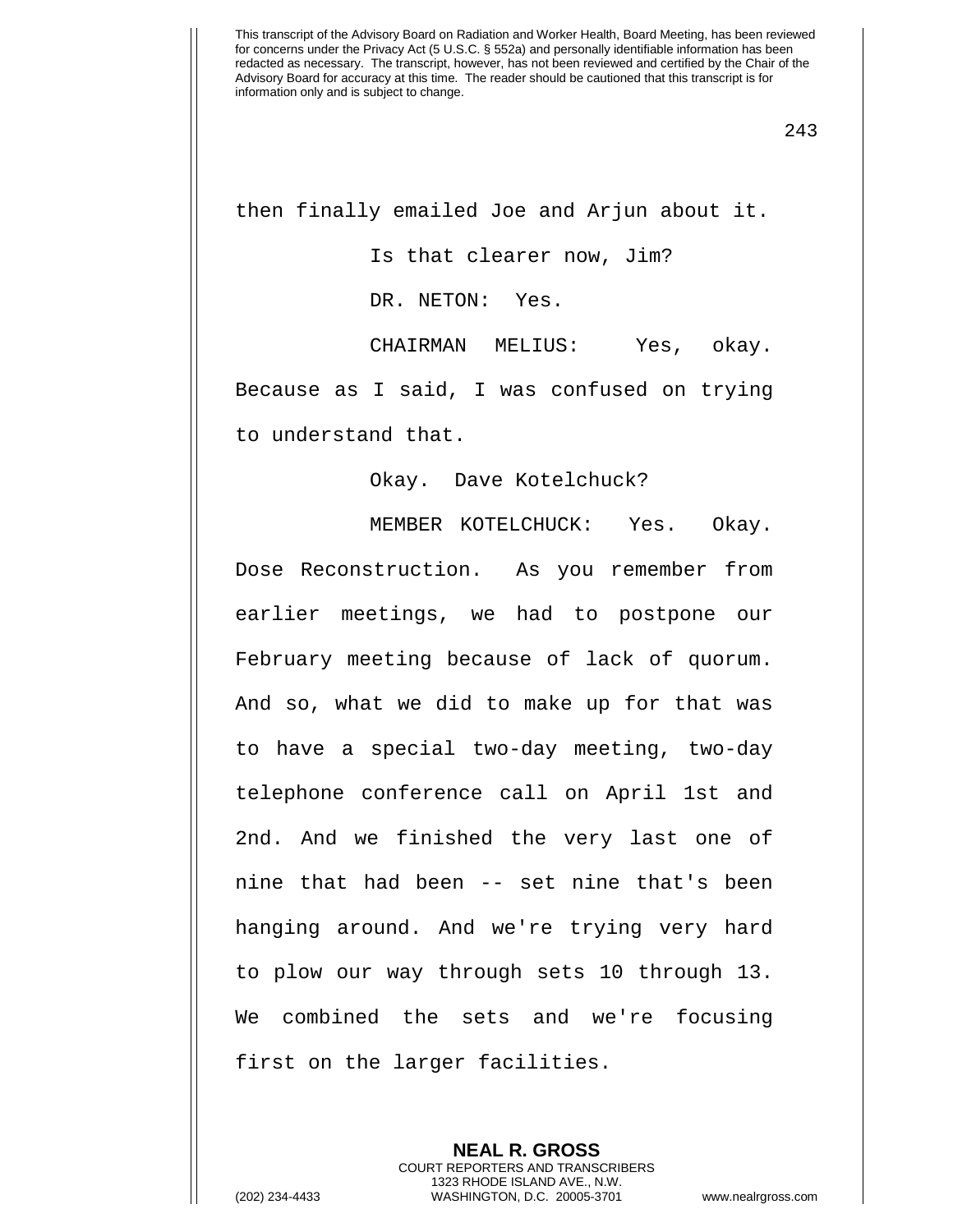244

So right now we have completed the Savannah River Site, Rocky Flats, Los Alamos, FMPC, Portsmouth, Paducah. We have one left over from Hanford. We have four left over from Oak Ridge. But still we have a total of, I have to say, as you might have seen on the table that was put out -- in sets 10 through 13 there are a total of 82 that we still have to finish from smaller sites. And we have planned -- I would have liked that we might have had a meeting earlier, but with summer and vacation coming on, we couldn't schedule anything for June. So we have a July 7th conference call.

And we've tried to plow ahead with that. We haven't asked for further work on the blind dose reconstructions, six of which have been completed. And we're going to push very hard to get 10 through 13 done so that we can -- in July and in the

**NEAL R. GROSS**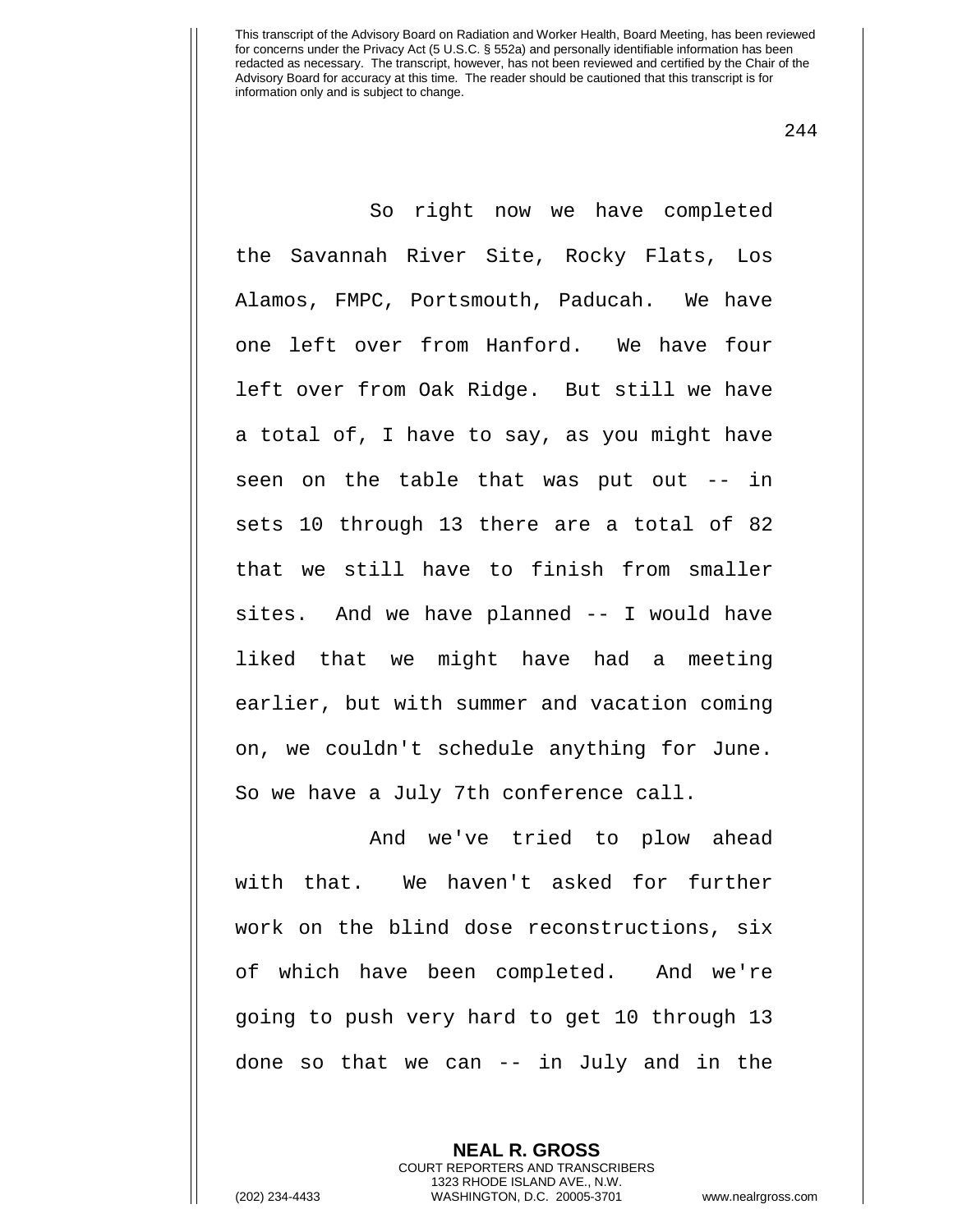fall so that we can write a report up soon.

CHAIRMAN MELIUS: Okay. Good. Questions for Dave?

Okay. Good. Procedure Reviews? Wanda?

MEMBER MUNN: Yes, the Subcommittee met last -- earlier this month on April 16th. We are continuing to deal with a broad range of findings from a broad range of documents. We're anticipating a brief paper on localized skin exposures in concert with one of the overarching issues that we have on our list.

One of the discussions that we had this last time had to do with a concern that had been raised by our contractor about one of the new distribution options that have been a part of version 5.7 of IREP. A little discussion there.

We are looking at several PERs.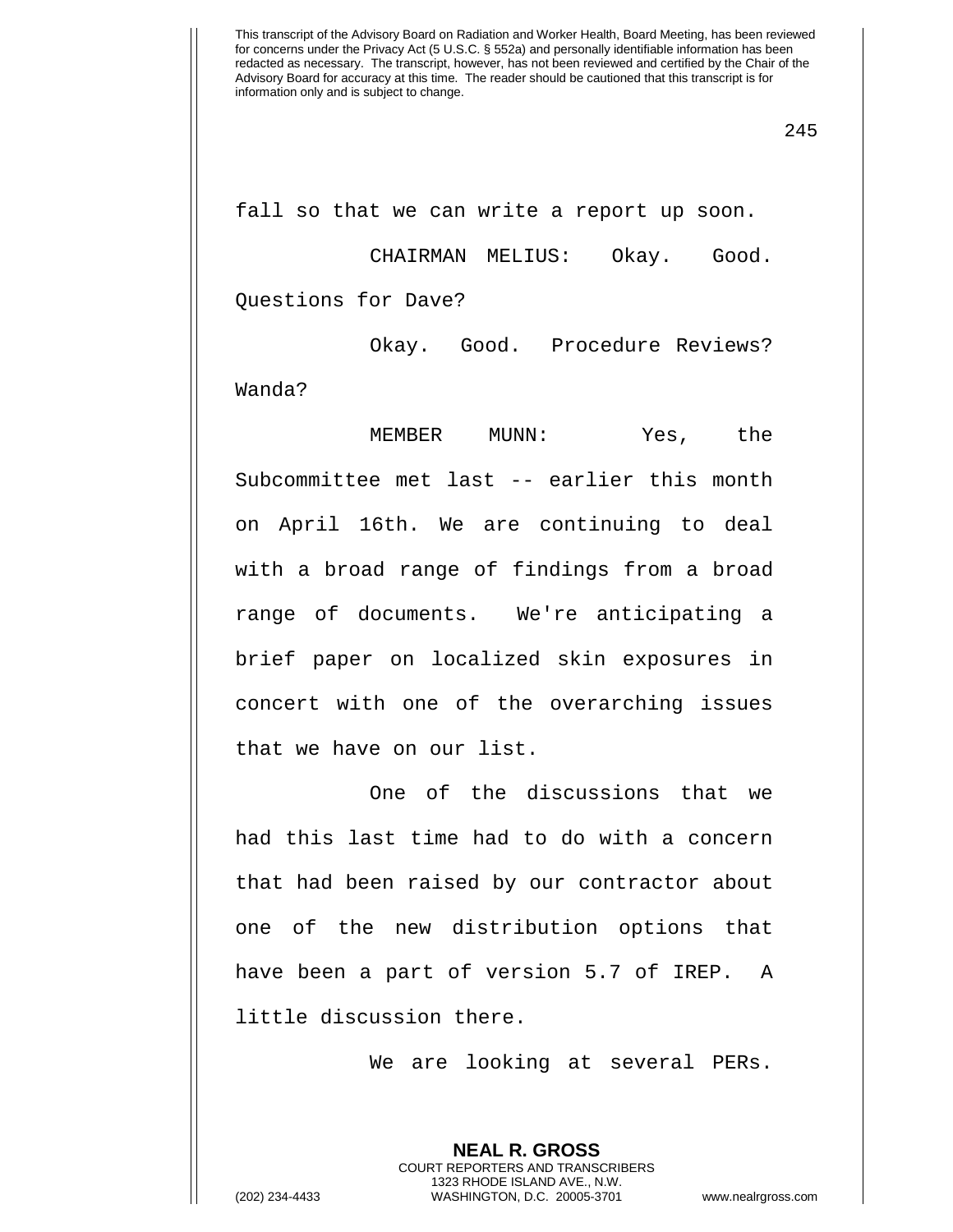246

PER-31 and the Y-12 TBD revision algorithm question there that's being worked. And PER-30 we were able to close. That was the Savannah River TBD. We had our last item on that closed out this time, as did PER-14. The construction trade worker PER is now wrapped up.

We're anticipating a very brief report on some wording changes that might occur, or might not occur in IG-001, one of the very early administrative documents.

We are looking at the findings report from OTIB-83. That's a distribution module of insoluble plutonium criteria for ease of selection in determining that.

We have just about completed the last of the PER-20. That's the Blockson findings that we had. Just about done now. I think we have one outstanding.

OTIB-34, internal dosimetry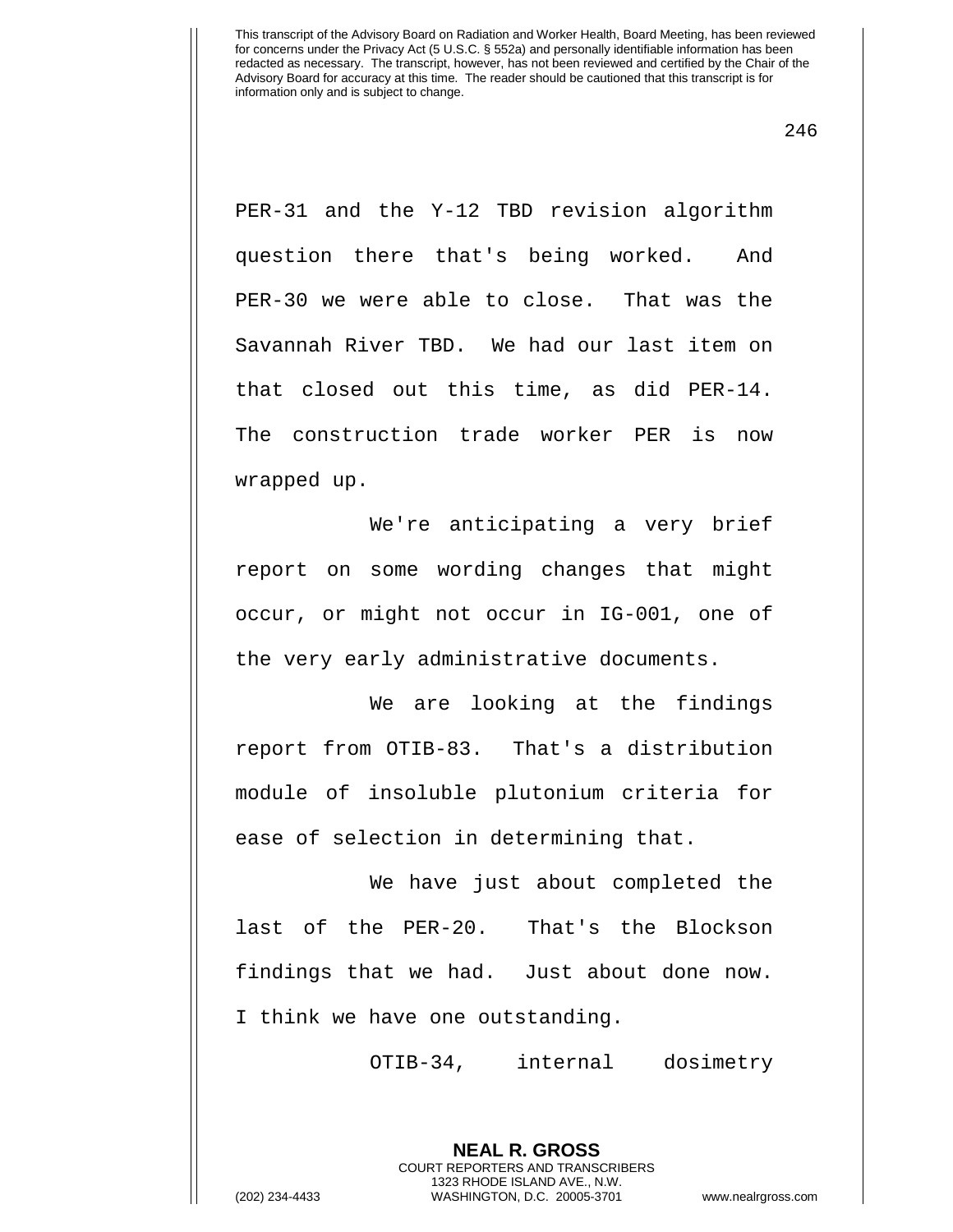247

coworker for X-10, I believe, still is anticipating some findings to be discussed at our next meeting. And we have still on our agenda PER-38. That's the Hooker TBD revision. Those are just about done as well.

One of the large outstanding questions is the Mound OTIB-54, fission and activation product assignment for internal beta and gamma analyses.

MR. KATZ: Wanda, I'm sorry, this is Ted. You're often trailing off as you talk and it's making it very hard to follow.

MEMBER MUNN: Okay. I was speaking to OTIB-54, fission and activation product assignment for internal beta and gamma analyses. There are several technical issues that are at issue here and we're in the process now of arranging a technical conference call next month I think on the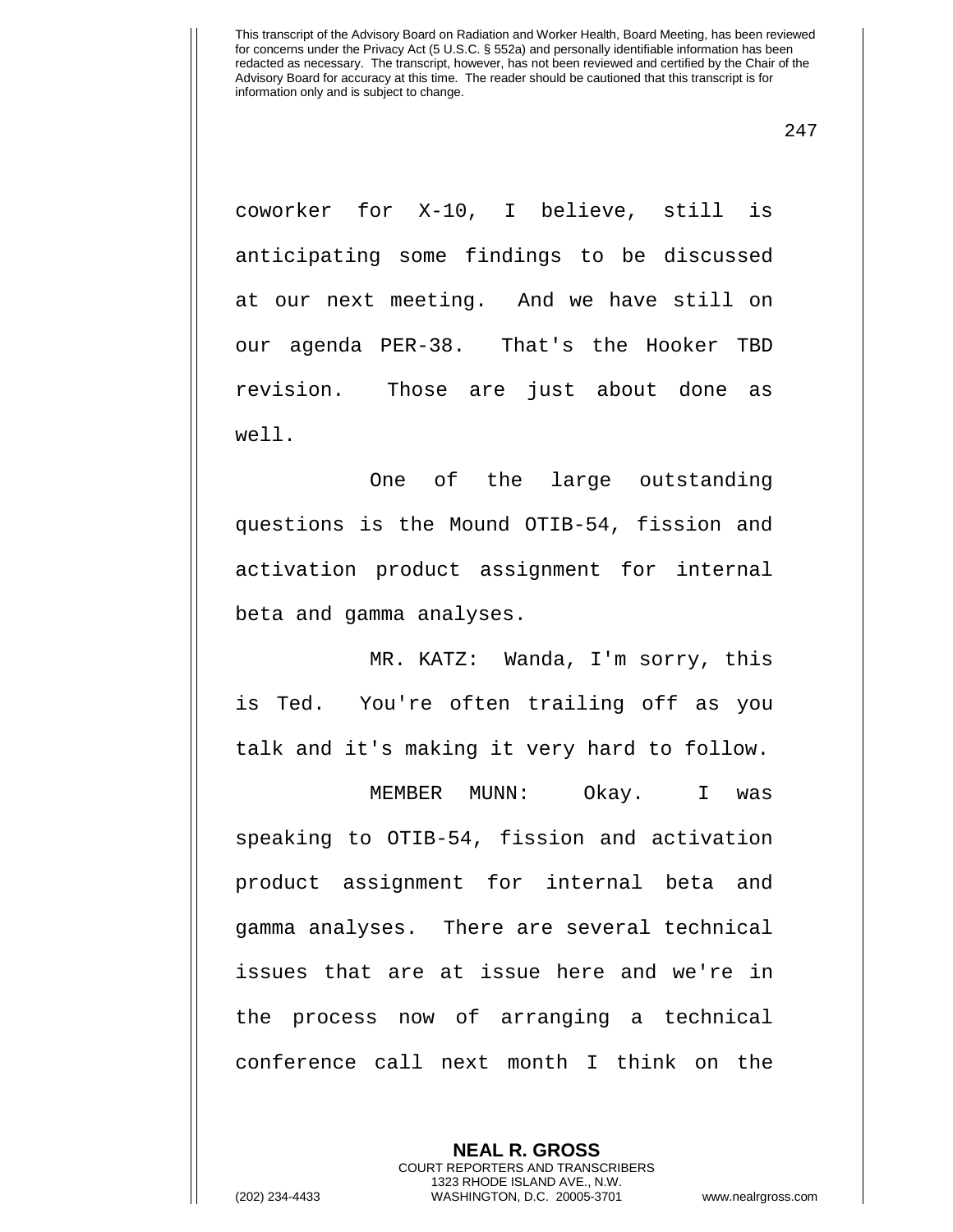248

12th to see if can resolve those off line so that we can have something ready for us when we come to our next meeting.

We are looking at OTIB-34 that I think I mentioned before, the internal dosimetry for coworker data for X-10 that has some wording issues as well as the finding itself that we're going to be talking about next time.

If you've looked at SC&A's report, you've seen our sort of wrap-up that tells you that we have now addressed very close to 700; I think the -- that's actually in the 600s, individual findings. We've closed right at 80 percent of those. The 20 percent that we have left is easily identifiable for you in our Board Survey Document.

And also I think you probably will have some information from SC&A a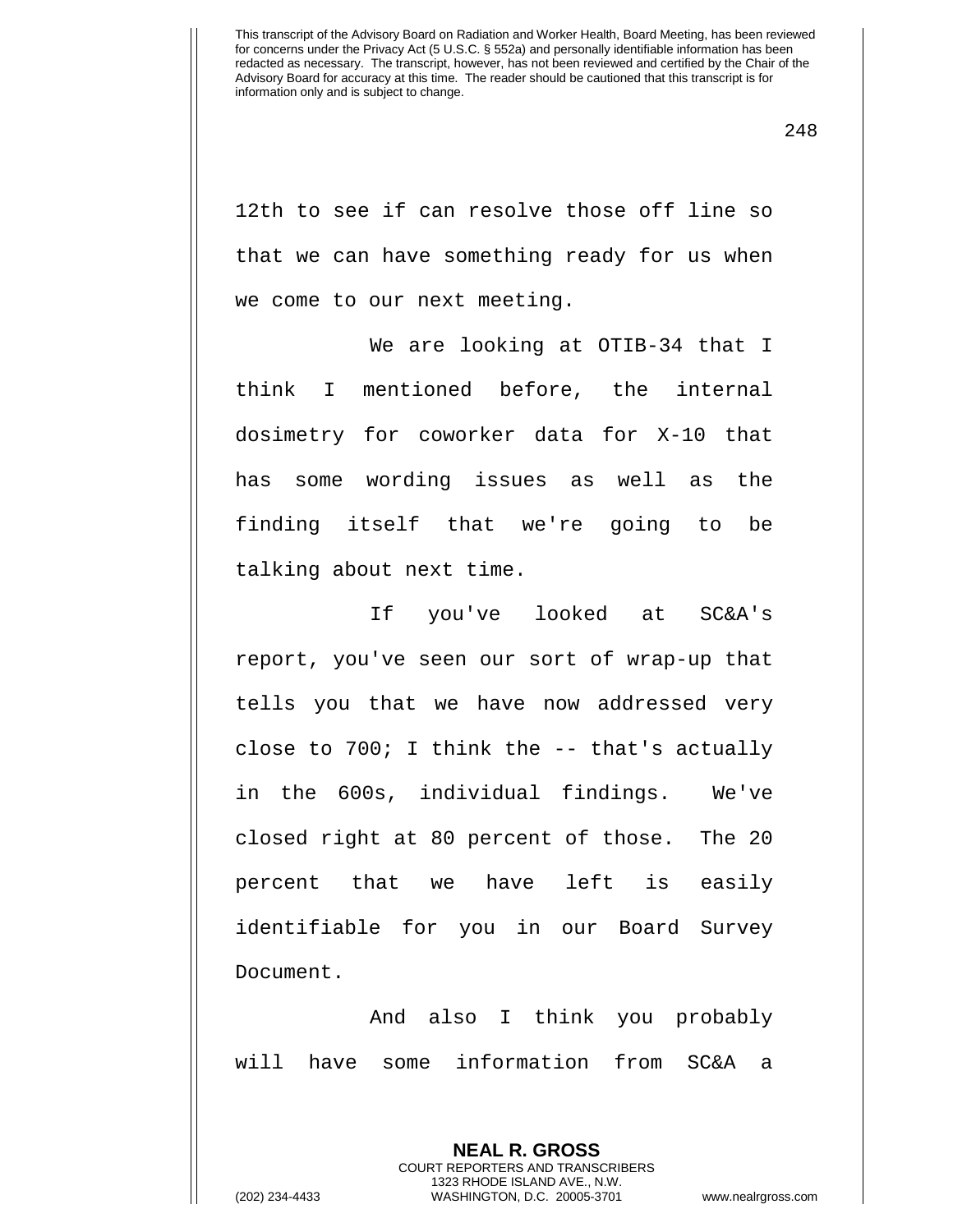249

little later here about their upcoming PERs that we'll be expecting to see very shortly, I think one on Linde, one on Aliquippa Forge, and dosimetry to organ, the new ICD-9.

We're scheduled for our next meeting to be in -- I'm sorry, I'm looking it up. Didn't have it in front of me.

MR. KATZ: Well, Wanda, it's Ted. But we're actually needing to reschedule that, so that's okay. You don't need to look it up.

MEMBER MUNN: Okay. I was going to say that we were due in June, but it looks as though we're going to have to move that to July because of the accessibility of some of our Subcommittee Members.

So that's a pretty broad stroke of where we are right now, where we expect to be.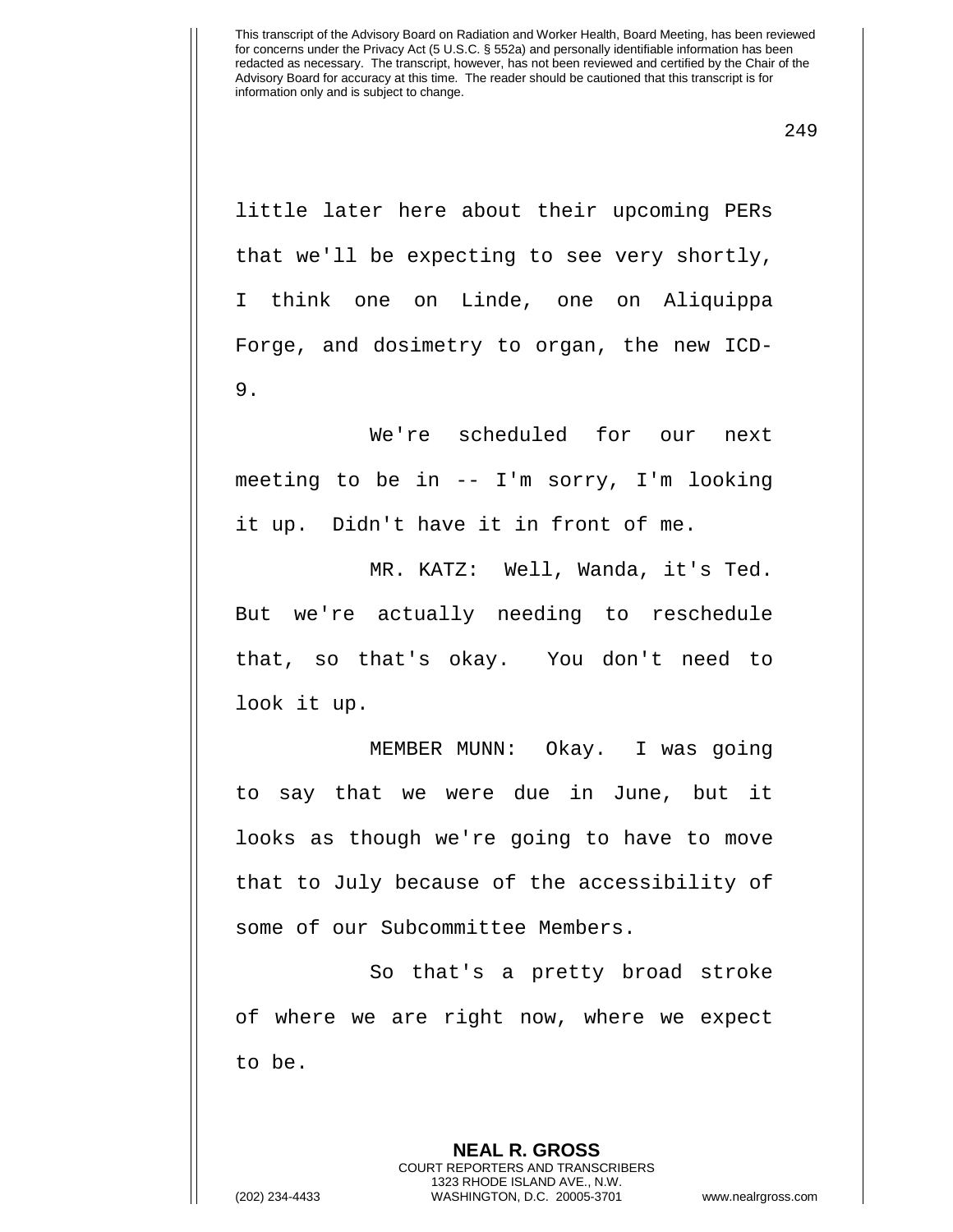250

CHAIRMAN MELIUS: Okay. Thank you. Any questions for Wanda? We do have some SC&A review issues on some procedures we'll get to in a little bit, but --

MEMBER MUNN: Yes, I certainly do hope. I specifically did not mention those simply because it was my understanding that SC&A was going to address those, especially with respect to Work Groups that we hope are being constituted, things of that sort.

CHAIRMAN MELIUS: Okay. Thank you.

Paul, TBD-6000?

MEMBER ZIEMER: TBD-6000 is scheduled to meet again in June. I believe it's June the 6th.

> Sixteenth. Okay. Close enough. (Laughter.)

The focus there will be on Simonds Saw and Steel. We have a number of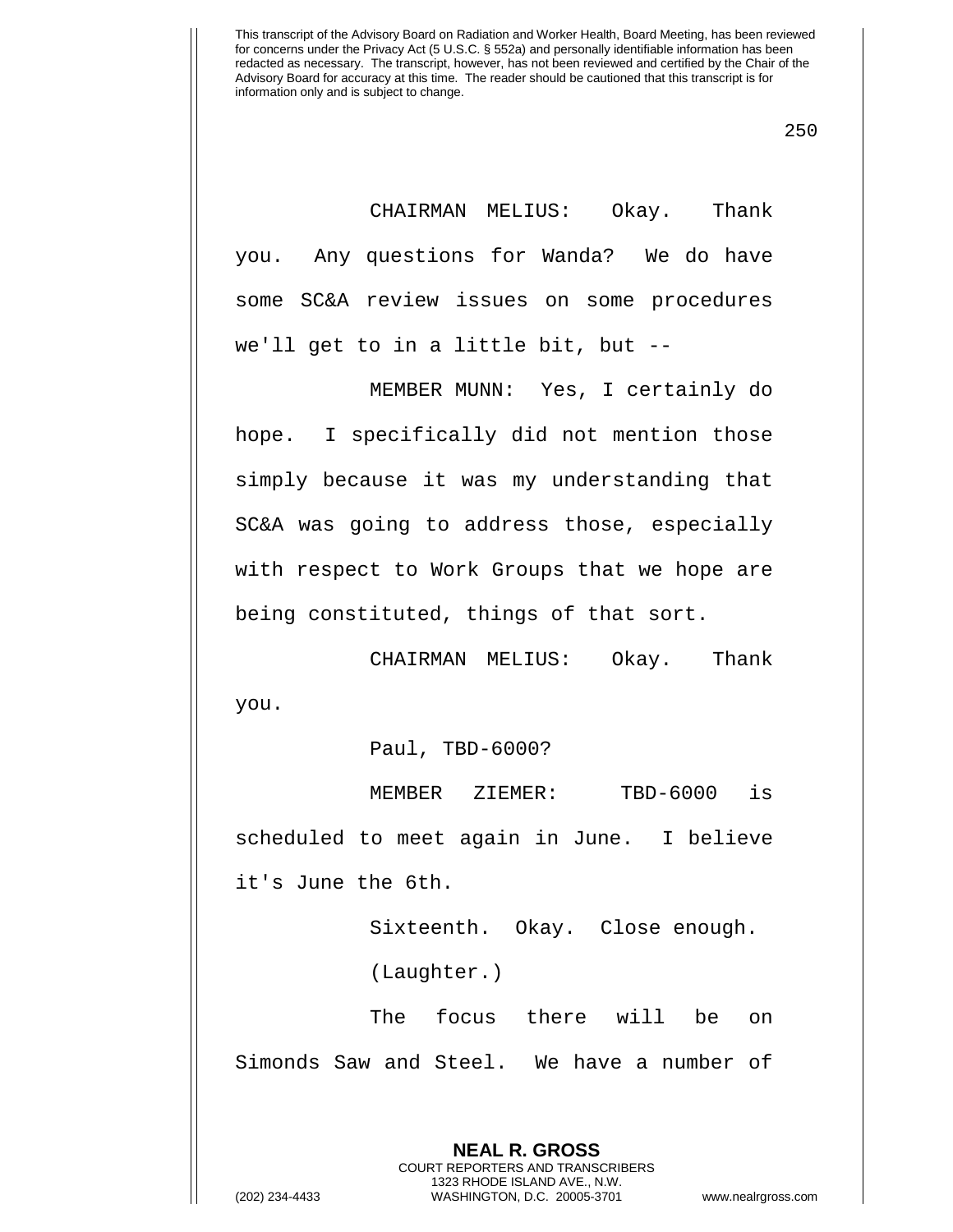251

findings that we're still dealing with. I believe NIOSH has completed their reports on the last couple of findings. SC&A has them right now and they've promised to have their reviews complete for that June meeting. So I think we'll be at a point where -- there were seven findings on Simonds Saw and Steel and I believe we'll be in position to complete our dealing with those, hopefully.

CHAIRMAN MELIUS: Good. Henry, I don't know if you're on the line for --

MEMBER ANDERSON: Yes, I am. I'm here.

CHAIRMAN MELIUS: Okay.

MEMBER ANDERSON: I have nothing to report. We sort of put on hold -- we have still a few open issues, but they're not critical. They're related not to SECs.

CHAIRMAN MELIUS: Okay. And, Dr. Lemen, Weldon Springs?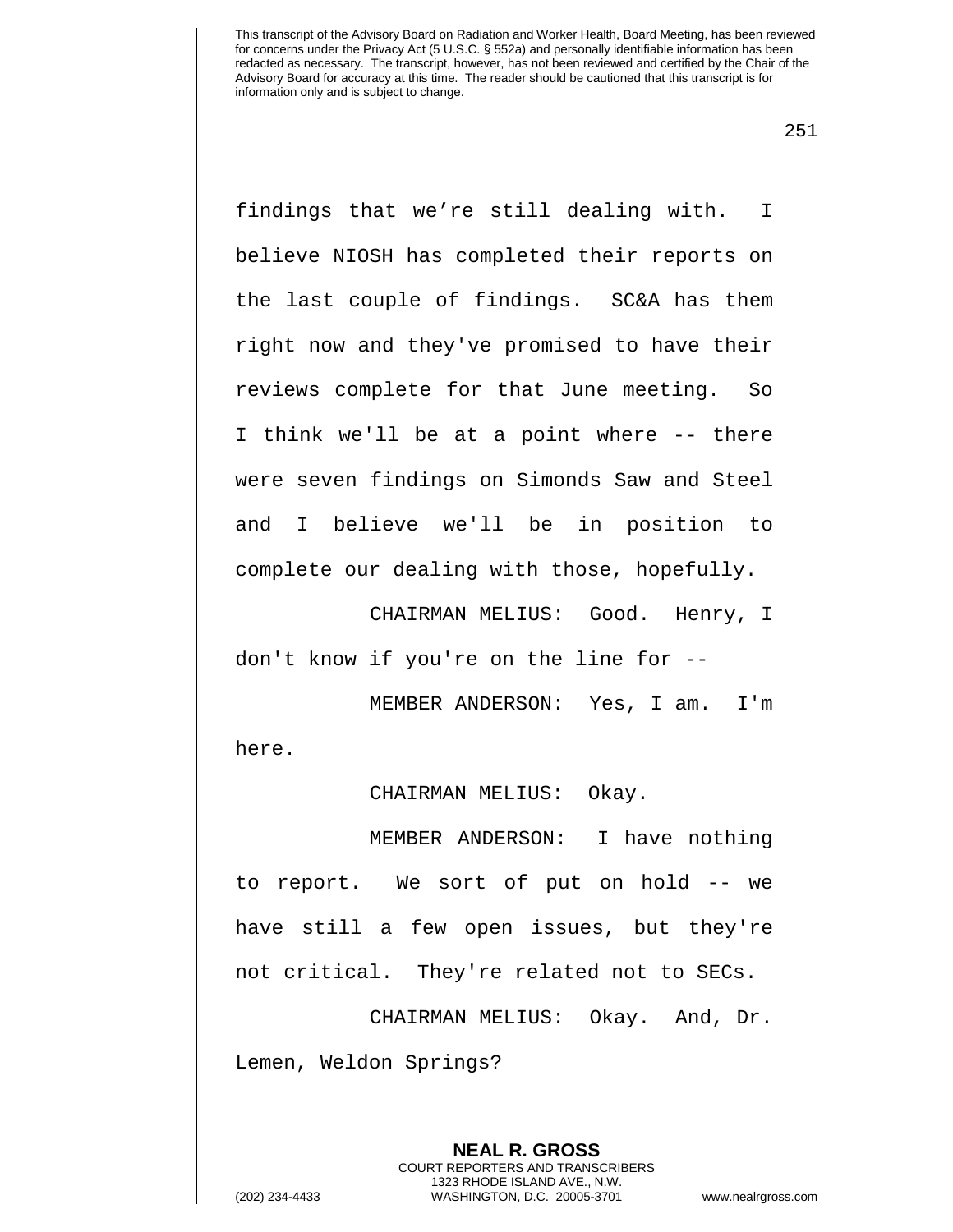252

Dick, are you --

MEMBER LEMEN: I have nothing to

report on Weldon Springs.

CHAIRMAN MELIUS: Okay.

MEMBER LEMEN: Did you hear me?

CHAIRMAN MELIUS: Yes, we did.

Okay.

MEMBER BEACH: Jim, I have Worker Outreach, the last one.

CHAIRMAN MELIUS: Yes, I was just getting to it. Go ahead.

MEMBER BEACH: Were you going to do it?

CHAIRMAN MELIUS: No, go ahead.

MEMBER BEACH: Oh, okay. So Worker Outreach. We haven't met since last year, however, we've been working on the LANL report evaluation. NIOSH completed it last -- in January this year and SC&A just completed their final draft and sent it over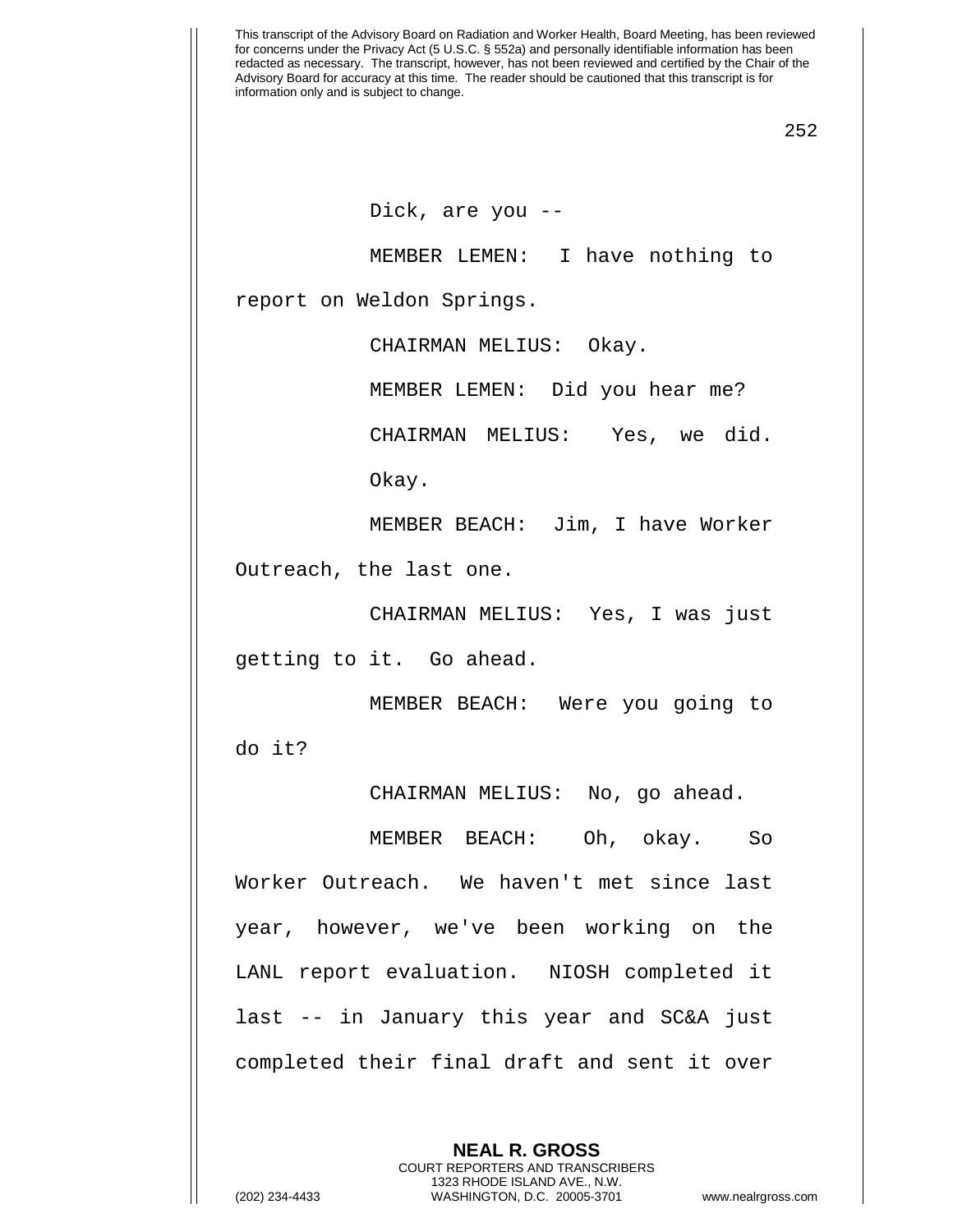253

to Nancy. The Work Group should have it in their hand. Well, half of the Work Group should have it in a week or two. And then we will go from there. Whether we schedule a face-to-face meeting or a telephone conference call, we'll decide at that point.

CHAIRMAN MELIUS: And what about doing it as a presentation at the Idaho meeting?

MEMBER BEACH: Yes, I guess we did talk about that.

CHAIRMAN MELIUS: Yes.

MEMBER BEACH: Yes, we can do that, certainly.

CHAIRMAN MELIUS: Well, I don't think we talked about it before this, but we

MEMBER BEACH: We actually --

CHAIRMAN MELIUS: -- thought

about this.

CHAIRMAN MELIUS: -- briefly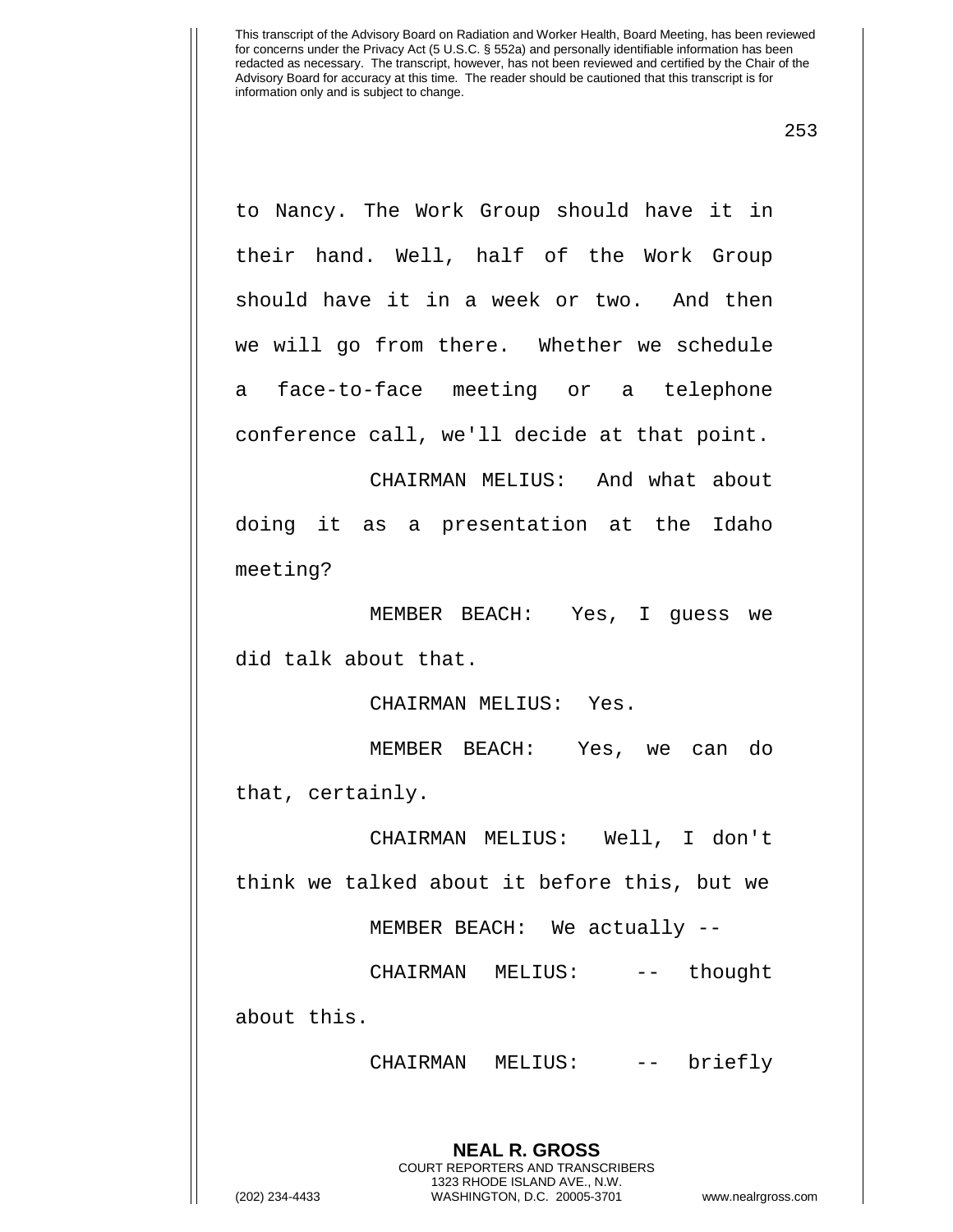254

talked about it. So, yes.

CHAIRMAN MELIUS: Yes, yes, we thought about that, but I think that - because I think we're also at a juncture with Worker Outreach. We've sort of done these bigger reviews.

MEMBER BEACH: Yes, we did talk about -- we did a Rocky review, we've done a LANL review now, and we probably need to correlate the two. What did we learn and where are we going from here?

CHAIRMAN MELIUS: Yes. Yes.

MEMBER BEACH: So, yes, I do think we talked about that and it's probably a good idea.

CHAIRMAN MELIUS: Yes, we did.

Yes.

MEMBER BEACH: Okay.

CHAIRMAN MELIUS: Good. Okay.

Did I miss any other Work Groups?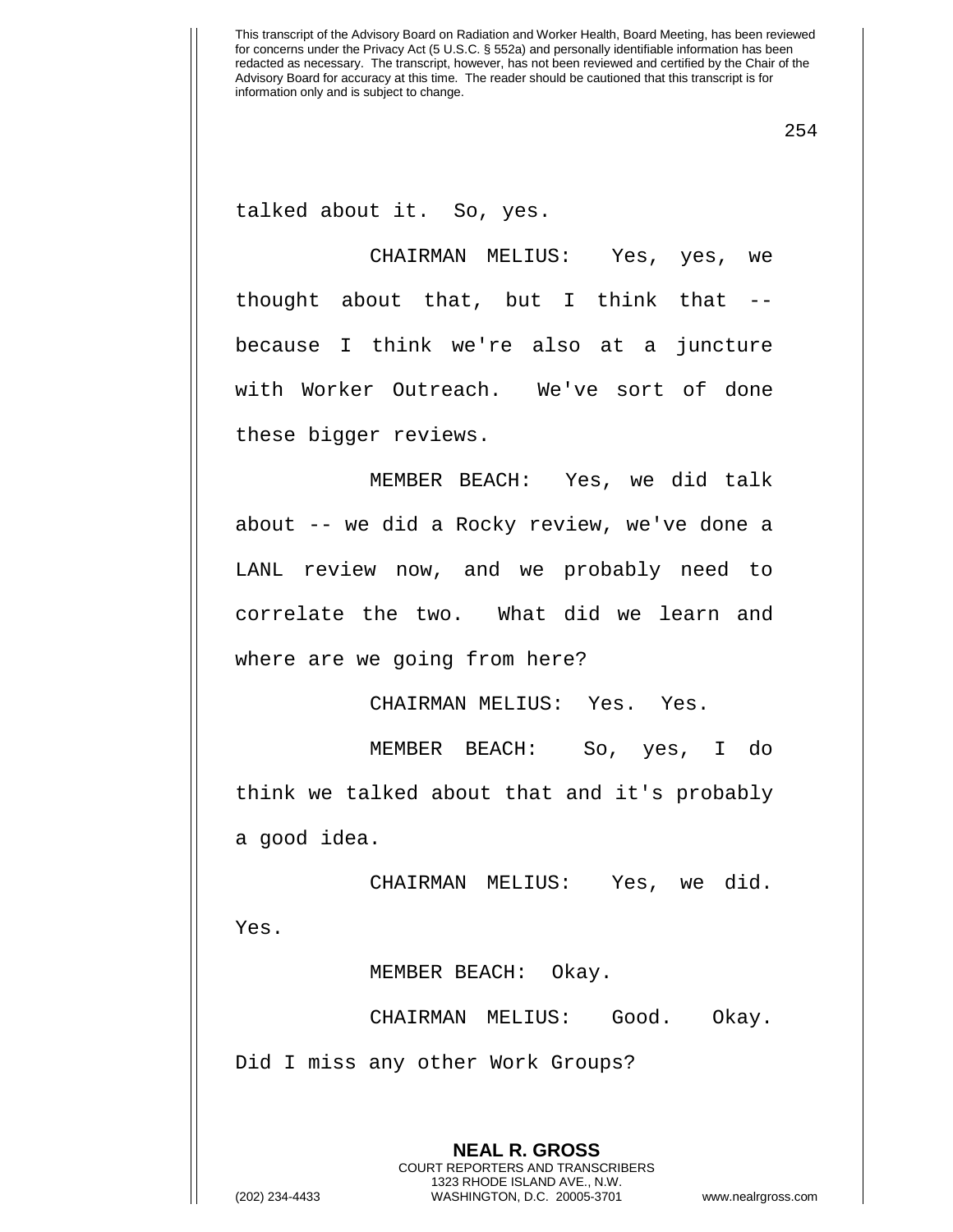255

Good. We also have some -- well, we have tasking issues to do and we also have some Work Group formation issues to do. There are a number of potential Work Groups that have mainly Site Profile Reviews that have sort of been in limbo as we've sort of dealt with some of the resource issues and enough time available and resources available for doing reviews or responding to reviews.

Like that includes -- like Ames we had talked about at one point of doing a Work Group. More recently I think PPG came up as an issue out of the Procedures Work Group, but one that may be better -- more appropriately handled through forming a new Work Group for that. We have a completed Site Profile Review from SC&A on that. And I think the NIOSH work is sort of static on that, so the timing is good.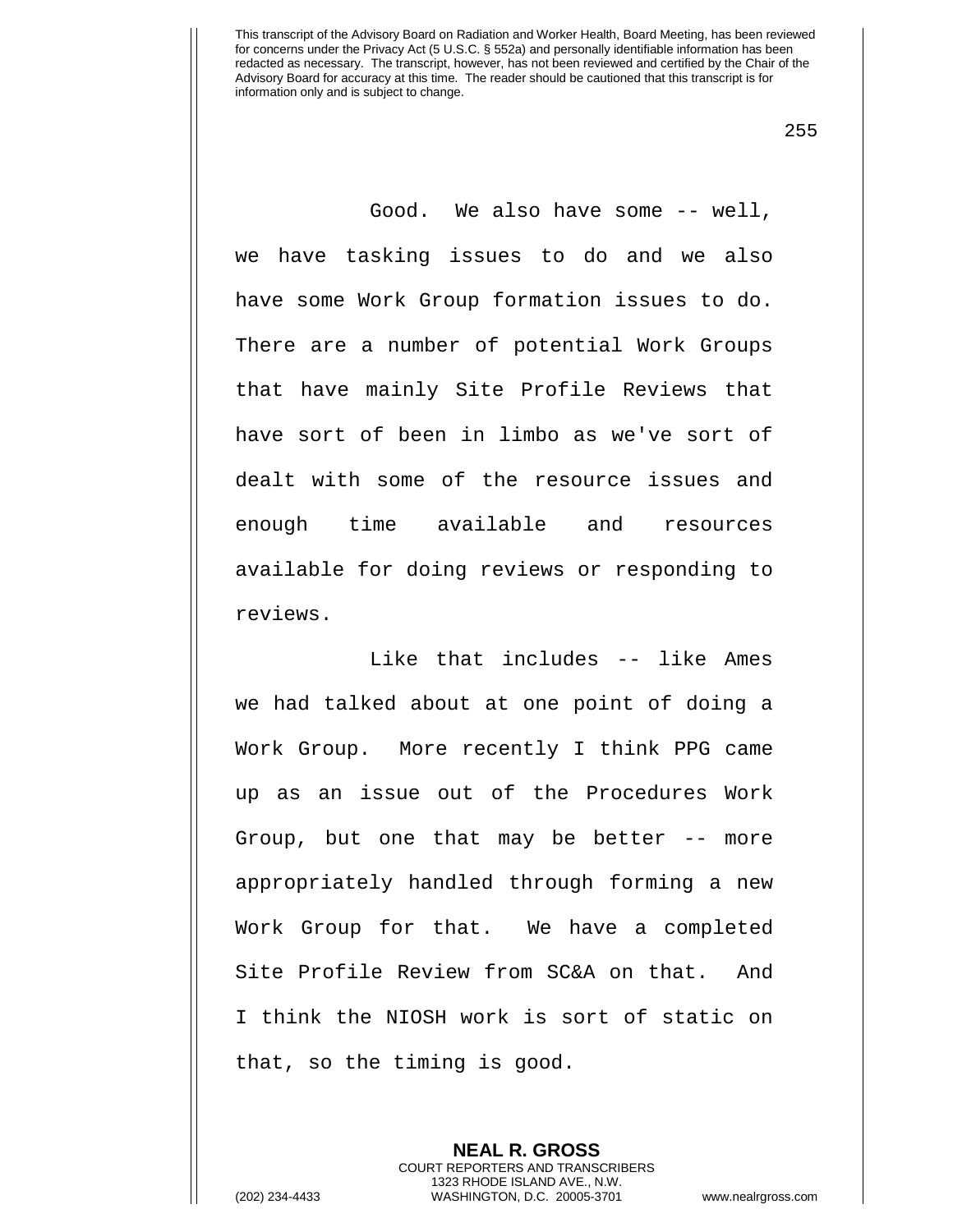256

And I think actually going through something that was put together in terms of the Procedures Work Group. I think Y-12 we had sort of -- I don't know what happened to the -- I think we had a Work Group a long time ago and it disappeared, whatever.

MEMBER MUNN: Yes, you did have  $a$  -- yes.

CHAIRMAN MELIUS: Yes.

MEMBER MUNN: We did.

CHAIRMAN MELIUS: It's so long ago it's not even listed anymore, Wanda. That's  $-$ 

MEMBER MUNN: Well, we were there.

CHAIRMAN MELIUS: Yes. So that may be.

So what I would do -- and we need to -- I talked to Stu and Ted earlier. We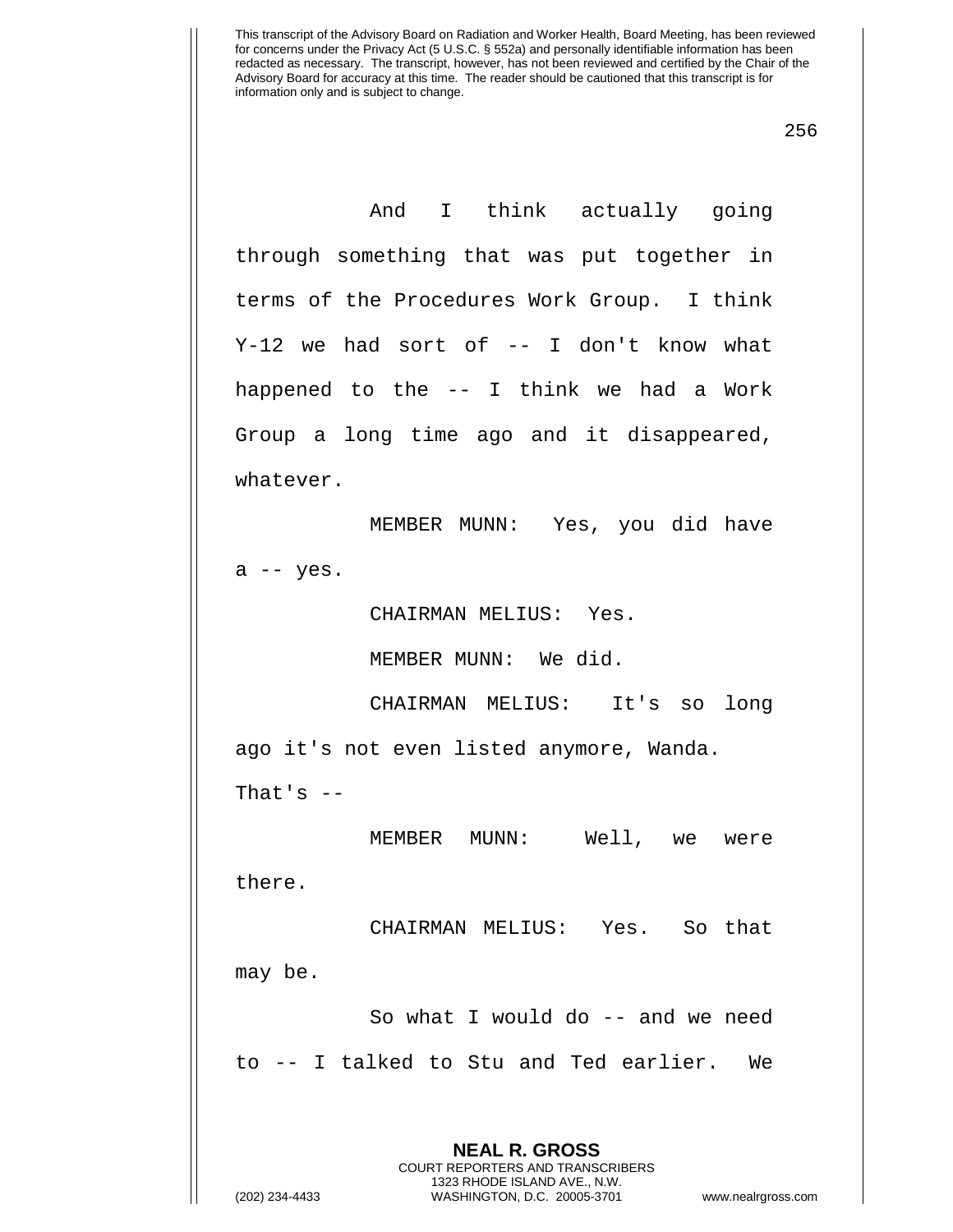257

sort of need to -- I don't want to get too many new Work Groups and then find that we're lagging in terms of ability to handle them in terms of staffing and so forth, but we will assign -- so if people that would - are interested in being on Work Groups -- if you can -- from the Board, let me know. We'll also reach out to those that aren't on the -- couldn't make it today. Jim Lockey and so forth who may have interest also. And then sometime between now and our Board call, I will at least get some of the Work Groups started, depending on how we see the resource information.

So the list of -- I think the priority should probably be to start with the PPG, Pacific Proving Grounds, and then we'll look at Ames and Y-12 as those. And I somehow have a feeling that there's another Work Group in there that I've forgotten that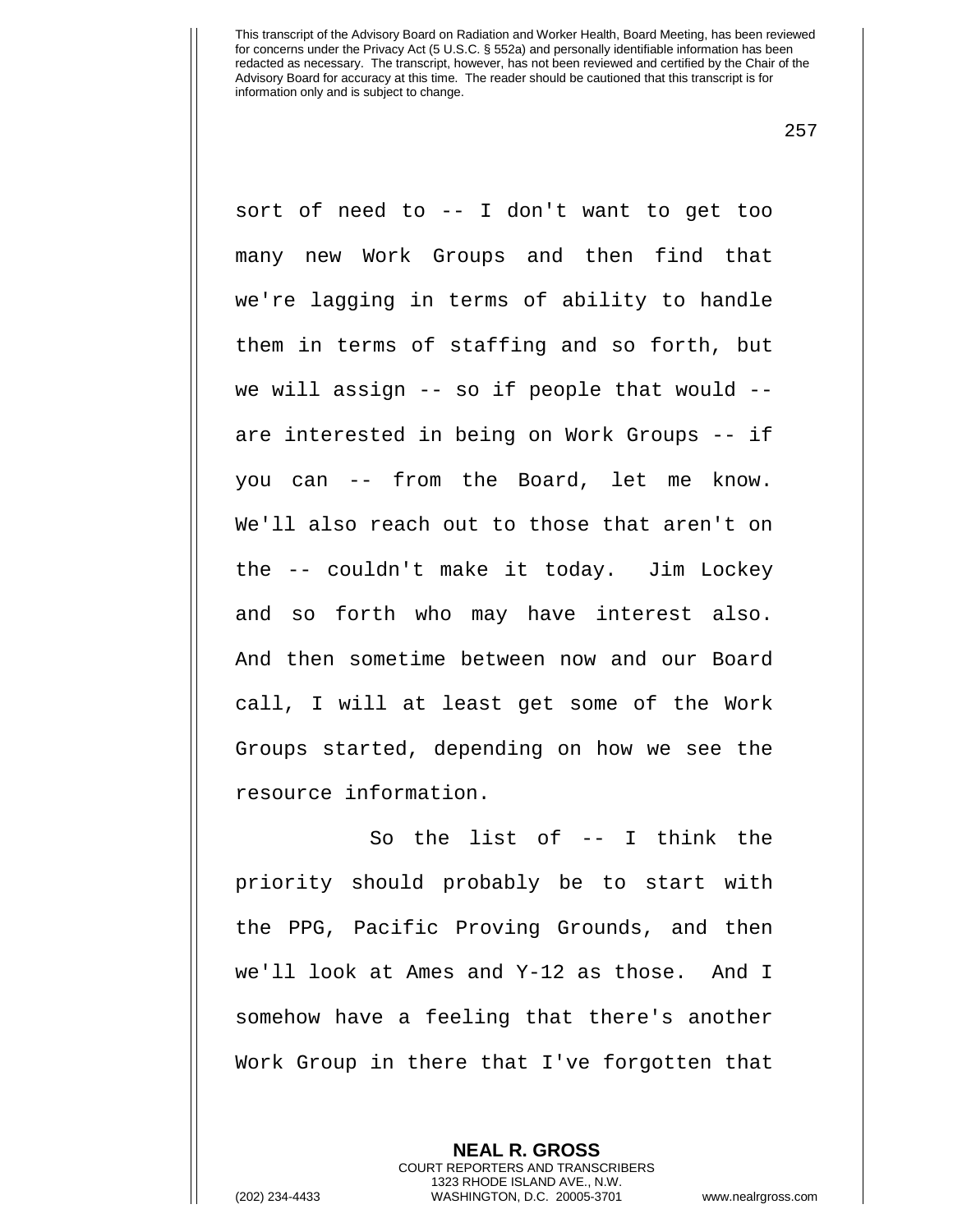258

we had talked about and then sort of dropped along the way. So I'll look back through my emails and so forth.

So if everyone who's interested -- if you're interested in a particular Work Group, particular site, let me know. Obviously, if you're conflicted on a site, don't express interest in that, and we'll do there.

The other document that goes along with this is one that I mentioned when Wanda was presenting. We have a document from SC&A that Ted's distributed to everybody that has a listing of some - these are TBDs that have been revised, but haven't been reviewed by SC&A. Many of them are site-specific ones. And then there's a list -- another list of TIB reports and procedures that have also not been reviewed. Again, most of those are site-specific ones.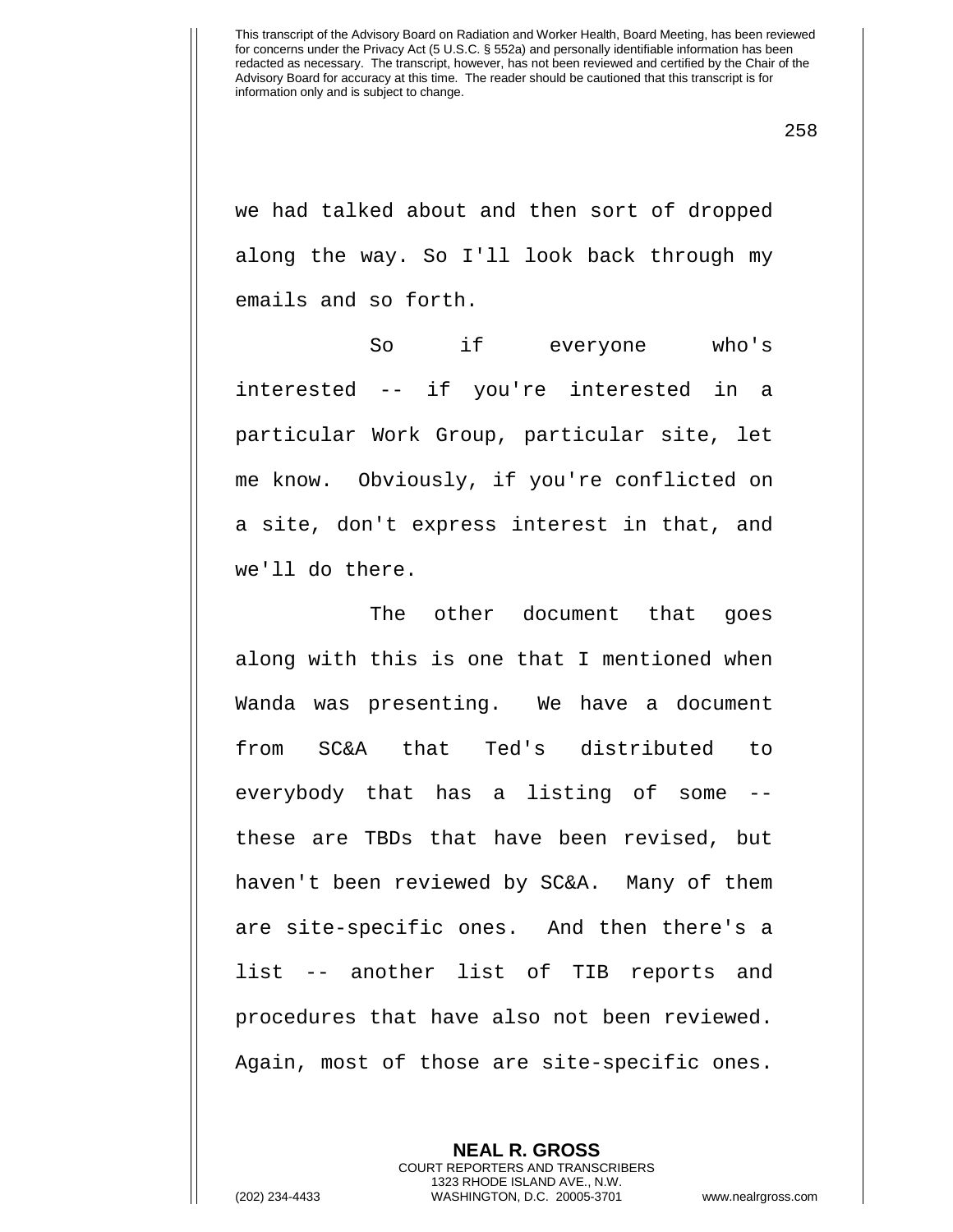259

And I think part of the issue is where is it best to handle those? Where do those need to go? Should those -- some of those are ongoing Work Groups. Some of those are Work Groups that aren't as active right now.

And, John, do you want to say anything to that? I think you put together the list.

MR. STIVER: Yes, this is John Stiver from SC&A. And, yes, I did put together the list just over the last few days.

## CHAIRMAN MELIUS: Yes.

MR. STIVER: Before we get into that, there are a couple of things I kind of wanted to touch base on about to sort of follow on, maybe expand a little bit on the Fernald situation.

One thing that we have started looking at is the Site Profile issues that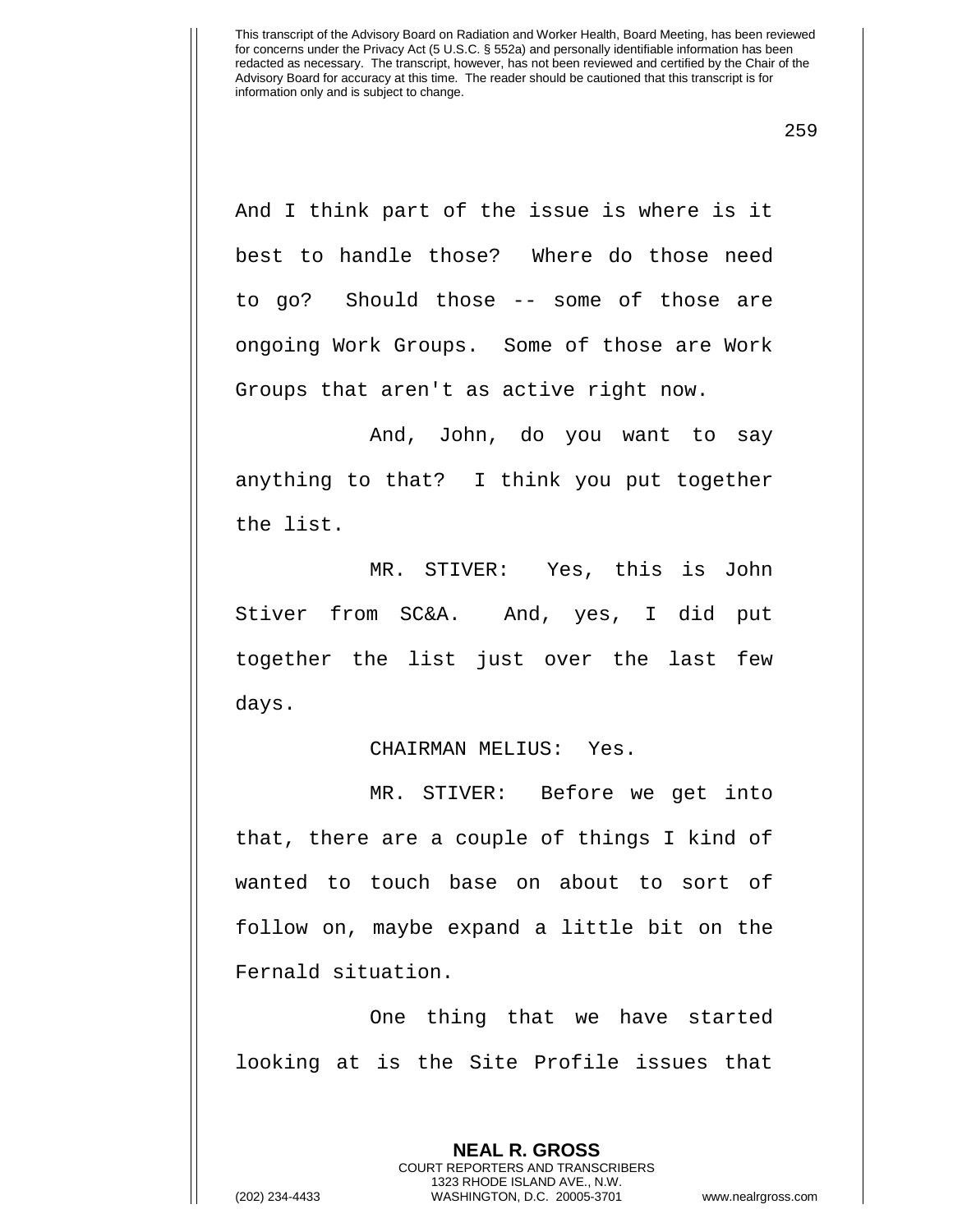260

have kind of been on the back burner for a number of years while we were addressing SEC. And earlier in April Mark Rolfes from DCAS had sent us responses to our issues matrix that we put together back in October. And we had about 33, I believe, outstanding findings that date all the way back to 2006, and then also things that developed and were shifted from SEC to the Site Profile side during all the -- I think there were a total of 16 Work Group discussions.

So we got some responses from DCAS, and actually we were able to close out in our last meeting, the teleconference meeting -- we were able to close out six of those which related to basically air sampling concerns regarding the thorium DWE model, which basically was kind of the basis for the SEC Class last summer. And so those were essentially off the books. So we're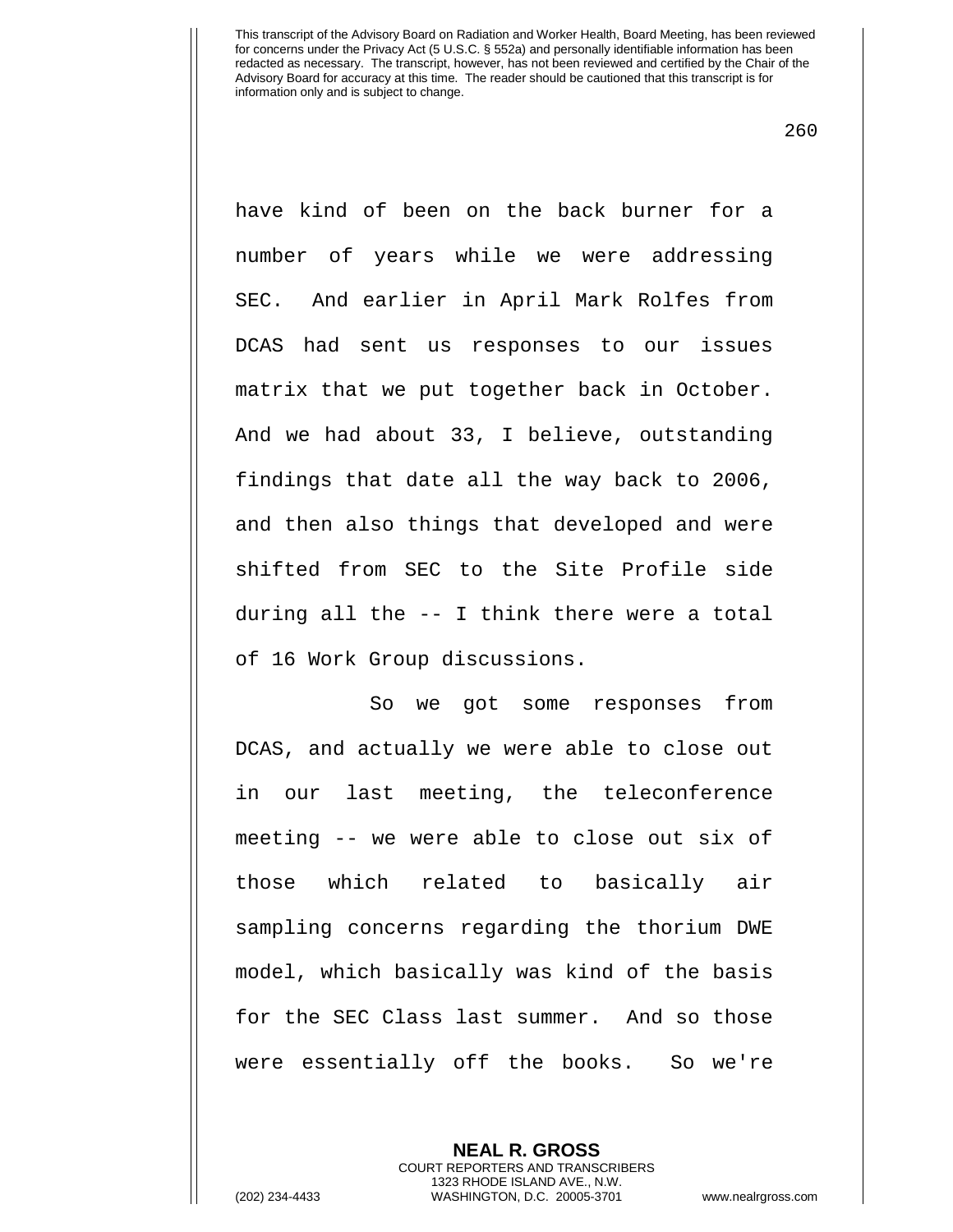261

now in a position where we're ready to respond to the Site Profile issues.

And a lot of DCAS' responses were based on the TBD revisions that were produced this year from February up even into April. And there's still one outstanding TBD, the internal dose TBD that we have not provided yet. So once we get those and we've reviewed those, we'll be able to provide our responses and be ready for another Work Group meeting at some point.

The other thing I wanted to say was kind of regarding to the Uranium Refining AWE. We still have -- we submitted our report for Hooker back in March of 2013 and none of those findings have yet been addressed in the Work Group environment. And there are also several Site Profiles, as you I believe had alluded to earlier, NUMAC,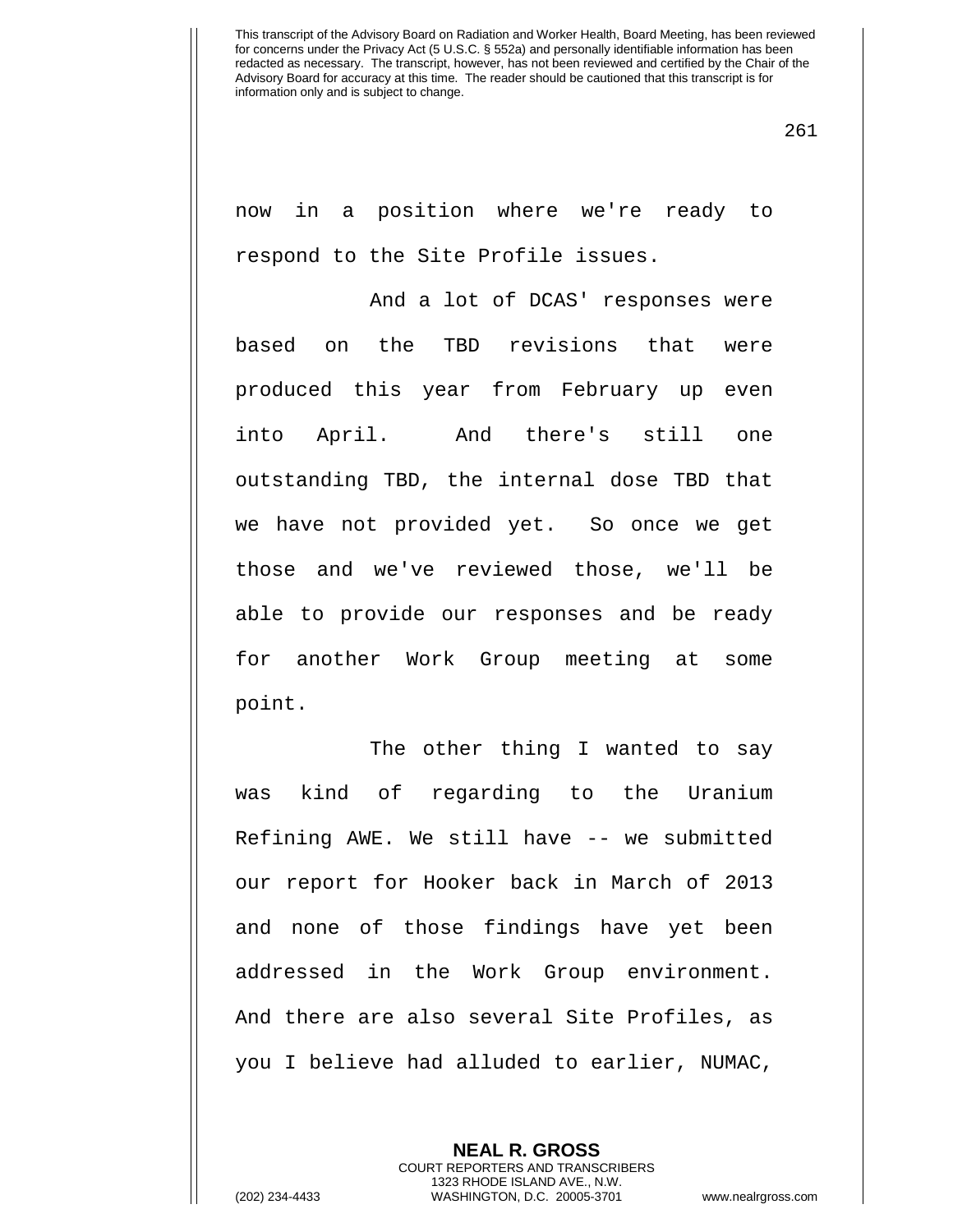WR Grace, and General Atomics, that would make sense to put in under the AWE Work Group.

And the only other thing was that -- well, actually that kind of segues into the document list. In a sense, I broke this up. This was a three-page document. I believe it was all distributed to everybody

The first two pages relate to TBD revisions. These are also basically going --

MR. KATZ: John, can you talk - you may need to raise the mic because you're tall --

MR. STIVER: Oh, okay. I'm sorry. Is this better?

MR. KATZ: That's much better. Thank you.

MR. STIVER: Okay. As Dr. Melius said, most of these are related to --

> **NEAL R. GROSS** COURT REPORTERS AND TRANSCRIBERS 1323 RHODE ISLAND AVE., N.W.

(202) 234-4433 WASHINGTON, D.C. 20005-3701 www.nealrgross.com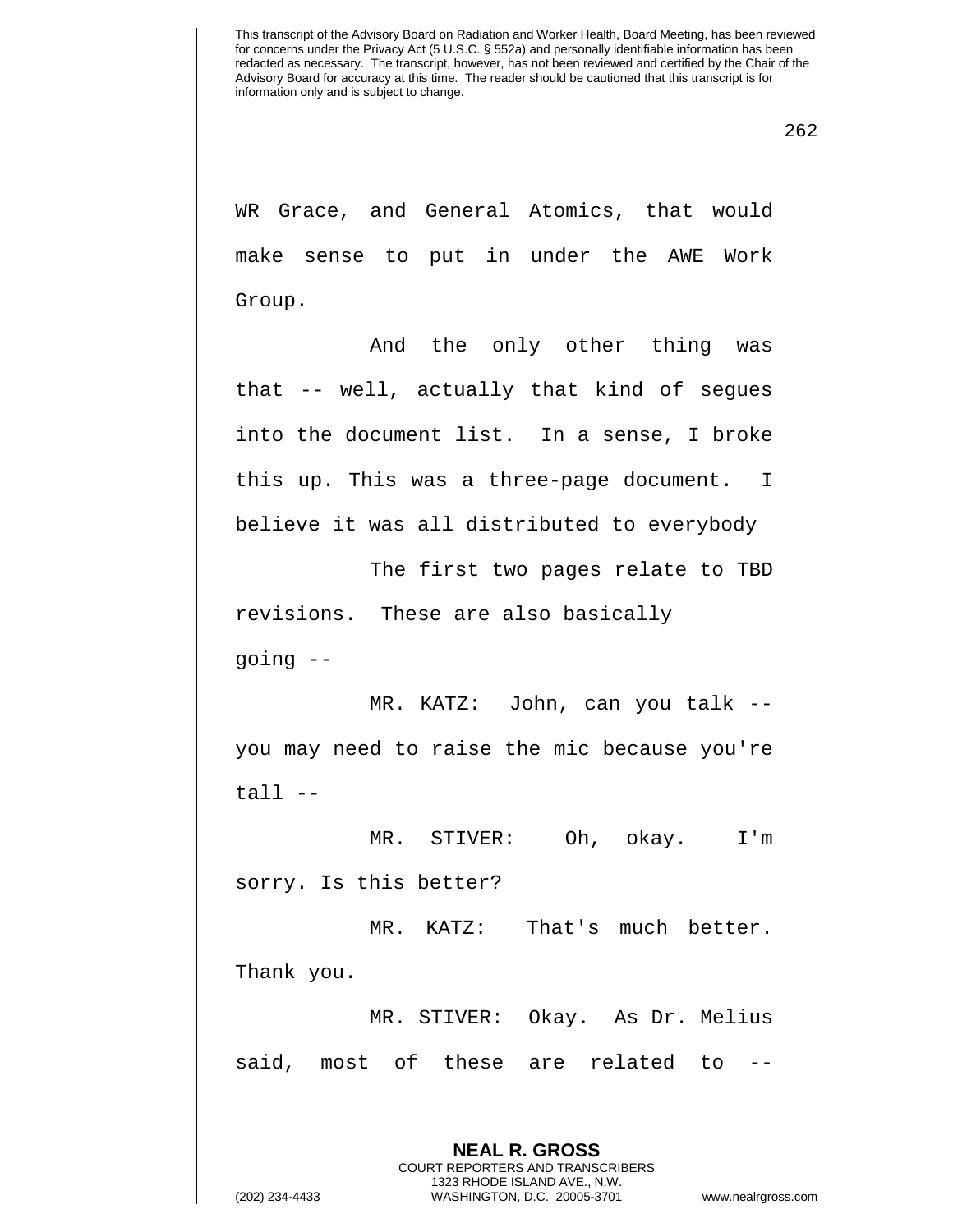263

actually, all of them are related to ongoing Site Profile and SEC Work Groups that are in existence.

The first one is Technical Basis Document-30. This is the Exposure Matrix for the Adrian facility and Bridgeport Brass Company and Havens Laboratory. And this is the second revision. We've already looked at Revision 011. And some of you may remember, I believe even under the very first contract there were three kind of mini-Site Profile Reviews that we did for some of these AWE facilities, and Bridgeport was one of them. And we had resolved all of the issues based on Revision 1 that we had. And then Revision 2 came out. And at this point we're really not quite sure what all was done in Revision 2. It may be one of those situations where we just need to do a quick look at it.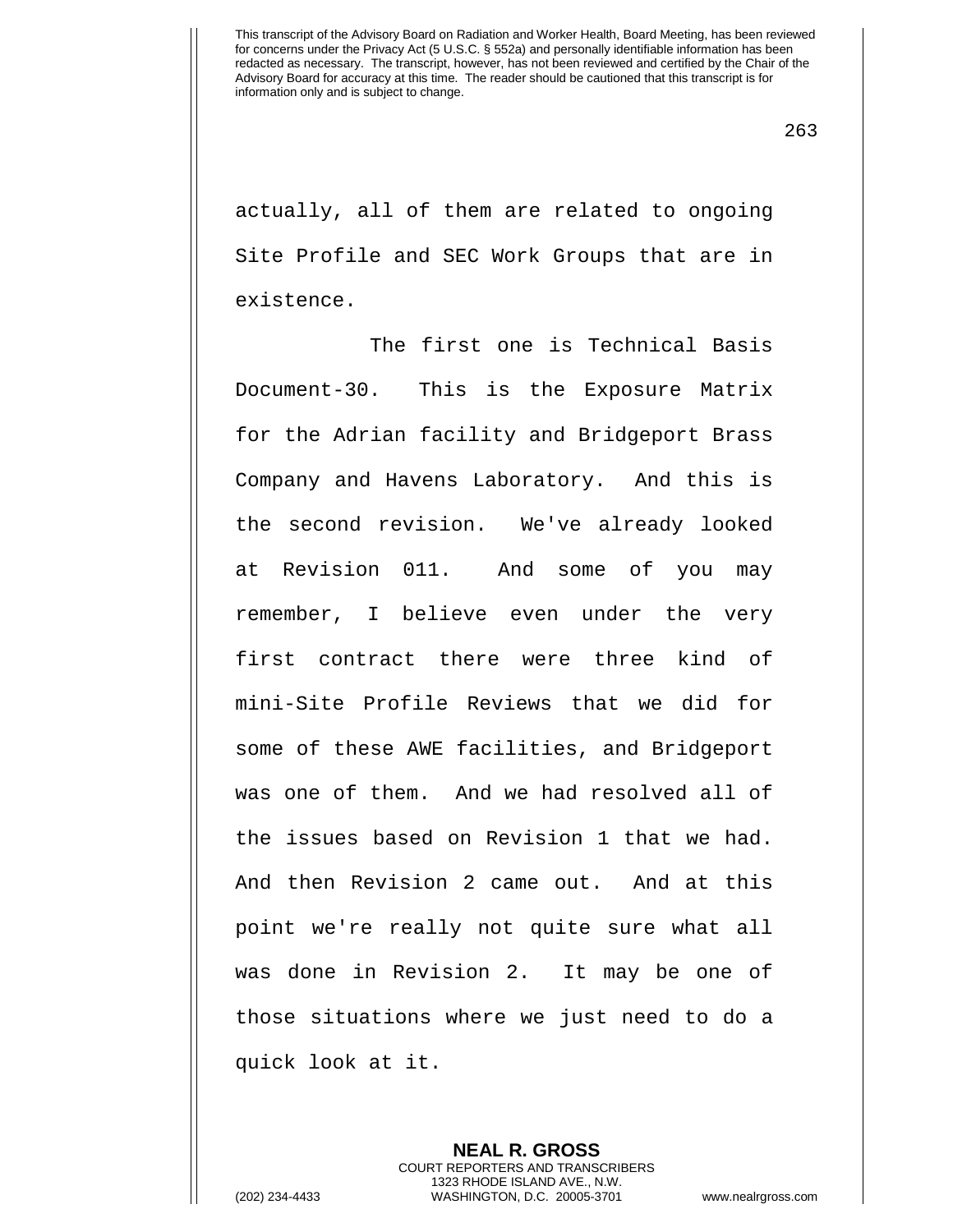264

I took a look at it last night, and I believe Revision 2 basically addresses changes in the site description category. So I don't know that that really has much of an impact on any technical issues regarding dose reconstruction.

And the author was Mutty Sharfi. And I don't know if maybe DCAS -- somebody from DCAS could share with us what was actually done. We might be able to just strike this one from the record right off the bat. I don't know.

Do you know anything about that? MR. HINNEFELD: No, this is Stu, and we're not prepared today to say. I don't really know.

MR. STIVER: This is John again. Typically what we do is, when we see something like this, we'll do kind of a quick pre-review, take maybe a day or so,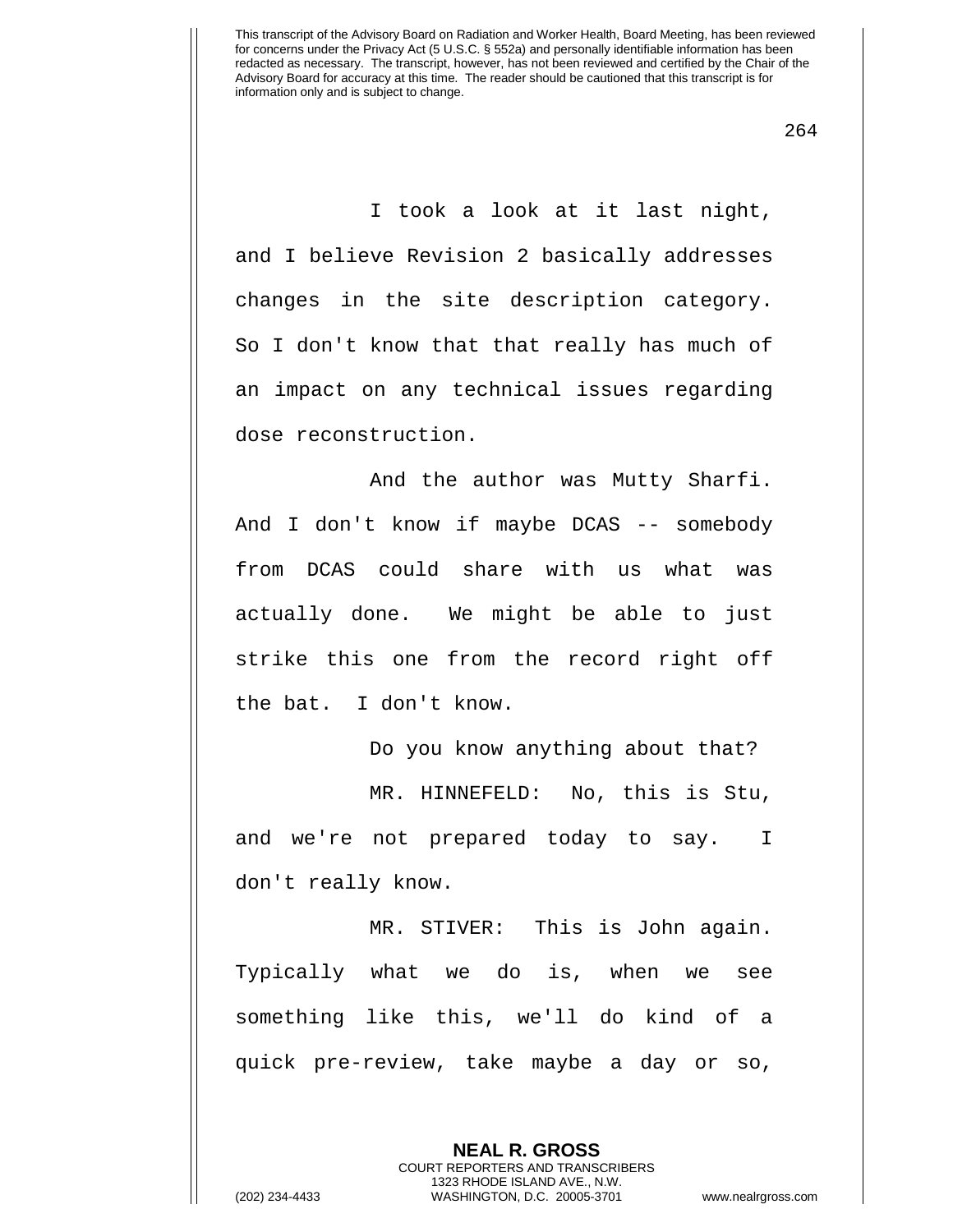265

look it over, decide whether it warrants a full review or not. And I guess that's where this one kind of stays at this point.

Next on the list is Fernald. As I mentioned, there are new TBDs released this year. Brad and Ted have already given us the go ahead to start looking at those and produce our responses to the Site Profile responses from NIOSH.

Next on the list was the gaseous diffusion plants, and there's a new TBD on occupational medical dose that came out March of last year. And this was after the last Work Group meeting. And so this document has not been looked at in the Work Group environment or neither have we had a chance to look at it. So that's another one that we would recommend as a pre-review.

CHAIRMAN MELIUS: I mean, frankly it's hard to see that as much of a priority.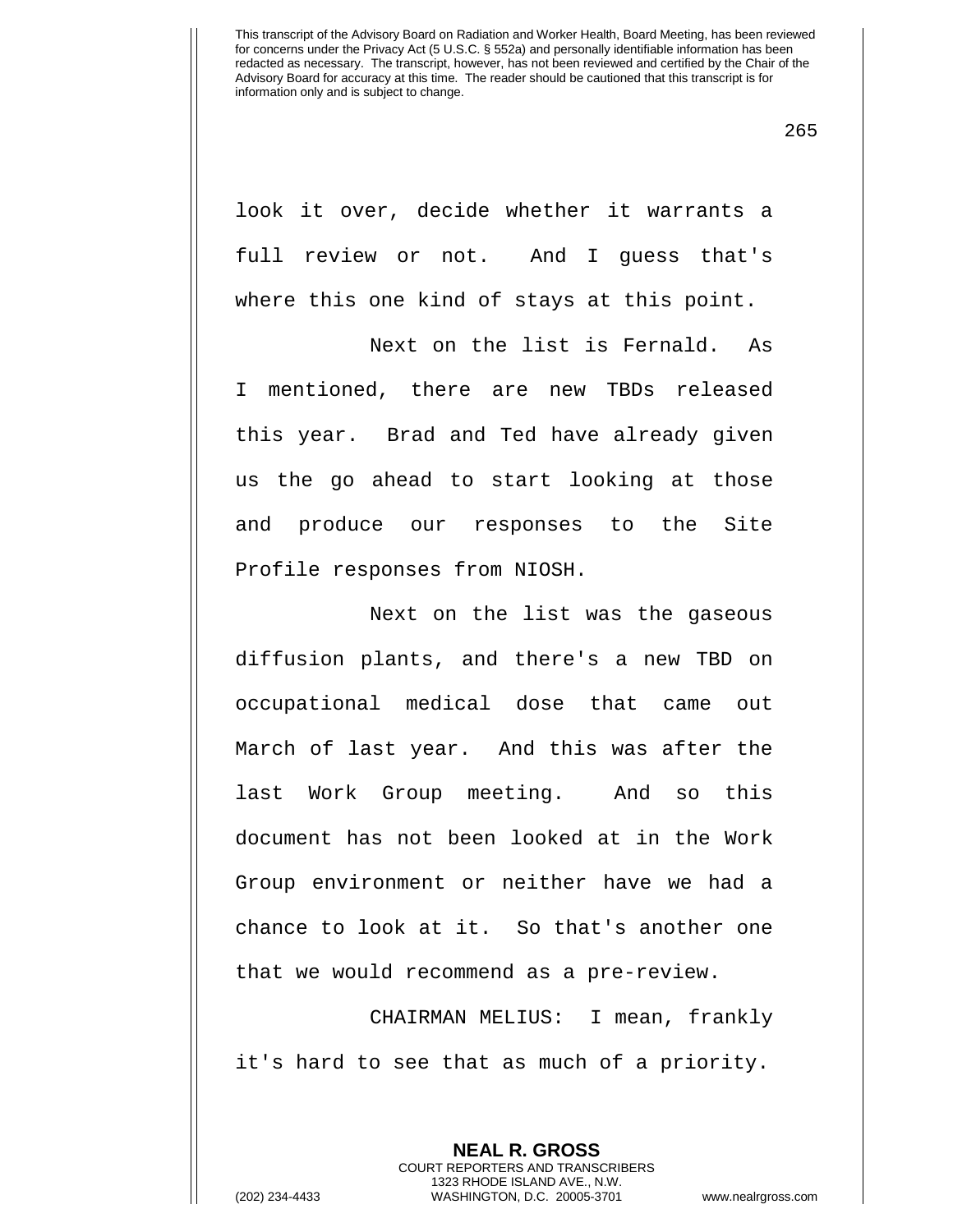266

MR. STIVER: Yeah, I mean, it's one of those things. It's medical dose. It's not going to really probably amount to much.

CHAIRMAN MELIUS: Yeah, I mean, again, I think we're in a time of limited - some care about our resources, so keeping some prioritization is helpful.

MR. STIVER: Sure.

Mound. Josie had mentioned that there are new TBDs for all but external. And these revisions have not been discussed in the TBD, although they were released prior to the last meeting, which I believe was in November of 2013.

Pantex. There were three new TBDs released for Pantex: occupational medical dose, environmental dose and internal dose. These date basically from January to March of this year. And once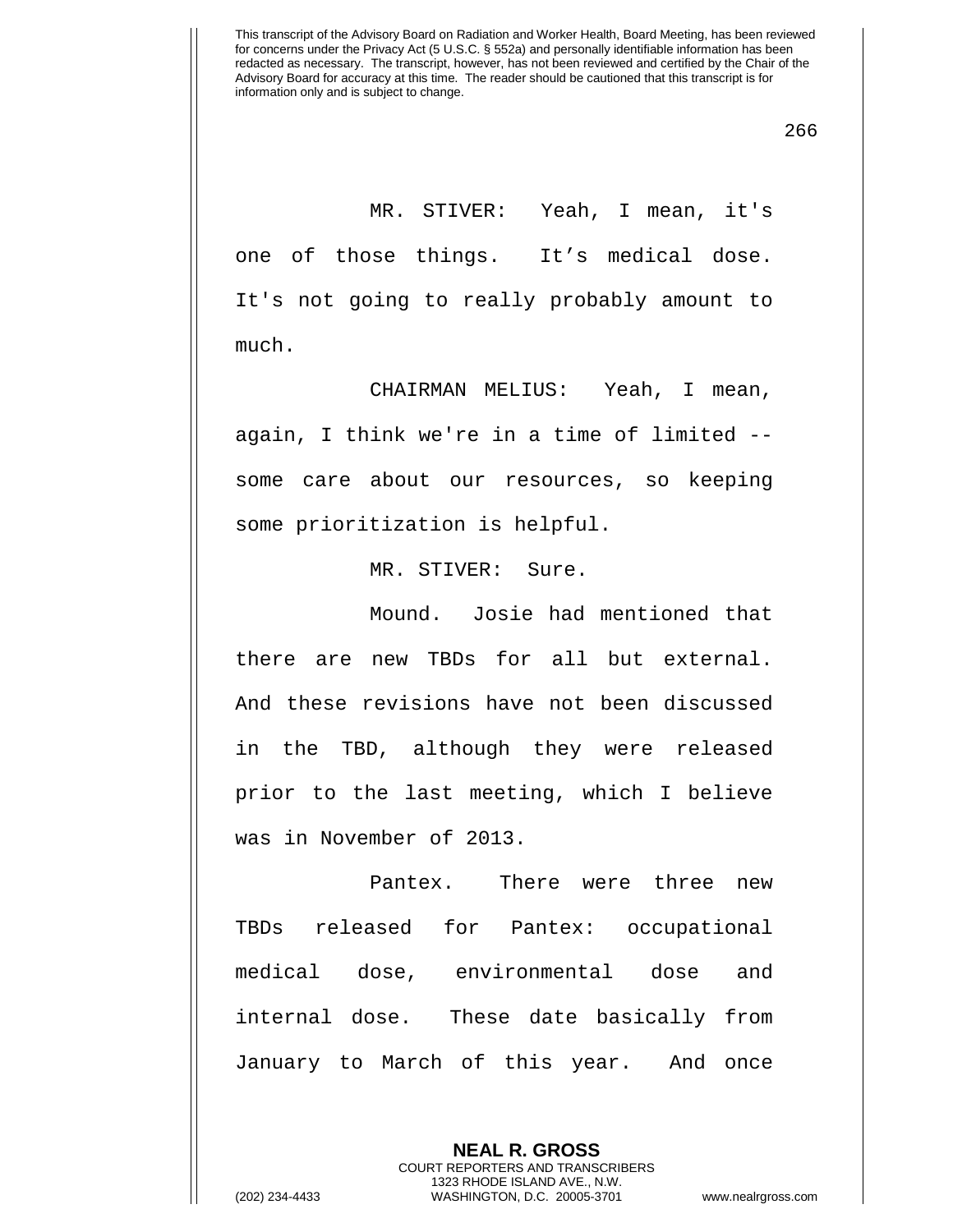267

again, the last meeting was in of June of 2013, prior to the TBD revisions. And so there's been no chance for the Work Group to discuss it or for us to look at that.

And kind of in line with that, Clarksville-Medina, as you recall, was kind of subsumed under the SEC for Pantex. And we had reviewed Technical Basis-39, Rev 2, for the Clarksville-Medina and had seven outstanding findings on that.

Now, the fact that this new revision came up probably has more to do with -- you know, kind of addressed the SEC issues. And so a lot of those findings may not even be moot at this point. So we would probably like to get a response from NIOSH, or at least we could work offline on that and we could look at it ourselves. So I don't see that being a big problem.

TBD-6000, Appendix C, for Dow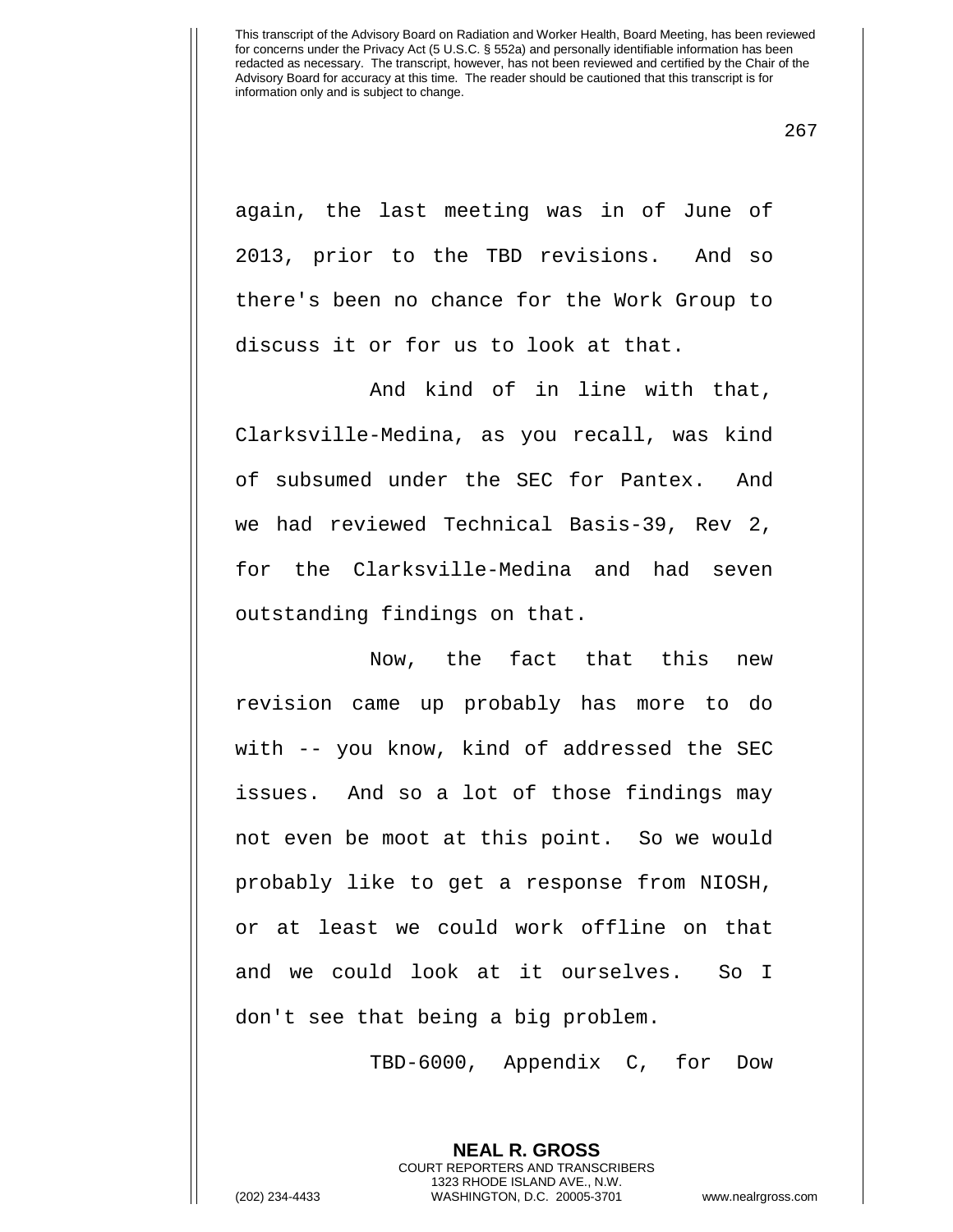268

Chemical was released April of this year. Appendix R for Alcoa, Aluminum Company of America, was released in March. Neither of these have currently been placed into TBD-6000 Work Group at this point.

As far as the Uranium Refining AWEs, there's only one new document there for DuPont Deepwater. And I know some of you remember that we had several findings in abeyance waiting on this revision. So this revision is now available. And so we'd be in a position to look at those findings the next Work Group meeting.

Finally, as far as TBDs go, we have Weldon Spring. All sections revised and updated in 2013. And this is a situation where the Work Group has kind of been dormant for a while after the SEC was voted on in Denver in 2012. Nothing really has happened since then, but I guess this

> **NEAL R. GROSS** COURT REPORTERS AND TRANSCRIBERS 1323 RHODE ISLAND AVE., N.W.

(202) 234-4433 WASHINGTON, D.C. 20005-3701 www.nealrgross.com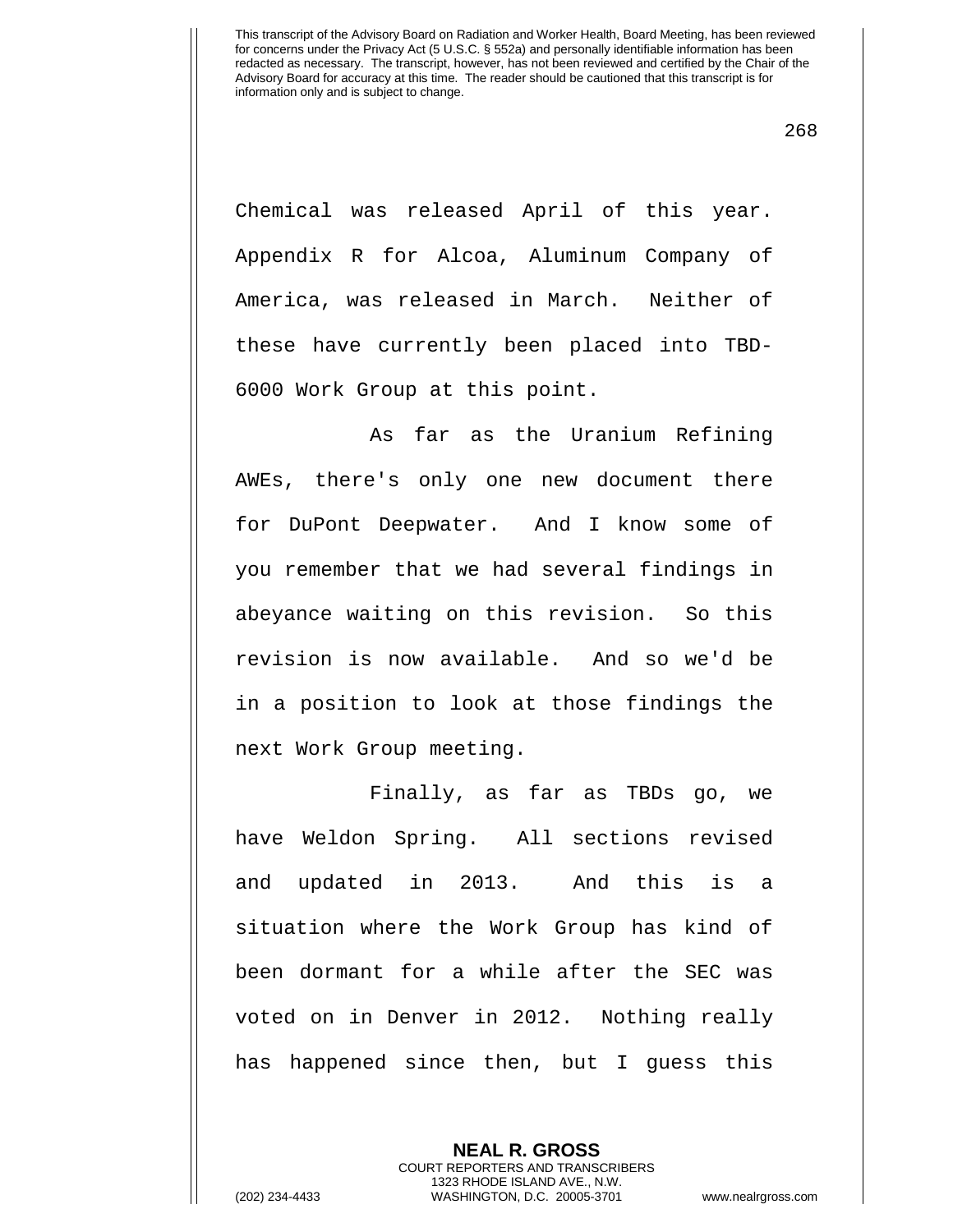269

might be an opportunity for the Work Group to take another look at what's going on on the Site Profile side of the house.

Finally, TIBs and Reports and Procedures. There are seven new ones. All but two fall into existing Work Groups. That would be the Santa Susana internal coworker data that we talked about a little bit earlier, the model for that.

Another is OTIB-64. This is something that came up in the April DRSE meeting and was discussed there. And this, the coworker external dosimetry data for Y-12. And this is a situation, once again, where there isn't a Work Group established. Possibly this could be subsumed into PRSC or possibly under the Dose Reconstruction Subcommittee, unless the Board wishes to go ahead and reestablish the Y-12 Group.

Four others relate to Savannah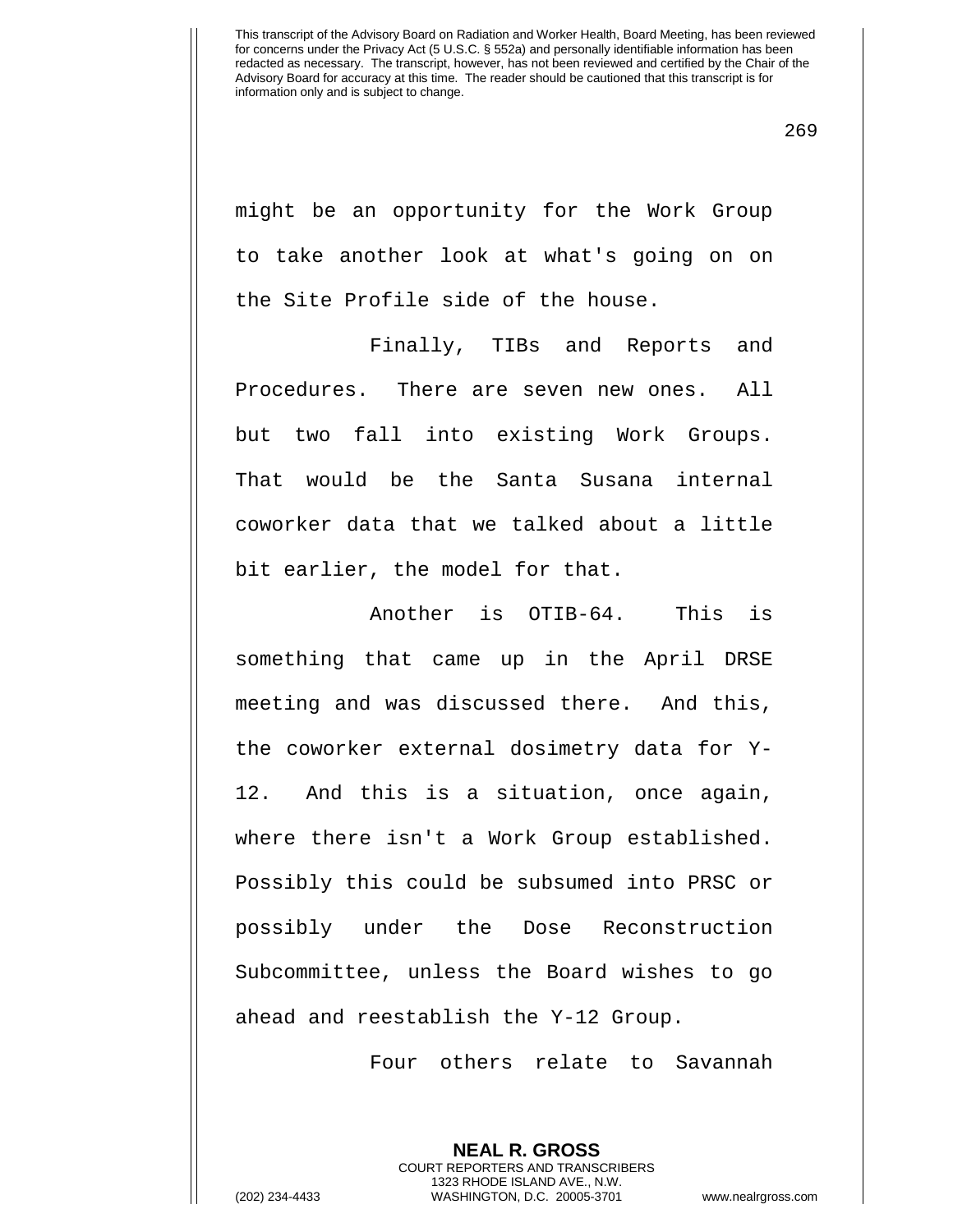270

River and Santa Susana, as I mentioned before. This is OTIB-80 and OTIB-81. OTIB-84 was -- excuse me, that would have been RPRT-62, which is the Response for Dosimeters to Aged Fission Products in Tank Farm Environment at Savannah River. So the Savannah River Site TBDs obviously would be tasked, if they were to be tasked, under that existing Work Group.

And OTIB-84, Nuclear Metals, which was discussed earlier today, we have not obviously had a chance to look at that. And so that's something that is probably an open agenda item for a future date.

And let's see, the only one that really was not site-specific is RPRT-63, which is ICRP 116, External Dose Conversion Factors. And this was produced back in November of 2013. And this is something that would be, at least in SC&A's view, something

> **NEAL R. GROSS** COURT REPORTERS AND TRANSCRIBERS 1323 RHODE ISLAND AVE., N.W.

(202) 234-4433 WASHINGTON, D.C. 20005-3701 www.nealrgross.com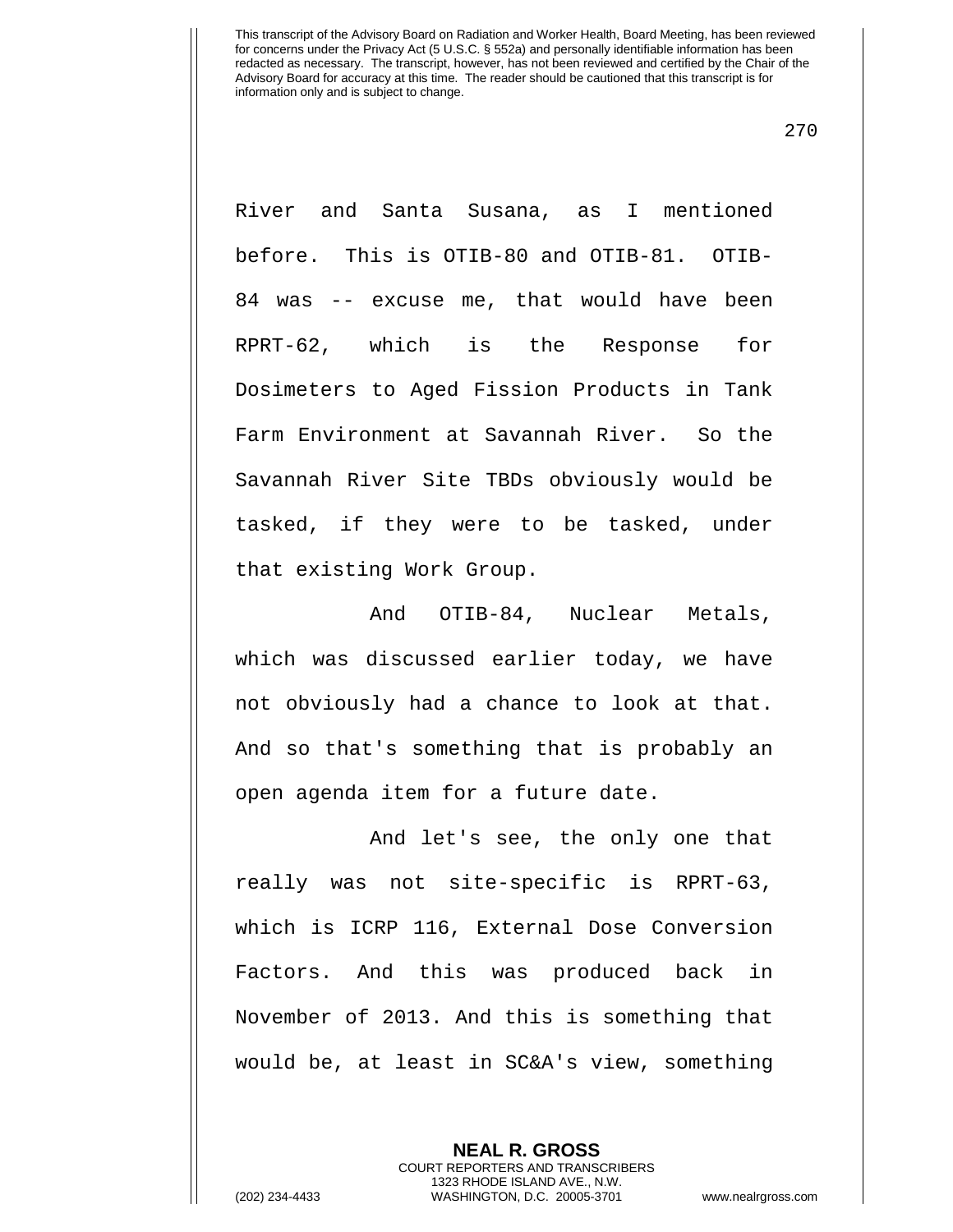271

that the PRSC might want to take a closer look at as a pre-review where we could just take a quick look and come back with a response.

CHAIRMAN MELIUS: What is that model?

MR. HINNEFELD: ICRP 116 is a publication of new external dose conversion factors as a function of organ.

CHAIRMAN MELIUS: Okay.

MR. HINNEFELD: It expands on the previous list. The previous list is the one that we incorporate into our dose conversion converting badge dose into organ dose.

CHAIRMAN MELIUS: Okay. Is it a significant change, or  $-$ - I mean, I  $-$ -

MR. HINNEFELD: It could, in areas, be very significant. It provides for the first time gender-specific DCFs and it adds previously -- organs that previously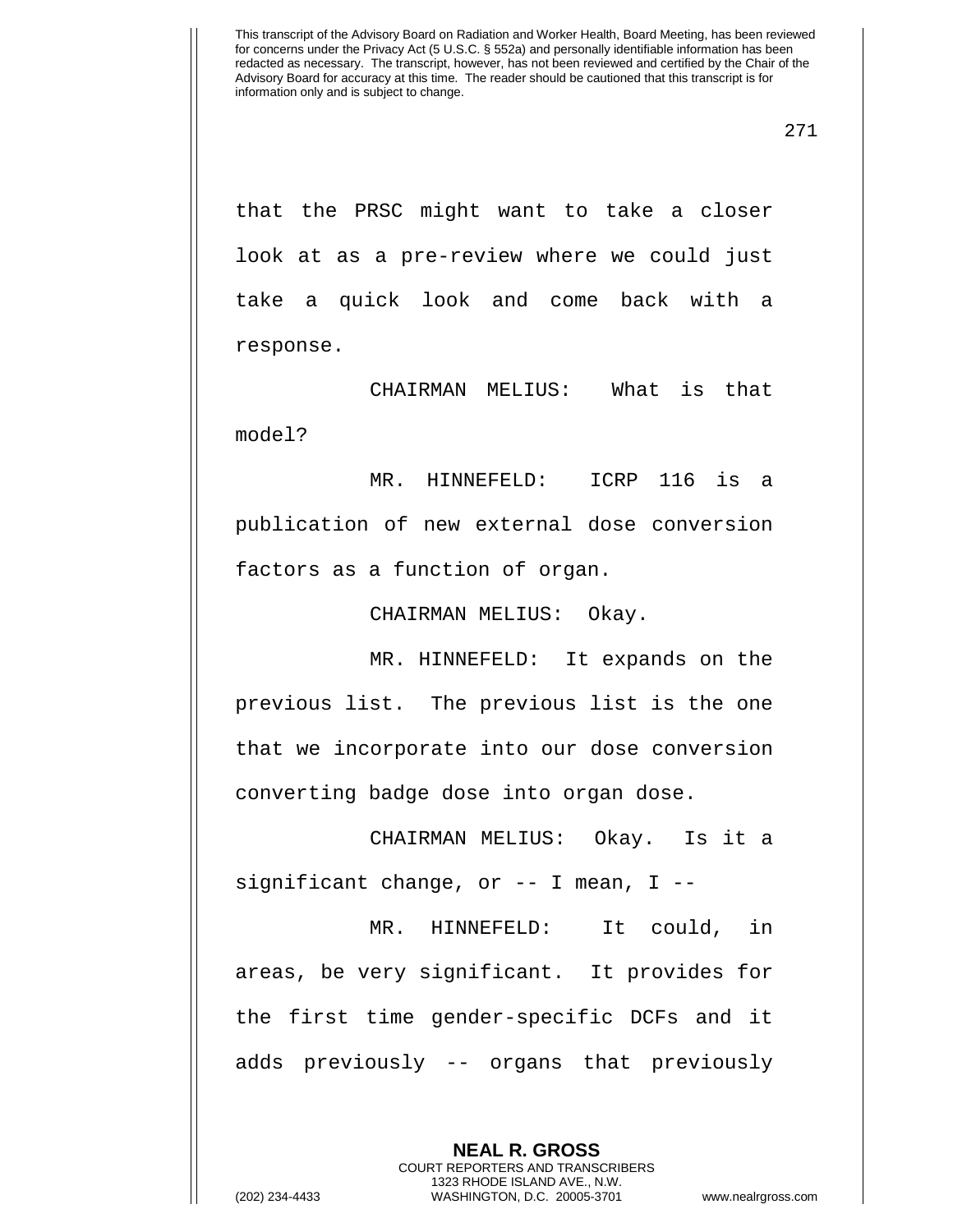did not have a DCF. And so we would use a nearby substitute.

CHAIRMAN MELIUS: Right.

MR. HINNEFELD: It could

conceivably be very significant.

CHAIRMAN MELIUS: So we should look at it?

MR. HINNEFELD: Likely.

CHAIRMAN MELIUS: Yeah. Okay. We won't change it.

MR. STIVER: So really that's the extent of our list at this time.

CHAIRMAN MELIUS: Thank you, John. Yeah, my suggestion, I mean, is that since many of the Board Members are just seeing this report, much of this is really, I think, up to the individual Work Group chairs to sort of look at and see where do these -- I don't know where some of these fit into the issues, for example, at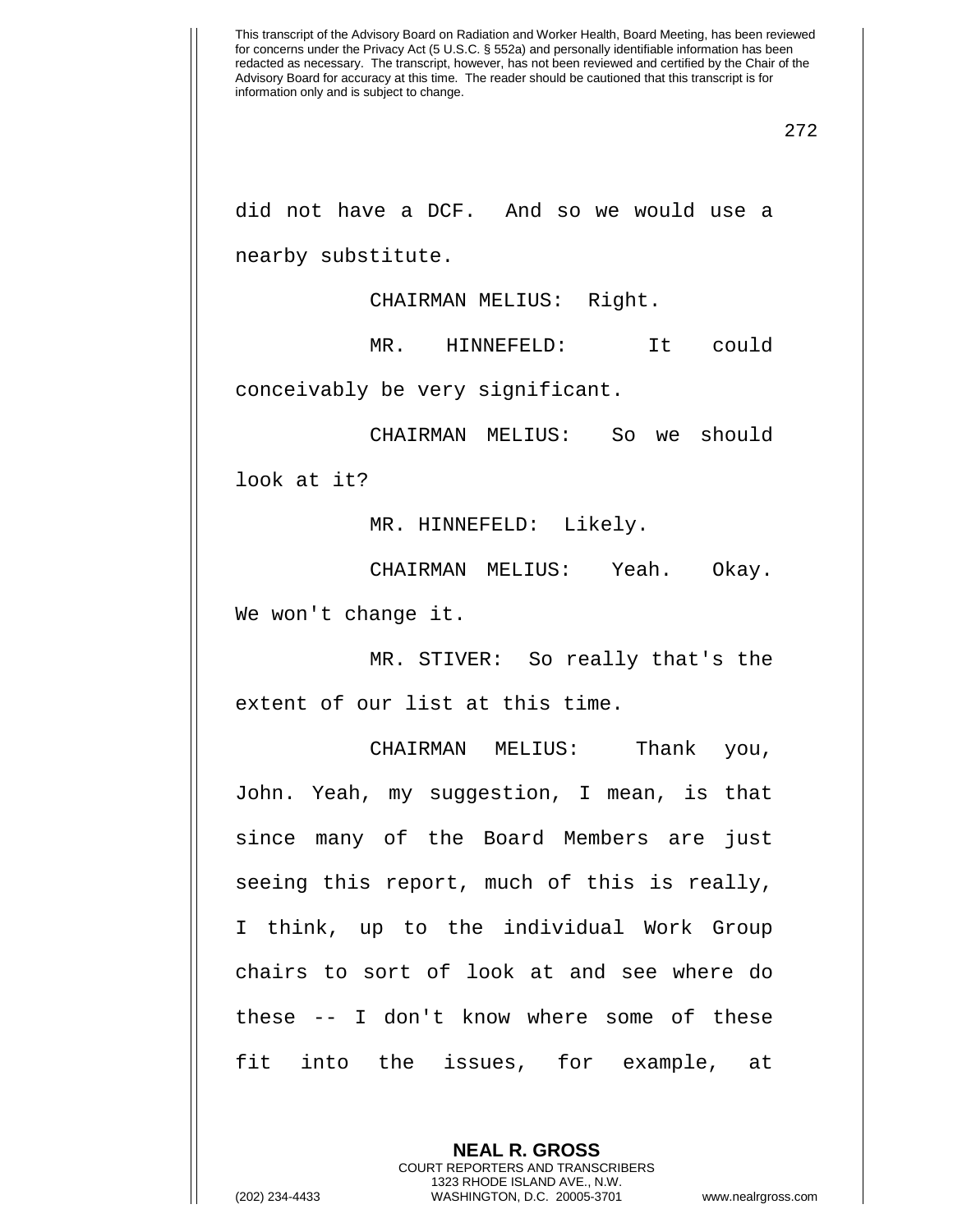273

Savannah River. We're going to be talking about that more later, but seems to me there's lots of issues with Savannah River and I want to keep some prioritization on what we can handle and what's important for that.

Some of these other sites, let's get maybe the Work Groups formed, if they're not formed, or get on their table. But at the same time, I want to keep in mind some of the resources issues also.

MR. STIVER: Oh, absolutely.

CHAIRMAN MELIUS: So let's handle that. And we'll get that out to the Work Group chairs that aren't here. Does that makes sense to everybody on that?

And I think we should go ahead and task the ICRP 116, if I remember right.

Okay. Wanda, is that okay with you?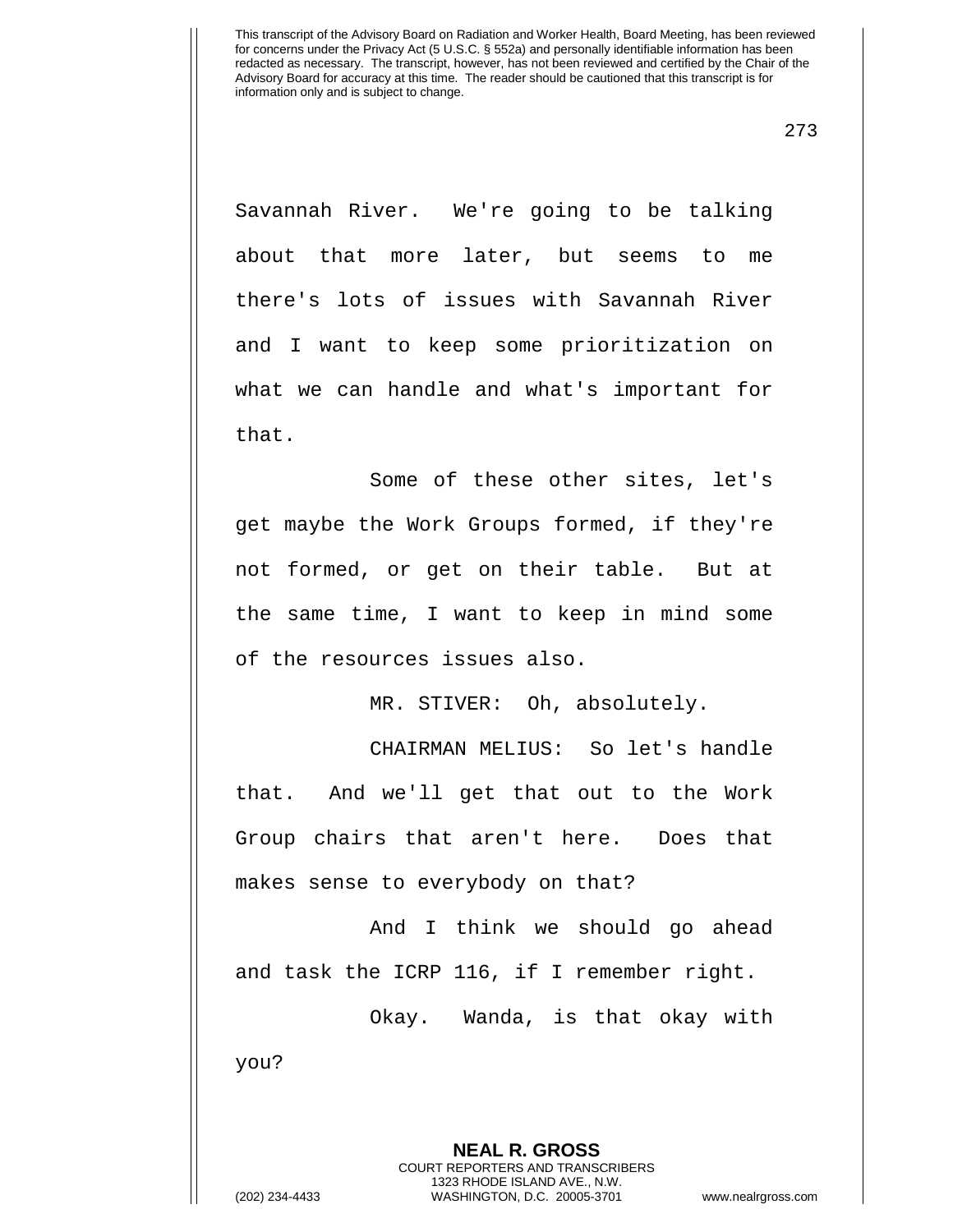274

MEMBER MUNN: Yes, that's okay with me.

DR. NETON: I would just suggest that ICRP 116 was really just a review of the document and how it compares to what we're currently doing. There was no decisions made in that document. It was just a flat-out comparison of the new values versus what we have, what we've been using.

CHAIRMAN MELIUS: So is it used  $or$   $--$ 

DR. NETON: No, not used at all.

CHAIRMAN MELIUS: Oh, okay.

DR. NETON: It's just a preliminary comparison to see what we might be doing.

CHAIRMAN MELIUS: And so are you going to -- what's your next step? I'm just trying to understand this. I'm sorry.

DR. NETON: Well, we're going to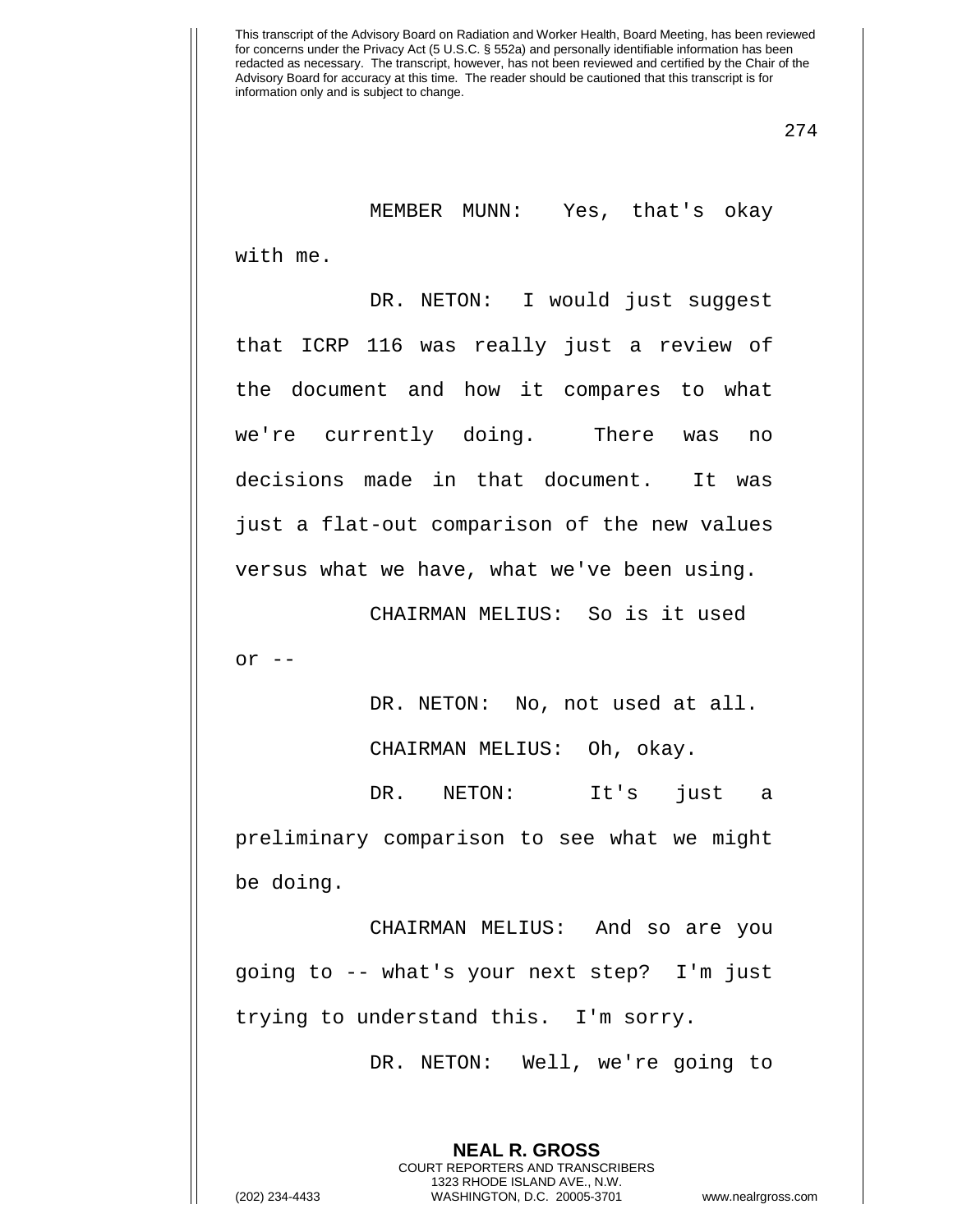275

have to revise documents in accordance with the review. But we're not doing that just yet. There's still some preliminary steps we have to take before we would implement ICRP 116.

CHAIRMAN MELIUS: Oh, okay.

DR. NETON: There are some different distributions that we'll be enacting that currently aren't there, and so there will be some upgrades made to the software that generates the distributions, at least the DCF distributions.

CHAIRMAN MELIUS: So you're recommending we wait on that? You're overruling the head of the program here.

DR. NETON: Well, I'm just --

CHAIRMAN MELIUS: No, I'm kidding. I'm kidding. What's the right timing on this, I don't know, but --

MR. HINNEFELD: Well, Jim's point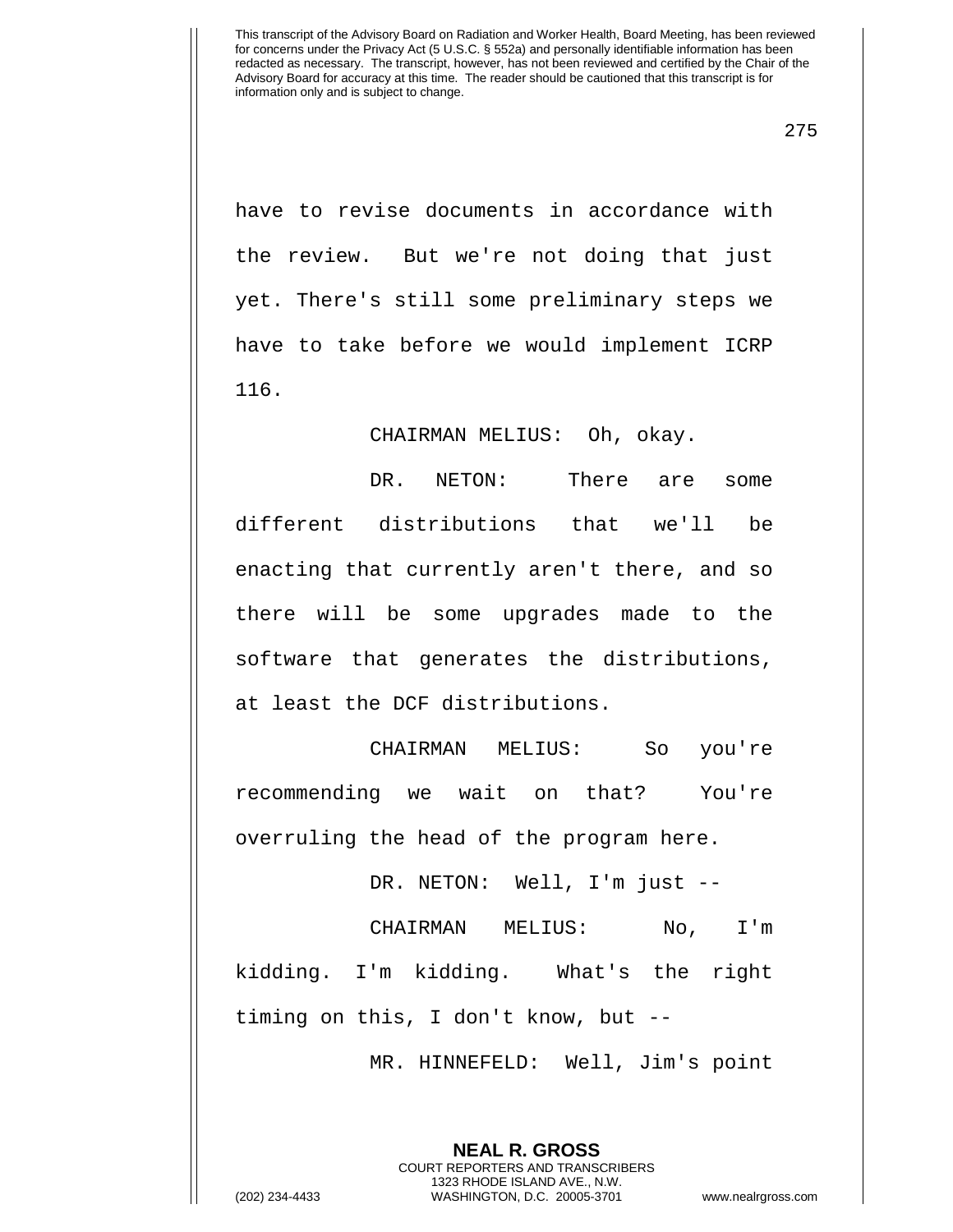276

is correct in that we've not embarked on changing anything. So nothing in ICRP 116, yet, is changing anything that we're doing. It's a comparison, like they said, a report of what the new report is compared to the old one, the old ICRP list. And so it's sort of to inform us about what are we facing when we go to implement 116, what exactly is the issue that we're facing? So that's kind of what it set the stage for. But we're not doing anything today with ICRP 116 DCFs.

CHAIRMAN MELIUS: Okay. So you would then do that piecemeal or as a whole update?

MR. HINNEFELD: We would hope to do it all at one time.

CHAIRMAN MELIUS: Okay.

MR. HINNEFELD: So that would be a fairly long implementation, or a fairly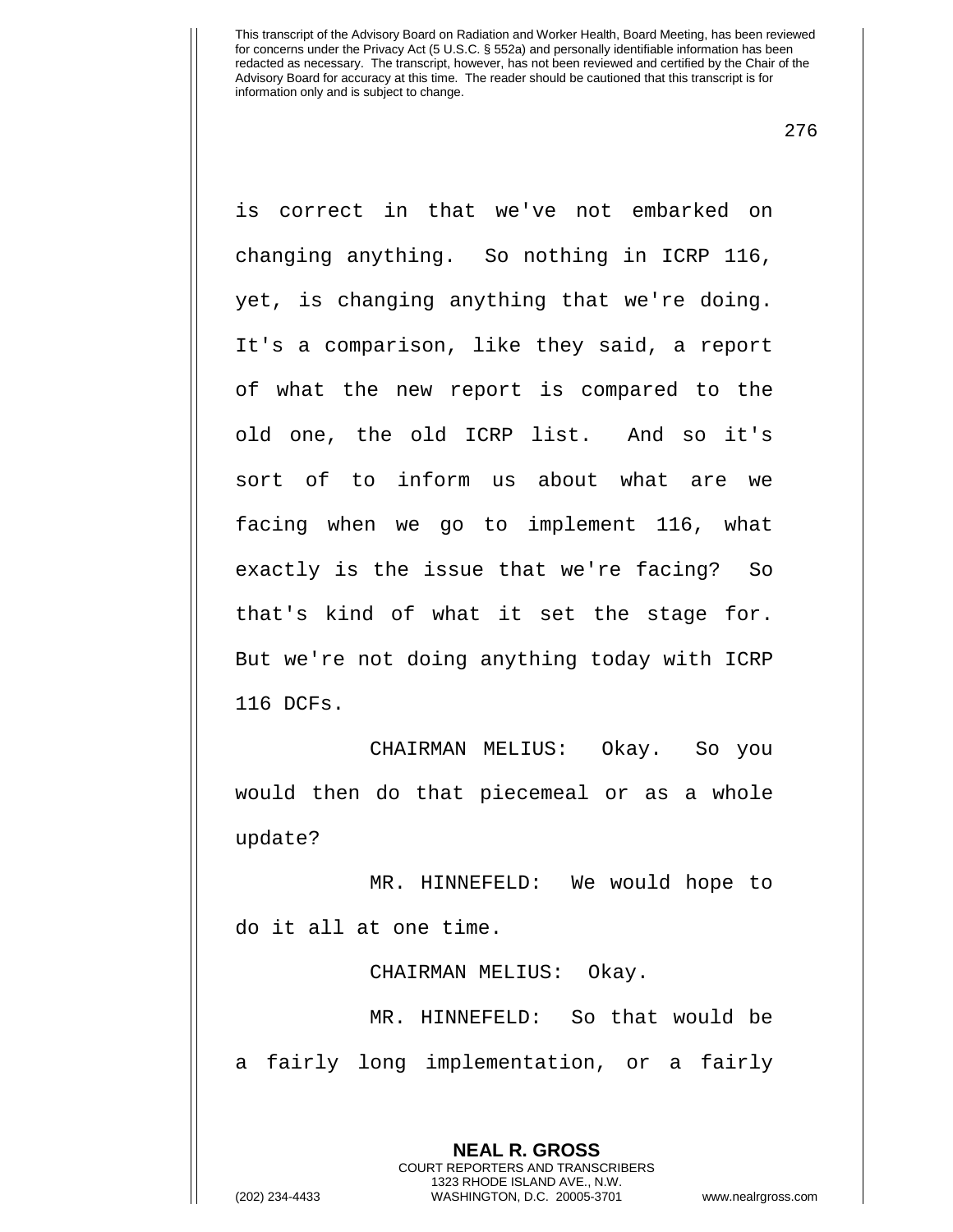277

complicated implementation.

## CHAIRMAN MELIUS: Yes, Jim?

DR. NETON: Well, that's exactly right. I mean, I think if we're going to do it, we would implement what made sense. Preliminary analysis showed that some organs will go down, some will go up. It's not across the board change, so it wouldn't be claimant-favorable to everybody, just maybe a few cases. The most significant change that I can remember now is a prostate gland with a DCF where we've been using a surrogate.

## CHAIRMAN MELIUS: Right.

DR. NETON: Prostate doses will likely go way down. But we've not implemented it yet. We will do it one shot. There are some preliminary changes we need to make though to get these distributions put into the software. These distributions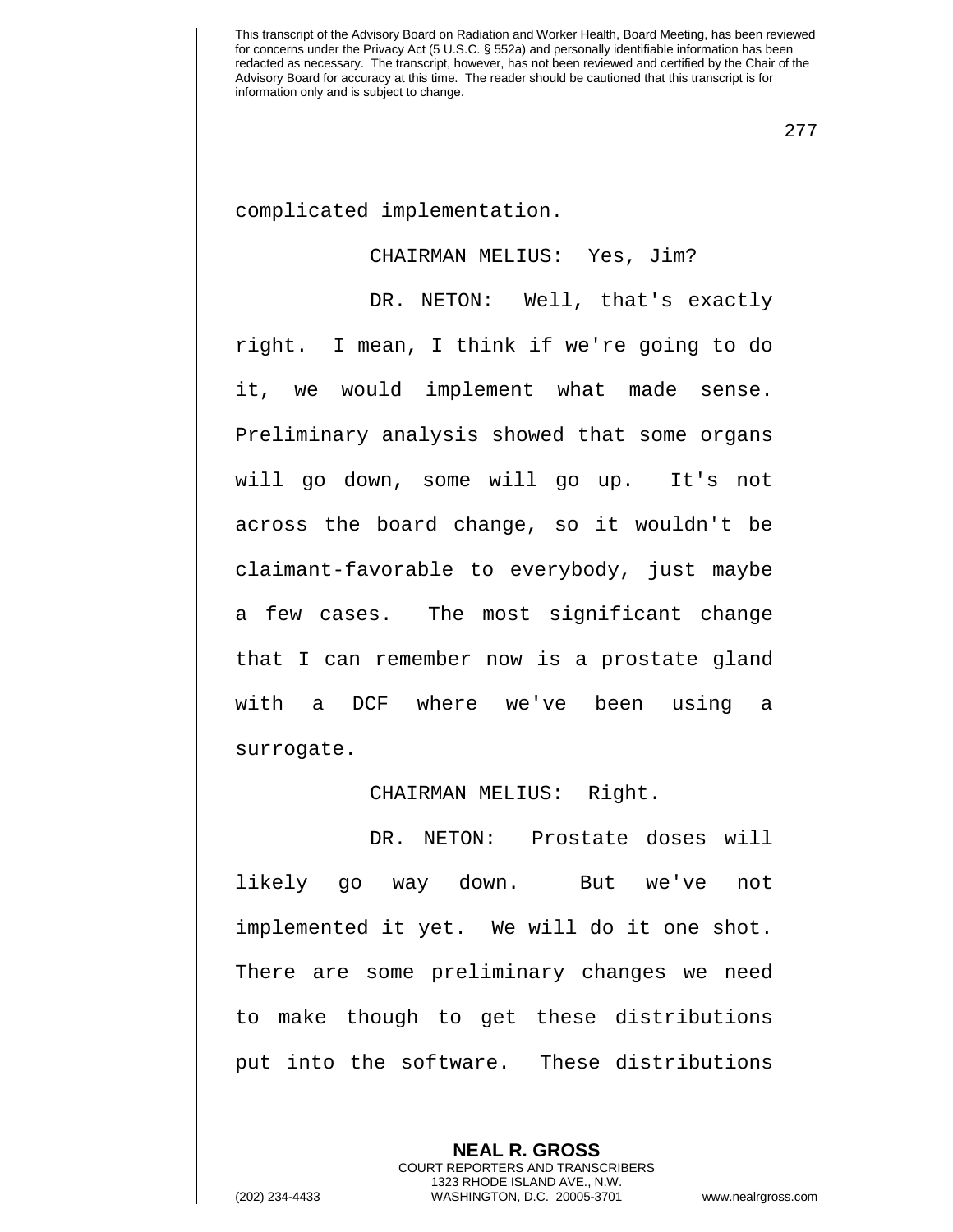278

tend to be fairly complex in shape. They're not amenable to some of the more simple distributions we've used, like triangular or even a Weibull distribution.

So, again, there's nothing to be gained other than to say, yes, this is how ICRP 116 compares to ICRP 74, which is what we're using.

CHAIRMAN MELIUS: John, you had  $a$   $-$ 

MEMBER POSTON: I'm trying to understand the conversation. Were you talking about forming a Work Group for this?

CHAIRMAN MELIUS: No. No, this would be part of the Procedures Work Group. And I guess I to some extent misunderstood what the document was, thinking that it was the implementation, which made sense for the Procedures --

MEMBER POSTON: Well, it's likely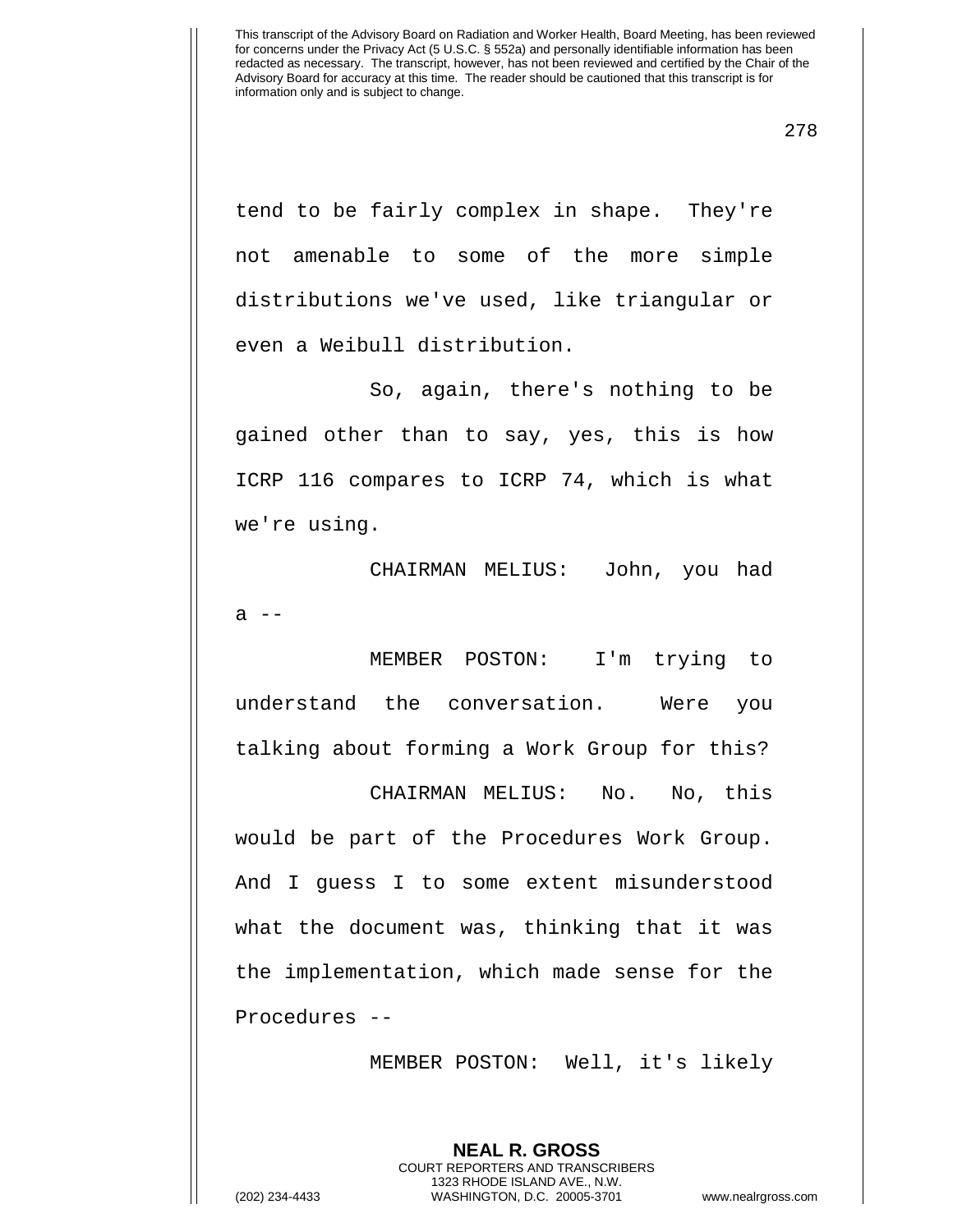that the error bars on the two sets of calculations are within each other. So the fact that there are additional organs is important to consider.

But in another way of looking at it, it's like changing the horse in the middle of the stream. I mean, are we going to start this operation all over again and spend the next ten years spending federal money to reevaluate all the doses?

CHAIRMAN MELIUS: Yeah. No, the precedent has been, if it's favorable to the claimant, to go back. If it's not favorable, not to go back. Is that a fair statement? And does it get better dose reconstruction? I mean, I think it needs careful review. I don't want to try to --

MEMBER POSTON: Well, I just have trouble when people talk about precise science. We're not doing precise science,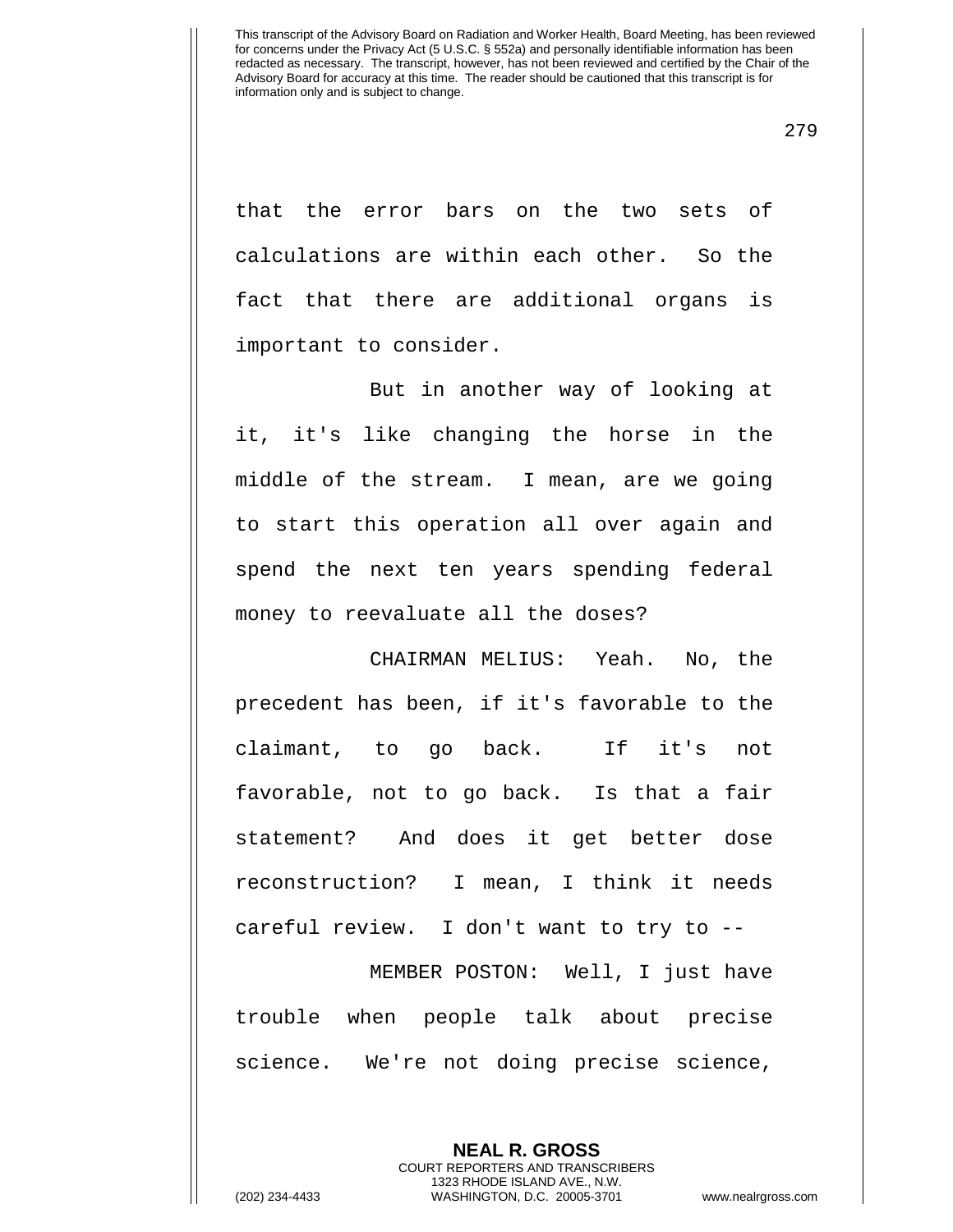280

and don't anybody believe that if you hear it. So what I'm saying is the dose conversion factors are calculated values based on a series of assumptions. And I suspect the calculated values -- the error bars on those two sets of data overlap each other so that there's not much need to change. But that's one man's opinion.

CHAIRMAN MELIUS: Yes. Well, but I also think that's a consideration that ought to be taken into account in implementing that. And to the extent that it's decided to implement, the Board would have input in that, but it's not predetermined. And I don't think DCAS has determined what they're going to do yet. And so my sense is that now is not the time to review it. Let's give some time to think about it and so forth. And, again, not to criticize John Stiver for bringing it up. I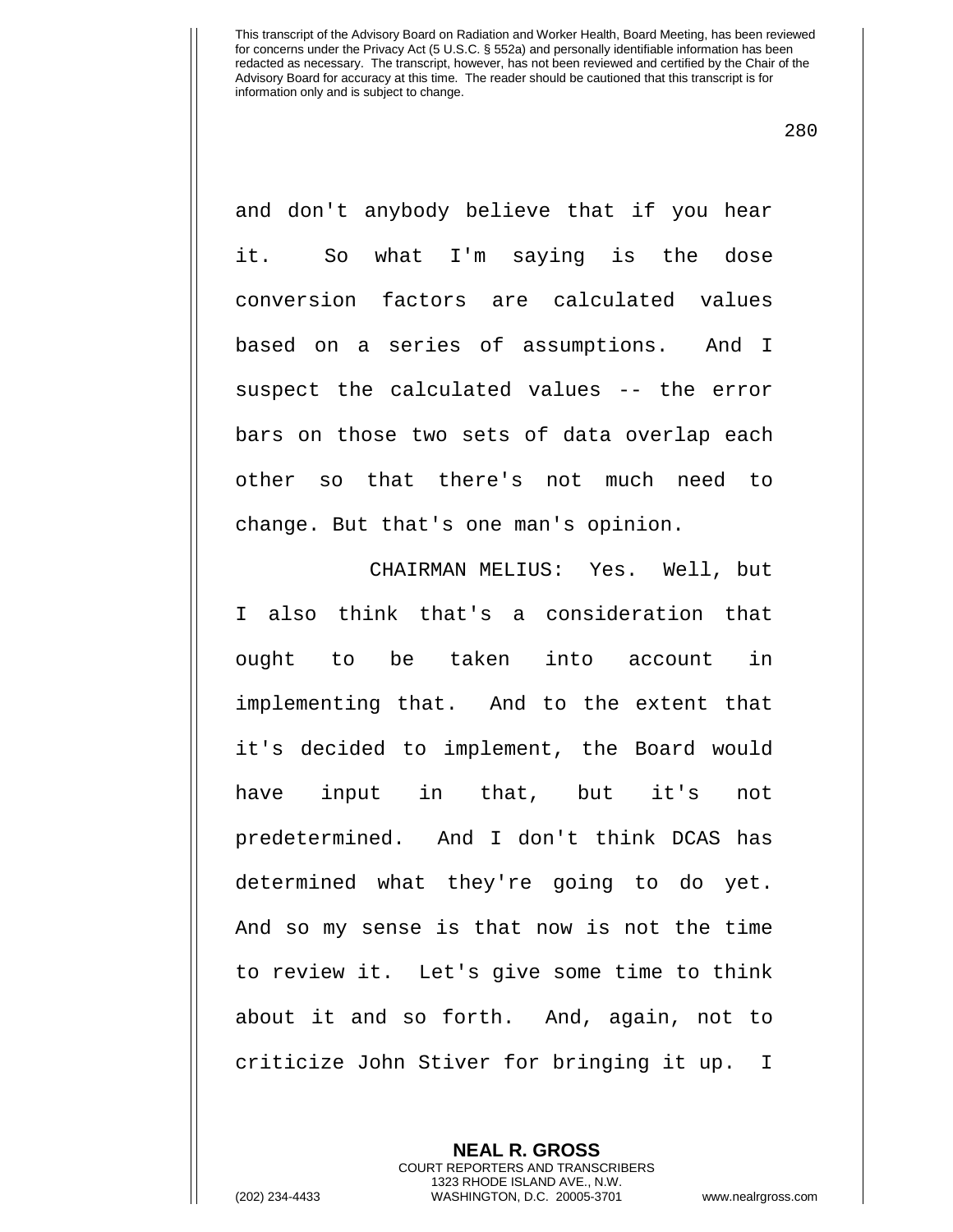281

think it's --

MEMBER POSTON: I think it's appropriate that we know the result.

CHAIRMAN MELIUS: Yeah.

MEMBER BEACH: Jim, I have a question.

CHAIRMAN MELIUS: Yes, Josie?

MEMBER BEACH: So I understand we need time to look at this list. I guess I'm wondering how will we prioritize these. I know I'm waiting for Site Profile Reviews for Mound, so I would jump in and say let's get those done. But are we going to just put it -- I mean, who's going to decide what's important?

CHAIRMAN MELIUS: What I suggest we do is that before we do these assignments we talk at our next Board call.

MEMBER BEACH: Okay.

CHAIRMAN MELIUS: Given the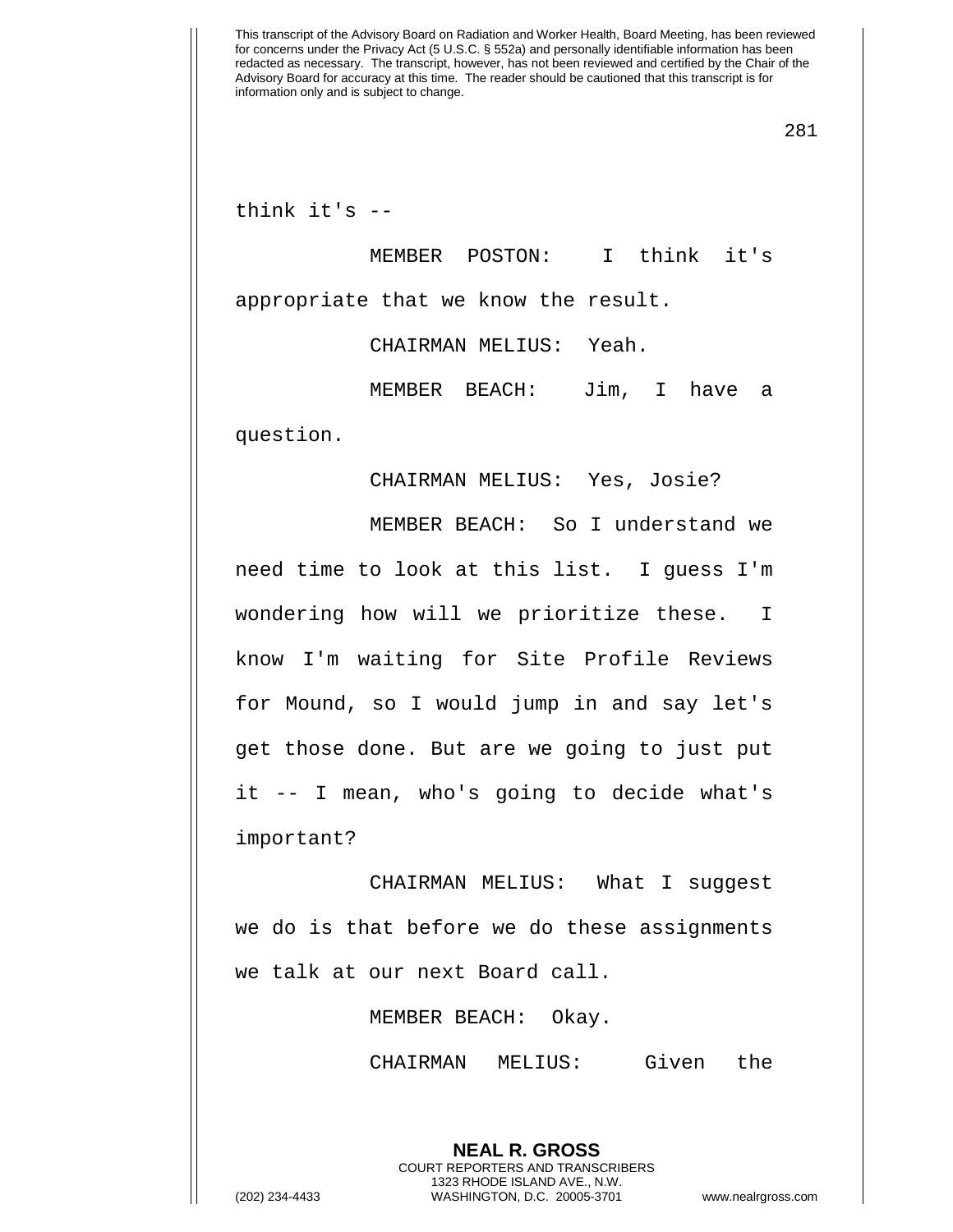282

amount of potential work involved. I think that's the only way fair of doing it. And we need input from DCAS and everyone involved. Is that satisfactory?

MEMBER MUNN: Yeah, that would certainly be helpful for me to have more feedback from more resources.

CHAIRMAN MELIUS: Yes. Good. Okay. Any other Board business?

(No response.)

CHAIRMAN MELIUS: Okay. Then I think we have an extended break and come back at 4:15.

Yeah, why don't we come back at 4 o'clock, given the number of slides that Tim has. Unless I can get LaVon to do a revision, the five-slide version. Okay. So we'll reconvene at 4 o'clock.

(Whereupon, the above-entitled matter went off the record at 3:06 p.m. and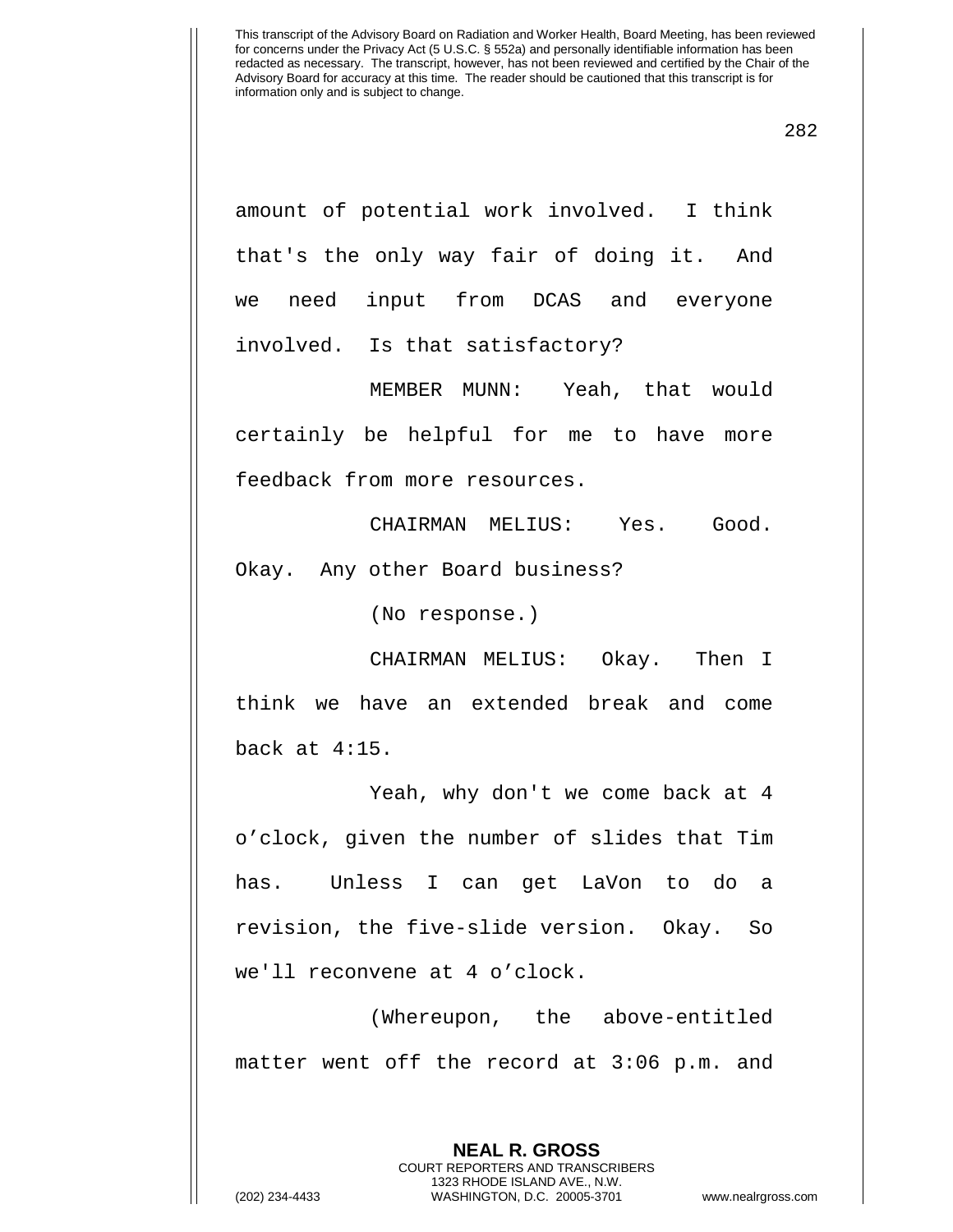283

resumed at 4:04 p.m.)

CHAIRMAN MELIUS: Okay. Welcome, everybody. We're going to get started on the Savannah River portion of our Board meeting today and start off. I believe Tim Taulbee is going to make a presentation on behalf of NIOSH. Tim?

DR. TAULBEE: Thank you, Dr. Melius. Can everybody hear me okay, or should I make some adjustments? Get closer?

CHAIRMAN MELIUS: Yeah, you need to be very close to this mic.

DR. TAULBEE: Okay. Is this better?

CHAIRMAN MELIUS: Yes, that's much better.

DR. TAULBEE: Okay.

MEMBER MUNN: You sound fine on

the phone, Tim.

DR. TAULBEE: Okay. Great.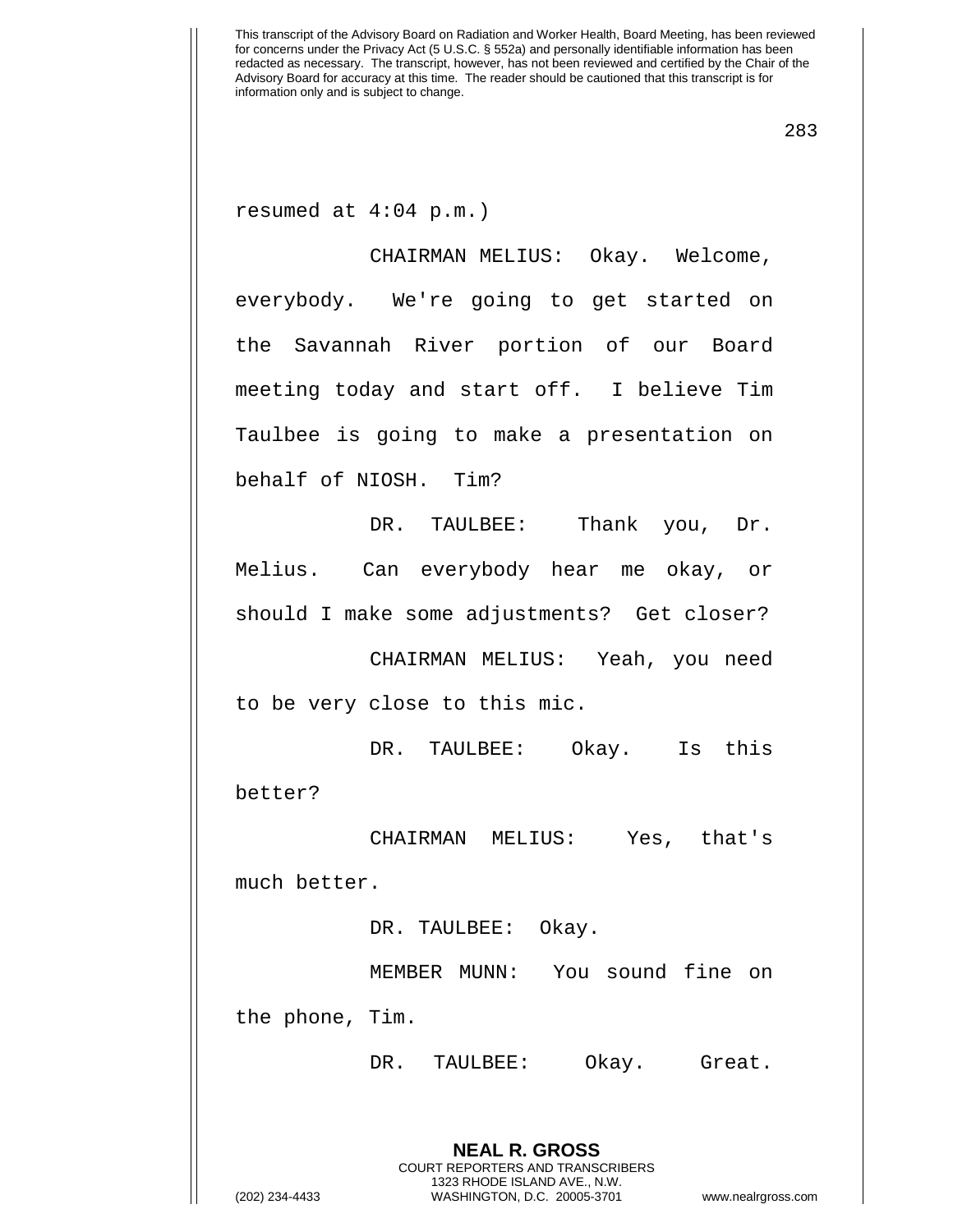284

Thank you. I'll try and keep this close to the mic.

Thank you, everybody, for allowing me this opportunity to talk to you and give you a status update on the Savannah River Special Exposure Cohort Petition Evaluation. I want to thank some of my colleagues who have helped put this together for me. This would be Mike Mahathy, the lead from the ORAU Team. Matt Arno, Liz Brackett and Nancy Chalmers have helped us all with some of the data here that I'm going to be presenting to you today.

So a little bit of an overview of what I plan on talking about. There are some key issues that are in front of the Work Group that we are still trying to address and close out. These are thorium from October 1972 to 2007, neptunium from 1972 to 1989, and then construction trades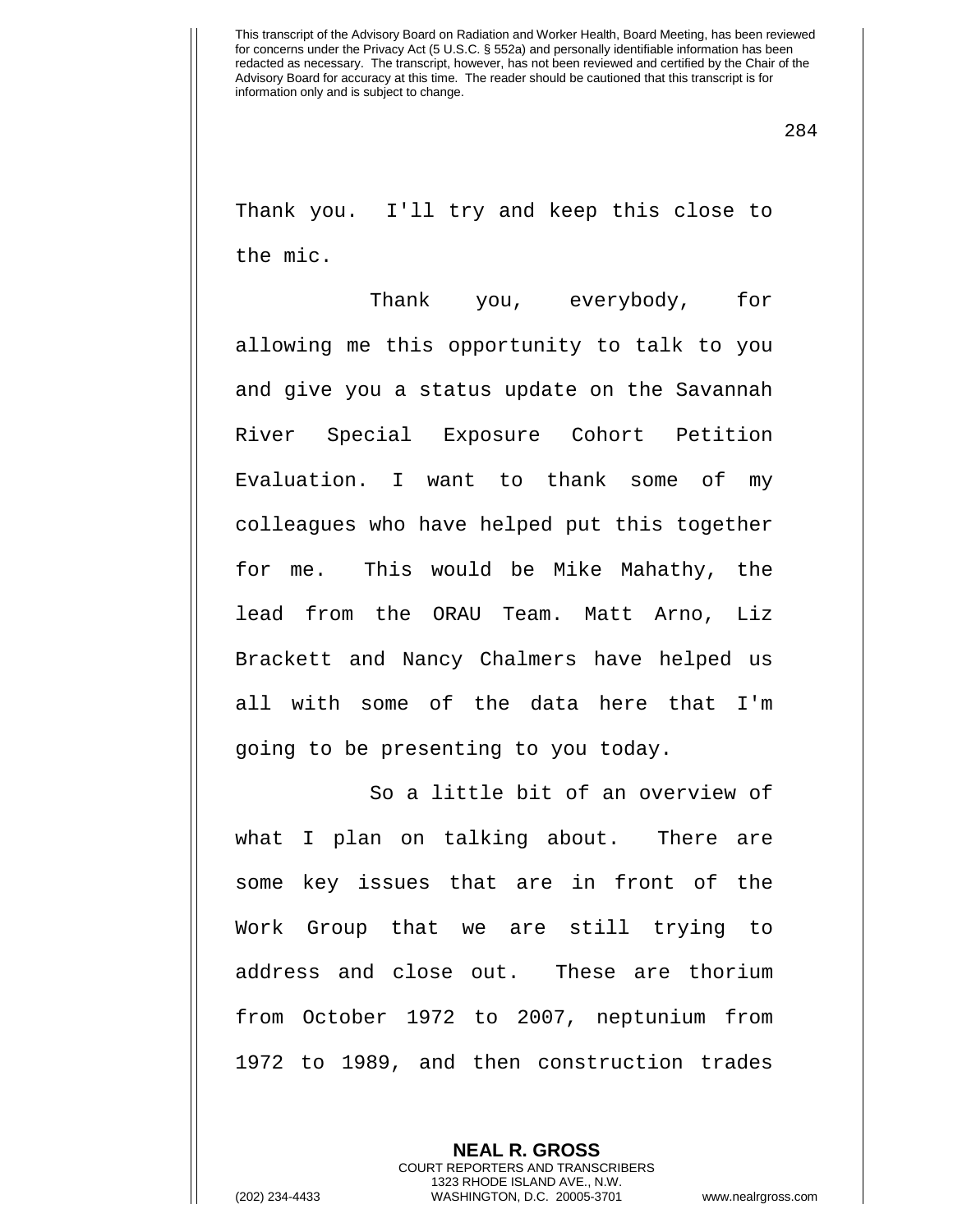285

workers. Particularly what we're looking at is subcontractors monitoring data and how complete those records are. So these are the three key areas that I plan on addressing today.

So to start with the thorium, just to recap a little bit, back in December of 2012 I gave a presentation before the Board on ER Addendum No. 3. And we talked about the thorium and the monitoring data that we were proposing at the time. So I want to recap some of this to you so that when I talk about the status, you'll get a more cohesive-type of understanding.

If you look at the unencapsulated thorium inventory on site, and so this would be the thorium that's not in the basins or encapsulated fuel. This is the particular diagram from 1955 through 2010. And you'll see that by 1972 most of the thorium was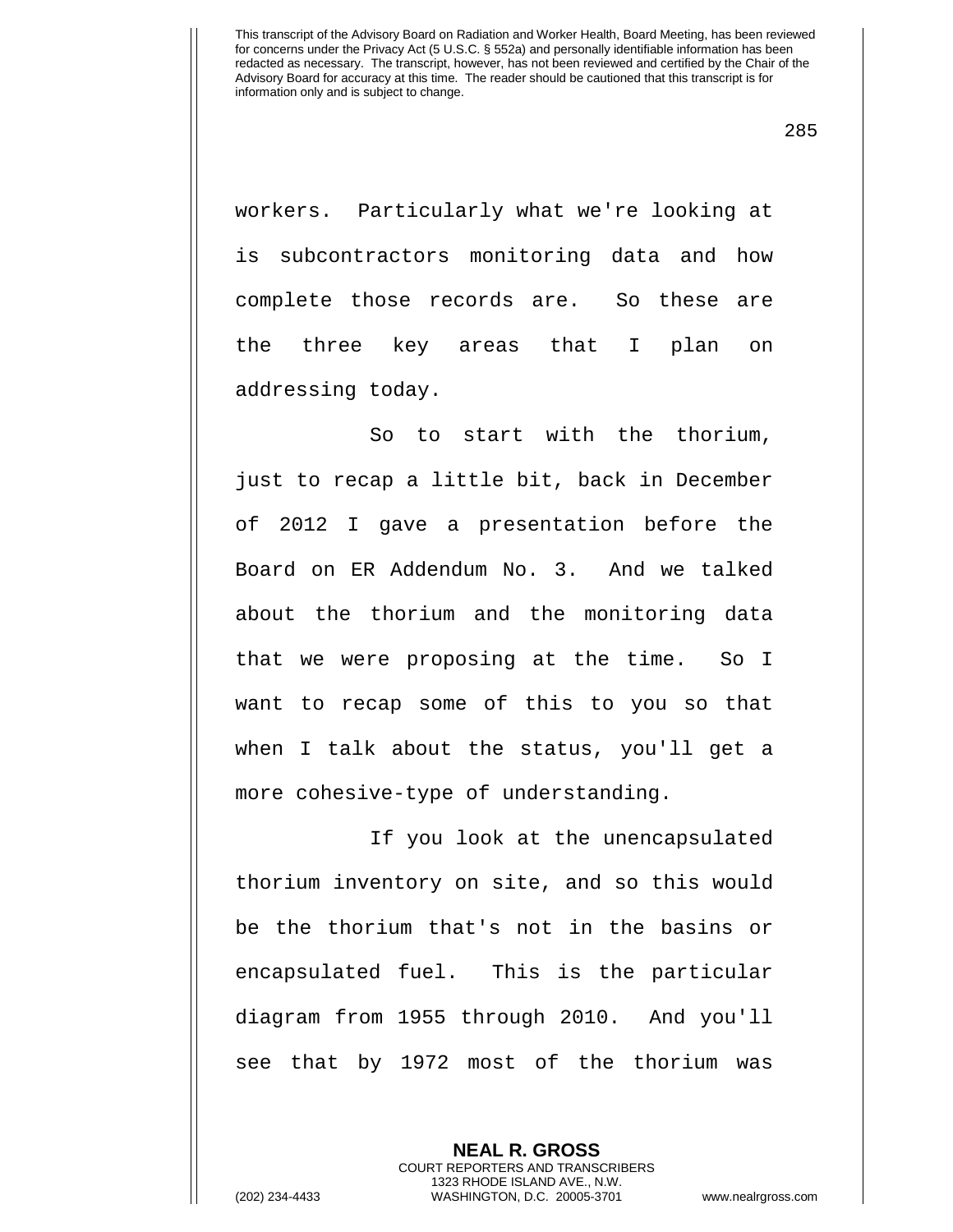286

offsite. It went from 120,000 kilograms down to what looks like on this graph down to about zero. Well, it's not zero.

If you look at the particular first tick here, this particular point here would be 5,000 kilograms. And if you blow up that particular portion five times, effectively, or look at one-fifth of it, that's what you get for the inset graph here. This is from zero to 1,000. And you can see that there is some thorium inventory on the site, although it does drop very low in the late 1980s.

And to put this into context, earlier today my colleague Dr. Glover was talking about NMI and he was looking at 25,000 kilograms. So 25,000 would be here, around this first tick right here, across there. And you can see we're looking at one-one hundredth of the thorium inventory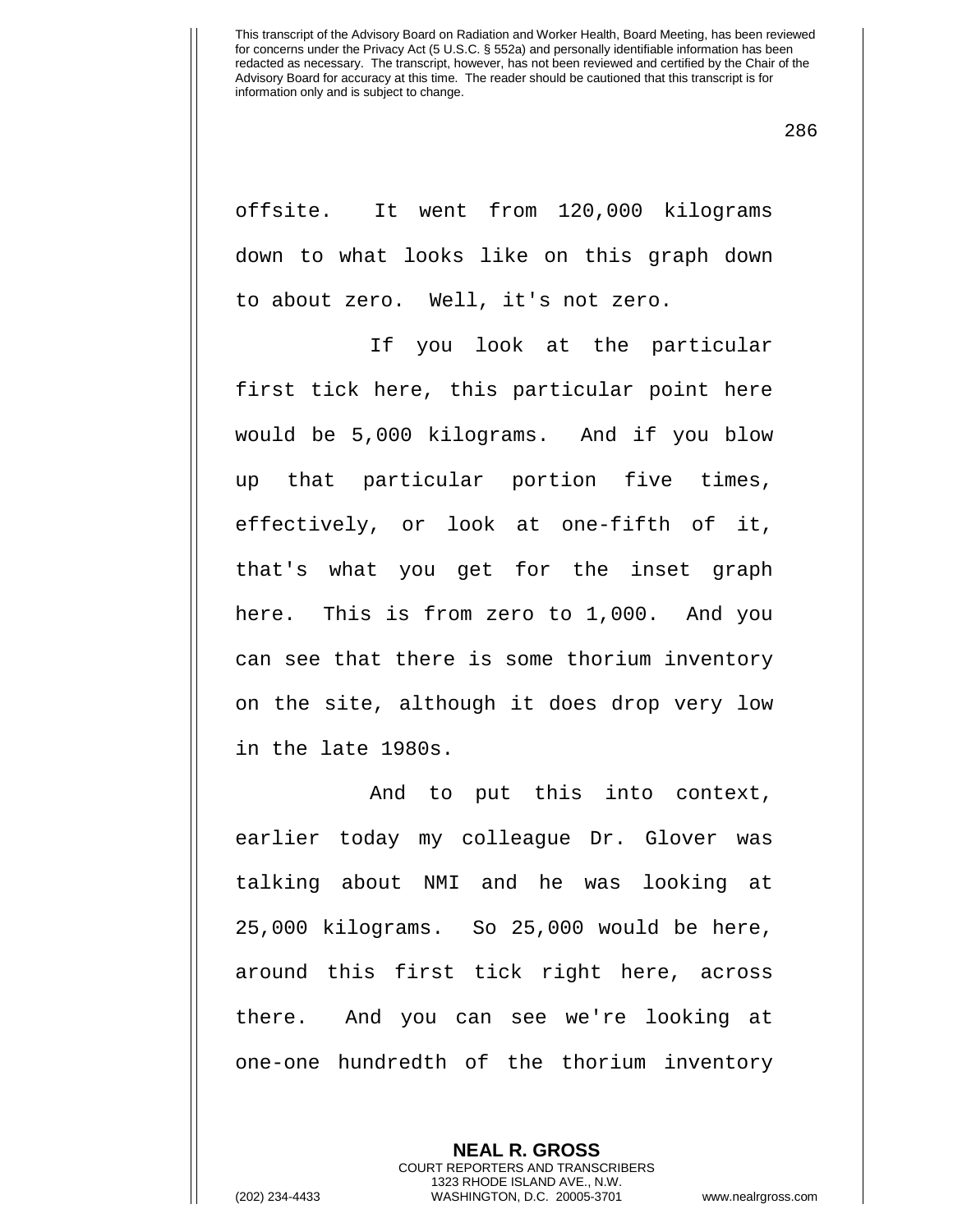287

compared to NMI in this modern time period.

So where was the thorium? Predominantly it was in 773-A. And here you can see the actual inventories. And it's looking around 100 kilograms-type of scenario. So, again, we're looking at about one-one hundredth compared to some of the other sites. Other areas where there was thorium work. And you see even lower quantities of four kilograms or five kilograms. And this really isn't much mass of thorium. If you take 100 kilograms, you could fill it in five two-liter bottles and set it on a table. So you're really looking at a very small inventory, physical inventory of this thorium. The bulk of it, as you see here from this particular graph, is encapsulated out in the basin. So that's where the 6,000 kilograms-type of materials are.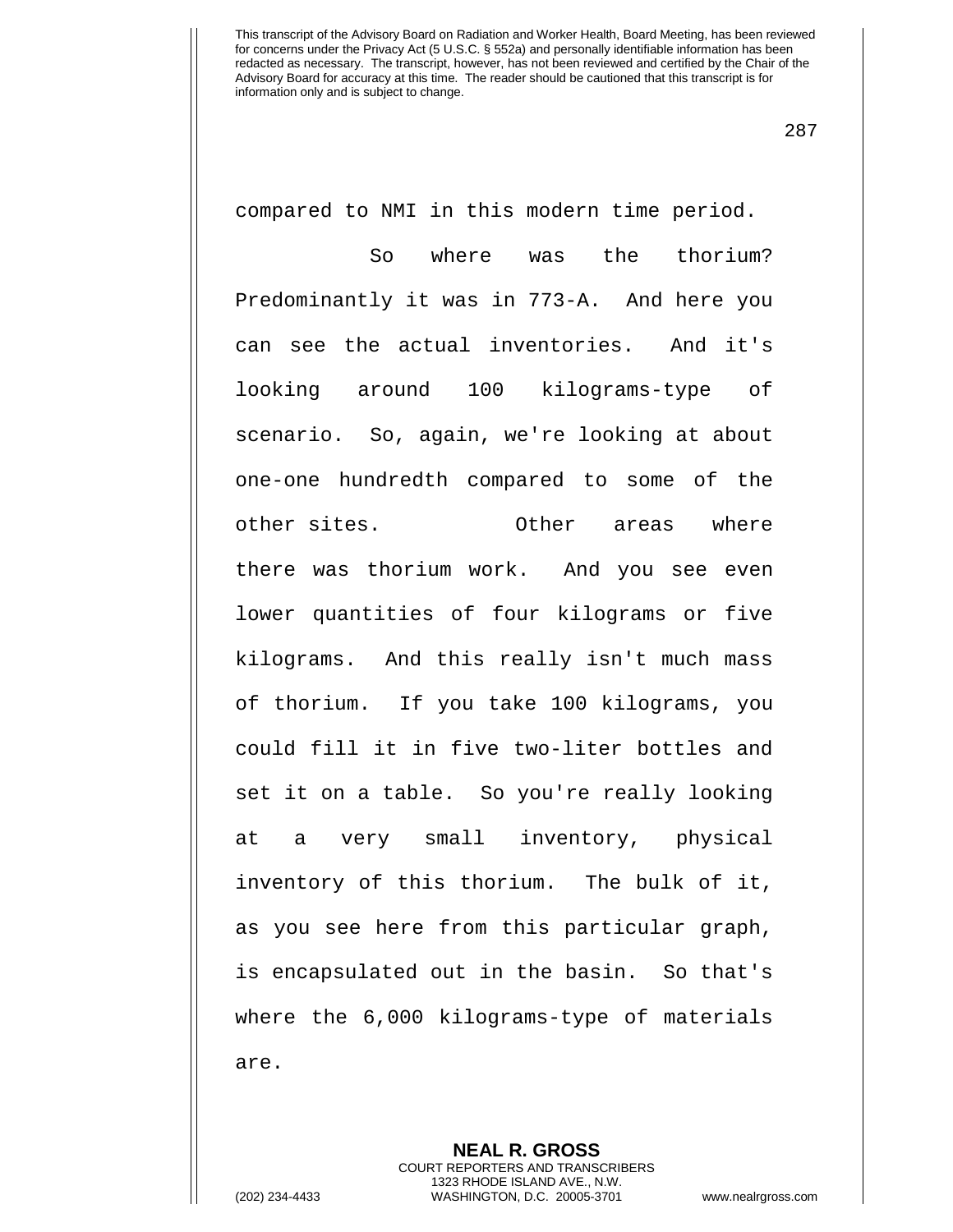288

So what did Savannah River do with this thorium? What were they using it for? It was used as a surrogate in multiple research efforts. Thorium is a very good stand-in for plutonium, and so this is what they were using it for. It was safer. It had lower specific activity. They didn't have to effectively massively contaminate glove boxes. They could do the work with the thorium. Then they could clean it up and do other testing. They used it for plutonium heat sources. They used it for waste vitrification studies.

1977 to 1980 there was the Alternate Fuel Cycle Technology Program and the Thorium Fuel Cycle Technology Program. This past August, SC&A and NIOSH conducted some interviews of workers who participated in these programs. And one of the things from the workers, they talked about using

> **NEAL R. GROSS** COURT REPORTERS AND TRANSCRIBERS 1323 RHODE ISLAND AVE., N.W.

(202) 234-4433 WASHINGTON, D.C. 20005-3701 www.nealrgross.com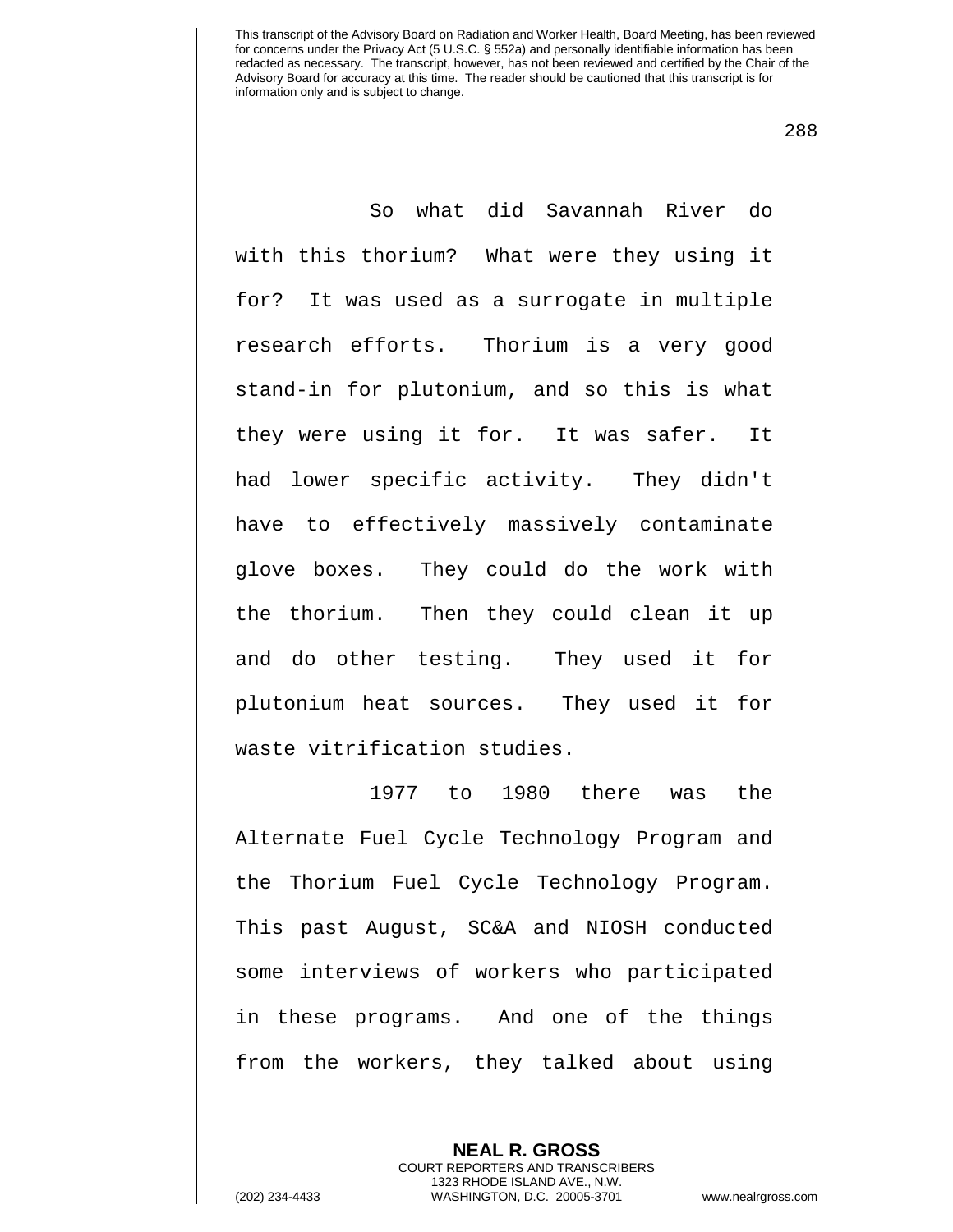289

small quantities, where they would check it out from a central inventory source lab there in 773-A, go to their labs and use gram quantities or tens of grams-type of quantities. So these were all very small research-oriented activities that were being done. And so this is the work that was going on. So it's small, research scaletype of activities that were going on with this relatively small quantity of thorium.

So what do we have for monitoring data? Well, there's no specific thorium bioassay that we could find identified in people's records. But what we do have is what's called an alternate, or what I'm calling an alternate bioassay methodology.

A large number of workers in 773- A were monitored for americium, curium and californium. This is one of the main activities that was going on in that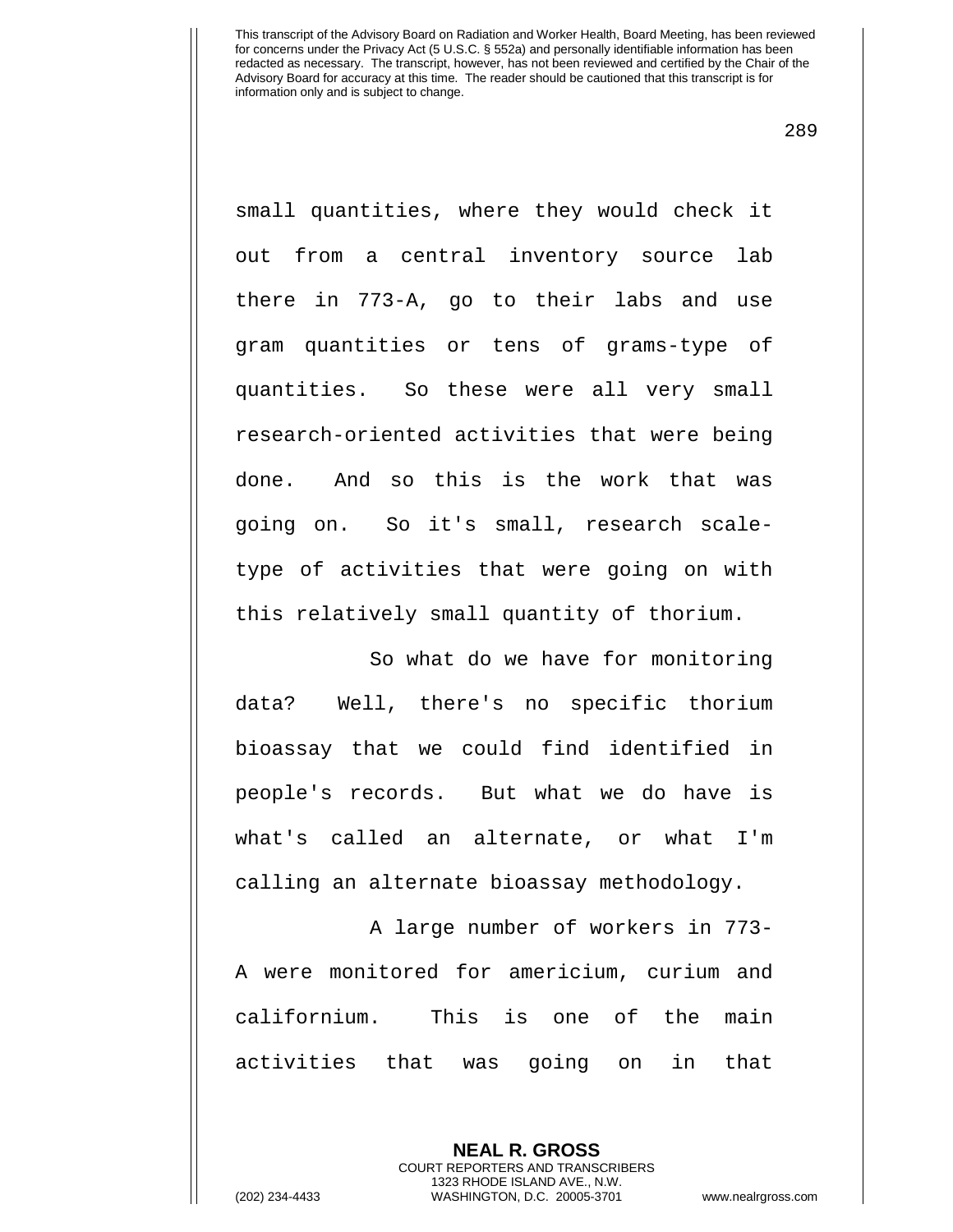290

particular lab. A review of the methodology indicated that the thorium would come through in this analysis. So a worker would leave a urine sample and the plutonium, the uranium and the neptunium would be stripped out and you were left with americium, curium and californium. So what effectively we had was a gross alpha urinalysis for these particular three radionuclides.

Well, the thorium would come through as well, as well as einsteinium and berkelium. The site didn't consider the thorium to be a major hazard because the exposures were very low when they were looking at background-type of levels. So they never made an effort to extract it. So effectively what we have is a gross alpha urinalysis method for thorium amongst these workers.

Well, who was monitored using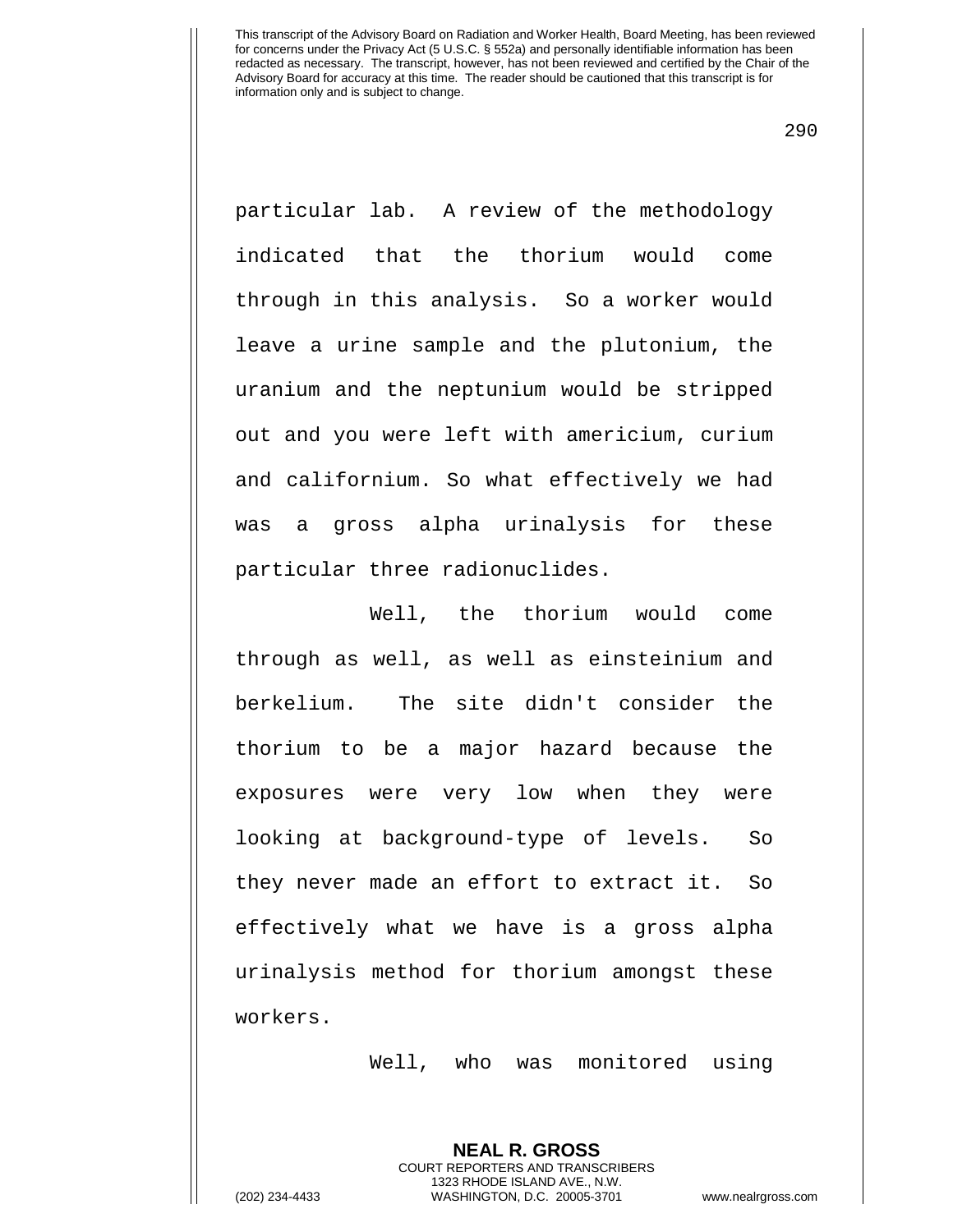291

this particular methodology? And from here we look at the bioassay control procedures. Who was supposed to be monitored by americium, curium and californium? And for that, I'd look at this particular column here. It's very difficult to read, I apologize. But if you go down this particular column, the first people that you see is 221-F. These are people in the sample aisles, pulling samples as these targets were being dissolved. And from 772- F, which was the analytical laboratory for the site.

Going farther down on this particular column, you'll see another number two here -- two samples per year, by the way -- for 773-A. And the people here in this particular group, this would be Category V, were analytical chemistry, high-level caves, building services, radiation control and

> **NEAL R. GROSS** COURT REPORTERS AND TRANSCRIBERS 1323 RHODE ISLAND AVE., N.W.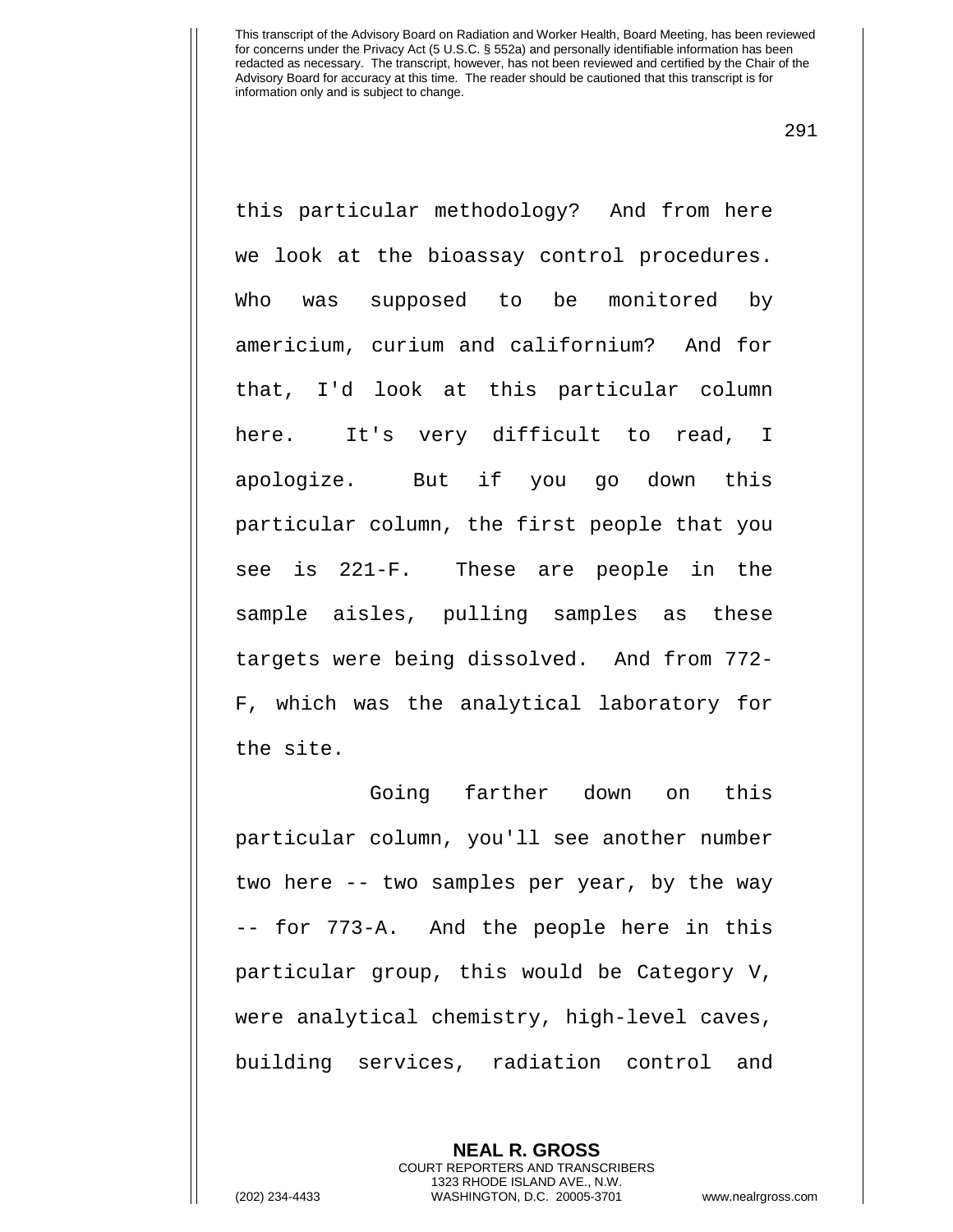292

maintenance personnel in 773-A. These are the people that would be exposed to thorium doing this low-level research that I was discussing. They work in the analytical chemistry division. Some of them worked in the high-level caves working on the Elk River fuel. And so these people were actually monitored with this other alternate bioassay method.

The next group down there is the selected clerical and supervisory personnel. And you'll see they're monitored once per year instead of twice per year. So the monitoring frequency is based upon the potential magnitude of the exposure, which is indicative of a reasonable radiation control program.

There's another group here that I've highlighted that wasn't monitored, and this would be the reactor engineering group.

> **NEAL R. GROSS** COURT REPORTERS AND TRANSCRIBERS 1323 RHODE ISLAND AVE., N.W.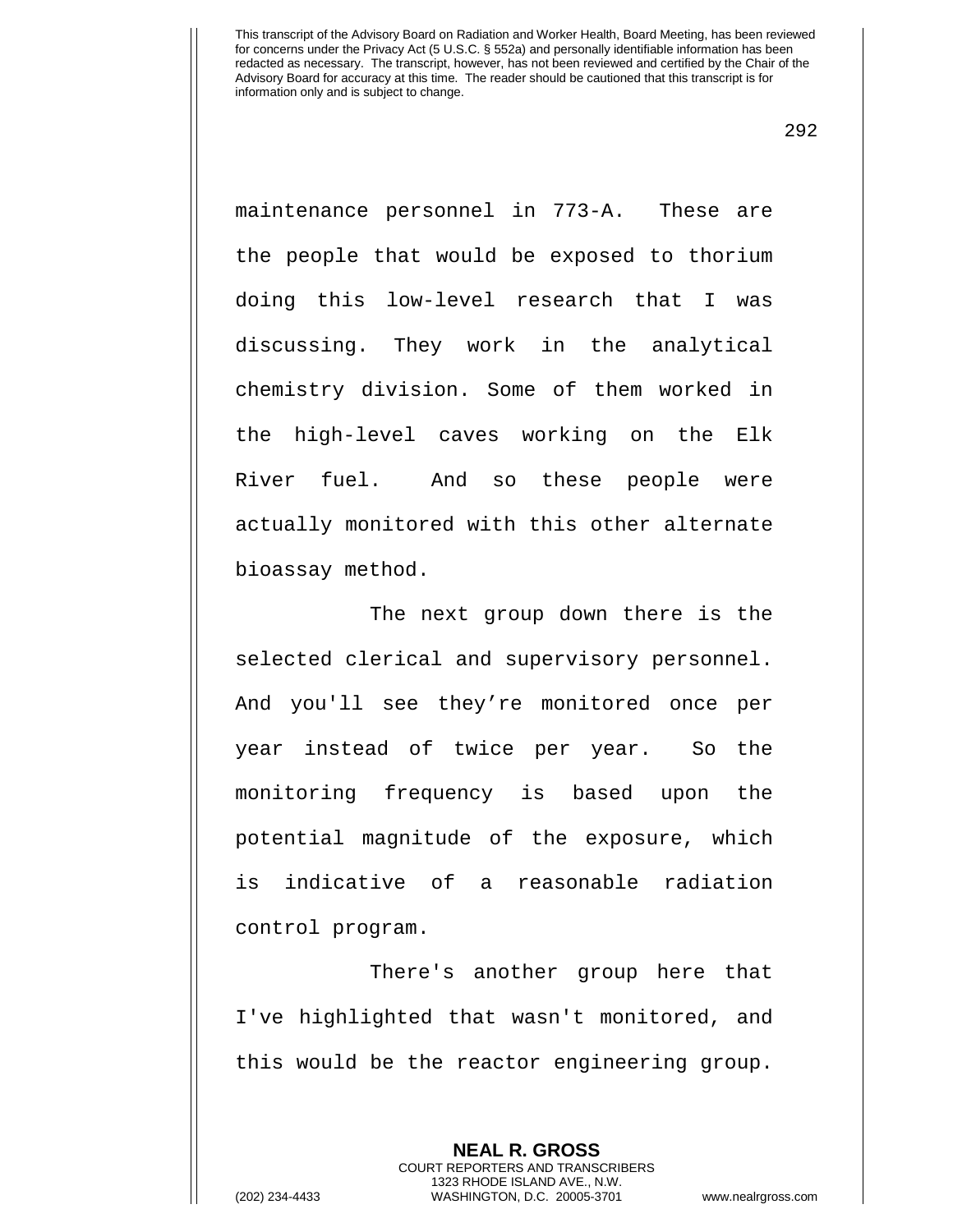293

The reason that they wouldn't have been monitored, the reactors at Savannah River, in order to do the fuel core loadings, there was a lot of neutronics calculations that had to be done. These workers weren't people that worked with thorium directly. They weren't doing any of the dissolving studies. That was analytical chemistry. So you wouldn't expect these particular workers to be exposed, and so they weren't monitored as well.

One other thing I wanted to point out here is this is routine monitoring, and you'll notice here it says excluding construction division. Okay? So this is the routine monitoring people.

MR. KATZ: Excuse me. There's someone on the phone who hasn't muted their phone, or maybe you just don't realize that. Everyone on the phone should mute their

> **NEAL R. GROSS** COURT REPORTERS AND TRANSCRIBERS 1323 RHODE ISLAND AVE., N.W.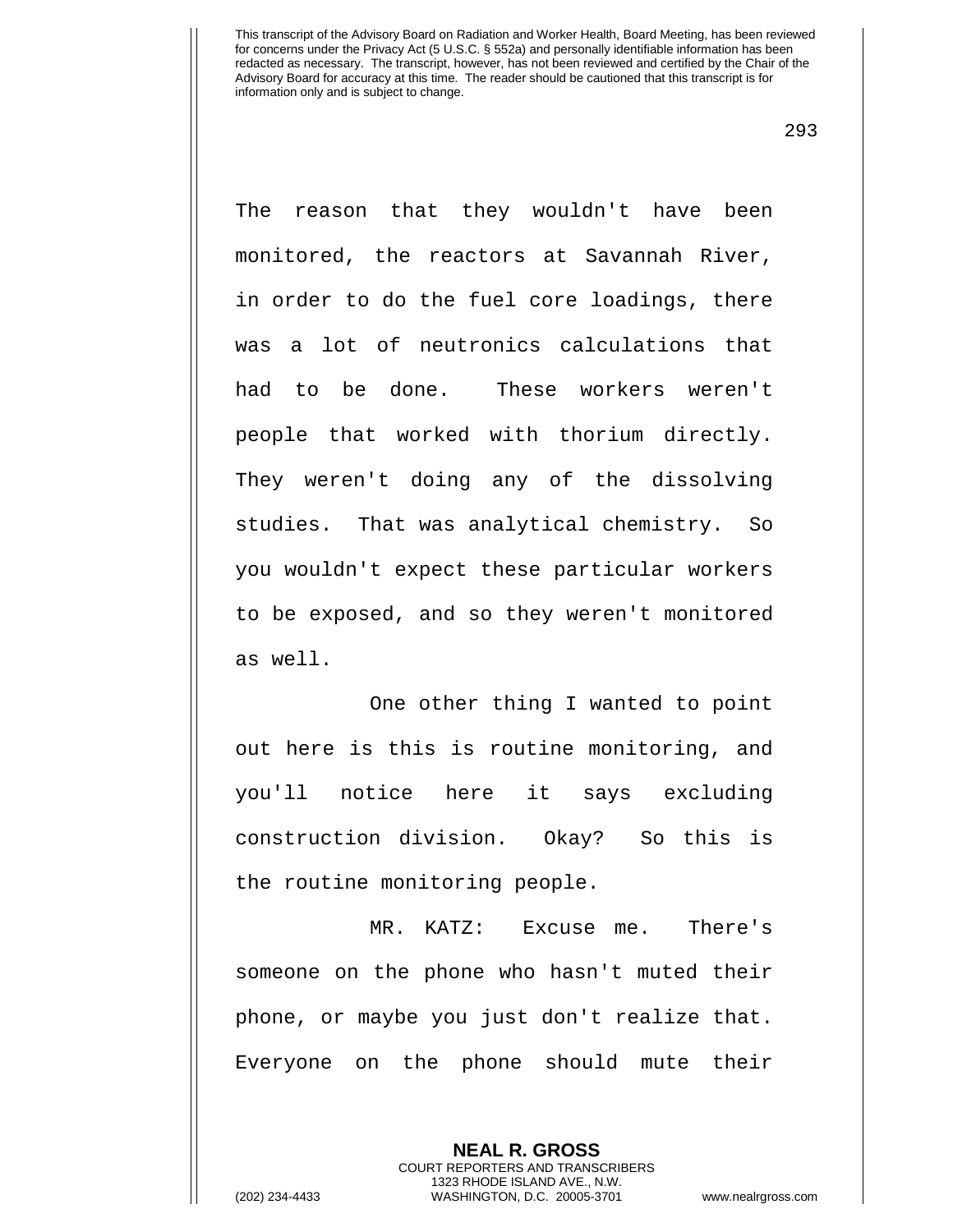294

phone at this point. And if you don't have a mute button, press \* and then six to mute your phone, and that way you won't be interrupting the meeting. Thank you.

DR. TAULBEE: Thanks, Ted. And so now how were construction division employees then monitored? When you look at this same procedure, you'll see the routine urine samples for mixed fission products, one sample per year, or when terminating. Tritium was done based upon the area that you were working in, if you were working in the tritium facilities or the reactors. Plutonium, one sample every three years and when terminating. And other radionuclides as specified by area health physics in construction job plans. So there wasn't any routine monitoring for americium/curium/californium for construction trades workers.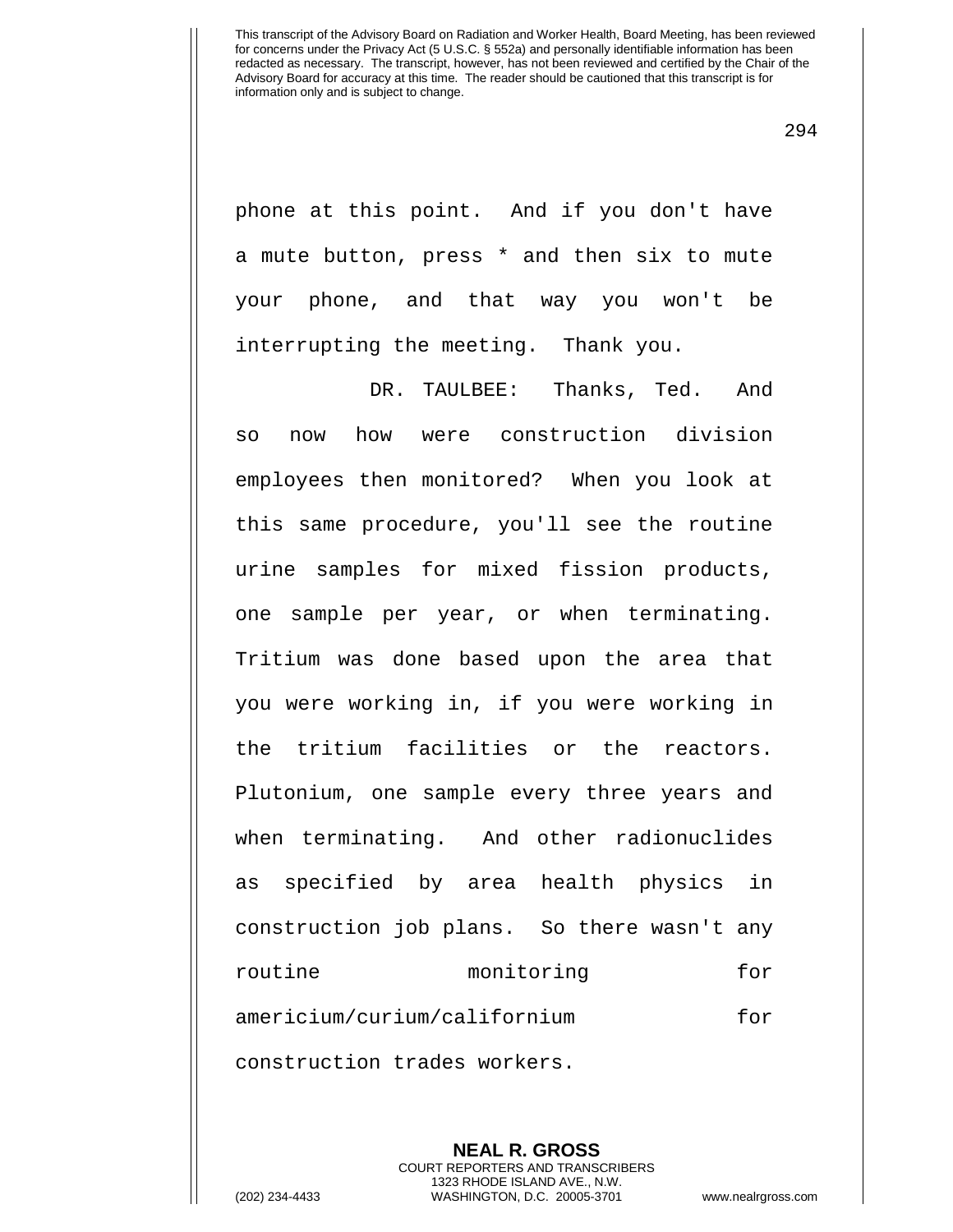295

(Technical difficulties.)

(Whereupon, the above-entitled matter went off the record at 4:13 p.m. and resumed at 4:17 p.m.)

MR. KATZ: Okay. It looks like we're back to the presentation now. So if everybody can mute their phones, that would be great. Thank you.

DR. TAULBEE: Okay. How far do you want me to repeat, or just continue on?

CHAIRMAN MELIUS: Just continue.

DR. TAULBEE: Okay. All right. Well, if we look at how construction trades workers were monitored for these other radionuclides, it was specified in the Area Health Physics Construction Job Plan. So there wasn't any routine monitoring of construction trades workers for this particular exotic radionuclide of americium, curium, californium or thorium. It would be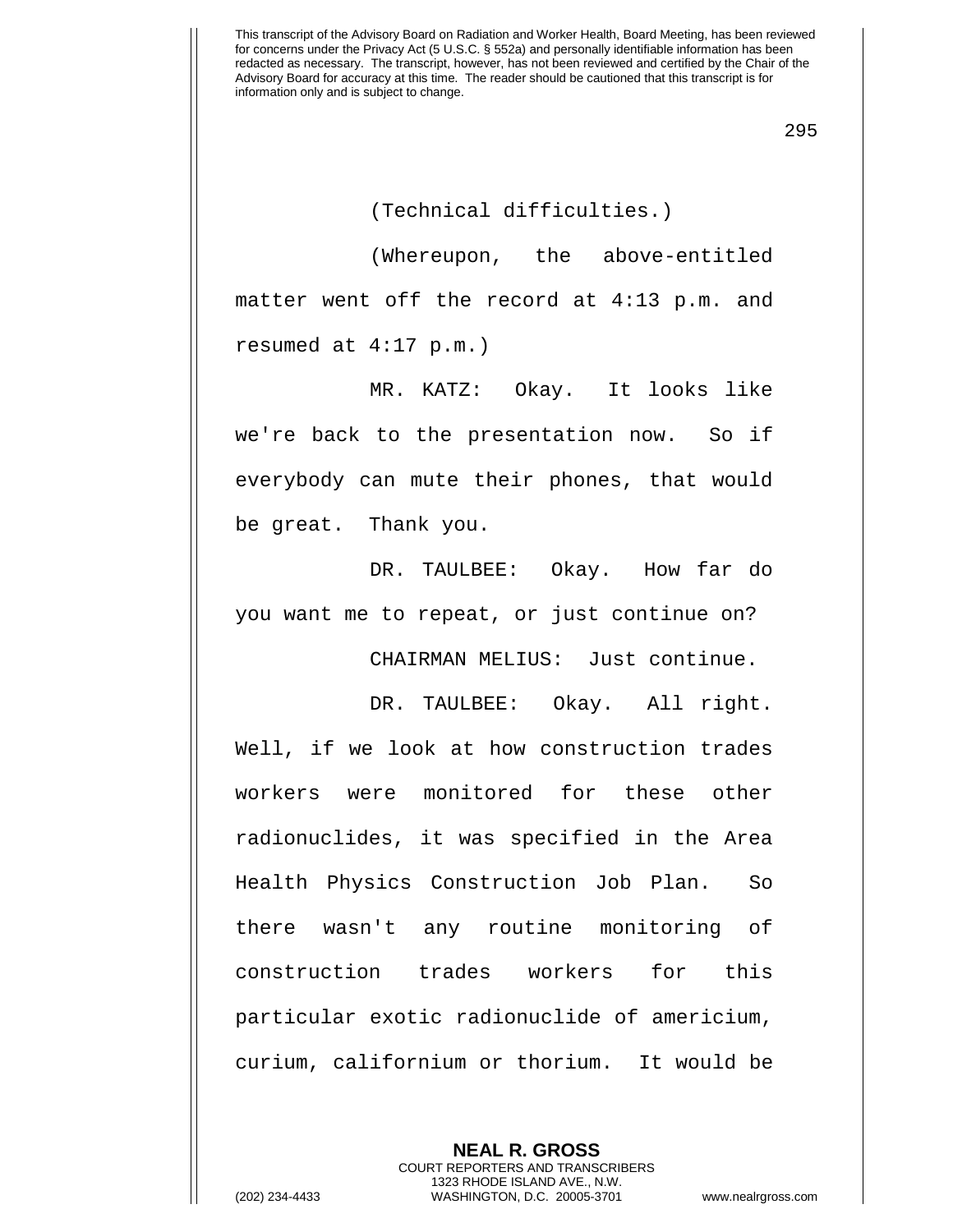296

specified in their job plans.

So what we proposed for dose reconstruction from the 1972 to 1989 time period was to use this americium-curiumcalifornium-thorium bioassay result to reconstruct the thorium doses. And the methodology we have proposed to do this is, for a particular cancer, NIOSH will use which of the four radionuclides that results in the highest dose to that organ of interest. Since we can't distinguish this gross alpha analysis between the four radionuclides, we would pick the one that gave the highest dose.

So one of the things we wanted to do was compare construction trades workers and non-construction trades workers. And so we did this comparison, this bioassay comparison. And so first we took all of the urine bioassay samples and we stratified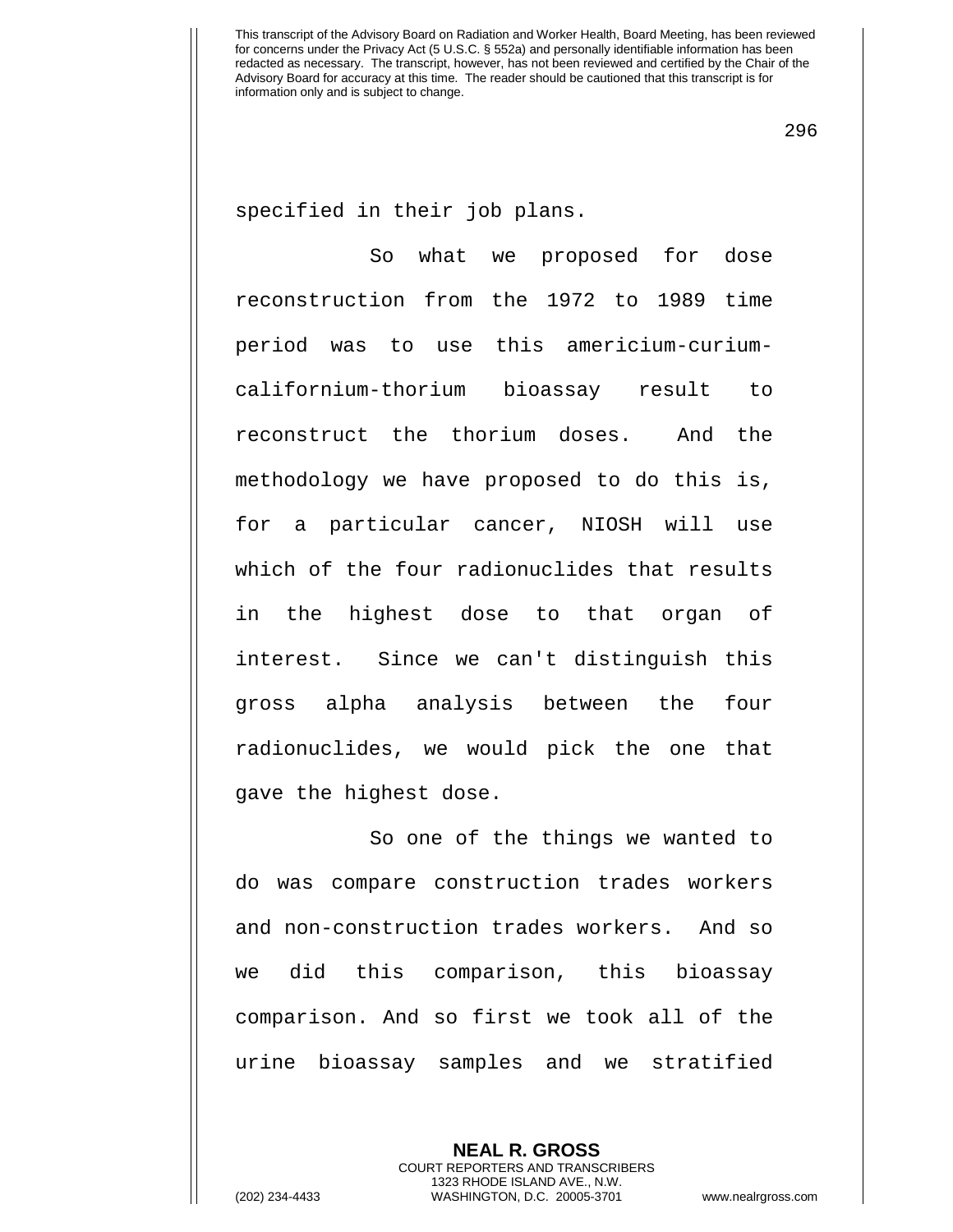297

them amongst construction trades and nonconstruction trades. And a third group fell out, and this was called the unknowns, effectively. So these were people that we couldn't place into one group or the other.

And so here's a table of the urine bioassay that we have for this exotic radionuclide, americium-curium-californiumthorium. And I'll focus on one particular year just to give an example here. And if you look at the 1978 -- and I'll start over for construction trades workers -- there are 66 bioassay samples for construction trades worker to this americium, curium, californium and thorium distributed amongst 49 particular workers. The one person-one statistic grouping would be an individual worker associated with this particular bioassay.

Non-construction trades workers,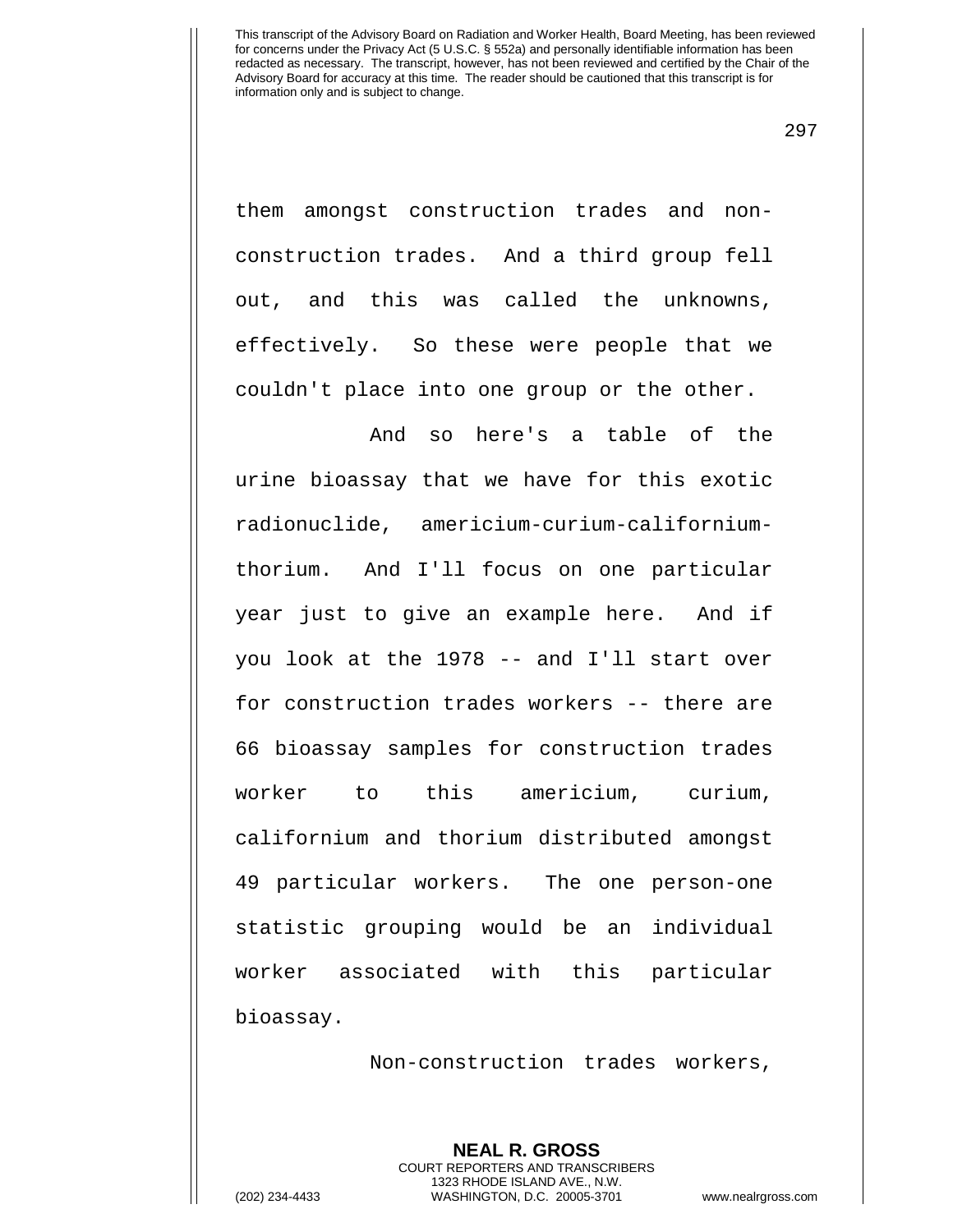298

there's 232 distributed amongst 171 workers. And you can see the difference between the non-constructions and the non-construction trades plus unknowns is eight. And so in this particular case, for this year, there were unknowns that we couldn't identify as one or the other.

This is the two coworker models that we came out with, one using just construction trades workers, one using nonconstruction trades workers, and actually all monitored workers as well. And the all monitored workers and non-construction trades tended to overlap. You'll see construction trades workers here are slightly higher.

One of the things I want to point out here is the dotted lines surrounding this particular bioassay, this coworker model. These lines up in here, this is the

> **NEAL R. GROSS** COURT REPORTERS AND TRANSCRIBERS 1323 RHODE ISLAND AVE., N.W.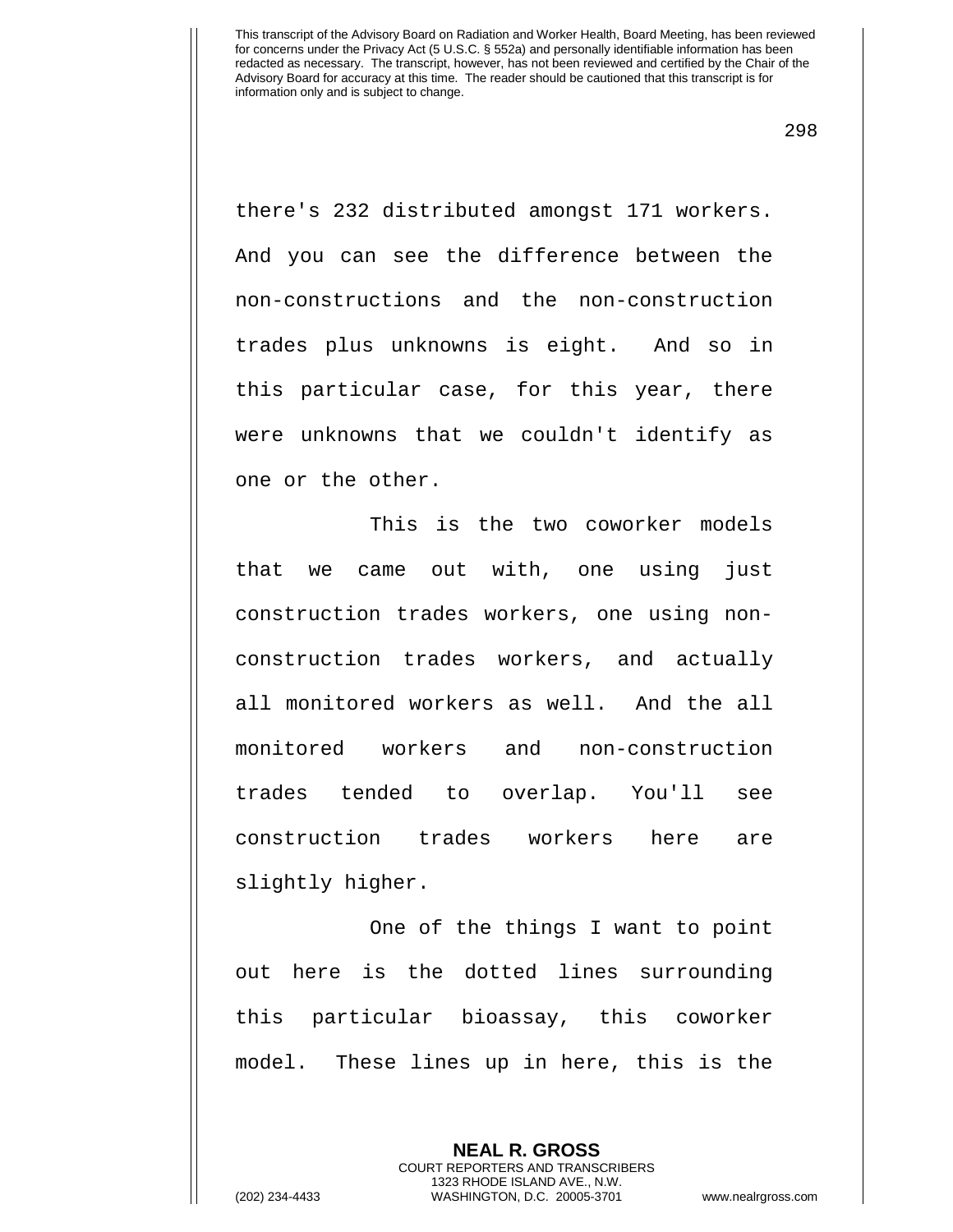299

uncertainty that we have associated with this coworker model. And so this would be the 95th percentile. And what you can see is that there's very large uncertainty associated with this coworker model.

And this is what Dr. Neton was talking about earlier today. If you use the 95th percentile here, where his thoughts are, that you are encompassing the unmonitored workers who this would be applied to.

The other take-home point that I want everybody to at least notice is back in the 1960s, if you look at the data, it's much higher. In fact, about an order of magnitude compared to when you get into the '70s and '80s as far as the exposures that were experienced by this workforce.

So in looking at construction trades workers and the monitoring in this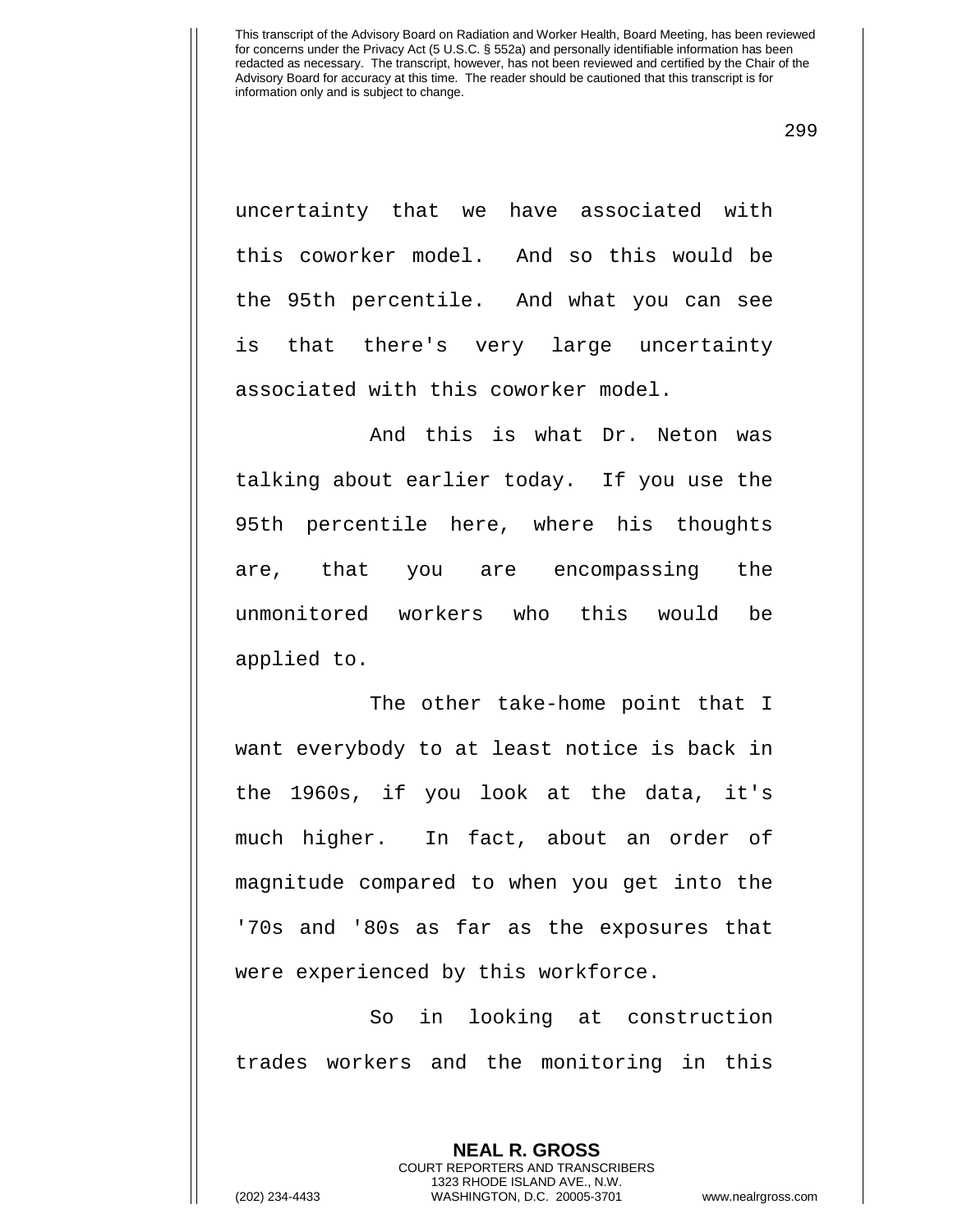300

time period of '72 to '89, we have 1,600 bioassay samples that we've identified as construction trades workers for this particular radionuclide set. For nonconstruction trades workers, there's 7,573. There's 422 that we haven't been able to place in one group or the other.

If you recall, construction trades workers were not routinely monitored. They were monitored based upon their job plans. And so one of the things that we found about this is that the construction job plans were apparently indicating some monitoring for americium-curium-californium depending upon their work. Otherwise, we wouldn't have 1,600 samples for this particular workforce. And this is distributed amongst almost 900 construction trades workers. So that's the 1972 to 1989 time period.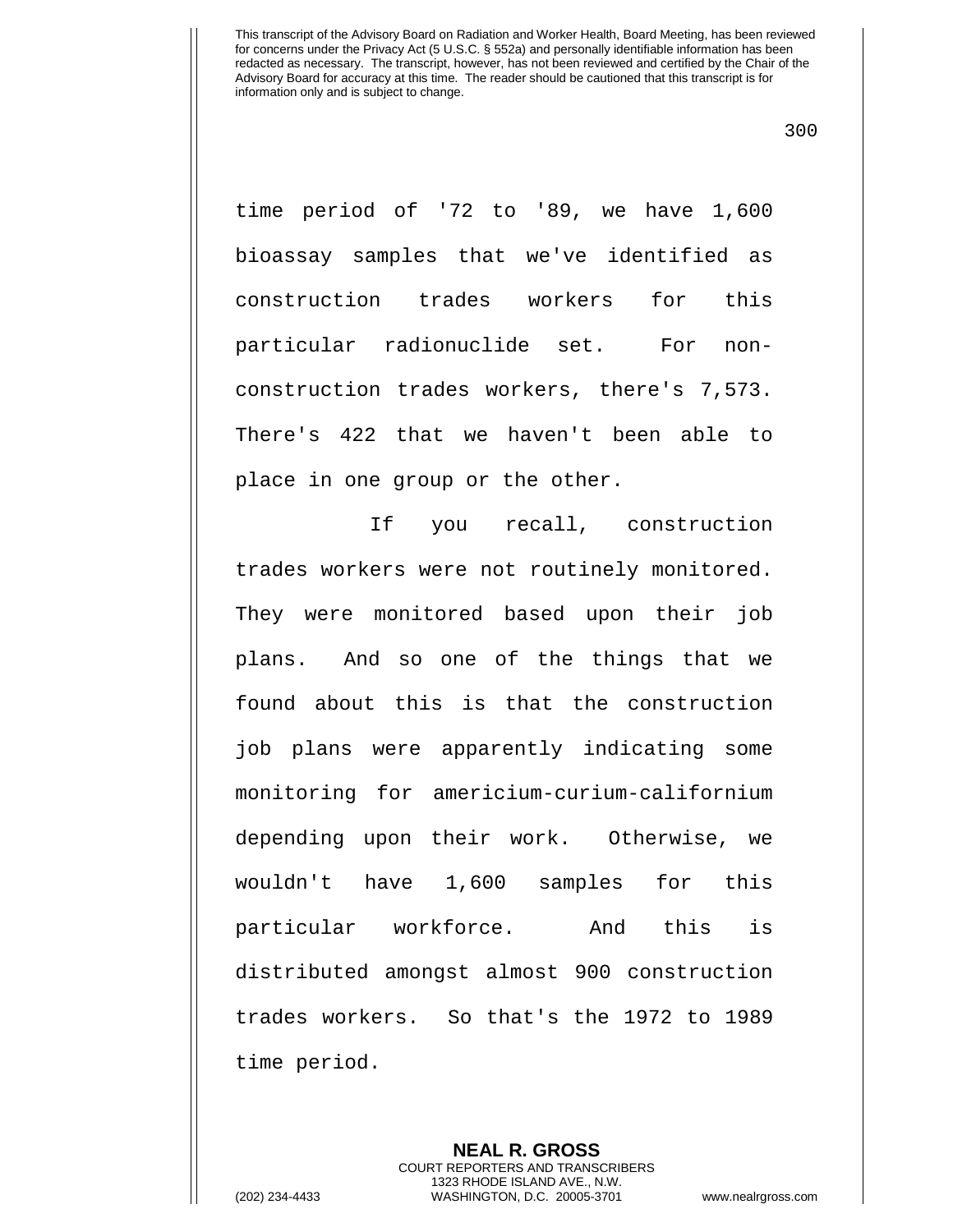301

Next I want to focus on the 1990 to 2007 time period. And originally what we proposed in December of 2012 was to use the whole body counts to bound the thorium exposures. And although bounding, the assignment of the whole body count missed dose would result in some significant doses higher than what this coworker model actually was predicting for the earlier time period, which don't really seem possible given the radiological controls that were in place at the time, nor the work being conducted.

This falls back on those interviews that we conducted with the researchers who were conducting some of these small-level research.

 And just given the quantities, the low-source inventory that they were working with and the controls that they were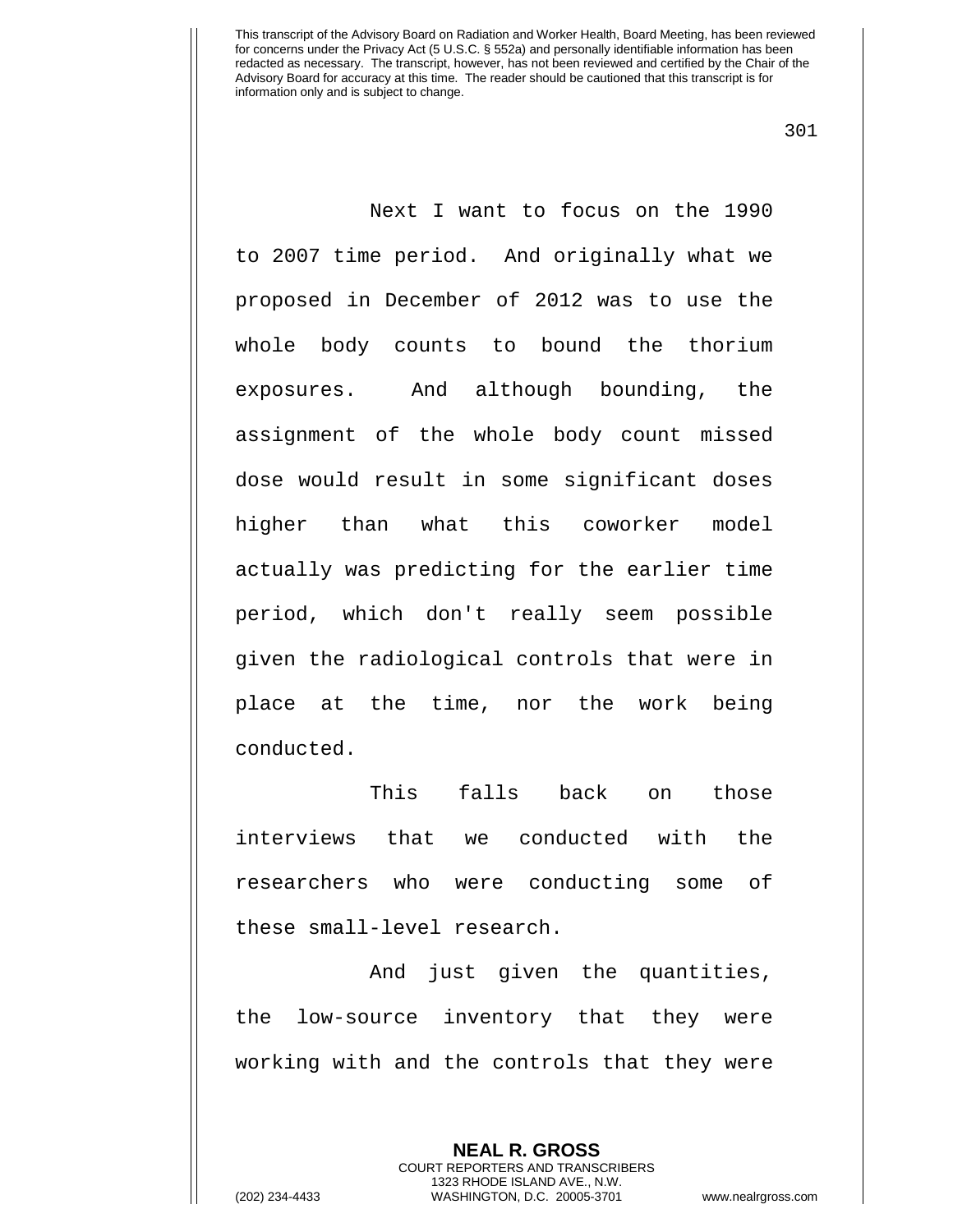302

using, of using a fume hood and using small samples, it just didn't seem like these 80 rem-type of doses were really feasible or plausible.

And so what we've changed to is a proposal to use the air sample concentration of 2e to the minus 13th as a maximum potential exposure. And this is based upon ten percent of the plutonium DAC. This is what the alpha activity in the air was controlled to in 773-A.

So kind of a summary of the thorium here that I want to go through. Remember, it's a very low unencapsulated inventory. We're looking at one-one hundredth, one-one thousandth-type of levels compared to what we heard Sam talk about earlier at NMI. Minimal use in certain defined locations. Mostly 773-A.

Knowledge of the process. This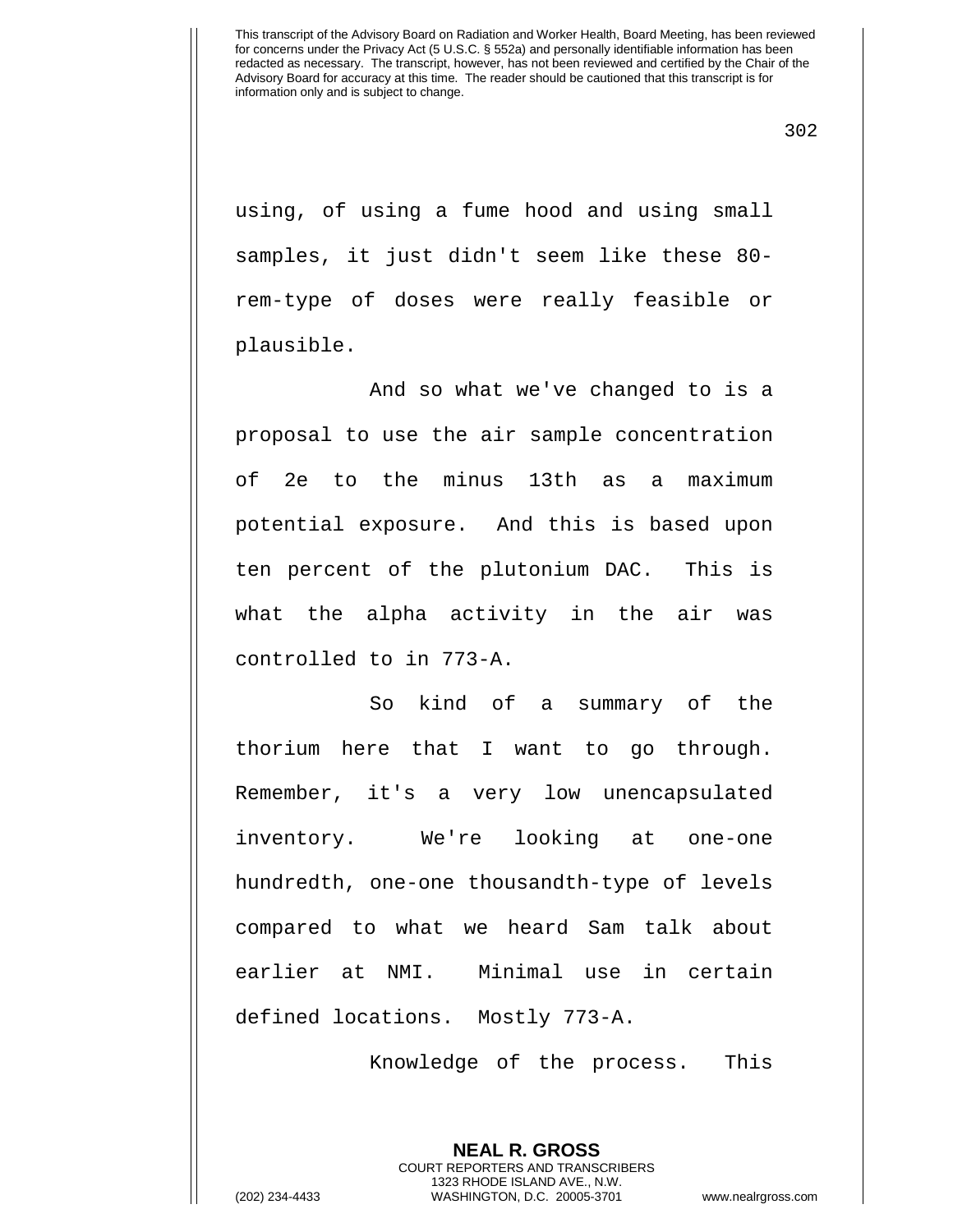303

morning you heard where we were recommending an SEC where we weren't sure how the thorium was being used. Here we know. We've interviewed workers that were working with it. We know it was used as a surrogate in different time periods.

And in addition, we have this alternate bioassay method from 1972 to 1989, which is effectively a gross alpha, that includes thorium. The doses are reasonable.

 1990 to 2007 we have a Compliant Radiological Control Program. The air is controlled to less than 2e to the minus 13. Radiological controls in place at the time were procedures, routine monitoring, daily, weekly, of the workplace, survey data. Air monitoring data is available in electronic format.

So currently what we're addressing with the Work Group and with SC&A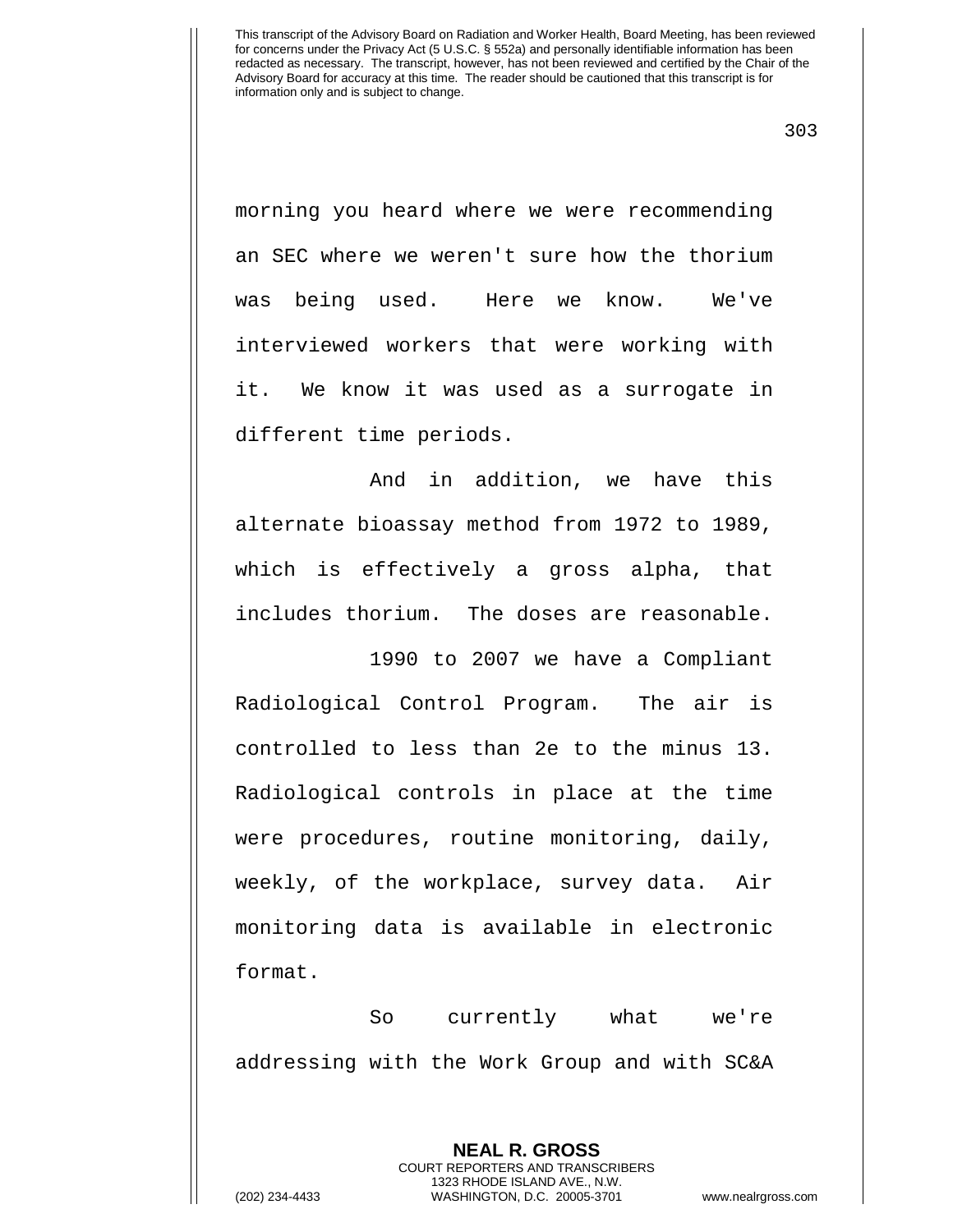304

is this use of the ten percent derived air concentration. I will report back to the Work Group on this outlining our entire methodology from this modern time period. I went through it in a presentation-style back in February with the Work Group, but we're going to formalize that and put it into a report.

Next we're also comparing the bioassay of workers known to have worked with thorium. We're going to take their americium-curium-californium, calculate their dose and compare that to the coworker model as if they weren't monitored.

SC&A identified some high variability amongst some of the positive results of the americium-curium-californium. And this is another area that we're following up on. And of, for example, 26 particular workers, 21 of them actually had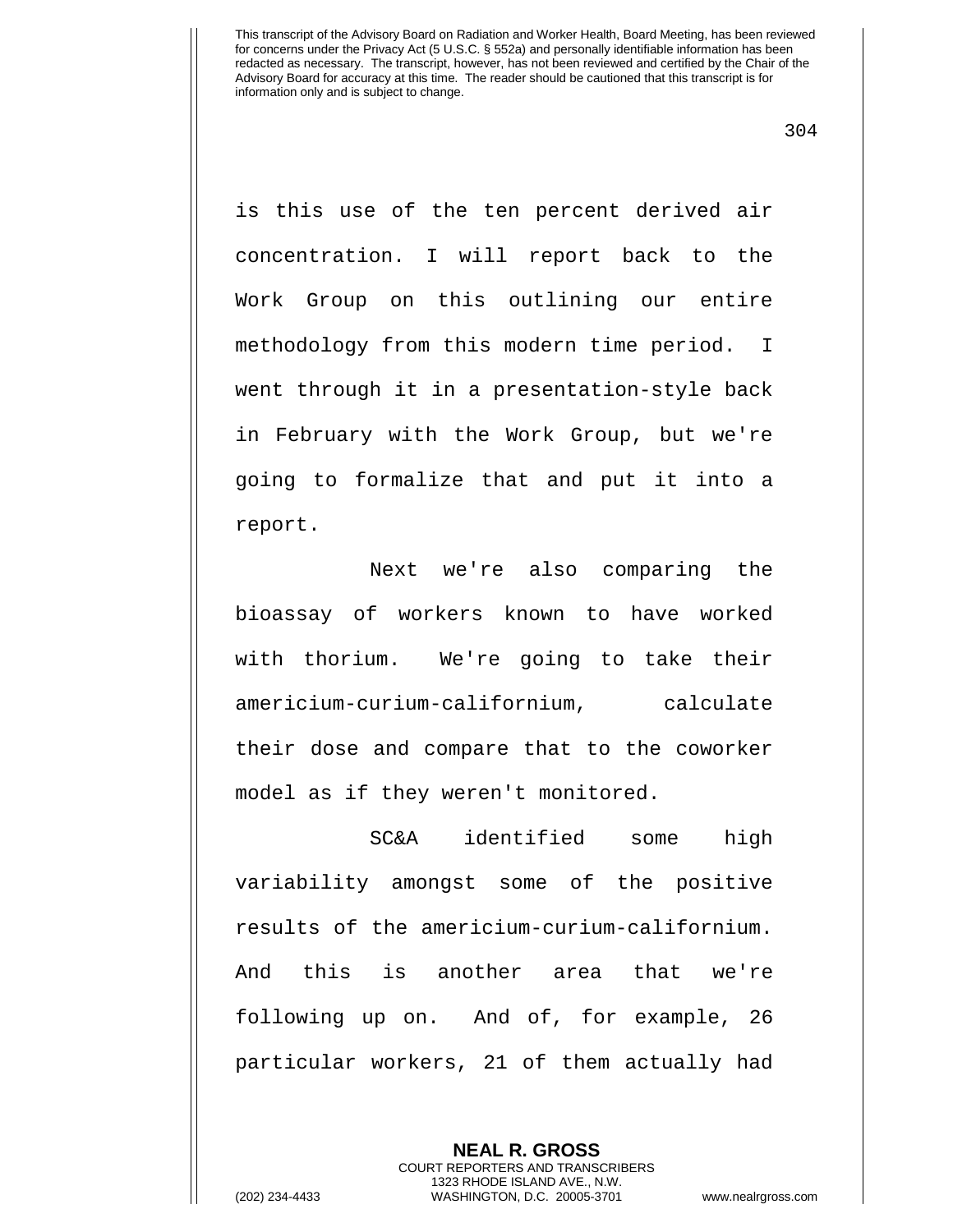305

DTPA associated with it. So this explains the high variability that we were seeing. And that's a chelation agent designed to get it out of the body faster. So the other five we are following up on, and we'll be issuing a report on this.

And the final thing that we're working on is developing a thoron exposure model. We are going to be using the exhaust from Tank 15, which is one of the waste tanks containing thorium, as a bounding scenario. Savannah River Site actually has a lot of air sample data which has 6-hour and 24-hour count data. And so we could use that to actually show what the thoron concentrations are in the buildings and then compare that to that particular tank. So that's our update for thorium.

Next I want to shift gears here and go to neptunium exposures at the

> **NEAL R. GROSS** COURT REPORTERS AND TRANSCRIBERS 1323 RHODE ISLAND AVE., N.W.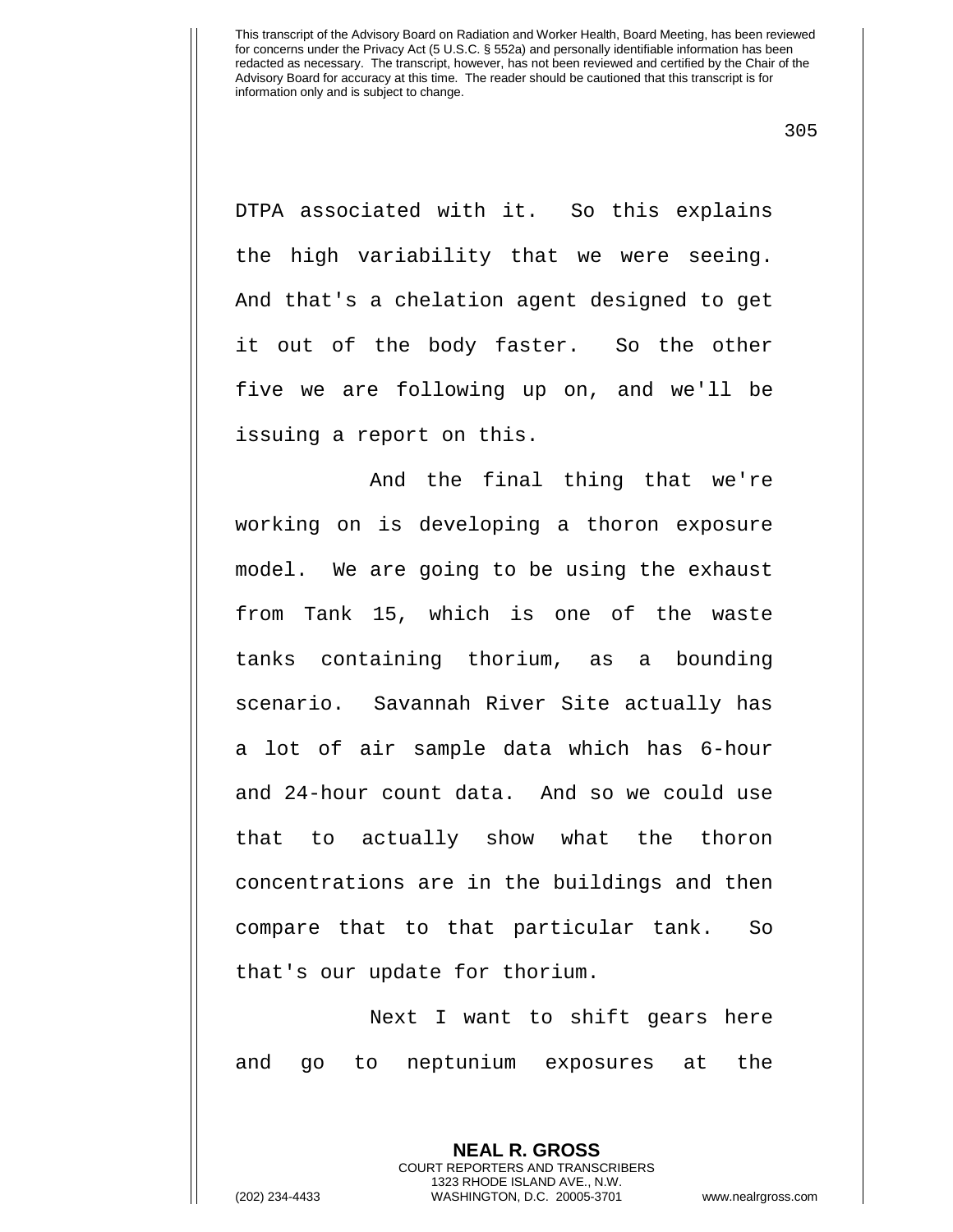306

Savannah River Site. The overall goal of neptunium at SRS was different than most of the other sites. The goal was produce plutonium-238 for use in heat sources for space projects: Galileo, Cassini, et cetera.

Production actually started in 1961 and ran through July of 1984. And the main processes were manufacturing neptuniumaluminum targets, irradiating these targets in the reactors and then the chemical separation of the plutonium-238 from the neptunium.

The photograph shown here in this particular slide is a female glove box worker working with neptunium on the neptunium billet line in 1978.

So to go through the basic flow of neptunium here on the Savannah River Site, if you start within that neptunium nitrate in the 221-H canyon frames -- and

> **NEAL R. GROSS** COURT REPORTERS AND TRANSCRIBERS 1323 RHODE ISLAND AVE., N.W.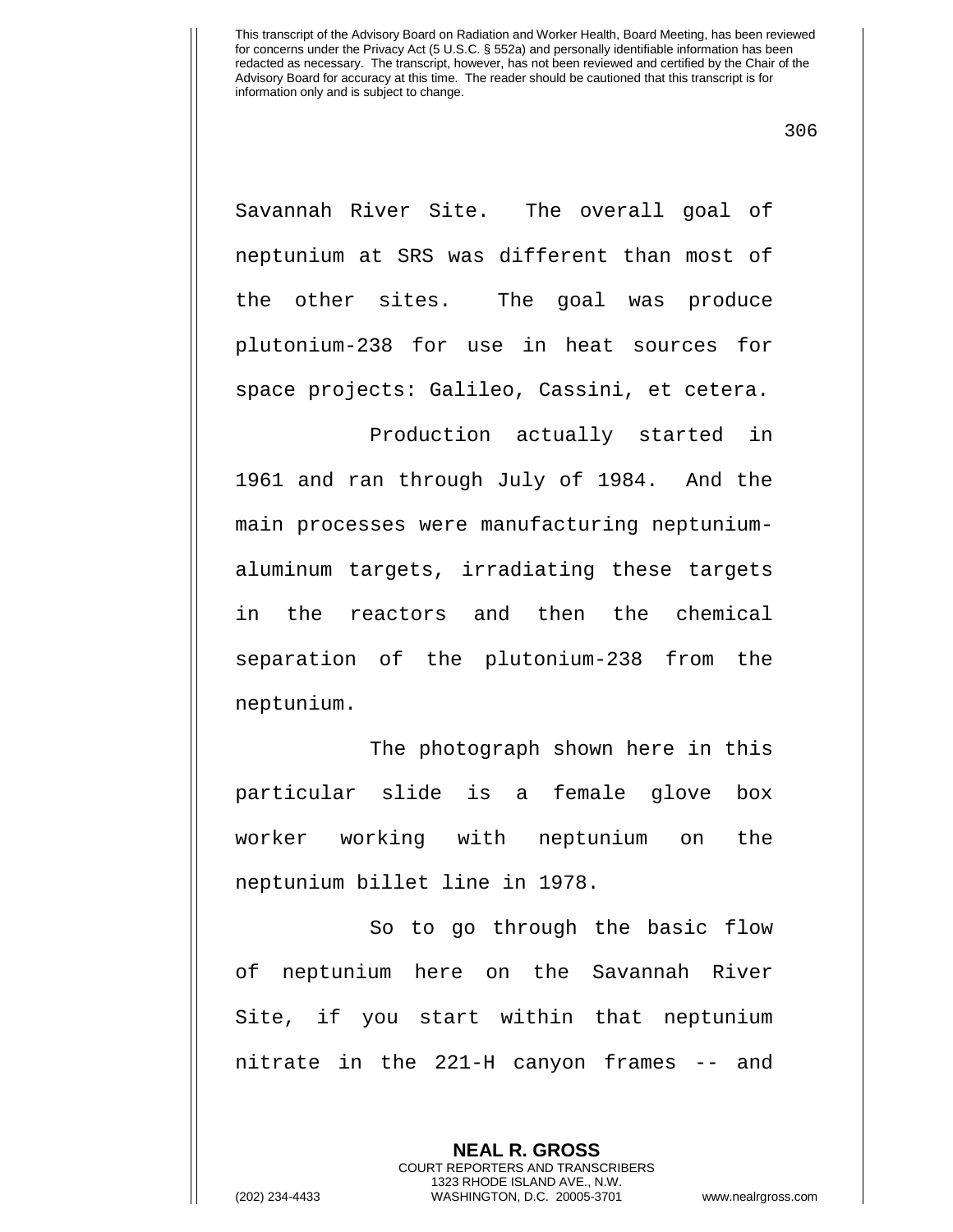307

the reason that I'm starting there is time period evaluation is 1972. This has been going on for ten years prior to the time period that we're actually showing here.

The neptunium nitrate from the frames is sent to the HB line where it's converted to neptunium oxide. The neptunium oxide is then loaded or sent to 235-F where it's loaded into aluminum billets. The aluminum billets are then sent to 321-M where the billets are extruded into target tubes. The target tubes are sent to each of the reactors for irradiation. After they're irradiated, the tubes are cooled and then sent back to the canyons where they're dissolved in the frames and the whole cycle starts again.

So this is the whole loop that's going on with neptunium at the Savannah River Site.

One thing that I want to focus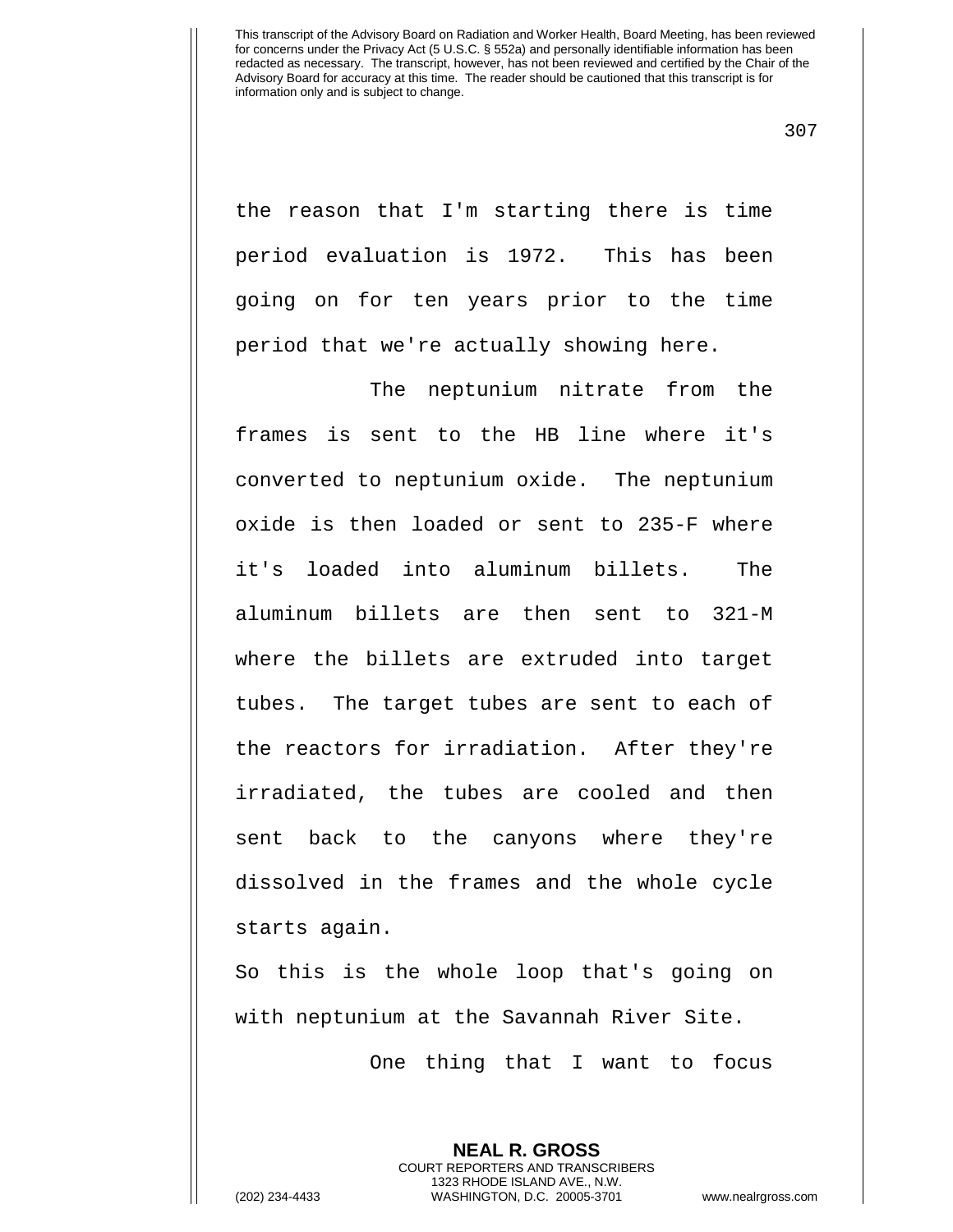308

here on, if you look at the main areas of potential exposure, you're looking at the HB line during the conversion of neptunium nitrate to neptunium oxide. The loading of neptunium oxide is a powder into the aluminum billets. This is the two main areas where neptunium is unencapsulated. Technically, leaving 235-F, all of the neptunium was encapsulated when it came over here to 232-M.

During the extrusion process it occasionally became unencapsulated. Things didn't go quite right, or during one of the tests something failed, and the neptunium would then be sent back. So the two main areas of potential exposure are the HB line, 235-F. There is some potential for exposure here in 321-M. By the time it left 321-M, it went to the reactors. It was encapsulated.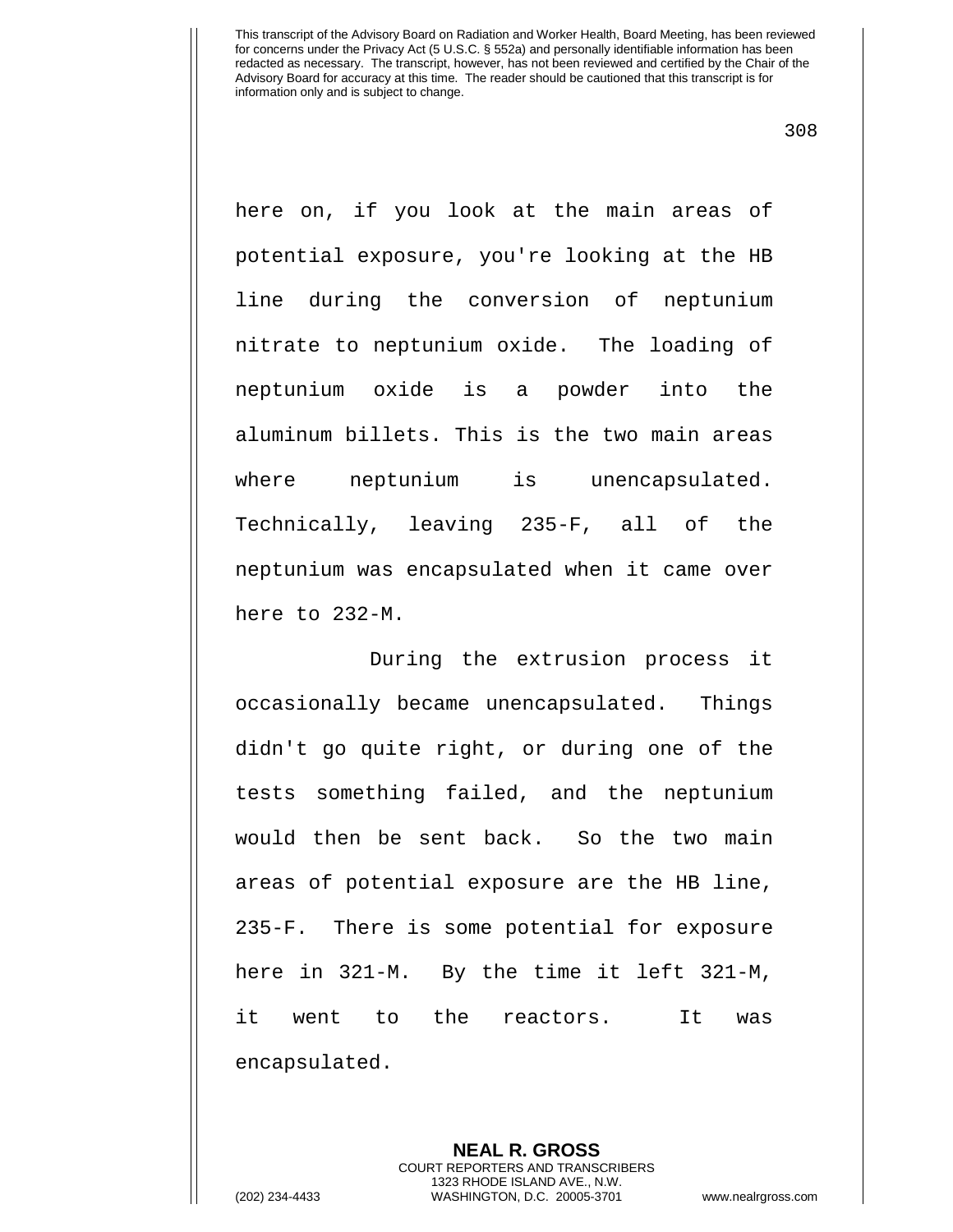309

So let me focus on the HB line with the conversion of neptunium nitrate to neptunium oxide. The SRS Work Group actually toured this particular facility in 2010. There are two sources this neptunium nitrate coming in from the site. I discussed the frames one earlier. That makes up 75 percent roughly.

(Technical difficulties.)

(Whereupon, the above-entitled matter went off the record at 4:29 p.m. and resumed at 4:32 p.m.)

MR. KATZ: Hello, can you hear us here at the conference?

MEMBER MUNN: Yes, we can hear you.

MR. KATZ: Okay. We're back in business again. Thank you.

MEMBER MUNN: Yes, thank you for bringing us back. Are we still on Live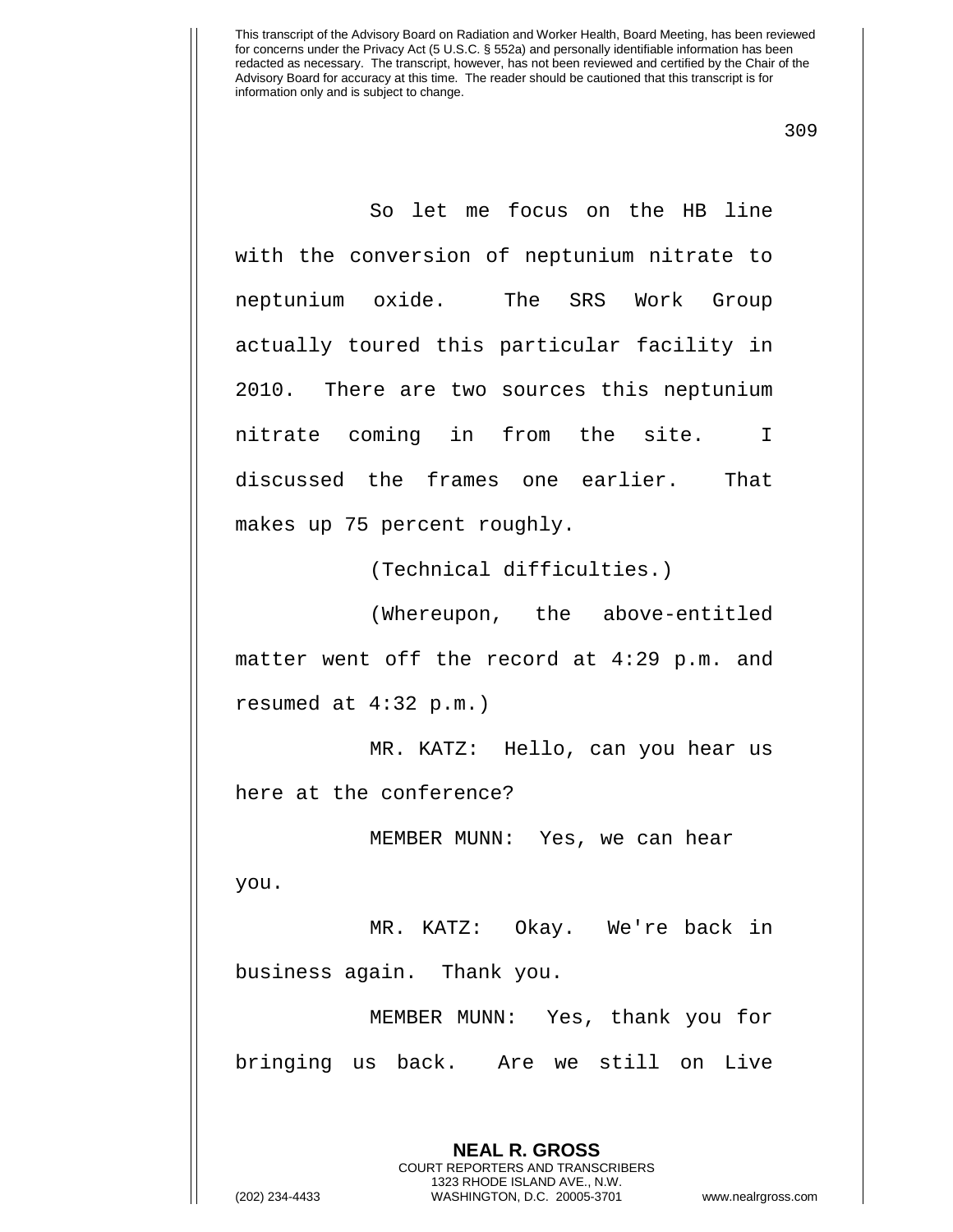Meeting?

MR. KATZ: Yes, we're still online. If we can all mute our phones so we can get going, that would be great.

MEMBER MUNN: All right. Thank you.

MR. KATZ: Thank you.

DR. TAULBEE: Okay. So picking up where I was, about 23 percent of the neptunium coming into the processing stream came from the HM process and about 74 percent came from the frames. And that was the dissolving of the Mark-53 neptunium targets.

So, as I mentioned, the neptunium oxide was sent to 235-F. And so this is a diagram, a crude diagram of the first floor of 235-F. And the room that I want to focus here on is legend number five here. This is the neptunium billet line. There's actually

> **NEAL R. GROSS** COURT REPORTERS AND TRANSCRIBERS 1323 RHODE ISLAND AVE., N.W.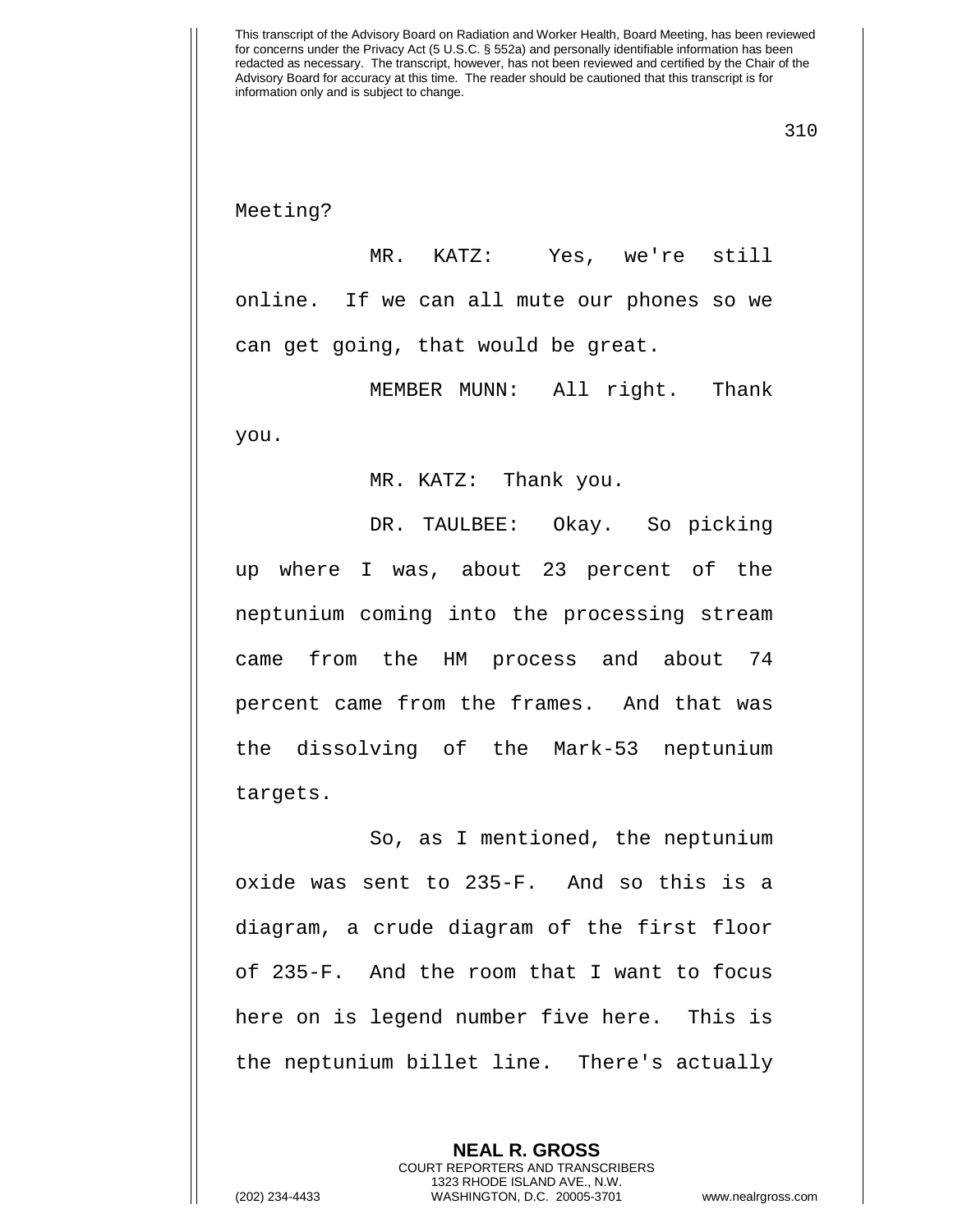311

two sides to this line. The lower side here is the actual operations or production side. The back side is what's called the maintenance side. About 85 to 90 percent of the work is on this side of the line and about 10 to 15 percent on the back side of the line.

This other area over here is what's the Plutonium Fuel Fabrication Facility, or PuFF. And then down here is PEF, the Plutonium Experimental Facility. Over here at Number 14 is the men's change room. And Number 18 here is the women's change room. So this is all the hot side of the building and in order to get there you had to go through the change rooms in order to dress out into those facilities.

This is the actual neptunium billet glove box line. These are workers. 1980 is when this photo was taken. And you

> **NEAL R. GROSS** COURT REPORTERS AND TRANSCRIBERS 1323 RHODE ISLAND AVE., N.W.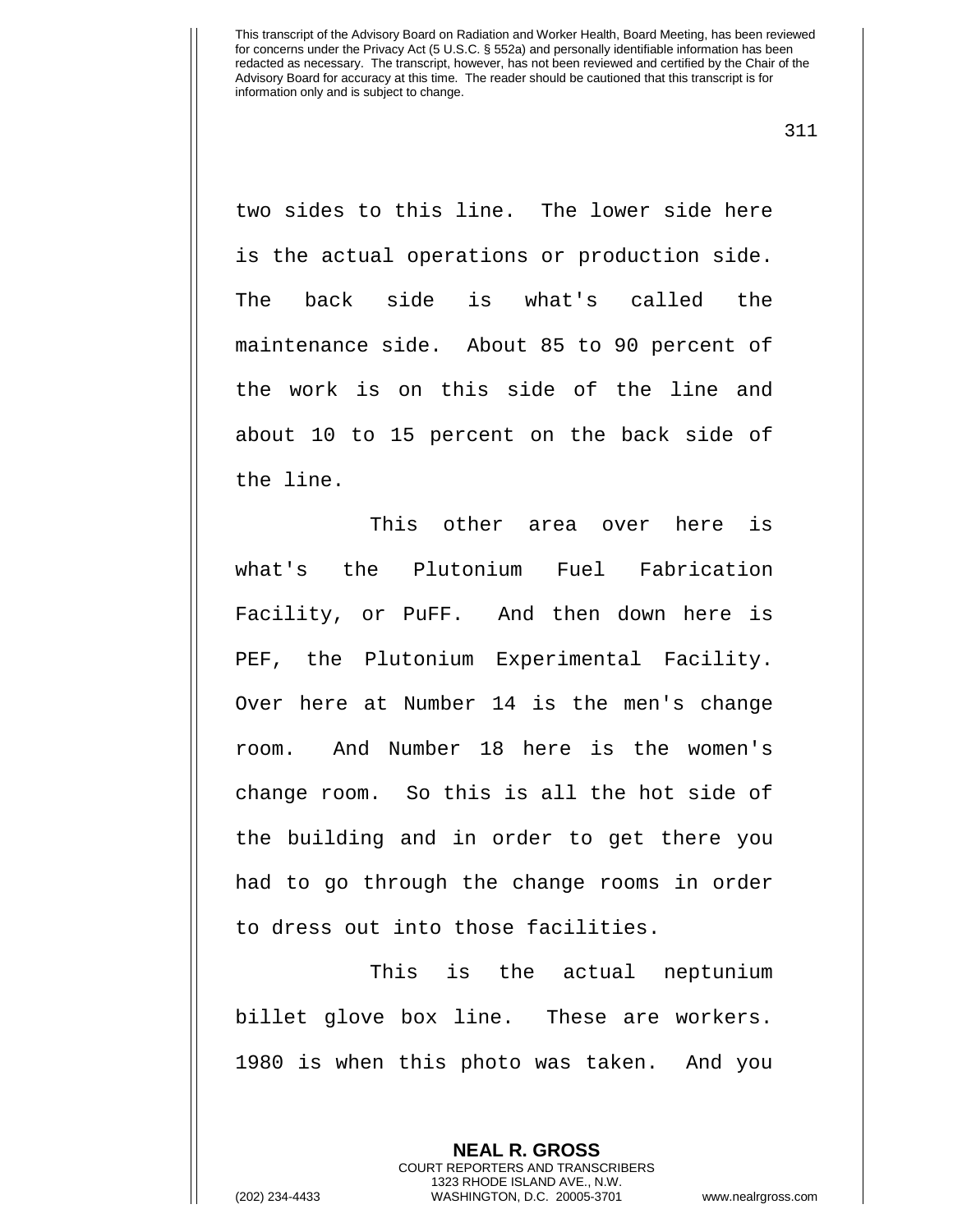312

can see that there's six workers there, or four workers actually. And two of them look like supervisors that are just not hands in the gloves, they're more watching the work that's going on. And so this is on the production side.

This is the maintenance side. This is the back side of that particular glove box line. And what you'll notice here from this 1976 photo is these are the aluminum billets that are sitting here on the floor. Many of you might think of billets, thinking of Fernald, where you've got big large heavy uranium or thorium-type of billets. These are aluminum, aluminum and neptunium combined. So they're actually fairly light. You can actually pick them up type of scenario.

So some of the observations of this 235 glove box line is it's relatively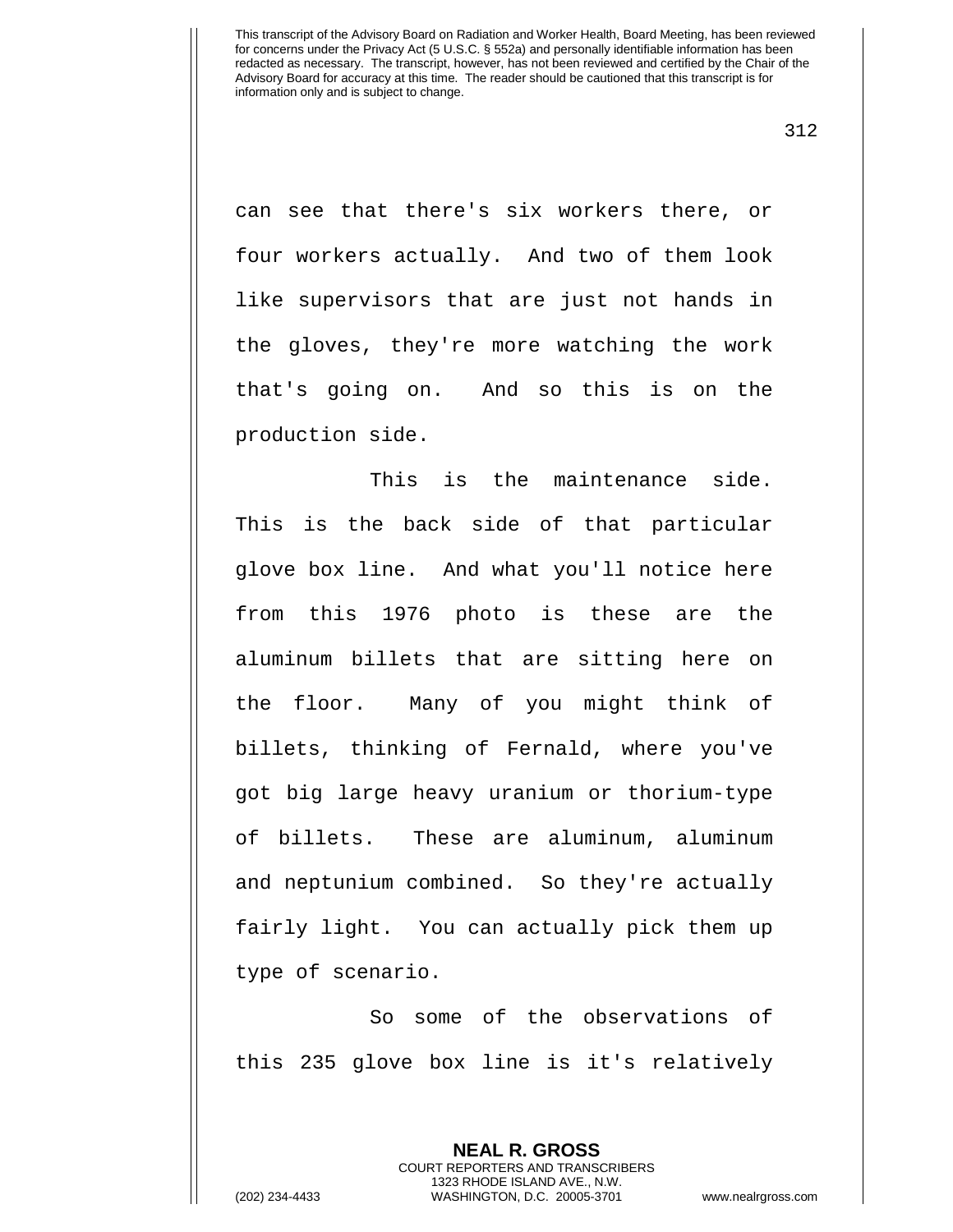313

small. We're looking at tens of workers, not hundreds. This is that particular line. You couldn't fit 100 people into that particular room. It's a regulated radiation area. Supervisors are wearing lab coats and shoe covers. Operators are wearing regulated clothing and they all had on neutron dosimeters.

One of the things I showed the Work Group was their shadow shields, because of high gamma dose rates associated with this glove box. The billets are bagged. You saw them sitting there on the floor to go out to 321-M or to go to storage, for eventually going to 321-M.

There is routine air monitoring. This top line here is the production side and it's Room 107-A. And so there's daily monitoring. There's two other areas in there that were monitored on a weekly basis.

> **NEAL R. GROSS** COURT REPORTERS AND TRANSCRIBERS 1323 RHODE ISLAND AVE., N.W.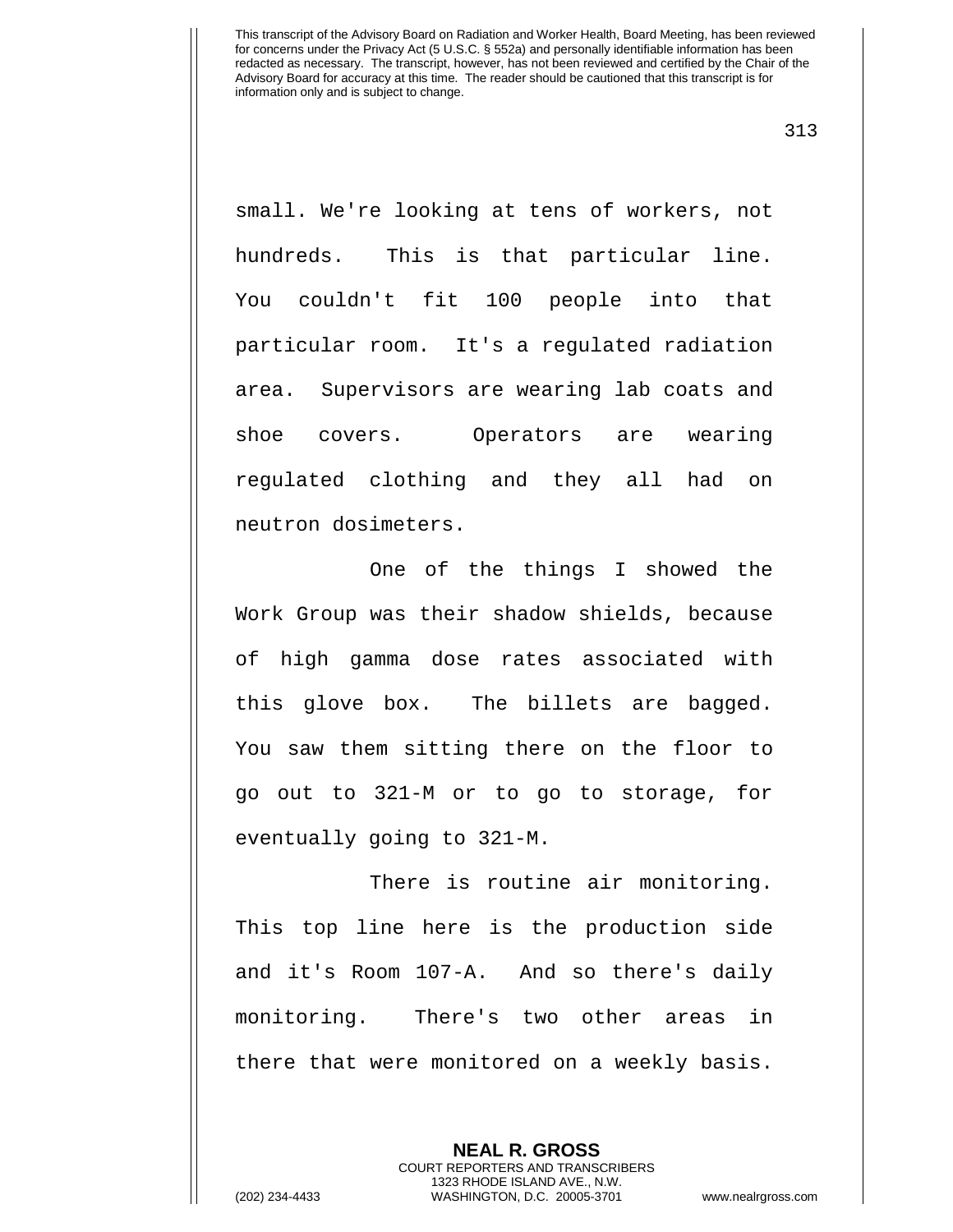314

The back side is the maintenance line. This is 107-D. Again, daily air sampling data.

I mentioned these billets are hot as far as radioactivity. If you look at some of these dose rates, at three inches you're looking at 700 millirem per hour photons and 10 millirem per hour neutrons. So these things are actually rather radioactive. They fixed alpha contamination and they were surveying to make sure there was less than 3,000 dpm from a fixed alpha contamination standpoint.

You also notice that this is August of 1980, so over this time period you're looking at the production of around seven to ten billets-type of time frame. Sometimes you'll see production of these billets up to 15 per month-type of scenario.

So the billets coming out of 235- F are bagged. They're sent to 321-M. At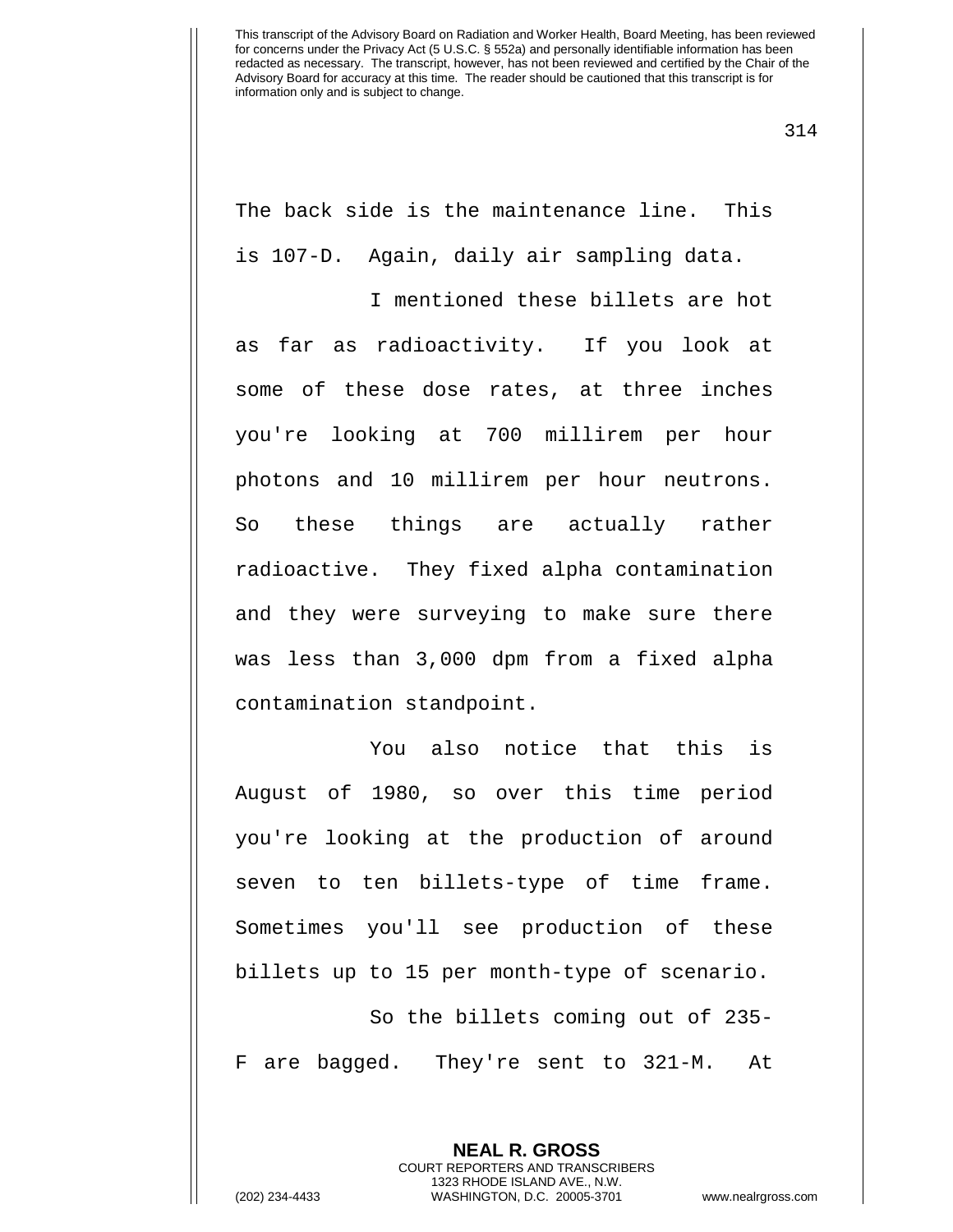315

321-M, they're received. The billets are surveyed, they're helium leak checked, they're outgassed, they're preheated and then they're extruded into the long thin tubes. And then the tubes are surveyed before going to the reactors.

How do we know these billets are surveyed? Here's an example of the radiation survey log sheets associated with the neptunium billets. Four neptunium billets from 235-F, 700 millirem per hour at three inches, 8 millirem per hour at three inches, corresponding to those previous measurements I showed you. By the way, this is 1972. Those other ones are 1980.

These are the dose rates at 18 inches. Less than ten dpm alpha and less than ten counts per minute beta-gamma smearable on the billets. So it's fixed alpha contamination, but you've also got

> **NEAL R. GROSS** COURT REPORTERS AND TRANSCRIBERS 1323 RHODE ISLAND AVE., N.W.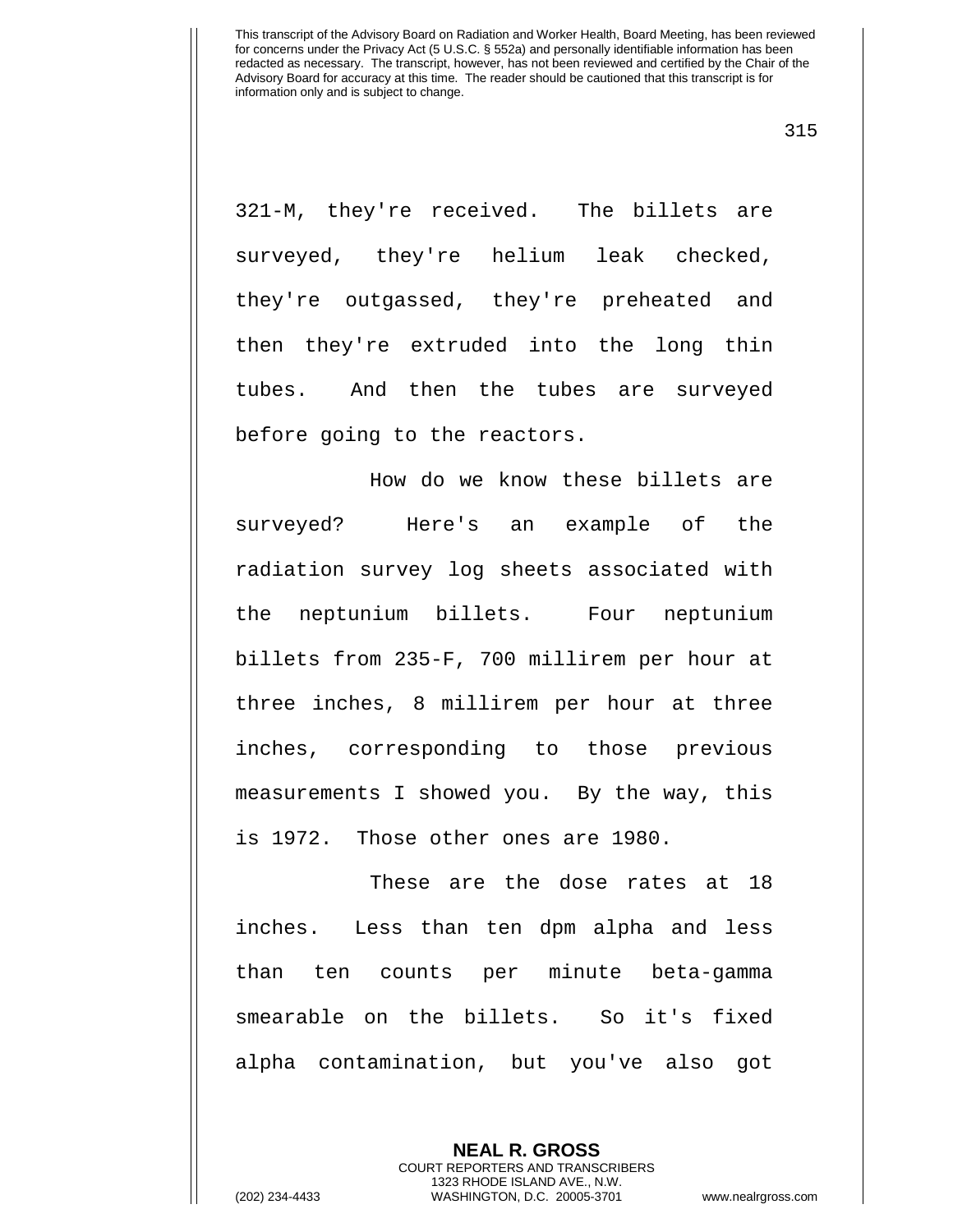316

where they're checking for the loose contamination.

Number 3 billet was surveyed on the end, 1,500 dpm alpha, less than 10 dpm alpha smearable. So these are contained coming out of 235-F.

This is the actual extrusion press in 321-M. This particular picture is showing uranium work at the time, which was its dominant use, but there were times when they extruded neptunium billets and plutonium billets.

This is a billet being forced into the extrusion die and then coming out the other end. You have this long thin tube where the neptunium is encased within that tube. It's being sandwiched between aluminum.

The tubes are then surveyed again. This particular example is 12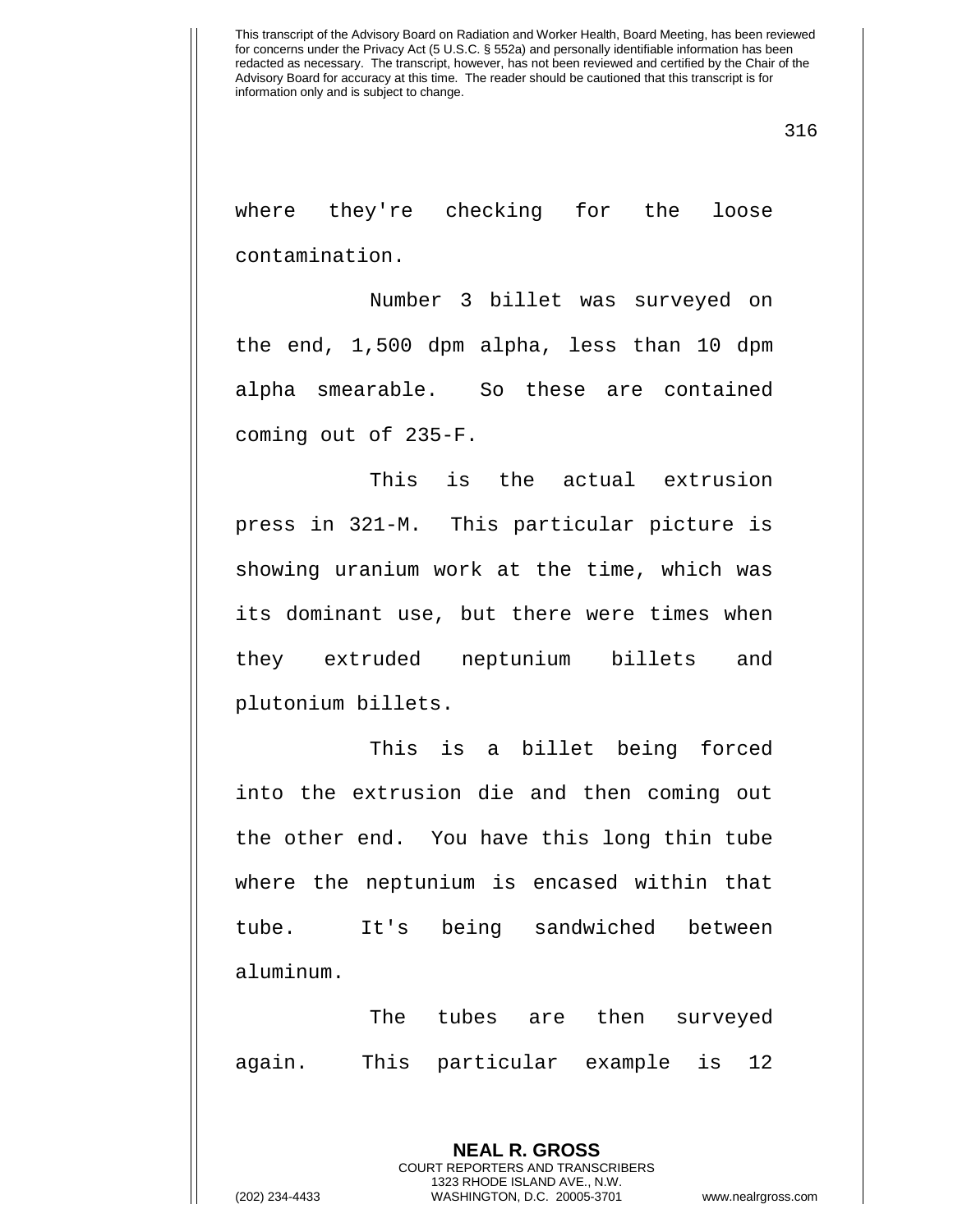317

neptunium tubes shipped to 105-P reactor, less than ten dpm alpha, less than ten counts per minute beta-gamma on the exterior surfaces.

So if everything went right in the particular process of the extrusion, there was no alpha loose activity such that workers could be exposed to. If things went wrong, they saw alpha activity and they would send it back to the particular place. Typically, the tubes were sent back to the canyons to be dissolved, whereas the billets, if they failed a leak check, they would be sent back to 235-F.

So the personal monitoring dosimeters are required to be worn in the regulated areas. These high dose rates, people were wearing these dosimeters around there. In fact, many of the incident reports that we typically read are involving

> **NEAL R. GROSS** COURT REPORTERS AND TRANSCRIBERS 1323 RHODE ISLAND AVE., N.W.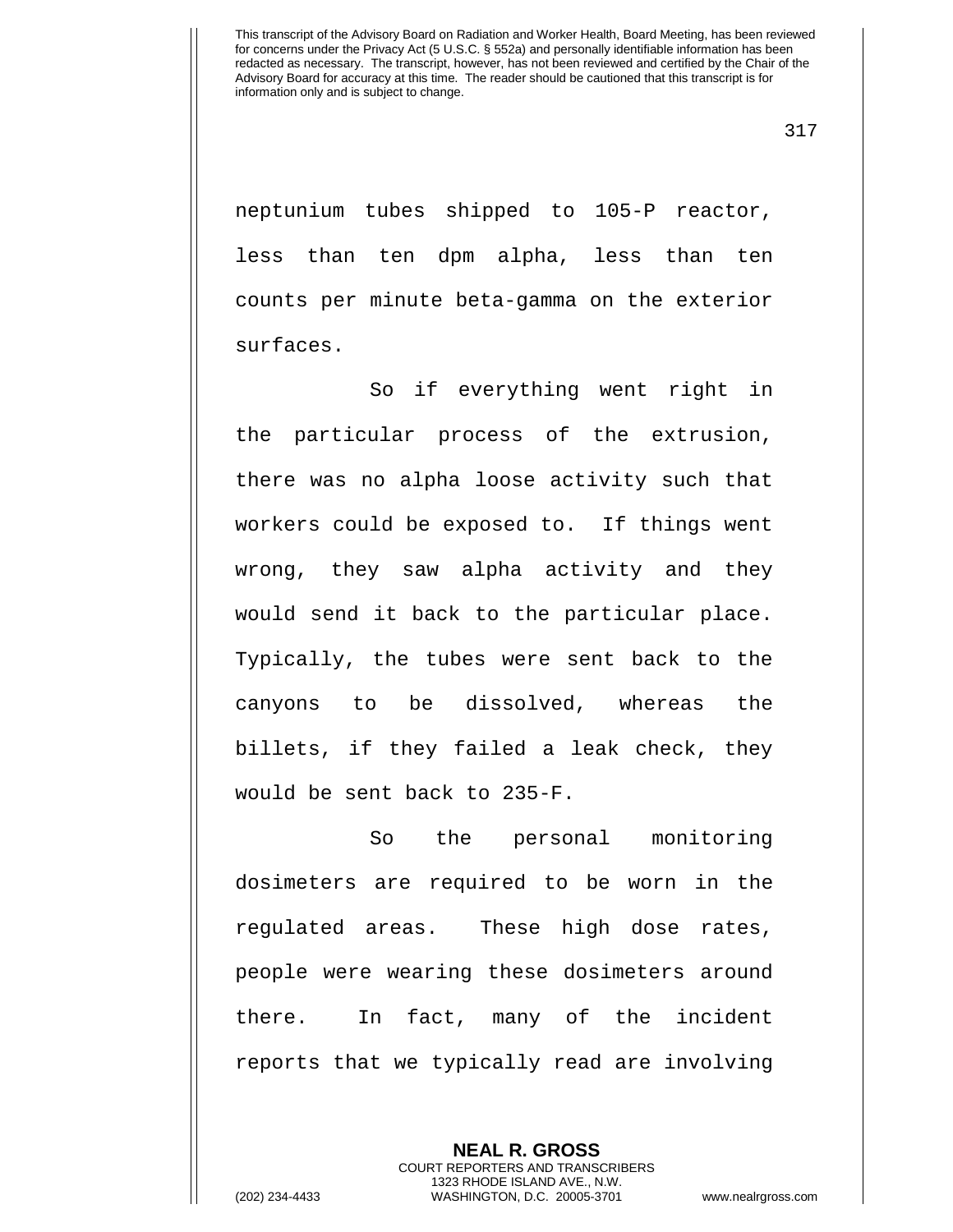318

internal contamination where something went wrong. There's incident reports of overexposure from external, of people being around too many of these billets at a time and exceeding a monthly type of a limit.

Interviews with workers indicated that there was a workforce swap-out where people would be coming up on their annual limit as far as external radiation and they were taken out of the area and sent to a colder area and other workers brought in to finish out the production lines.

This has been confirmed also within NOCTS. If you look people's claimant files, you'll see that they indicated that in their CATIs, interviews of being limited in the workplace. This is one of the examples, one of the places this happened where they were then taken out of the work area.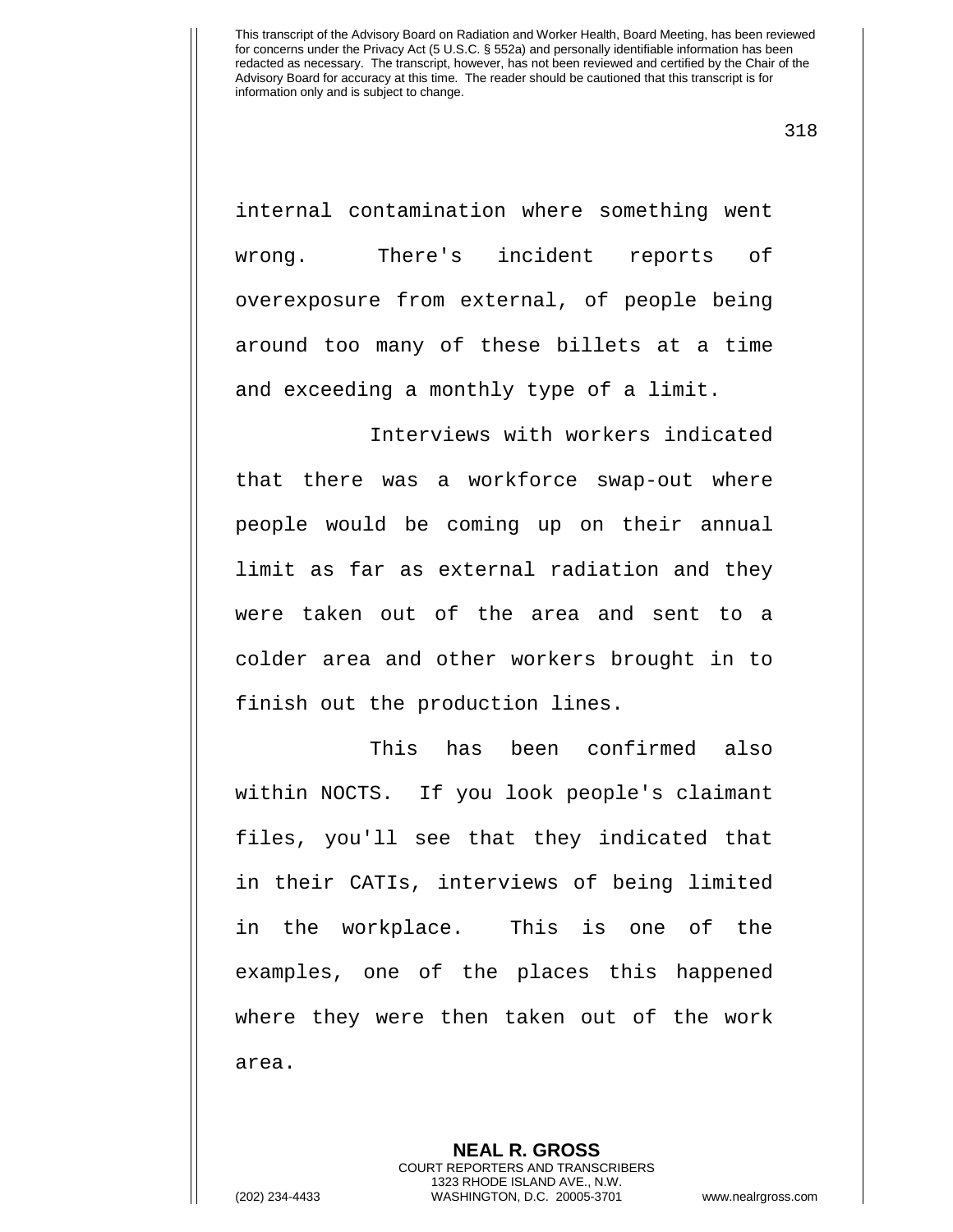319

The bioassay associated with this -- and this is something that's unique and different in that the neptunium analysis, '71 to '76 time frame, neptunium analysis are performed on samples from personnel designated by area health physics when plutonium analysis are positive.

So 1961 to 1970 time frame, we have a lot of neptunium bioassay. 1970 through 1989, we actually don't have a lot of neptunium bioassay. We have some. And then it picks up again in the post-1990 time period. And the reason was is they were triggering off of the plutonium contamination associated with the neptunium, not neptunium directly. This changed for one Work Group, in 1978, where neptunium urinalysis was reinstated for the people in 235-F.

So why were they triggering off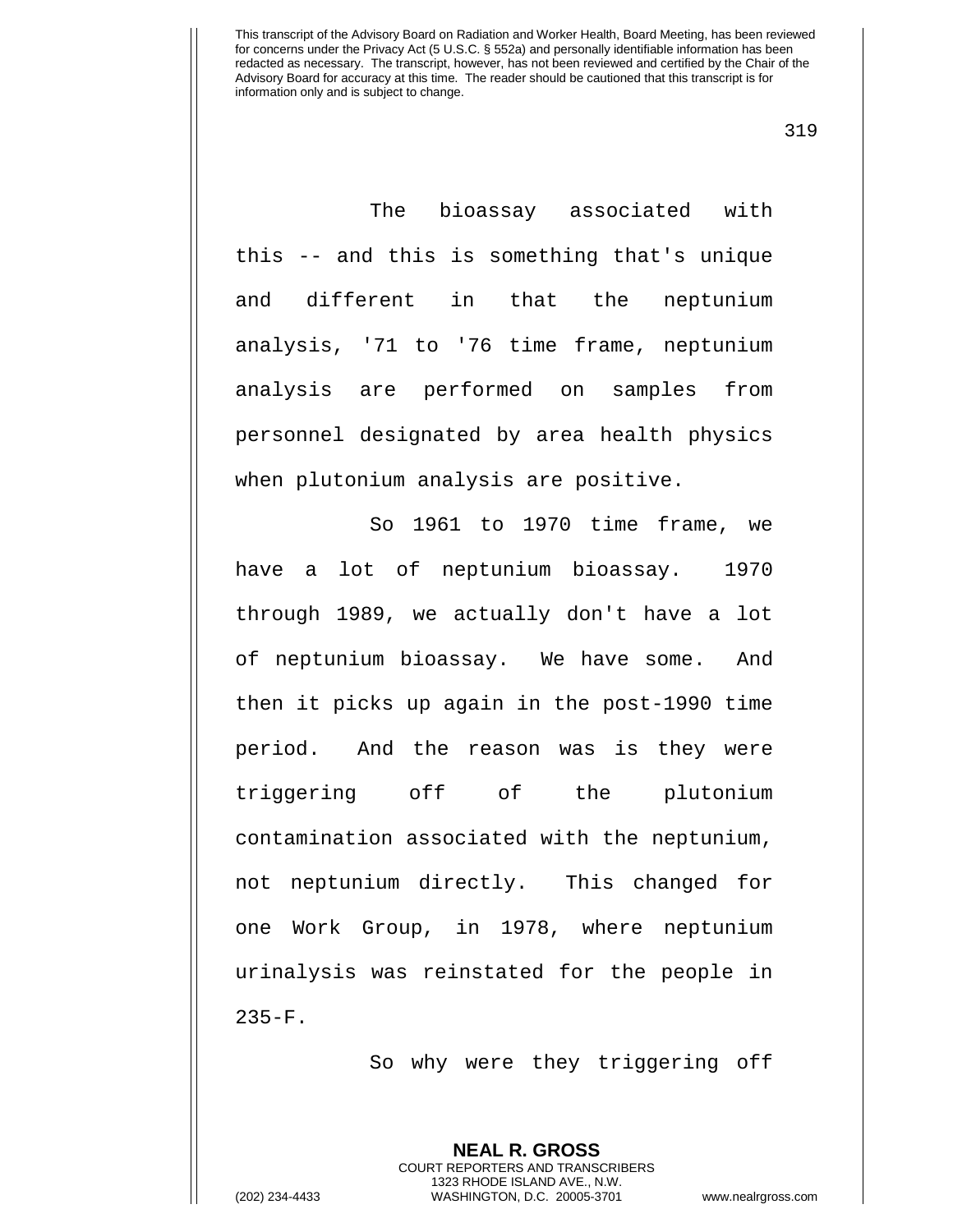320

of the plutonium? Why weren't they just doing the neptunium analysis? Well, to give an example here, this is plutonium contamination and neptunium oxide. And this is weight percent. And so let me just pick March 1974 here of 0.18 weight percent of plutonium in this particular batch of neptunium oxide going to 235-F. So the neptunium is 99.82 percent pure. It's 0.18 percent plutonium contaminated. Why is the plutonium contamination important? Due to specific activity.

Plutonium-238 has a specific activity of 17.1 curies per gram. Neptunium's specific activity is 0.00069 curies per gram. So that means at 99.9 percent pure neptunium you have a 25-to-1 ratio of plutonium alphas to neptunium alphas. So if you have a sample, a smear sample or a glove box sample that's 26 dpm,

> **NEAL R. GROSS** COURT REPORTERS AND TRANSCRIBERS 1323 RHODE ISLAND AVE., N.W.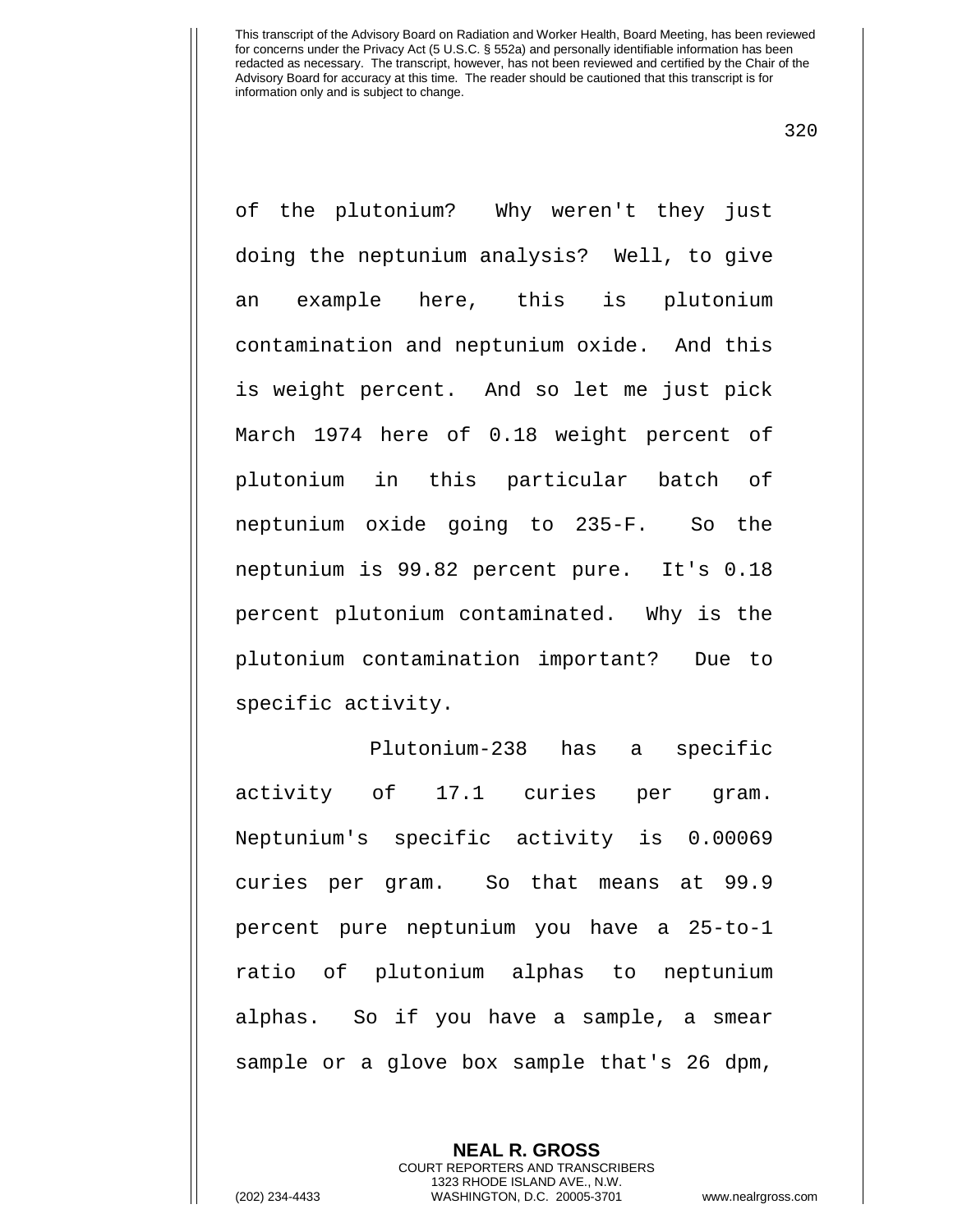321

25 of them are plutonium-238, one is neptunium. So from a bioassay standpoint, this was actually a more sensitive method to find an intake of neptunium.

Plutonium was the main hazard here, and that's what they were controlling and monitoring based upon. That requires ultrapure neptunium to dominate the exposure. You're looking at, to get a 1-to-1 ratio, 99.995 percent pure neptunium in order to get to this 1-to-1 alpha ratio.

So who was being monitored for the plutonium? Well, in this particular case, 221 HB line, JB line, FB line and 235- F. So the people who were working with the neptunium in 1971 -- that's this Rev 5 of this procedure -- were being monitored for plutonium.

And the interesting part is down here at the bottom of this particular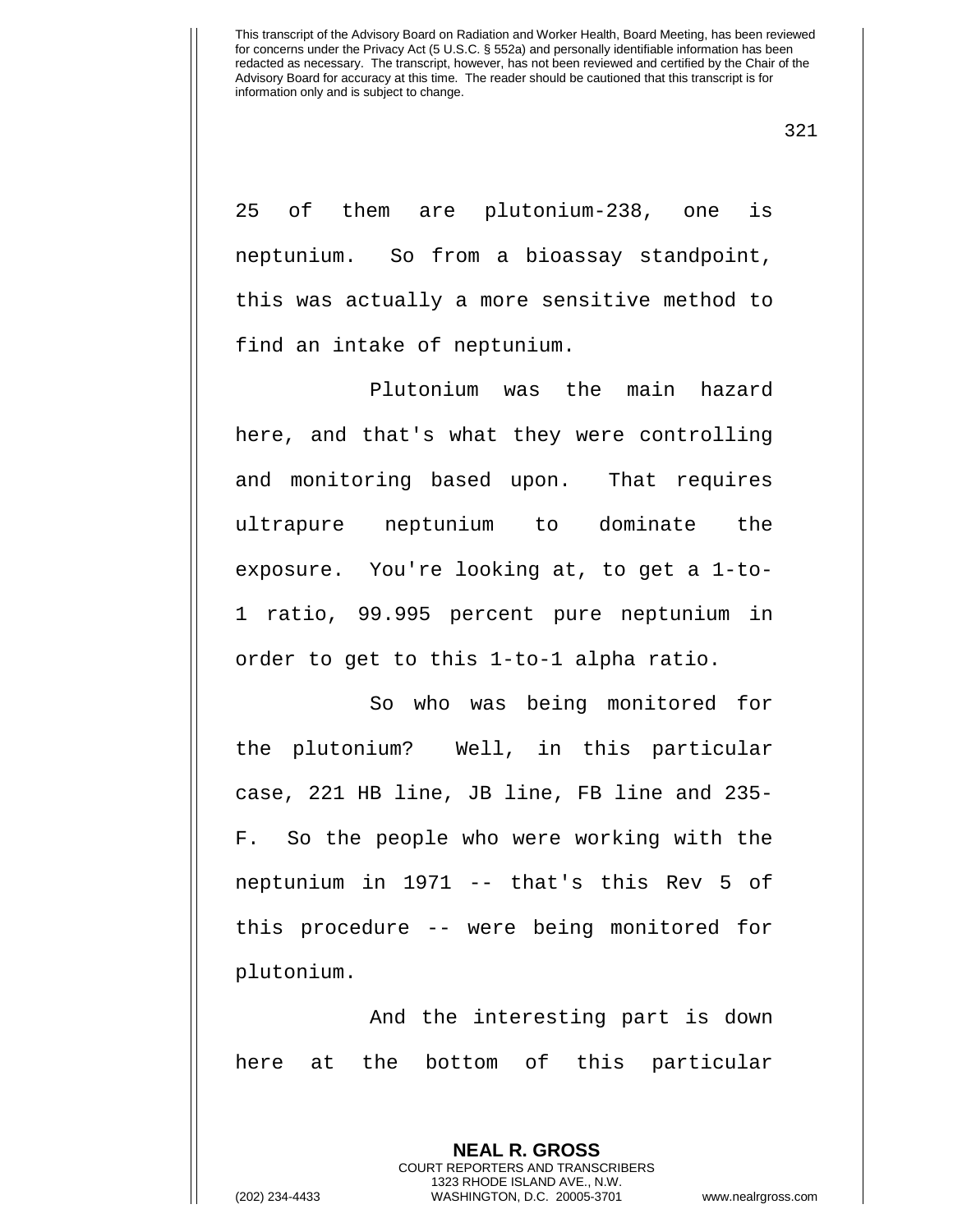322

procedure. And it reads, "Neptunium analysis is performed when requested by area health physics. Neptunium has never been detected without at least an equal amount of plutonium." They had ten years of operating experience to come and draw this particular conclusion. And so this is why they had their monitoring method for neptunium in this manner.

So, the bioassay control. Again, the monitoring is prescribed by work area. The monitoring frequency is based upon the potential magnitude of the exposure. Post-1978, the neptunium urine bioassay was reinstituted for the highest exposure area, that 235-F area.

So the neptunium monitoring data that we have in this time period, we have 333 neptunium urine bioassay results. The area frequency is clearly based upon the

> **NEAL R. GROSS** COURT REPORTERS AND TRANSCRIBERS 1323 RHODE ISLAND AVE., N.W.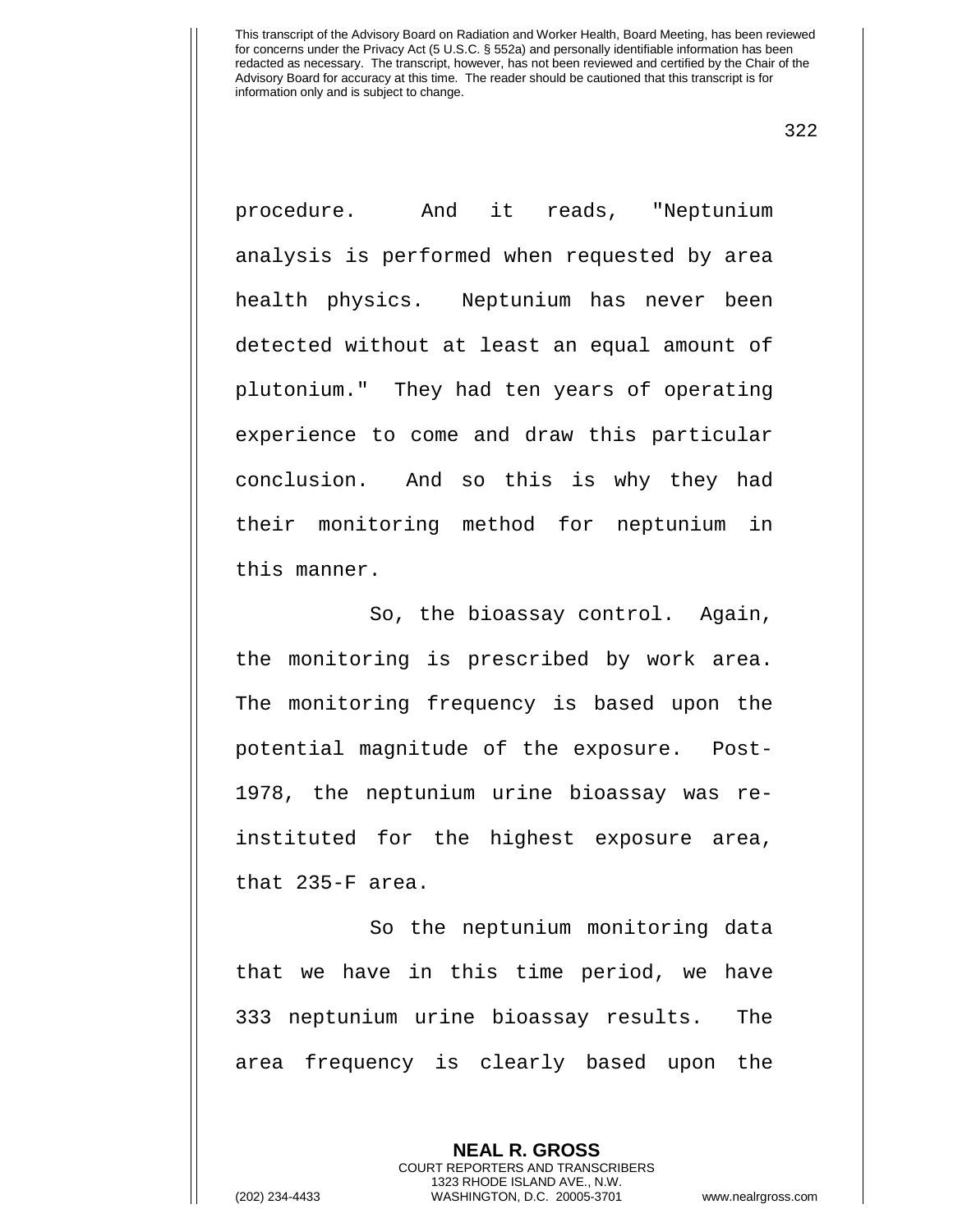323

exposure potential in this time period. And you can see that we have 178 of these coming from 235-F. Next is the HB line, then the 321-M. 773 and 772 are actually mostly dominated by '88 and '89 time periods.

This is what the box plot of all of the neptunium bioassay results from 1961 through 2007 looks like. So each of these boxes is the inner 50th percentile of the data that we have, and the error bars go out to encompass the 95th percentile of the data.

What we have here in this red line is our coworker model. This is how we've modeled the neptunium exposures over time. You'll see in 1970 it jumps up, and the reason is we changed from using urine bioassay to using whole body count information. And so it has a higher detection limit. And so therefore the

> **NEAL R. GROSS** COURT REPORTERS AND TRANSCRIBERS 1323 RHODE ISLAND AVE., N.W.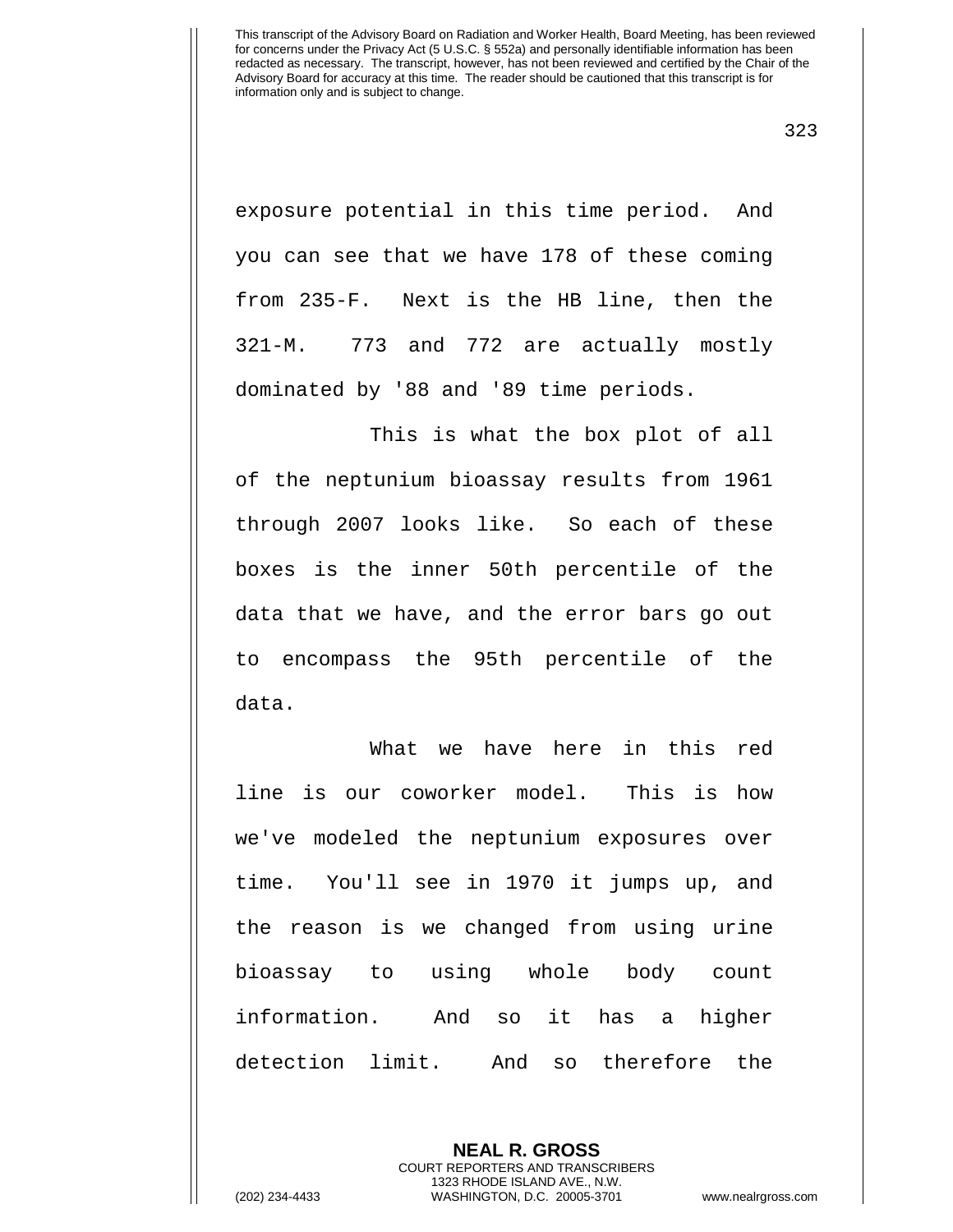coworker model estimates that we assign jump up in this particular case.

Next slide. I skipped a slide here. I apologize. This slide.

When it comes to neptunium dose reconstruction, there's at least four methods that I can come up with of how we could estimate these doses.

One, we could use the 333 samples. This is the limited bioassay.

Number two, we could use the neptunium-plutonium ratio. Use the plutonium bioassay and ratio off of that contamination that I showed you earlier in order to get a more accurate number. Because the plutonium usually results in two to ten times greater alpha activity. If I was doing an epi study, this is how I would do it. I would use the plutonium bioassay methodology.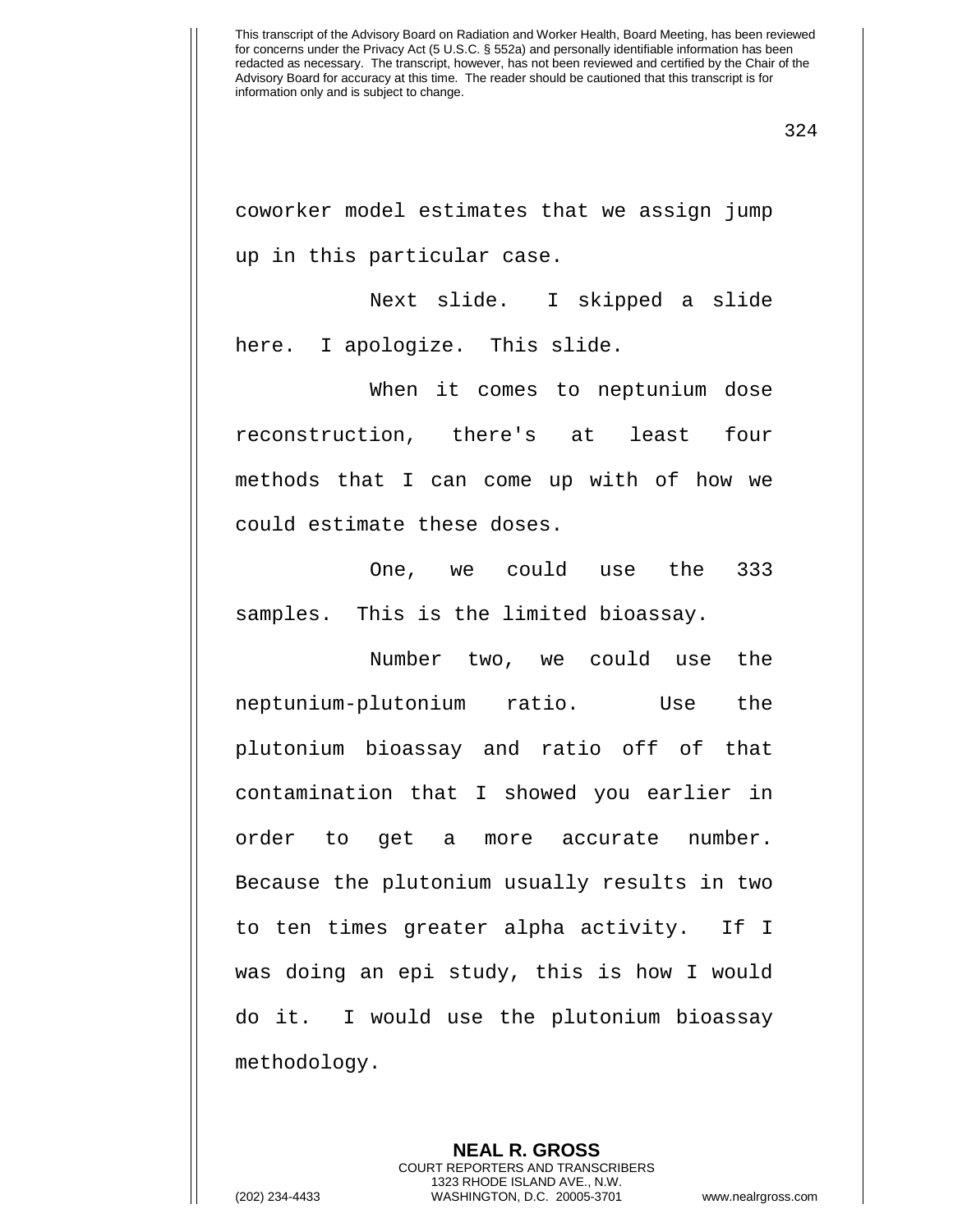325

Another way would be to interpolate between the urine bioassay points of 1969 and 1990.

And then, finally, to use whole body count data, which is what we proposed to use because it's claimant-favorable.

All right. This is what I wanted to show you there. That line that I drew right there would be an interpolation between the two end data points. And you can see that the data that we do have isn't inconsistent with doing an interpolation here.

So why do we choose to use the whole body count? Well, at the time we were doing the coworker model we didn't have complete information on the plutonium to neptunium ratio. Back in November to December of last year, we captured this information. Unfortunately, due to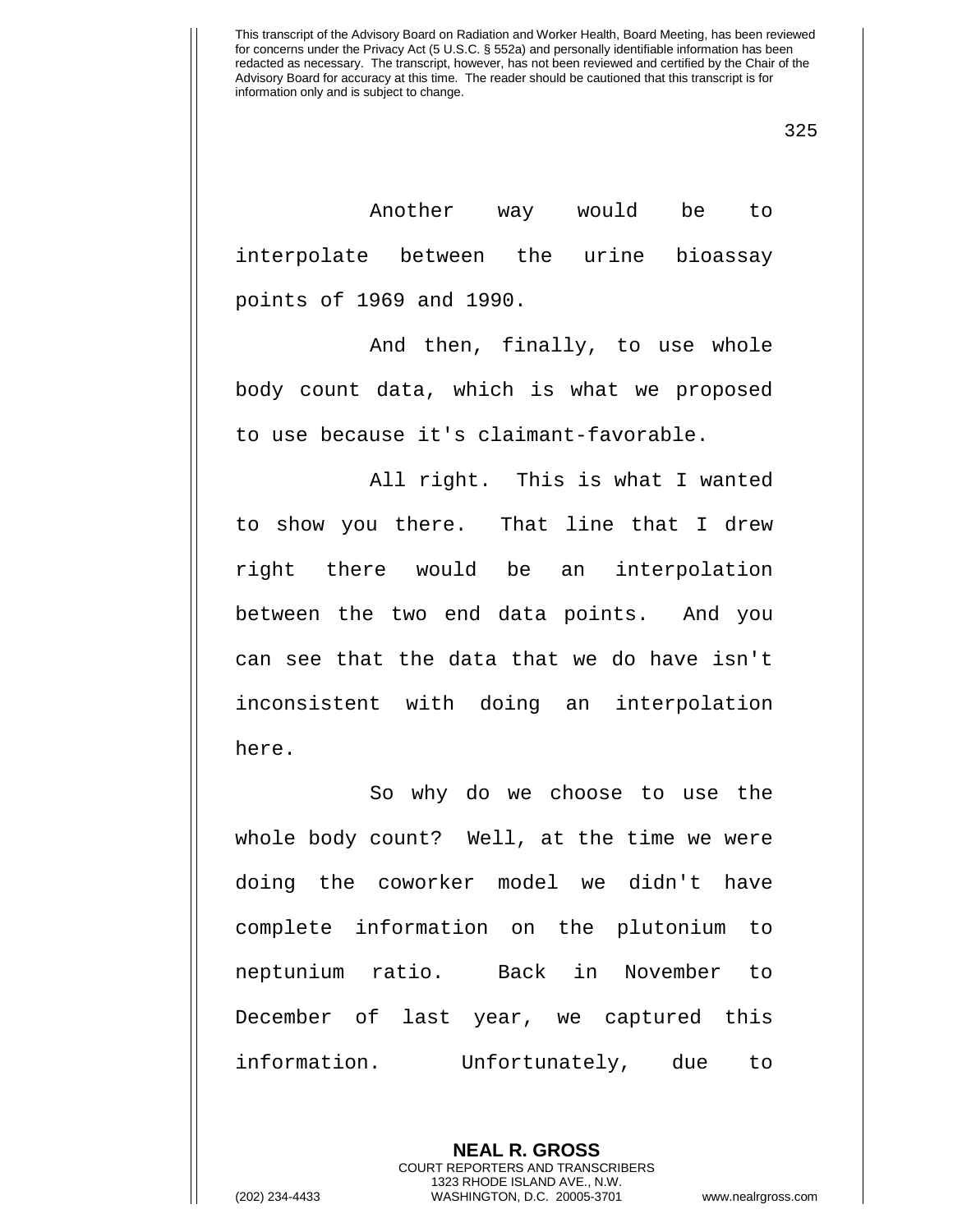326

receiving data or getting the data, we didn't get it until last month, but that is something that we do now have in-house.

We also confirmed that the workers in the neptunium areas were required to have whole body counts. Shift workers were required to have two whole body counts per year. Day employees, supervisors, et cetera, one per year. And in addition, the neptunium doses calculated using the whole body count are claimant-favorable upper bounds, but they're not unreasonably high to be insufficiently accurate.

And the reason that I saw that is, if you look at the 50-year equivalent doses here, you'll see that dose to the urinary bladder is about 352 millirem. Dose to the liver is about four rem. Dose to the bone surface is 268. That's the high one. But if you divide that up over 50 years,

> **NEAL R. GROSS** COURT REPORTERS AND TRANSCRIBERS 1323 RHODE ISLAND AVE., N.W.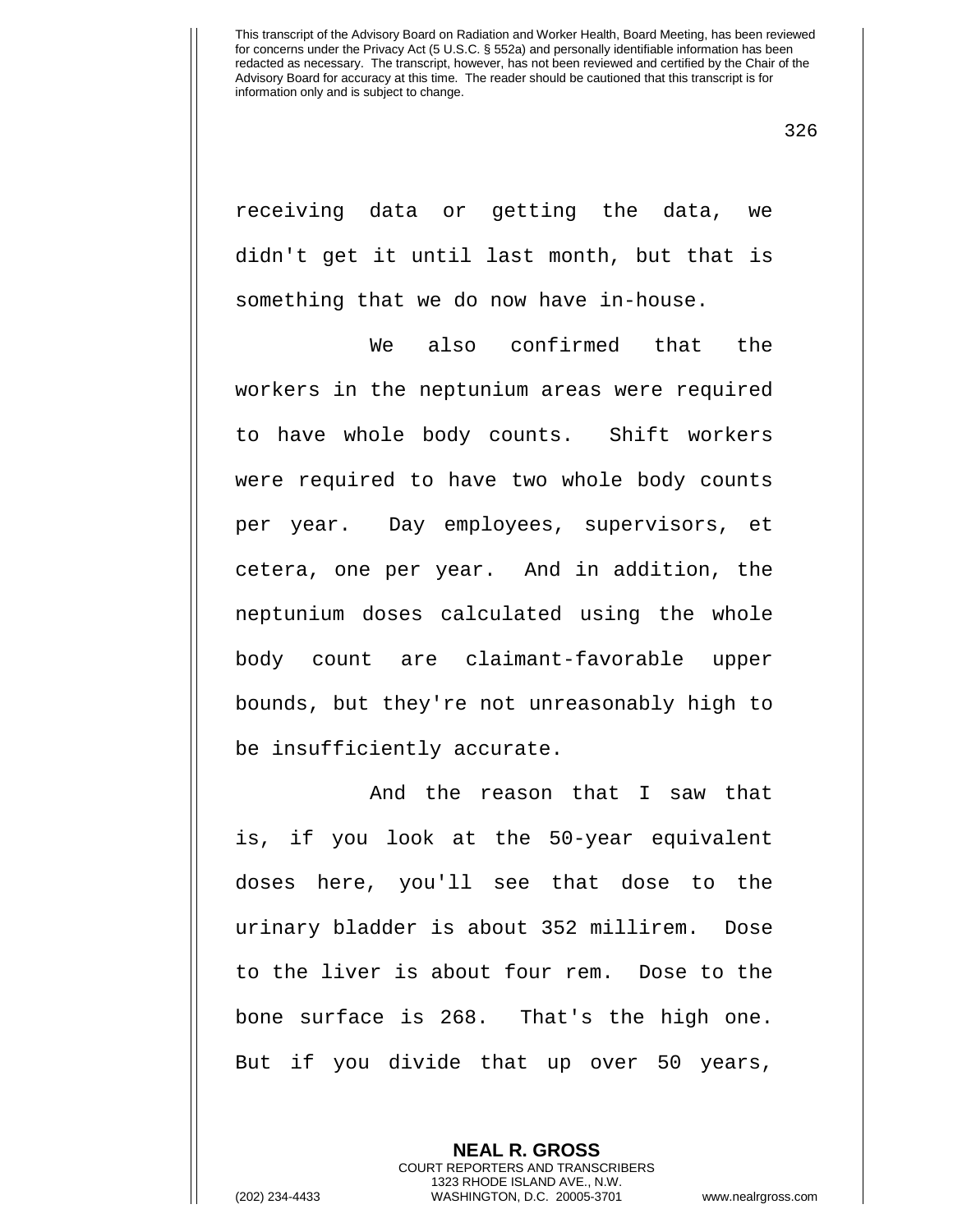327

you're looking at about 5 rem per year. I recognize that early years are heavily weighted. And so you might be looking at 10 or 15 rem in those first years-type of scenario. So these doses are not extreme when you compare some of the plutonium missed doses that we routinely assign under this program.

So some of the things we're currently looking at to follow up with questions the Work Group has posed to SC&A and the Work Group is comparing workers with neptunium urinalysis and whole body counts to the coworker model. Also calculating the neptunium dose using the plutonium contamination data and comparing that to the coworker model.

And then, finally, researching the potential for construction trades worker exposures during new construction of the

> **NEAL R. GROSS** COURT REPORTERS AND TRANSCRIBERS 1323 RHODE ISLAND AVE., N.W.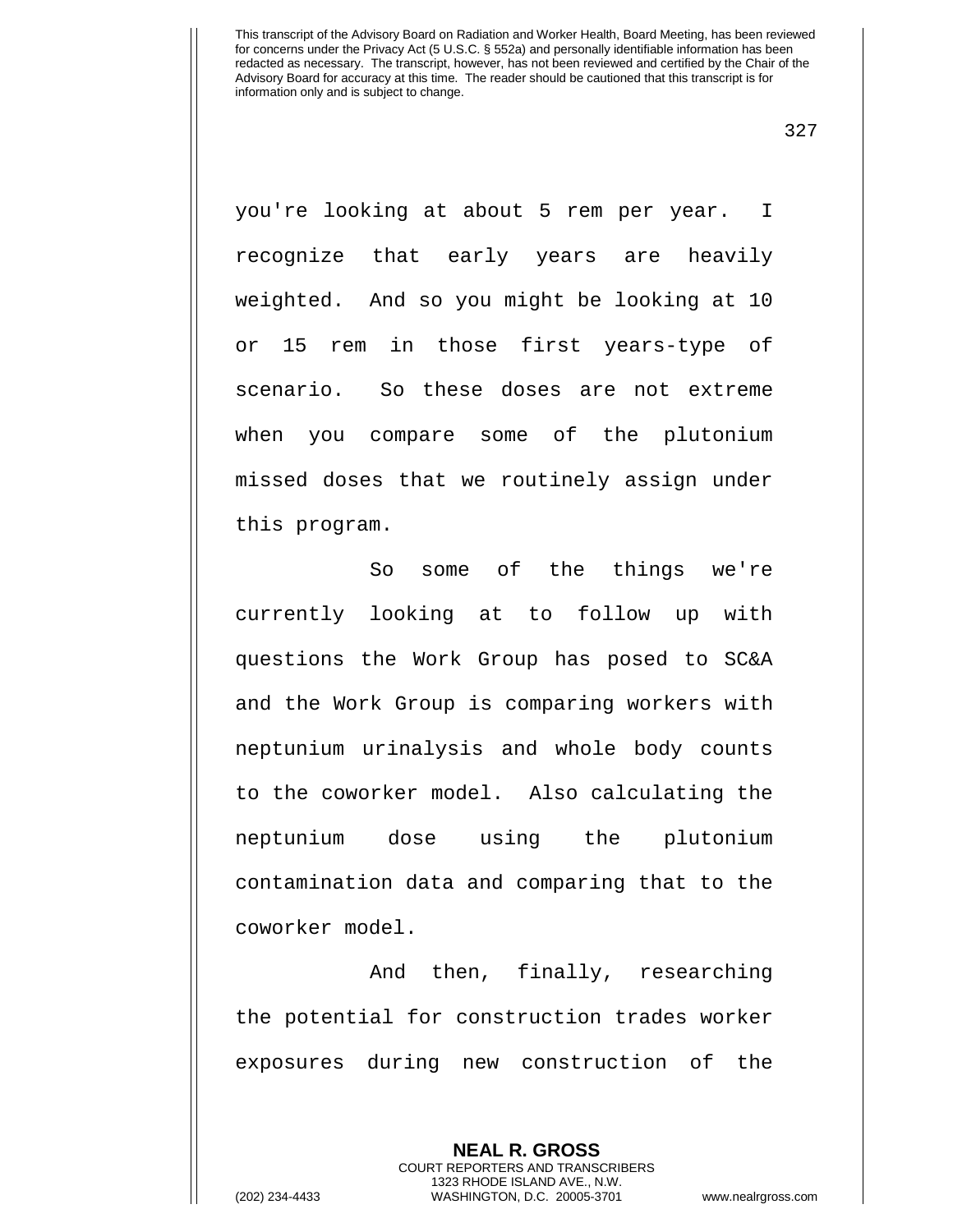328

Plutonium Fuel Fabrication Facility. The diagram that I showed earlier shows the PuFF facility completed. It actually wasn't completed until 1978. From 1973 to 1978, there was new construction going on within that same building where the neptunium billets were being made.

Now, photographs that we have looked at so far seem to indicate that it was a clean area at that time. We know it had never been used before, but there is some concern as to whether the contamination would travel from one end of the building to the other. The ventilation systems appear to have been isolated. But we want to pull this thread and follow this up and make sure that construction trades workers in that part of the building during that construction were actually in a cold area and not had a potential for this exposure.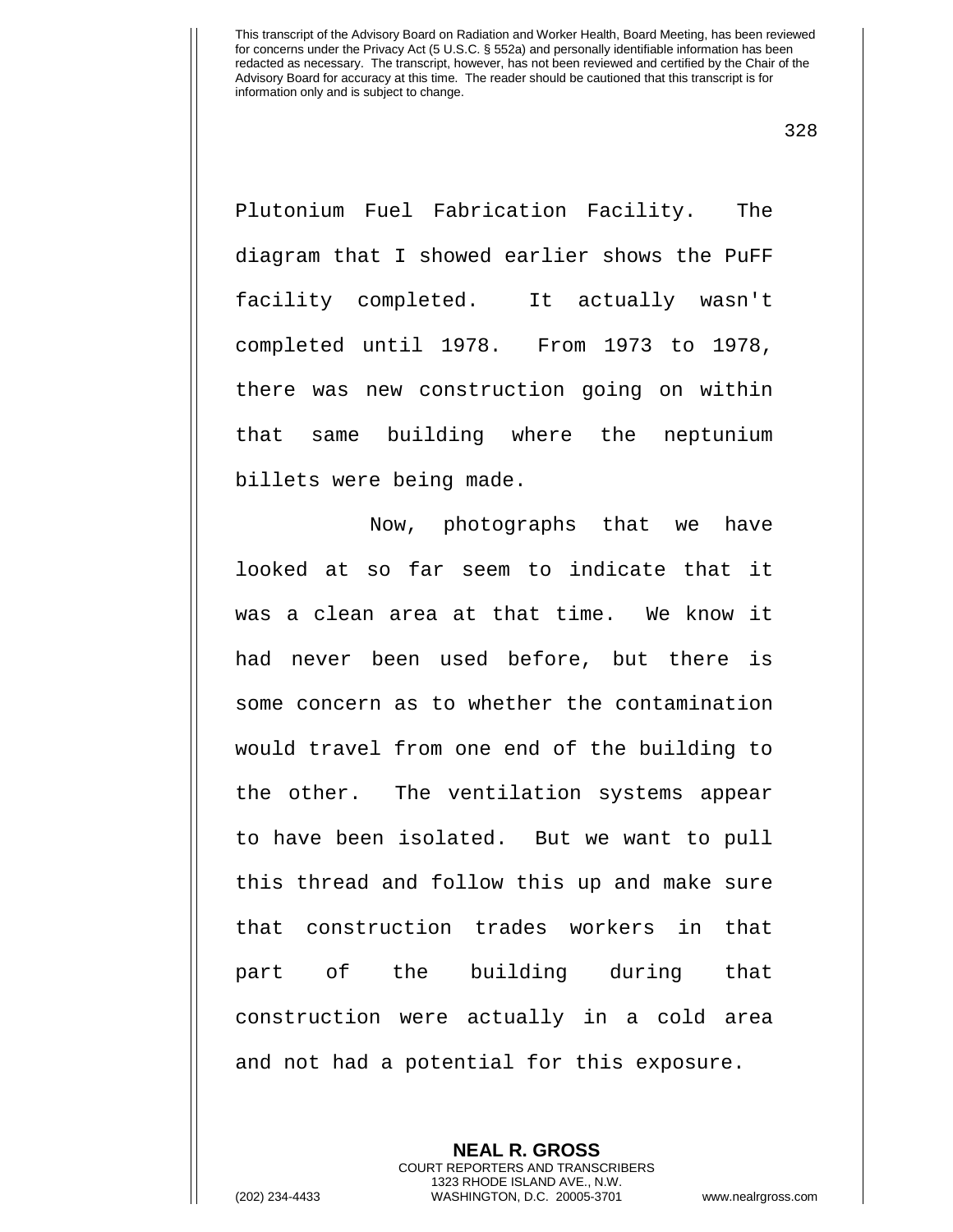329

A little bit of data here on the first bullet that I said we were working on. We've got 34 workers we've identified in NOCTS that have neptunium urinalysis and whole body count data. And so we went through and calculated what their dose would be based upon just their urinalysis, just whole body count, and then assigning, based upon their time period, what their coworker dose would be.

 And for Worker A, you're looking at lung cancer. He has 24 neptunium urinalyses, 9 whole body counts. We'd be assigning 374 millirem if you just used his urinalysis data, three rem for using the whole body counts, and then seven rem based on the coworker model. So this is why we feel that the whole body count data is bounding for development of the coworker model.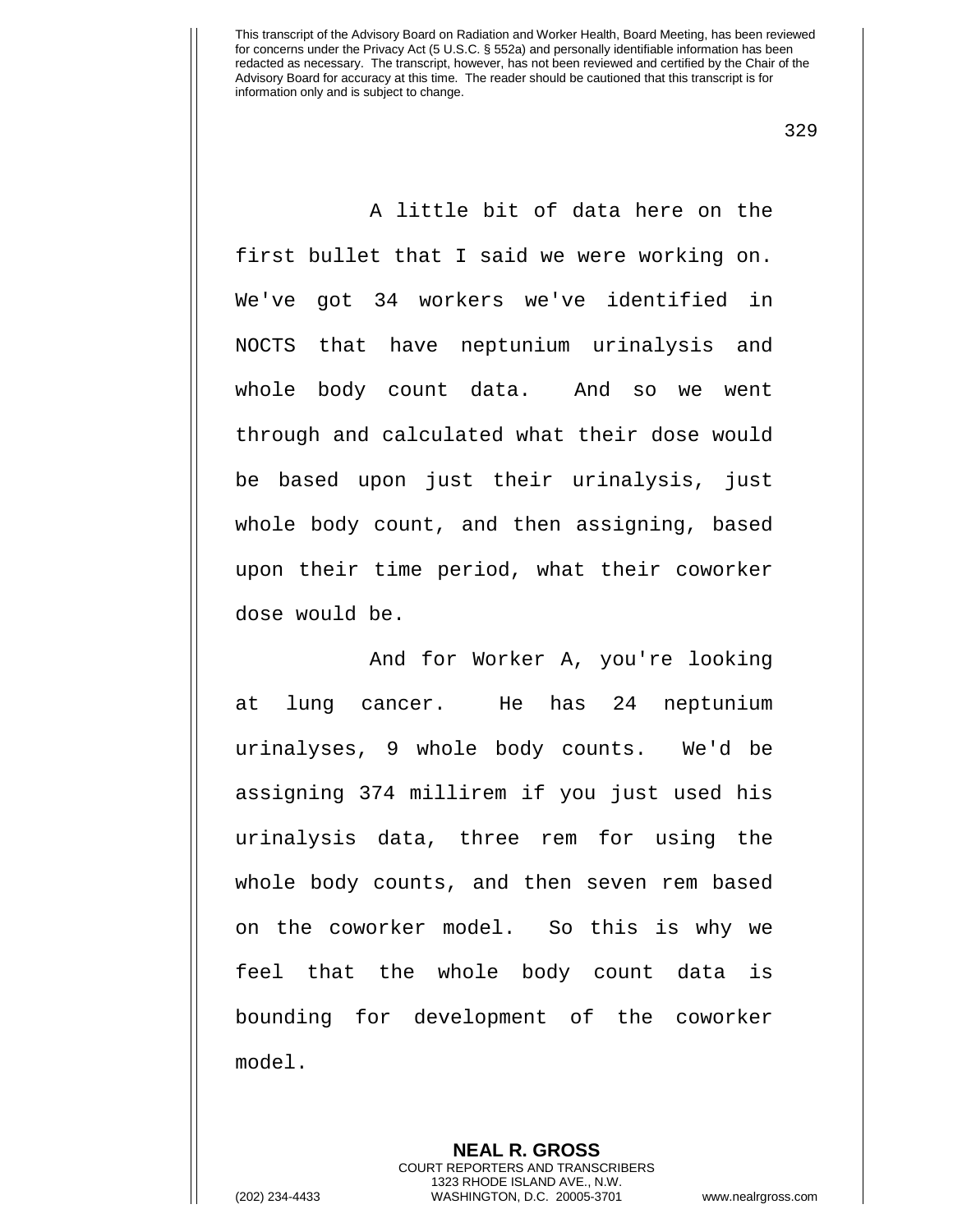330

So let me wrap up here with the subcontractor records review. When we conducted interviews with SC&A, one of the comments that came out was that in earlier years subcontractors were treated differently from a radiological records standpoint than other employees, in particular construction workers. If you were DuPont construction, then you had an individual personnel file. If you were a subcontractor employee, they would keep all your records into one file.

A follow-up interview indicated that the individual who noted this to us felt that all those records had been transferred over and either individual personnel files have been made or they've been put into electronic format. And so he didn't feel like this was a major issue from that standpoint. What we realized is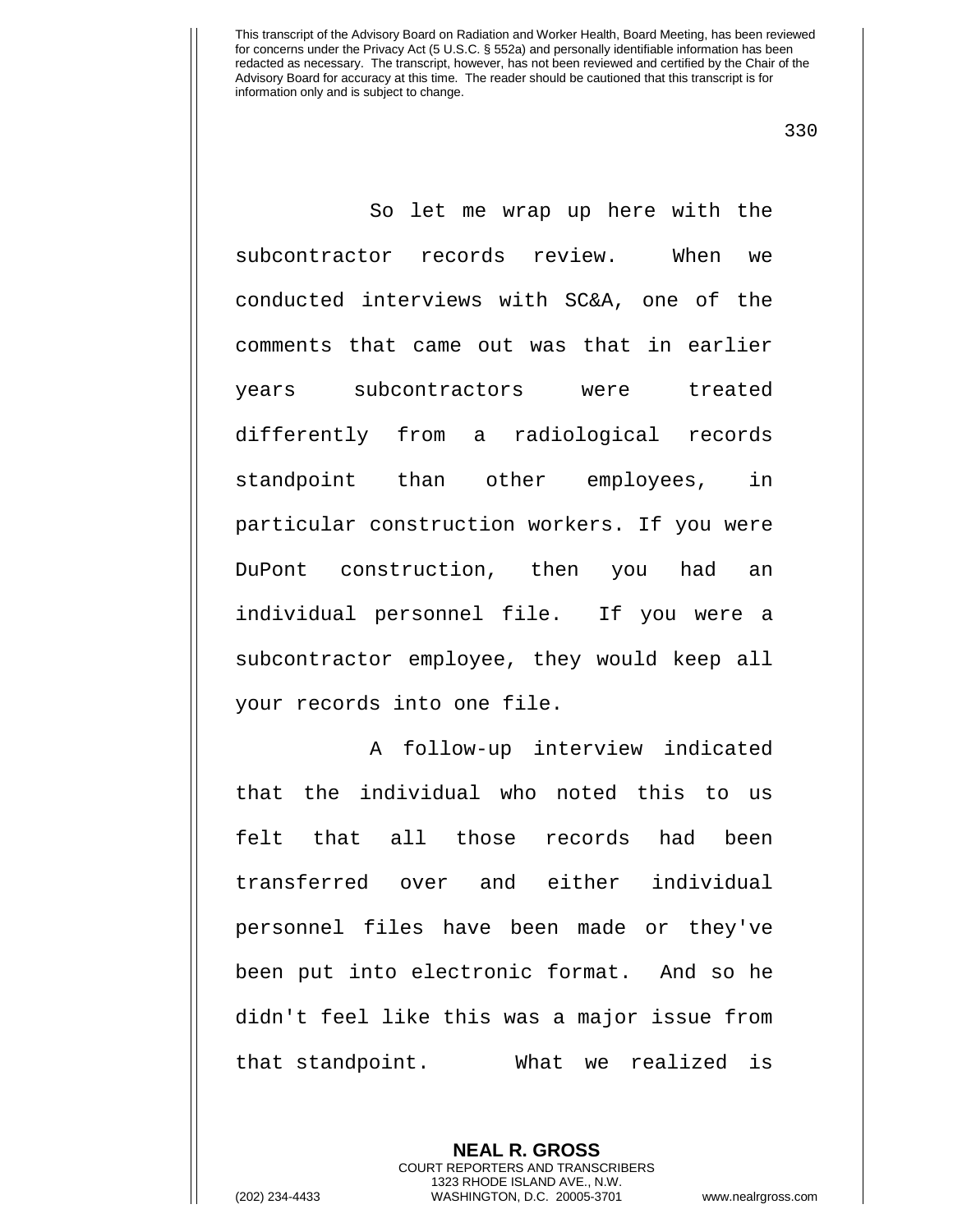331

we've never checked this. We haven't verified as to whether these records actually made it into individual personnel files or not. And so this is something that we're following up on right now, is to go out and identify some of these subcontractor workers.

It's proving a little more difficult because when you pull up a construction trades worker, then you have to try and figure out whether they were a DuPont construction trades worker or a subcontractor construction trades worker, because we see both of them. And we have a lot of monitoring data for construction trades workers. Were they all just DuPont construction? We don't know that answer yet. And so this is something we're going to follow up on.

And with that, I'll be happy to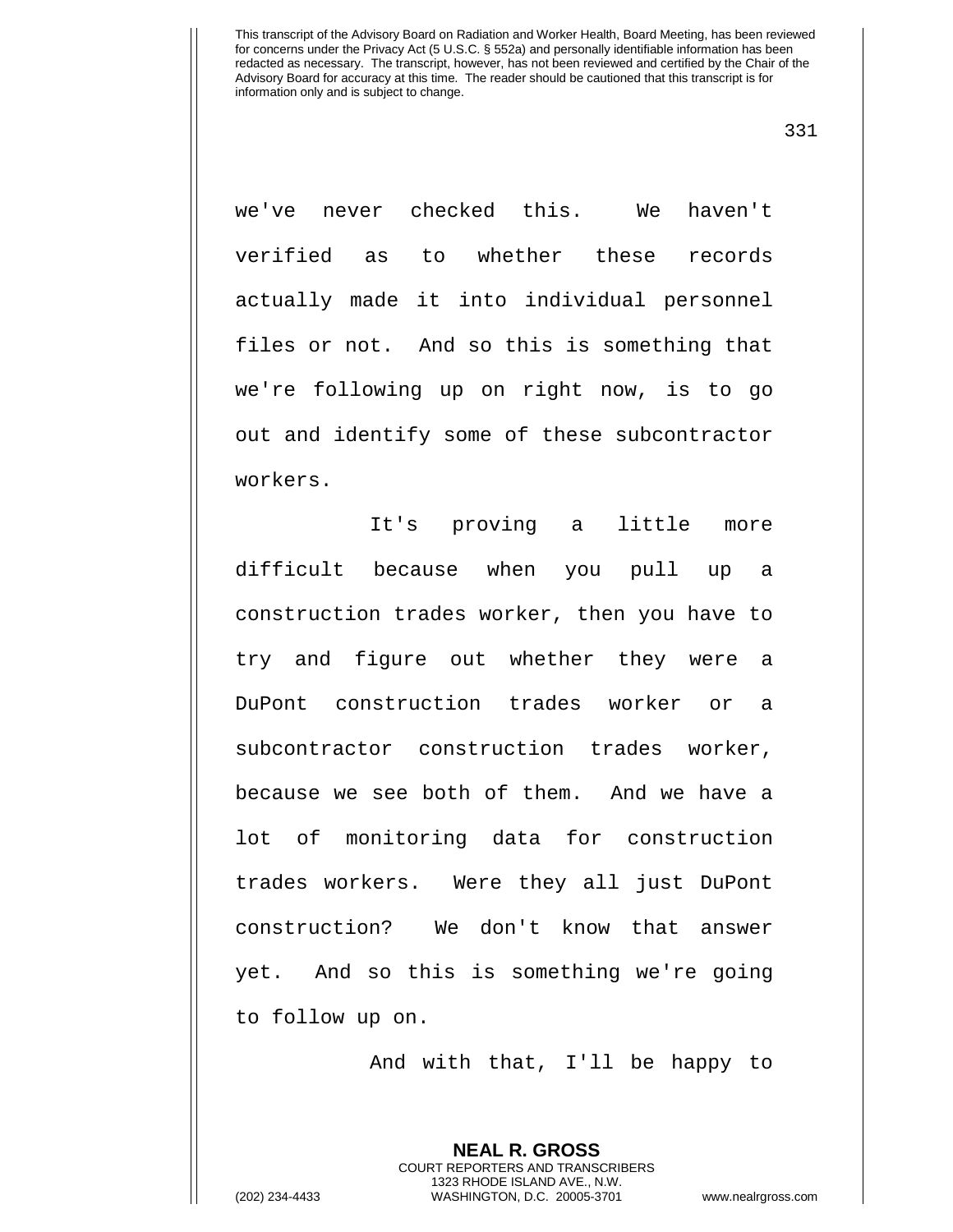answer any questions. Thank you.

CHAIRMAN MELIUS: Okay. Board Members with questions?

(No response.)

CHAIRMAN MELIUS: All quiet.

MEMBER RICHARDSON: I have a couple of questions.

CHAIRMAN MELIUS: Yes, you go ahead, David. Yes.

MEMBER RICHARDSON: You've described a lot about, starting with the thorium, with the process and the location, sometimes in terms of buildings and rooms in which the activities took place.

(Technical difficulties.)

(Whereupon, the above-entitled matter went off the record at 4:50 p.m. and resumed at 4:52 p.m.)

DR. TAULBEE: Okay. Can

everybody hear us again?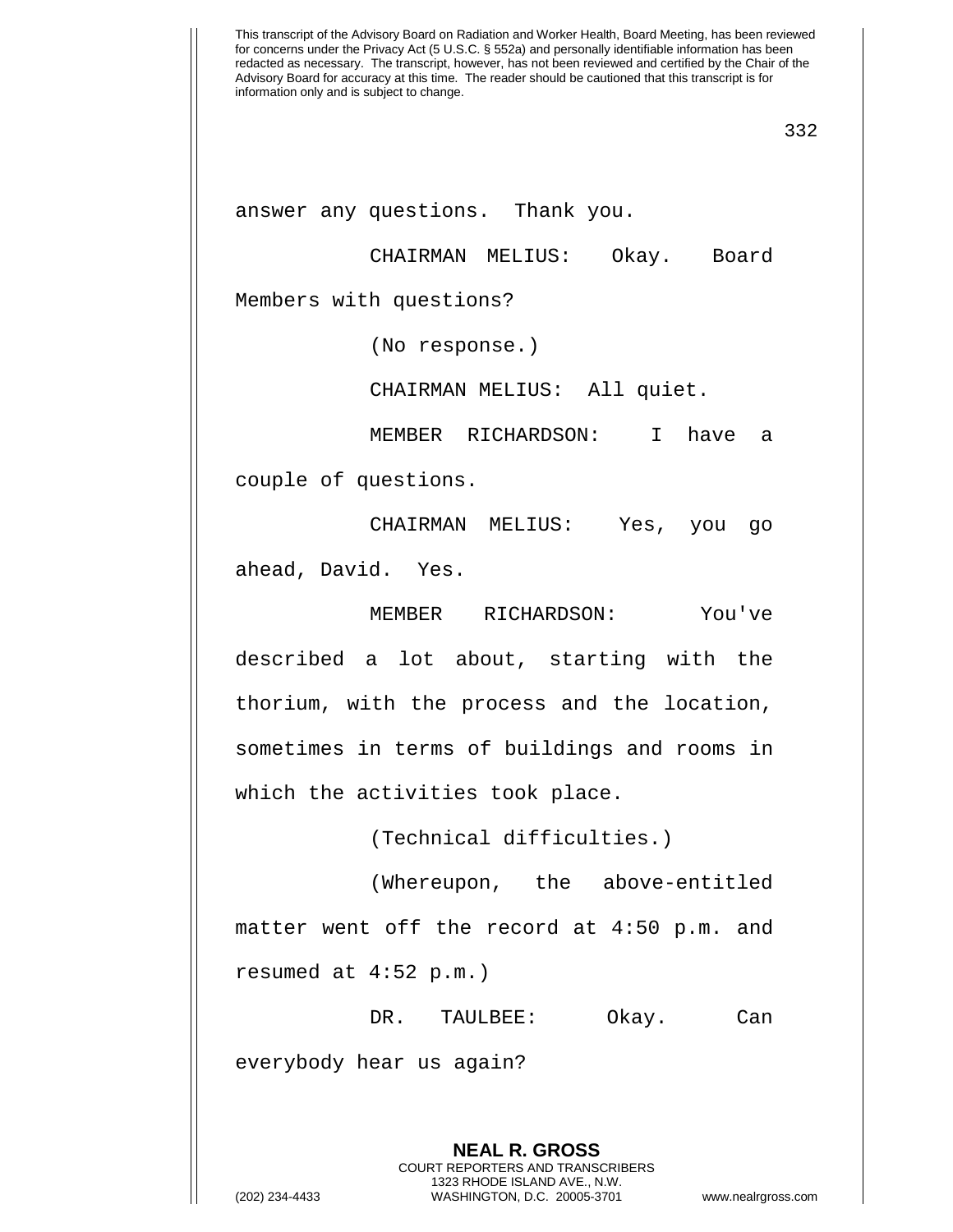333

MEMBER MUNN: We're back. Thank you. Someone's doing that with their mute button, I think. I just don't know who's so connected that they could do that.

MEMBER RICHARDSON: So I had a couple of questions about the thorium issue. And the first of them, I was a little bit confused about, on the one hand, it's really useful and detailed information about characterizing the potential number of workers that are involved and their activity. But are you proposing, are you suggesting that for estimating or bounding thorium doses this can be done for this small number of workers? Or how is the information that you've described about the building and room related to the difficulty that we know we have of placing workers into those locations?

DR. TAULBEE: Okay. With regards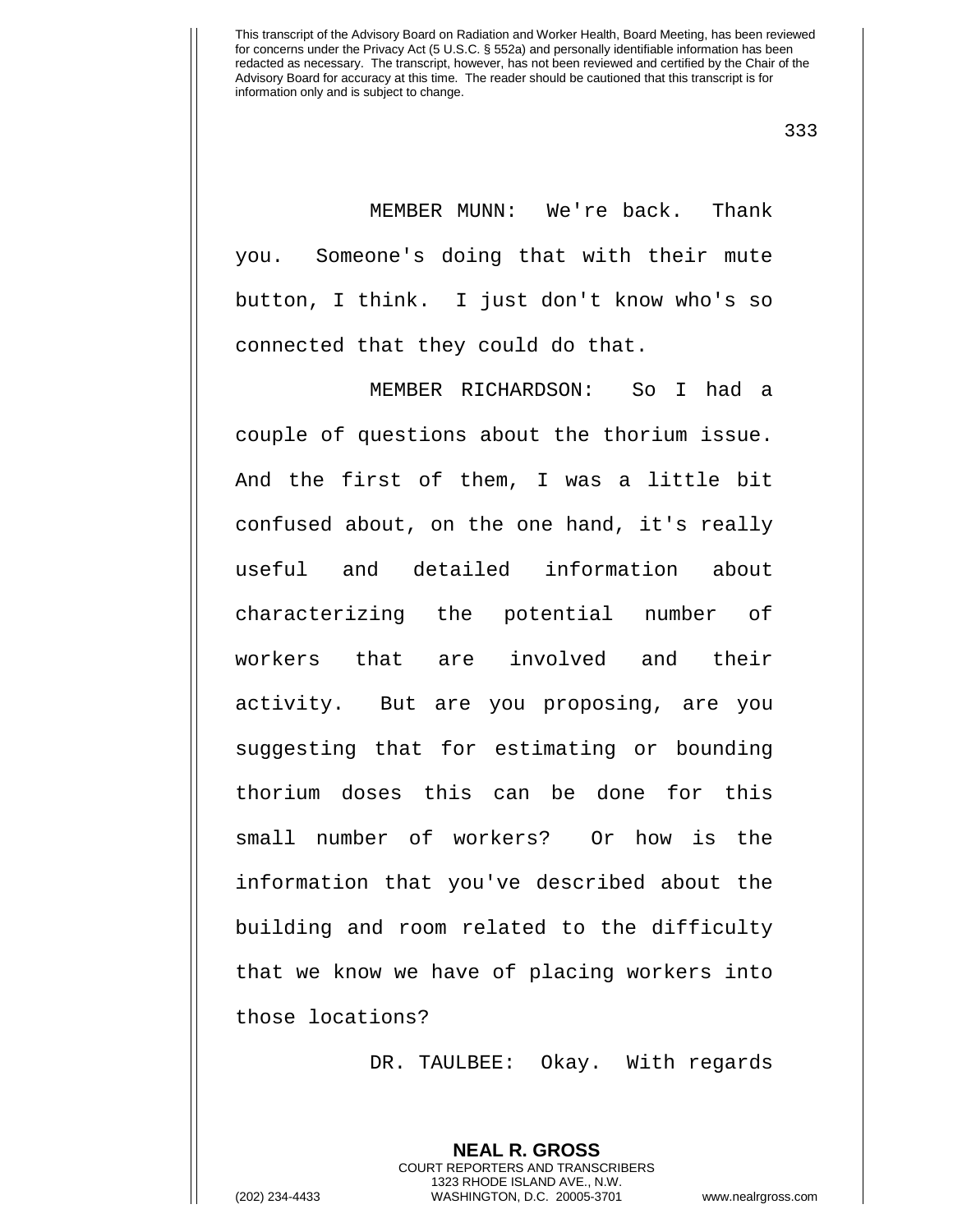334

to the thorium at Savannah River in this time period, there's two indicators as far as us being able to monitor or develop their thorium dose. One would be their badge identifying them in 773-A. The other is the bioassay actually indicates which area this came from. We're particularly looking at the americium-curium-californium bioassay results. And so from that standpoint, that's a secondary identifier of people working in those divisions of analytical chemistry, or the high-level caves, or the building services, or rad control, or the maintenance personnel in 773-A.

MEMBER RICHARDSON: So we've had the discussion before, though, about hinging kind of dose reconstruction using the information about location that comes from, when available, dosimetry information about location, and it's typically administrative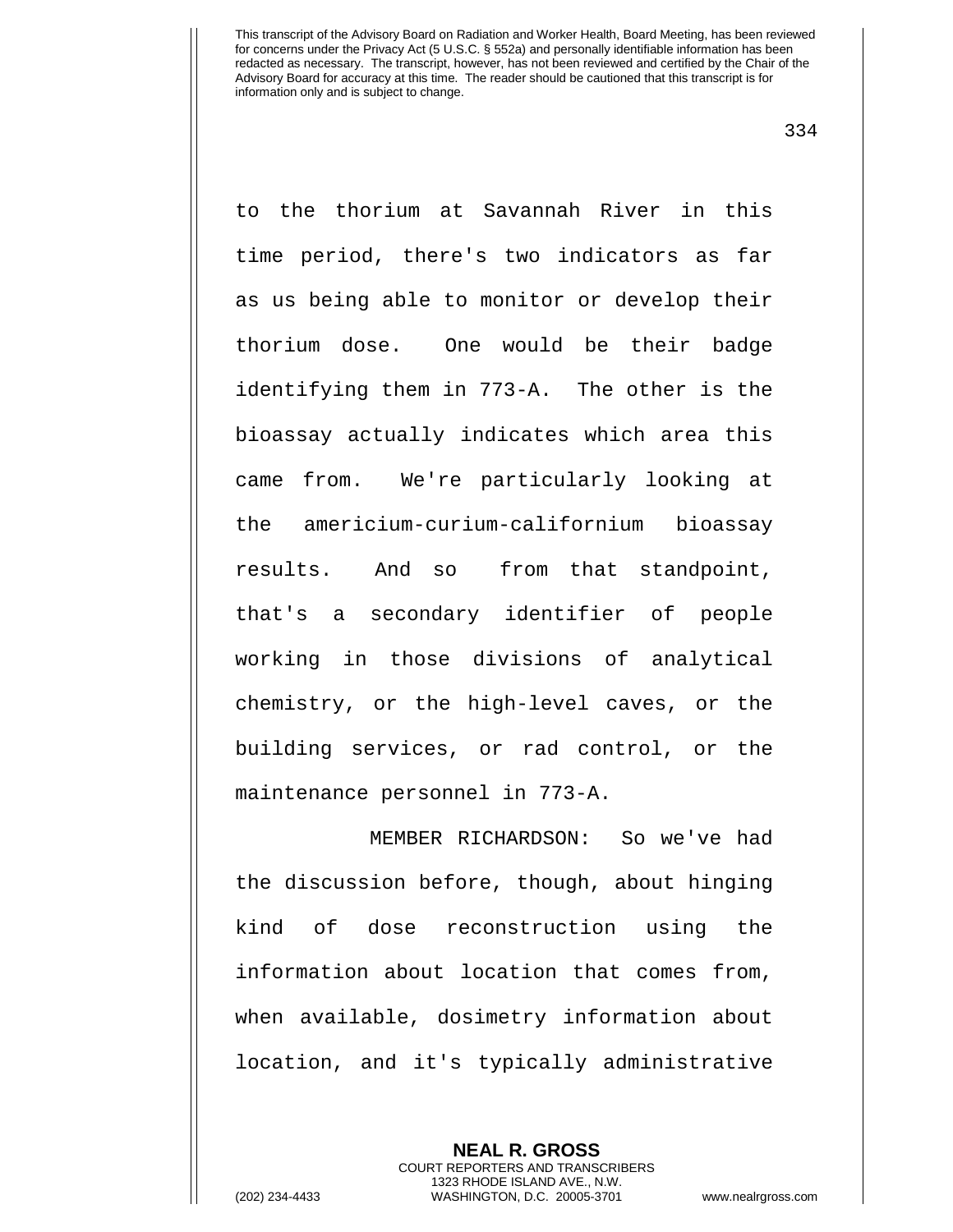335

location where they're issued or picked up their badge, and actually placing a person into a room for a period of time.

But the idea here is not that this becomes the basis for estimating thorium doses for everybody, but it's trying to identify those people based on the fact that they were badged and/or bioassaymonitored placing them into that building.

DR. TAULBEE: That's correct. That's how we developed the coworker model. Now, if we have other indication that somebody worked in the building and didn't leave a sample from that standpoint, then we would use this coworker model. And as Dr. Neton was mentioning earlier today, we're looking or investigating using that 95th percentile. And so if you look at that coworker model that we developed here -- and I'll see if I can't get there quickly --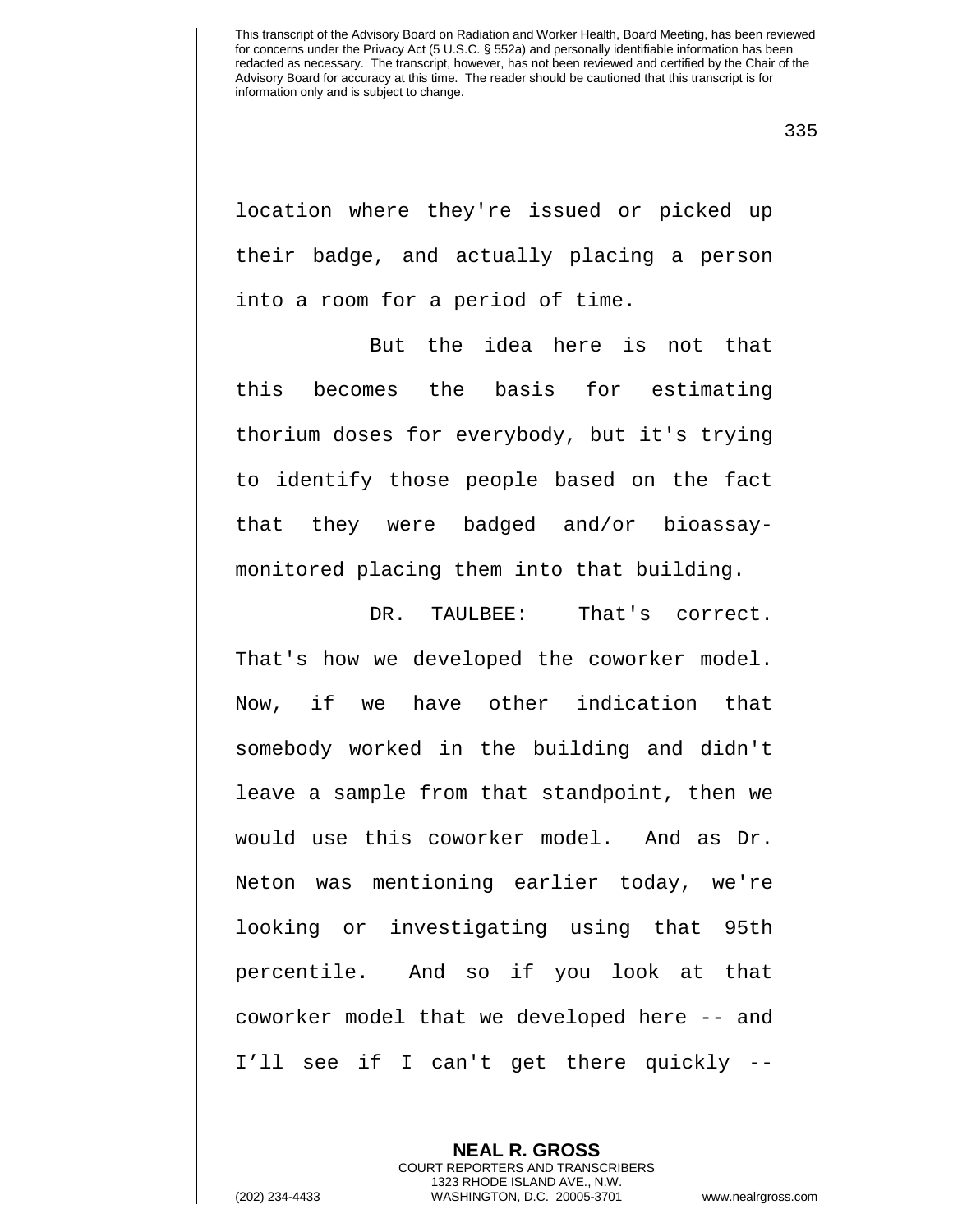336

what we would be assigning then would be along that particular blue line. And you can see all these other monitored workers in this time period are all significantly below that type of a level of exposure.

MEMBER RICHARDSON: So can I ask you, since you've got this figure up -- and this relates to another one of my questions -- something that caused me to pause, I guess, was the blue line appears to have the same width as we move from 1972 to 1987, if my eyes are relatively good.

DR. TAULBEE: Yes.

MEMBER RICHARDSON: And yet the information over that period goes from 379 measurements, if I'm understanding the table previously, in 1987, to nearly 2,000 measurements in the early '70s.

DR. TAULBEE: Yes.

MEMBER RICHARDSON: So, again, my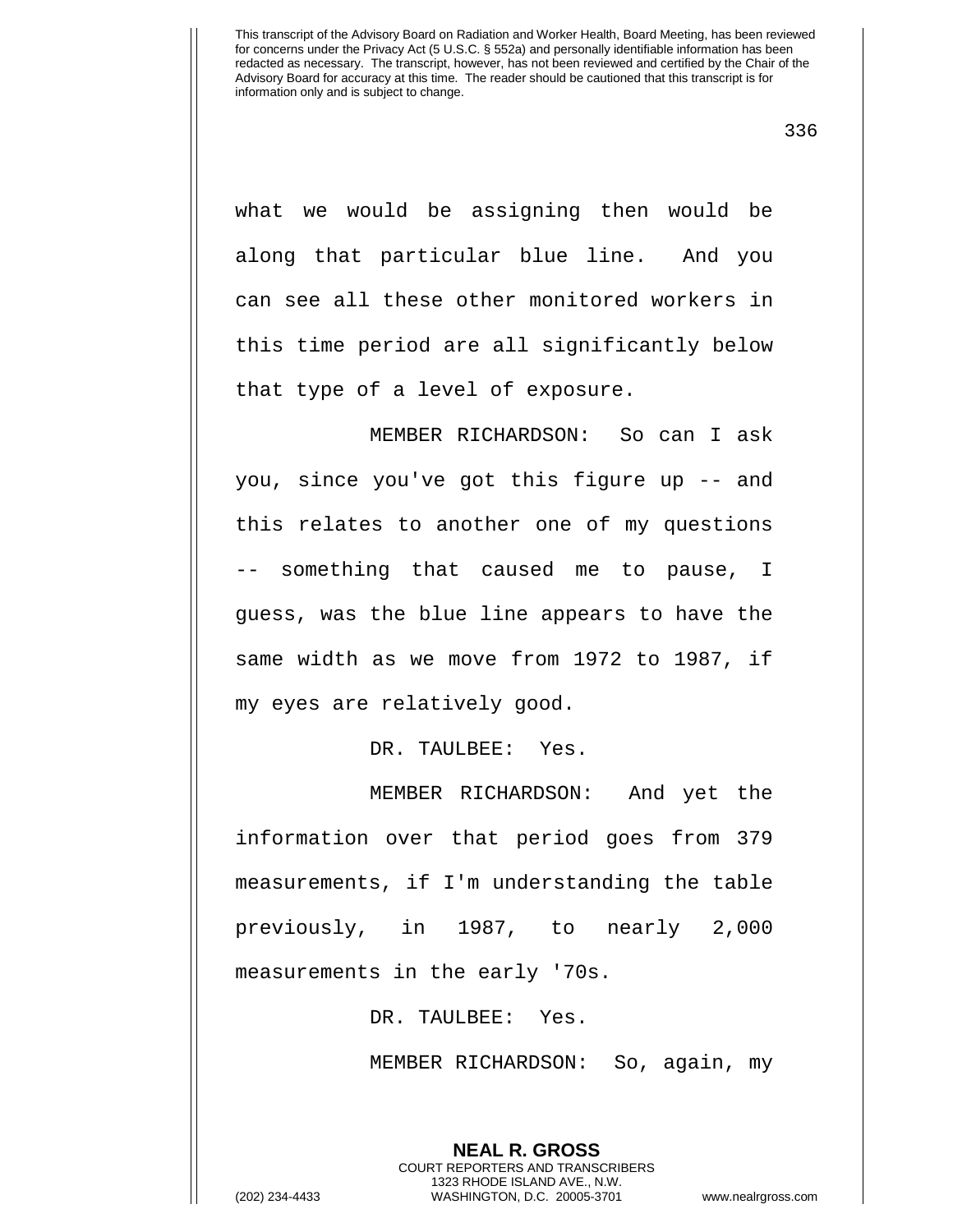337

naïve statistical intuition would tell me that the confidence interval around the points in 1987 should be many times larger than the confidence interval around -- I'm sorry, from the late '80s should be much wider than around the 1970s because there's much more information there.

DR. TAULBEE: This has to do with how we calculate an intake based upon bioassay. So you plug in the bioassay data into IMBA and basically what you're doing is trying to come up with an intake, a chronic intake, that best fits the data. Okay. That's what's being displayed here. It's not that each of these individual data points has an error bar associated with it. It's on the intake model itself that we calculated from the bioassay data.

So it's a regression that is done, and Jim can go into way more detail

> **NEAL R. GROSS** COURT REPORTERS AND TRANSCRIBERS 1323 RHODE ISLAND AVE., N.W.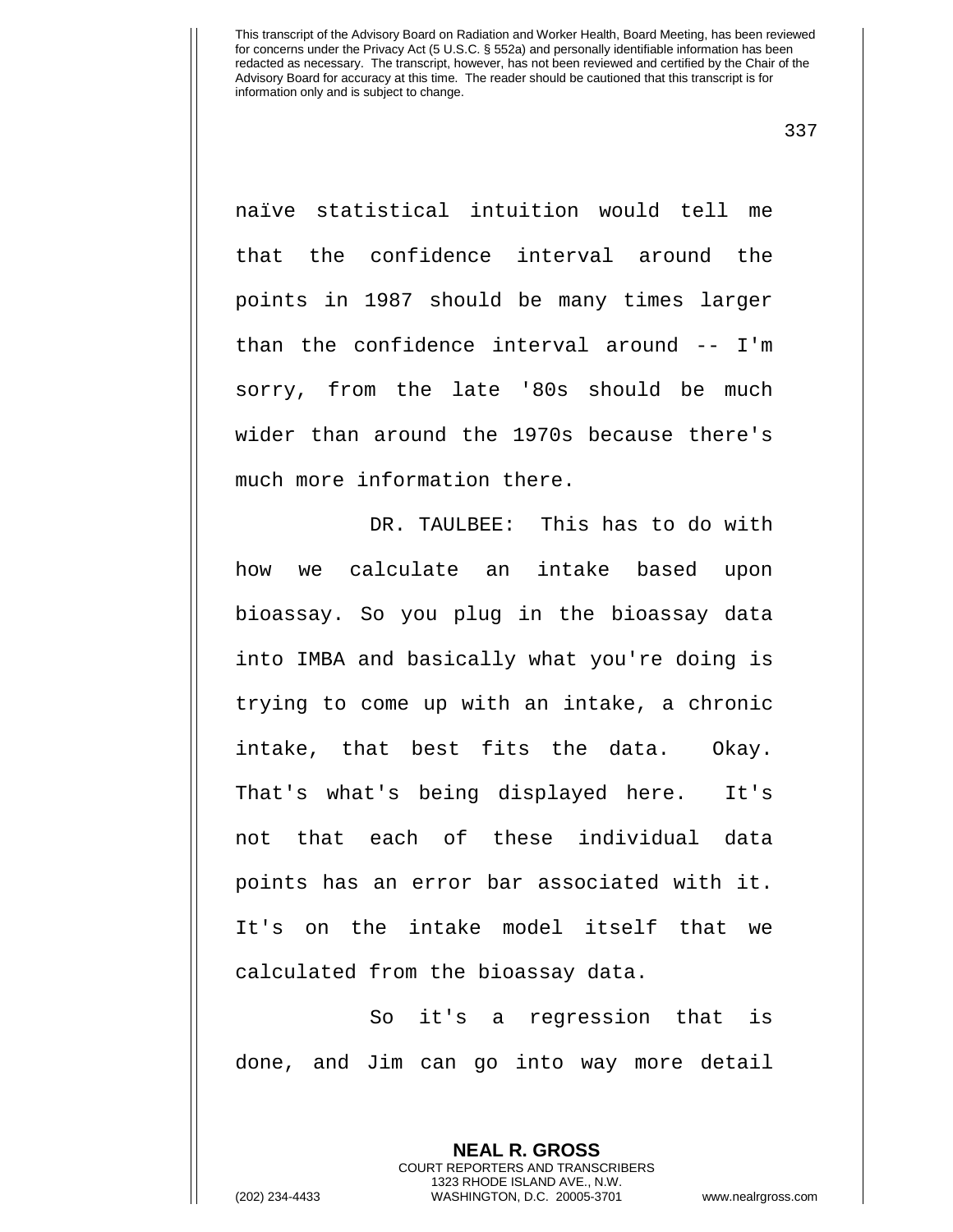than I can, about how we take the bioassay, the urine bioassay and figure out an intake of a chronic intake model over this time period.

MEMBER RICHARDSON: What's on the Y-axis there? Isn't it excretion, dpm per day?

DR. TAULBEE: Yes, based upon this model, based upon this intake model that we've developed, this chronic intake model, the urinary excretion would follow those particular lines there in the center, but the 95th percentile of that intake model would be those dotted lines.

DR. NETON: This is Jim. Part of what you might be seeing here is the way that we default to a minimum of GSD of three on all coworker models, as far as the bands on the excretion values. That's because we believe that that's the minimum uncertainty

> **NEAL R. GROSS** COURT REPORTERS AND TRANSCRIBERS 1323 RHODE ISLAND AVE., N.W.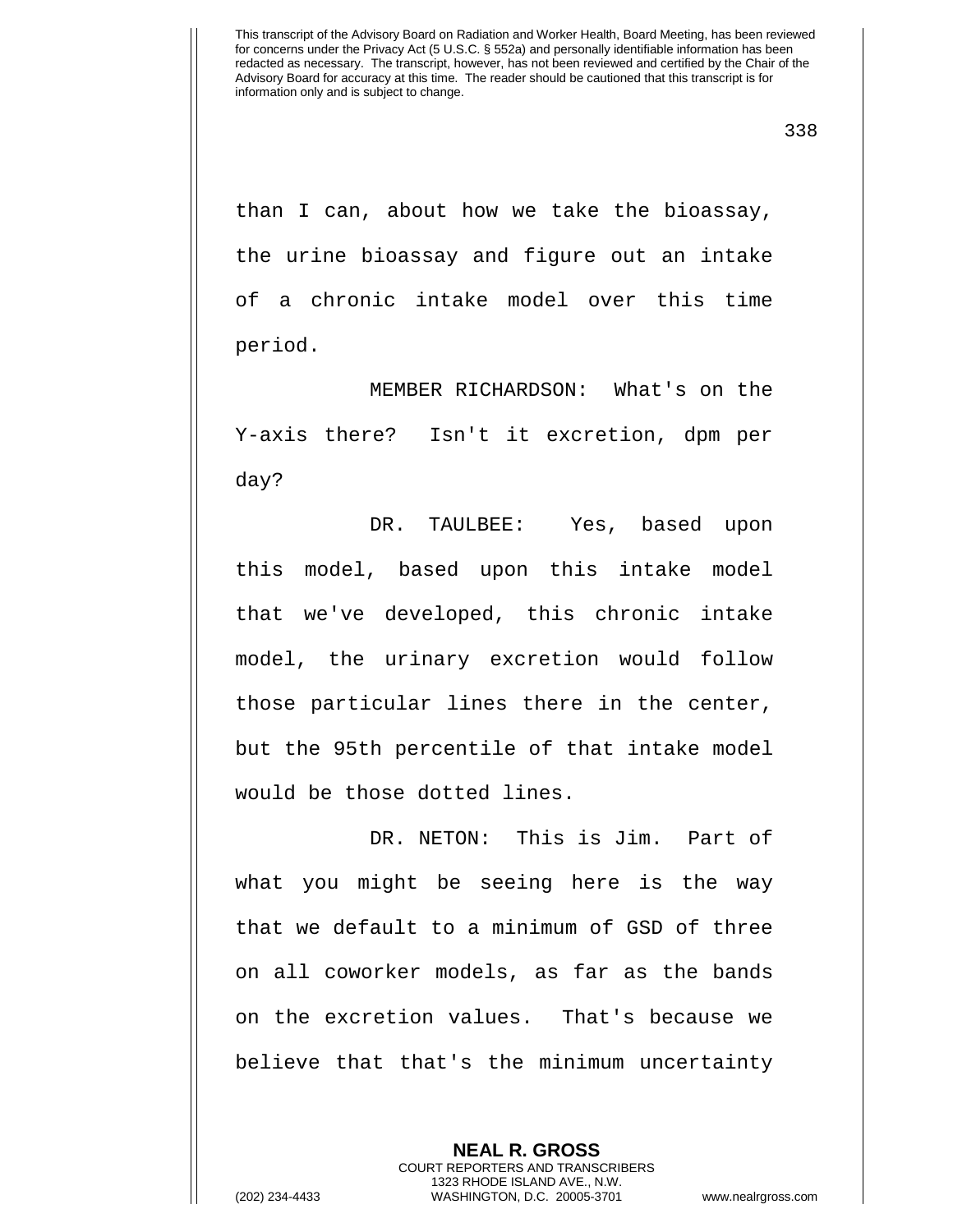339

that could exist because of the uncertainties in the metabolic models themselves. So you'll never see uncertainty less than a GSD of three on any of our models. Even if it comes out to be 1.5, we're going to automatically increase it to three.

MEMBER RICHARDSON: Yeah, sometimes people make confidence intervals that are point-wise, and sometimes they make them on a smoothed line. And my take was that this was the confidence interval off of kind a smooth regression line where calendar time the explanatory variable, and that the point-wise confidence intervals would be much wider as you're going out in time because there's much less data there. I guess I'm not following the other parts, the other explanations.

CHAIRMAN MELIUS: Yes, I have the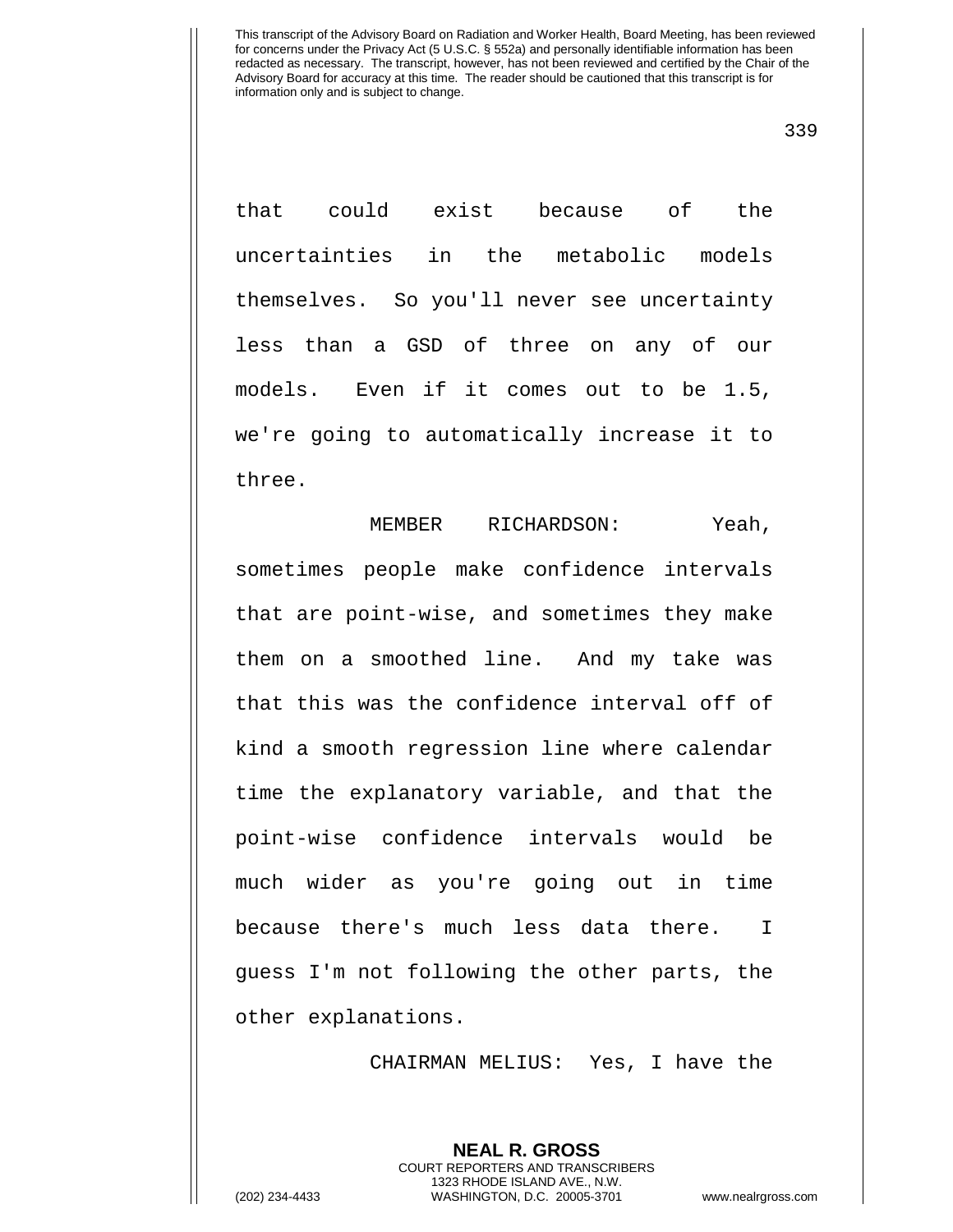340

same question, so it's confusing.

MEMBER RICHARDSON: I mean, at some point that does become relevant, because it becomes relevant what 95 percent confidence limit are you going to take? And if it's when there isn't very much data there, then you sort of would like to reflect that more than just leveraging the fact that there was information in the '70s.

DR. TAULBEE: I mean, effectively what we're doing is using all of this bioassay here and coming up with a single intake for this time period and then plugging that in from a chronic exposure model, on a per-year basis, what would the urinary excretion then look like? Okay? That's what this particular line is. And as Jim was talking about, we assign a GSD of three associated with that, and that's what's giving you this uncertainty here.

> **NEAL R. GROSS** COURT REPORTERS AND TRANSCRIBERS 1323 RHODE ISLAND AVE., N.W.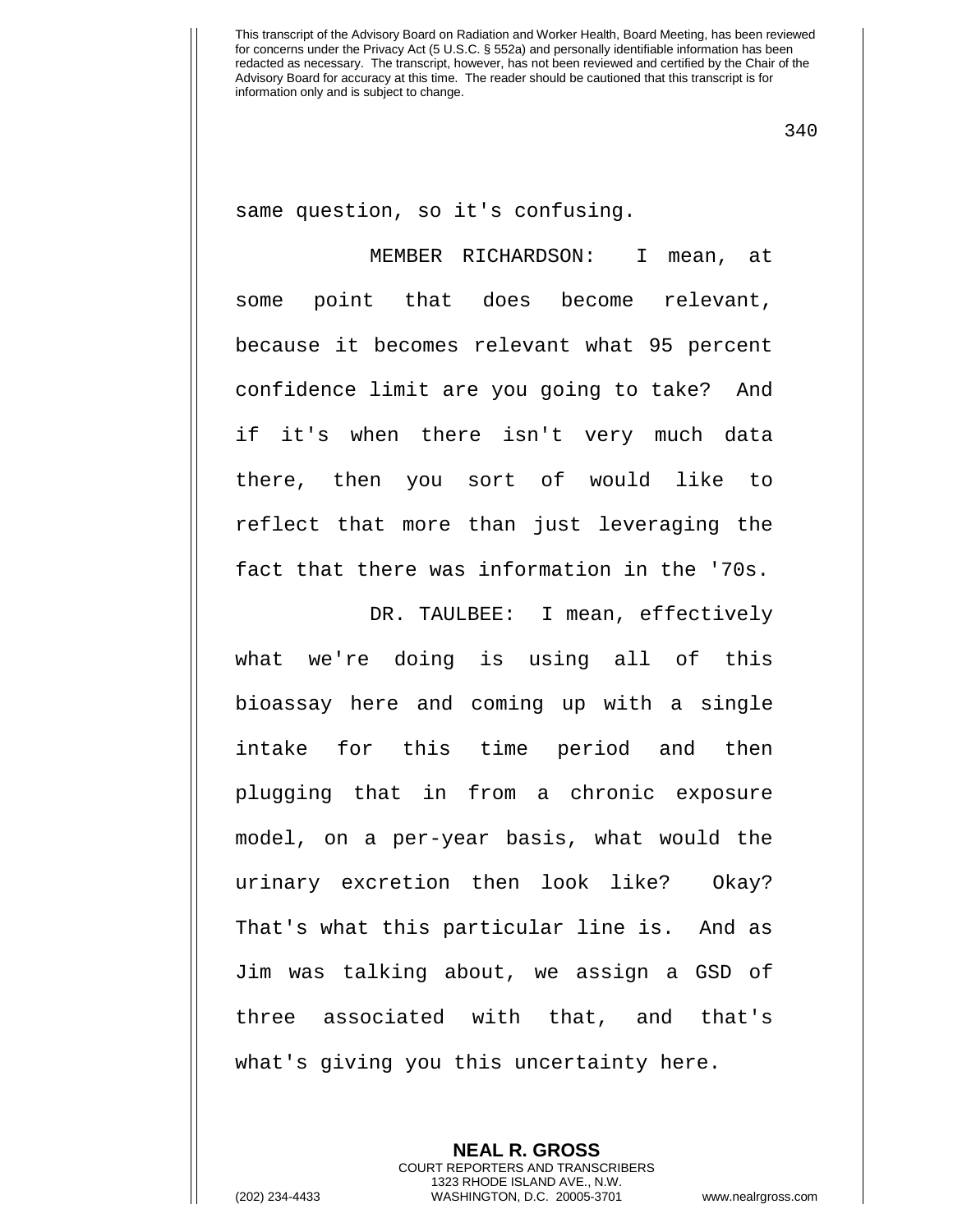341

DR. NETON: I think we're really getting into the technical weeds on this, and we might be better served to present this to the Board maybe at a future meeting as to how this occurs.

CHAIRMAN MELIUS: If I recall my airplane reading correctly, this is that ORAU RPRT-55 that we were asking SC&A to review. It at least has some of this.

DR. NETON: Yeah, there's some of this.

CHAIRMAN MELIUS: Yeah, as the model, the specific models. Some of the other reports have the basic --

MEMBER RICHARDSON: I mean, I guess there are other questions, but one that really caught me was what's being proposed to be done starting in 1990?

DR. TAULBEE: Okay. In 1990, what we would be doing is instead of using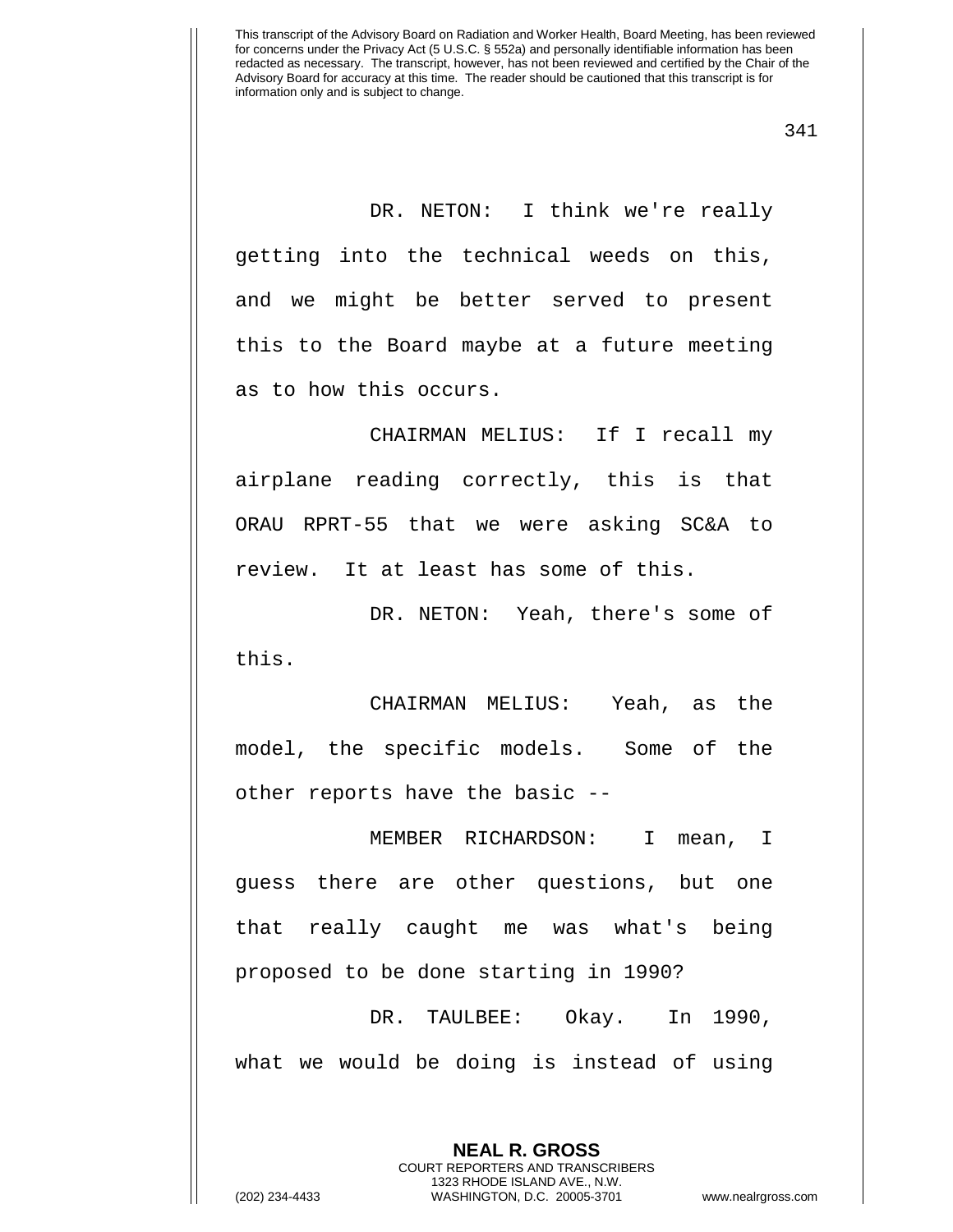342

that intake model that I showed in the previous graph, is we would be assigning 2e to the minus 13 microcuries per cc intake to anybody that was in that particular building as a thorium exposure.

Because that was the trigger point, they would allow that concentration in the labs, in the rooms, people could breathe it in, before they took action to remedy the situation, remedy the airborne activity. And so that was the upper bound. And that's used today. Ten percent of a DAC of commonly used throughout the complex. And so that's where the intake value would be and that's how we'd calculate the dose.

CHAIRMAN MELIUS: Any other questions? David, I can't tell if you're still asking questions or not.

MEMBER RICHARDSON: No, I think I'm understanding what was said. That's all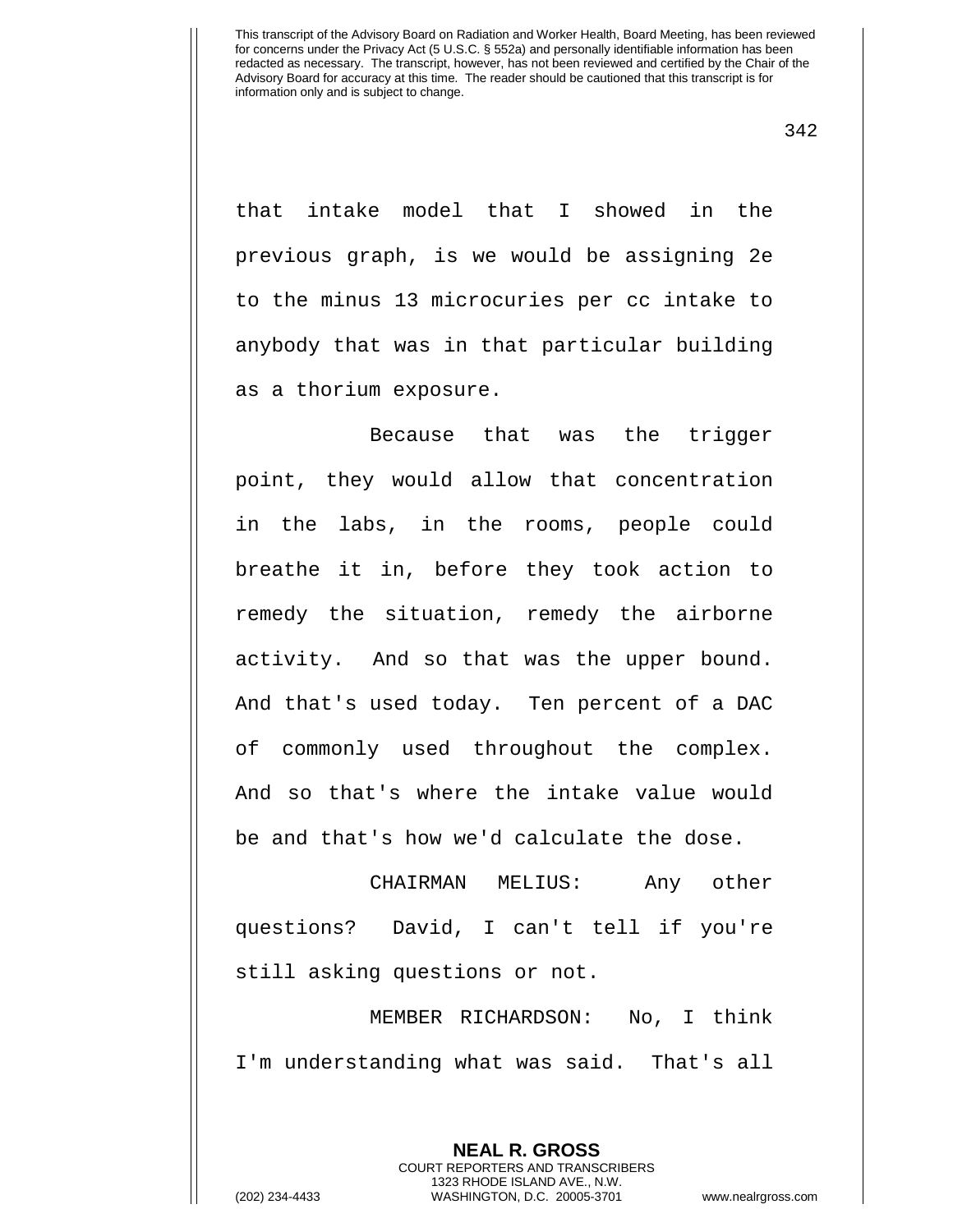I was aiming for.

CHAIRMAN MELIUS: Okay. Thanks. Thanks. Anybody else?

Okay. Thank you, Tim. And I think we next have a presentation from Mark Griffon disguised as Joe Fitzgerald. Joe will be presenting on behalf of the Work Group.

MR. HINNEFELD: Ted, I don't think this presentation is in the content for Live Meeting. It's going to take me a minute to get it up here.

MR. KATZ: Okay.

MR. HINNEFELD: I have to think a minute about how I'm going to do this.

MR. KATZ: So for people listening in, this is a presentation for Mark Griffon. And if you want to see the slides, you'll have to go to the NIOSH webpage for today's meeting and it will be

> **NEAL R. GROSS** COURT REPORTERS AND TRANSCRIBERS 1323 RHODE ISLAND AVE., N.W.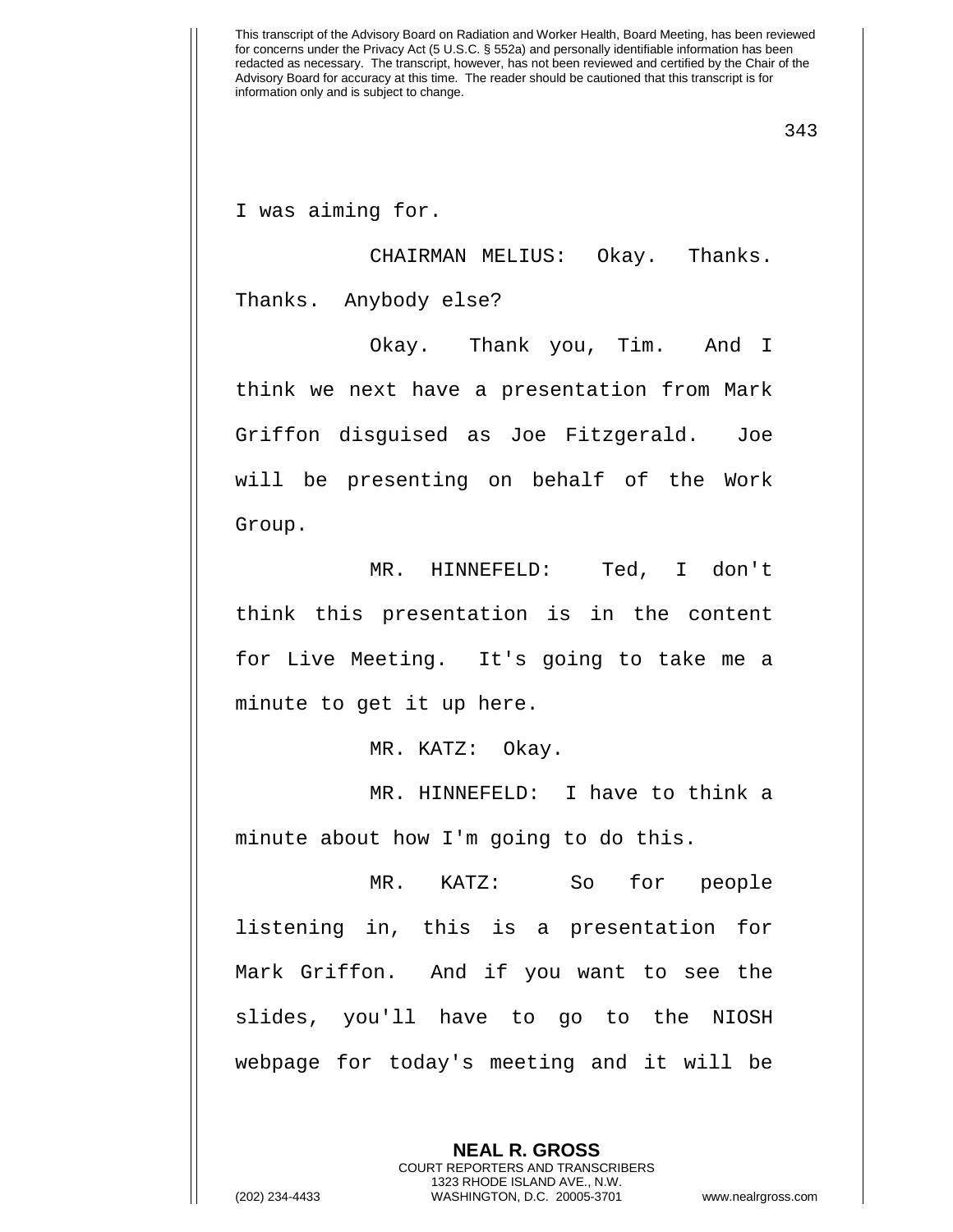344

posted there. But I think Joe can talk through it and you'll understand it.

MR. FITZGERALD: Yeah, I'll just talk to the notes. Good afternoon. I'm going to start with the first slide and then we're tight on time.

In my list of what's ongoing review in terms of priorities, these first four pretty much match up with what you saw from Tim, except I wanted to emphasize we're still very much focused on comparing the construction trades with the nonconstruction trades population. That's a very big issue and it's an overarching issue. And we touched on it a little bit, but that's been certainly an undercurrent.

So neptunium-237, thorium and the subcontractor database validation. I want to remind the Board, there's a whole series of other issues. We have set priorities

> **NEAL R. GROSS** COURT REPORTERS AND TRANSCRIBERS 1323 RHODE ISLAND AVE., N.W.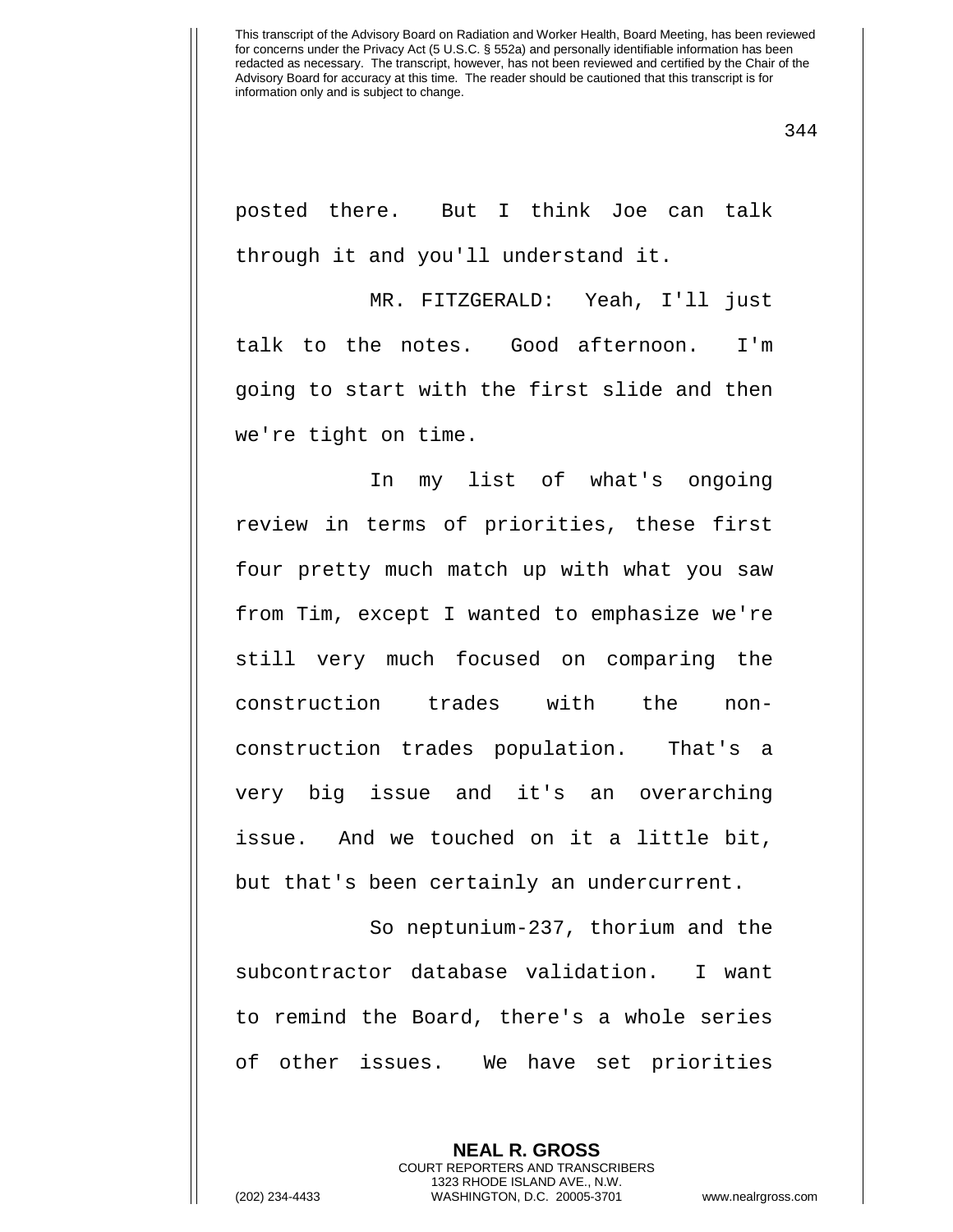345

within the suite of items for this SEC, which I think over the last several years things have been moved around, but certainly we're working on a report on recycled uranium, which should be ready next month, which certainly was an outstanding issue.

And we were aware of the coworker model, 055 was mentioned earlier, that we've just been talked with. That came out a few months before the Addendum 3, and we chose to work on Addendum 3 because of certainly the novel approach with OPOS. But we will certainly go back now and look very closely at the trivalent have that ready for the Work Group.

Tritium, tritides, exotics. I think those are all issues that we have on the table.

Going to Work Group activities, the only message I have here is it's been a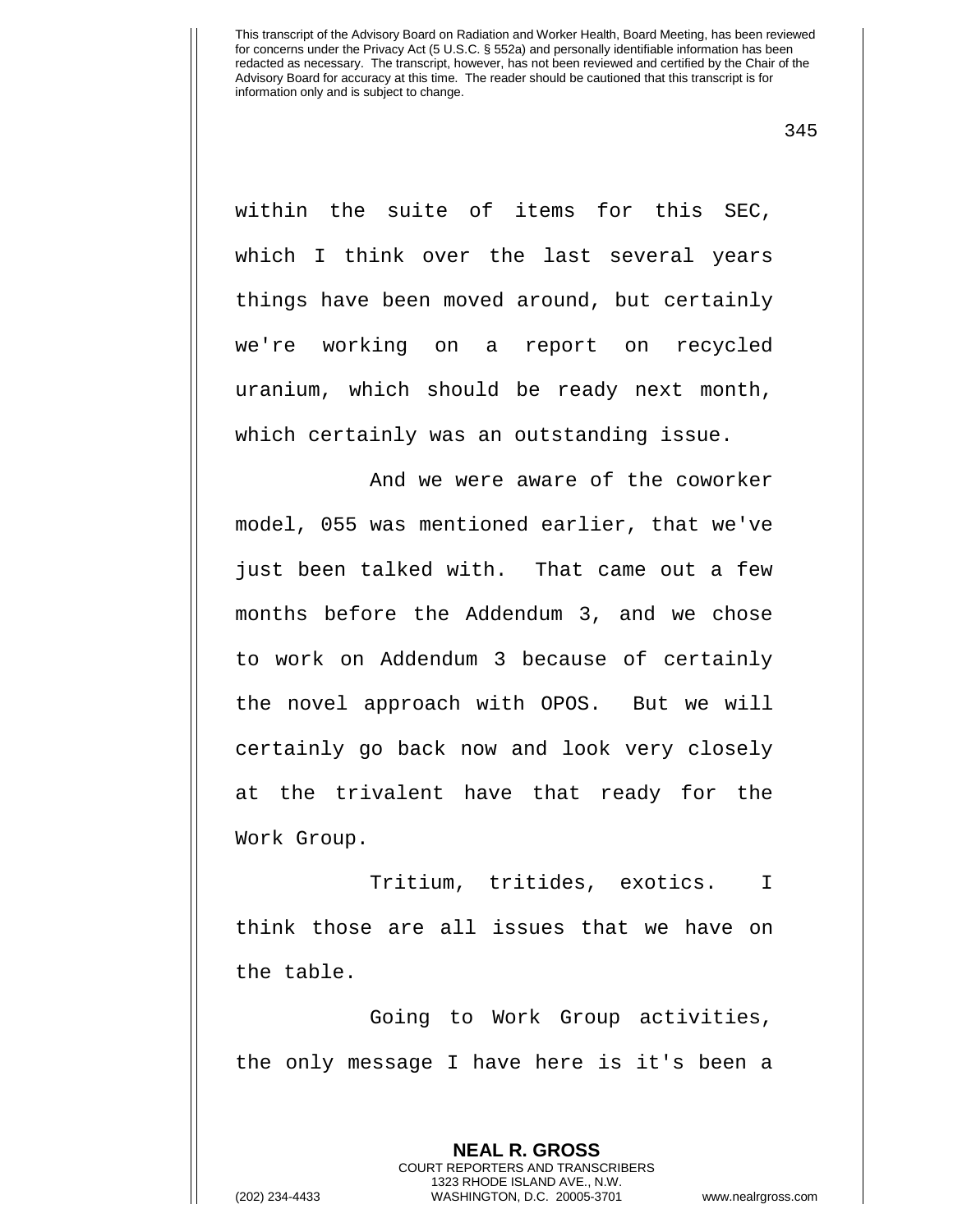346

very intense review. I think SC&A has worked with NIOSH. We have walked down this coworker model, figuratively and literally, at the site a number of times.

And the notion is, I think Jim said earlier, on the coworker model approach, what we're looking at is certainly the technical aspects, the robustness of the model, the completeness of the data, whether you have confidence that you have all the information you need. And I think what you heard from Tim is that certainly he has and we have worked with him to truly want to characterize the neptunium and thorium operations to make sure that sort of no stone was unturned in terms of the data we needed for that model.

And if I may, there's almost a two-track process that you'll notice on both thorium and neptunium, which is to focus on

> **NEAL R. GROSS** COURT REPORTERS AND TRANSCRIBERS 1323 RHODE ISLAND AVE., N.W.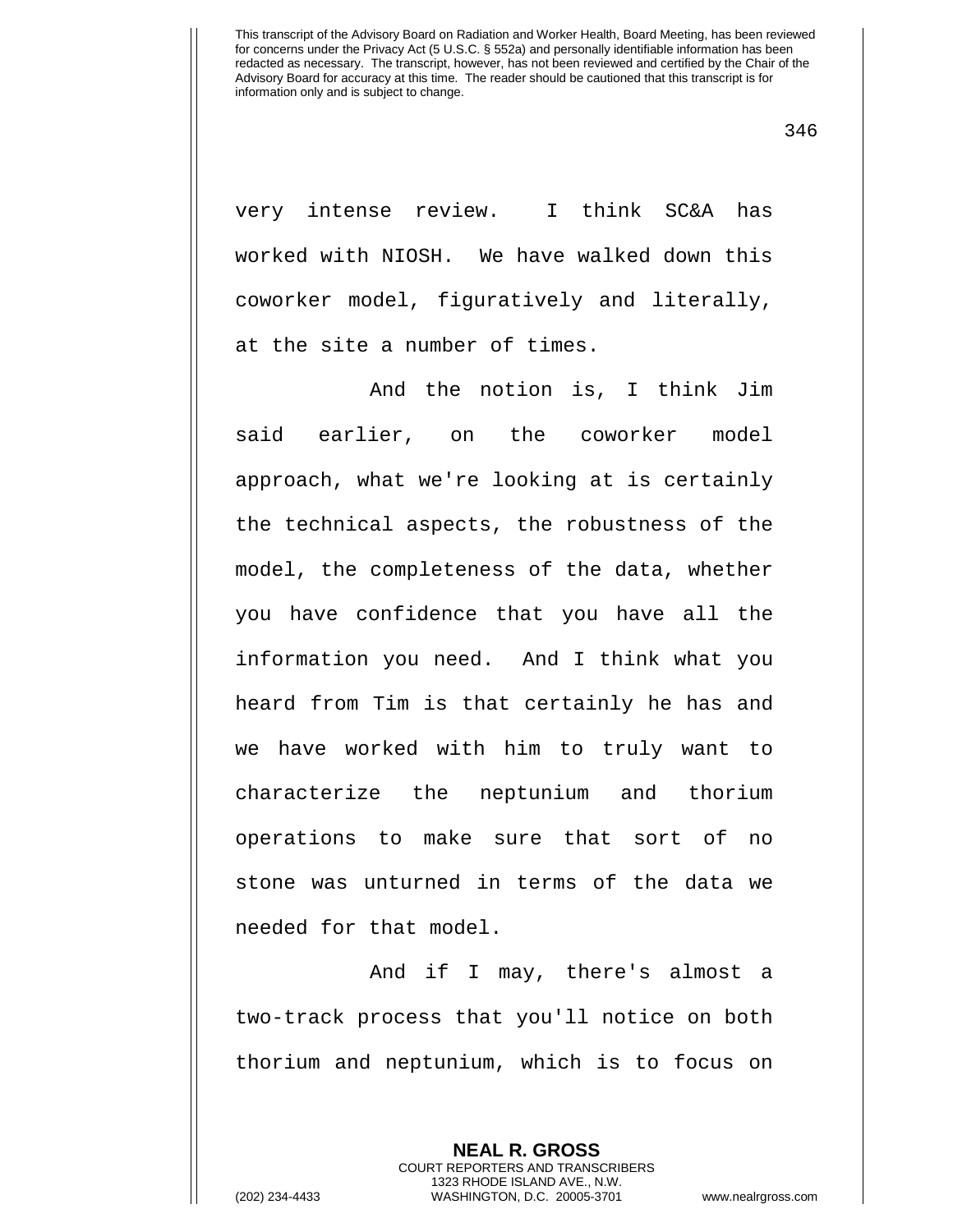347

the technical aspects, the mechanistic aspects of the model, to be sure that it's accurate and complete. And also to address this question of stratification, which I think I won't go through that, but certainly Jim and Jim talked about it earlier, which is an overriding question which goes back to this comparing the two Work Groups, the construction workers and non-construction workers, and to justify and validate whether or not one can use that data as a whole, or turn to stratification.

So that's been two avenues that have pretty much consumed the Work Group over the past seven or eight months, which is to certainly work at the site to be sure that we had all the necessary information that would feed into the coworker model. And also, in the SEC Work Group, to address the question of is there a way to validate

> **NEAL R. GROSS** COURT REPORTERS AND TRANSCRIBERS 1323 RHODE ISLAND AVE., N.W.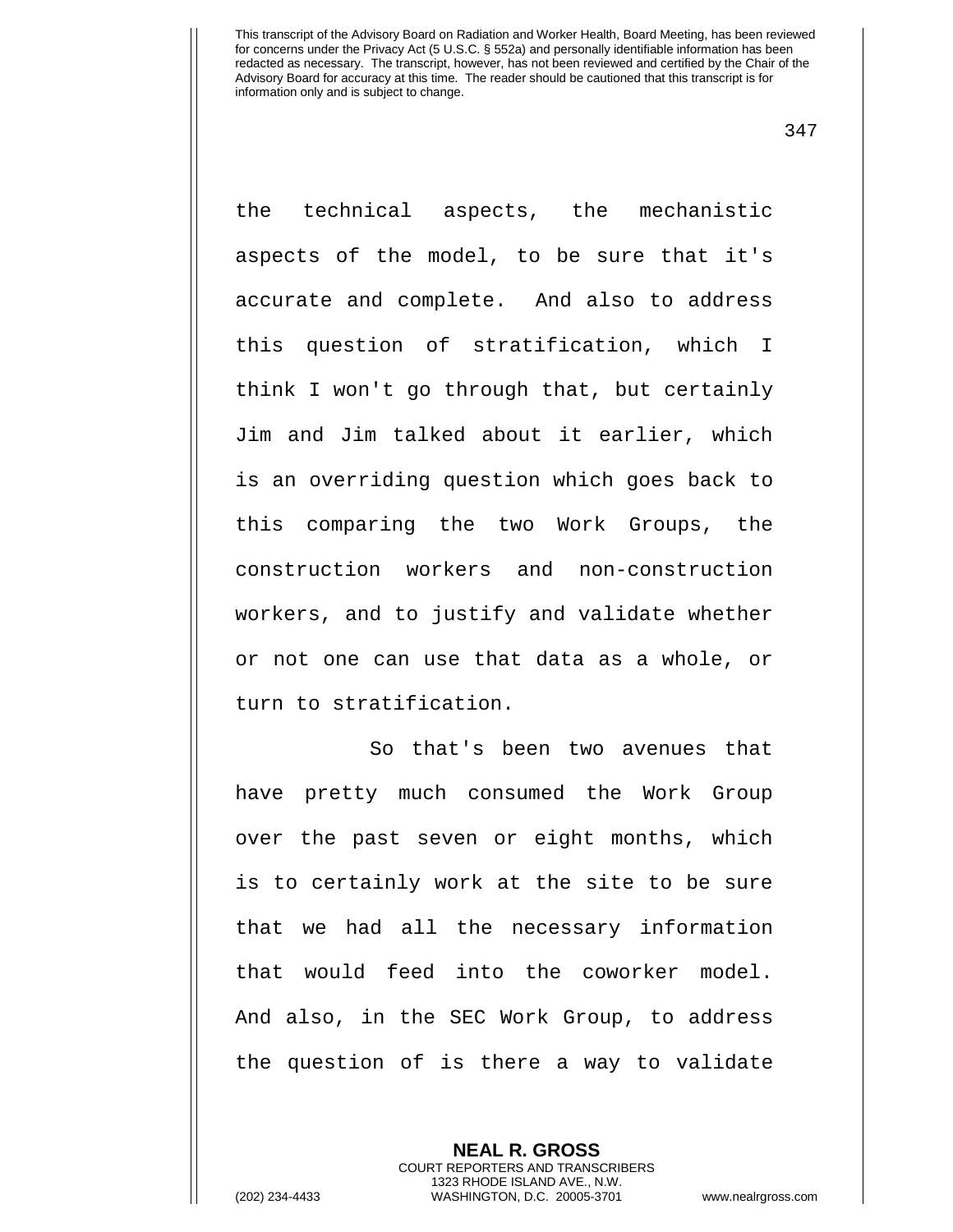348

whether stratification is necessary or not and whether OPOS will get us there.

I'm not going to repeat all the neptunium issues, because actually Tim covered the actions that came out of the Work Group pretty well. Again, I just want to point out that we did have those two tracks and we are very much in the process of looking at some of the activities or actions that Tim alluded to in terms of questions that SC&A had at the Work Group level on different aspects of how the coworker model for neptunium and the coworker model for thorium would be implemented.

And going back to the presentation on coworker models from the SEC Work Group this morning, this notion of being able to place a worker in a certain facility at a certain time period and to

> **NEAL R. GROSS** COURT REPORTERS AND TRANSCRIBERS 1323 RHODE ISLAND AVE., N.W.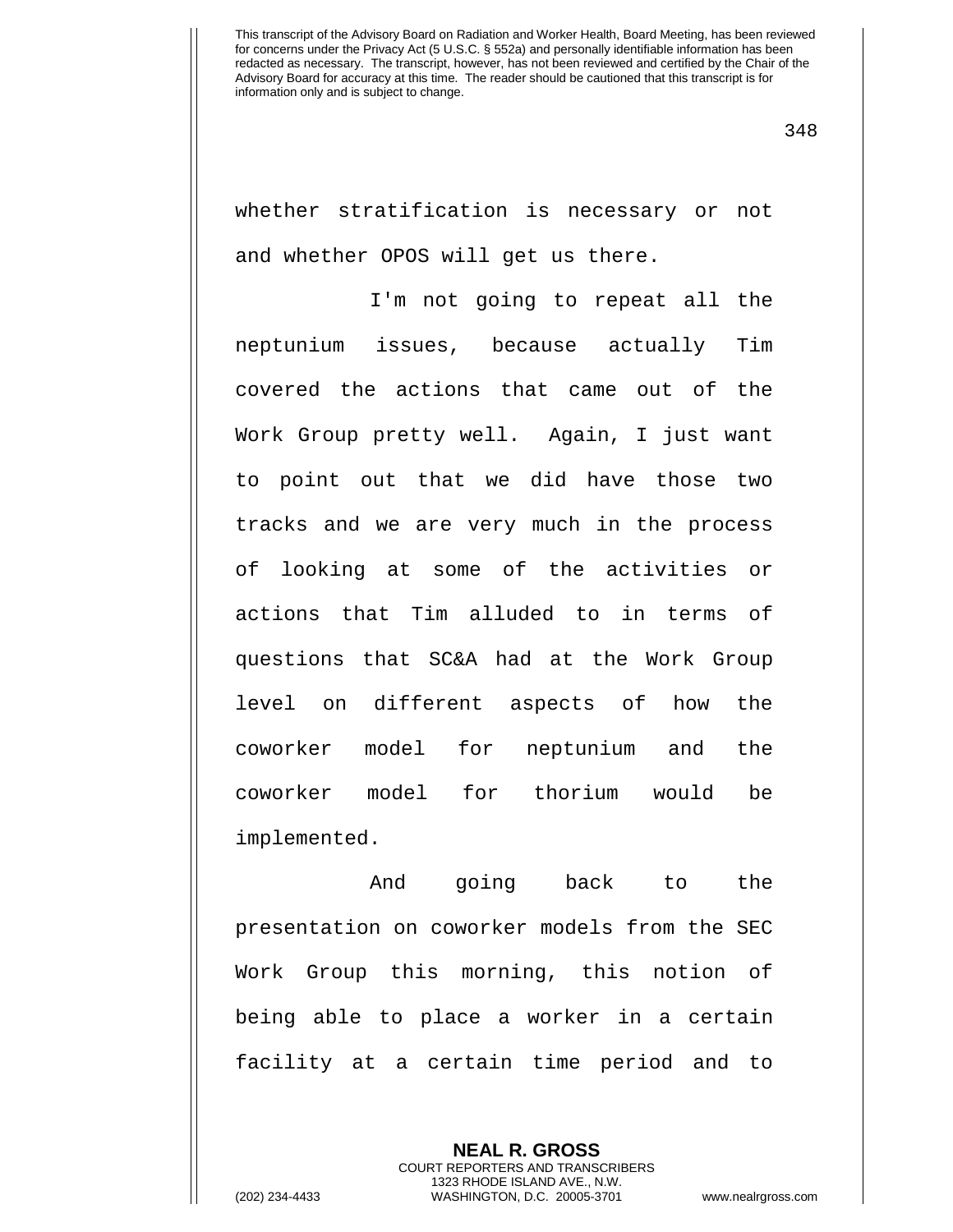349

know the specific nuclides that would have been -- that that worker would have been exposed to is certainly the very framework of the coworker model and one thing that we are taking a hard look at. SC&A did take actions from the Work Group sessions. It wasn't all NIOSH.

As we're going through table 5-1, which in the addendum 3 actually -- oh, I'm sorry, OTIB-81 provides a matrix which takes the facilities, the Savannah River facilities and for certain time periods will identify potential source terms to which the worker would be exposed. And that's almost a road map that would identify how you would apply the coworker model. So we're basically going through table 5-1, which has been expanded, and to come back to the Work Group and actually be able to validate whether we think again the table has a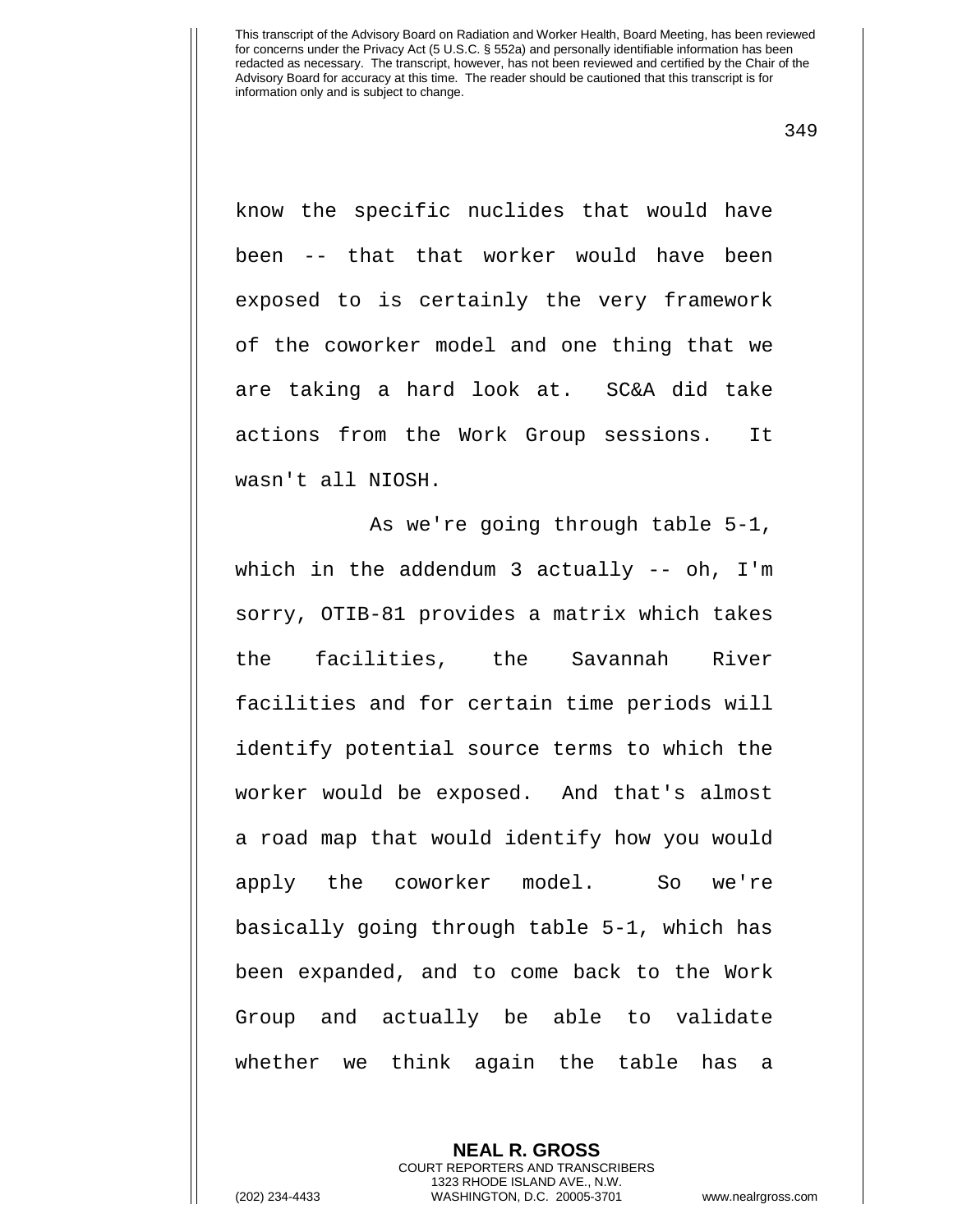350

supportive basis and that we can see how it would be implemented. And this goes back to I think the questions that you were raising, David, earlier, is how can one have that kind of information and apply it with the coworker model? And I think this review on table 5-1 -- I think will illuminate that, hopefully.

Beyond that, I am going to just touch on this question of; this is the last page, this subcontractor database validation. Just to reiterate what Tim was saying, this is such a fundamental question that we really feel strongly that -- as does Tim and NIOSH, that we really just need to be able to validate the fact that the records that were compiled in these socalled company files over time in fact were -- can be deemed complete enough to be used in this process and that when the time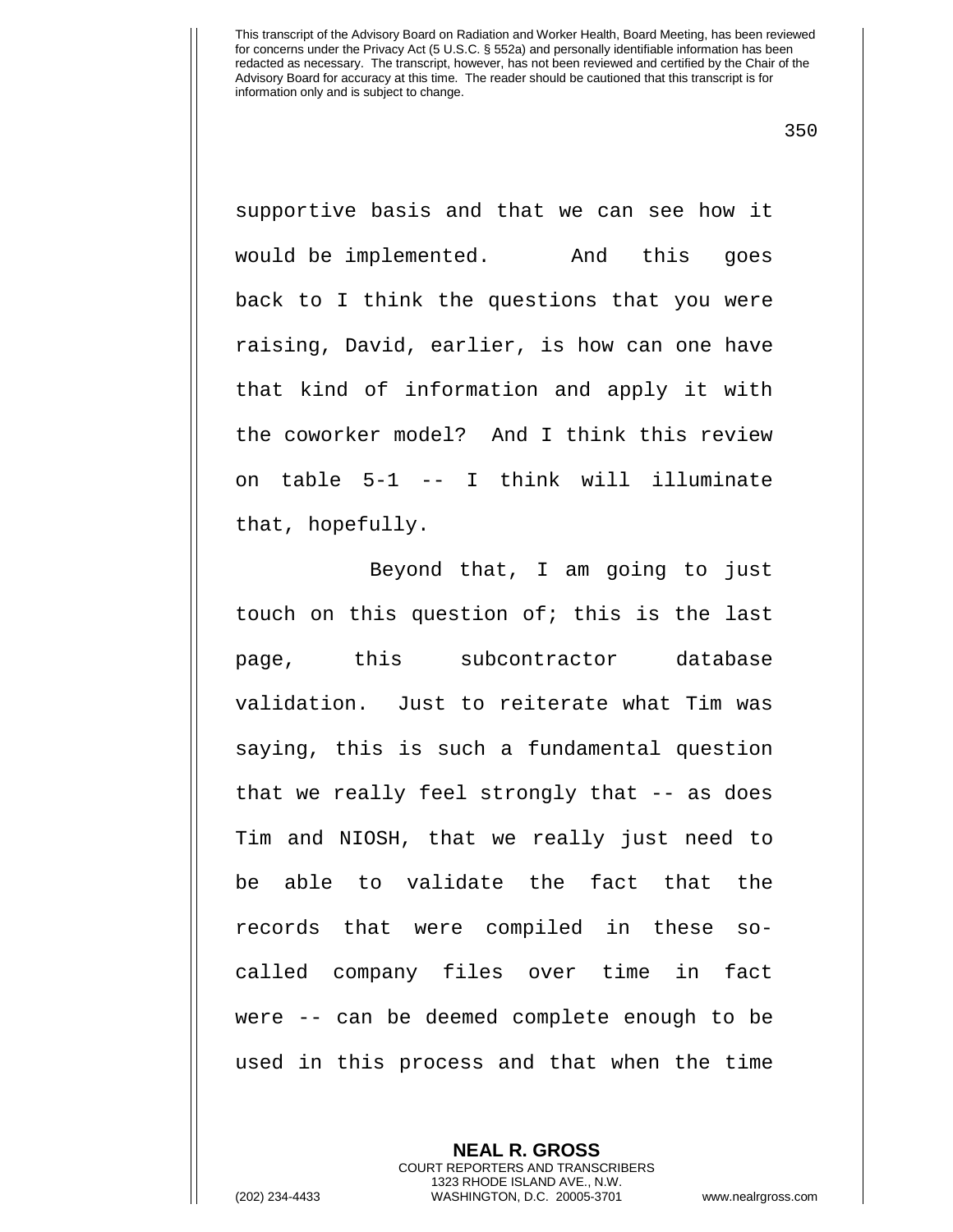351

came to migrate those paper records into the electronic data file that in fact is being used in dose reconstruction and being used at the site, that in fact that was done adequately and completely as well. Two fundamental questions.

And I think as Tim noted they're not easy to answer. Just the nature of subcontractor management in DOE. It's not just not this site. It's all across the board. And when you get to the late '80s into the '90s it even gets sketchier and when you get to second, third and fourthtier subcontractors. So answering that question I think is fundamental to whether or not you can even get to the step of talking about coworker models. Do you have the data? Is the data complete? And that's what we're asking on that particular issue.

That's all I have, because again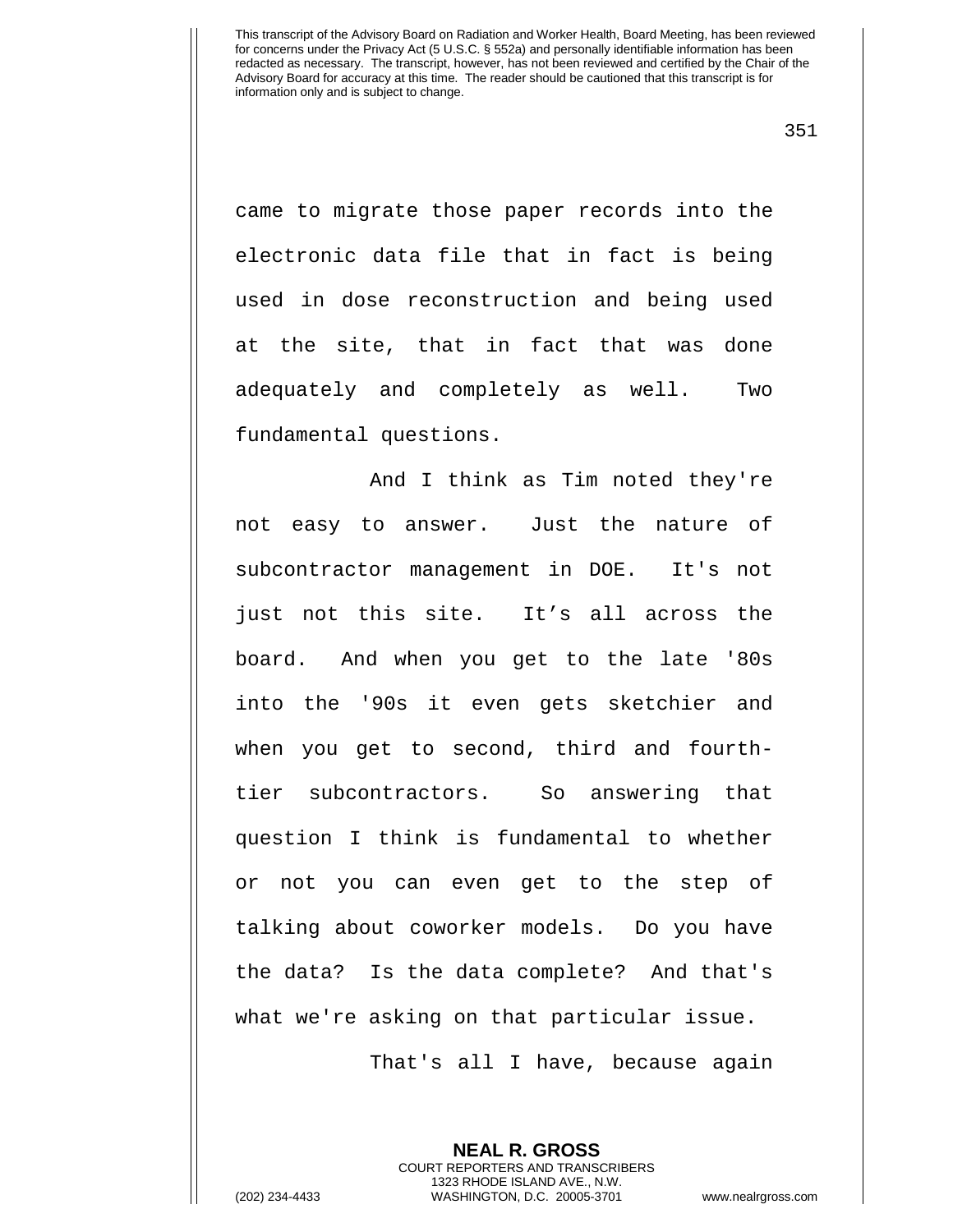352

I think you've gotten a pretty good characterization of the operations, but we have spent I think a fair amount of time on site and there's been a lot of discussions about the information. Any questions?

CHAIRMAN MELIUS: Questions for Joe?

MR. FITZGERALD: Thank you.

MEMBER RICHARDSON: I have a question.

You both have talked about the distinction between construction workers and non-construction workers. And Tim pointed to curiosity of if construction trades worker were never monitored, then there wouldn't be 1,600 bioassay samples among the construction trade workers, for example, which raises the question you either don't understand the bioassay procedures for making these determinations, or you don't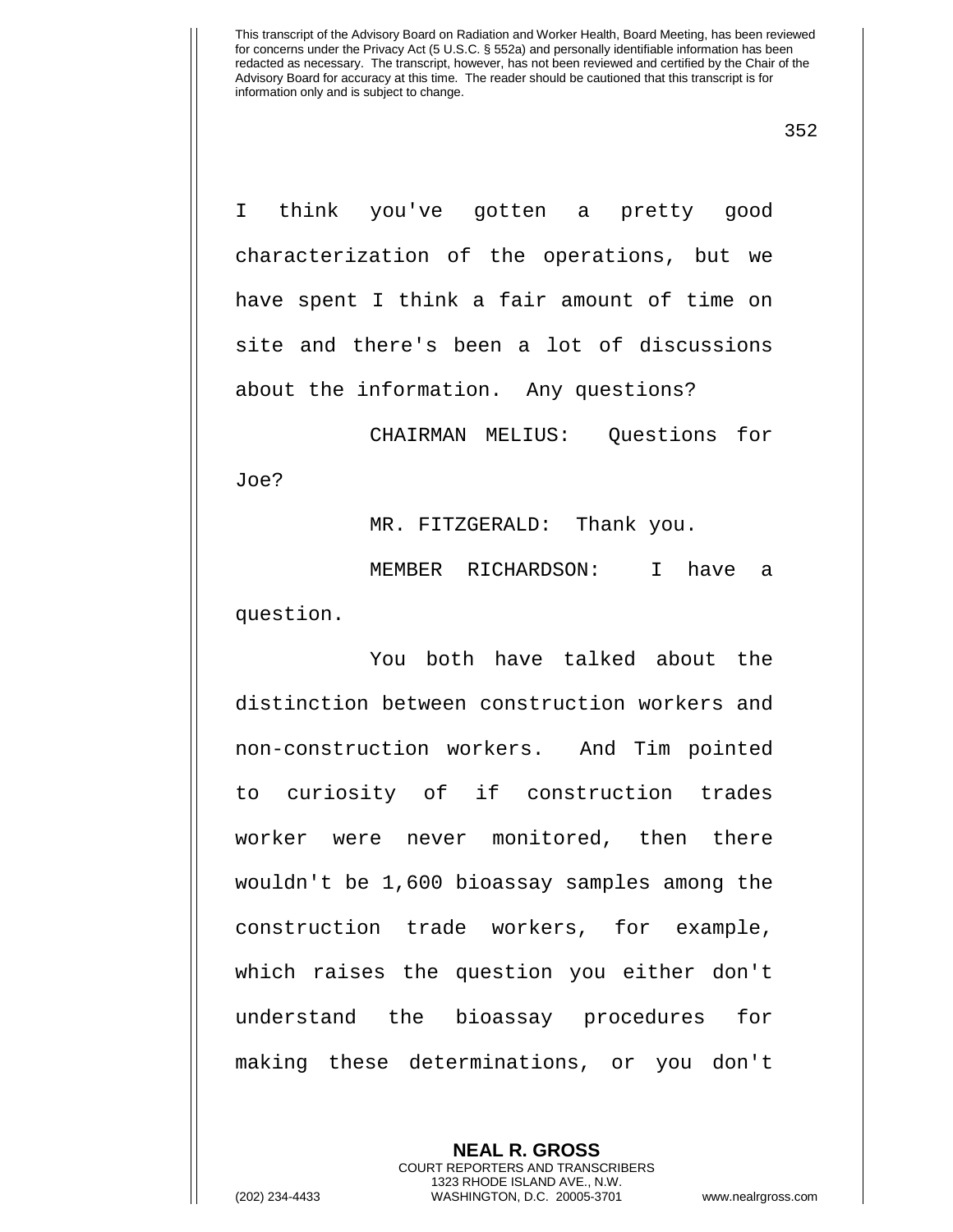353

understand who the construction workers are, which is another possibility.

So at some facilities; I'm remembering, for example, Hanford, there are people who were construction trades workers, and then they were operations workers, and then they were construction workers. And so that the term itself is dynamic. And you wouldn't say there's X number of construction workers and Y number of operations workers. You would have to say something like there were X number of person years worked in construction trades and Y number of person years. Because people were both.

## MR. FITZGERALD: Right.

MEMBER RICHARDSON: And the classification is not an attribute of a person's name. It's an attribute of --

MR. FITZGERALD: Right, and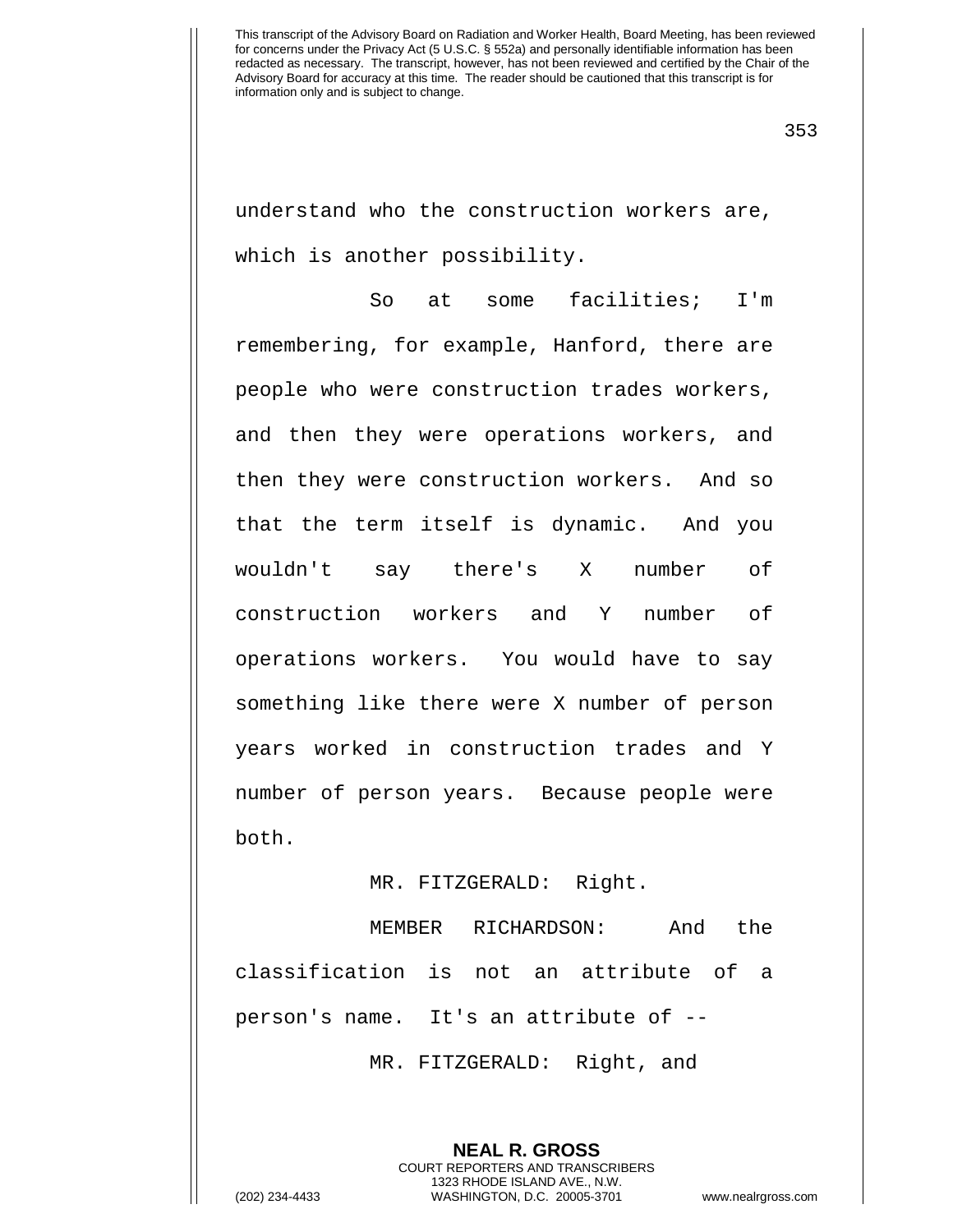354

 $it's$   $-$ 

MEMBER RICHARDSON: -- what they were doing when and who paid them.

MR. FITZGERALD: Right, and it's time-related. In a DOE complex you had a progression from a time; I think Tim alluded to it, when on site here at Savannah River you had DuPont construction workers. Well, these were subcontractors, but sort of in name only. They actually worked side-by-side and pretty much the same as your DuPont workers. The and over time, however, work was outsourced until you got to a time frame probably in the late '80s into the '90s, for sure, where a lot of the construction and the crafts trades were brought in with subcontractors typically at some sites with D&D, but even here at this site. And then you get into a situation where it's not just sort of this in-house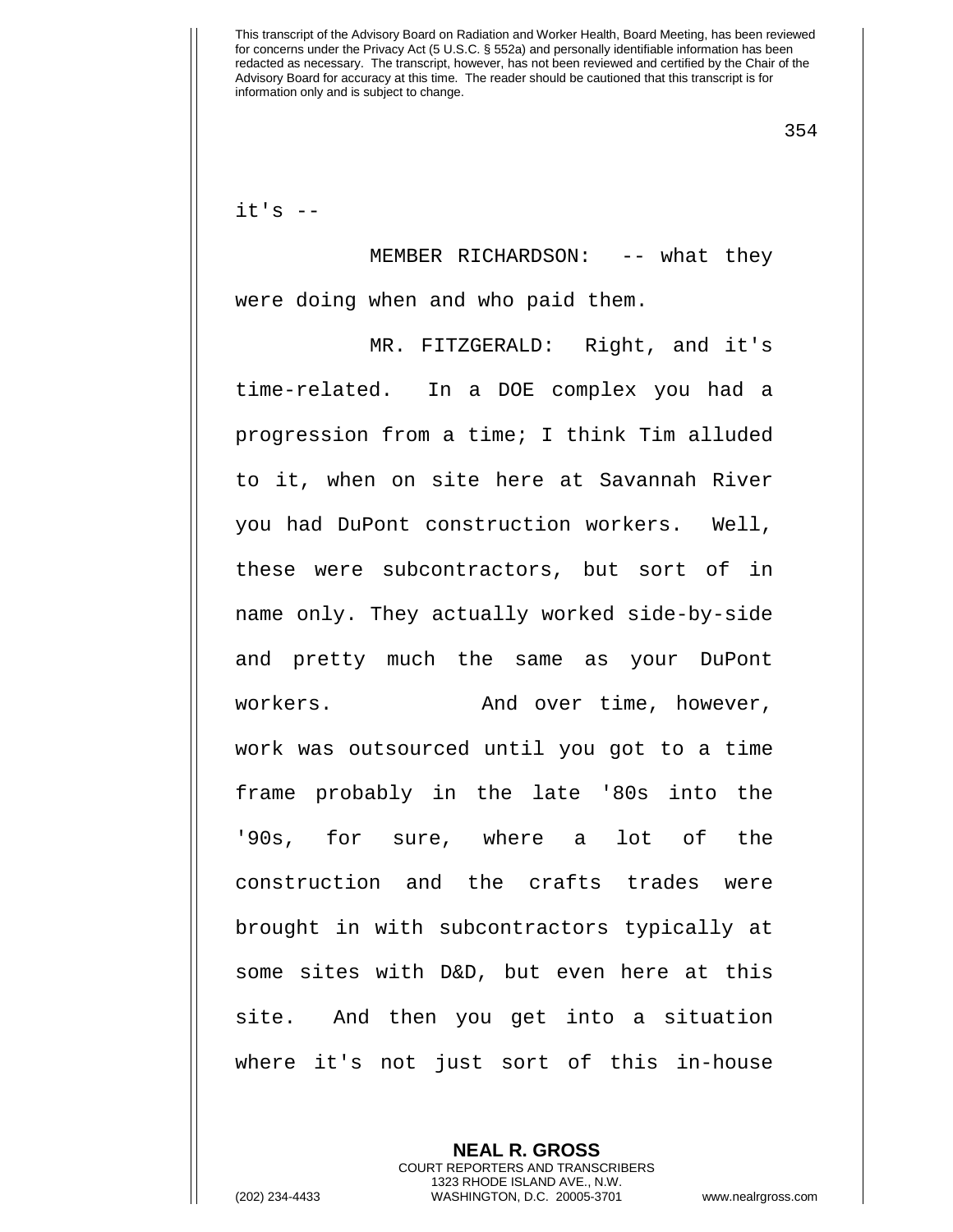355

set of subcontractors. You have second, third-tier, fourth-tier subcontractors, ones that were very much removed.

And so the question is if you had a monitoring practice, a bioassay practice that fit these earlier in-house subcontractors who were more than likely monitored the same way as perhaps the people that worked side-by-side with them, what happened 15 years into the outsourcing of a lot of the work at the sites where you no longer had a DuPont or Westinghouse imprimatur on the monitoring of workers, but in fact you had to rely on the subcontractor management.

So there's -- I think Savannah River, unlike some other sites, probably had more central controls and expectations, but nonetheless your question is -- it's very dynamic. And that's one reason I think it's

> **NEAL R. GROSS** COURT REPORTERS AND TRANSCRIBERS 1323 RHODE ISLAND AVE., N.W.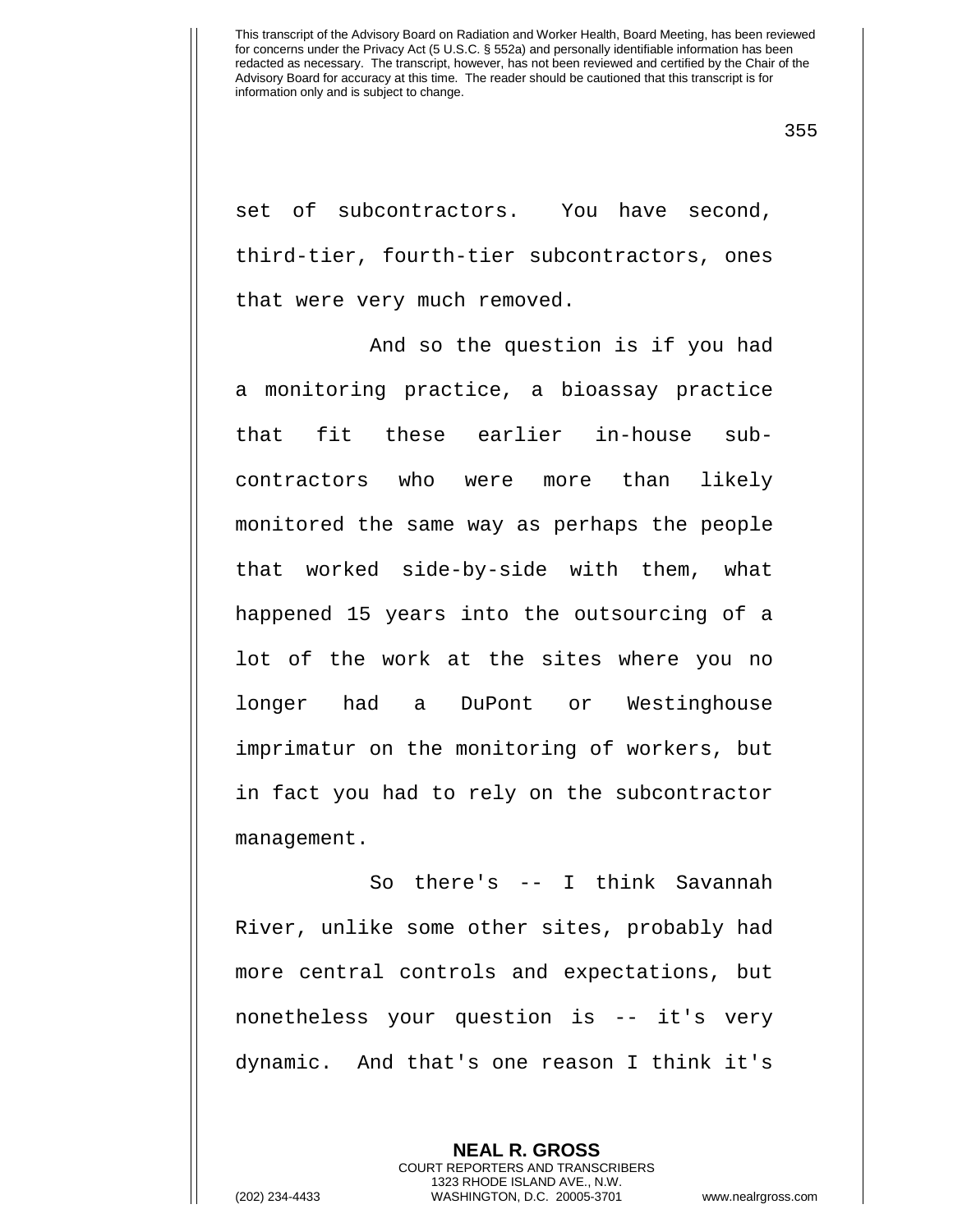356

important to in fact look at not just the quantity of bioassay records, but look at the actual practices over time and within the different levels of subcontracting.

It gets to a point where you have to validate what exactly is the practice and do the -- does the sampling match up with those populations, particularly over time, because things did shift quite dramatically over probably a generation and what may have held in the '70s would not hold in the '90s. So I think particular with this site that's something to look at.

And it's not the first time we've looked at it. I know this subject has come up before at other sites. I know it came up at Rocky Flats.

CHAIRMAN MELIUS: Yes, Dave? MEMBER KOTELCHUCK: How do you propose to get the information from the --

**NEAL R. GROSS**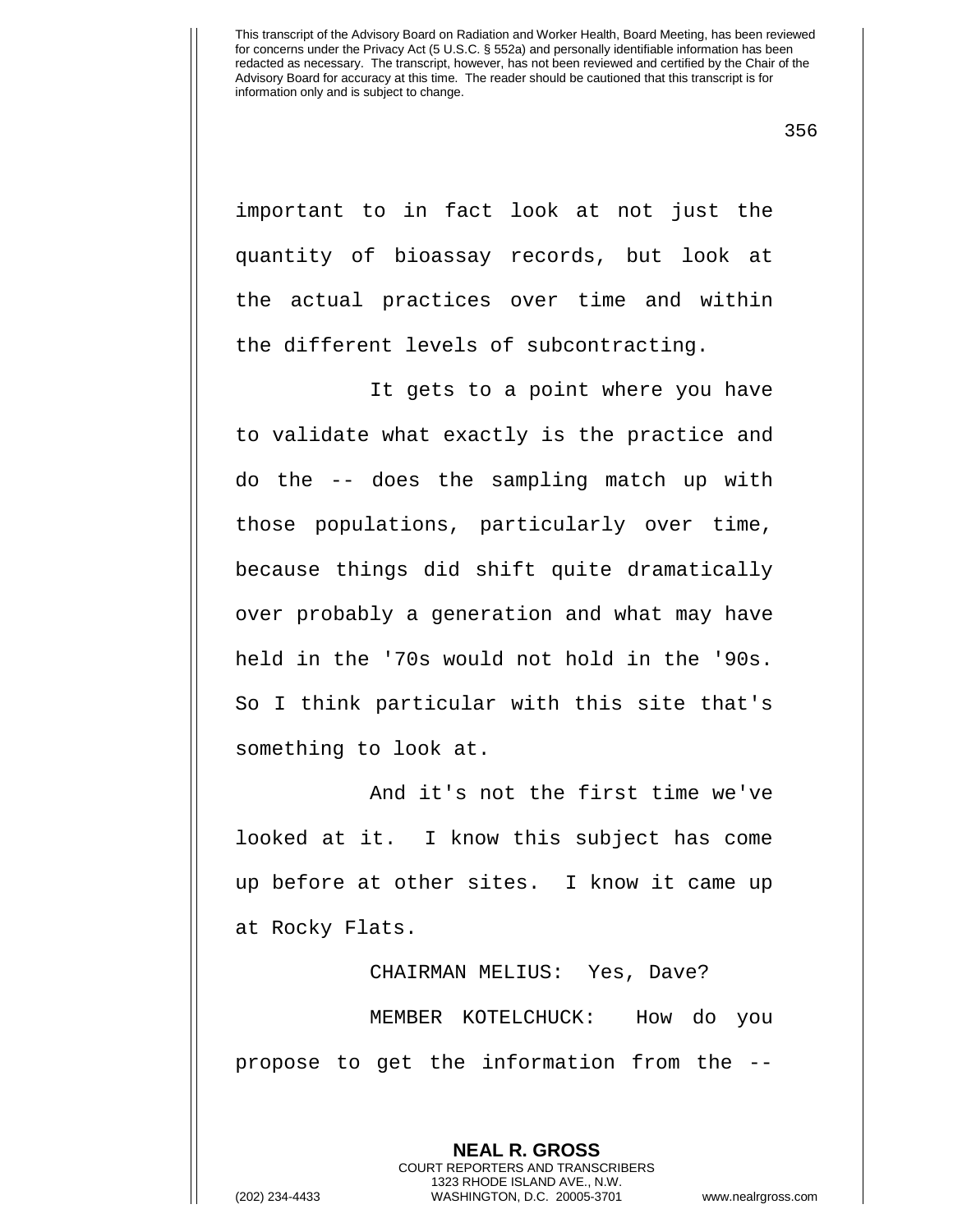357

to distinguish the first, second and thirdlevel subcontractors?

MR. FITZGERALD: Well, that's something -- there's been a pretty vigorous discussion, and there's a number of different options. One option, which I think Tim alluded to, was looking at the subcontractors in your NOCTS database, for example, and comparing that up against some known subcontractors.

Other options would be to identify your second, third fourth-tier subcontractors and actually; and there's way to do that, and establish whether you can find those names in the electronic database. That's kind of a straightforward one. It sound simplistic, but it is not. Just trying to figure out what would be statistically significant and being able to identify and be able to compare, it's a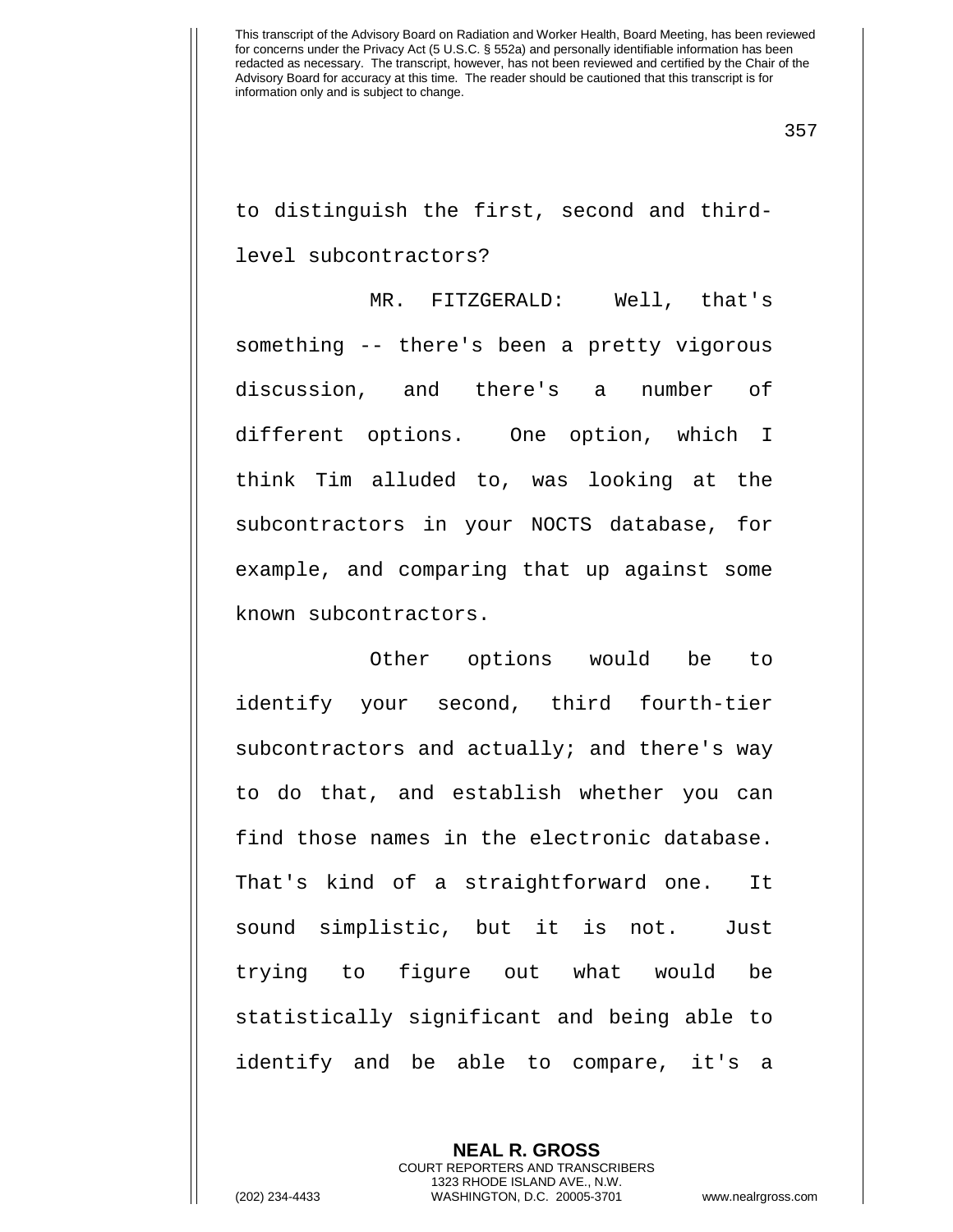358

pretty big task.

So there's different ways of -different gradations, but answering the question how do you know whether the distribution of doses that you have are actually representative of the subcontractors that you're dealing with over time I think is an important question that needs to be answered before you can do anything else.

CHAIRMAN MELIUS: Okay. Thank you, Joe.

Ted, I believe you're going to - the petitioner has a comments that need to be read into the record. So go ahead.

MR. KATZ: Thank you. I was going -- is that Mr. Warren? I was going to read your statement into the record, Mr. Warren.

CHAIRMAN MELIUS: And after that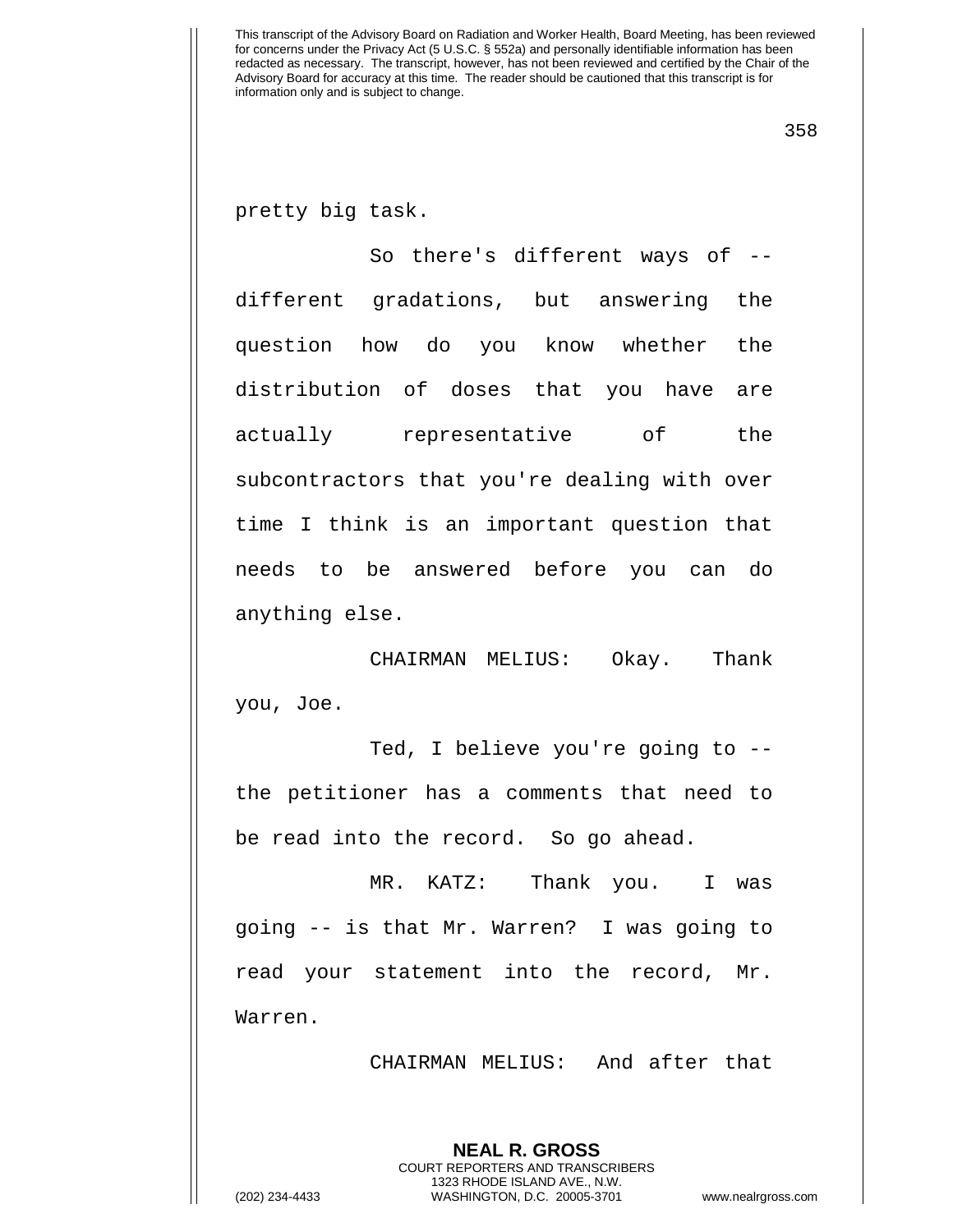359

we'll open up for public comment.

MR. KATZ: Right. "So, since 2008 my law firm or I have represented one of the original petitioners who petitioned this Board for a Special Exposure Cohort, and this petition from a non-construction worker asked that all workers who had worked at least 250 days at the Savannah River Site from 1950 to the present be included. This petition was merged with another petition from construction workers, and in December 2011 this Board found that NIOSH could not accurately perform dose reconstructions for all workers from January 1st 1953 through September 30th, 1972, primarily because records were not adequate to determine if they were exposed to thorium and other radionuclides. Now we are back before this Board with NIOSH's reliance or worker records and saying both construction and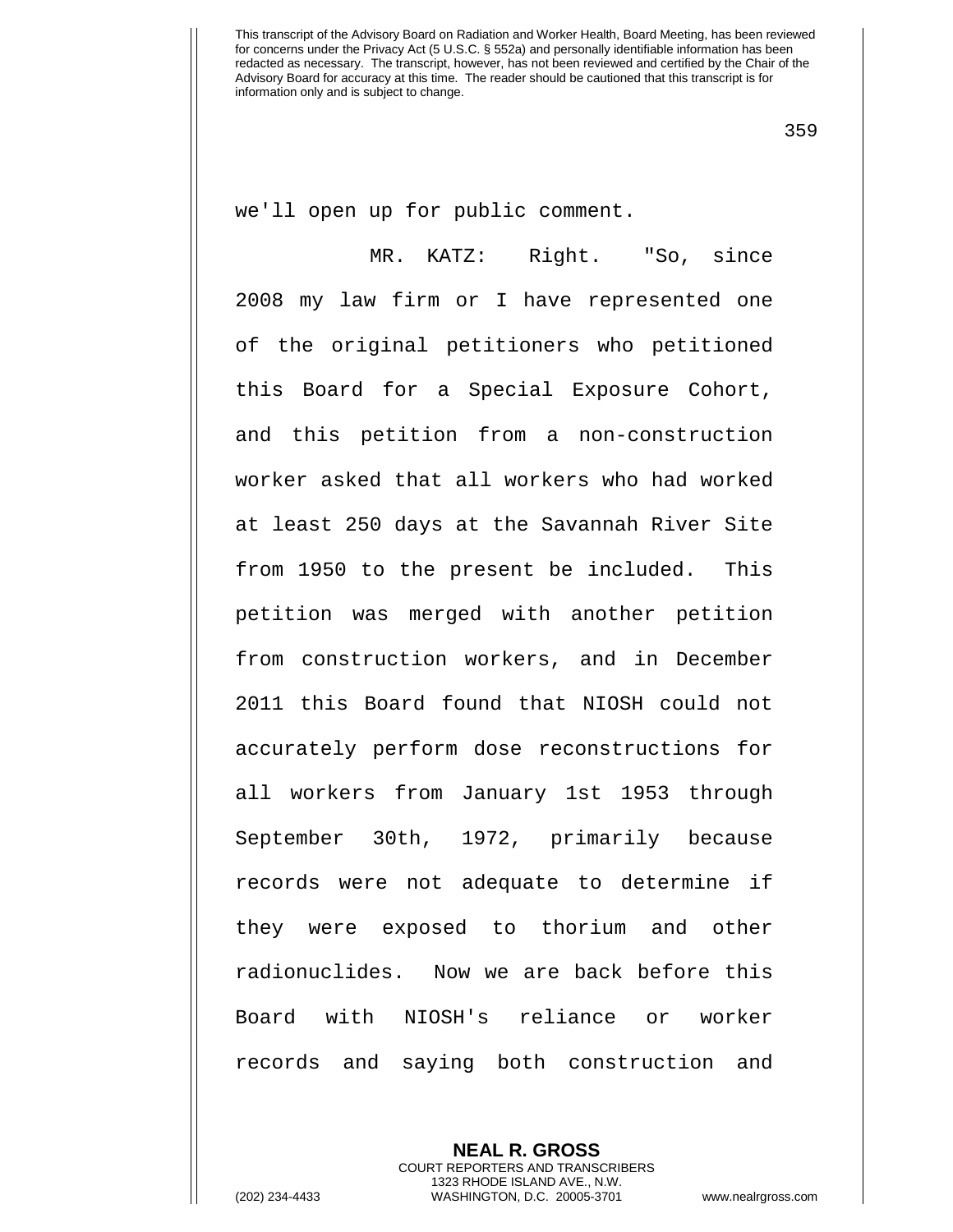360

non-construction workers should not be considered in an expanded SEC.

"Congress, and the President at the time the EEOICPA was enacted, knew that DOE would have problems nationwide in providing records showing radiation exposure of workers. The purpose of the EEOICPA as set out in the original law ' ... is to provide for timely, uniform and adequate compensation of covered employees, and, where applicable, survivors of such employees,' That is why the SEC was incorporated into the law and why thousands of workers and their survivors were initially eligible for benefits in Paducah, Kentucky, Portsmouth, Ohio and Oak Ridge, Tennessee. This Board has been tasked by the President of the United States to ' ... Advise the Secretary of Health and Human Services (Secretary) on the scientific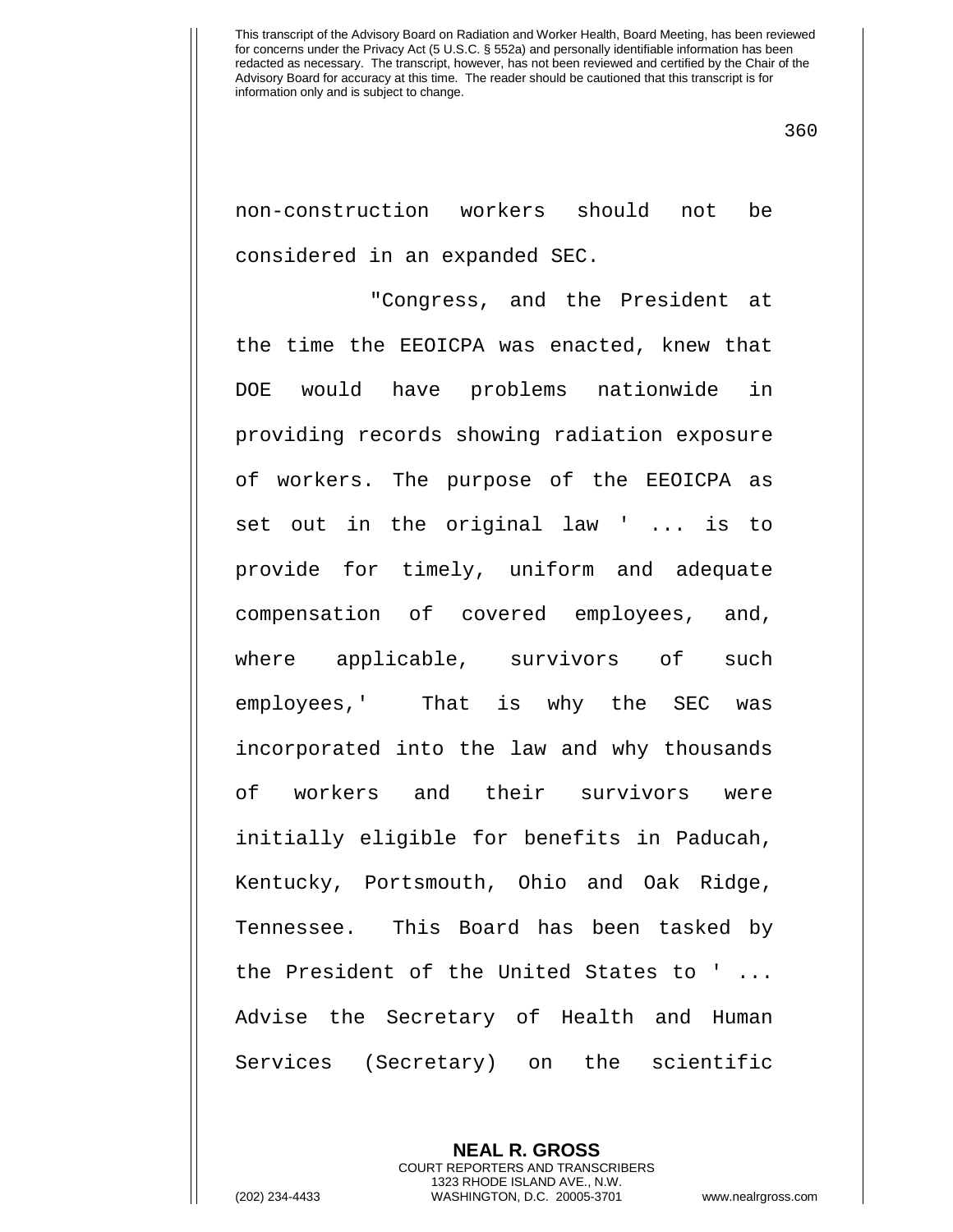361

validity and quality of dose reconstruction efforts ... ' as well as ' ... advise the Secretary on whether there is a Class of workers at any DOE facility who were exposed to radiation but for whom there is a reasonable likelihood that such radiation dose may have endangered the health of the Members of the Class.' (See Executive Order dated December 7, 2000.)

"You will find that over the years we have already provided much evidence that the HPAREH system used at the SRS was not always accurate and did not correctly reflect the amount of radiation received by non-construction and construction workers. Annual differences in the number of millirem received can make a substantial variance in a person's dose reconstruction over the years worked at the SRS when NIOSH uses the HPAREH records.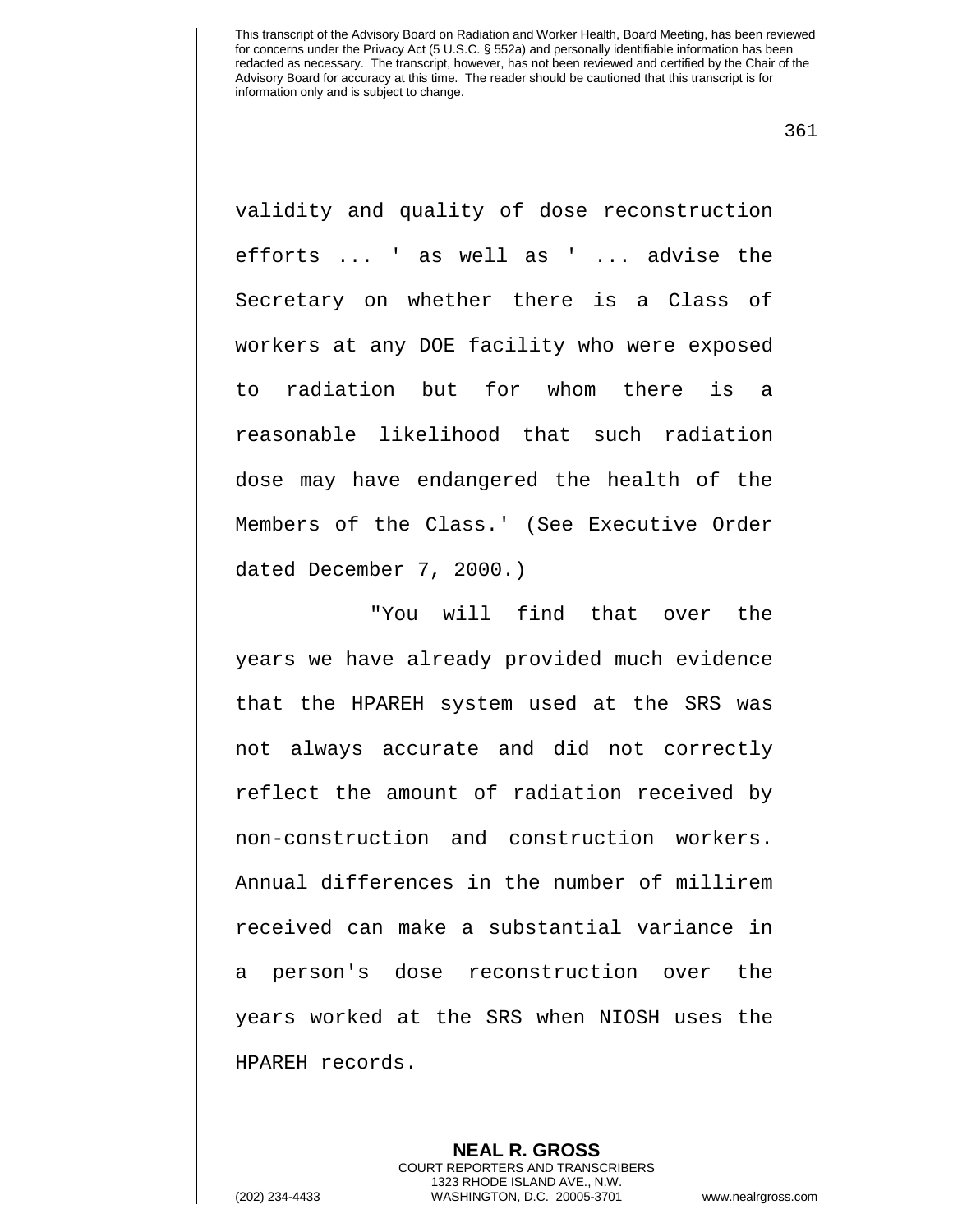362

"We have other records showing subcontractors working in the 1990s who did not have HPAREH records and whose employment at the SRS was only confirmed by the president or the son of the president of a now-defunct company or a human resource director of a company, or in one case by a copy of a picture ID showing the subcontractor's name in the picture. Some of these workers could not be identified by the Center for the Protection of Workers' Rights (CPWR) because the Center has never been given a list of the DOE subcontractors by DOE. Companies, e.g., Diversco, Defenders, Inc., and HBS, which is Houston Building Services, Bonitz Insulation Company, and Burke Contracting, Incorporated had short-term contracts with DOE in the late 1980s and 1990s, and DOE cannot find the contracts. Cleaning jobs as well as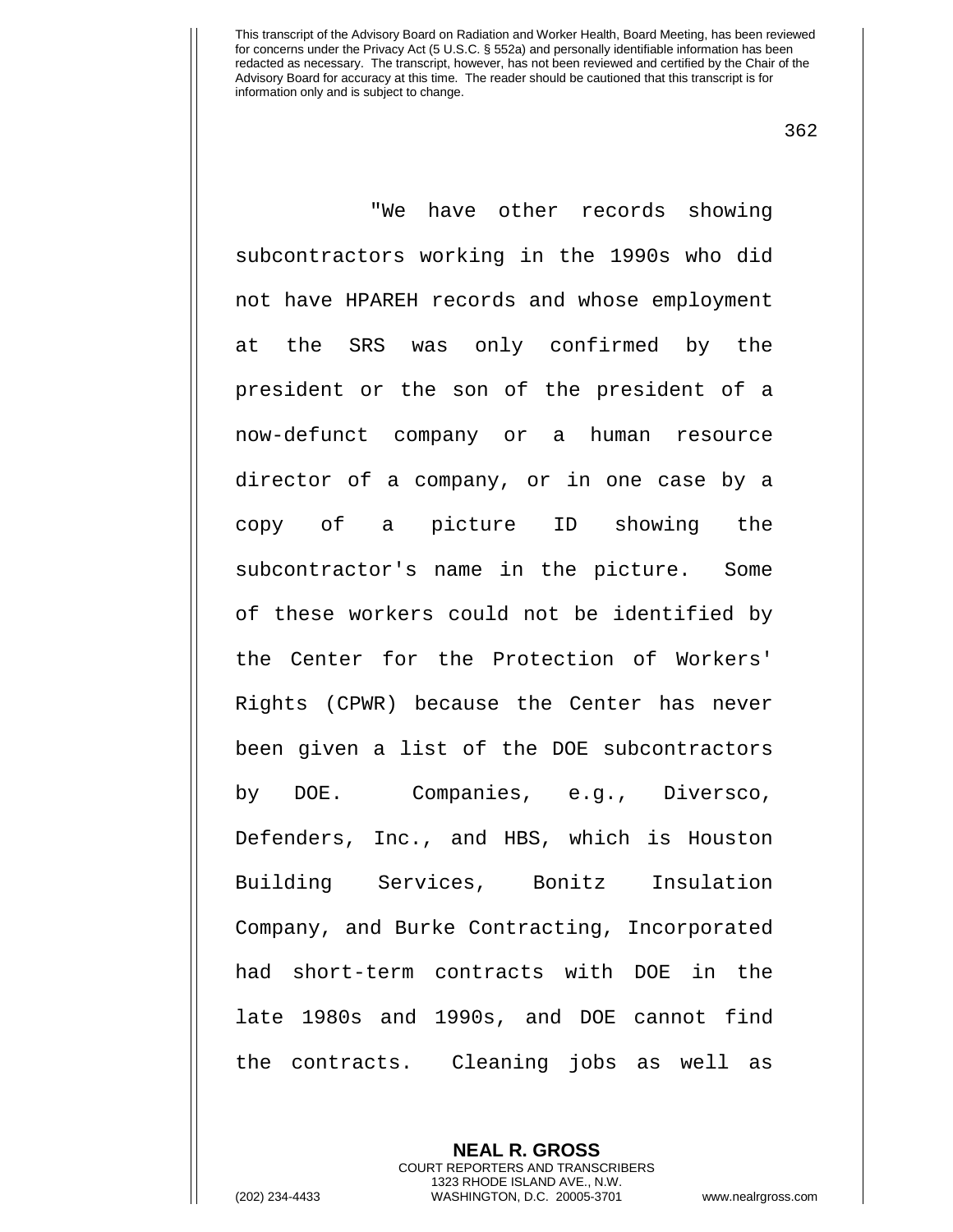363

escort services were contracted out to workers who were usually not issued TLD badges or given personal protective equipment even though the workers were performing jobs in radiation zones or in areas where asbestos and other toxic substances were present.

"NIOSH gets some records from DOE when the case is sent for a dose reconstruction. If a lawyer is involved, NIOSH may receive additional records sometimes involving an incident, but NIOSH does not get DOE to give copies of minutes from 'Lessons Learned' or (later 'Critiques') which would show what happened, when, how much radiation was involved, where the incident happened, who was involved in the incident and what things should occur so that the incident doesn't happen again. Our law firm has requested for our clients from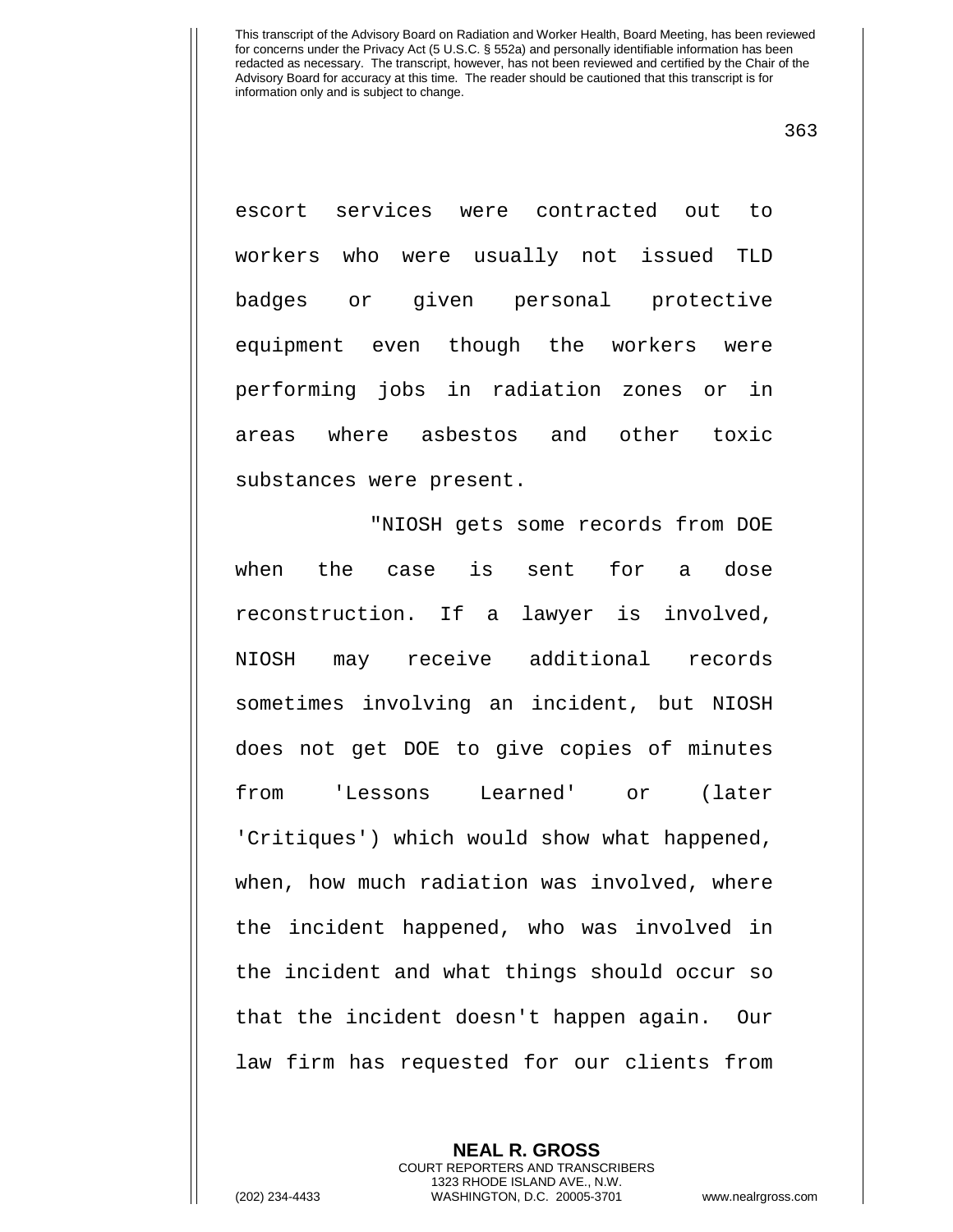364

DOE all reports of incident including all supporting documents, but we have never received documents entitled 'Lessons Learned' or 'Critiques.' As far as I am aware, NIOSH has not received these documents either. Other documents which would provide useful information to record radiation received by workers are Radiation Survey Log Sheets maintained at each building in an area.

"These records (or lack thereof) should give you further reason to doubt the validity of NIOSH's assertion that HPAREH records can be used to perform accurate dose reconstructions after 1972. NIOSH cannot do correct dose reconstructions when they do not have the correct radiation exposure for each employee.

"Although I requested results for the SRS only, NIOSH did not provide the data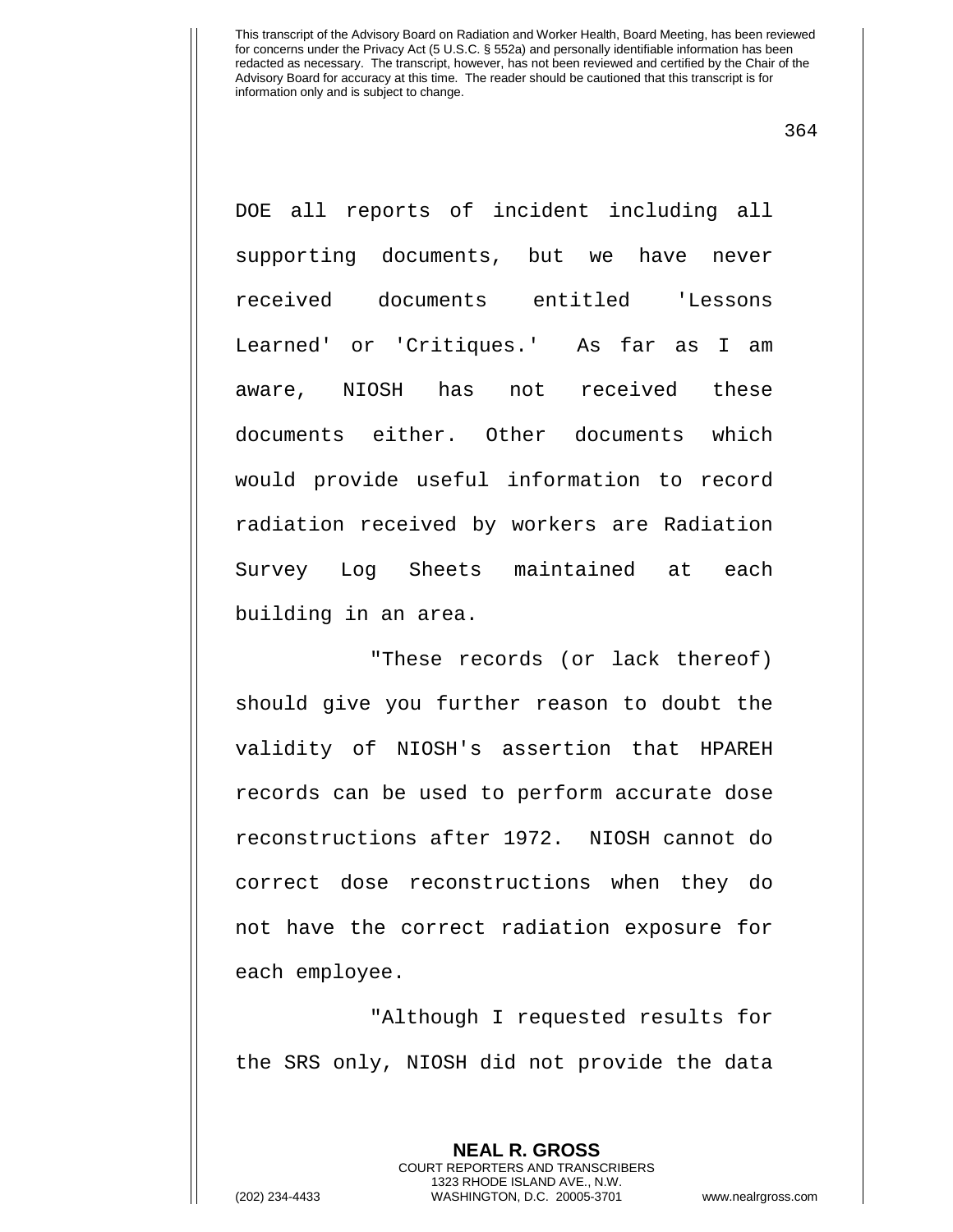in that format and referred me to the NIOSH Compensation Results from dose reconstruction data nationwide as of February 20, 2014. Viewing those results, one can see that 1,799 claims for lymphoma and multiple myeloma (62.7 percent denial rate) have been made. This figure is an underestimate since it is unknown from this chart how many lymphoma and multiple myeloma claims were included in the subtotal categories of claims with multiple cancers. If one adds in the other leukemia (except CLL), the total number of cases is 535 with a combined denial rate of between 50 percent to 60 percent.

"Thyroid cancer is probably the most common cancer for people exposed to radiation, but for 344 thyroid cancer claims there is an 84.3 percent denial rate nationwide with again an underestimate for

> **NEAL R. GROSS** COURT REPORTERS AND TRANSCRIBERS 1323 RHODE ISLAND AVE., N.W.

(202) 234-4433 WASHINGTON, D.C. 20005-3701 www.nealrgross.com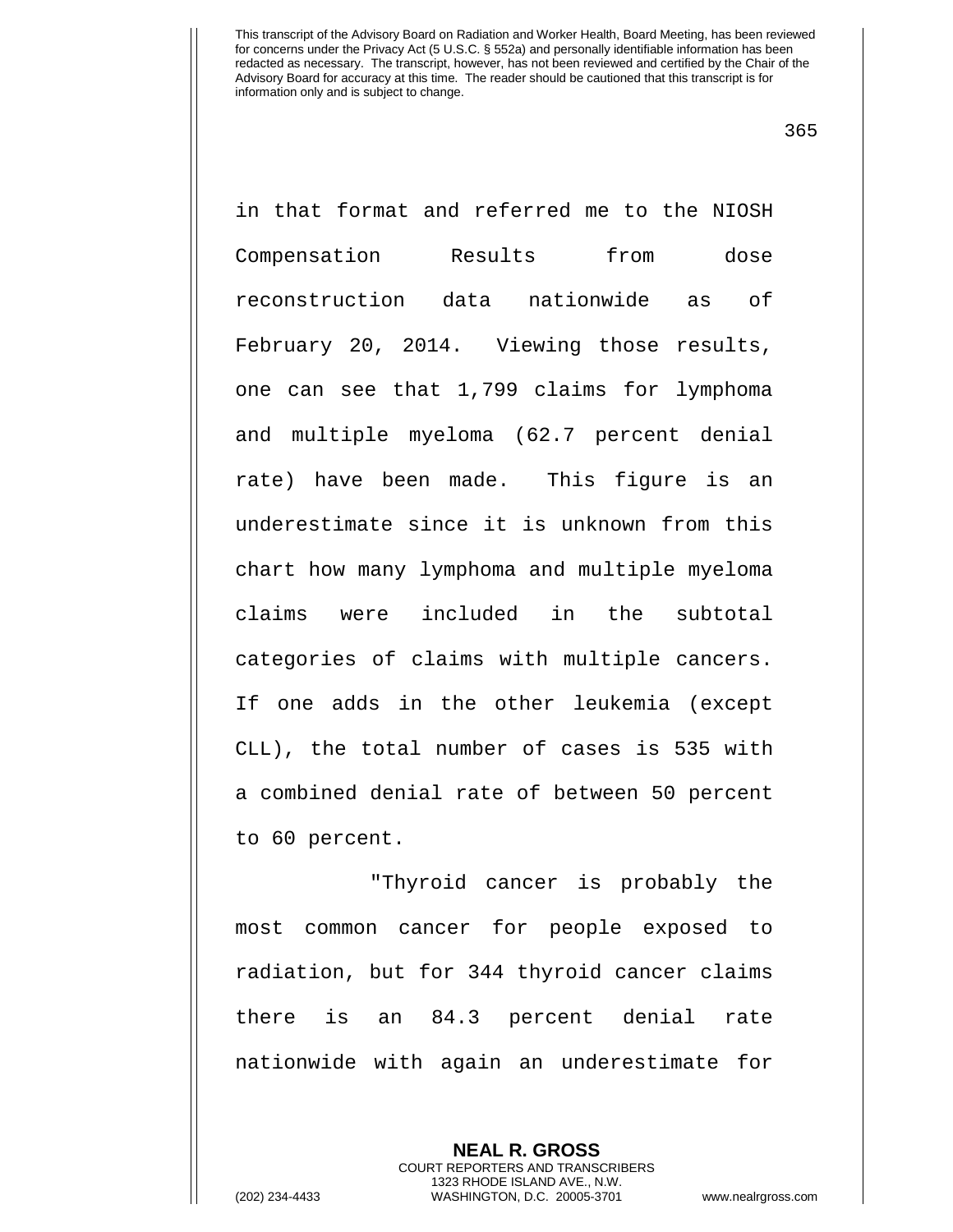366

the number which could be included in the multiple cancers. For the 1,272 claims for colon cancer at all sites (without considering the number included in multiple cancer tables), the denial rate is 92.8 percent.

"If Members of the Board see some red flags with the NIOSH dose reconstruction process, we implore you not to allow the process to continue. You Members are the only hope for thousands of claimants who do not understand NIOSH's insistence on proving their case with records that are nonexistent or are hidden within the DOE. We have lost our way with the dose reconstruction process and the Members of the Advisory Board are the only way out of this nightmare."

> And that concludes the statement. CHAIRMAN MELIUS: Okay. Thank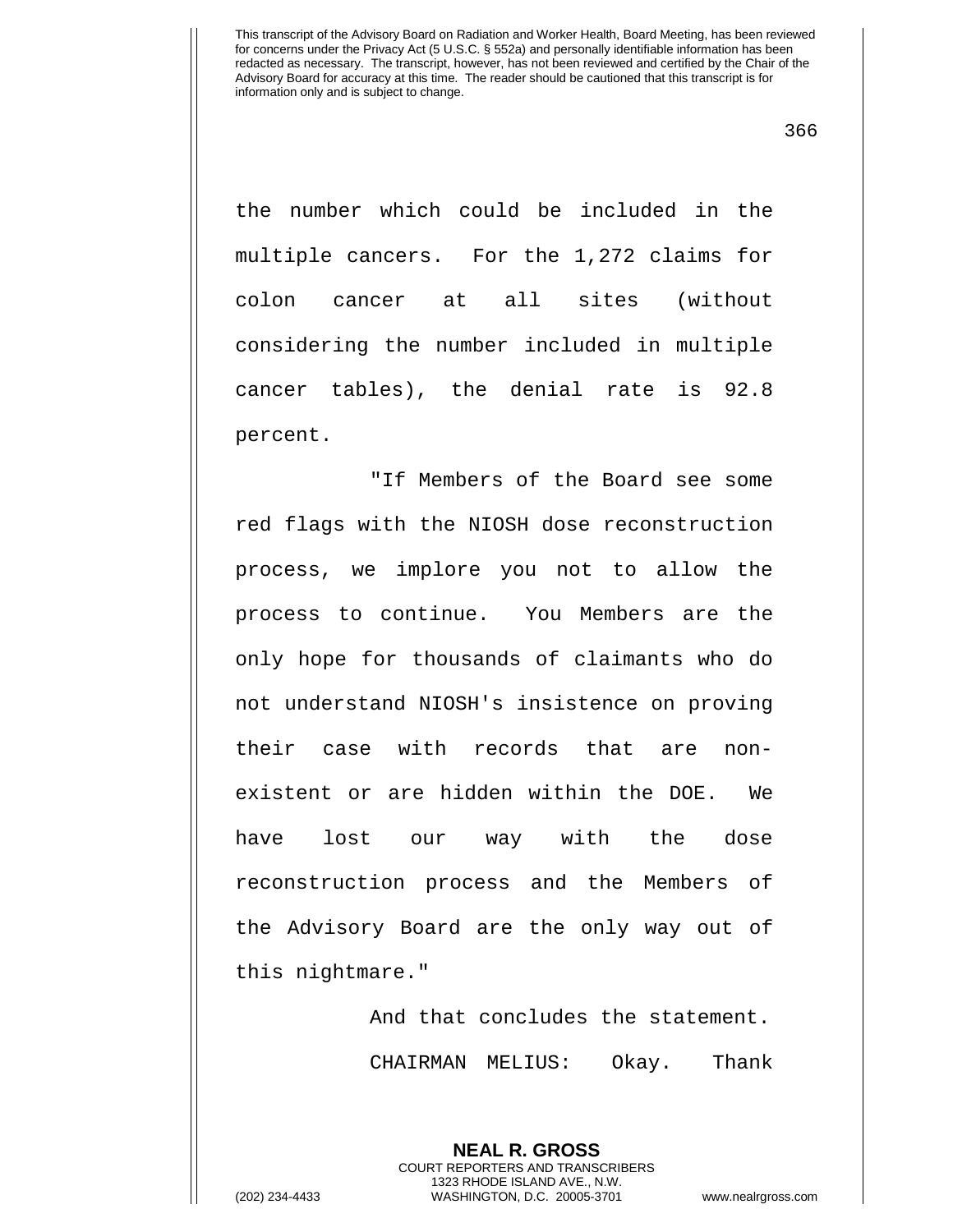367

you. Thank you, Mr. Warren.

I think we now will go into the -- continue the public comment period. So, Ted, do you want to read the instructions and

then --

MR. KATZ: Sure. So first of all, I hope folks have signed up in the sign-up sheet, which would be out -- back out the door, if you're planning to speak. But if you haven't, you can come up after other people have made their comments.

So just to let you know, your comments are recorded verbatim like everything else in this meeting and will appear in transcripts published on the NIOSH website for all the public to read. So any comments you make about yourself, personal matters, will appear for public view. The one exception to this though, if you make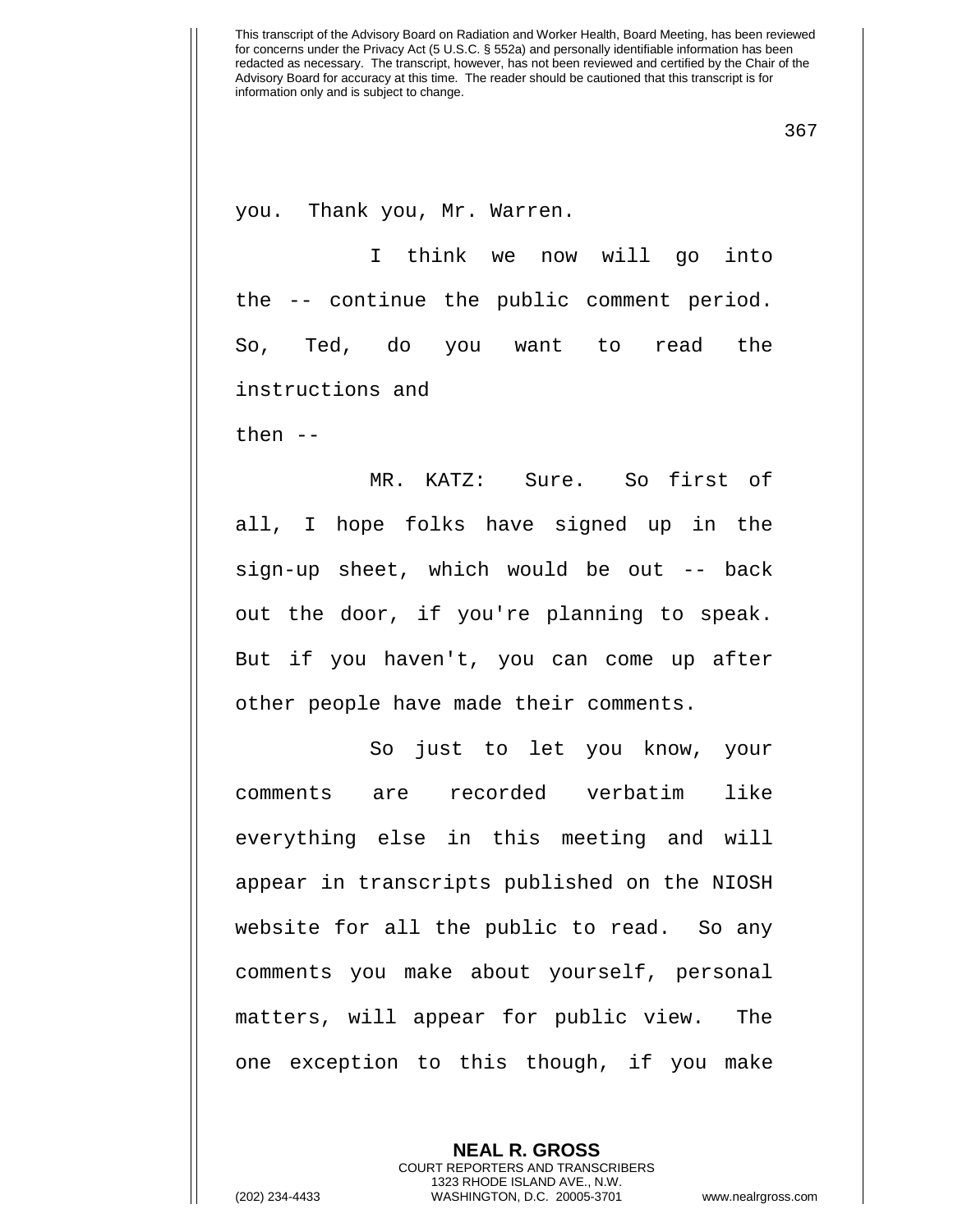368

comments about other parties, third parties, their privacy will be protected. So what you say about other people, to the extent necessary, those comments will be redacted to protect those persons' privacy. And that's sort of the summary of it.

The full requirements are on the back table, I you want to know. Those are called redaction policy. And for people on the telephone, those requirements are on the NIOSH website under the meeting section for the Board.

CHAIRMAN MELIUS: Do you want to get the list?

MR. KATZ: Yes.

CHAIRMAN MELIUS: Meanwhile, while Ted's getting the list, does anybody wish to make public comments on Savannah River, whether you signed up or not signed up? Who else? Yes, all you need to do is

> **NEAL R. GROSS** COURT REPORTERS AND TRANSCRIBERS 1323 RHODE ISLAND AVE., N.W.

(202) 234-4433 WASHINGTON, D.C. 20005-3701 www.nealrgross.com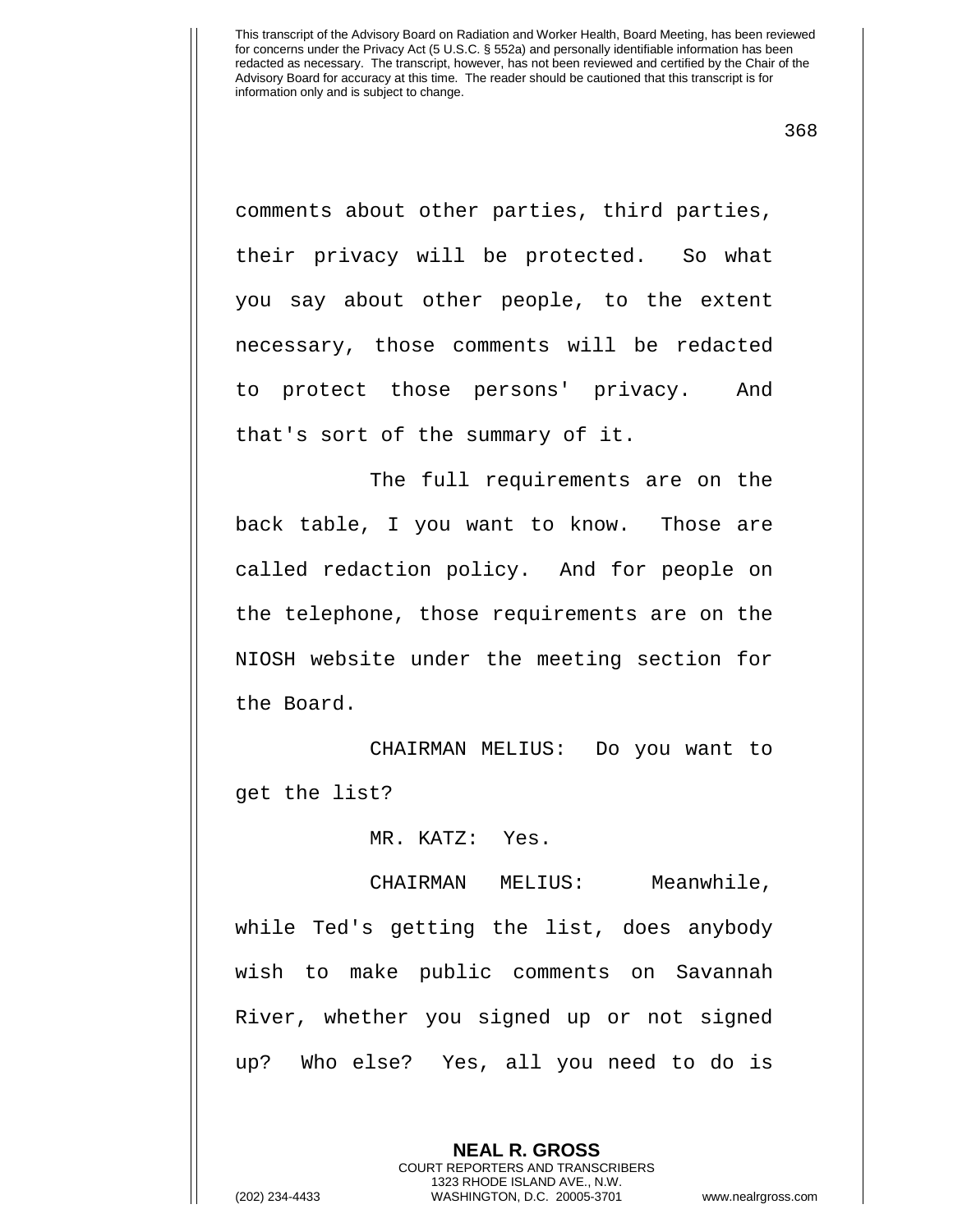369

identify yourself. If it will be easier for you to sit at the table here --

MR. ROWE: My name is Gordon Rowe. I am one of the petitioners on the original SEC.

I would like to say that the number of delays that has been -- happened with this petition have been very, very numerous, and to me they are inexcusable. The Work Group could be more conscientious about their job. Because of all of this, there are workers that are not being compensated as they should be. As a petitioner, I have not heard one word of apology for these numerous delays. It's obvious that NIOSH would rather believe what the health protection workers and the supervision at Savannah River Site tell them rather than believe what the workers tell them.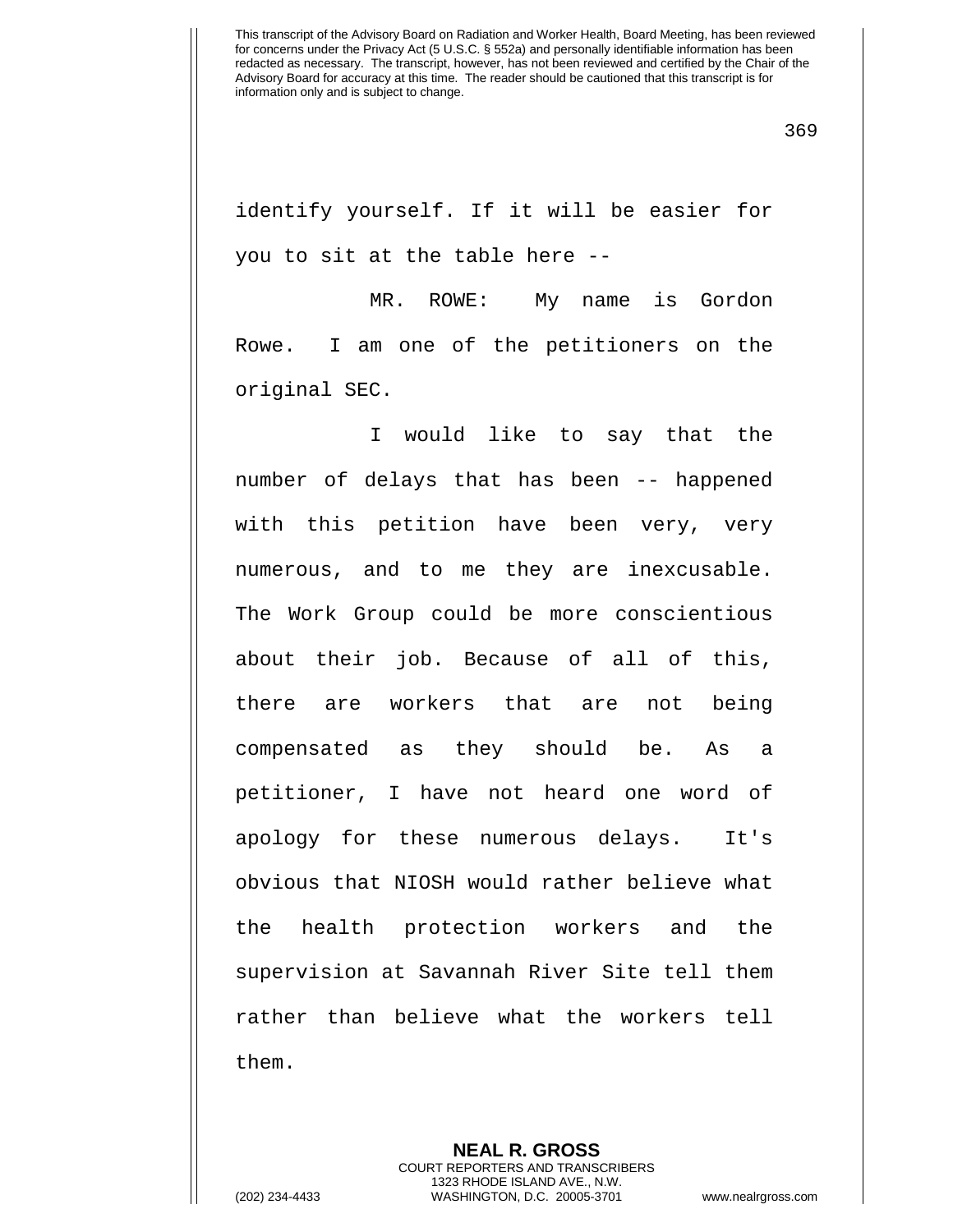370

As an example of this, as -- at one of these meetings a foreman told NIOSH that their records were inadequate, were not right. He said that he -- when he and other workers worked overtime on a Saturday, they came in on the job, they would pick up other workers' TLD badges because they didn't want the radiation recorded on their badges because if you got too -- picked up too much radiation, they would stop you and didn't work over -- stopped you from working overtime. As a result, he said that the records were inadequate. He wasn't questioned. He wasn't -- he didn't -- there was nobody ask him about this any further.

This shows that the records were -- are not accurate, yet NIOSH continues to see that these records are accurate. And there has been too many times that the records have been wrong, yet NIOSH

**NEAL R. GROSS**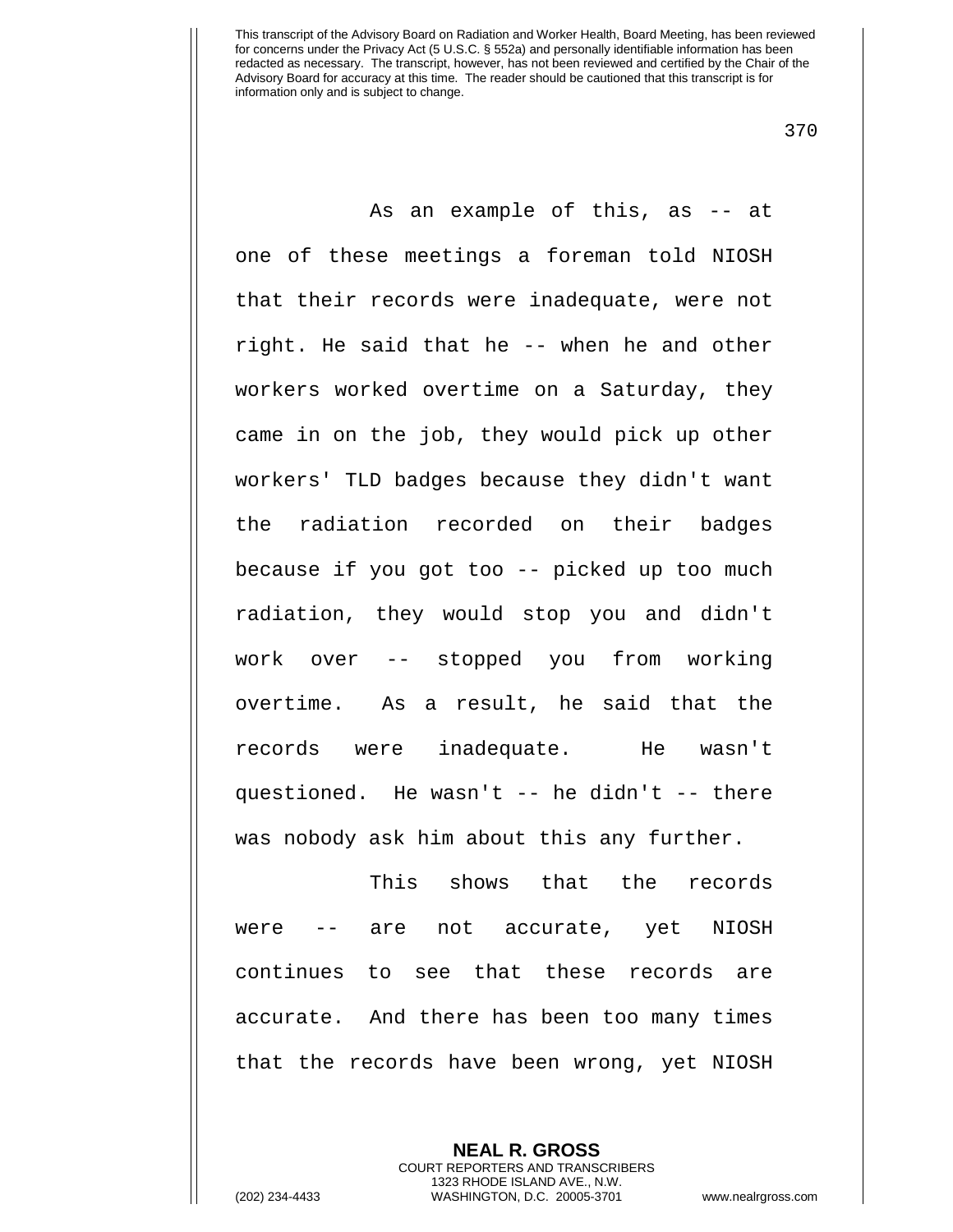371

continues to use these records to do a dose reconciliation and they -- everybody that works at Savannah River Plant will tell you that records are falsified, they're inaccurate.

When they get records of the dose records through the mail, they are inaccurate. Some of them pick up many, many rems of radiation, but when they get the quarterly report, they didn't pick up a radiation. And they know they picked up more radiation in one day, one work -- one example of work -- in a work place and through the dose reconciliation, through the dosimeters and all of that, they pick up more radiation in one work time period than they get -- that the records show they got in an entire quarter.

So I think that NIOSH or -- and the Work Group and everybody should be --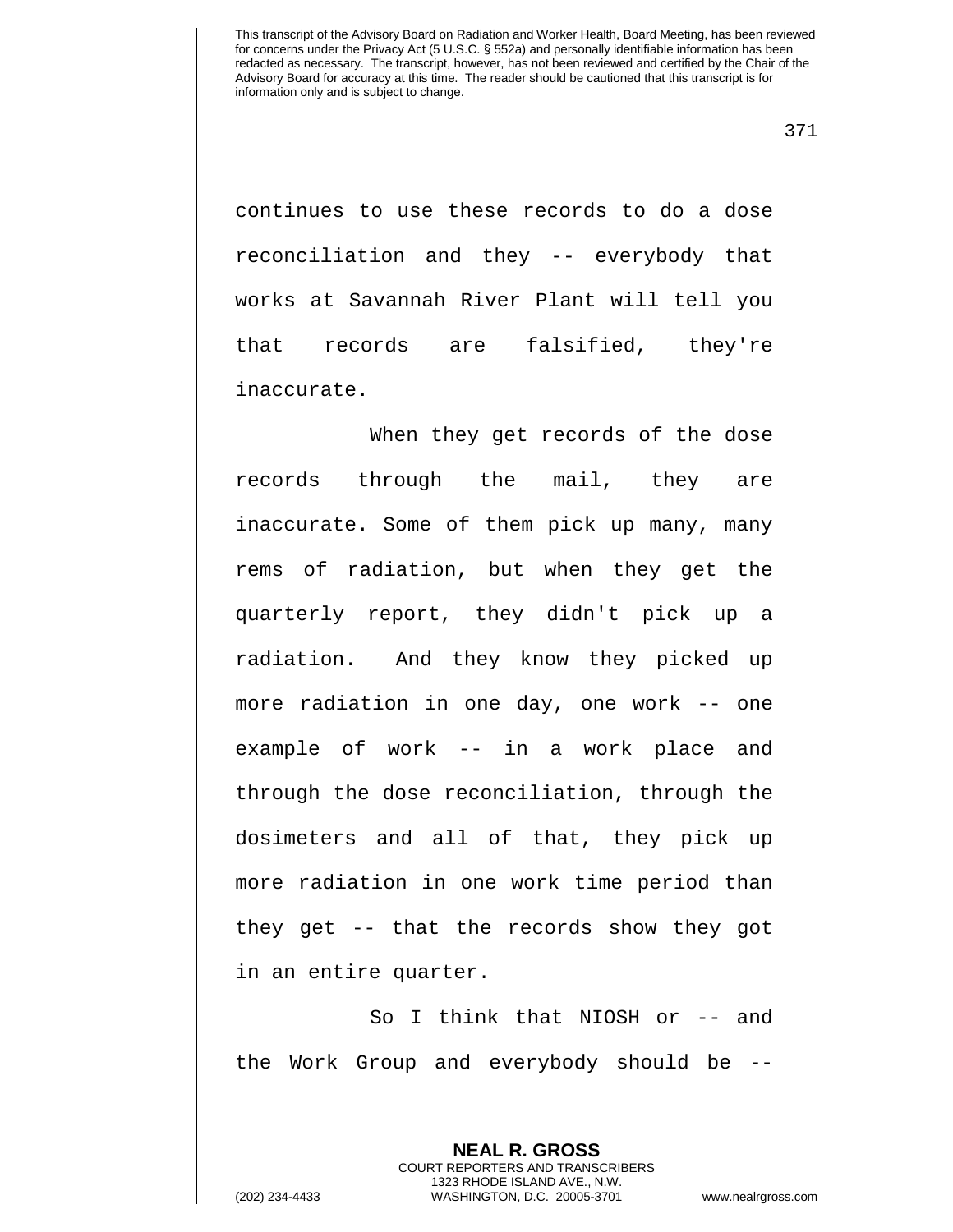372

should put some more investigation into the record keeping at Savannah River Site. And if you did, you will find that there's many cases documented of falsification being done by shift supervisors and HP personnel, and everything else. So you -- NIOSH should not be using these records because they are all wrong. Thank you.

CHAIRMAN MELIUS: Thank you, Mr. Rowe.

Next person I have listed is David Anderson. Yes, there you are.

MR. ANDERSON: Thank you, Chairman Melius. My name is David Anderson. I'm an administrative manager with the Law Offices of Bob Warren, lawyer for the petitioner, [identifying information redacted], and I am authorized to speak for the petitioner.

But I would like to do something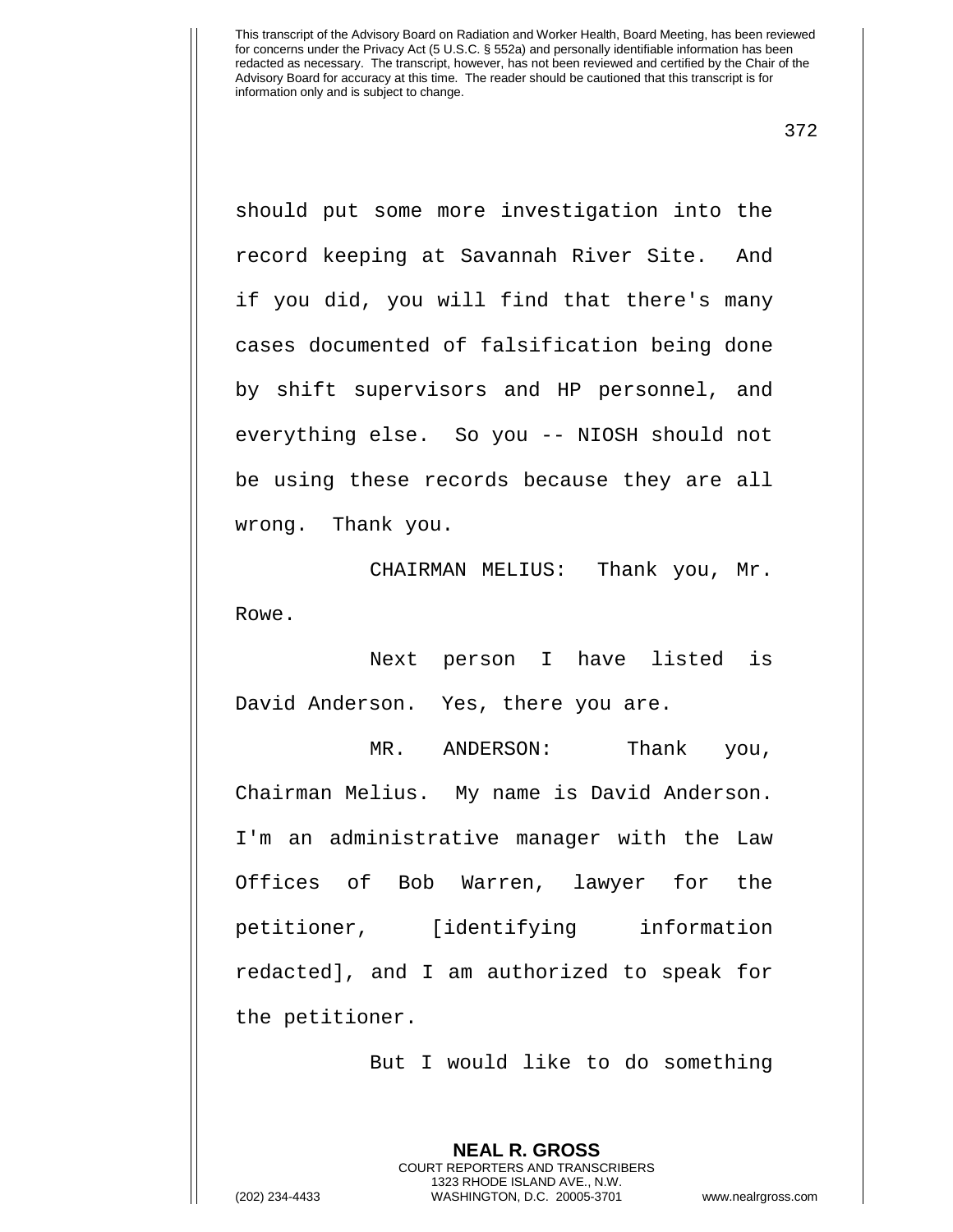373

a little bit different right now, and I don't know how redaction is going to deal with this, but I want to pay tribute to Mr. Bob Warren, the contributions of Bob Warren. Those of you who have been on this Board for years have heard Bob's presentations to you, both in person and in teleconference, and have received and hopefully read his many emails, faxes and letters seeking a just resolution for the hundreds of claimants denied by the dose reconstruction process.

Bob grew up in Allendale, South Carolina, right down the road, one of the many small rural communities in the shadow of the Savannah River Plant. As a young lawyer he took the rural cases other lawyers wouldn't touch. He never made any money; still doesn't, but earned a reputation for someone who would stand up for the little guy.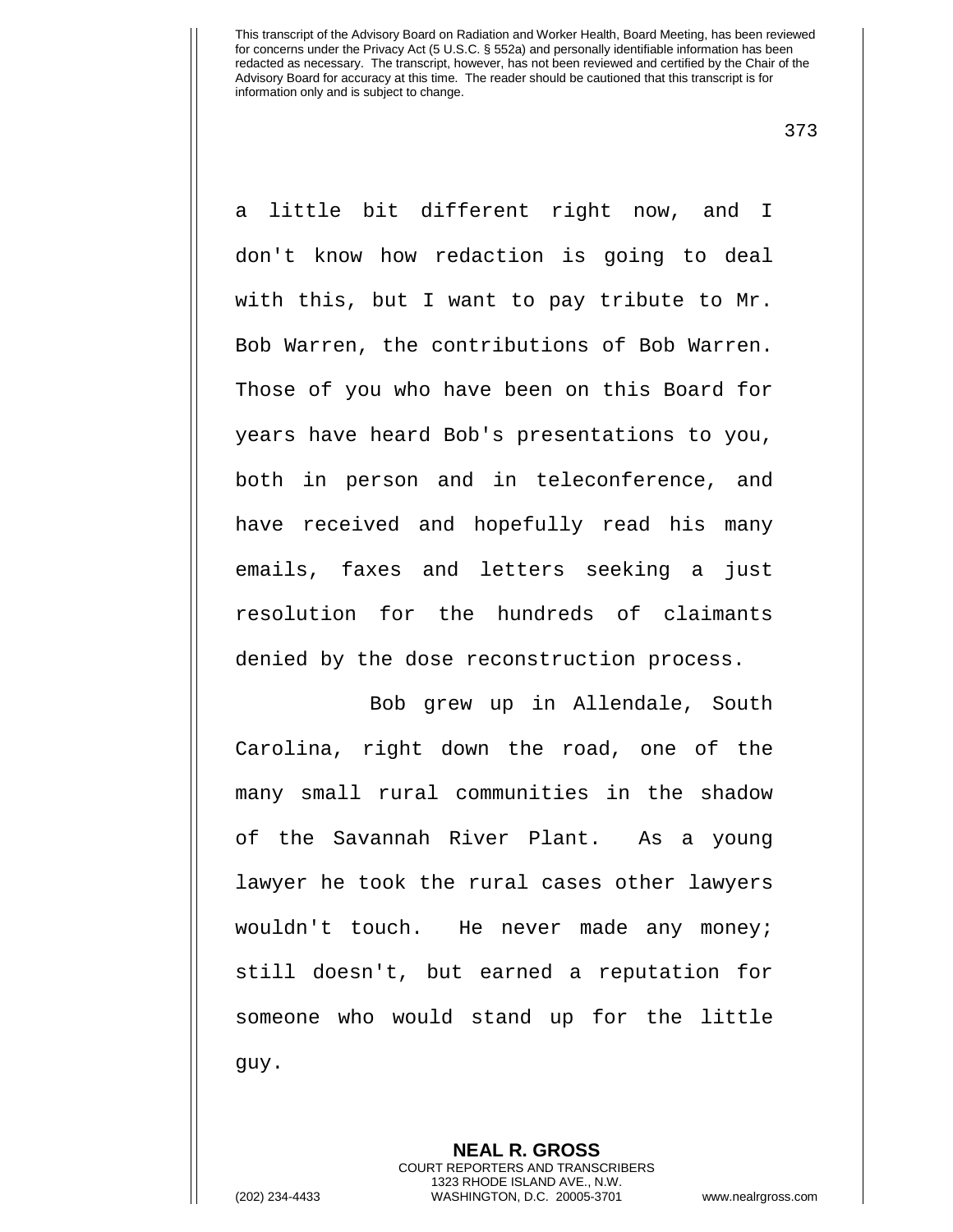374

When the EEOICPA passed into law, right away Bob recognized its potential to help hundreds, if not thousands, of the little guy workers at the Savannah River Site, not so much or not really the scientists and the management, but the laundry workers, the truck drivers, the forestry folks, the secretaries, as well as countless construction workers. Starting at the very beginning, 15 years ago, Bob eventually devoted his entire practice to these people, helping hundreds of claimants navigate the complexity of the program. I dare say, and I proudly say that no one understands the Act and the details of its implementation better than Bob Warren and no one has single-handedly, I might say doggedly, helped more Savannah River Site claimants.

He is here today in his signature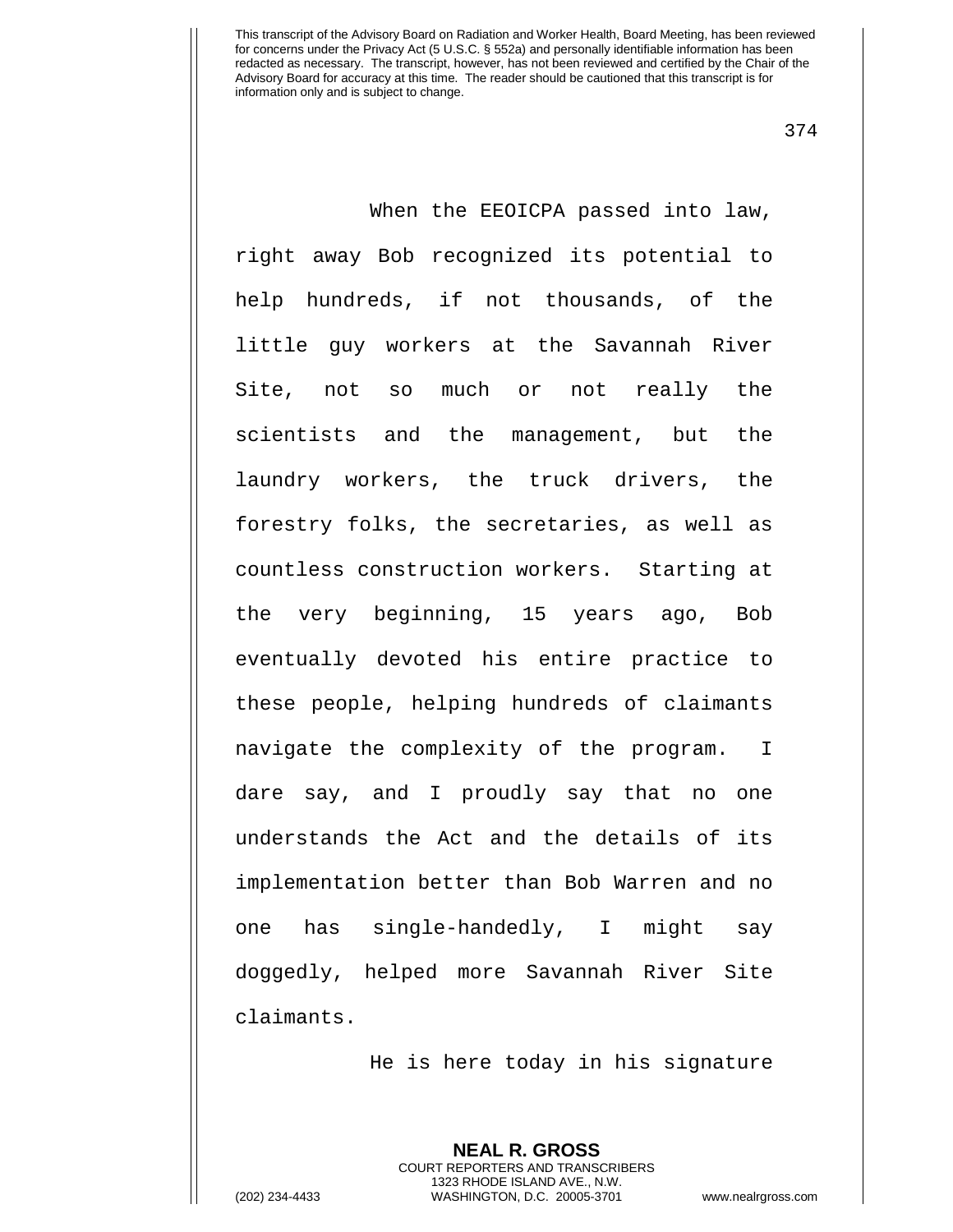375

red suspenders; he did not know I was going to say this about him, but due his failing health, there's a good chance this will be your last chance to meet him in person. I just wanted to put on the record an acknowledgment of the contributions that Bob Warren has made to the EEOICPA and to the former and current workers at the Savannah River Site and their families.

Thank you, Bob. That's him right there.

CHAIRMAN MELIUS: Thank you. And I'd just like to add we greatly appreciate Mr. Warren's contributions to not only individual claimants, but for the work of the Board. He's been extremely helpful in dealing with what's a very complicated site and a lot of challenges involved. And appreciate both your efforts to help us and help us better evaluate the SEC and the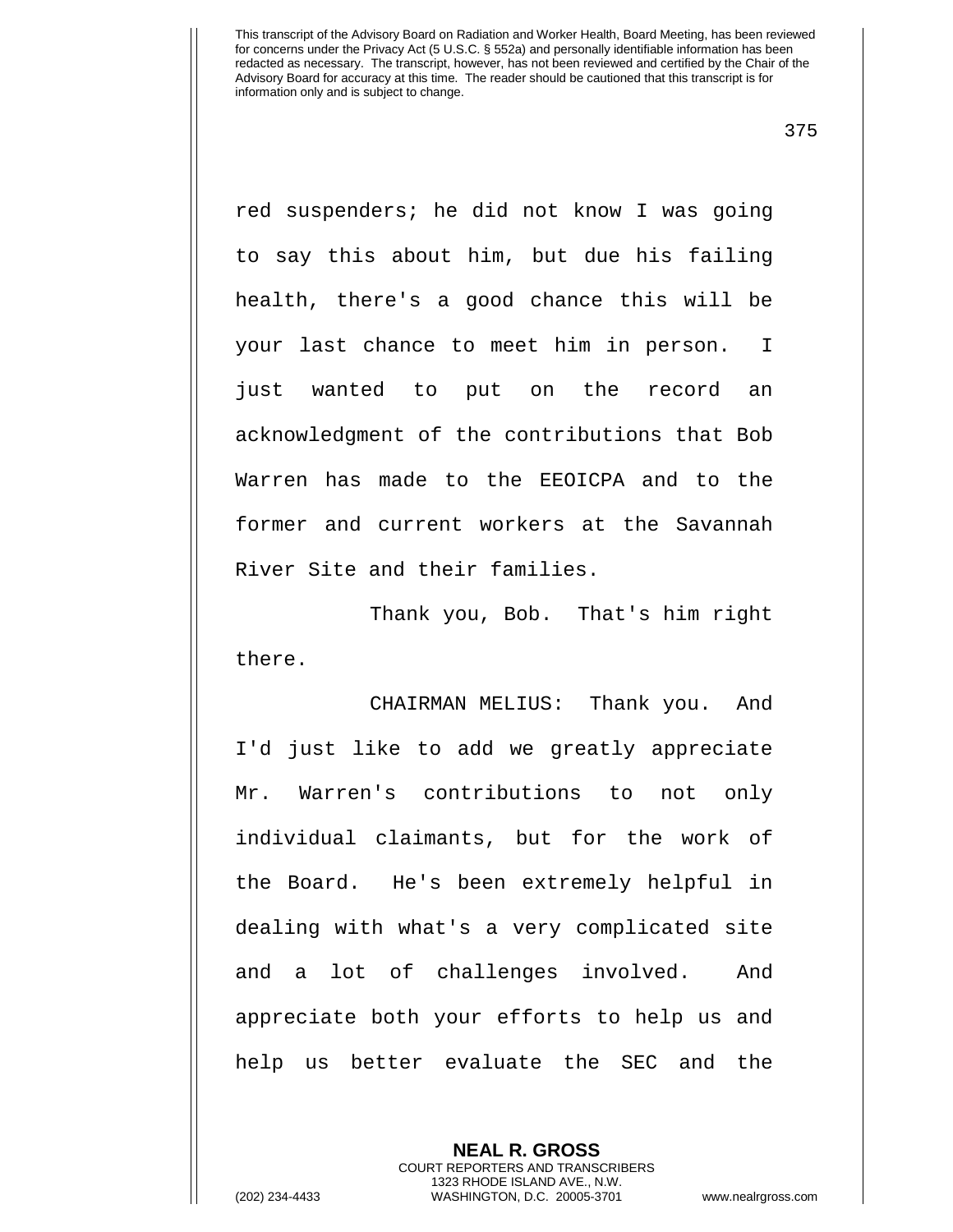376

other issues that come up at the site as well as your advocacy for the workers involved. So thank you.

MR. ANDERSON: My comments will be somewhat redundant as they've been brought up already this afternoon, especially by Mr. Fitzgerald. He's summarized them I thought pretty well.

Our view of the current status of the SEC petition is unchanged. We strongly believe that the acceptance or denial of this petition rests on the same two things it always has: The accuracy, and most importantly completeness of exposure records available to NIOSH and the accurate identification of exactly where an employee worked, especially construction workers.

Regarding records, NIOSH has consistently argued that record keeping at Savannah River was thorough, accurate and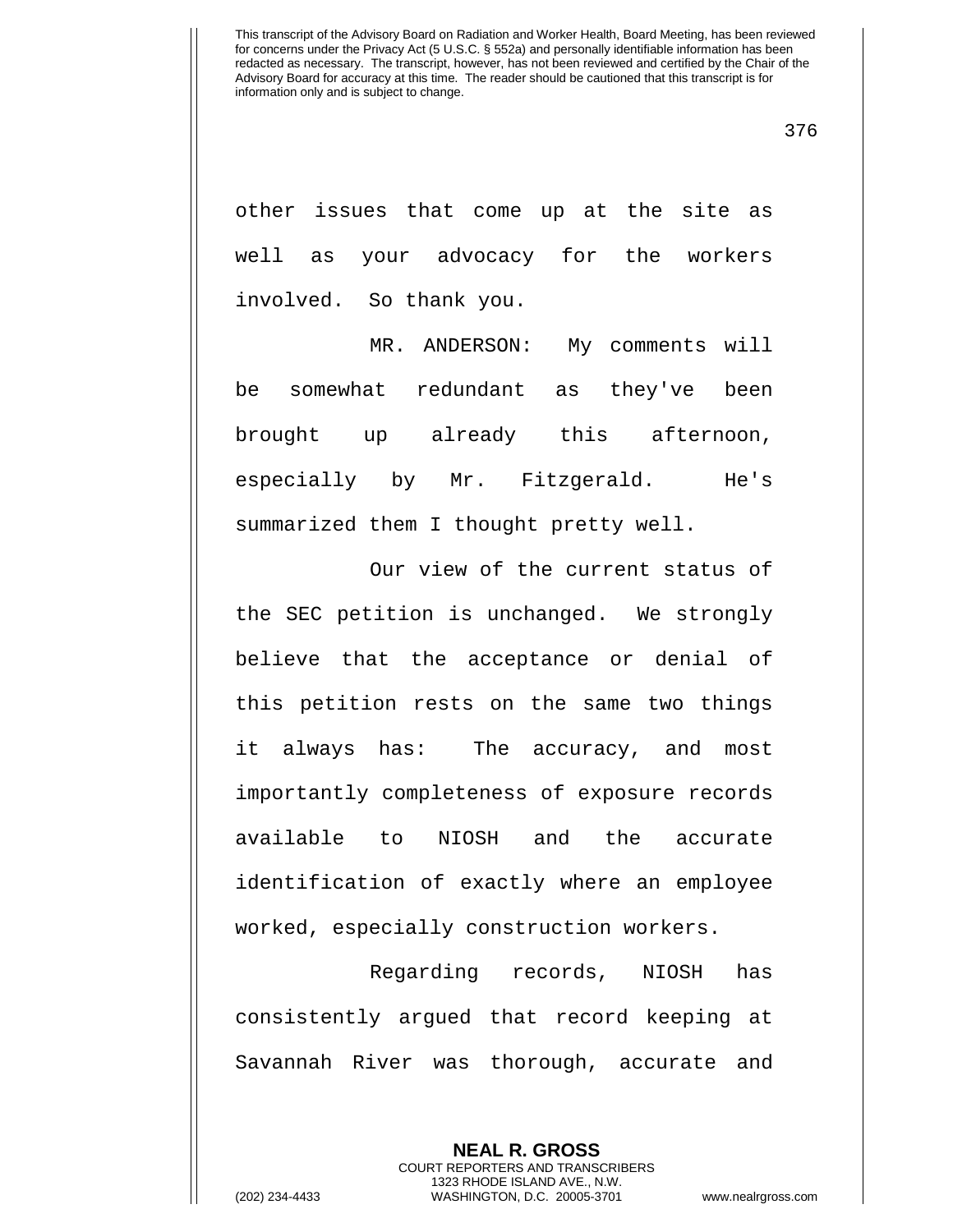377

available. And indeed today, it makes it look -- every time he makes a presentation, it looks so clean that it's almost unbelievable how much record keeping they kept there. But our own years of experience examining claimant records and the myriad stories we've heard from former workers, like the one Mr. Rowe suggested, makes us just as confident that DuPont's fervent desire for a nice clean record along with having simply too many employees, especially construction workers, to monitor made their record keeping spotty at best and duplicitous at worst. To make matters worse, many workers embraced the can-do spirit of the organization and knowingly put themselves at risk in order to fix a company problem or complete a dangerous task.

We've already provided you all over the years with lots of examples. I was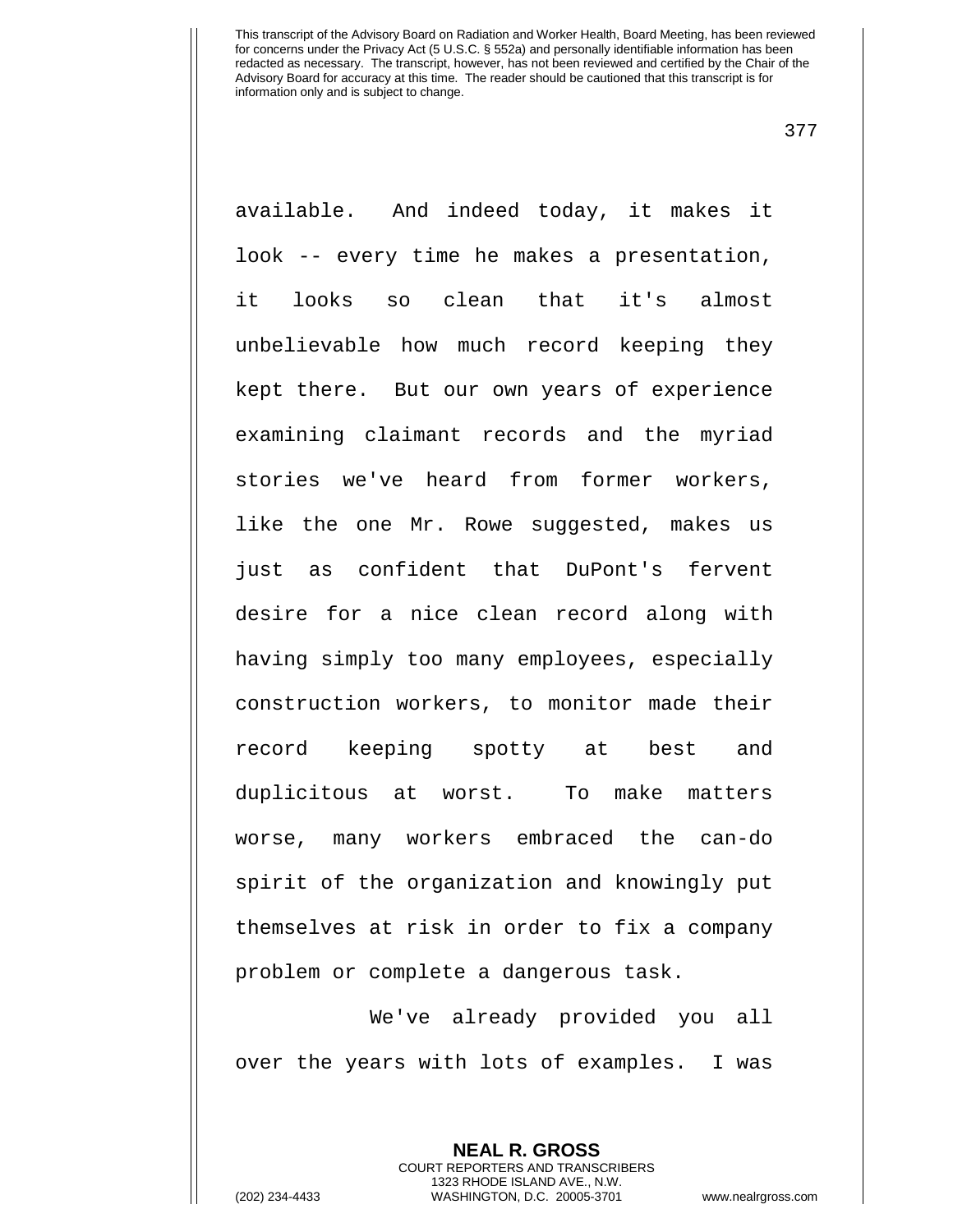378

going to give more examples today, but I don't think you need to hear them. We have processed many FOIA requests for records, and it's amazing how often people who worked at Savannah River Site for 30 years have 55 pages of records in their files. It's just unbelievable, especially for folks that were working in reactors. So we question that accuracy.

 But secondly, we seriously challenge NIOSH's confidence that it can place workers, especially construction workers at a specific location at a specific time. I'm actually surprised that Dr. Taulbee still believes that badge data can be relied upon, especially given that this Board previously acknowledged that badge information at SRS was amorphous and undependable. In addition, if you're relying on bioassay records to place a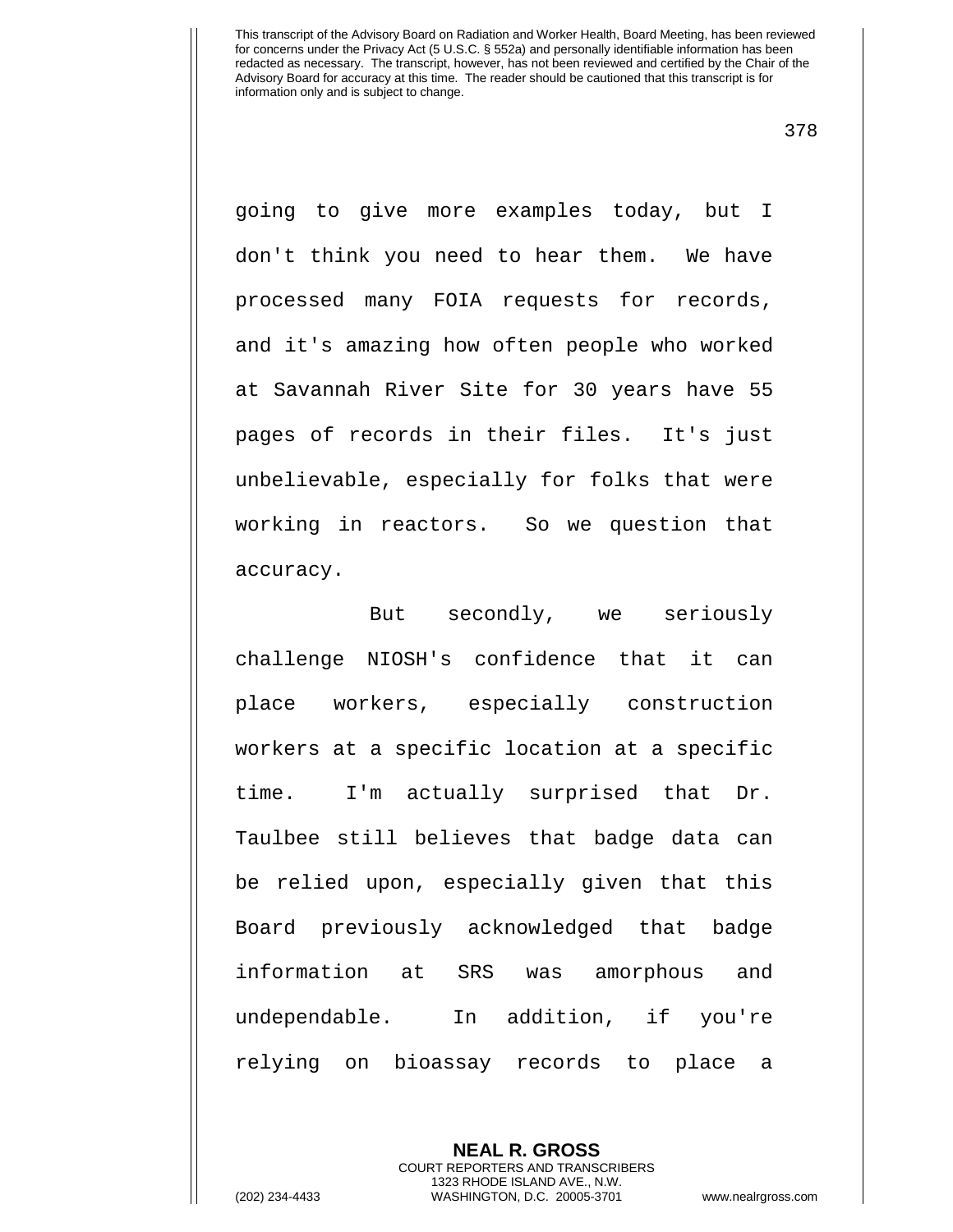379

person at a particular place and that record is unavailable, I don't see how NIOSH can convincingly say they know where a worker actually was.

In a recent Work Group session, as well as in today's presentation, NIOSH suggested that construction worker records would have been kept by the various subcontractors. I can tell with frustrating experience that the subcontractor world at Savannah River Site was a shifting morass of companies that came and went, frequently changing names. Our experience, and I could give you many examples, is that most subcontractors have few or no records on their workers. With many companies working various sites at the same time, it's often difficult enough just being able to prove that a claimant was on site at Savannah River Site during a specific time, let alone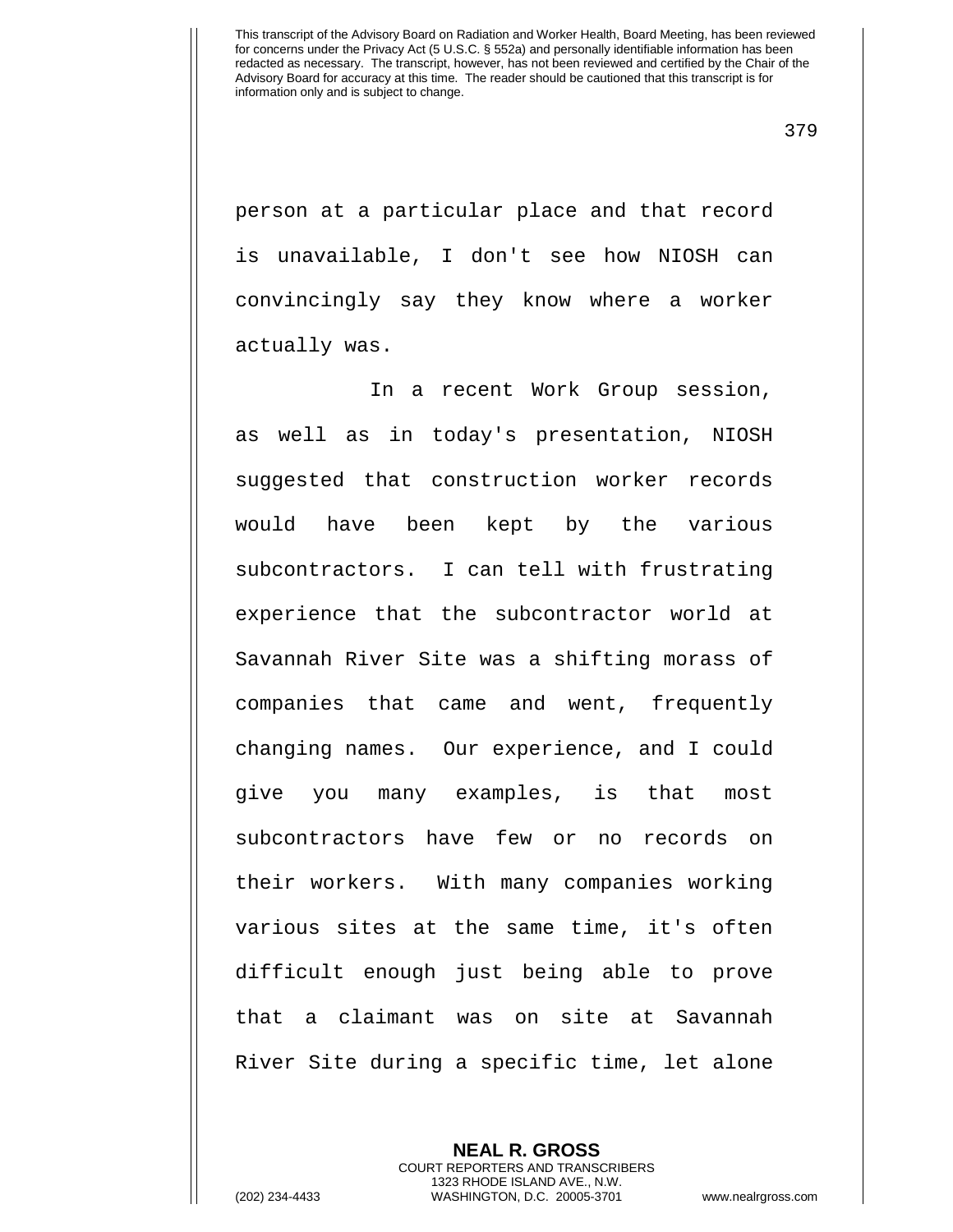380

prove exactly where they were.

So we constantly come back to the same conclusion: If you can't be absolutely certain who was exposed and what they were exposed to because you're not exactly sure where they were at any specific time, how then can you claim to be able to with sufficient accuracy reconstruct their dose? We respectfully submit that this is exactly why the Act included to option of a Special Exposure Cohort and why we believe it's time for this Board to vote for this one. Thank you.

CHAIRMAN MELIUS: Thank you, Mr. Anderson.

Next person I have listed is Knut Ringen.

DR. RINGEN: Good afternoon. My name is Knut Ringen. I'm the science advisor for CPWR. I'm the principal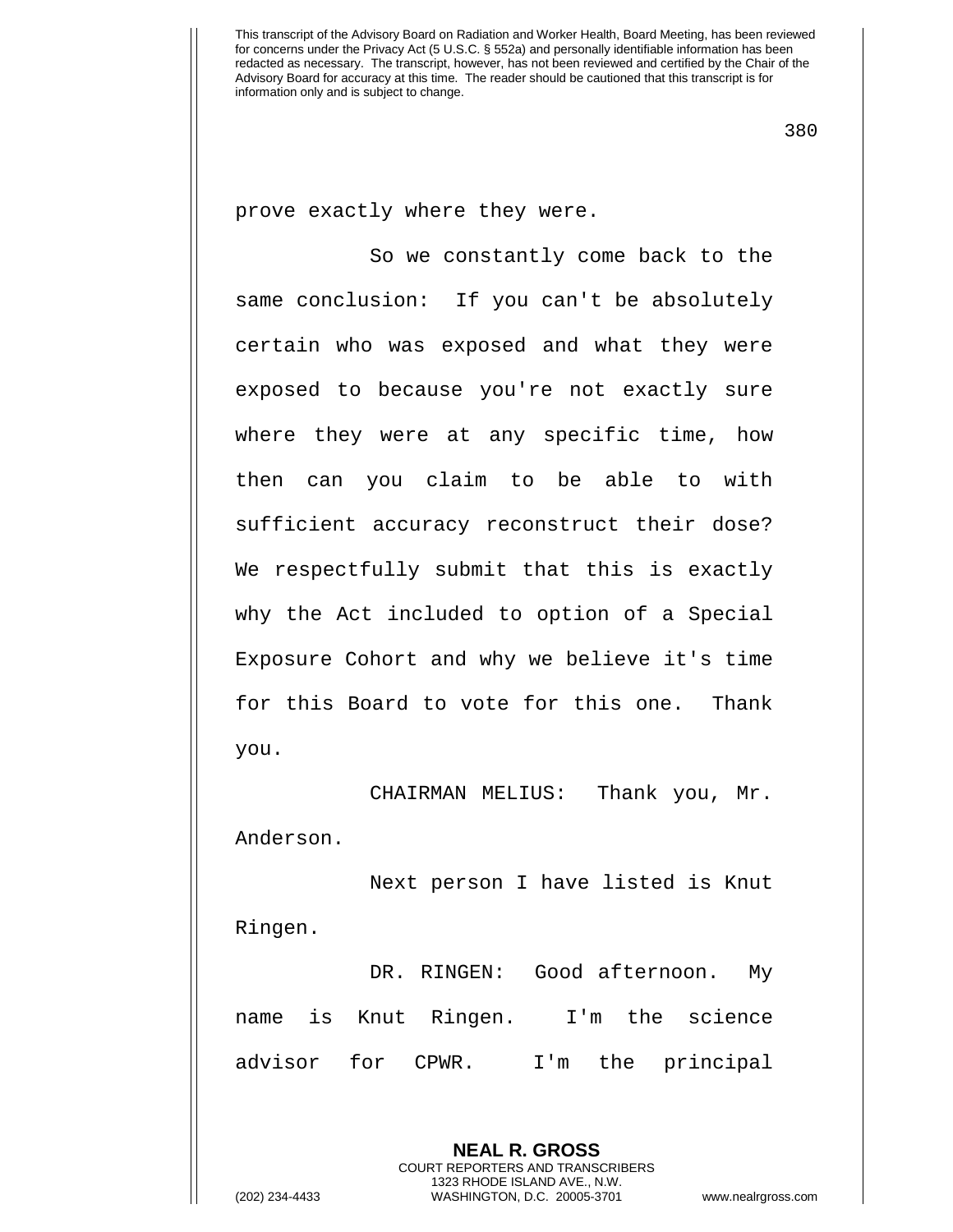investigator for the Building Trades --

CHAIRMAN MELIUS: Closer to the mic, yes.

DR. RINGEN: -- National Medical Screening Program.

I'm going to briefly cover two things here. Three things, actually. The first is why the Work Group and the Board is allowing this modeling to go on for so long. We're talking about exotic radionuclides that emit alpha radiation, and so internal dose is necessary to make a determination about risk. Yet, for all of the years that are covered here, NIOSH, according to its one worker-one sample, has shown that they have data on between 25 and 50 construction workers per year. That's out of a total of between 6,000 and 7,000 construction workers on the site per year during those periods of time.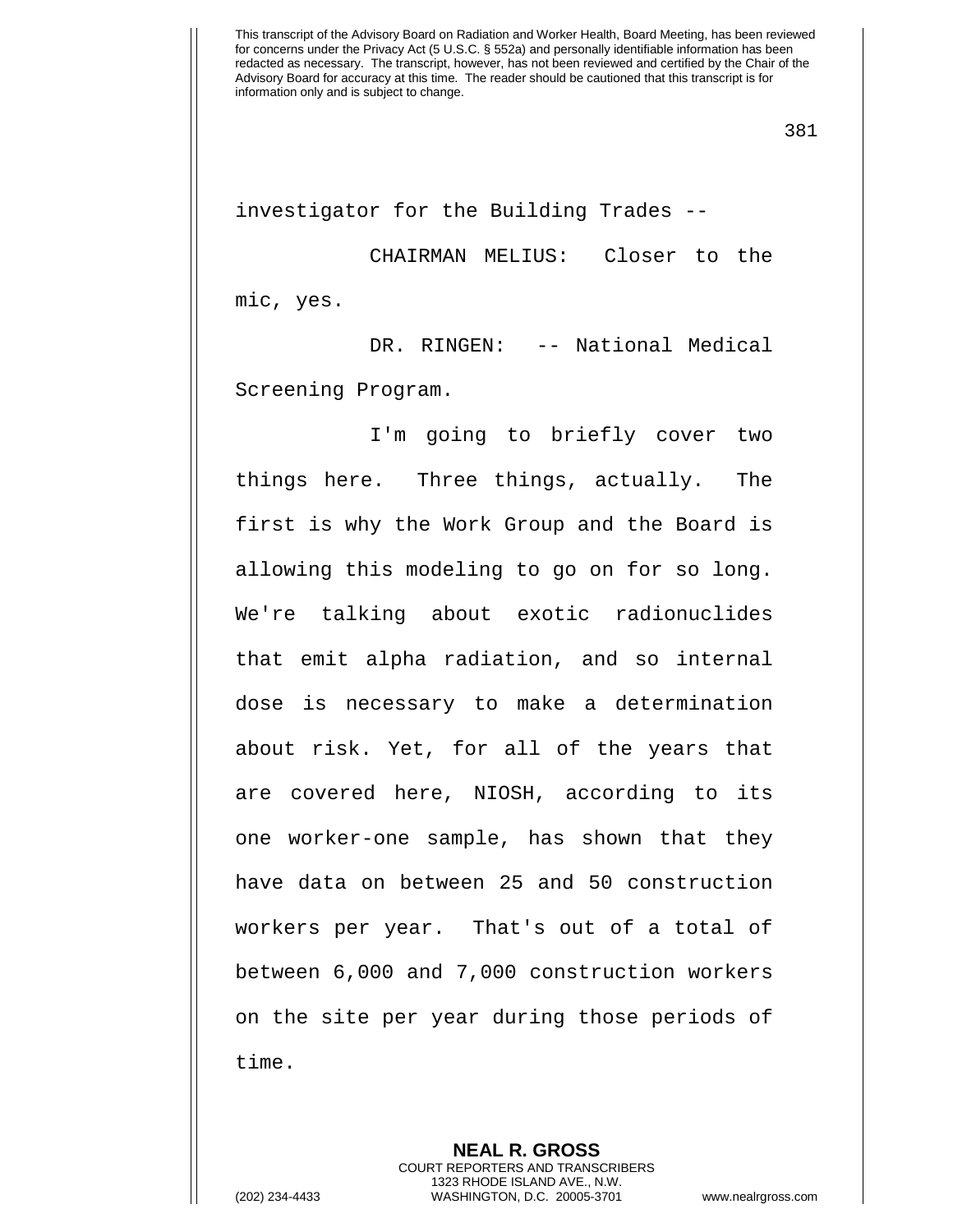382

So what in the world do those 25 workers that you have the bioassay data on, or that you have had some bioassay monitoring for -- what do they represent out of those 6,000 to 7,000 workers out there? Does this mean that only 25 of those 6,000 to 7,000 workers had an opportunity for any exposure to any of these exotic radionuclides? And can you further conclude that the exposures of construction workers were sufficiently similar to exposures for other workers that you can extrapolate from that sample of workers to all construction workers who might be at risk? I don't see how you can do that statistically. There are better statisticians here than me, but 25 out of 6,000 or 7,000 is not a whole hell of a lot to look at, yet this is being spun into model after model after model that we have trouble following. That's my first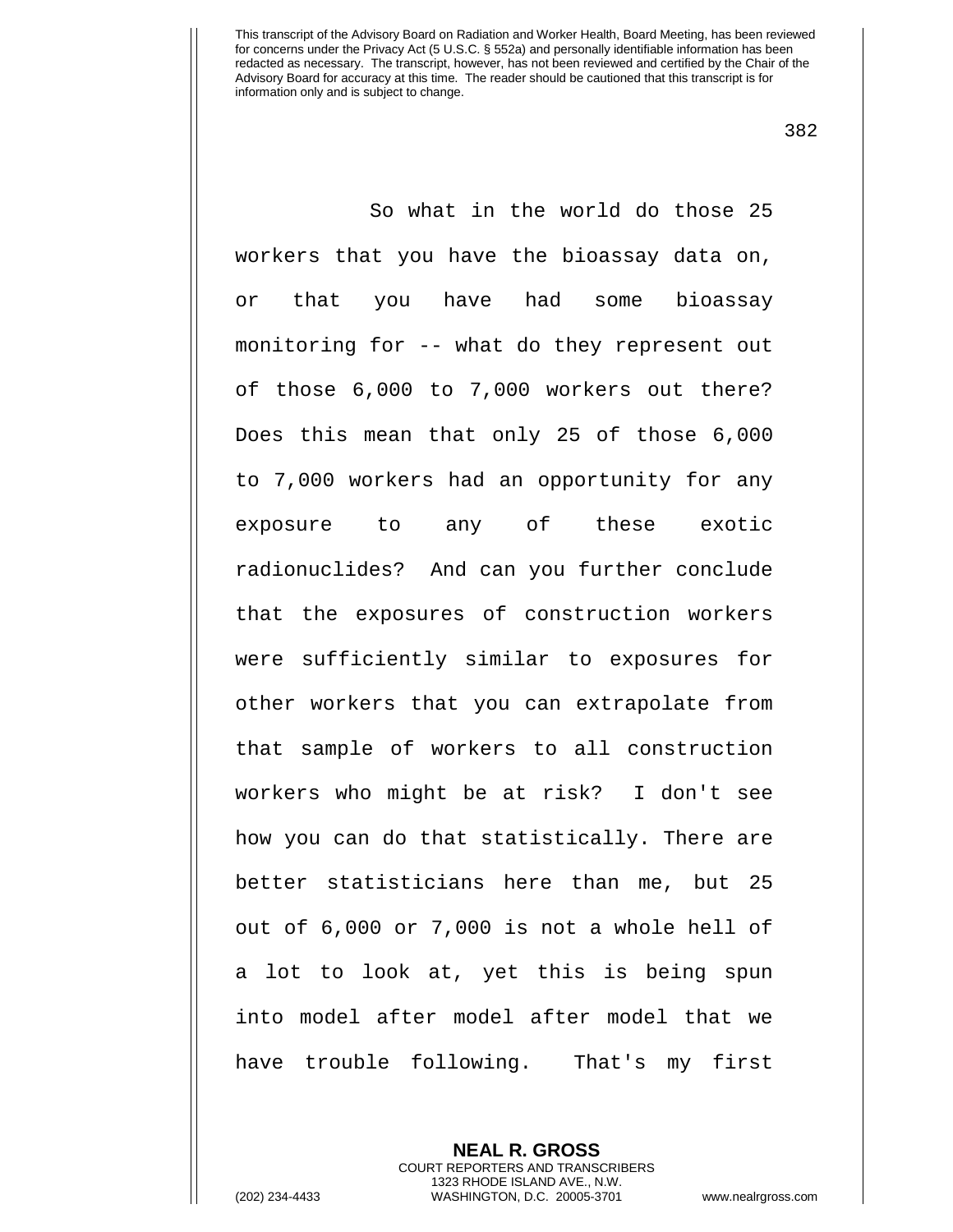383

point.

The second point is that when you look at risk, you have to think of it as a relationship obviously between exclusion and biological response. I know more about the biological response side of it. And we have just -- we're just now completing an updated mortality study for the construction workers who have been in the DOE facilities based on the people who are in our medical screening program.

This cover 18,800 participants in our screening program who were enrolled before December 31, 2010, and 2,803 deaths among them. Within this population there are 3,864 construction workers from the Savannah River Site with 562 deaths among them. And we can calculate things like person years of exposure and all of this kind of stuff.

What we find from this mortality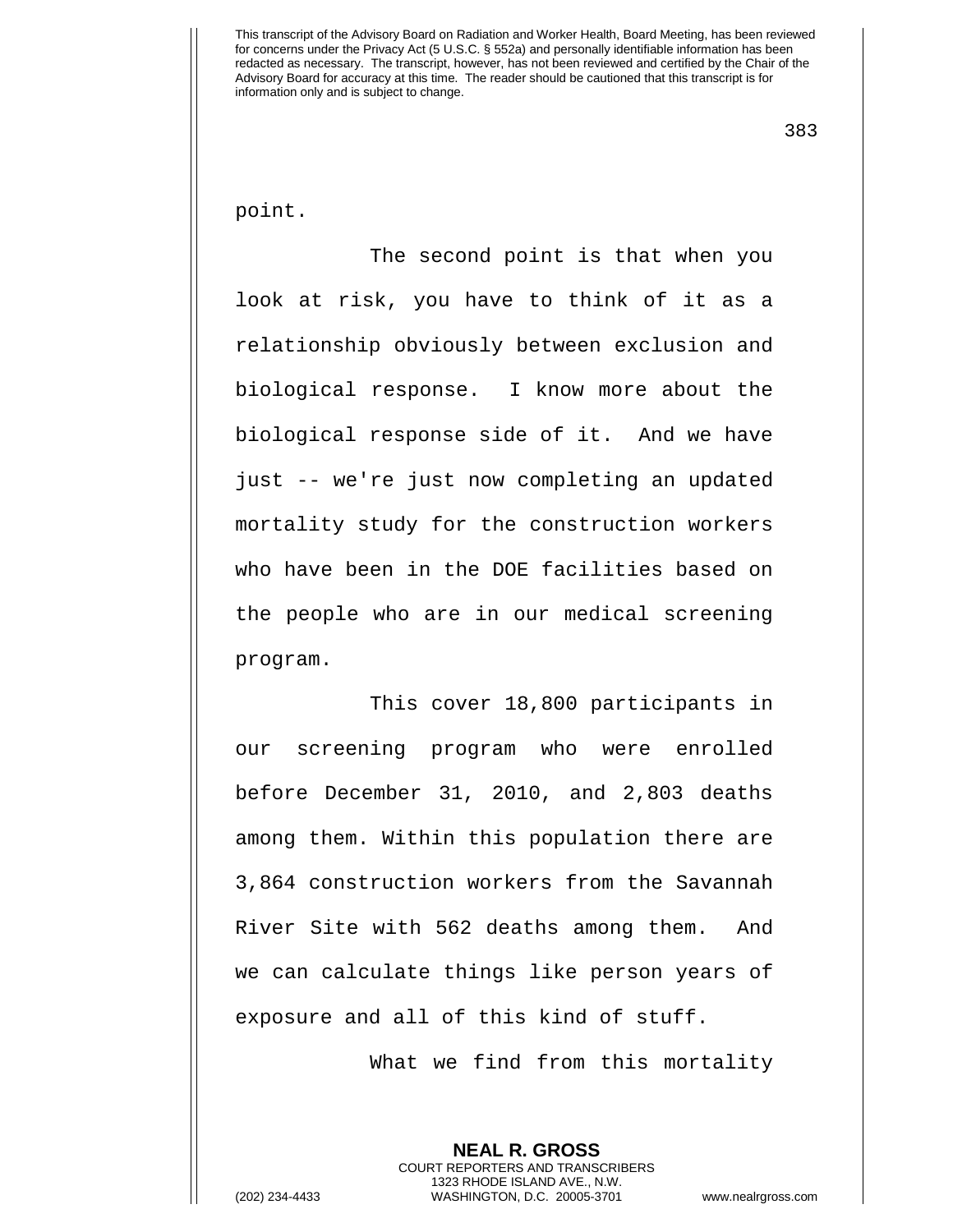384

study, which is an update of a much smaller one that we did five years ago and which provides us with much more statistical power and the ability to look at risk in much more detail are three important things: First of all, all-cause mortality in our population is significantly elevated even though mortality from common causes of death like heart disease and diabetes are very low compared to the general population. The reason that all-cause mortality is very high is that -- is higher than in the general population is that we have very high rates for cancers and for non-malignant lung diseases in particular.

The rates for our construction workers in the DOE facilities are significantly higher than the rates for production or non-construction workers in DOE facilities as reported previously and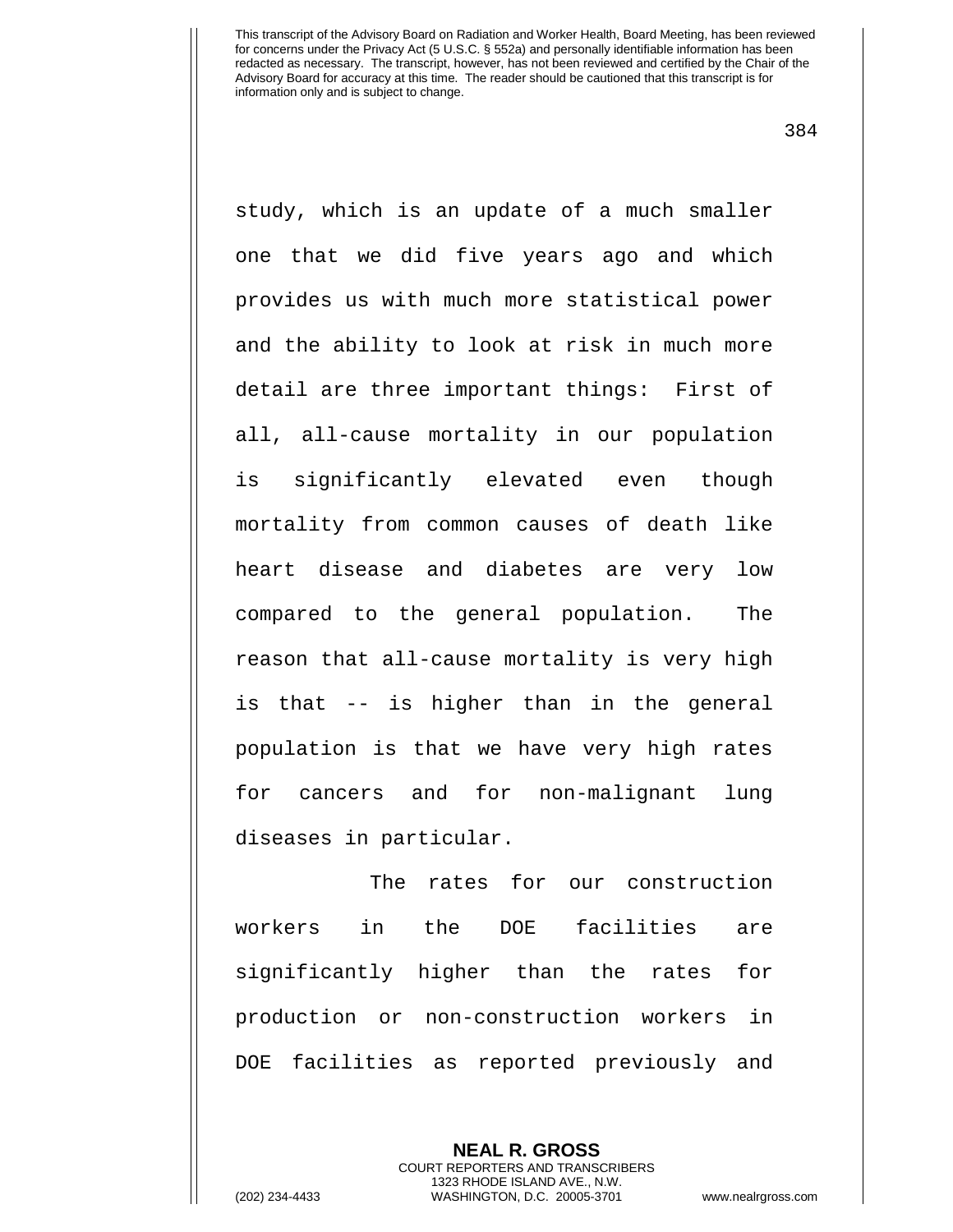385

also among those workers in those occupational categories that we have within our screening program. So that to say that there is uniformity between the risk for instance construction workers or production workers simply does not hold up, in our opinion.

The list for cancer sites where we find high risks matches almost identical the list of SEC cancers in the EEOICPA legislation, as amended subsequently. This suggests for the construction trades workers that there's -- it reflects very significant risk for radiation exposure over the years.

And the third finding, which is quite significant because it's never been shown before, is that we now find excess risk for workers who were employed after 1980. Many people have insinuated that most of the risks at DOE facilities were limited

> **NEAL R. GROSS** COURT REPORTERS AND TRANSCRIBERS 1323 RHODE ISLAND AVE., N.W.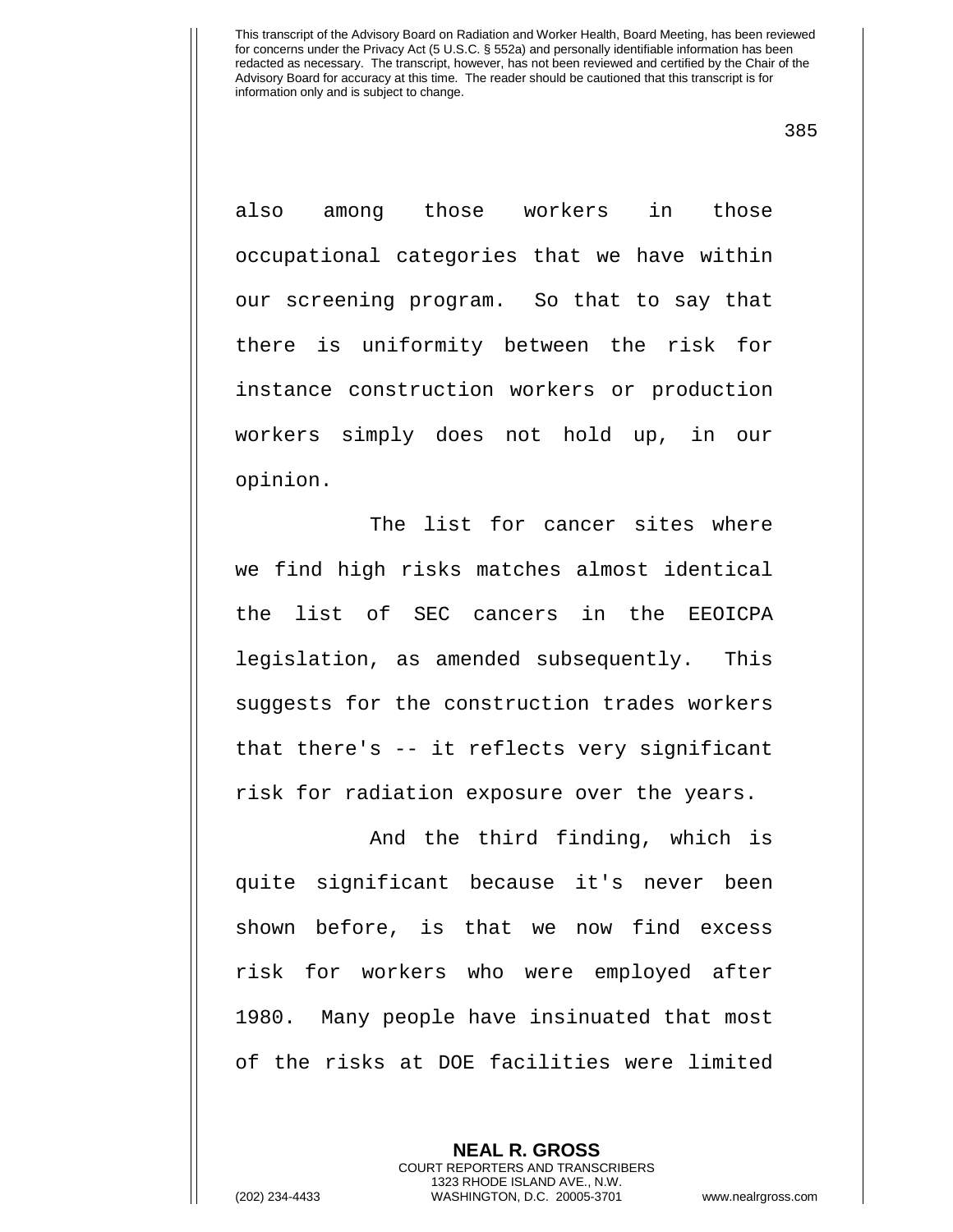386

to the early years. The Manhattan Project, the buildup of the Cold War and that kind of thing. And that was mitigated significantly later on, but we see that that is simply not correct and that therefore in regard to this SEC, which covers the years after 1972, you should assume that there's opportunities for very significant risk here as well, and that should be taken into account.

Finally, when it comes to the messy business of trying to understand what construction workers do and don't do and who they're employed to and who they're not; Joe Fitzgerald is absolutely right, it's not a neat picture. It's not an easy analysis to do. But I think we have learned how to do it very well with the 5,000 to 6,000 -- no, over 4,000 SRS workers who are now in our screening population and the work histories that we have done on them. And there's lots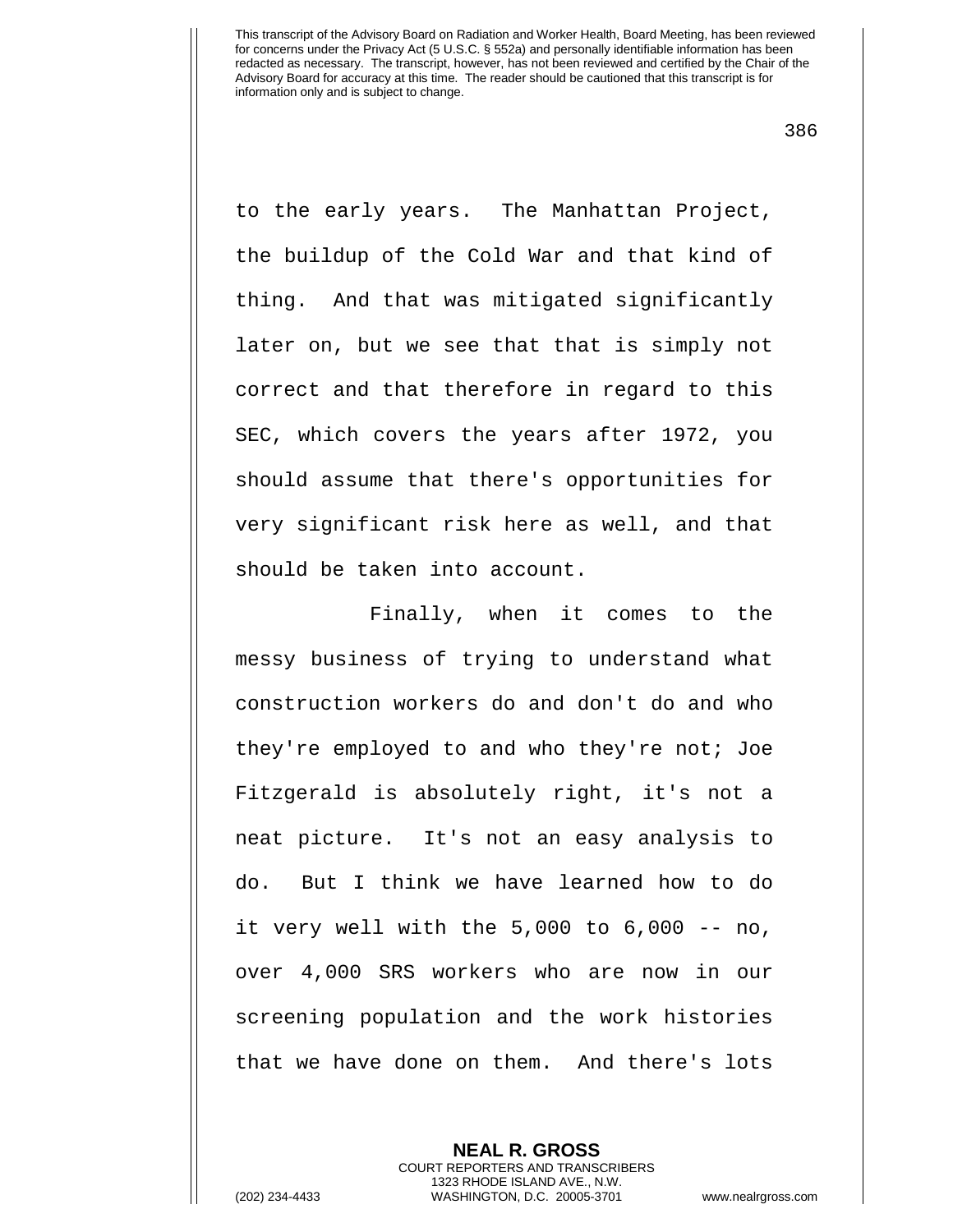387

you can learn about their employment, both within DOE facilities, when they go from DOE facilities to other facilities, and all of this kind of thing. That demonstrates to us that it is very difficult to do the kind of modeling that's being proposed here. We don't see how it can be done for construction workers.

Let me conclude by saying that we know a great deal about subcontractors. CPWR maintains a database for the Labor Department on subcontractors who have been in the DOE facilities across the country. For Savannah River I'm not sure exactly how many subcontractors there are in that database now, but there are many, many hundreds of these subcontractors.

Let me make one point with regard to the delays that are taking place as a result of going through all of this

> **NEAL R. GROSS** COURT REPORTERS AND TRANSCRIBERS 1323 RHODE ISLAND AVE., N.W.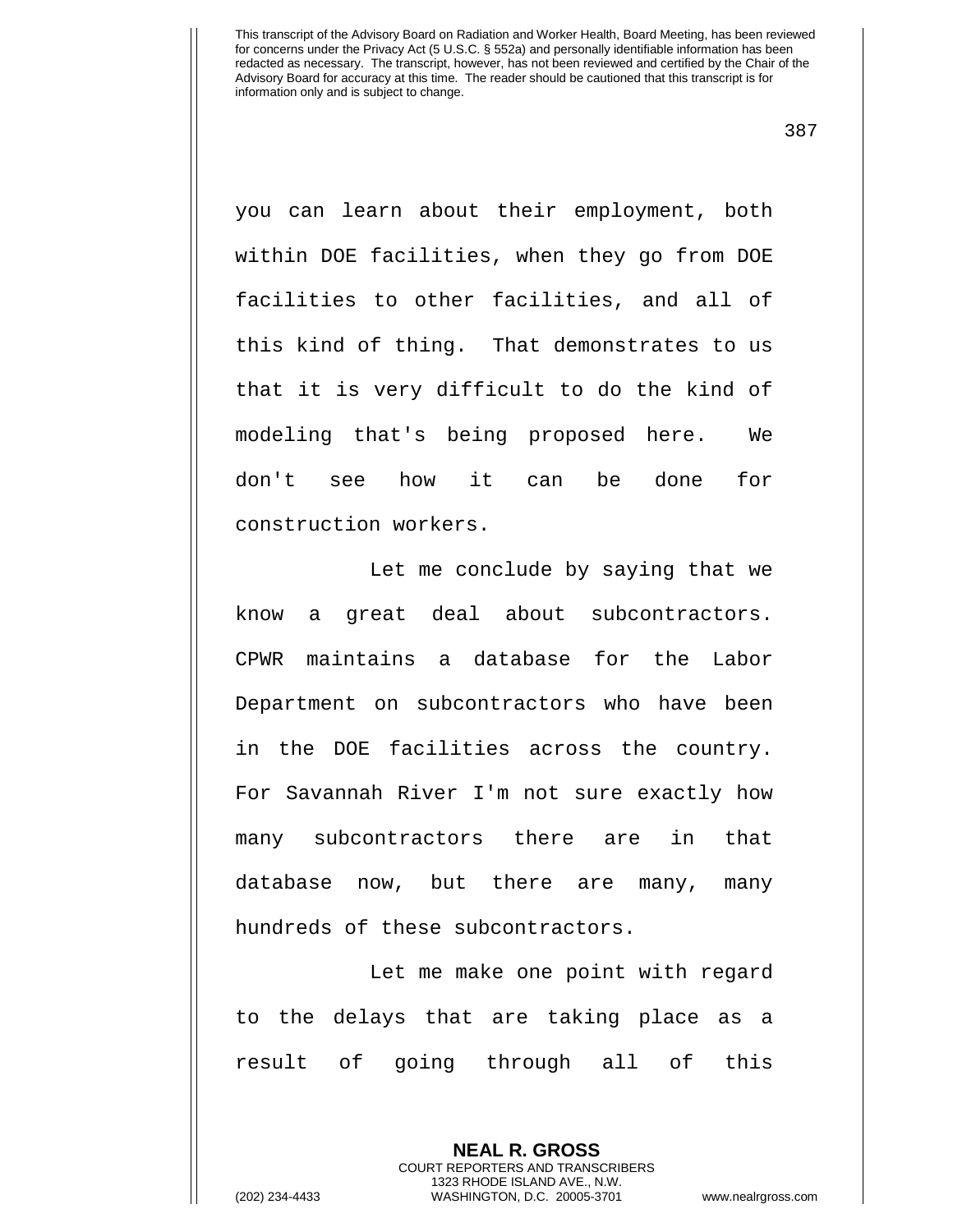388

modeling, which I think is meaningless. In our population since the Savannah River SEC was filed, approximately 800 of our participants have died, SRS participants have died since that was filed. Of those somewhere between 260 and 300 of them have died from cancers that would have been covered under an SEC had that been available to them. As long as you keep delaying this, more of these workers will die off and in effect you will deny them their opportunity to have the compensation that they should be entitled to. Thank you.

CHAIRMAN MELIUS: Thank you, Dr. Ringen.

Jeff Rice? Welcome.

MR. RICE: Thank you. My name is Jeff Rice. I was a pipefitter out at the plant from 1988 to 1998. I had no plans of speaking today. I just got a letter about

> **NEAL R. GROSS** COURT REPORTERS AND TRANSCRIBERS 1323 RHODE ISLAND AVE., N.W.

(202) 234-4433 WASHINGTON, D.C. 20005-3701 www.nealrgross.com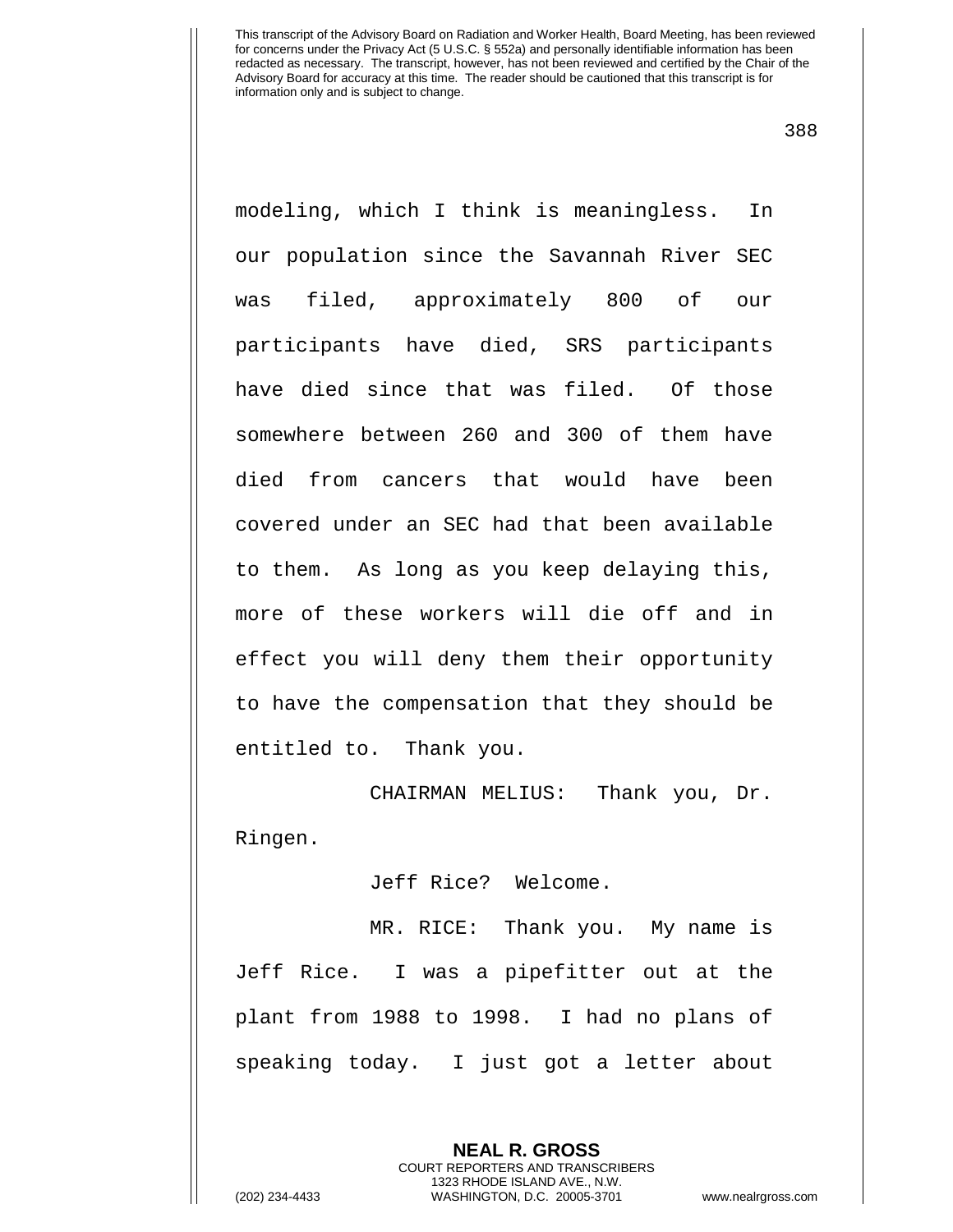389

the meeting and I come in to hear what it was about, and I'm kind of glad I did.

I just got through -- started going through the dose reconstruction with NIOSH. And after going through it with the relevance of the numbers that they give me and after I got through studying the exam, it's not relevant to what's going on every day out there on the job.

I was talking to one of your all's representatives and I said, well, you know, you're all showing me as a total pick up of 30.38 millirem at the highest dose, one time only. And I gave them 10 examples where I picked up more than that in a one time during the course of the day.

I can give you the example where we were on the tank farms where I had to cut a dip tube in transfer line. I'm laying down. My TLD is laying over here under me.

> **NEAL R. GROSS** COURT REPORTERS AND TRANSCRIBERS 1323 RHODE ISLAND AVE., N.W.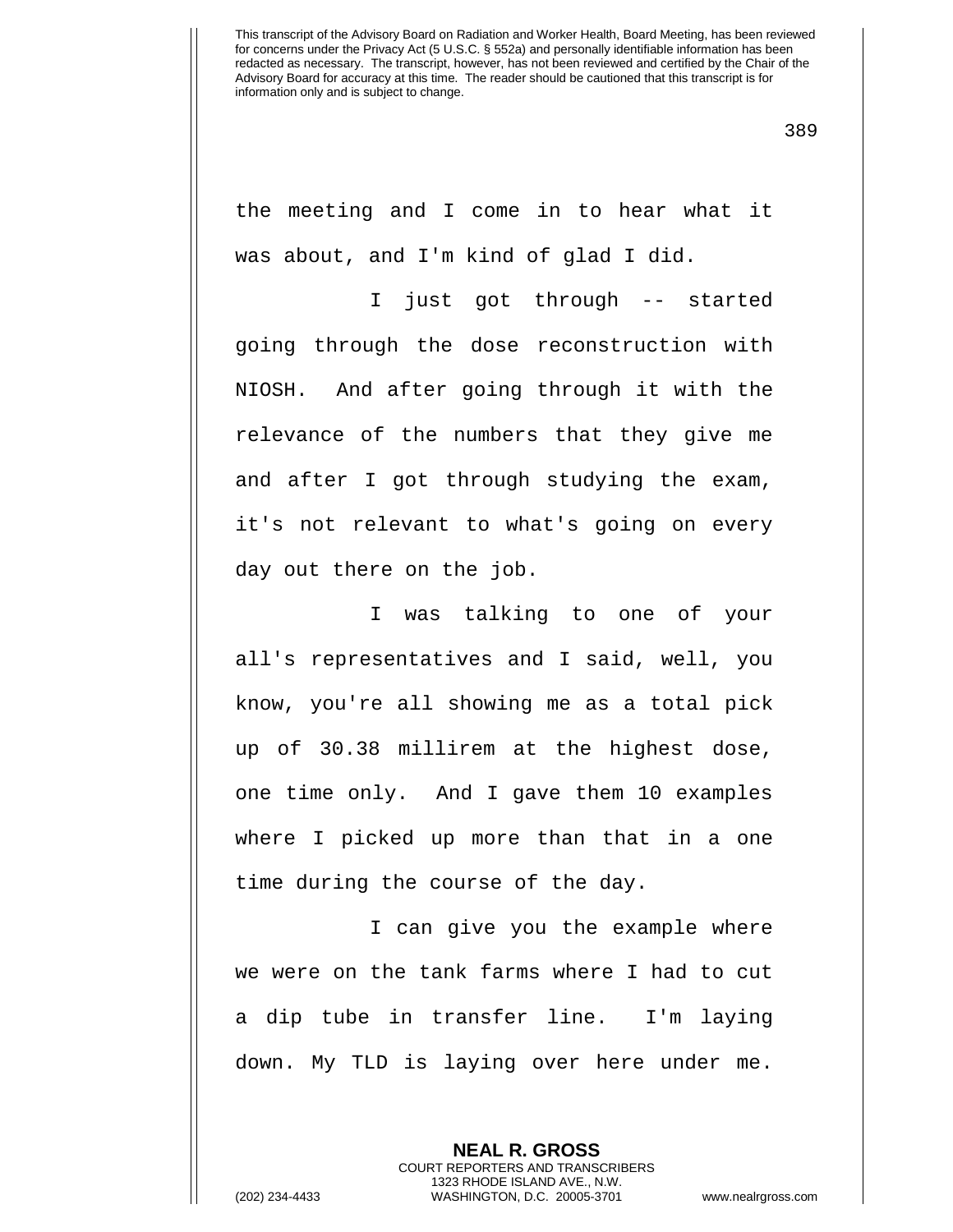390

My pencil dosimeter is clipped to my hood here. You know, I'm cutting a hole in the transfer line, so I get exposure to the core. I pick up 80 millirem that morning. We come back in that afternoon to weld it up to get it tied into the transfer line, I pick up another 120 millirems. The most they got me down there for is 0.38 millirems the whole time.

I said, well, why doesn't this dose reconstruction show up on your all's records? He said, well, we don't use pencil dosimeters. We do it strictly off of TLD. Well, a lot of times with pipefitters and the awkward positions we have to get in, our TLD dosimeter may be behind us, over to the side of us, not getting any of the exposure that we're getting of the radiation out there in the plant. So these records are totally inaccurate on what they're putting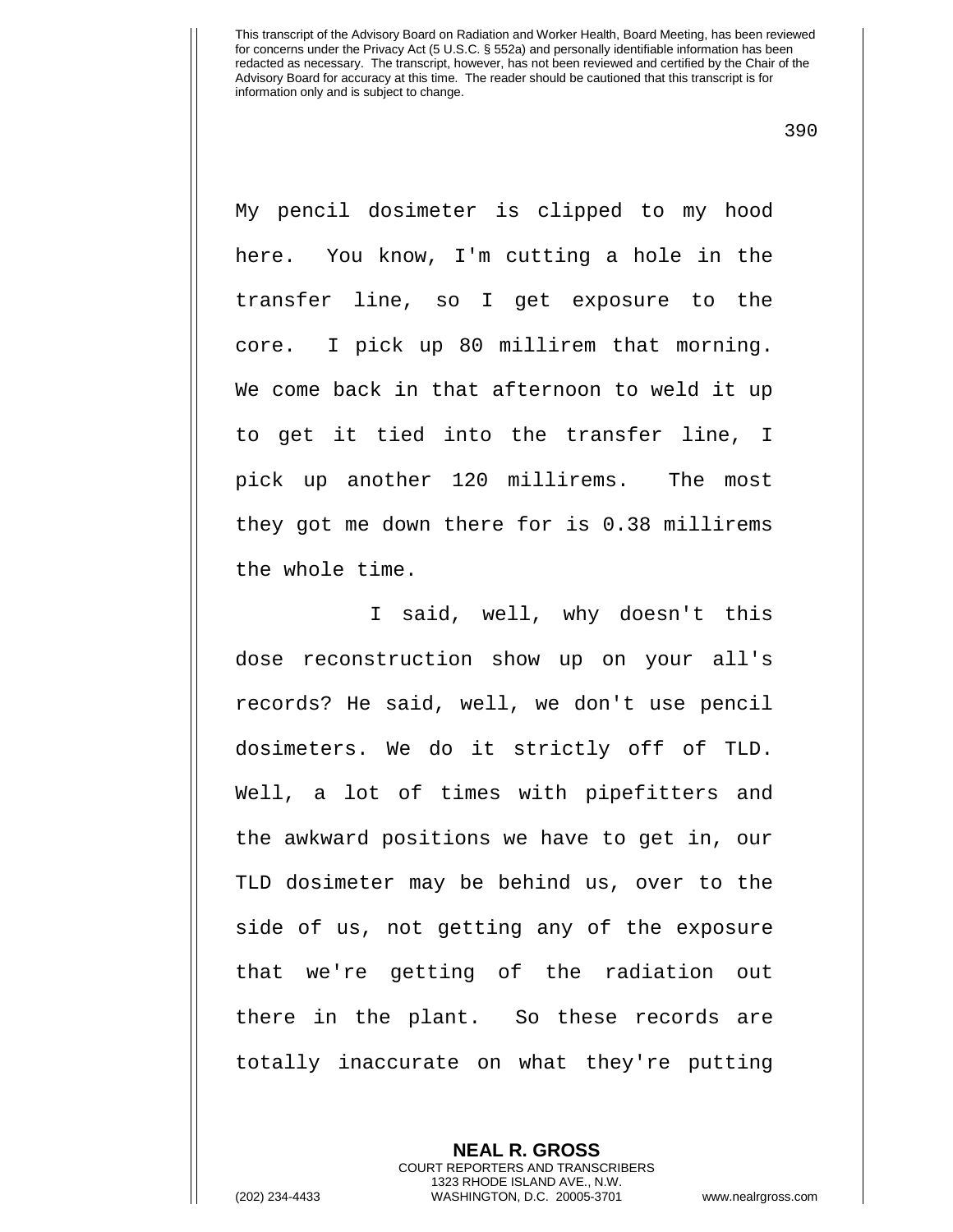391

on the paper.

And, you know, I'm going through it right now. Sign my conclusion. I'm going to request a hearing once it gets back from Jacksonville because there's no accuracy on these radiation levels that they're doing. And I named eight or nine different ones. He said, well, we can't go over all of them. You know, we have it noted. We understand you say you picked up the dosimetry, but we don't have the records to show it, so they use a calculation of beta. And all the numbers are impressive, but they're not relevant to what we got going on every day out there in the field.

And on a personal note, I heard you all talk about there was maybe three more organs that we're looking at. I heard somebody say, well, are we going to spend the government's money to -- you know, my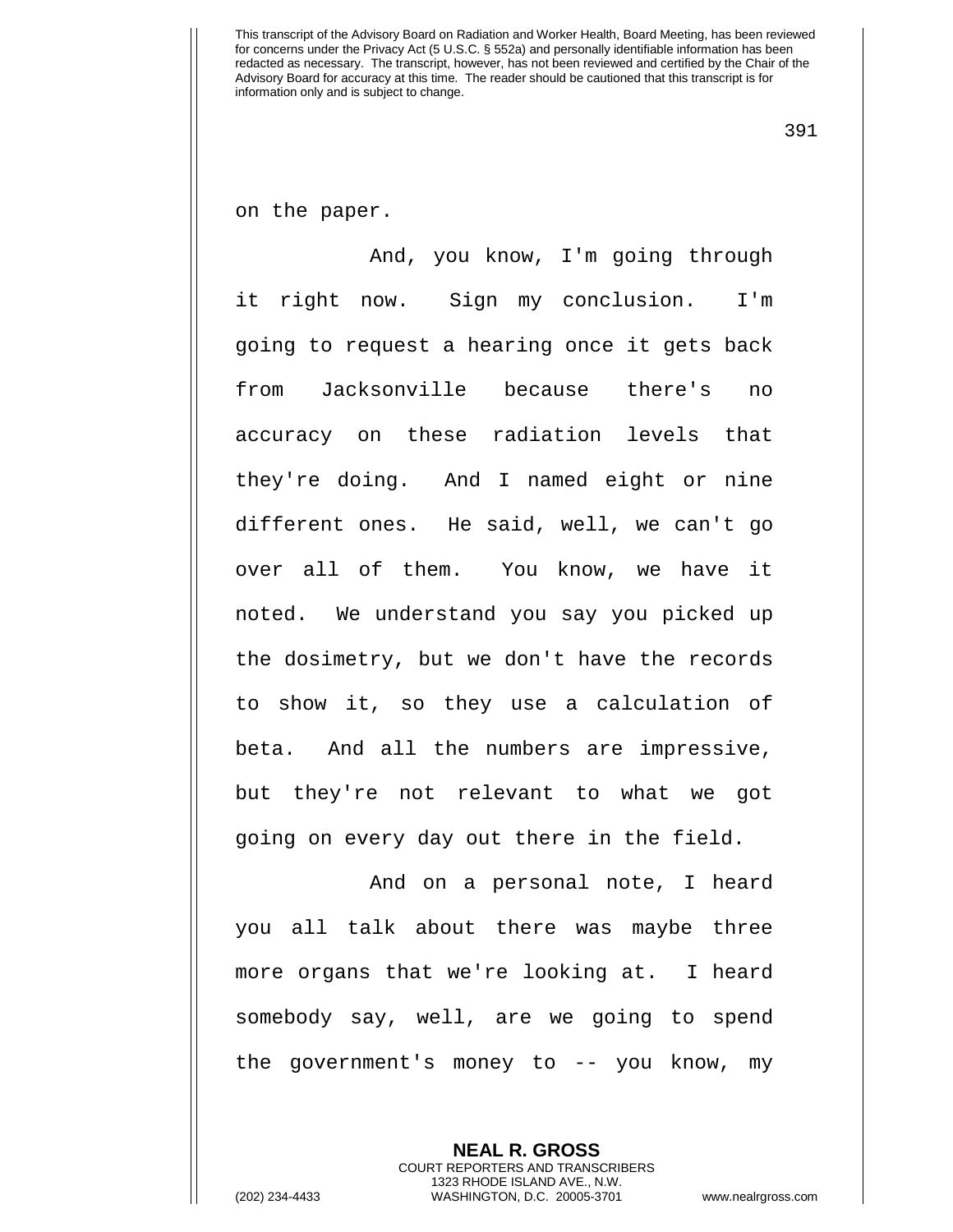392

dad worked out there 40 years. He's been deceased eight years. I've probably seen about 30 to 40 of his cohorts leave this world with leukemia, most of them not having the experience of being able to have the exposure for this, because it wasn't around, you know, back when that was going on. But that's just a little personal note I want to say. Thank you.

CHAIRMAN MELIUS: Okay. Thank you very much, Mr. Rice.

Anybody else wish to speak to Savannah River?

Okay. I believe that Terrie Barrie was on the line and -- Terrie, if you're there, you wanted to make comments?

MS. BARRIE: Yes, Dr. Melius. Can you hear me?

CHAIRMAN MELIUS: A little

louder, if you can.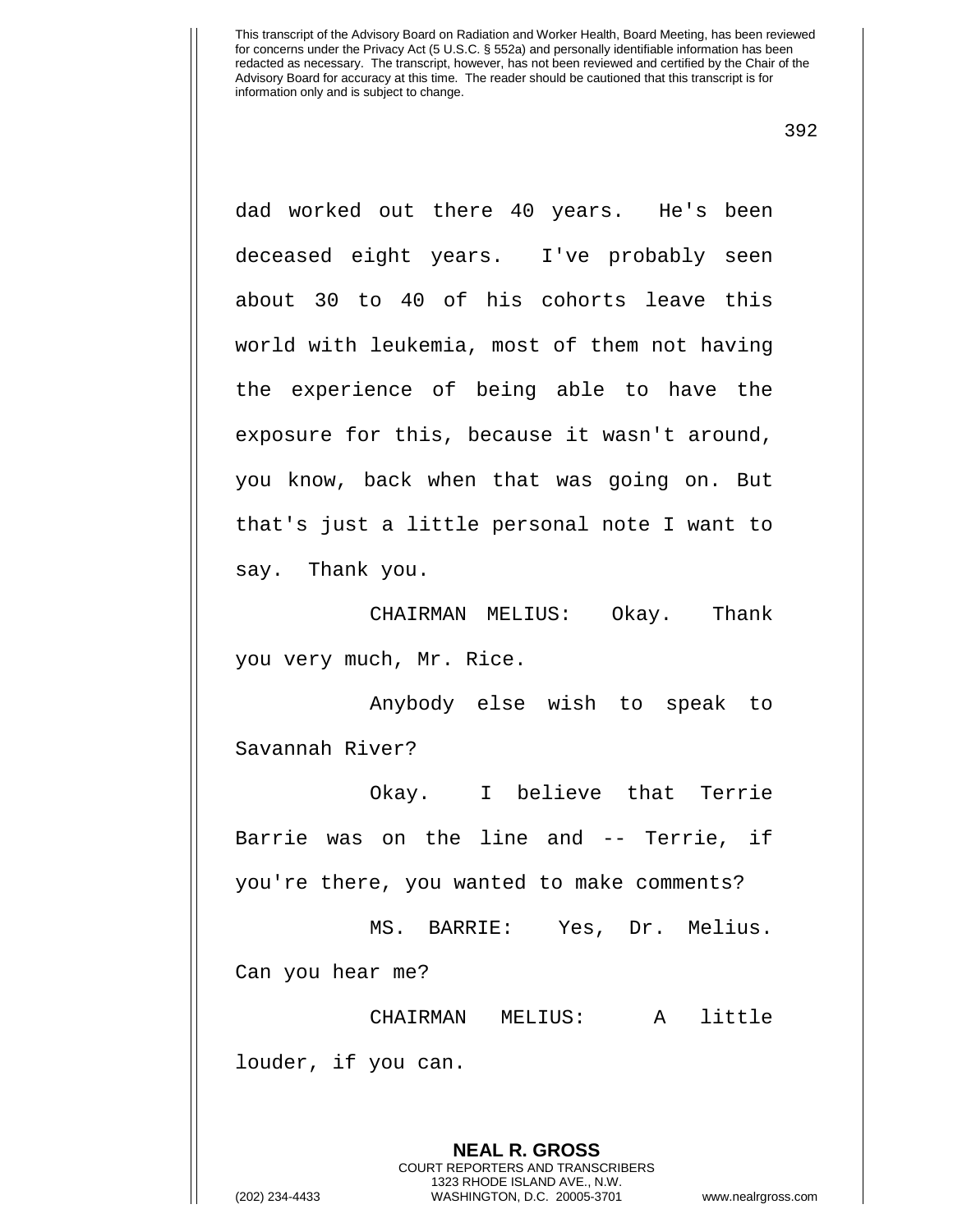393

MS. BARRIE: Okay. Sure. Thank you for allowing me to speak tonight, this evening, Dr. Melius and the Board.

This is Terrie Barrie and I'll state who I am a bit later in the comments.

I want to thank the LaVon Rutherford for providing the explanation this morning about Rocky Flat SEC petition years. You had all of us in Colorado a little bit worried --

MR. KATZ: I'm sorry, Terrie. Sorry to interrupt, but you're very muffled sounding. It's very hard to --

MS. BARRIE: Really? Okay. Is that any better?

MR. KATZ: Yes, I think so.

Thanks.

MS. BARRIE: Okay. What I was saying was I'm thanking LaVon Rutherford for providing the explanation about the Rocky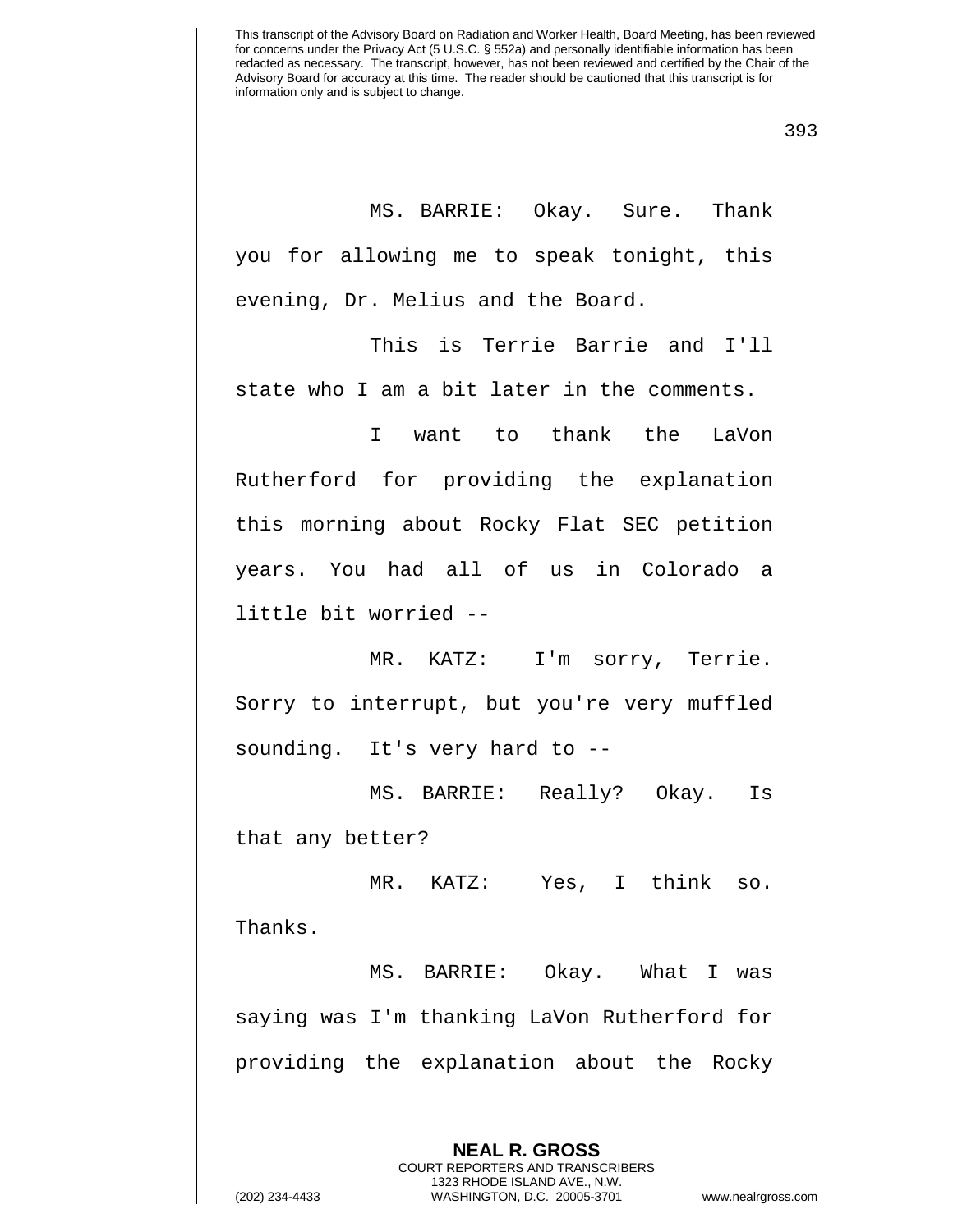Flats SEC petition years. We were all worried that DCAS would stop looking at issues after 1989, and we're thankful that they're not going to just stop and look at all the issues.

And to remind the Board, some of the issues that remain to be fully evaluated are the destruction of records and the presence of neptunium, thorium and tritium at the site.

Concerning tritium, I filed a FOIA request in January of 2013 for emails from NIOSH with respect to the Rocky Flats petition. I received those emails last week. While most of the good stuff was redacted, I did find a few that discussed the tritium issue.

One email that I found quite interesting was from Stu Hinnefeld dated August 1st, 2012. And I believe this was

> **NEAL R. GROSS** COURT REPORTERS AND TRANSCRIBERS

1323 RHODE ISLAND AVE., N.W. (202) 234-4433 WASHINGTON, D.C. 20005-3701 www.nealrgross.com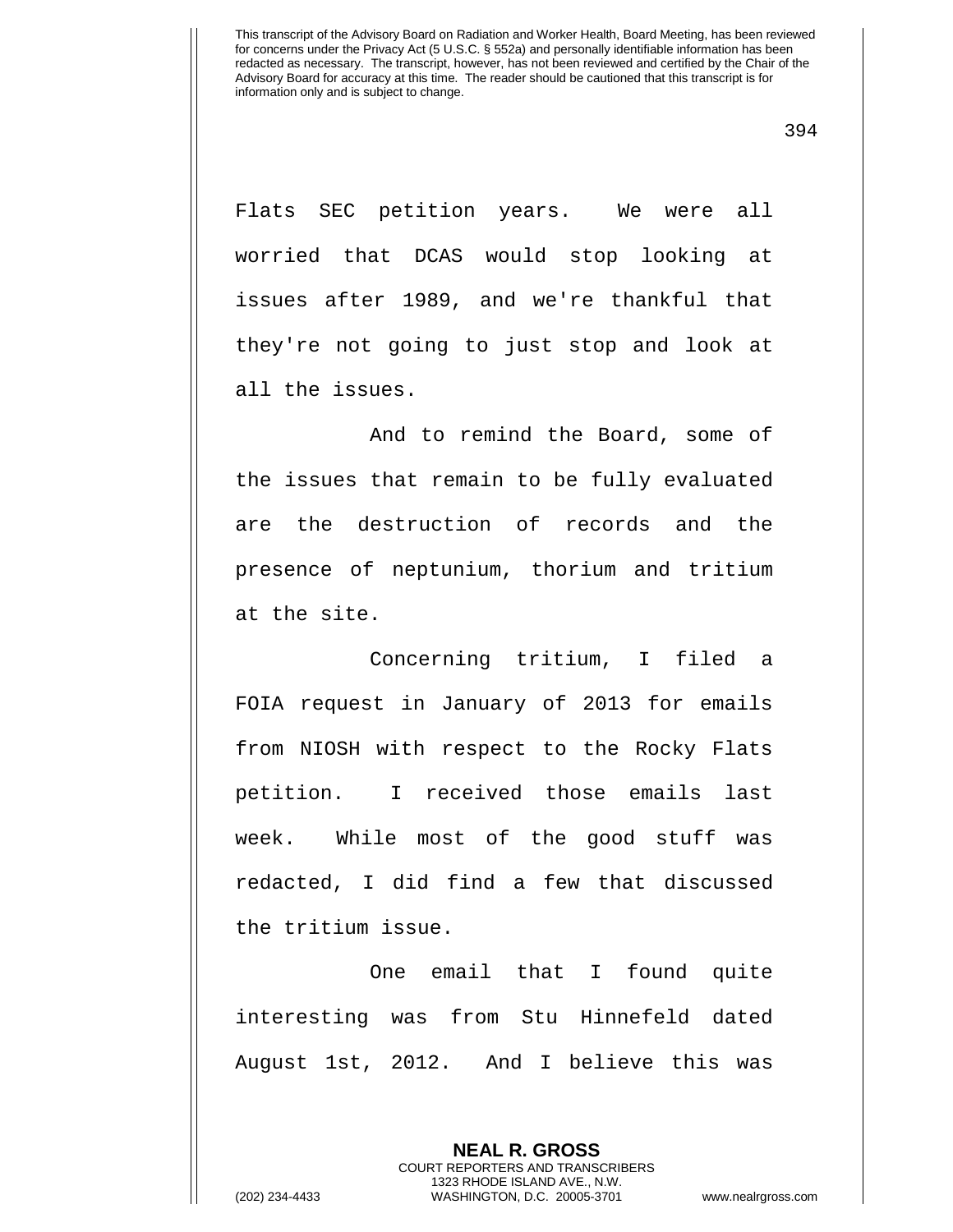395

before the Evaluation Report was issued. He expressed reservations about the tritium model that was going to use a 1973 tritium incident as a bounding incident to reconstruct dose. He states about Rocky Flats, and I quote, "They had tritium all over the place without knowing it. They don't know where or when the highly exposed individuals, the ones that they did the dose assessment for this report, were exposed," end quote.

That's my thoughts exactly, too. One worker supplied an affidavit to support the petition explaining how he was exposed to tritium but had no monitoring records for that incident. How could DCAS be absolutely sure that this worker did not receive a higher dose than the workers in the 1973 incident? Additionally, workers have explained to DCAS about the frequency of the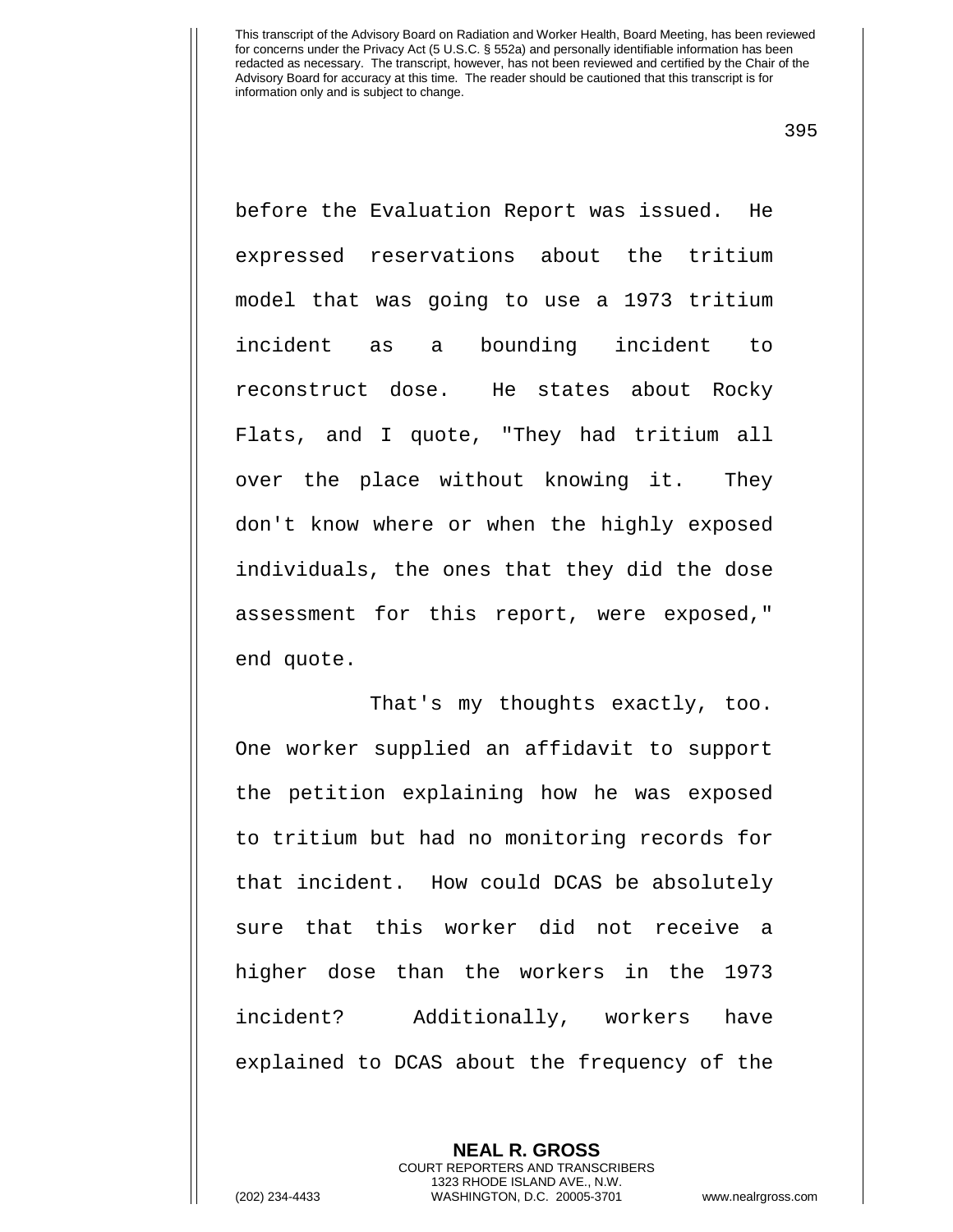396

tritium alarms going off and how all they were told to do was go home and drink sixpack of beer. I am looking forward to further discussion on the tritium issue.

Stu Hinnefeld also mentioned this morning that -- about the meeting the advocates had with the federal agencies in February and he was unsure of how to label the advocates. Like the program itself, the advocacy for the sick workers is a bit complicated.

A few months ago the advocates formed a citizens' volunteer group and we're called the DEEOIC Interim Advisory Board. DIAB is made up of sick workers, sick worker spouses, children and grandchildren of deceased workers and advocates for EEOICPA claimants. Together we have more than 100 years' experience working with EEOICPA. DIAB is dedicated to helping DOL improve the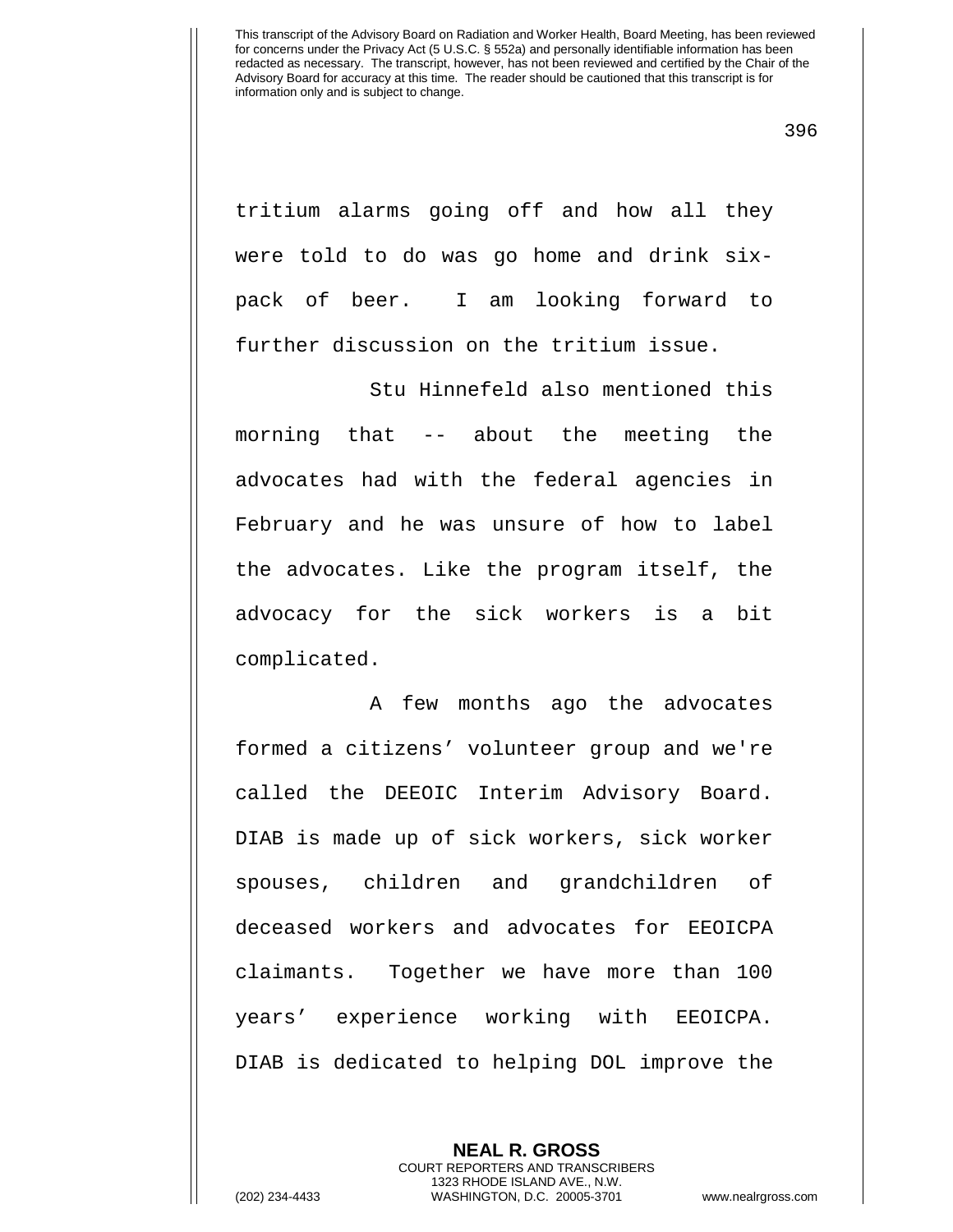implementation of the law by following guidance from various government sponsored studies and reports.

DIAB also plans to work closely with DOE, NIOSH and this Board to achieve the same goals. DIAB will function until Congress amends EEOICPA and establishes the Advisory Board on Toxic Substances and Worker Health or until the President established the board by executive order.

DIAB held its first town hall meeting for the Rocky Flats claimants earlier this month and also issued its first White Paper on DOL's Site Exposure Matrix. Town hall meetings for workers at Portsmouth and Paducah are being planned for June and July of this year.

Because DIAB will only address involving DOL Part E and Part B lung claims, the Alliance of Nuclear Worker Advocacy

**NEAL R. GROSS** COURT REPORTERS AND TRANSCRIBERS 1323 RHODE ISLAND AVE., N.W. (202) 234-4433 WASHINGTON, D.C. 20005-3701 www.nealrgross.com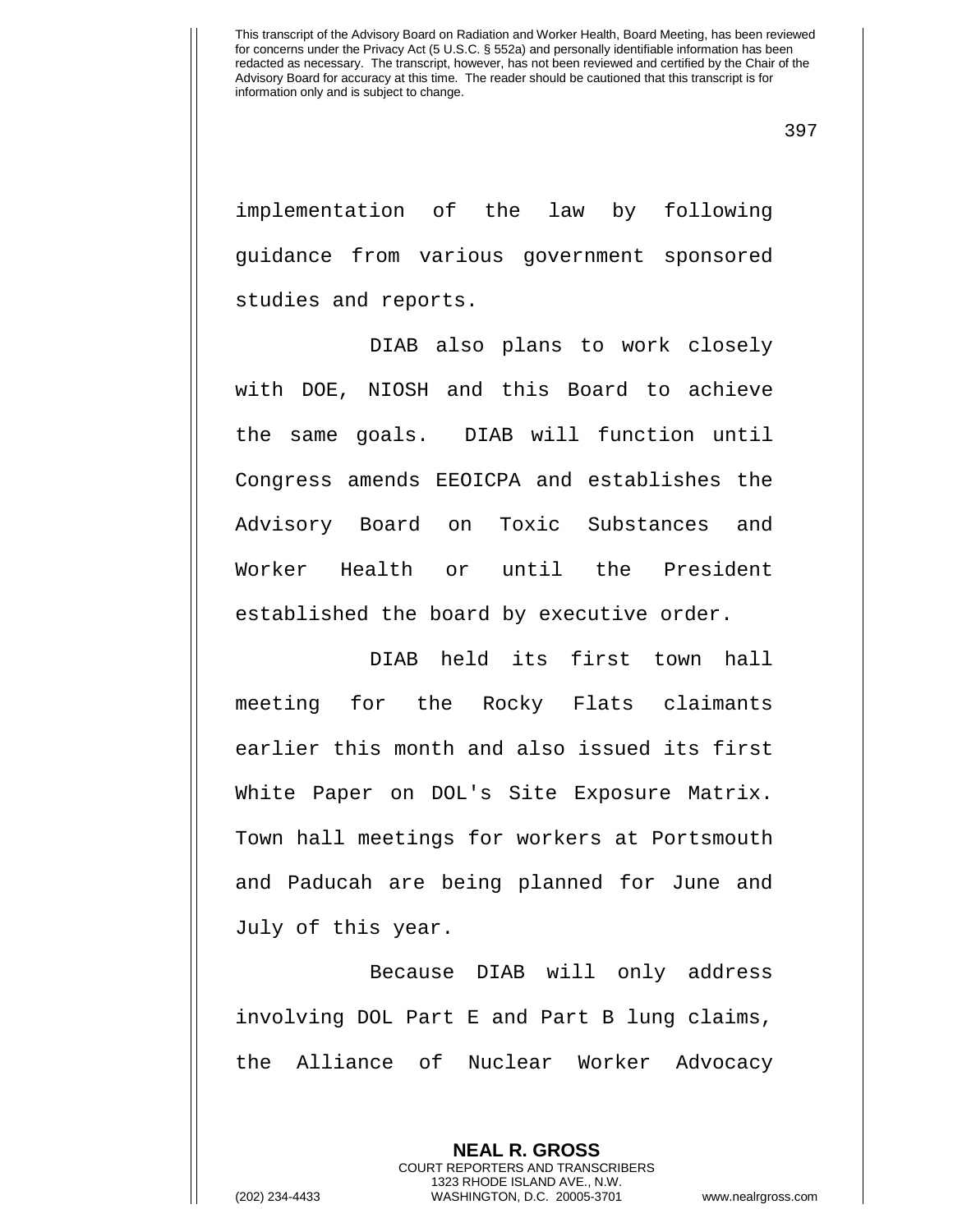Group, or ANWAG, will continue to be the lead advocacy to address dose reconstruction and SEC petition issues. And I thank you for your time and I'm looking forward to working with you.

CHAIRMAN MELIUS: Thank you, Terrie. Does anybody else on the phone wish to make public comments?

MR. WALZ: Yes, this is Mark Walz, petitioner for the NMI SEC.

CHAIRMAN MELIUS: Yes, you'll need to speak up, sir.

MR. WALZ: Okay. This is Mark Walz, the petitioner for the NMI SEC 195.

CHAIRMAN MELIUS: Okay.

MR. WALZ: And if I could just make a comment first. I'd like to thank Vern McDougall and Dr. Glover and Josh Kinman and Ed Scalsky and the host of others who worked very hard to gather a great deal

> **NEAL R. GROSS** COURT REPORTERS AND TRANSCRIBERS 1323 RHODE ISLAND AVE., N.W.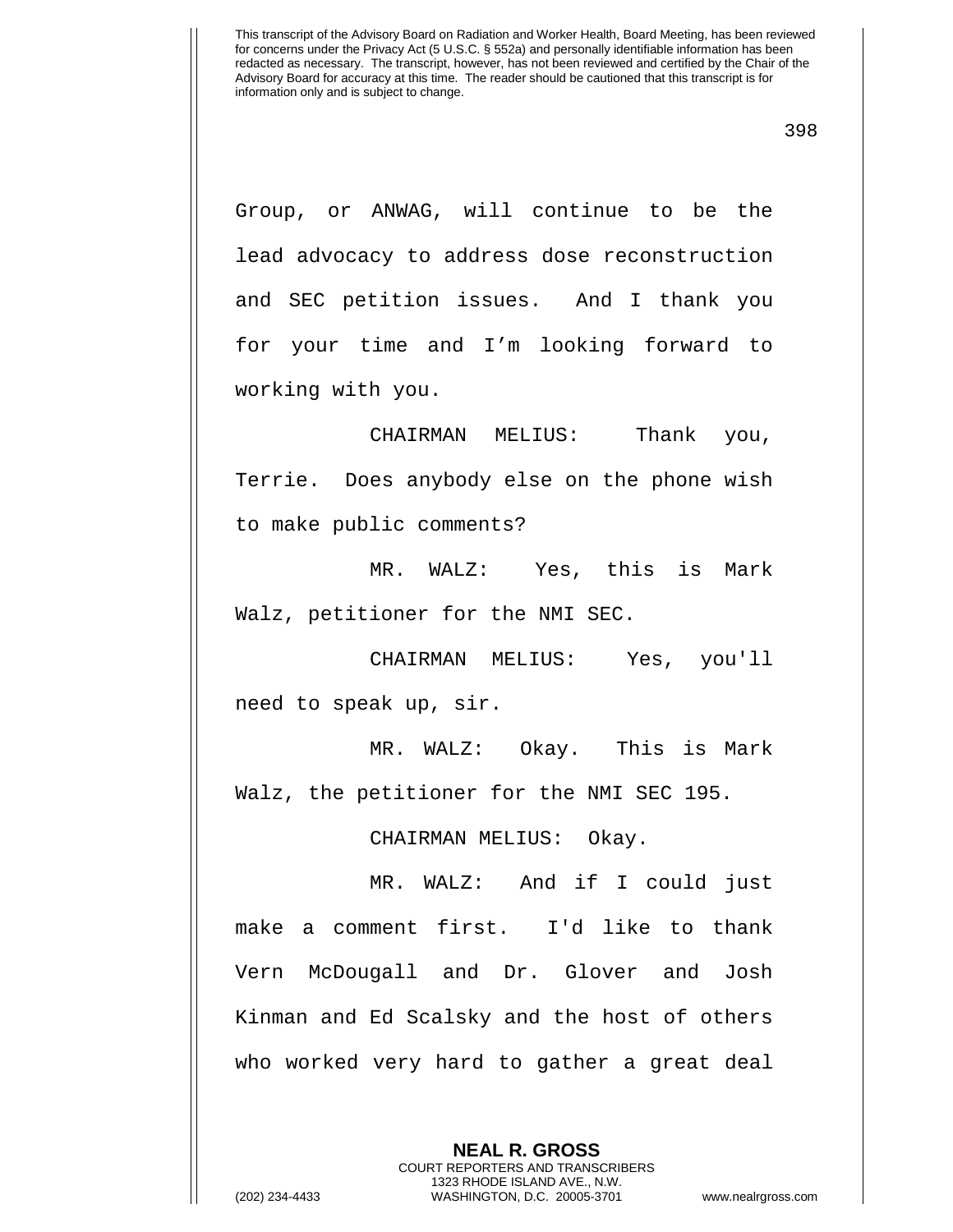399

of past data in pursuit of this petition. On behalf of all the employees I just want to extend my thanks to them and the team.

Beyond that, I've got three or four questions that I'd like to ask, which for expediency I can either do here or perhaps I could submit to Josh Kinman. These are questions that employees have asked me, points of clarification, things like that on, for instance, how the 1990 cut-off date was selected for the extension of the SEC Class and other questions. Would it be better if I submitted those to Josh Kinman and have --

CHAIRMAN MELIUS: Yes, that would be fine if you contact Josh, and he'll talk to the technical people involved and can get right back to you.

MR. WALZ: Okay. Let's take that path then.

**NEAL R. GROSS** COURT REPORTERS AND TRANSCRIBERS 1323 RHODE ISLAND AVE., N.W. (202) 234-4433 WASHINGTON, D.C. 20005-3701 www.nealrgross.com